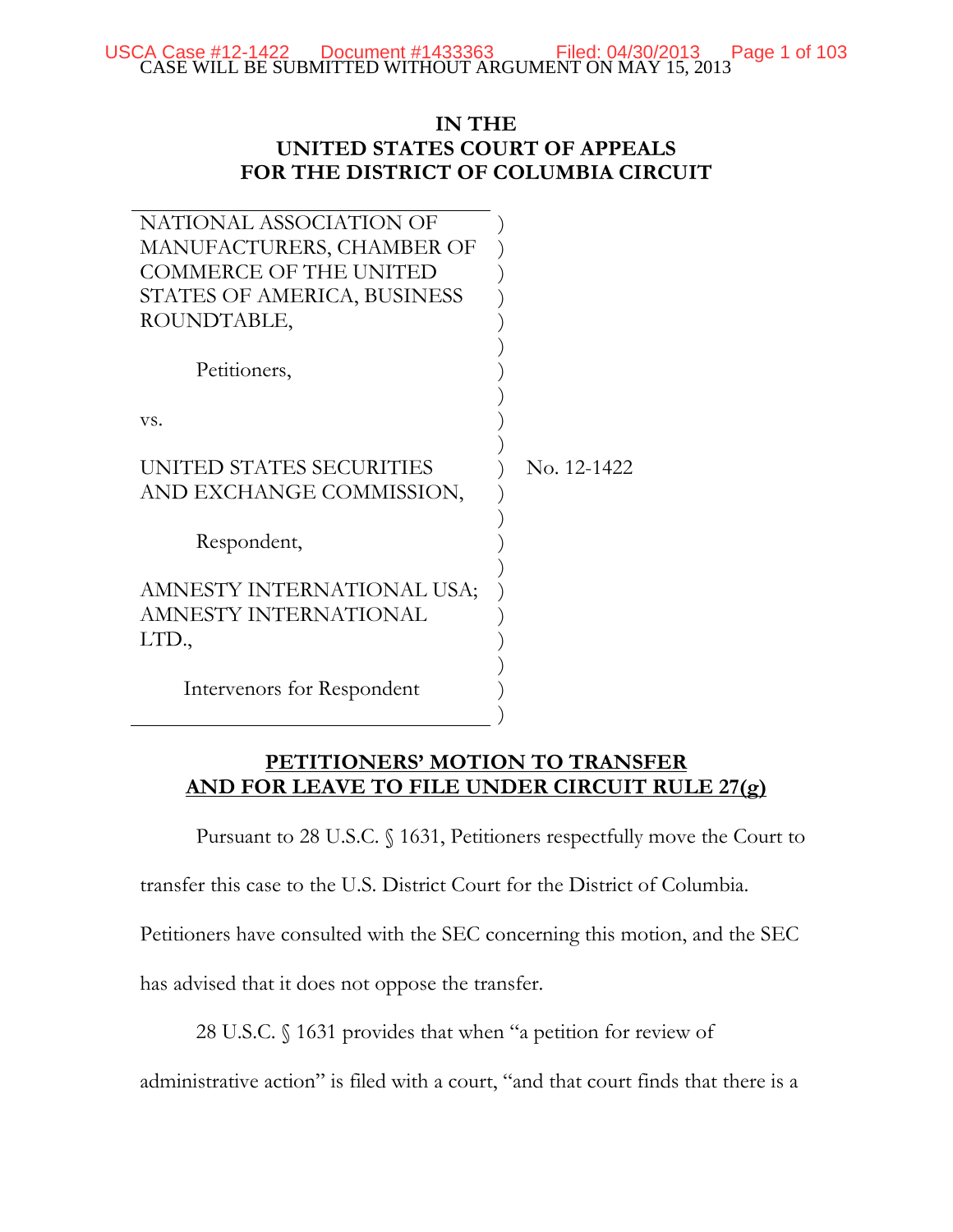want of jurisdiction, the court shall, if it is in the interest of justice, transfer such action or appeal to any other such court in which the action or appeal could have been brought at the time it was filed." Following such a transfer, "the action or appeal shall proceed as if it had been filed in … the court to which it is transferred on the date upon which it was actually filed in or noticed for the court from which it is transferred." *Id.*

 On August 22, 2012, the SEC adopted Rule 13p-1 and Form SD, *Conflict Minerals*, 77 Fed. Reg. 56,274 (Sept. 12, 2012), promulgated pursuant to Section 1502 of the Dodd-Frank Act, 15 U.S.C. § 78m(p). Petitioners filed a petition for review of this Rule on October 22, 2012. On April 26, 2013, this Court decided *American Petroleum Institute v. SEC*, No. 12-1398, 2013 WL 1776467. The Court held that it lacked jurisdiction over a petition for review challenging an SEC rule adopted pursuant to 15 U.S.C. § 78m(q), because the rule was not an "order" within the meaning of 15 U.S.C.  $\sqrt{78y(a)(1)}$ , and was not promulgated pursuant to one of the provisions enumerated in 15 U.S.C. § 78y(b). *Id.*, Slip Op. at 6-7. Accordingly, the Court held, "a party must first proceed by filing suit in district court pursuant to 28 U.S.C. § 1331 and the Administrative Procedure Act, 5 U.S.C. §§ 551 et seq." *Id.*, Slip Op. at 6.

 As Petitioners noted in their opening brief, this case presents the same jurisdictional issue as *American Petroleum Institute v. SEC*. As in that case, Petitioners are challenging an SEC rule adopted pursuant to a provision not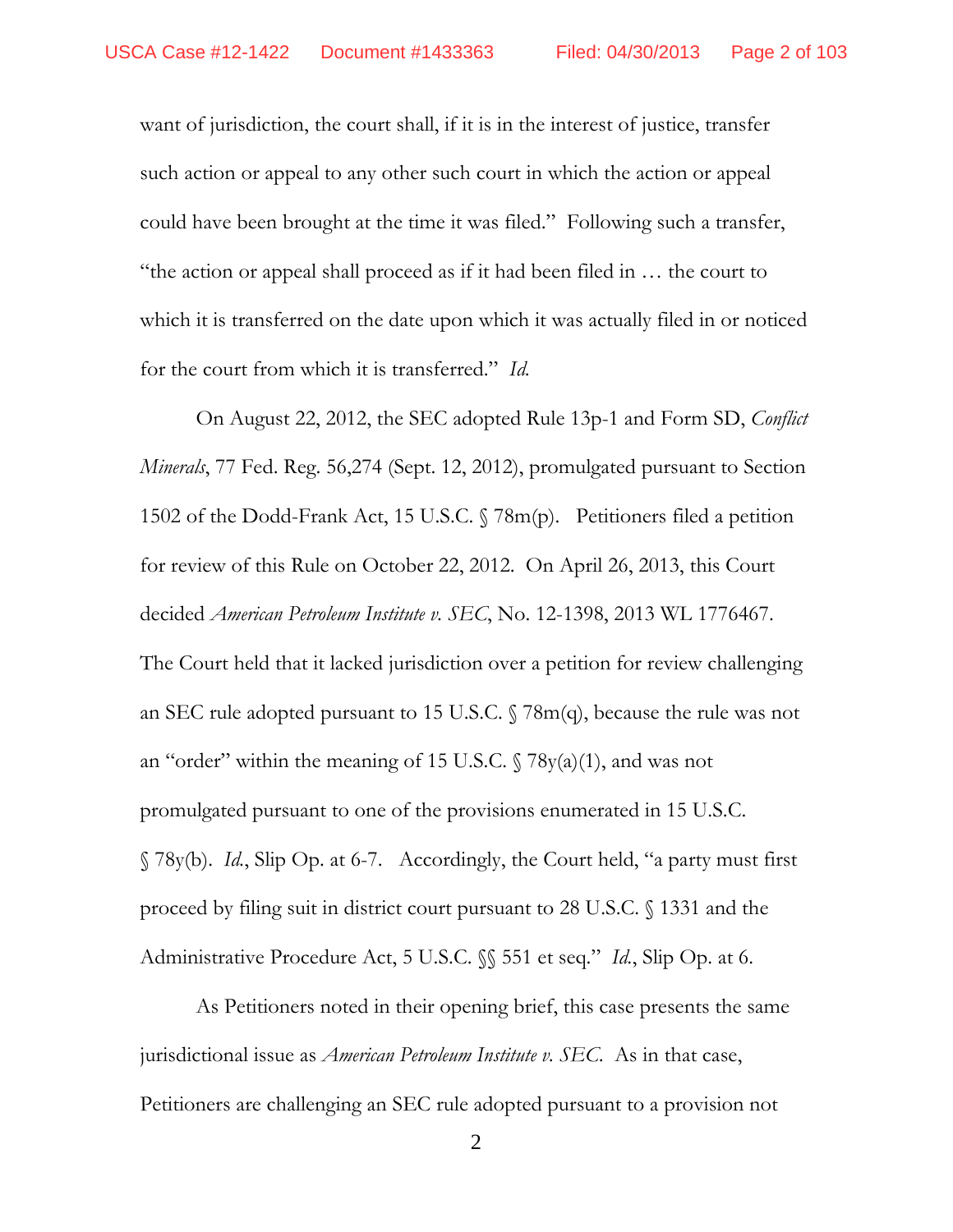enumerated in 15 U.S.C. § 78y(b). Therefore, under this Court's holding in *American Petroleum Institute*, this Court lacks jurisdiction over this case as well; jurisdiction instead lies in the district court.

 Because this Court lacks jurisdiction, Petitioners request that the case be transferred to the U.S. District Court for the District of Columbia. The suit "could have been brought" in that district court "at the time it was filed" in this Court. 28 U.S.C. § 1631. The petition for review was filed on October 22, 2012, well within the applicable statute of limitations, and venue is proper in the U.S. District Court for the District of Columbia. 28 U.S.C. § 2401(a) (providing a six-year statute of limitations for suits against the government); *Harris v. FAA*, 353 F.3d 1006, 1009 (D.C. Cir. 2004) (holding that 28 U.S.C. § 2401(a) applies to APA actions unless another statute prescribes otherwise); 5 U.S.C. § 703 (authorizing suit for judicial review of agency action "in a court of competent jurisdiction"); 28 U.S.C. § 1391(e) (suit may be brought against the government in any district where a defendant resides or a substantial part of the events at issue occurred).

 Furthermore, transferring this case is "in the interest of justice." 28 U.S.C. § 1631. A transfer is in the interest of justice when a party understandably believed that it had filed in the proper forum. *Sharon v. United States*, 802 F.2d 1467, 1468 (D.C. Cir. 1986) ("Transfer is warranted when it would aid litigants who were confused about the proper forum for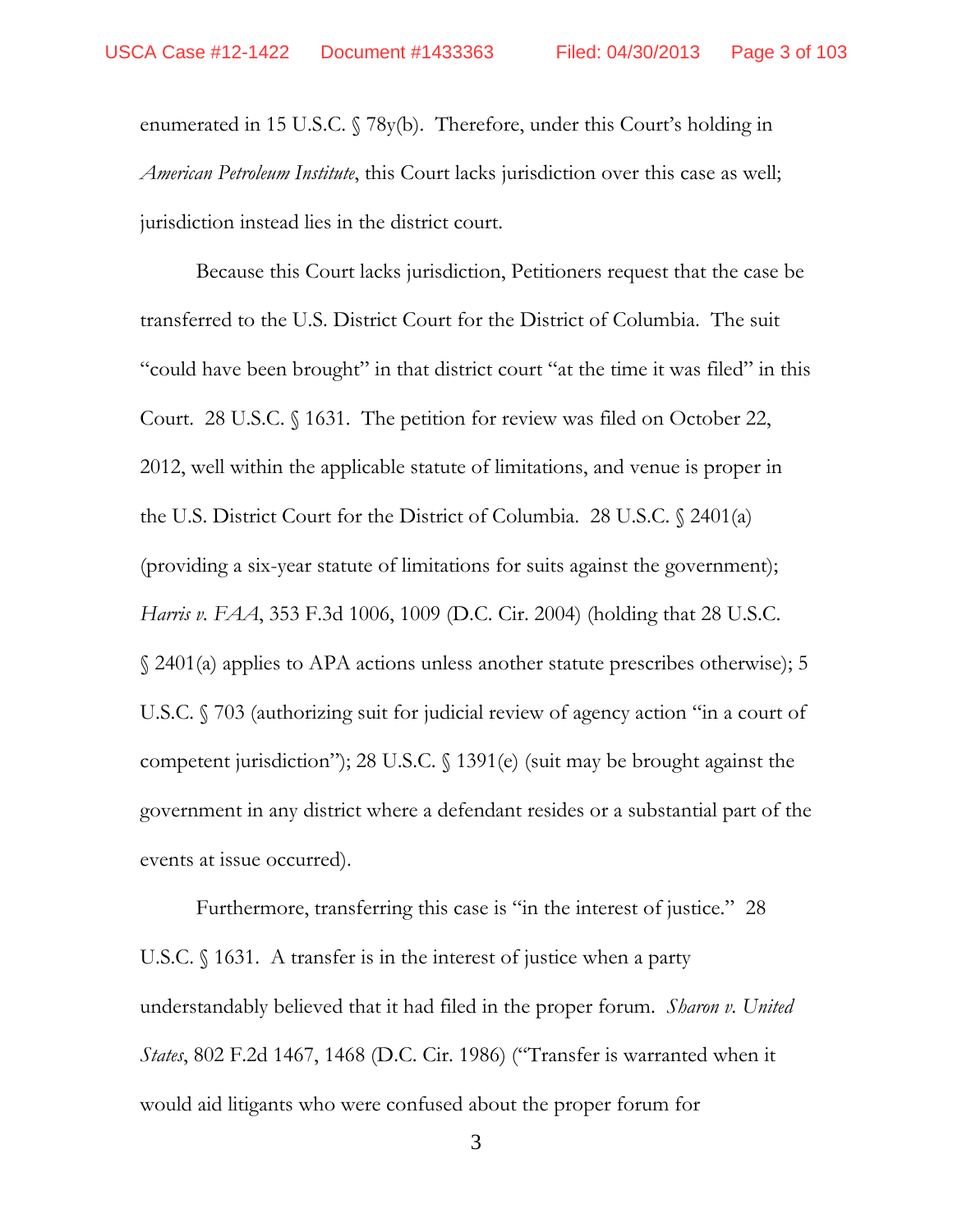review."(internal quotation marks omitted)); *Five Flags Pipe Line Co. v. Dep't of Transp.*, 854 F.2d 1438, 1442 (D.C. Cir. 1988) (transfer under section 1631 is "the fairest and most appropriate course" when petitioners made an "understandable mistake" in "seeking initial review in this court").

 Those are precisely the circumstances here. Prior to this Court's ruling in *American Petroleum Institute v. SEC*, this Court had not addressed the question whether the term "order" in 15 U.S.C.  $\sqrt{78y(a)(1)}$  encompassed rules. Petitioners reasonably believed that it did, because other cases had read the term "order" in other review provisions to encompass rules. *Inv. Co. Inst. v. Bd. of Governors of Fed. Reserve Sys.*, 551 F.2d 1270, 1276-78 (D.C. Cir. 1977); *see also Fla. Power & Light Co. v. Lorion*, 470 U.S. 729, 745 (1985) ("Absent a firm indication that Congress intended to locate initial APA review of agency action in the district courts," courts "will not presume that Congress intended to depart from the sound policy of placing initial APA review in the courts of appeals."). For the same reason, the SEC likewise believed that 15 U.S.C.  $\sqrt{78y(a)}$  gave "this Court, rather than a district court, jurisdiction over this petition for review." Respondent's Br. at 4.

 Furthermore, this Court had previously exercised jurisdiction over a petition for review of an SEC rule that was not issued pursuant to a provision enumerated in 15 U.S.C. § 78y(b), although without addressing the jurisdictional question. *Bus. Roundtable v. SEC*, 647 F.3d 1144, 1146 (D.C. Cir.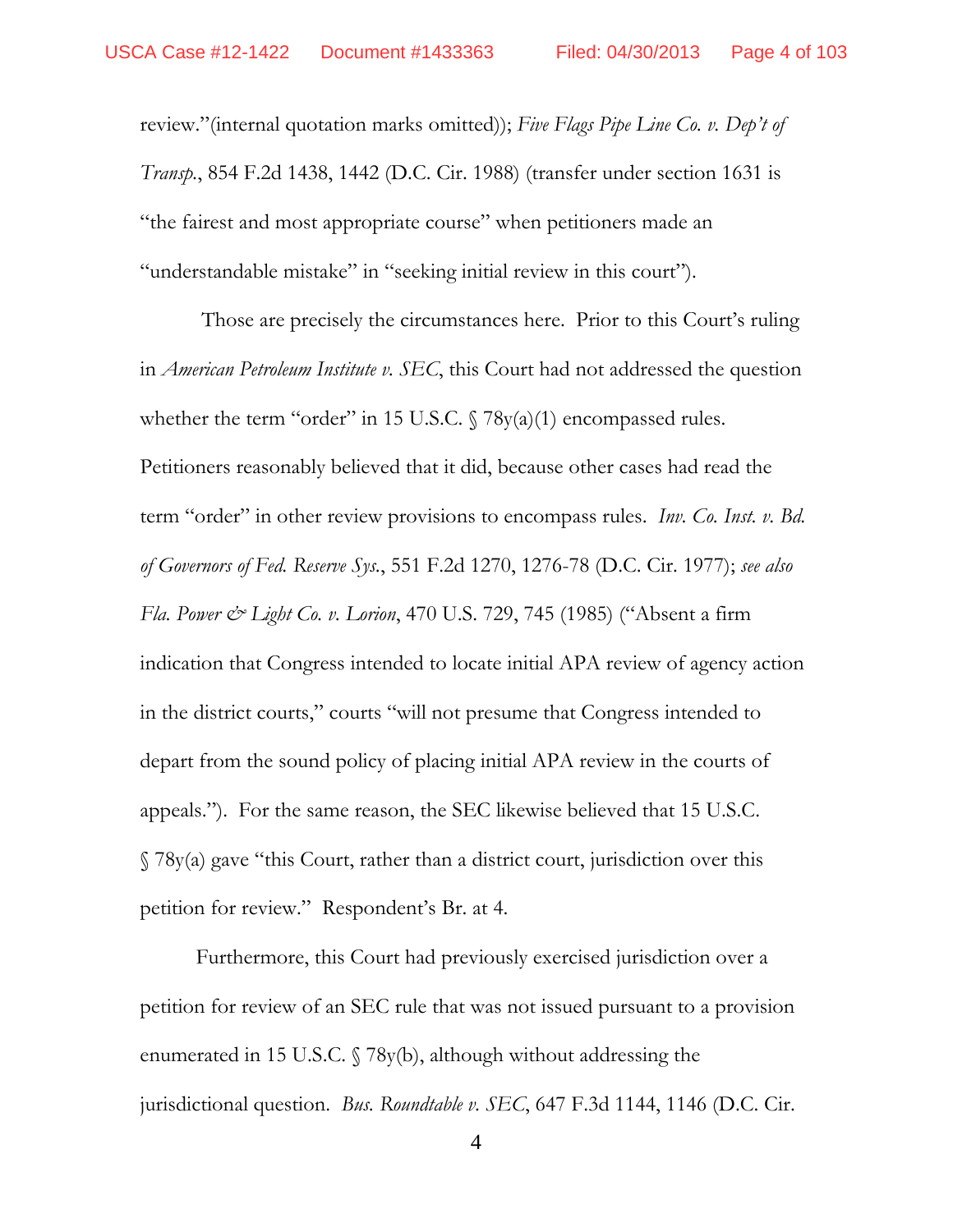2011). Therefore, until this Court decided *American Petroleum Institute*, jurisdiction was unclear, and transfer of this case is "the fairest and most appropriate course." *Five Flags Pipe Line Co.*, 854 F.2d at 1442; *see Watts v. SEC*, 482 F.3d 501, 509-10 (D.C. Cir. 2007) (transferring case to the district court after rejecting petitioner's interpretation of 15 U.S.C. § 78y).

 Additionally, transfer is in the interest of justice because it will avoid delay that would harm the parties and the public at large. "Normally transfer will be in the interest of justice because normally dismissal of an action that could be brought elsewhere is 'time-consuming and justice-defeating.'" *Miller v. Hambrick*, 905 F.2d 259, 262 (9th Cir. 1990), *quoting Goldlawr, Inc. v. Heiman*, 369 U.S. 463, 467 (1962); *see also Barnes v. Whelan*, 689 F.2d 193, 206 (D.C. Cir. 1982) (additional delay and expense are "certainly strong reasons" in deciding whether a transfer is in the interest of justice). A transfer here will help to avoid delay because this case was fully briefed in this Court. If this Court transfers the case file, including the record and completed briefing, to the district court, the case can then "proceed as if it had been filed" in the district court in October, 2012. 28 U.S.C. § 1631. If the case is instead dismissed, Petitioners will have to begin anew in the district court, resulting in a later filing date and requiring duplicative, costly, and time-consuming efforts to initiate the case and brief it for decision.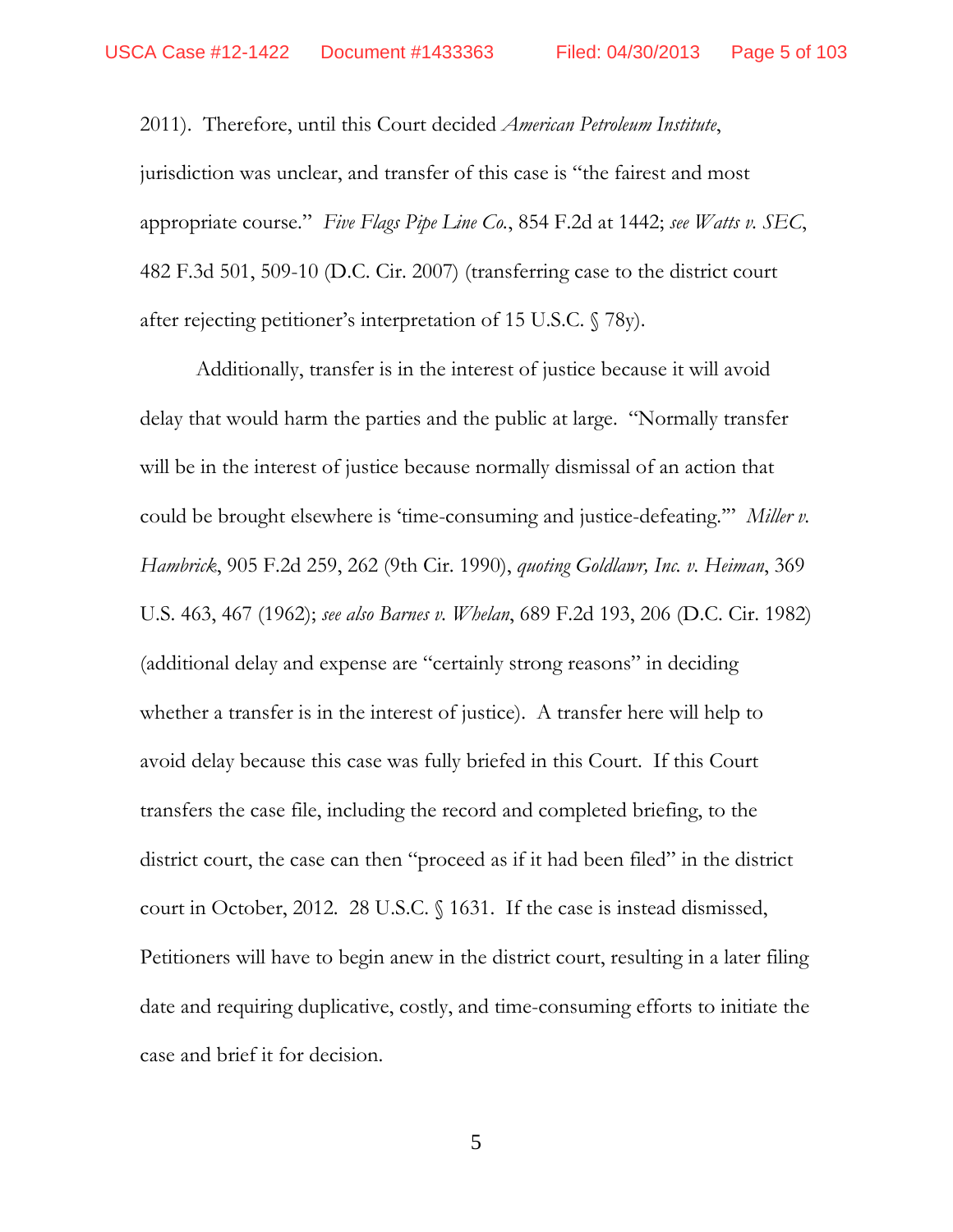Avoiding the "time-consuming and justice-defeating" delay that would result from dismissal, *Goldlawr*, 369 U.S. at 467, is particularly critical here. As Petitioners explained in seeking expedition of this case—and as this Court recognized in granting Petitioners' motion to expedite—delay here "will cause irreparable injury" and "the public generally, or … persons not before the Court, have an unusual interest in prompt disposition." D.C. Circuit *Handbook of Practice and Internal Procedures* 33 (2011); Petr's Consent Mot. to Expedite (filed Nov. 21, 2012). The challenged Rule will impose extraordinary costs upon Petitioners. By the SEC's own estimation, initial compliance will cost companies \$3 to \$4 billion, and annual compliance will cost an additional \$200 to \$600 million per year. 77 Fed. Reg. at 56,334.

 Petitioners' members will unavoidably have to incur some portion of the Rule's costs while this litigation is ongoing, as the first compliance period has already begun. 77 Fed. Reg. at 56,274. However, the second compliance period does not begin until January 1, 2014, and issuers must file the first Conflict Minerals Reports on May 31, 2014. *Id.* As Petitioners explained in seeking expedited consideration, a decision before those dates would, if Petitioners' challenge is successful, help Petitioners avoid the astronomical costs of finalizing compliance infrastructure, preparing disclosures, preparing and obtaining private sector audit reports, and beginning a second year of compliance.

6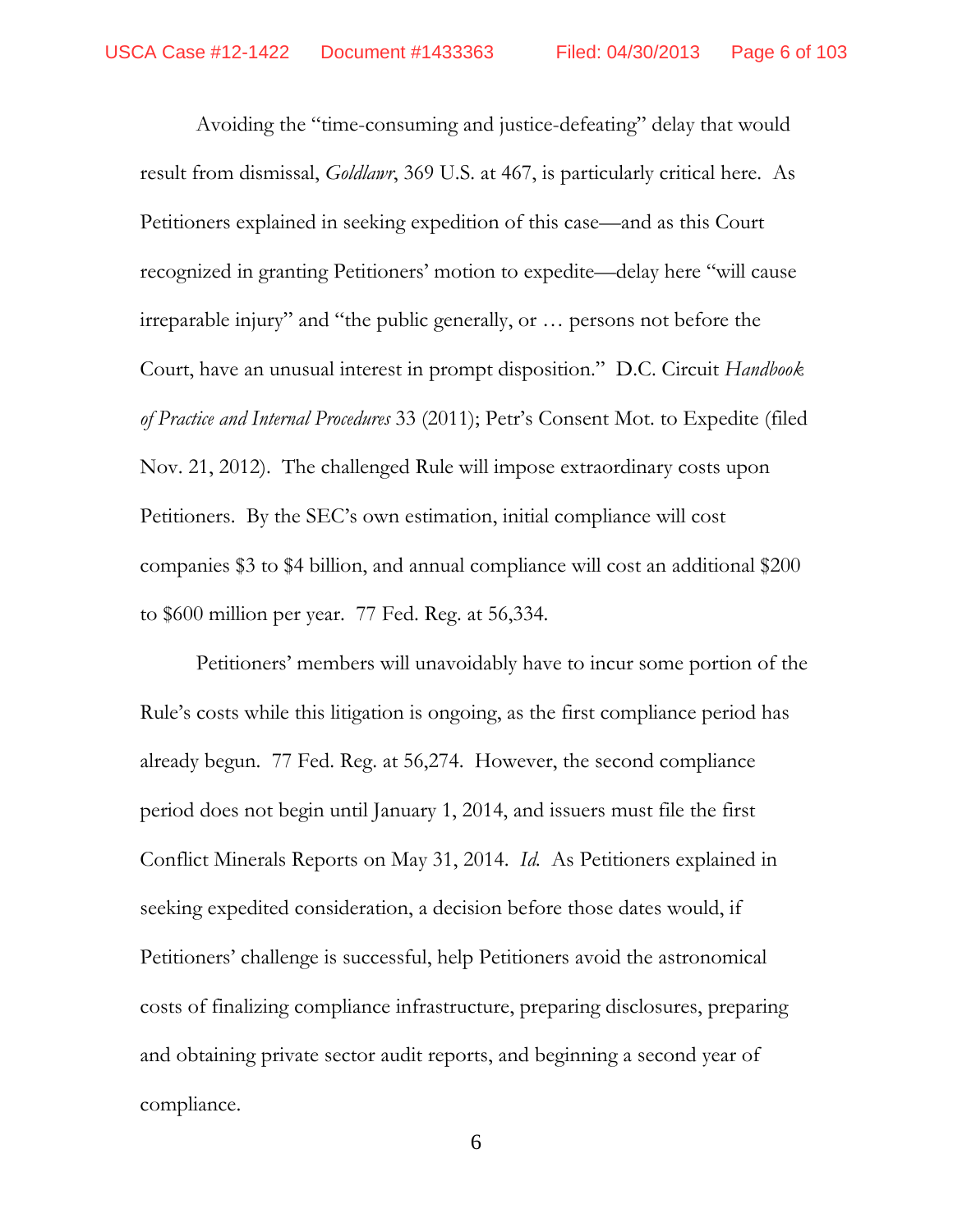Furthermore, transfer would also serve the strong interests of nonparties and the public at large in prompt disposition of this case. Additional companies who are subject to the rule will suffer the same harms described above, and other non-public companies from all across the globe will also incur costs because they are part of the global supply chains that provide products to public companies, and will thus have to participate in the "reasonable country of origin inquiry" and "due diligence" mandated by the Rule. 77 Fed. Reg. at 56,288. And transfer will help to ensure that outstanding uncertainty about the validity of the Rule—which received thousands of public comments, including comments from members of Congress, executive departments, and international organizations—will be resolved as soon as feasible.

 Finally, pursuant to Circuit Rule 27(g), Petitioners seek leave to file this motion to transfer. There is "good cause" for Petitioners to file this motion more than 45 days after this case was docketed in this Court because, as explained above, Petitioners reasonably believed that this Court was the proper forum until April 26, 2013, when this Court held that it lacked jurisdiction in *American Petroleum Institute v. SEC*.

For the foregoing reasons and good cause shown, Petitioners respectfully request that this Court grant leave to file this motion, and that the Court issue an order transferring this case to the U.S. District Court for the District of Columbia under 28 U.S.C. § 1631.

7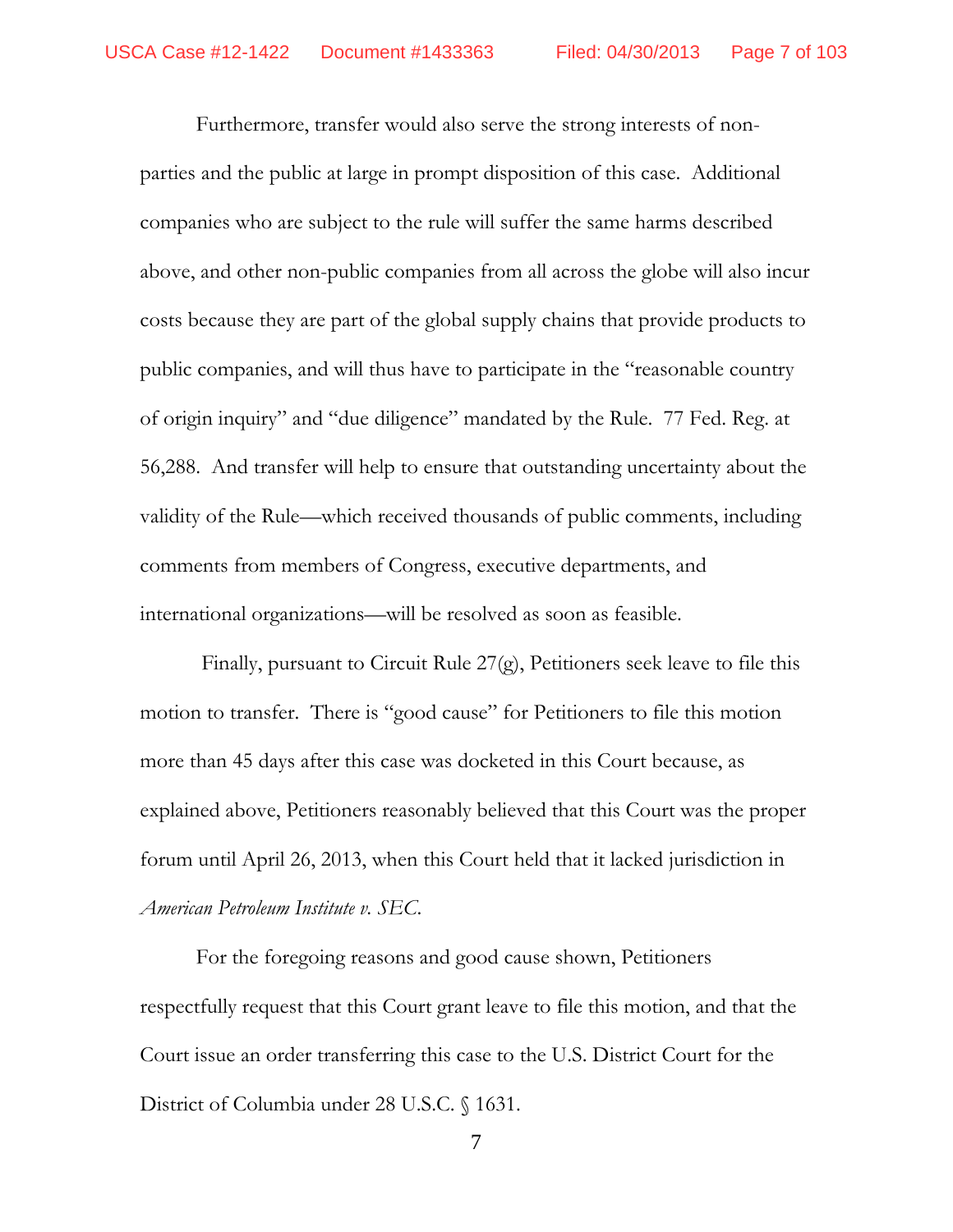Dated: April 30, 2013 Respectfully submitted,

s/ Peter D. Keisler

Peter D. Keisler *Counsel of Record*  Jonathan F. Cohn Erika L. Myers Sidley Austin LLP 1501 K St., NW Washington, DC 20005 202.736.8027 *Counsel for Petitioners the National Association of Manufacturers, the Chamber of Commerce of the United States of America, and Business Roundtable* 

*Of Counsel*: Rachel L. Brand National Chamber Litigation Center, Inc. 1615 H St., NW Washington, DC 20062 202.463.5337 *Counsel for Petitioner the Chamber of Commerce of the United States of America* 

*Of Counsel:*  Quentin Riegel National Association of Manufacturers 733 10th St., NW Suite 700 Washington, DC 20001 202.637.3000 *Counsel for Petitioner the National Association of Manufacturers* 

*Of Counsel:*  Maria Ghazal Business Roundtable 300 New Jersey Ave., NW Suite 800 Washington, DC 20001 202.496.3268 *Counsel for Petitioner Business Roundtable*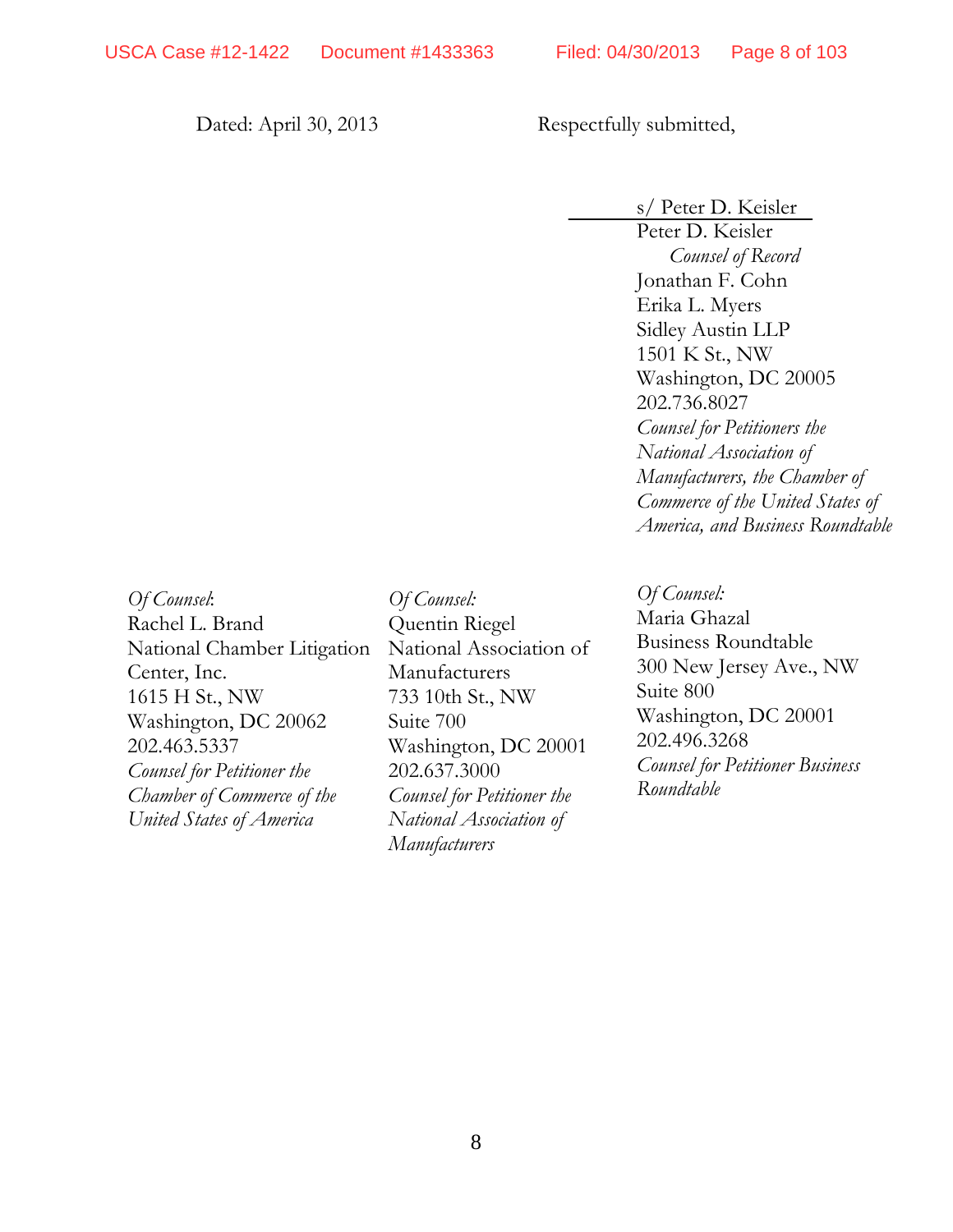## **CERTIFICATE OF SERVICE**

I certify that on this 30th day of April, 2013, I caused the foregoing document to be filed via the Court's CM/ECF System, which will send notice of such filing to all registered CM/ECF users.

> /s/ Peter D. Keisler Peter D. Keisler SIDLEY AUSTIN LLP 1501 K Street, N.W. Washington, DC 20005 (202) 736-8000 pkeisler@sidley.com

*Counsel for Petitioners*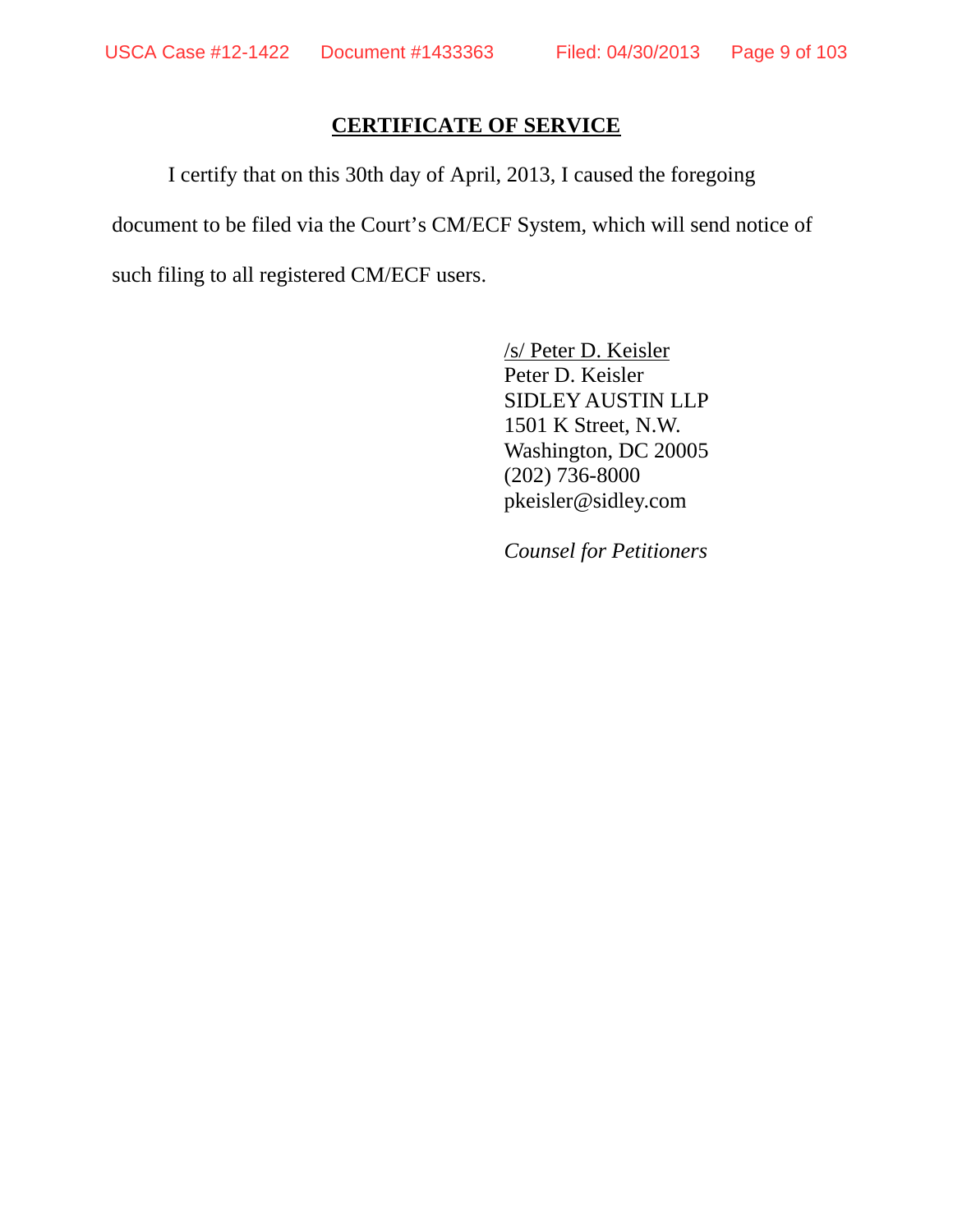# **EXHIBIT A**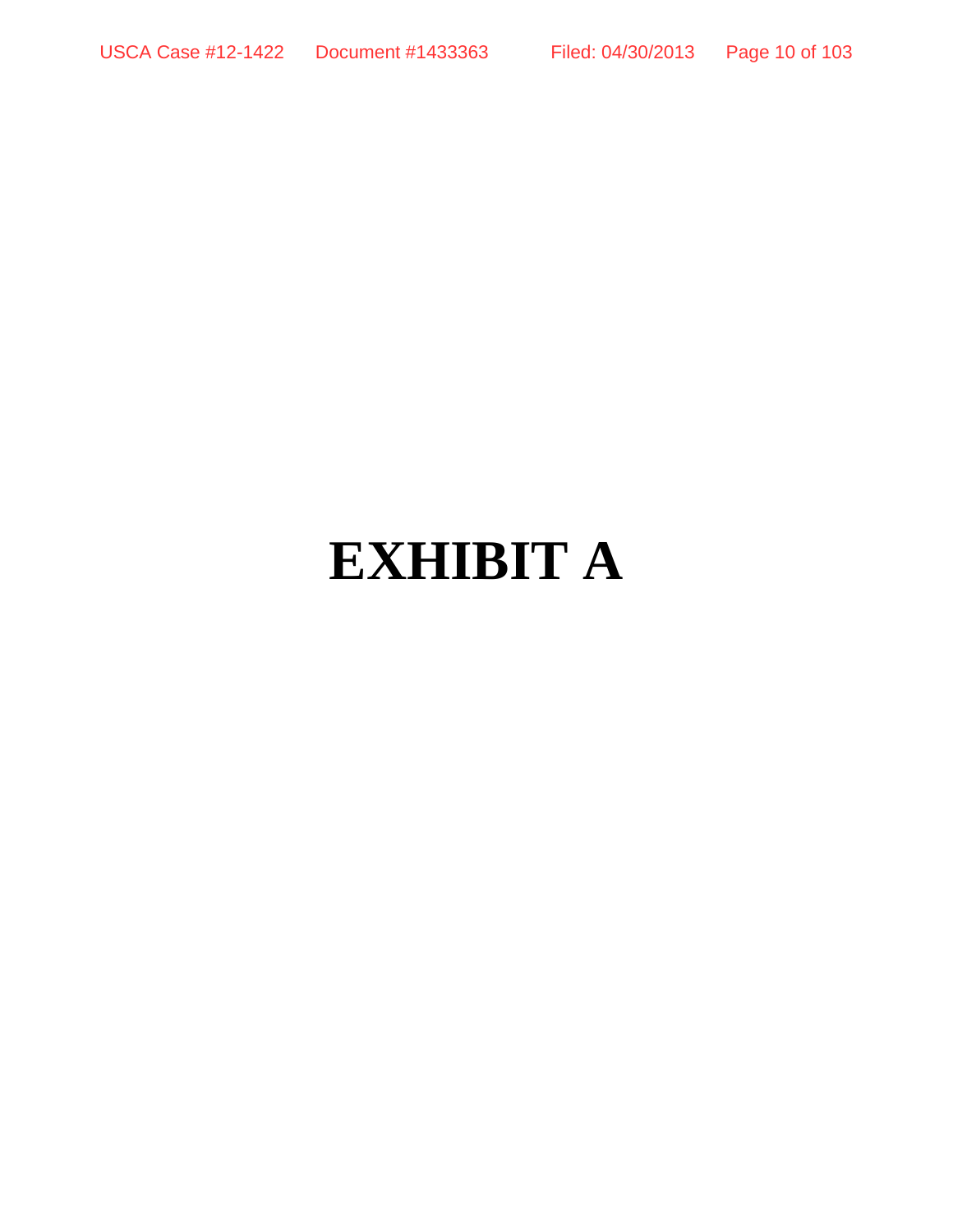



# **FEDERAL REGISTER**

- Vol. 77 Wednesday,
- No. 177 September 12, 2012

# Part II

# Securities and Exchange Commission

17 CFR Parts 240, 249, and 249b Conflict Minerals; Disclosure of Payments by Resource Extraction Issuers; Final Rules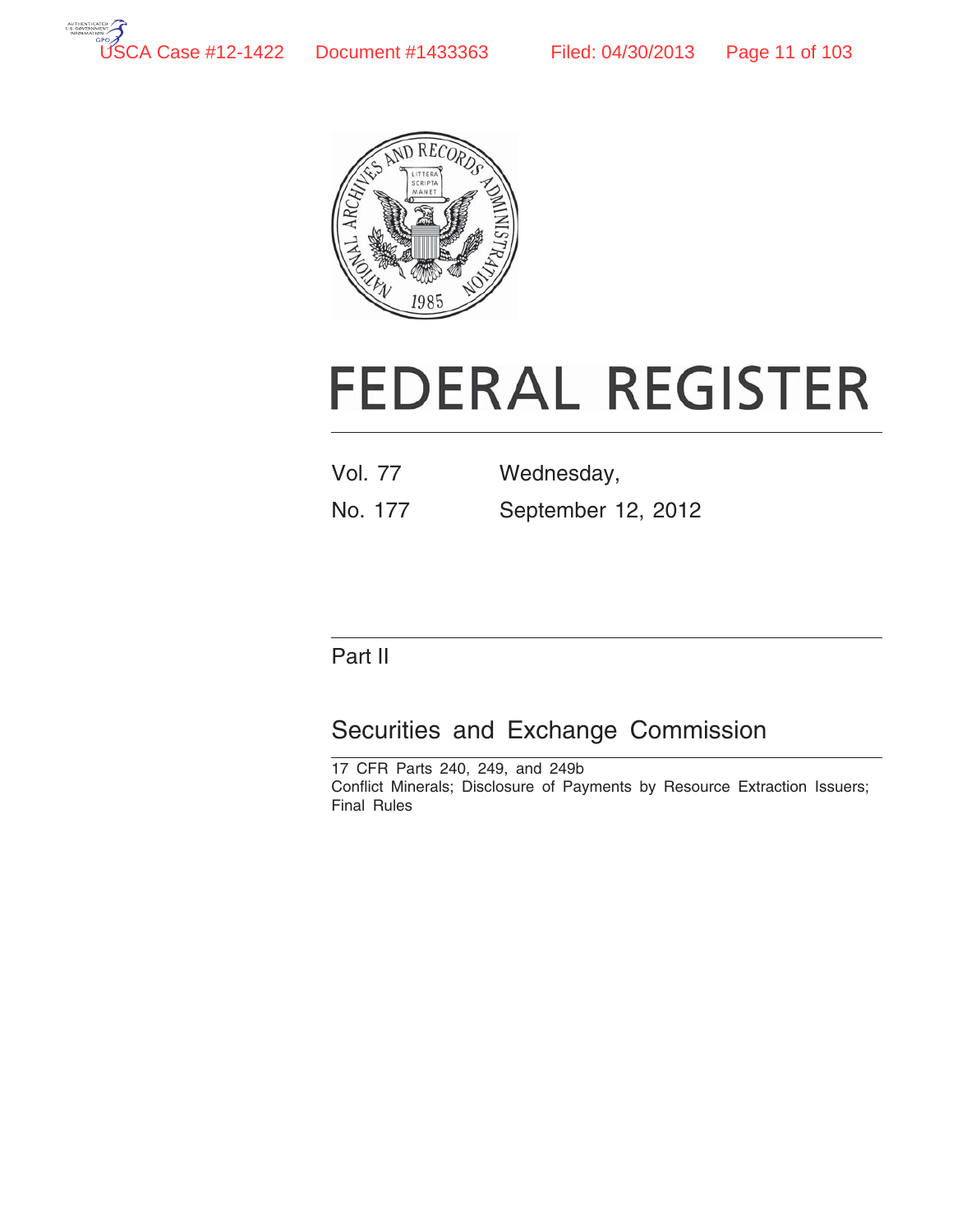#### **SECURITIES AND EXCHANGE COMMISSION**

#### **17 CFR Parts 240 and 249b**

**[Release No. 34–67716; File No. S7–40–10]** 

#### **RIN 3235–AK84**

#### **Conflict Minerals**

**AGENCY:** Securities and Exchange Commission.

### **ACTION:** Final rule.

**SUMMARY:** We are adopting a new form and rule pursuant to Section 1502 of the Dodd-Frank Wall Street Reform and Consumer Protection Act relating to the use of conflict minerals. Section 1502 added Section 13(p) to the Securities Exchange Act of 1934, which requires the Commission to promulgate rules requiring issuers with conflict minerals that are necessary to the functionality or production of a product manufactured by such person to disclose annually whether any of those minerals originated in the Democratic Republic of the Congo or an adjoining country. If an issuer's conflict minerals originated in those countries, Section 13(p) requires the issuer to submit a report to the Commission that includes a description of the measures it took to exercise due diligence on the conflict minerals' source and chain of custody. The measures taken to exercise due diligence must include an independent private sector audit of the report that is conducted in accordance with standards established by the Comptroller General of the United States. Section 13(p) also requires the issuer submitting the report to identify the auditor and to certify the audit. In addition, Section 13(p) requires the report to include a description of the products manufactured or contracted to be manufactured that are not ''DRC conflict free,'' the facilities used to process the conflict minerals, the country of origin of the conflict minerals, and the efforts to determine the mine or location of origin. Section 13(p) requires the information disclosed by the issuer to be available to the public on its Internet Web site.

**DATES:** *Effective Date:* November 13, 2012.

*Compliance Date:* Issuers must comply with the final rule for the calendar year beginning January 1, 2013 with the first reports due May 31, 2014.

**FOR FURTHER INFORMATION CONTACT:** John Fieldsend, Special Counsel in the Office of Rulemaking, Division of Corporation Finance, at (202) 551–3430, 100 F Street NE., Washington, DC 20549–3628.

#### **SUPPLEMENTARY INFORMATION:** We are adopting new Rule 13p–1 1 and new

Form SD<sup>2</sup> under the Securities Exchange Act of 1934 (''Exchange Act'').3

#### **Table of Contents**

- I. Background and Summary
	- A. Statutory Provision
	- B. Summary of the Proposed Rules C. Summary of Comments on the Proposed Rules
- D. Summary of Changes to the Final Rule
- E. Flowchart Summary of the Final Rule
- II. Discussion of the Final Rule A. ''Conflict Minerals'' Definition
	- 1. Proposed Rules
	-
- 2. Comments on the Proposed Rules
- 3. Final Rule
- B. Step One—Issuers Covered by the Conflict Mineral Provision
- 1. Issuers That File Reports Under the Exchange Act
- a. Proposed Rules
- b. Comments on the Proposed Rules i. Issuers that File Reports Under Sections
- 13(a) and 15(d) of the Exchange Act ii. Smaller Reporting Companies
- iii. Foreign Private Issuers
- c. Final Rule
- 2. ''Manufacture'' and ''Contract To Manufacture" Products
- a. Proposed Rules
- b. Comments on the Proposed Rules
- i. ''Manufacture''
- ii. ''Contract To Manufacture''
- c. Final Rule
- i. ''Manufacture''
- ii. ''Contract To Manufacture'' 3. Mining Issuers as ''Manufacturing'' Issuers
- a. Proposed Rules
- b. Comments on the Proposed Rules
- c. Final Rule
- 4. When Conflict Minerals Are ''Necessary'' to a Product
- a. Proposed Rules
- b. Comments on the Proposed Rules
- i. ''Necessary to the Functionality''
- ii. ''Necessary to the Production''
- iii. *De Minimis* Threshold
- c. Final Rule
- i. Contained in the Product
- ii. Intentionally Added
- iii. ''Necessary to the Functionality''
- iv. ''Necessary to the Production''
- v. *De Minimis* Threshold
- C. Location, Status, and Timing of Conflict Minerals Information
- 1. Location of Conflict Minerals Information
- a. Proposed Rules
- b. Comments on the Proposed Rules c. Final Rule
- 
- 2. ''Filing'' of Conflict Minerals Information
- a. Proposed Rules
- b. Comments on the Proposed Rules
- c. Final Rule
- 3. Uniform Reporting Period
- a. Proposed Rules

- 2 17 CFR 249.448.
- 3 15 U.S.C. 78a *et seq.*
- b. Comments on the Proposed Rules
- c. Final Rule
	- 4. Time Period for Providing Conflict Minerals Information
- a. Proposed Rules
	- b. Comments on the Proposed Rules
	- c. Final Rule
	- 5. Conflict Minerals Already in the Supply Chain
	- a. Proposed Rules
	- b. Comments on the Proposed Rules
	- c. Final Rule
	- 6. Timing of Implementation
	- a. Proposed Rules
	- b. Comments on the Proposed Rules
	- c. Final Rule
	- D. Step Two—Determining Whether Conflict Minerals Originated in the Democratic Republic of the Congo or Adjoining Countries and the Resulting **Disclosure**
	- 1. Reasonable Country of Origin Inquiry
	- a. Proposed Rules
	- b. Comments on the Proposed Rules
	- c. Final Rule
	- 2. Disclosures in the Body of the Specialized Disclosure Report
	- a. Proposed Rules
	- b. Comments on the Proposed Rules
	- c. Final Rule
	- E. Step Three—Conflict Minerals Report's Content and Supply Chain Due Diligence 1. Content of the Conflict Minerals Report
	- a. Proposed Rules
	- b. Comments on the Proposed Rules
	- c. Final Rule
	- 2. Due Diligence Standard in the Conflict Minerals Report
	- a. Proposed Rules

Requirements a. Proposed Rules

a. Proposed Rules

c. Final Rule

Sources''

F. Other Matters III. Economic Analysis A. Introduction

a. General Comments b. Specific Comments

1. Benefits

Comments

Comments

b. Comments on the Proposed Rules

b. Comments on the Proposed Rules

4. Recycled and Scrap Minerals

b. Comments on the Proposed Rules

i. Definition of ''Recycled and Scrap

ii. Due Diligence for Conflict Minerals From ''Recycled and Scrap Sources''

B. Benefits and Costs Resulting From the Mandatory Reporting Requirement

2. Cost Estimates in the Comment Letters

i. Manufacturing Industry Association

ii. Electronic Interconnect Industry Association Comments iii. University Group Comments iv. Environmental Consultancy Company

v. Other Specific Comments C. Benefits and Costs Resulting From Commission's Exercise of Discretion

c. Final Rule 3. Independent Private Sector Audit

c. Final Rule i. Auditing Standards ii. Auditor Independence iii. Audit Objective

<sup>1</sup> 17 CFR 240.13p–1.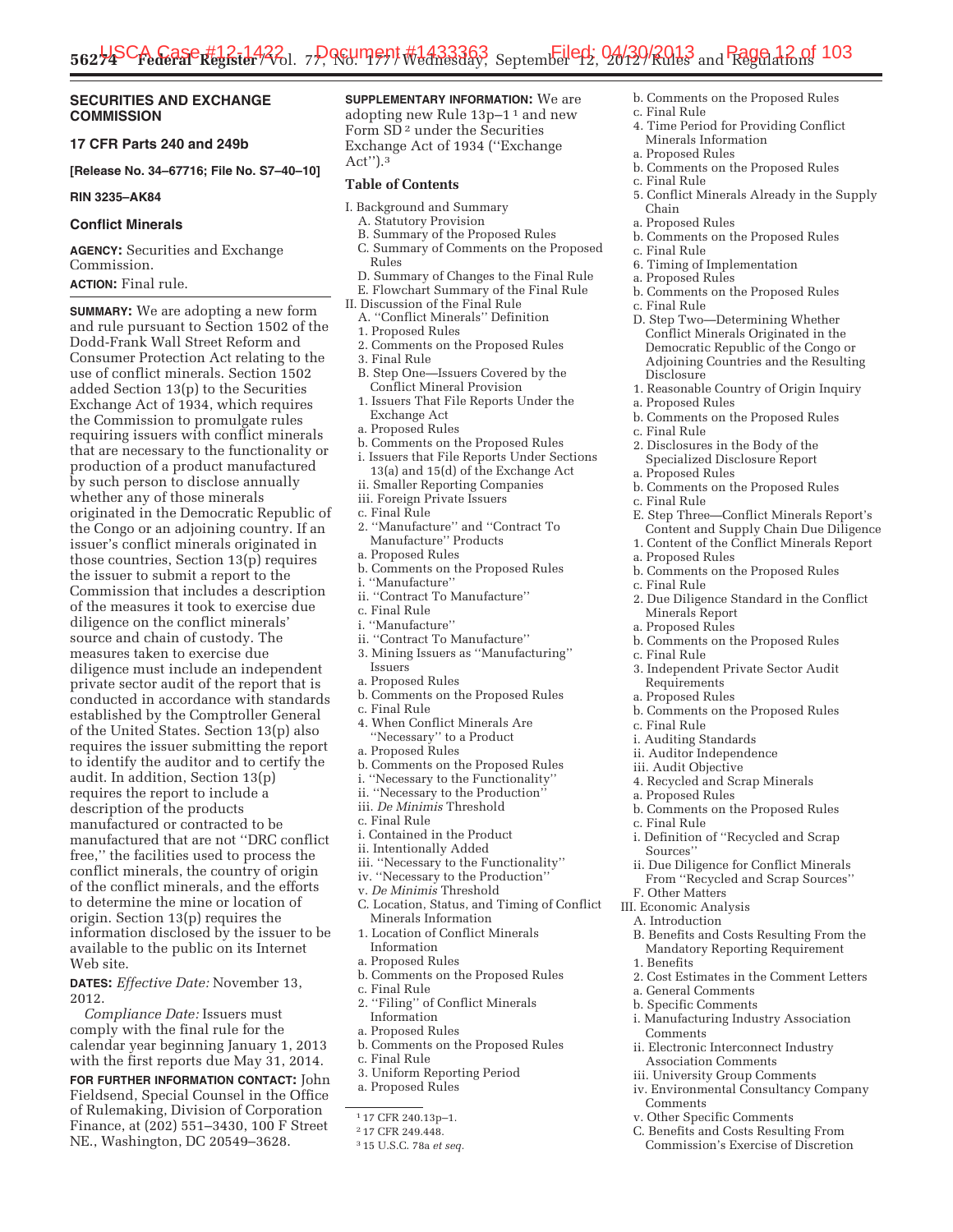- 1. Reasonable Country of Origin Inquiry
- 2. Information in the Specialized
- Disclosure Report 3. ''DRC Conflict Undeterminable''
- 4. ''Contract To Manufacture''
- 5. Nationally or Internationally Recognized Due Diligence Framework (Including Gold)
- 6. Liability for the Audit and Audit Certifications
- 7. Audit Objective
- 8. Conflict Minerals From Recycled and Scrap Sources
- 9. Conflict Minerals ''Outside the Supply Chain''
- 10. Conflict Mineral Derivatives
- 11. Method and Timing of Disclosure on
- Form SD 12. ''Necessary to the Functionality or Production'<sup>\*</sup>
- 13. Categories of Issuers
- 14. Not Including Mining Issuers as Manufacturing Issuers
- D. Quantified Assessment of Overall Economic Effects
- IV. Paperwork Reduction Act
	- A. Background
	- B. Summary of the Comment Letters
	- C. Revisions to PRA Reporting and Cost Burden Estimates
	- 1. Estimate of Conducting Due Diligence, Including the Audit
	- 2. Estimate of Preparing the Disclosure
	- 3. Revised PRA Estimate
- V. Final Regulatory Flexibility Act Analysis A. Reasons for, and Objectives of, the Final Action
	- B. Significant Issues Raised by Public **Comments**
	- C. Small Entities Subject to the Final Rule
	- D. Reporting, Recordkeeping, and Other Compliance Requirements
	- E. Agency Action To Minimize Effect on Small Entities
- VI. Statutory Authority and Text of the Final Rule

#### **I. Background and Summary**

#### *A. Statutory Provision*

On December 15, 2010, we proposed a number of amendments to our rules 4 to implement the requirements of Section 1502 (''Conflict Minerals Statutory Provision'') of the Dodd-Frank Wall Street Reform and Consumer Protection Act ("Act"),<sup>5</sup> relating to new disclosure and reporting obligations by issuers concerning ''conflict minerals'' 6 that originated in the Democratic Republic of the Congo (''DRC'') or an

adjoining country 7 (together with the DRC, the "Covered Countries").<sup>8</sup> Section 1502 amended the Exchange Act by adding new Section 13(p).9 New Exchange Act Section 13(p) requires us to promulgate disclosure and reporting regulations regarding the use of conflict minerals from the Covered Countries.10

As reflected in the title of Section 1502(a), which states the ''Sense of the Congress on Exploitation and Trade of Conflict Minerals Originating in the Democratic Republic of the Congo,'' in enacting the Conflict Minerals Statutory Provision, Congress intended to further the humanitarian goal of ending the extremely violent conflict in the DRC, which has been partially financed by the exploitation and trade of conflict minerals originating in the DRC. This section explains that the exploitation and trade of conflict minerals by armed groups is helping to finance the conflict and that the emergency humanitarian crisis in the region warrants the disclosure requirements established by Exchange Act Section 13(p).<sup>11</sup>

Similarly, the legislative history surrounding the Conflict Minerals Statutory Provision, and earlier legislation addressing the trade in conflict minerals, reflects Congress's motivation to help end the human rights abuses in the DRC caused by the conflict.12 Other parts of the Conflict

8 In the Proposing Release, we referred to the DRC and its adjoining countries as the "DRC Countries. In this release, we use the term ''Covered Countries'' instead. Both terms have the same meaning. For consistency within this release, there are instances when we refer to the text of the Proposing Release and use the term ''Covered Countries'' instead of ''DRC Countries,'' which was used in the Proposing Release.

9 15 U.S.C. 78m(p).

10*See* Exchange Act Section 13(p)(1)(A). This Exchange Act Section requires that the Commission promulgate rules no later than 270 days after the date of enactment.

11*See* Section 1502(a) of the Act (''It is the sense of the Congress that the exploitation and trade of conflict minerals originating in the Democratic Republic of the Congo is helping to finance conflict characterized by extreme levels of violence in the eastern Democratic Republic of the Congo, particularly sexual- and gender-based violence, and contributing to an emergency humanitarian situation therein, warranting the provisions of section 13(p) of the Securities Exchange Act of 1934, as added by subsection (b).'').

12The Congo conflict has been an issue raised in the United States Congress for a number of years. For example, in the 109th Congress, then-Senator Sam Brownback, along with Senator Richard J. Durbin and then-Senator Barack Obama, among others, co-sponsored S. 2125, the Democratic Republic of Congo Relief, Security, and Democracy Promotion Act of 2006. *See* Public Law 109–456

Minerals Statutory Provision also point to the fact that Congress intended to promote peace and security.13 For example, the Conflict Minerals Statutory Provision states that once armed groups no longer continue to be directly involved and benefiting from commercial activity involving conflict minerals, the President may take action to terminate the provision.<sup>14</sup> To accomplish the goal of helping end the human rights abuses in the DRC caused by the conflict, Congress chose to use the securities laws disclosure requirements to bring greater public awareness of the source of issuers' conflict minerals and to promote the exercise of due diligence on conflict mineral supply chains. By doing so, we

(Dec. 22, 2006) (stating that the National Security Strategy of the United States, dated September 17, 2002, concludes that disease, war, and desperate poverty in Africa threatens the United States' core value of preserving human dignity and threatens the United States' strategic priority of combating global terror). The legislation committed the United States to work toward peace, prosperity, and good governance in the Congo. As another example, in the 110th Congress, then-Senator Brownback and Senator Durbin introduced S. 3058, the Conflict Coltan and Cassiterite Act, which would have prohibited the importation of certain products containing columbite-tantalite or cassiterite that was mined or extracted in the DRC by groups that committed serious human rights and other violations. *See* S. 3058, 110th Cong. (2008). As a further example, in the 111th Congress, then-Senator Brownback introduced S. 891, the Congo Conflict Minerals Act of 2009. *See* S. 891, 111th Cong. (2009). This bill would have required U.S. registered companies selling products using conflict minerals to disclose annually to the Commission the country of origin of these minerals and, if the country of origin was one of the Covered Countries, to disclose the mine of origin. Additionally, later in the 111th Congress, then-Senator Brownback sponsored S.A. 2707, which was similar to S. 891. *See* S.A. 2707, 111th Cong. (2009). We note also that the Democratic Republic of Congo Relief, Security, and Democracy Promotion Act of 2006 states that the National Security Strategy of the United States, dated September 17, 2002, concludes that disease, war, and desperate poverty in Africa threatens the United States' core value of preserving human dignity and threatens the United States' strategic priority of combating global terror. *See*  Pub. L. 109–456 (Dec. 22, 2006). *See also U.S. Gov't Accountability Office, GAO–12–763, Conflict Minerals Disclosure rule: SEC's Actions and Stakeholder-Developed Initiatives* (Jul. 2012) (discussing the Democratic Republic of Congo Relief, Security, and Democracy Promotion Act of 2006), *available at http://www.gao.gov/products/ GAO–12–763*.

13*See* Section 1502(d)(2)(A) of the Act (stating that two years after enactment of the Act and annually thereafter, ''the Comptroller General of the United States shall submit to the appropriate congressional committees a report that includes'' an ''assessment of the effectiveness'' of the Conflict Minerals Statutory Provision ''in promoting peace and security'' in the Covered Countries).

14*See* Exchange Act Section 13(p)(4) (stating that the provision ''shall terminate on the date on which the President determines and certifies to the appropriate congressional committees \* \* \* that no armed groups continue to be directly involved and benefitting from commercial activity involving conflict minerals'').

<sup>4</sup>Conflict Minerals, Release No. 34–63547 (Dec. 15, 2010) [75 FR 80948] (the ''Proposing Release''). 5Public Law 111–203, 124 Stat. 1376 (July 21, 2010).

 $^6$  The term ''conflict mineral'' is defined in Section 1502(e)(4) of the Act as (A) columbitetantalite, also known as coltan (the metal ore from which tantalum is extracted); cassiterite (the metal ore from which tin is extracted); gold; wolframite (the metal ore from which tungsten is extracted); or their derivatives; or (B) any other mineral or its derivatives determined by the Secretary of State to be financing conflict in the Democratic Republic of the Congo or an adjoining country.

<sup>7</sup>The term ''adjoining country'' is defined in Section 1502(e)(1) of the Act as a country that shares an internationally recognized border with the DRC, which presently includes Angola, Burundi, Central African Republic, the Republic of the Congo, Rwanda, South Sudan, Tanzania, Uganda, and Zambia.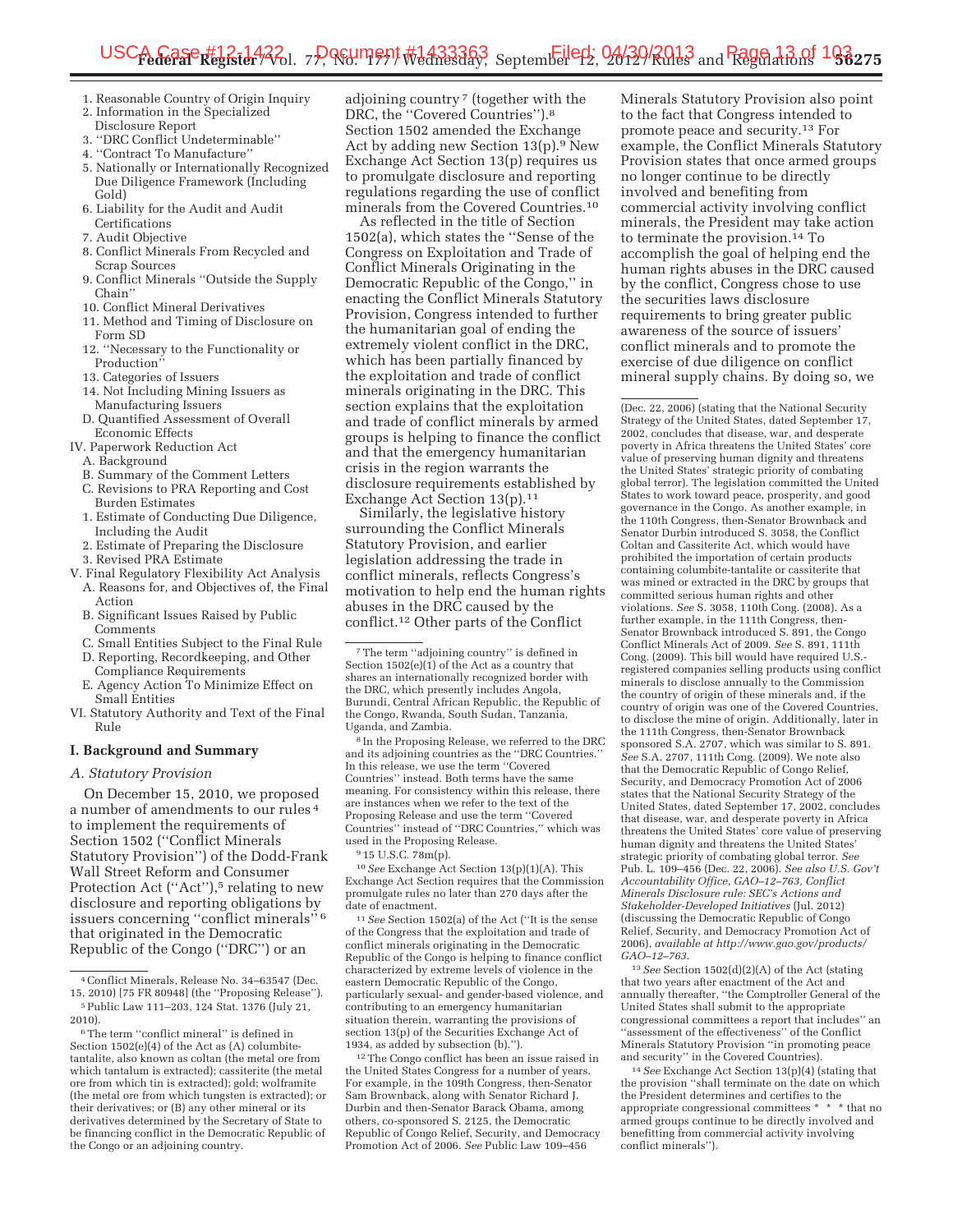understand Congress's main purpose to have been to attempt to inhibit the ability of armed groups in the Covered Countries to fund their activities by exploiting the trade in conflict minerals. Reducing the use of such conflict minerals is intended to help reduce funding for the armed groups contributing to the conflict and thereby put pressure on such groups to end the conflict. The Congressional object is to promote peace and security in the Covered Countries.15

Congress chose to use the securities laws disclosure requirements to accomplish its goals. In addition, one of the co-sponsors of the provision noted in a floor statement that the provision will ''enhance transparency'' and ''also help American consumers and investors make more informed decisions.'' 16 Also, as discussed throughout the release, a number of commentators on our rule proposal, including co-sponsors of the legislation and other members of Congress, have indicated that the Conflict Minerals Statutory Provision will provide information that is material to an investor's understanding of the risks in an issuer's reputation and supply chain.<sup>17</sup>

16*See* 156 *Cong. Rec.* S3976 (daily ed. May 19, 2010) (statement of Sen. Feingold) (''Mr. President, I am pleased to be an original cosponsor of two amendments to the Restoring American Financial Stability Act that seek to ensure there is greater transparency around how international companies are addressing issues of foreign corruption and violent conflict that relate to their business. Creating these mechanisms to enhance transparency will help the United States and our allies more effectively deal with these complex problems, at the same time that they will also help American consumers and investors make more informed decisions.'').

17*See, e.g.,* letters from Aditi Mohapatra of Calvert Asset Management Company, Inc. on behalf of 49 investors, including the Social Investment Forum and Interfaith Center of Corporate Responsibility (Mar. 2, 2011) (''SIF I''); Boston Common Asset Management, LLC, Calvert Asset Management Co., Inc., Interfaith Center on Corporate Responsibility, Jesuit Conference of the United States, Marianist Province of the US, Mercy Investment Services, Inc., Missionary Oblates of Mary Immaculate, Responsible Sourcing Network, Sustainalytics, Trillium Asset Management, and Tri-State Coalition for Responsible Investment (Feb. 1, 2012) (''SIF II''); Calvert Investments (Oct. 18, 2011) (''Calvert''); General Board of Pension and Health Benefits of The United Methodist Church (Mar. 7, 2011) (''Methodist Pension''); State Board of Administration of Florida (Feb. 3, 2011) (''FRS''); and Teachers Insurance and Annuity Association and College Retirement Equities Fund (Mar. 2, 2011) (''TIAA–CREF''). *See also* letters from Catholic Relief Services (Feb. 8, 2011) (''CRS I'') (''We submit these comments with the hope the SEC will consider the need of investors to access information to make sound business decisions that

Exchange Act Section 13(p) mandates that we promulgate regulations requiring that a ''person described'' 18 disclose annually whether any ''conflict minerals'' that are ''necessary to the functionality or production of a product manufactured by such person'' 19 originated in the Covered Countries, and make that disclosure publicly available on the issuer's Internet Web site.20 If such a person's conflict minerals originated in the Covered Countries, that person must submit a report (''Conflict Minerals Report'') to us that includes a description of the measures taken by the person to exercise due diligence on the minerals' source and chain of custody.21 Under Exchange Act Section 13(p), the measures taken to exercise due diligence ''shall include an independent private sector audit'' of the Conflict Minerals Report that is conducted according to standards established by the Comptroller General of the United States, in accordance with our promulgated rules, in consultation with the Secretary of State.<sup>22</sup> The person

18The term ''person described'' is defined in Exchange Act Section 13(p)(2) as one who is required to file reports under Exchange Act Section  $13(p)(1)(A)$ , and for whom the conflict minerals are necessary to the functionality or production of a product manufactured by such person. Exchange Act Section 13(p)(1)(A) does not provide a definition but refers back to Exchange Act Section 13(p)(2).

19Exchange Act Section 13(p)(2)(B).

20*See* Exchange Act Section 13(p)(1)(E) (stating that each issuer ''shall make available to the public on the Internet Web site of such [issuer] the information disclosed under'' Exchange Act Section 13(p)(1)(A)).

21*See* Exchange Act Section 13(p)(1)(A)(i). <sup>22</sup> See id. (requiring in the Conflict Minerals Report ''a description of the measures taken by the person to exercise due diligence on the source and chain of custody of such [conflict] minerals, which measures shall include an independent private sector audit of such report''). The Conflict Minerals Statutory Provision assigns certain responsibilities to other federal agencies. In developing our proposed rules, our staff has consulted with the

submitting the Conflict Minerals Report must also identify the independent private sector auditor 23 and certify the independent private sector audit.24

Further, according to Exchange Act Section 13(p), the Conflict Minerals Report must include ''a description of the products manufactured or contracted to be manufactured that are not DRC conflict free,'' 25 the facilities used to process the conflict minerals, the country of origin of the conflict minerals, and ''the efforts to determine the mine or location of origin with the greatest possible specificity.'' 26 Also, Exchange Act Section 13(p) dictates that each person described ''shall make available to the public on the Internet Web site of such person'' the conflict minerals information required by Exchange Act Section 13(p)(1)(A).27

#### *B. Summary of the Proposed Rules*

We proposed rules to apply to certain issuers that file reports with us under Exchange Act Sections 13(a) 28 or 15(d).29 Based on the Conflict Minerals Statutory Provision, we proposed a disclosure requirement for conflict minerals that would divide into three

23*See* Exchange Act Section 13(p)(1)(A)(ii) (stating that the issuer must provide a description of the ''entity that conducted the independent private sector audit in accordance with'' Exchange Act Section 13(p)(1)(A)(i)'').

24As noted in Exchange Act Section 13(p)(1)(B), if an issuer is required to provide a Conflict Minerals Report that includes an independent private sector audit, that issuer ''shall certify the audit'' and that certified audit ''shall constitute a critical component of due diligence in establishing the source and chain of custody of such minerals.

 $^{\rm 25}\rm{The\ term}$  "DRC conflict free" is defined in Exchange Act Section 13(p)(1)(A)(ii) and Exchange Act Section 13(p)(1)(D). Exchange Act Section 13(p)(1)(A)(ii) defines ''DRC conflict free'' as ''the products that do not contain minerals that directly or indirectly finance or benefit armed groups in the'' Covered Countries. Similarly, Exchange Act Section 13(p)(1)(D) defines ''DRC conflict free'' as products that do ''not contain conflict minerals that directly or indirectly finance or benefit armed groups in the'' Covered Countries. We note that the definitions in the two sections are slightly different in that Exchange Act Section  $13(p)(1)(A)(ii)$  refers to ''minerals'' without any limitation, whereas Exchange Act Section 13(p)(1)(D) refers specifically to ''conflict minerals.'' We believe, based on the totality of the Conflict Minerals Statutory Provision, that ''DRC conflict free'' is meant to refer only to ''conflict minerals,'' as that term is defined in Section 1502(e)(4) of the Act, that directly or indirectly finance or benefit armed groups in the Covered Countries, and not to all minerals that directly or indirectly finance or benefit armed groups in the Covered Countries.

- 26*See* Exchange Act Section 13(p)(1)(A)(ii).
- 27*See* Exchange Act Section 13(p)(1)(E).
- 28 15 U.S.C. 78m(a). 29 15 U.S.C. 78o(d).

<sup>15</sup>*See* Exchange Act Section 1502(c)(1)(B)(i) (stating that the Secretary of State, in consultation with the Administrator of the United States Agency for International Development, shall submit to Congress a plan to ''promote peace and security'' in the Covered Countries).

reflect both their social and their financial concerns.''); Enough Project (Mar. 31, 2011) (''Enough Project II'') (stating that advancing the ''goal of resolving a humanitarian crisis that continues to cause countless deaths and unimaginable suffering'' is ''of great interest to many, including investors''); Senator Richard J. Durbin and Representative Jim McDermott (Feb. 28, 2011) (''Sen. Durbin/Rep. McDermott'') (suggesting that the provision's purposes were both to end conflict in the DRC and to provide current information for investors, and the latter purpose is identical to the purpose of requiring the disclosure of other information in an issuer's the periodic reports) and Senator Patrick Leahy, Senator Christopher Coons, Congressman Howard Berman, Congressman Jim McDermott, Congressman Donald Payne, Congressman Gregory Meeks, and Congressmember Karen Bass (Feb. 16, 2012) (''Sen. Leahy *et al.*'') (asserting that an issuer's conflict minerals information is ''critical to both investors and to capital formation'' because ''when a publicly traded company relies on an unstable black market for inputs essential to manufacturing its products it is of deep material interest to investors'').

staff of these other agencies in developing our proposed rules. These agencies include, including the Government Accountability Office (the "GAO" which is headed by the Comptroller General of the United States, and the United States Department of State.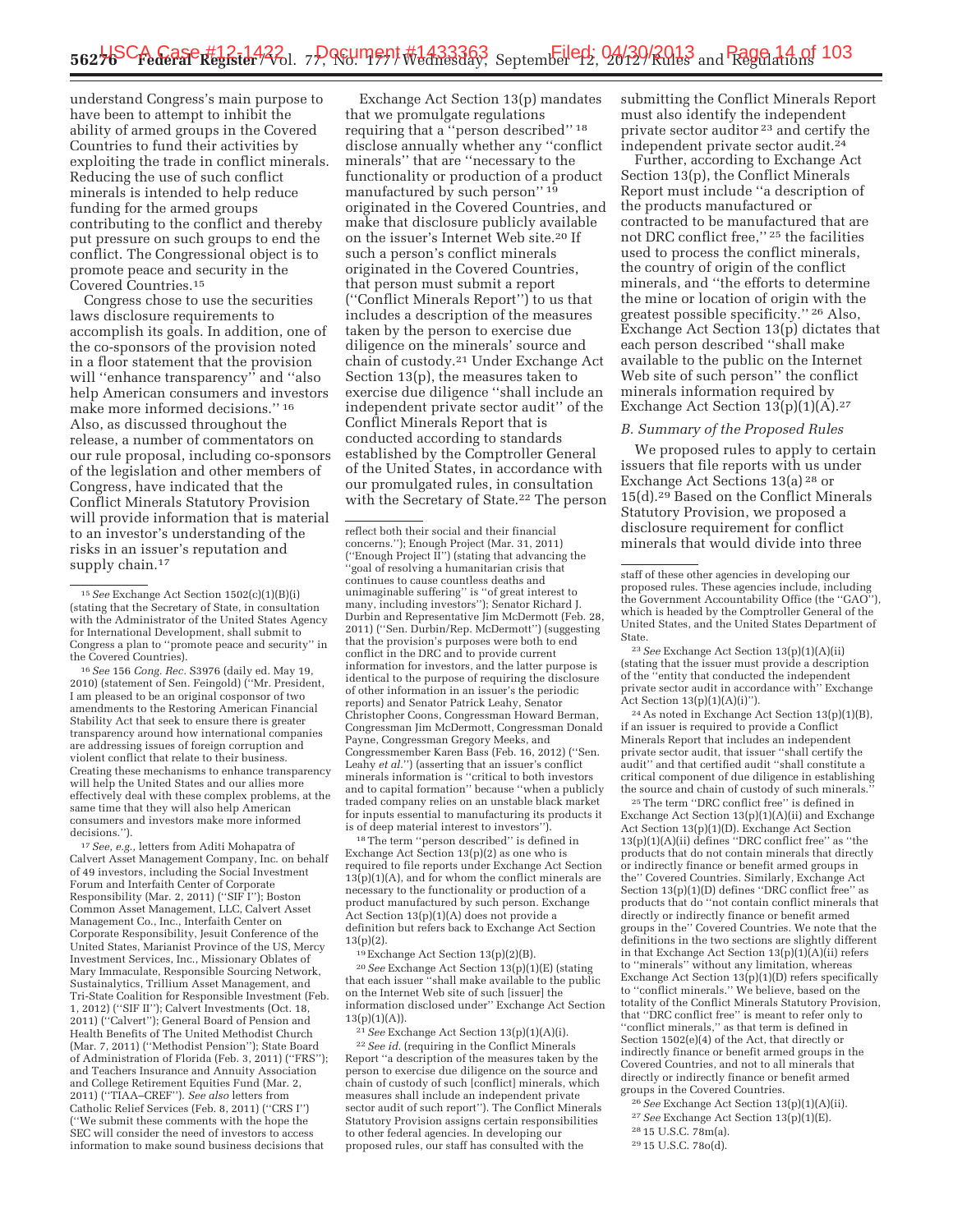steps. The first step would have required an issuer to determine whether it was subject to the Conflict Minerals Statutory Provision. An issuer would have only been subject to the Conflict Minerals Statutory Provision if it was a reporting issuer for which conflict minerals were ''necessary to the functionality or production of a product manufactured" <sup>30</sup> or contracted to be manufactured by such person. If an issuer did not meet that definition, the issuer was not required to take any action, make any disclosures, or submit any reports. If, however, an issuer met this definition, that issuer would move to the second step.

The second step would have required the issuer to determine after a reasonable country of origin inquiry whether its conflict minerals originated in the Covered Countries. If the issuer determined that its conflict minerals did not originate in the Covered Countries, the issuer was to disclose this determination and the reasonable country of origin inquiry it used in reaching this determination in the body of its annual report. The issuer also would have been required to provide on its Internet Web site its determination that its conflict minerals did not originate in the Covered Countries, disclose in its annual report that the disclosure was posted on its Internet Web site, and disclose the Internet address on which this disclosure was posted. It would further have been required to maintain records demonstrating that its conflict minerals did not originate in the Covered Countries. Such an issuer would not have any further disclosure or reporting obligations with regard to its conflict minerals.

If, however, the issuer determined that its conflict minerals did originate in the Covered Countries, if it was unable to conclude that its conflict minerals did not originate in the Covered Countries, or if it determined that its conflict minerals were from recycled or scrap sources, the issuer would have been required to disclose this conclusion in its annual report. Also, the issuer would have been required to note that the Conflict Minerals Report, which included the certified independent private sector audit report, was furnished as an exhibit to the annual report; furnish the Conflict Minerals Report; make available the Conflict Minerals Report on its Internet Web site; disclose that the Conflict Minerals Report was posted on its Internet Web site; and provide the Internet address of that site. This issuer

would then have moved to the third step.

Finally, the third step would have required an issuer with conflict minerals that originated in the Covered Countries, or an issuer that was unable to conclude that its conflict minerals did not originate in the Covered Countries, to furnish a Conflict Minerals Report. The proposed rules would have required an issuer to provide, in its Conflict Minerals Report, a description of the measures it had taken to exercise due diligence on the source and chain of custody of its conflict minerals, which would have included a certified independent private sector audit of the Conflict Minerals Report that identified the auditor and was furnished as part of the Conflict Minerals Report. Further, the issuer would have been required to include in the Conflict Minerals Report a description of its products manufactured or contracted to be manufactured containing conflict minerals that it was unable to determine did not ''directly or indirectly finance or benefit armed groups'' in the Covered Countries. The issuer would identify such products by describing them in the Conflict Mineral Report as not ''DRC conflict free.'' 31 If any of its products contained conflict minerals that did not ''directly or indirectly finance or benefit'' these armed groups, the issuer would be permitted to describe such products in the Conflict Mineral Report as ''DRC conflict free'' whether or not the minerals originated in the Covered Countries. In addition, the issuer would have been required to disclose in the Conflict Minerals Report the facilities used to process those conflict minerals, those conflict minerals' country of origin, and the efforts to determine the mine or location of origin with the greatest possible specificity.

The proposed rules would have allowed for different treatment of conflict minerals from recycled and scrap sources. An issuer with such conflict minerals would have been required to furnish a Conflict Minerals Report that described the measures taken to exercise due diligence in determining that its conflict minerals were from recycled or scrap sources and to provide the reasons for believing, based on its due diligence, that its conflict minerals were from recycled or scrap sources. Such an issuer would also have been required to obtain a certified independent private sector audit of the Conflict Minerals Report.

#### *C. Summary of Comments on the Proposed Rules*

The Proposing Release requested comment on a variety of significant aspects of the proposed rules. The original comment period in the Proposing Release was to end on January 31, 2011. Prior to that date, however, we received requests for an extension of time for public comment on the proposal to allow for, among other matters, the collection of information and to improve the quality of responses.32 On January 28, 2011, we extended the comment period for the proposal from January 31, 2011 to March 2, 2011.33 Additionally, in response to suggestions from commentators,34 we held a public roundtable on October 18, 2011 (''SEC Roundtable'') at which invited participants, including investors, affected issuers, human rights organizations, and other stakeholders, discussed their views and provided input on issues related to our required rulemaking.35 In conjunction with the SEC Roundtable, we requested further comment.36 We received approximately 420 individual comment letters in response to the proposed rules, with approximately 145 of those letters being received after the SEC Roundtable, and over 40 letters regarding the Conflict Minerals Statutory Provision prior to the

33Conflict Minerals, Release No. 34–63793 (Jan. 28, 2011) [76 FR 6110].

34*See, e.g.,* letter from United States Chamber of Commerce (Feb. 28, 2011) (''Chamber I'').

35*See* Press Release, Securities and Exchange Commission, SEC Announces Agenda and Panelists for Roundtable on Conflict Minerals (Oct. 14, 2011), *available at http://www.sec.gov/news/press/2011/ 2011-210.htm*.

36Roundtable on Issues Relating to Conflict Minerals, Release No. 34–65508 (Oct. 7, 2011) [76 FR 63573].

<sup>30</sup>Exchange Act Section 13(p)(2).

<sup>31</sup>The definition of the term ''DRC conflict free'' in our proposed rules would be identical to the definition in Exchange Act Section 13(p)(1)(D).

<sup>32</sup>*See* letters from Advanced Medical Technology Association, Aerospace Industries Association, American Association of Exporters and Importers, American Automotive Policy Council, Business Alliance for Customs Modernization, IPC— Association Connecting Electronics Industries Joint Industry Group, National Association of Manufacturers, National Electrical Manufacturers Association, National Foreign Trade Council, National Retail Federation, Retail Industry Leaders Association, Semiconductor Equipment and Materials International, TechAmerica, USA\*ENGAGE, and U.S. Chamber of Commerce (Dec. 16, 2010) (''Advanced Medical Technology Association *et al.*''); Jewelers Vigilance Committee, American Gem Society, Manufacturing Jewelers & Suppliers of America, Jewelers of America, and Fashion Jewelry & Accessories Trade Association (Jan. 10, 2011) (''JVC *et al.* I''); National Mining Association (Jan. 3, 2011) (''NMA I''); National Stone, Sand Gravel Association (Jan. 13, 2011) (''NSSGA''); Representative Spencer Bachus (Jan. 25, 2011) (''Rep. Bachus''); Robert D. Hormats, Under Secretary of State for Economic, Energy, and Agricultural Affairs, and Maria Otero, Democracy and Global Affairs (Jan. 25, 2011) (''State I''); and World Gold Council (Jan. 7, 2011) (''WGC I'').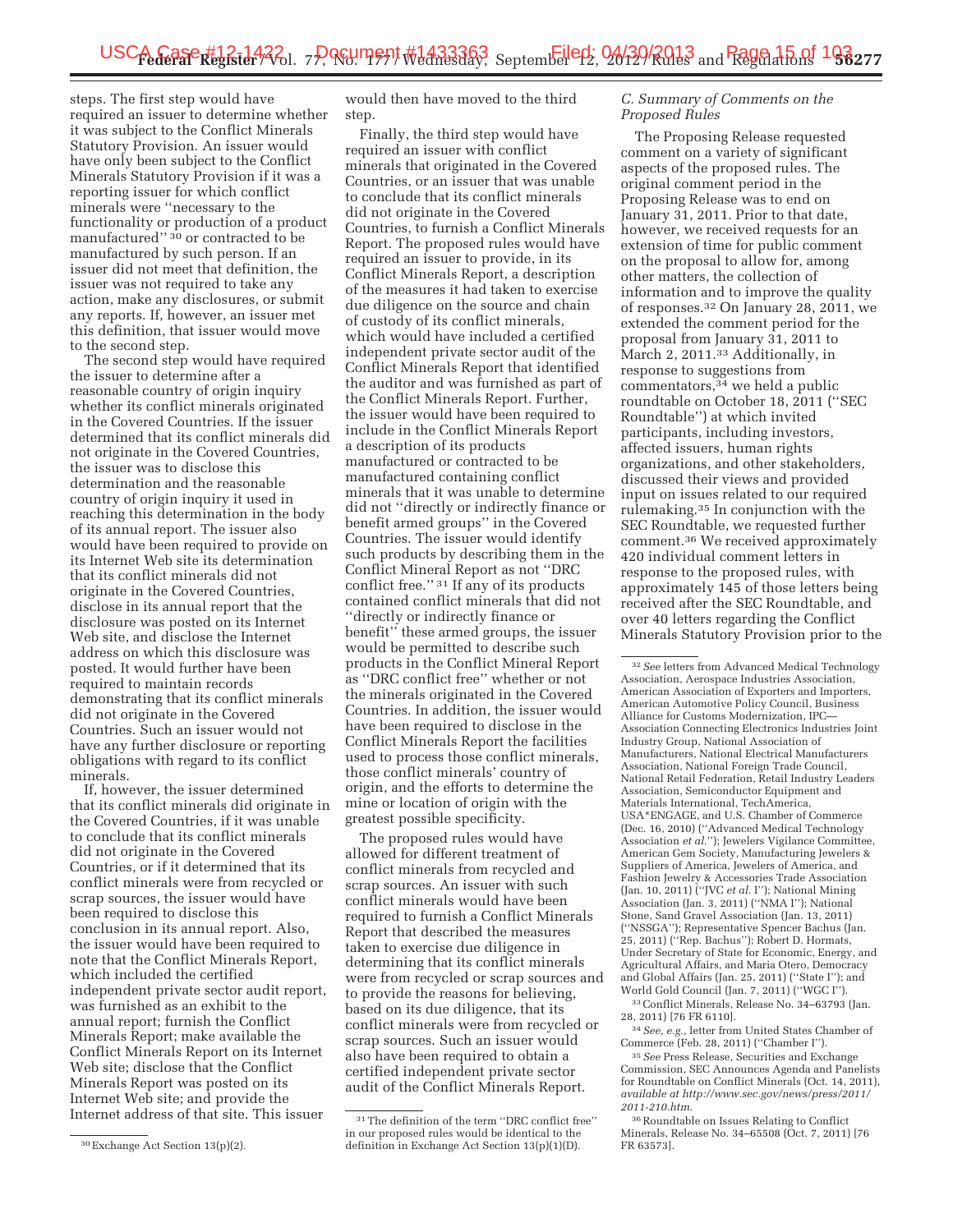proposed rules.37 We also received approximately 13,400 form letters from those supporting ''promptly'' implementing a ''strong'' final rule regarding the Conflict Minerals Statutory Provision,<sup>38</sup> with approximately 9,700 of those letters requesting some specific requirements in the final rule,39 and two petitions supporting the proposed amendments with an aggregate of over 25,000 signatures.

The comment letters came from corporations, professional associations, human rights and public policy groups, bar associations, auditors, institutional investors, investment firms, United States and foreign government

38*See* form letters A (urging us to institute ''strong rules''), B (urging that the final rule not allow the legislation's intent to be compromised and to keep the ''LEGISLATION STRONG'' (emphasis in original)), E (indicating ''deep disappointment and concern'' that the final rule had not been adopted, and urging us to ''release a strong, final rule''), F (urging us to ''promptly issue strong final regulations''), G (stating that delays in adopting a final rule will ''significantly hinder progress toward a legitimate mining sector in eastern'' DRC, and urging us to ''urgently release final regulations on conflict minerals''), H (calling on us to ''release a strong, final rule as soon as possible''), and I (urging us to ''issue strong final rules as soon as possible'').

39*See* form letters A (stating that the final rule should, among other requirements, include gold and metals mining companies, apply to all possible companies, require that conflict minerals disclosures be filed, include strong and defined due diligence, and define recycled metals as 100% postconsumer metals), G (stating that the final rule should ''incorporate the UN Group of Experts and OECD due diligence guidelines' concept of mitigation''), H (stating that the final rule should, among other requirements, reject any delays or phased-in implementation, adopt the ''OECD due diligence standard,'' have equal reporting for all conflict minerals, include all companies regardless of size, define terms narrowly, define the reasonable country of origin inquiry, have issuers file reports, and not include a *de minimis* category for conflict minerals), and I (stating that the final rule must, among other requirements, reject an indeterminate origin category, define the reasonable country of origin standard, and adopt the ''OECD Due Diligence standard'').

officials,40 and other interested parties and stakeholders. In general, most commentators supported the human rights objectives of the Conflict Minerals Statutory Provision and the proposed rules.41 As discussed in greater detail throughout this release, however, many of these commentators provided recommendations for revising the proposed rules and suggested modifications or alternatives to the proposal. Only a few commentators generally opposed the Conflict Minerals Statutory Provision and/or our adoption of any rule based on the provision.<sup>42</sup> One commentator recommended that the proposed rules be withdrawn entirely ''and that the potential costs, supply chain complexities, and other practical obstacles to implementation be more fully analyzed before new rules are proposed.'' 43

40Among the foreign officials to provide comment letters was the DRC's Minister of Mines. *See* letters from Martin Kabwelulu, Minister of Mines, Democratic Republic of the Congo (July 15, 2011) (''DRC Ministry of Mines I''); Martin Kabwelulu, Minister of Mines, Democratic Republic of the Congo (Oct. 15, 2011) (''DRC Ministry of Mines II''); and Martin Kabwelulu, Minister of Mines, Democratic Republic of the Congo (Nov. 8, 2011) (''DRC Ministry of Mines III'').

41*See, e.g.,* letters from Advanced Medical Technology Association, American Apparel & Footwear Association, American Association of Exporters and Importers, Consumer Electronics Association, Consumer Electronics Retailers Coalition, Emergency Committee for American Trade, IPC-Association Connecting Electronics Industries, Joint Industry Group, National Association of Manufacturers, National Foreign Trade Council, National Retail Federation, Retail Industry Leaders Association, TechAmerica, and USA Engage (Mar. 2, 2011) (''Industry Group Coalition I'') (stating its ''support [for] the underlying goal of Sec. 1502 to prevent the atrocities occurring'' in the Covered Countries); American Bar Association (Jun. 20, 2011) (''ABA'') (stating that it ''supports and endorses the humanitarian efforts to end the armed conflict in the eastern Democratic Republic of the Congo''); Chamber I (stating that it ''supports the fundamental goal, as embodied in Section 1502 of the Dodd-Frank Wall Street Reform and Consumer Protection Act ('Dodd-Frank Act'), of preventing the exploitation of conflict minerals for the purpose of financing human rights violations within the Democratic Republic of Congo''); National Association of Manufacturers (Mar. 2, 2011) (''NAM I'') (stating its ''support the underlying goal of Sec. 1502 to address the atrocities occurring in the'' Covered Countries); and World Gold Council (Feb. 28, 2011) (''WGC II'') (stating that it ''believes it is important to state [its] support for the humanitarian goals of Section 1502'').

42*See, e.g.,* letters from Michael Beggs (Jan. 12, 2012) (''Beggs''), Charles Blakeman (Oct. 9, 2011) (''Blakeman I''), Gary P. Bradley (Sept. 19, 2011) (''Bradley''), Joseph Cummins (Dec. 20, 2011) (''Cummins''), Walter Grail (Oct. 1, 2011) (''Grail''), Kirtland C. Griffin (Jun. 16, 2011) (''Griffin''), Clark Grey Howell (Sep. 20, 2011) (''Howell''), Edward Lynch (Dec. 16, 2011) (''Lynch''), and Melanie Matthews (Sep. 19, 2011) (''Matthews'').

43*See* letter from Chamber I. *See also* letters from Chamber II (reiterating the withdrawal request from its initial comment letter and requesting we open a second comment period regarding the proposed

Also, although they may have offered their support of the human rights concerns underlying the Conflict Minerals Statutory Provision and the proposed rules, some commentators were concerned about potentially negative effects of the Conflict Minerals Statutory Provision and the resulting rule. In this regard, some of those commentators argued that the provision and/or rule could lead to a *de facto*  boycott or embargo on conflict minerals from the Covered Countries,44 other of these commentators suggested that the

rules), Chamber III (requesting that we allow companies additional time for commenting on the proposed rules), and United States Chamber of Commerce (Jul. 11, 2012) (''Chamber IV'') (requesting that we re-propose the rule and re-open the comment period).

44*See, e.g.,* letters from AngloGold Ashanti Limited (Jan. 31, 2011) (''AngloGold''), Bureau d'Etudes Scientifiques et Techiques (Dec. 26, 2011) (''BEST II''), Competitive Enterprise Institute (Mar. 2, 2011) (''CEI I''), Competitive Enterprise Institute (Aug. 22, 2011) ("CEI II,"), Fédération des Enterprises du Congo (Oct. 28, 2011) (''FEC II''), Générale des Coopératives Minières du Sud Kivu (Apr. 8, 2011) (''Gecomiski''), IPC—Association Connecting Electronics Industries (Mar. 2, 2011) (''IPC I''), ITRI Ltd. (Feb. 25, 2011) (''ITRI II''), London Bullion Market Association (Mar. 2, 2011) (''LBMA I''), London Bullion Market Association (Aug. 5, 2011) (''LBMA II''), Minister of Energy and Minerals of the United Republic of Tanzania (May 23, 2011) (''Tanzania I''), Ministry of Mines and Energy of the Republic of Burundi (May 12, 2011) (''Burundi''), North Kivu Artisanal Mining Cooperatives Representative (Mar. 1, 2011) (''Comimpa''), Pact Inc. (Mar. 2, 2011) (''Pact I''), Pact Inc. (Oct. 13, 2011) ("Pact II"), Representative Christopher J. Lee (Feb. 3, 2011) (''Rep. Lee''), Société Minière du Maniema SPRL (Mar. 21, 2012) (''Somima''), Verizon Communications (Jun. 24, 2011) (''Verizon''), and WGC II. *But see* letters from Enough Project (Mar. 2, 2011) (''Enough Project I'') (''Enough notes that critics of the legislation are quick to predict that private sector investors and companies may walk away from the Congo if faced with meaningful due diligence and reporting requirements. On the contrary, Congo's mineral reserves are too great for world markets to ignore.''), International Corporate Accountability Roundtable (Aug. 24, 2011) (''ICAR II'') (recognizing that ''[c]ritics of the law are arguing that whatever its intentions, it will in practice end the trade in minerals mined in the east of Congo,'' and that, although ''mineral exports from the region have dropped significantly in recent months, and that this has forced many artisanal miners to seek alternative livelihoods,'' which ''has serious implications for miners and their families,'' the ''downturn stems from a six month suspension of mining and trading activities imposed by the Congolese government and an overly restrictive interpretation of Dodd Frank by industry associations'' and the ''idea that the current hiatus is a permanent shut-down of the trade is misplaced, however.''), Andrew Matheson (Oct. 26, 2011) (''Matheson II'') (''No such embargo exists, nor is an embargo contemplated by the multi-stakeholder group, the EICC/GeSI initiative, or ITRI. Import statistics show that minerals continue to be sourced in substantial volumes from the DRC, for example tantalum ores going into China.''), and Sen. Durbin/ Rep. McDermott (''NGO experts in Congo note that only approximately one percent of the Congolese workforce depends on mining, so even if a de facto ban came to pass—which we doubt—the economic impact would not be as great as commonly assumed.'').

<sup>&</sup>lt;sup>37</sup> To facilitate public input on rulemaking required by the Act, the Commission provided a series of email links, organized by topic, on its Web site at *http://www.sec.gov/spotlight/ regreformcomments.shtml*. The comments relating to the Conflict Minerals Statutory Provision are located at *http://www.sec.gov/comments/df-title-xv/ specialized-disclosures/specializeddisclosures.shtml* (''Pre-Proposing Release Web site''). These comments were received before we made public the Proposing Release or proposed rules and are separate from the comments we received after we published the Proposing Release and proposed rules, which are located at *http:// www.sec.gov/comments/s7-40-10/s74010.shtml*  (''Post-Proposing Release Web site''). Many commentators provided comments on both the preand post-Proposing Release Web sites. Generally, our references to comment letters refer to the comments on the post-Proposing Release Web site. When we refer to a comment letter from the Pre-Proposing Release Web site, however, we make that clear in the footnote.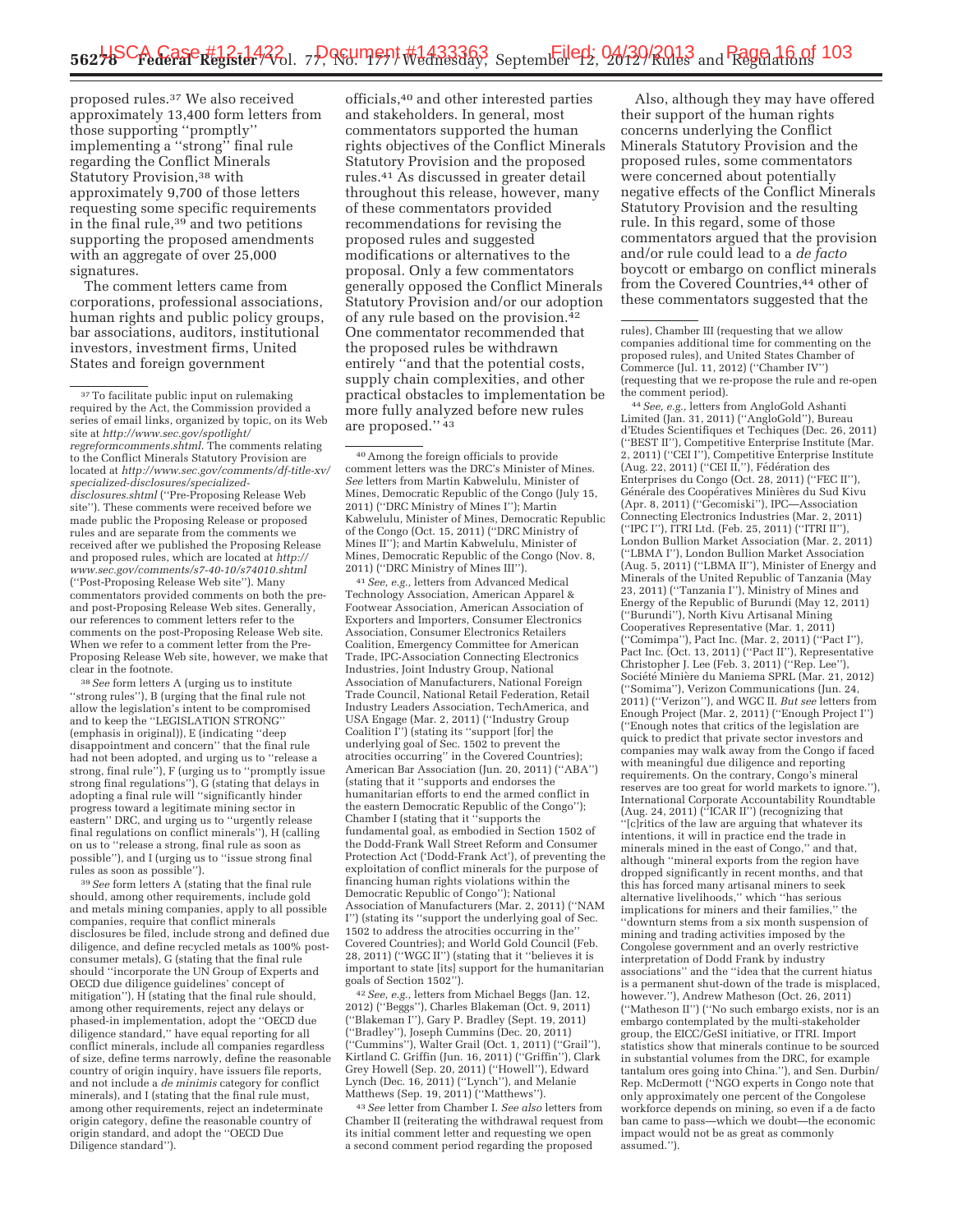provision and/or rule could compel speech in a manner that violates the First Amendment,45 and at least one such commentator indicated that the final rule would adversely affect employment in the United States.46 One commentator, however, suggested that there could be some ''business benefits'' from complying with the final rule beyond the humanitarian benefits discussed by Congress.47 This commentator argued that such benefits could include eliminating any competitive disadvantage to companies already engaged in ensuring their conflict mineral purchases do not fund conflict in the DRC, providing an opportunity to improve a company's existing risk management and supply chain management, stimulating innovation, supporting companies' requests for conflict minerals information from suppliers through legal mandate, and preparing companies to meet a new generation of expectations for greater supply chain transparency and accountability.48

We have reviewed and considered all of the comments that we received relating to the rulemaking. The final rule reflects changes from the proposed rules made in response to many of these comments. As discussed throughout this release, we are adopting final rules designed to provide flexibility to issuers to reduce their compliance costs. At the same time, our final rules retain the requirements from our proposed rules that create the disclosure regime mandated by Congress by means of Exchange Act reporting requirements. We discuss our revisions with respect to each proposed rule amendment in more detail throughout this release.

#### *D. Summary of Changes to the Final Rule*

We are adopting a three-step process, as proposed, but some of the mechanisms within the three steps have been modified in response to comments. We recognize that the final rule will impose significant compliance costs on companies who use or supply conflict minerals, and in modifying the rule we

tried to reduce the burden of compliance in areas in which we have discretion while remaining faithful to the language and intent of the Conflict Minerals Statutory Provision that Congress adopted. A flowchart presenting a general overview of the conflict minerals rule that we are adopting is included following the end of this section. The chart is intended merely as a guide, however, and issuers should refer to the rule text and the preamble's more complete narrative description for the requirements of the rule.

The first step continues to be for an issuer to determine whether it is subject to the requirements of the Conflict Minerals Statutory Provision. Pursuant to the Conflict Minerals Statutory Provision, the Commission is required to promulgate regulations requiring certain conflict minerals disclosures by any ''person described,'' which, under the Conflict Minerals Statutory Provision, includes one for whom ''conflict minerals are necessary to the functionality or production of a product manufactured by such person''.49 As in our proposal, under the final rule this includes issuers whose conflict minerals are necessary to the functionality or production of a product manufactured or contracted by that issuer to be manufactured.<sup>50</sup> If an issuer does not meet this definition, the issuer is not required to take any action, make any disclosures, or submit any reports under the final rule. If, however, an issuer meets this definition, that issuer moves to the second step.

In the final rule, some aspects of the first step differ from the proposed rules based on comments we received. Consistent with the proposal, the final rule does not define the phrases ''contract to manufacture,'' ''necessary to the functionality'' of a product, and ''necessary to the production'' of a product. In response to comments, however, we provide additional guidance for issuers to consider regarding whether those phrases apply to them.51 The guidance states that whether an issuer will be considered to ''contract to manufacture'' a product depends on the degree of influence it exercises over the materials, parts, ingredients, or components to be

included in any product that contains conflict minerals or their derivatives. An issuer will not be considered to ''contract to manufacture'' a product if it does no more than take the following actions: (1) The issuer specifies or negotiates contractual terms with a manufacturer that do not directly relate to the manufacturing of the product (unless it specifies or negotiates taking these actions so as to exercise a degree of influence over the manufacturing of the product that is practically equivalent to contracting on terms that directly relate to the manufacturing of the product); (2) the issuer affixes its brand, marks, logo, or label to a generic product manufactured by a third party; or (3) the issuer services, maintains, or repairs a product manufactured by a third party.

Similarly, the determination of whether a conflict mineral is deemed ''necessary to the functionality'' or ''necessary to the production'' of a product depends on the issuer's particular facts and circumstances, as discussed in more detail below. But to assist issuers in making their determination, we provide guidance for issuers. In determining whether a conflict mineral is ''necessary to the functionality'' of a product, an issuer should consider: (1) Whether the conflict mineral is intentionally added to the product or any component of the product and is not a naturally-occurring by-product; (2) whether the conflict mineral is necessary to the product's generally expected function, use, or purpose; and (3) if conflict mineral is incorporated for purposes of ornamentation, decoration or embellishment, whether the primary purpose of the product is ornamentation or decoration.

In determining whether a conflict mineral is ''necessary to the production'' of a product, an issuer should consider: (1) Whether the conflict mineral is intentionally included in the product's production process, other than if it is included in a tool, machine, or equipment used to produce the product (such as computers or power lines); (2) whether the conflict mineral is included in the product; and (3) whether the conflict mineral is necessary to produce the product. In this regard, we are modifying our guidance from the proposal such that, for a conflict mineral to be considered "necessary to the production" of a product, the mineral must be both contained in the product and necessary to the product's production. We do not consider a conflict mineral ''necessary to the production'' of a product if the conflict mineral is used as a catalyst, or

<sup>45</sup>*See, e.g.,* letters from Taiwan Semiconductor Manufacturing Company Ltd. (Jan. 27, 2011) (''Taiwan Semi''), Tiffany & Co. (Feb. 22, 2011) (''Tiffany''), and Washington Legal Fund (Mar. 30, 2011) (''WLF'').

<sup>46</sup>*See* letter from Rep. Lee (''Ultimately, these new regulations may cost U.S. jobs and send them overseas.'').

<sup>47</sup>*See* letter from Green Research (Jan. 27, 2012) (''Green II''). *See also* letter from Green Research (Oct. 29, 2011) (''Green I'') (stating that, although ''[i]t seems clear that, by most accounting, there are costs of compliance'' of the Conflict Minerals Statutory Provision, ''there are benefits as well''). 48*See id.* 

<sup>49</sup>Exchange Act Section 13(p)(2). 50*See* Exchange Act Section 13(p)(1)(ii) (requiring

a person described to include a description of certain of the person's products that were manufactured by the person, or were contracted by<br>the person to be manufactured).

 $\mathrm{^{51}In}$  the Proposing Release, although we did not provide guidance for the other phrases, we provided some guidance for the phrase ''necessary to the production'' of a product. As discussed below, we are revising the guidance for this phrase.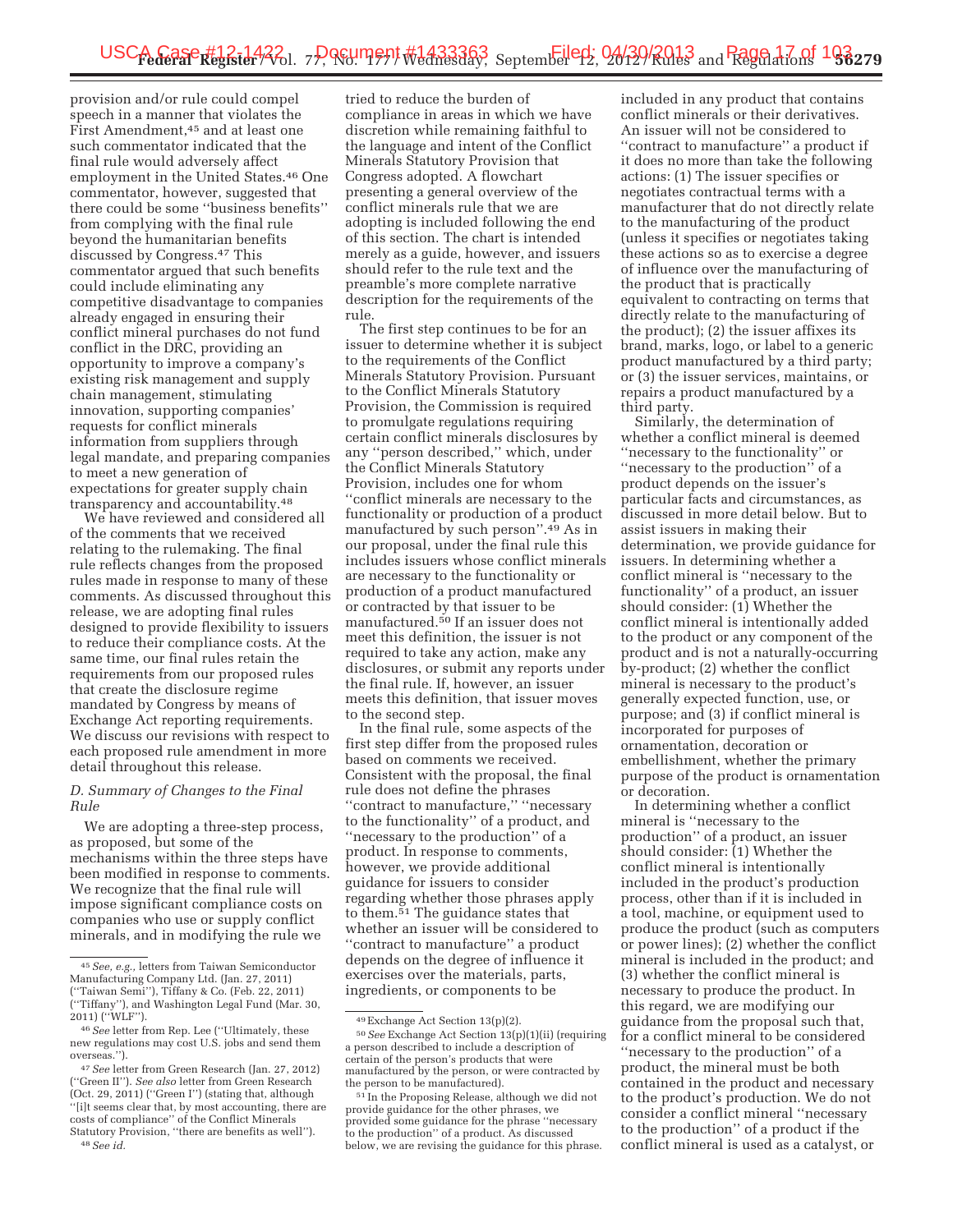in a similar manner in another process, that is necessary to produce the product but is not contained in that product.

Further, in a change from the proposal and in response to comments suggesting that including mining would expand the statutory mandate, the final rule does not treat an issuer that mines conflict minerals as manufacturing those minerals unless the issuer also engages in manufacturing. Additionally, the final rule exempts any conflict minerals that are ''outside the supply chain'' prior to January 31, 2013. Under the final rule, conflict minerals are ''outside the supply chain'' if they have been smelted or fully refined or, if they have not been smelted or fully refined, they are outside the Covered Countries. In response to comments, the final rule allows issuers that obtain control over a company that manufactures or contracts for the manufacturing of products with necessary conflict minerals that previously had not been obligated to provide a specialized disclosure report for those minerals to delay reporting on the acquired company's products until the end of the first reporting calendar year that begins no sooner than eight months after the effective date of the acquisition.

As suggested by commentators, the final rule modifies the proposal as to the location, timing, and status of any conflict minerals disclosures and any Conflict Minerals Report. The final rule requires an issuer to provide the conflict minerals disclosures that would have been in the body of the annual report in the body of a new specialized disclosure report on a new form, Form SD. An issuer required to provide a Conflict Minerals Report will provide that report as an exhibit to the specialized disclosure report. Additionally, based on comments that it will reduce the burdens on supply chain participants, the final rule requires that the conflict minerals information in the specialized disclosure report and/or in the Conflict Minerals Report cover the calendar year from January 1 to December 31 regardless of the issuer's fiscal year end, and the specialized disclosure report covering the prior year must be provided each year by May 31. Further, in a change from the proposal, urged by multiple commentators, the final rule requires Form SD, including the conflict minerals information therein and any Conflict Minerals Report submitted as an exhibit to the form, to be ''filed'' under the Exchange Act and thereby subject to potential Exchange Act Section 18 liability. The proposal would have required the information to be ''furnished.''

The second step continues to require an issuer to conduct a reasonable country of origin inquiry regarding the origin of its conflict minerals. Consistent with the proposal, and the position of certain commentators,52 the final rule does not prescribe the actions for a reasonable country of origin inquiry that are required, as the required inquiry depends on each issuer's facts and circumstances. However, in a change from the proposed rules, to clarify the scope of the required inquiry as requested by certain other commentators,53 the final rule provides general standards applicable to the inquiry. Specifically, the final rule provides that, to satisfy the reasonable country of origin inquiry requirement, an issuer must conduct an inquiry regarding the origin of its conflict minerals that is reasonably designed to determine whether any of its conflict minerals originated in the Covered Countries or are from recycled or scrap sources, and must perform the inquiry in good faith. The final rule requires an issuer that determines that its conflict

53Some commentators argued that either the reasonable country of origin inquiry standard should be defined or that there should specific guidance regarding the standard. *See, e.g.,* letters from Business Roundtable (Mar. 2, 2011) (''Roundtable''), CRS I, Department of State (Mar. 24, 2011) (''State II''), EARTHWORKS' No Dirty Gold Campaign (Mar. 2, 2011) (''Earthworks''), Enough Project I, Ethical Metalsmiths (Feb. 28, 2011) (''Metalsmiths''), General Board of Church and Society of the United Methodist Church (Apr. 19, 2012) (''Methodist Board''), Global Witness (Feb. 28, 2011) (''Global Witness I''), Howland Greene Consultants LLC (Jan. 28, 2011) (''Howland''), International Conference of the Great Lakes Region (Jan. 31, 2011) (''ICGLR''), National Association of Evangelicals (Feb. 17, 2012) (''Evangelicals''), New York City Bar Association (Jan. 31, 2011) (''NYCBar I''), New York City Bar Association (Feb. 8, 2012) (''NYCBar II''), Personal Care Products Council (Mar. 1, 2011) (''PCP''), Presbyterian Church USA (Feb. 23, 2012) (''Presbyterian Church II''), Semiconductor Equipment and Materials International (Feb. 15, 2011) (''SEMI''), Sen. Durbin/ Rep. McDermott, Tantalum-Niobium International Study Center (Jan. 27, 2011) (''TIC''), Twenty-four organizations of the Multi-Stakeholder Group (Mar. 2, 2011) (''MSG I''), and World Evangelical Alliance (Feb. 17, 2012) (''Evangelical Alliance'').

minerals did not originate in the Covered Countries or did come from recycled or scrap sources to disclose in its specialized disclosure report its determination and in its specialized disclosure report briefly describe the reasonable country of origin inquiry it used in reaching the determination and the results of the inquiry. The requirement for an issuer to briefly describe its inquiry and the results of the inquiry is a change from the disclosure required in the proposed rules.

Also, in a change from the proposal, the final rule modifies the trigger for determining whether or not an issuer is required to proceed to step three under the rule. The proposed rules would have required an issuer to conduct due diligence on the source and chain of custody of its conflict minerals and provide a Conflict Minerals Report if, based on its reasonable country of origin inquiry, it determined that its conflict minerals originated in the Covered Countries or was unable to determine that its conflict minerals did not originate in the Covered Countries, or if its conflict minerals came from recycled or scrap sources. Under the final rule, an issuer must exercise due diligence on the source and chain of custody of its conflict minerals and provide a Conflict Minerals Report if, based on its reasonable country of origin inquiry, the issuer knows that it has necessary conflict minerals that originated in the Covered Countries and did not come from recycled or scrap sources, or if the issuer has reason to believe that its necessary conflict minerals may have originated in the Covered Countries and may not have come from recycled or scrap sources.

As an exception to this requirement, however, an issuer that must conduct due diligence because, based on its reasonable country of origin inquiry, it has reason to believe that its necessary conflict minerals may have originated in the Covered Countries and may not have come from recycled or scrap sources is not required to submit a Conflict Minerals Report if, during the exercise of its due diligence, it determines that its conflict minerals did not, in fact, originate in the Covered Countries, or it determines that its conflict minerals did, in fact, come from recycled or scrap sources. Such an issuer is still required to submit a specialized disclosure report disclosing its determination and briefly describing its inquiry and its due diligence efforts and the results of that inquiry and due diligence efforts, which should demonstrate why the issuer believes that the conflict minerals did not originate in the Covered Countries

<sup>52</sup>Some commentators agreed that, to allow for greater flexibility, the reasonable country of origin inquiry standard should either not be defined or that only general guidance should be provided. *See, e.g.,* letters from Apparel & Footwear Association (Mar. 2, 2011) (''AAFA''); AngloGold; ArcelorMittal (Oct. 31, 2011) (''ArcelorMittal''); Industry Group Coalition I; IPC I; Information Technology Industry Council (Feb. 24, 2011) (''ITIC I''); International Precious Metals Institute (Jan. 19, 2011) (''IPMI I''); Jewelers Vigilance Committee, American Gem Society, Manufacturing Jewelers & Suppliers of America, Jewelers of America, and Fashion Jewelry & Accessories Trade Association (Mar. 2, 2011) (''JVC *et al.* II''); NAM I, Retail Industry Leaders Association and Consumer Electronics Retailers Coalition (Mar. 2, 2011) (''RILA–CERC''); Semiconductor Industry Association (Mar. 2, 2011) (''Semiconductor''); SIF I; TriQuint Semiconductor, Inc. (Jan. 26, 2011) (''TriQuint I''); and WGC II.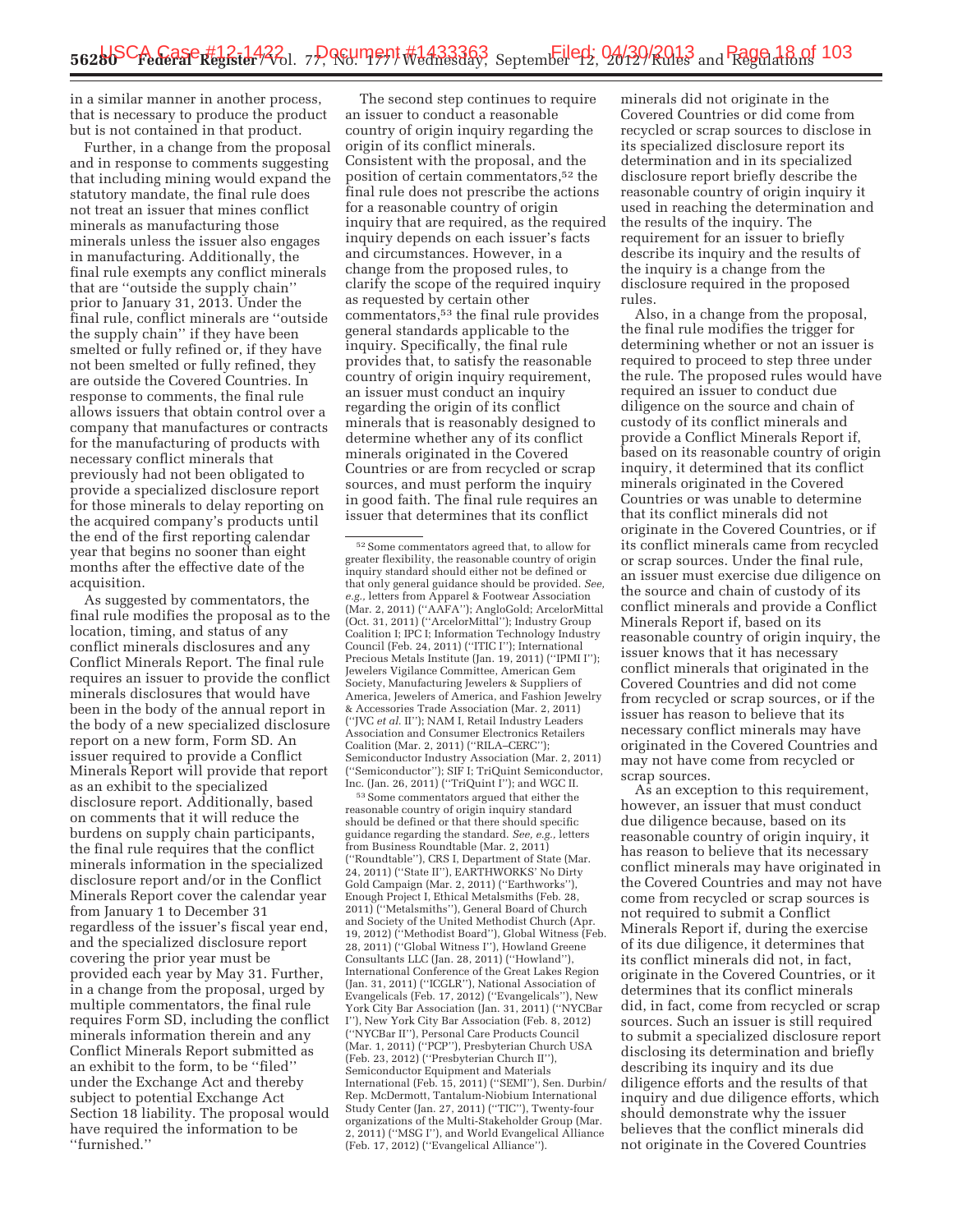or that they did come from recycled or scrap sources. On the other hand, if, based on its reasonable country of origin inquiry, an issuer has no reason to believe that its conflict minerals may have originated in the Covered Countries, or, based on its reasonable country of origin inquiry, an issuer reasonably believes that its conflict minerals are from recycled or scrap sources, the issuer is not required to move to step three. In another change from the proposal, the final rule does not require an issuer to retain reviewable business records to support its reasonable country of origin conclusion, although maintenance of appropriate records may be useful in demonstrating compliance with the final rule, and may be required by any nationally or internationally recognized due diligence framework applied by an issuer.

As noted above, if the issuer knows that it has necessary conflict minerals that originated in the Covered Countries, or if the issuer has reason to believe that its necessary conflict minerals may have originated in the Covered Countries and may not have come from recycled or scrap sources, the issuer must move to the third step. The third step, consistent with the proposal, requires such an issuer to exercise due diligence on the source and chain of custody of its conflict minerals and provide a Conflict Minerals Report describing its due diligence measures, among other matters. As noted above, however, the final rule requires an issuer to provide its Conflict Minerals Report as an exhibit to its specialized disclosure report on Form SD, instead of as an exhibit to its annual report on Form 10–K, Form 20–F, or Form 40–F, as proposed.

Generally, the content of the Conflict Minerals Report is substantially similar to the proposal. One modification from the proposal, based on comments we received, is that the final rule requires an issuer to use a nationally or internationally recognized due diligence framework, if such a framework is available for the specific conflict mineral. We are persuaded by commentators that doing so will enhance the quality of an issuer's due diligence, promote comparability of the Conflict Minerals Reports of different issuers, and provide a framework by which auditors can assess an issuer's due diligence.54 This requirement

should make the rule more workable and less costly than if no framework was specified. Presently, it appears that the only nationally or internationally recognized due diligence framework available is the due diligence guidance approved by the Organisation for Economic Co-operation and Development ("OECD").<sup>55</sup>

As proposed, the final rule requires an independent private sector audit of an issuer's Conflict Minerals Report. However, in response to comments, we modified the proposal such that the final rule specifies an audit objective. The audit's objective is to express an opinion or conclusion as to whether the design of the issuer's due diligence measures as set forth in the Conflict Minerals Report, with respect to the period covered by the report, is in conformity with, in all material respects, the criteria set forth in the nationally or internationally recognized due diligence framework used by the issuer, and whether the issuer's description of the due diligence measures it performed as set forth in the Conflict Minerals Report, with respect to the period covered by the report, is consistent with the due diligence process that the issuer undertook. Also, consistent with the proposal, the final rule refers to the audit standards established by the GAO. The GAO staff has indicated to our staff that the GAO does not intend to establish new standards for the Conflict Minerals Report audit. Instead, the GAO plans to look to its existing Government Auditing Standards (''GAGAS''), which is commonly referred to as ''the Yellow Book.''56

Unlike the proposed rule, which would have required descriptions in the Conflict Minerals Report of an issuer's products that ''are not 'DRC conflict free,''' where ''DRC conflict free'' means that they ''do not contain minerals that directly or indirectly finance or benefit armed groups in the'' Covered Countries, the final rule requires descriptions in the Conflict Minerals Report of an issuer's products ''that have not been found to be 'DRC conflict

*guidelinesformultinationalenterprises/ 46740847.pdf*.

free.''' We believe this change will lead to more accurate disclosure.

As suggested by a number of commentators, the final rule also modifies the proposal by providing a temporary transition period for two years for all issuers and four years for smaller reporting companies.57 During this period, issuers may describe their products as ''DRC conflict undeterminable'' if they are unable to determine that their minerals meet the statutory definition of ''DRC conflict free'' for either of two reasons: First, they proceeded to step three based upon the conclusion, after their reasonable country of origin inquiry, that they had conflict minerals that originated in the Covered Countries and, after the exercise of due diligence, they are unable to determine if their conflict minerals financed or benefited armed groups in the Covered Countries; or second, they proceeded to step three based upon the conclusion, after their reasonable country of origin inquiry, that they had a reason to believe that their necessary conflict minerals may have originated in the Covered Countries and may not have come from recycled or scrap sources and the information they gathered as a result of their subsequently required exercise of due diligence failed to clarify the conflict minerals' country of origin, whether the conflict minerals financed or benefited armed groups in those countries, or whether the conflict minerals came from recycled or scrap sources. These issuers will have already conducted a reasonable country of origin inquiry, and their undeterminable status would be based on the information they were able to gather from their exercise of due diligence. However, if these products also contain conflict minerals that the issuer knows directly or indirectly financed or benefited armed groups in the Covered Countries, the issuer may not describe those products as ''DRC conflict undeterminable.'' Also, during the transition period, issuers with products that may be described as ''DRC conflict undeterminable'' are not required to have their Conflict Minerals Report audited. Such issuers, however, must still file a Conflict Minerals Report describing their due diligence, and must additionally describe the steps they have taken or will take, if any, since the end of the period covered in their most recent prior Conflict Minerals Report, to mitigate the risk that their necessary conflict minerals benefit armed groups,

<sup>54</sup>The proposed rules would not have required the use of a particular due diligence framework, but the Proposing Release indicated that an issuer whose conduct conformed to a nationally or internationally recognized set of standards of, or guidance for, due diligence regarding its conflict

minerals supply chain would provide evidence that the issuer used due diligence in its Conflict Minerals Report.

<sup>55</sup>*See OECD, OECD Due Diligence Guidance for Responsible Supply Chains of Minerals from Conflict-Affected and High-Risk Areas* (2011), *available at http://www.oecd.org/daf/ internationalinvestment/* 

<sup>56</sup>*See U.S. Gov't Accountability Office, GAO–12– 331G, Government Auditing Standards 2011 Revision* (Dec. 2011), *available at http:// www.gao.gov/assets/590/587281.pdf*.

<sup>57</sup> ''Smaller reporting company'' is defined in Rule 12b-2 [17 CFR 240.12b-2] under the Exchange Act.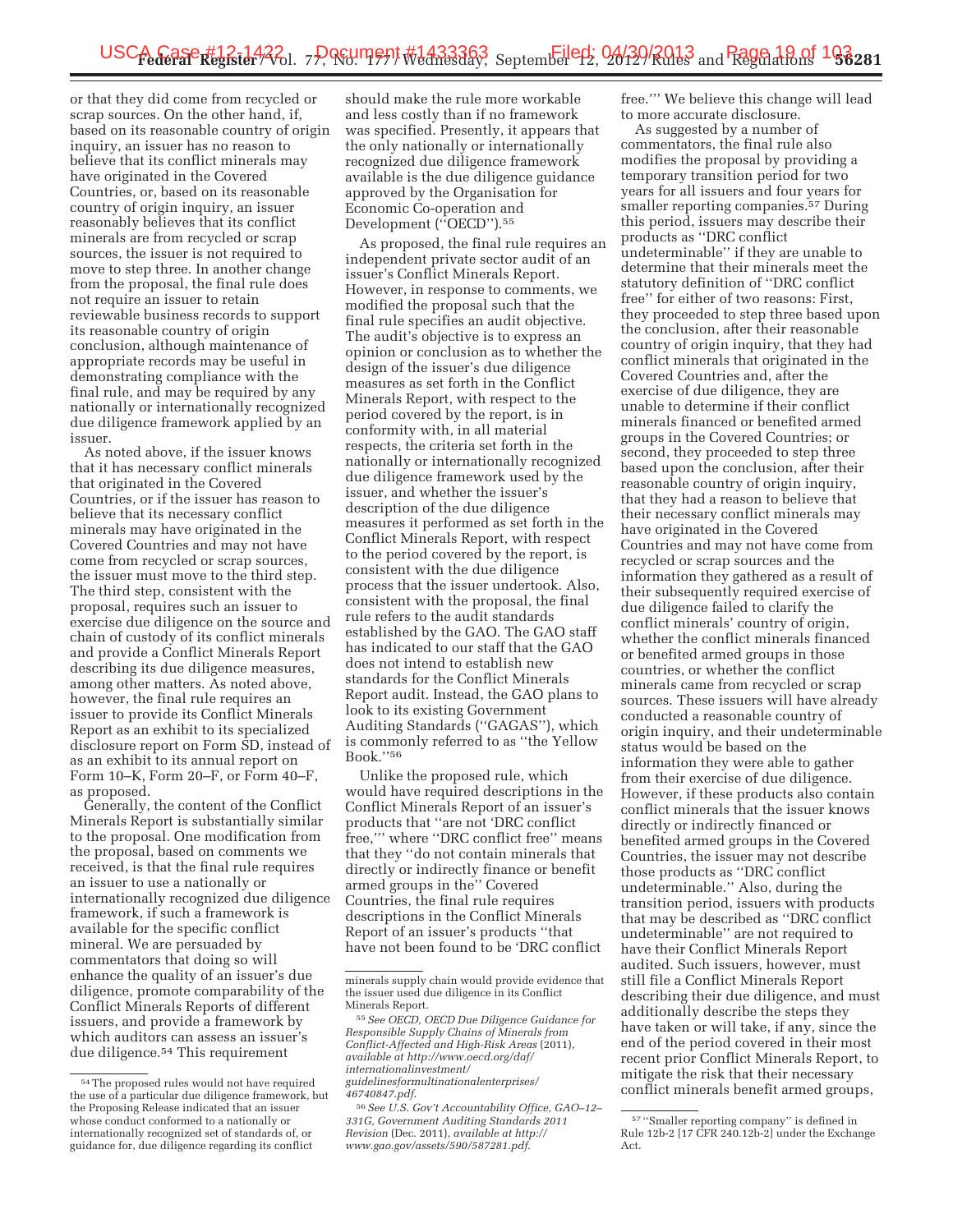including any steps to improve their due diligence.

This temporary provision will apply for the first two reporting calendar years after effectiveness of the final rule for all issuers that are not smaller reporting companies, and for the first four reporting calendar years after effectiveness of the final rule for smaller reporting companies. We believe it is appropriate to allow a two-year temporary period, in recognition that, as commentators noted, the processes for tracing conflict minerals through the supply chain must develop further to make such determinations for the issuer community at large. Also, we believe it is appropriate to allow an additional two years to this temporary period for smaller reporting companies because, as commentators noted, smaller companies may face disproportionally higher burdens than larger companies and a longer temporary period may help alleviate some of those burdens. After the four-year period for smaller reporting companies and two-year period for all other issuers, issuers that have proceeded to step three but are unable to determine that their conflict minerals did not originate in the

Covered Countries or are unable to determine that their conflict minerals that originated in the Covered Countries did not directly or indirectly finance or benefit armed groups must describe their products containing those conflict minerals as not having been found to be ''DRC conflict free.''

Unlike the proposed rules, the final rule requires issuers with necessary conflict minerals exercising due diligence regarding whether their conflict minerals are from recycled or scrap sources to conform the due diligence to a nationally or internationally recognized due diligence framework, if one is available for a particular recycled or scrap conflict mineral. A gold supplement to the OECD's due diligence guidance has been approved by the OECD.58 This gold supplement is presently the only nationally or internationally recognized due diligence framework for any conflict mineral from recycled or scrap

sources of which we are aware. Therefore, we anticipate that issuers will use the OECD gold supplement to conduct their due diligence for recycled or scrap gold. We are not aware that the OECD or any other body has a similar recycled or scrap due diligence framework for the other conflict minerals. Issuers with conflict minerals without a nationally or internationally recognized due diligence framework are still required to exercise due diligence in determining that their conflict minerals were from recycled or scrap sources. The due diligence that must be exercised regarding such conflict minerals focuses only on whether those conflict minerals are from recycled or scrap sources. In such circumstances where a nationally or internationally recognized due diligence framework becomes available for any such conflict mineral, issuers will be required to utilize that framework in exercising due diligence to determine that conflict minerals are from recycled or scrap sources.

*E. Flowchart Summary of the Final Rule* 

**BILLING CODE 8011–01–P** 

<sup>58</sup>*See OECD, Due Diligence Guidance for Responsible Supply Chains of Minerals from Conflict-Affected and High-Risk Areas: Supplement on Gold* (2012), *available at http://www.oecd.org/ corporate/guidelinesformultinationalenterprises/ FINAL%20Supplement%20on%20Gold.pdf*.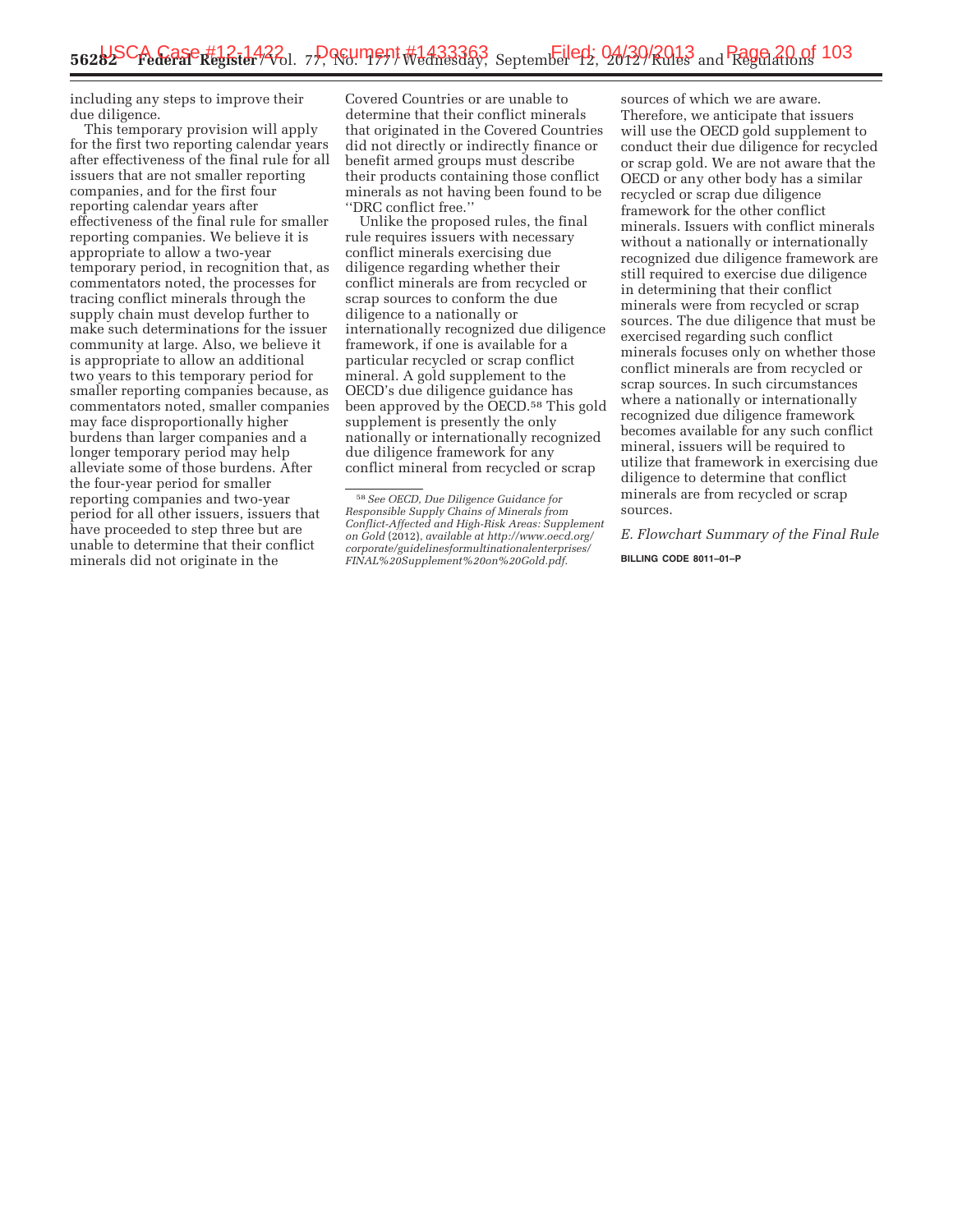

#### **BILLING CODE 8011–01–C**

#### **II. Discussion of the Final Rule**

#### *A. ''Conflict Minerals'' Definition*

#### 1. Proposed Rules

The Conflict Minerals Statutory Provision defines the term ''conflict mineral'' as cassiterite, columbitetantalite, gold, wolframite, or their derivatives, or any other minerals or their derivatives determined by the Secretary of State to be financing conflict in the Covered Countries.59 We

used the same definition of this term in the proposed rules. As we discussed in the Proposing Release, cassiterite is the metal ore that is most commonly used to produce tin, which is used in alloys, tin plating, and solders for joining pipes and electronic circuits.60 Columbitetantalite is the metal ore from which tantalum is extracted. Tantalum is used in electronic components, including

mobile telephones, computers, videogame consoles, and digital cameras, and as an alloy for making carbide tools and jet engine components.61 Gold is used for making jewelry and is used in electronic, communications, and aerospace equipment.62 Finally, wolframite is the metal ore that is used to produce

<sup>59</sup>Section 1502(e)(4) of the Act. Presently, the Secretary of State has not designated any other

mineral as a conflict mineral. Therefore, the conflict minerals include only cassiterite, columbitetantalite, gold, wolframite, or their derivatives.

<sup>60</sup>Tin Statistics and Information, *U.S. Geological Survey, available at http://minerals.usgs.gov/ minerals/pubs/commodity/tin/.* 

<sup>61</sup>Niobium (Columbium) and Tantalum Statistics and Information, *U.S. Geological Survey, available at http://minerals.usgs.gov/minerals/pubs/ commodity/niobium.* 

<sup>62</sup> Gold Statistics and Information, *U.S. Geological Survey, available at http://minerals.usgs. gov/minerals/pubs/commodity/gold.*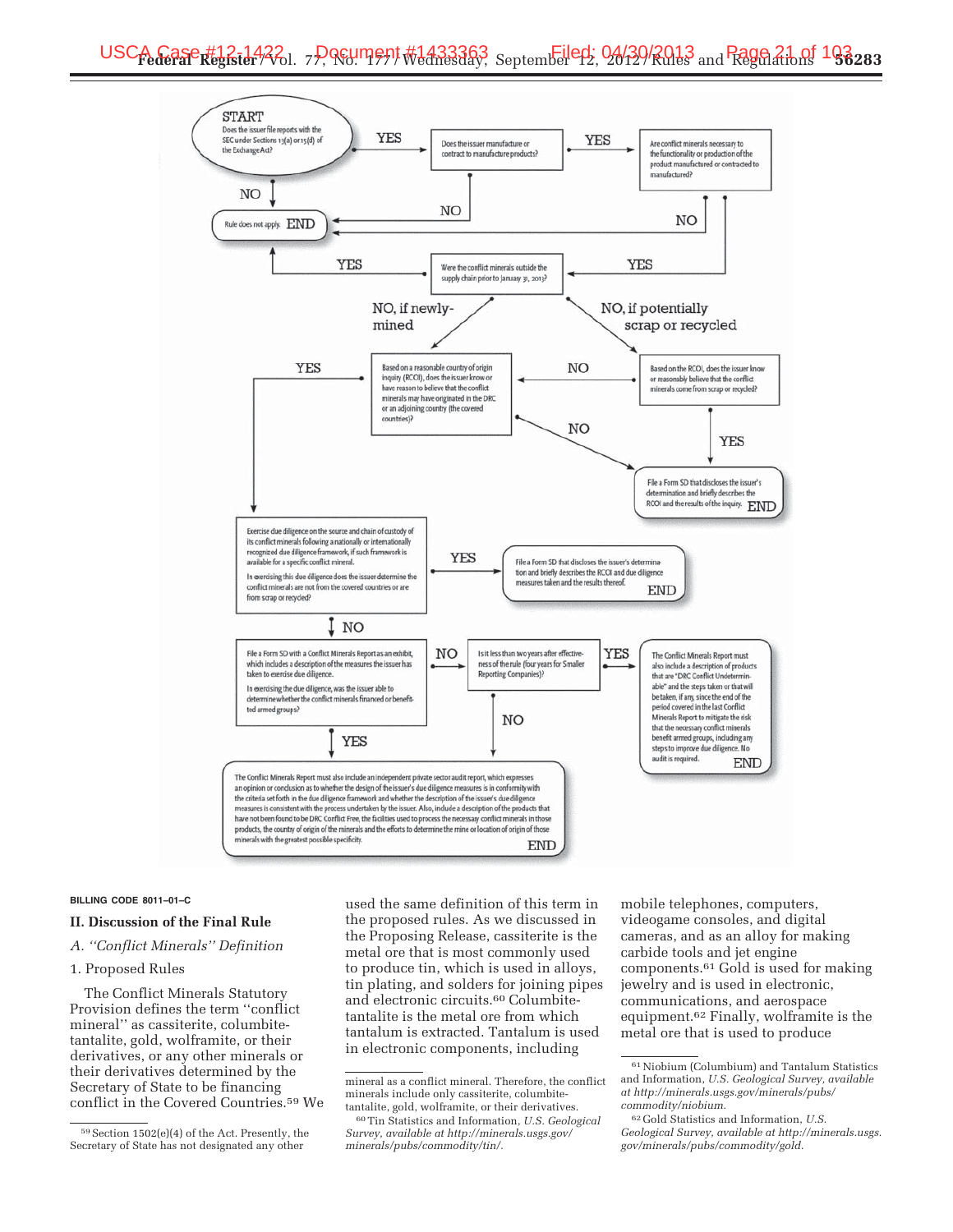tungsten, which is used for metal wires, electrodes, and contacts in lighting, electronic, electrical, heating, and welding applications.63 Based on the many uses of these minerals, we expect the Conflict Minerals Statutory Provision to apply to many companies and industries and, thereby, the final rule to apply to many issuers.

#### 2. Comments on the Proposed Rules

Several commentators requested that the final rule set forth the specific conflict derivatives that would trigger the rule's disclosure and reporting obligations.64 Many of these commentators recommended that the final rule limit the derivatives of columbite-tantalite, cassiterite, and wolframite to tantalum, tin, and tungsten, respectively,<sup>65</sup> unless the State Department determines subsequently that additional specific minerals or their derivatives are financing or benefitting armed groups.66 One of these commentators pointed out that such a limit is appropriate because, although conflict minerals have other derivatives, tantalum, tin, and tungsten are the only economically significant derivatives of the conflict minerals.67 For example, one commentator noted that oxygen and iron are derivatives of wolframite that could be subject to the final rule, but wolframite is not currently a significant commercial source for oxygen or iron.<sup>68</sup> Another commentator noted that niobium is a derivative of columbite-tantalite that, absent clarification to the contrary, could be subject to the final rule as well.69 Some commentators, however, asserted that the final rule should not solely be limited to tantalum, tin, tungsten, or gold.70

64*See, e.g.,* letters from American AAFA, Global Tungsten & Powders Corp. (Mar. 1, 2011) (''Global Tungsten I''), Industry Group Coalition I, IPC I, IPC—Association Connecting Electronics Industries (Nov. 1, 2011) (''IPC II''), Materion Corporation (Nov. 1, 2011) (''Materion''), National Retail Federation (Nov. 1, 2011) (''NRF II''), PCP, Robert W. Row (Jan. 18, 2011) (''Row''), SEMI, and Society of the Plastics Industry Inc. (Nov. 9, 2011) (''SPI'').

65 Gold is produced in its metallic form and has no derivatives.

66*See, e.g.,* letters from AAFA, IPC II, NRF II, PCP, and SPI.

67*See* letters from IPC II and NRF II. *See also*  Transcript of SEC Roundtable, Section 0039 Lines 9–10 (''MR. MATHESON: The economic interest is in the three Ts plus gold.'').

- 68*See* letter from SEMI.
- 69*See* letter from Row.

70*See, e.g.,* letters from BC Investment Management Corporation (Mar. 28, 2011) (''BCIMC'') and Save the Congo (Nov. 1, 2011) (''Save'').

One commentator recommended that the definition of ''conflict mineral'' not include organic metal compounds formed from a conflict mineral metal derivative, such as tin and tungsten, because these substances are no longer metals or alloys and ''use of these chemical compounds is too attenuated from the original source of the mineral.'' 71 According to the commentator, these organometallic compounds, which include catalysts, stabilizers, and polymerization aids, are commodity chemicals used in the production of raw materials such as silicones, polyurethanes, vinyls, and polyesters. For example, the commentator noted that tin is used in a reaction with chlorine gas, after which the intermediate tin tetrachloride compound undergoes further chemical reactions with any number of organic substrates to produce an organotin compound with the final compounds becoming substances such as stannous octoate, monobutyl tin trichloride, and dioctyltin dilaurate. These substances contain tin but have several organic groups chemically bound to the tin nucleus and are compounds that are materially and chemically distinct from metallic tin. According to the commentator, the use of organotin in many manufacturing sectors has not yet been recognized by manufacturers, supply chains, or regulators, which may increase costs of the final rule if organic tin compounds are included in the definition of ''conflict minerals.''

In addition, a number of commentators recommended that the final rule selectively use the term ''conflict mineral'' because not doing so would unfairly stigmatize the four minerals and unjustifiably hurt some companies' reputations.72 These commentators noted that the term ''conflict mineral'' in the proposed rules

provides no clear distinction between the four named minerals and their derivatives that did not benefit or finance armed groups, and those that did finance or benefit armed groups. Specifically, one of these commentators noted, ''refer[ring] to all cassiterite, wolframite, gold, and tantalum in the world, regardless of its origin and relationship to conflict actors'' as ''conflict minerals,'' imposes ''a reputational taint on these entire industries,'' and ''makes it highly challenging for companies in these industries to communicate effectively with investors and the public."<sup>73</sup> Commentators suggested that we limit the final rule's definition of ''conflict minerals'' only to minerals that financed or benefited armed groups and that the final rule use another name to describe minerals that did not finance or benefit armed groups, such as ''potential conflict minerals,'' ''suspect conflict minerals," "subject minerals," or ''covered minerals.'' 74 Additionally, for the same reasons, some commentators indicated that the final rule should change the names of the required headings from ''Conflict Minerals Disclosure'' to ''Country of Origin Disclosure'' and change the name of the Conflict Minerals Report to ''Report on Minerals Sourced from Central Africa.'' 75

#### 3. Final Rule

After considering the comments, we are revising the proposal in the final rule. We are clarifying our position as to which derivatives are conflict minerals, which appears consistent with the views of various stakeholders,76

75*See* letters from Barrick Gold and Niotan I. 76*See, e.g.,* letter from H.E. Ambassador Liberata Mulamula, International Conference on the Great Lakes Region, Angel Gurría, Secretary-General, Organisation for Economic Co-operation and Development, and Fred Robarts, Coordinator, United Nations Group of Experts on the Democratic Republic of the Congo (Jul. 29, 2011) (''OECD I'') (''We consider that the OECD and UN GoE due diligence recommendations, as integrated into the framework of the ICGLR Regional Initiative against the Illegal Exploitation of Natural Resources and the Regional Certification Mechanism, can be used by persons subject to Section 1502 of the Dodd-Frank Act (''issuers'') to reliably determine whether the tin, tantalum, tungsten or gold in their products originate from the DRC or adjoining countries, and if so, to determine the facilities used to process those minerals, the country of origin, and the mine or location of origin with the greatest possible specificity, and describe the products manufactured or contracted to be manufactured that are not DRC conflict free.''); *OECD, Due Diligence Guidance for Responsible Supply Chains of Minerals from Conflict-Affected and High-Risk Areas, 12 (2011), available at http://www.oecd.org/daf/ internationalinvestment/*

<sup>63</sup>Tungsten Statistics and Information, *U.S. Geological Survey, available at http://minerals.usgs. gov/minerals/pubs/commodity/tungsten.* 

<sup>71</sup>*See* letter from SPI.

<sup>72</sup>*See, e.g.,* letters from Advanced Medical Technology Association (Feb. 28, 2011) (''AdvaMed I''), Barrick Gold Corporation (Feb. 28, 2011) (''Barrick Gold''), Cleary Gottlieb Steen & Hamilton LLP (Mar. 2, 2011) (''Cleary Gottlieb''), Global Tungsten I, JVC *et al.* II, Malaysia Smelting Corporation (Jan. 26, 2011) (''MSC I''), National Association of Manufacturers (Nov. 1, 2011) (''NAM III''), Niotan Inc. (Jan. 30, 2011) (''Niotan I''), Niotan Inc. (Mar. 21, 2011) (''Niotan II''), National Mining Association (Mar. 2, 2011) (''NMA II''), SEMI, Tanzania I, TIC, and WGC II. *See also* MJB Consulting (Apr. 28, 2011) (''MJB I'') (arguing that the Conflict Minerals Statutory Provision is unclear as to whether the definition of ''conflict minerals'' refers to columbite-tantalite (coltan), cassiterite, gold, wolframite, or their derivatives, per se, originating from the Covered Countries, or columbite-tantalite (coltan), cassiterite, gold, wolframite, or their derivatives originating from the Covered Countries and that do not directly or indirectly finance or benefit armed groups in the Covered Countries).

<sup>73</sup>*See* letter from Niotan II.

<sup>74</sup>*See* letters from Cleary Gottlieb, Niotan II, SEMI, and TIC.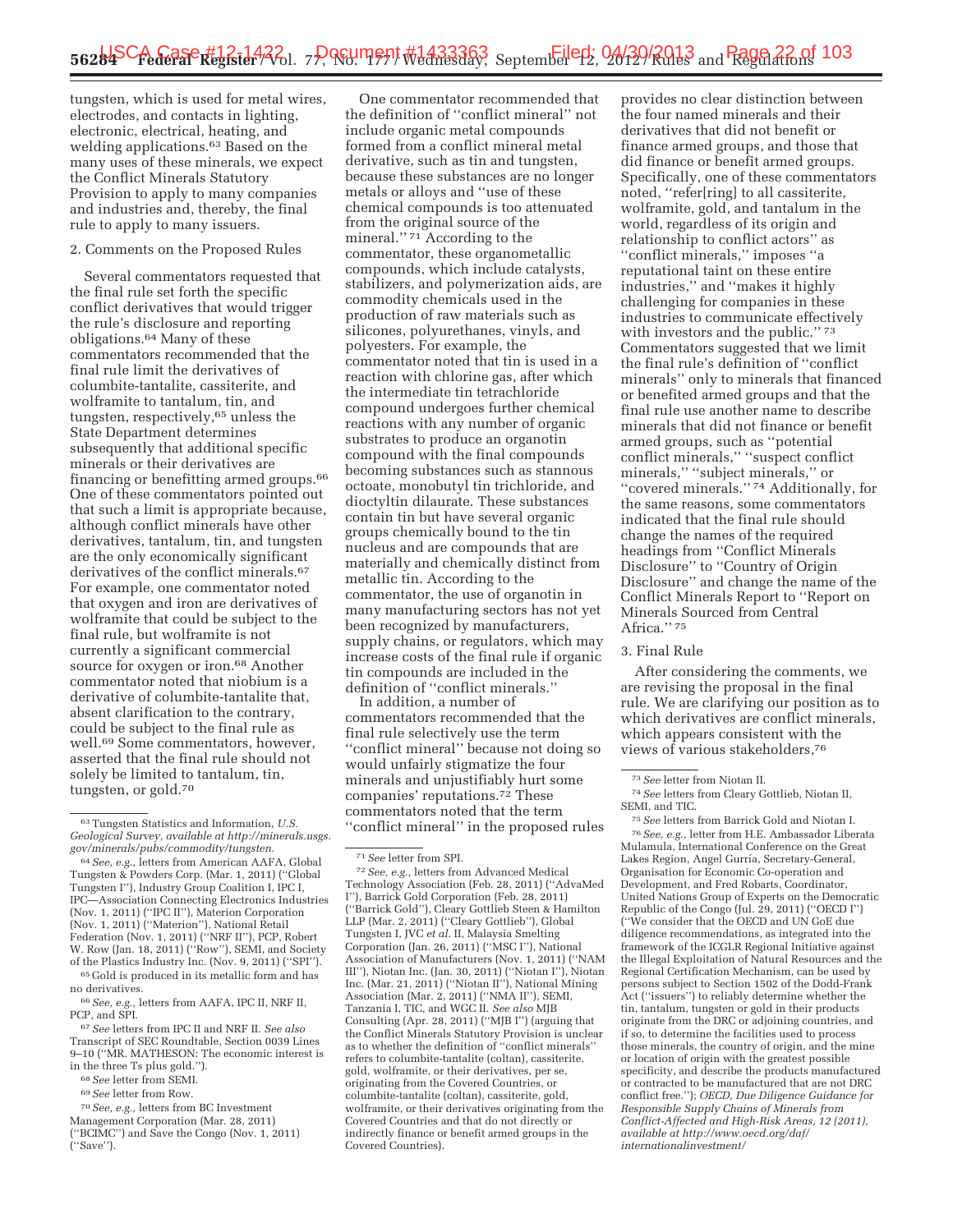including at least one co-sponsor of the legislation and other members of Congress.77 As a commentator

*guidelinesformultinationalenterprises/46740847. pdf* (discussing due diligence as a basis for responsible global supply chain management of ''tin, tantalum, tungsten, their ores and mineral derivates, and gold''); Final Report of the United Nations Group of Experts on the Democratic Republic of the Congo, Nov. 29, 2010 [S/2010/596] (stating that relevant individuals and entities should establish effective systems of control and transparency over the mineral supply chain, the nature of which will vary according to the mineral being traded, with the gold supply chain exhibiting characteristics different to those for tin, tantalum, and tungsten, and according to the position of the individual or entity in the supply chain); Enough Project, *From Mine to Mobile Phone: The Conflict Minerals Supply Chain* (Nov. 10, 2009) *available at http://www.enoughproject.org/files/publications/ minetomobile.pdf* (indicating its desire to increase transparency in the supply chains for tin, tantalum, and tungsten, or the 3Ts, as well as gold, which are key elements of electronics products including cell phones and personal computers and are the principal source of revenue for armed groups and military units that prey on civilians in eastern Congo, and the 3Ts are produced from mineral ores, including tin from cassiterite, tungsten from wolframite, and tantalum from columbite-tantalite, known throughout Congo as coltan); and Global Witness, *Do No Harm: Excluding conflict minerals from the supply chain,* 2 (July 2010), *available at http://www.globalwitness.org/sites/default/files/ pdfs/do*\_*no*\_*harm*\_*global*\_*witness.pdf* (stating that ''the warring parties [in the DRC] finance themselves via control of most of the mines in [eastern DRC] that produce tin, tantalum and tungsten ores and gold''). *See also* State Department, *Statement Concerning Implementation of Section 1502 of the Dodd-Frank Legislation Concerning Conflict Minerals Due Diligence,* 1 (July 15, 2011), *available at http://www.state.gov/ documents/organization/168851.pdf* (noting that the State Department ''is undertaking a number of actions to address the problem of conflict minerals—or the exploitation and trade of gold, columbite-tantalite (coltan), cassiterite (tin), wolframite (tungsten), or their derivatives—sourced from the eastern'' DRC that have ''helped to fuel the conflict in the eastern DRC'').

77*See* letters from Representative Mark E. Amodei (Dec. 20, 2011) (''Rep. Amodei'') (referring to ''tungsten''); Representatives Howard L. Berman, Donald M. Payne, and Christopher H. Smith (Nov. 8, 2010) (Pre-Proposing Release Web site) (''Rep. Berman *et al.* pre-proposing'') (''Section 1502 was designed to limit the ability of armed groups in the Democratic Republic of Congo (DRC) to profit from the illicit mining of tin ore, coltan, gold, and other mineral resources that eventually end up in computers, cell phones, and other products.''); Representatives Howard L. Berman, Donald M. Payne, Jim McDermott, Karen Bass, and Barney Frank (Sep. 23, 2011) (''Rep. Berman *et al.''*); Representative Renee L. Ellmers (Dec. 13, 2011) (''Rep. Ellmers'') (referring to ''tungsten''); Rep. Lee (referring to gold, tin, tantalum, and tungsten as ''conflict minerals,'' by stating that ''[f]or years, minerals such as gold and other raw materials commonly used to produce tin, tantalum, and tungsten have been mined and sold illegally by rebel groups in parts of the Democratic Republic of the Congo (DRC) and neighboring countries,'' and that ''[t]hese 'conflict minerals' have fueled decades of fighting in central Africa.''); Representative Tim Murphy (Dec. 29, 2011) (''Rep. Murphy'') (referring to ''tungsten''); and Senator Barbara Boxer, Senator John Boozman, Senator Christopher A. Coons, Senator Patrick J. Leahy, Senator Frank R. Lautenberg, and Senator Jeff Merkley (Oct. 18, 201) (''Sen. Boxer *et al.* I'') (''The purpose of Sec. 1502

suggested, our failure in the proposal to specify the 3T derivatives (tantalum, tin, and tungsten, which are known as the ''3Ts'') would have introduced too much ambiguity in our rule,78 which would have expanded the Conflict Mineral Provision's reach, cost, and complexity without increasing its effectiveness.79 The term ''conflict mineral'' in the final rule is defined to include cassiterite, columbite-tantalite, gold, wolframite, and their derivatives, which are limited to the 3Ts, unless the Secretary of State determines that additional derivatives are financing conflict in the Covered Countries, in which case they are also considered ''conflict minerals;'' or any other minerals or their derivatives determined by the Secretary of State to be financing conflict in the Covered Countries.

Additionally, despite the suggestion by certain commentators that we limit the definition of the term ''conflict mineral'' to minerals that financed or benefited armed groups, the final rule continues to use the term ''conflict mineral'' to refer to columbite-tantalite, cassiterite, gold, wolframite, and their derivatives, and any other mineral or its derivatives determined by the Secretary of State to be financing conflict in the Covered Countries whether or not they actually financed or benefited armed groups. We believe this approach is appropriate because it is consistent with the use of that term in the Conflict Minerals Statutory Provision and to change the definition of the term for the final rule could cause confusion among interested parties between the use of the term in the statutory provision and the use of the term in the final rule. However, issuers whose conflict minerals did not finance or benefit armed groups may describe their products containing those minerals as ''DRC conflict free'' in their specialized disclosure report, provided that the issuer is able to determine on the basis of due diligence conducted in accordance with a nationally or internationally recognized due diligence framework that such products are ''DRC conflict free'' as defined in the final rule.

#### *B. Step One—Issuers Covered by the Conflict Mineral Provision*

1. Issuers That File Reports Under the Exchange Act

#### a. Proposed Rules

As we discussed in the Proposing Release, we recognize there is some ambiguity as to whom the Conflict Minerals Statutory Provision applies given that the provision states that the Commission shall promulgate regulations for any ''person described'' 80 and that a ''person is described'' if ''conflict minerals are necessary to the functionality or production of a product manufactured by such person.'' 81 Therefore, the Conflict Minerals Statutory Provision could be interpreted to apply to a wide range of private companies not previously subject to our disclosure and reporting rules. Given the provision's legislative background, its statutory location, and the absence of Congressional direction to apply the provision to companies not previously subject to those rules,<sup>82</sup> however, we believe the more appropriate interpretation is that the rules apply only to issuers that file reports with the Commission under Section 13(a) or Section 15(d) of the Exchange Act, and that is what we proposed.83 Also, consistent with the statutory language, our proposed rules would have applied equally to domestic companies, foreign private issuers, and smaller reporting companies.

83Exchange Act Section 13(a) requires issuers with classes of securities registered under Exchange Act Section 12 [15 U.S.C. 78l] to file periodic and other reports. *See* 15 U.S.C. 78m. Exchange Act Section 15(d) requires issuers with effective registration statements under the Securities Act of 1933 (the ''Securities Act'') to file reports similar to Exchange Act Section 13(a) for the fiscal year within which such registration statement became effective. *See* 15 U.S.C. 78n. Therefore, if our proposed rules did not include issuers required to file reports under Exchange Act Section 15(d), some issuers who file annual reports may not otherwise be required to comply with our proposed conflict minerals rules.

is to create transparency and accountability in the mineral supply chain in the DRC. Minerals from the DRC—which include tin, tantalum, tungsten and gold—are commonly used in products such as cellphones, laptops and jewelry.'').

<sup>78</sup>*See* letter from SEMI.

<sup>79</sup>*See* letters from IPC II and NRF II.

<sup>80</sup>*See* Exchange Act Section 13(p)(1)(A). 81*See* Exchange Act Section 13(p)(2)(B). 82*See* H.R. Rep. No. 111–517, Joint Explanatory Statement of the Committee of Conference, Title XV, ''Conflict Minerals,'' at 879 (Conf. Rep.) (June 29, 2010) (''The conference report requires disclosure to the SEC by all persons otherwise required to file with the SEC for whom minerals originating in the Democratic Republic of Congo and adjoining countries are necessary to the functionality or production of a product manufactured by such person.'').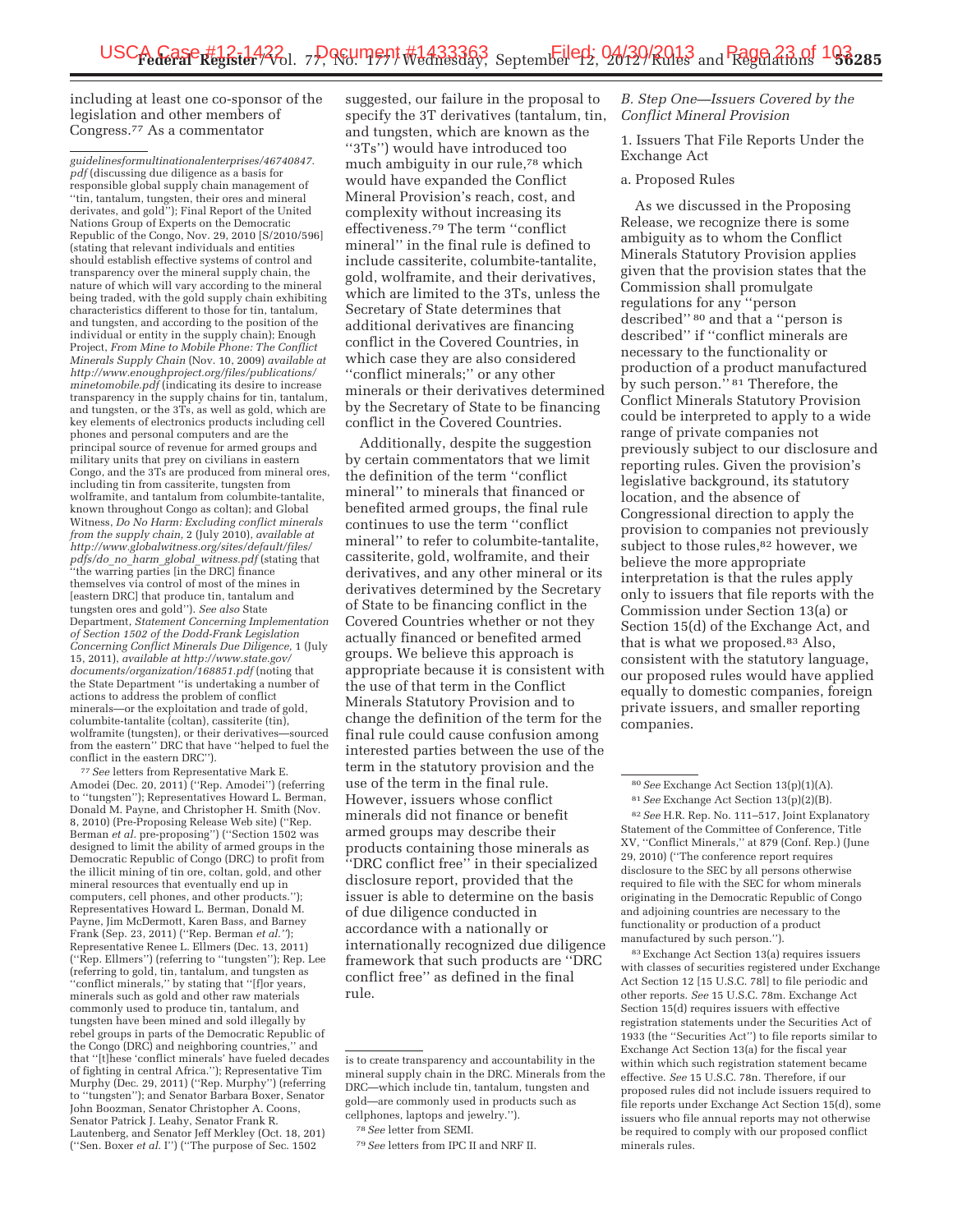#### b. Comments on the Proposed Rules

i. Issuers That File Reports Under Sections 13(a) and 15 $\overline{d}$  of the Exchange Act

Many commentators addressing the issue agreed with the proposal that the final rule should apply to issuers that file reports under Sections 13(a) and 15(d) of the Exchange Act and not to private companies or individuals.84 Some of these and other commentators acknowledged, however, that not including individuals and private companies in the final rule could unfairly burden Sections 13(a) and 15(d) issuers and put them at a competitive disadvantage by increasing their costs.85 On the other hand, some of these commentators noted that not including private companies and individuals in the final rule may not unduly burden Sections 13(a) and 15(d) issuers because the commercial pressure on private companies by issuers that need this information for their reports and by the public in general demanding that issuers make this information available could be sufficient enough for the private companies to provide voluntarily their conflict minerals information as standard practice.86 Another commentator argued that the effects of the final rule on competition ''are likely to be benign.'' 87 This commentator asserted that ''conflict minerals disclosure costs will not increase the cost of being a publicly

85*See, e.g.,* letters from Howland, IPC I, ITIC I, NMA II, National Retail Federation (Mar. 2, 2011) (''NRF I''); TIC; and TriQuint I.

86Letter from Howland (noting that ''private companies (non reporters) will likely need to provide the same [conflict minerals] information to their customers who will need the information for their reports,'' and that providing conflict minerals information is ''likely'' to ''become a de facto standard similar to RoHS (EU Restriction of hazardous Substances) for electronics'') and TIC (''Further, provided that the regulations apply to large and small issuers, they will form a critical mass which will, in practice, create sufficient commercial pressure on private companies and individuals who manufacture products involving potential conflict materials. Noncompliant companies will be unable to withstand the political and consumer pressures. Accordingly, there is no need for the SEC to seek to expand its jurisdiction.'').

87*See* letter from Green II.

traded company by a significant percentage'' and that being able to declare a company's products as ''DRC conflict free'' could become a competitive advantage.88 Further, in response to our request for comment in the Proposing Release, all four commentators that discussed the issue agreed that an issuer with a class of securities exempt from Exchange Act registration pursuant to Exchange Act Rule 12g3–2(b) 89 should not be subject to the final rule.90 One commentator recommended ''that entities with Over-The-Counter American Depository Receipts (OTC ADRS) that file an annual report with the SEC should also be required to file a 'Conflict Minerals Disclosure' report.'' 91

Some commentators stated that the final rule should not necessarily require private companies to submit to us their conflict minerals information, but the final rule should provide mechanisms that allow private companies to report voluntarily on their conflict minerals in a manner similar to Sections 13(a) and 15(d) issuers,92 which could include working with other agencies that regulate non-reporting companies to have those agencies require their filers to provide similar conflict minerals information.93 Moreover, the State Department commented that it would encourage private companies not subject to the final rule to disclose voluntarily conflict minerals information.94 Other commentators disagreed with the proposed rules and indicated that the final rule should apply to more than just issuers that file reports under Sections 13(a) and 15(d) of the Exchange Act.  $95$ A comment letter submitted jointly by two of the co-sponsors of the legislation stated that their ''intent was for the requirements of Section 1502 to apply to all companies that fall under the jurisdiction of the SEC, including those who issue classes of securities otherwise exempt from reporting.'' 96

89 17 CFR 240.12g3–2(b).

90*See* Cleary Gottlieb, JVC *et al.* II, New York State Bar Association (Mar. 1, 2011) (''NY State Bar''), and SIF I.

- 91*See* letter from Calvert.
- 92*See* letters from Earthworks and TriQuint I.
- 93*See* letter from TriQuint I.
- 94*See* letter from State II.

95*See, e.g.,* letters from Catholic Charities Diocese of Houma-Thibodaux (Apr. 21, 2011) (''Catholic Charities''), International Corporate Accountability Roundtable and Global Witness (Nov. 1, 2011) (''ICAR *et al.* II''), ITIC I, NRF I, Sen. Durbin/Rep. McDermott, Sisters of Good Shepherd (Apr. 8, 2011) (''Good Shepherd''), TIC, and Tiffany.

96*See* letter from Sen. Durbin/Rep. McDermott.

#### ii. Smaller Reporting Companies

Many commentators agreed that the final rule, as we proposed, should not exempt smaller reporting companies.<sup>97</sup> In this regard, one commentator noted that, although there would be additional costs for smaller reporting companies to comply with the rules, the increased costs will apply also to larger companies.98 Another commentator asserted that compliance costs for small issuers ''will be relatively modest'' due to their smaller scale and lower complexity of their businesses.99 One commentator did not believe that the proposed rules would impose higher costs on smaller companies significant enough to justify an exemption because smaller reporting companies would have fewer products to track than a larger company, which would decrease their compliance costs.100 The commentator based its belief on the fact that, although it was a small human rights group with a modest budget, it regularly undertakes field investigations and supply chain research that is very similar to the due diligence measures it recommended the Commission adopt. According to this commentator, if it is able to perform due diligence with a small staff, so too can a smaller reporting company.

Some commentators noted that exempting smaller reporting companies from the final rule could increase the burdens on larger reporting companies because the larger reporting companies may be less able to require their smaller reporting company suppliers to provide the conflict minerals information needed by the larger reporting companies.101 One of these commentators noted also that permitting limited disclosure and reporting obligations for smaller companies is unlikely to reduce significantly their burdens because larger companies would likely impose contractual obligations on them to track and provide their conflict minerals information for the larger companies.102

Other commentators supported exempting smaller reporting companies because these companies would be less

99*See* letter from Green II. *See also* letter from ICAR *et al.* II (stating that ''because these issuers are smaller, it stands to reason that they will have fewer products that contain conflict minerals, thus reducing the amount of products that must undergo a reasonable country of origin inquiry and supply chain due diligence'').

100*See* letter from Global Witness I. 101*See, e.g.,* letters from IPC I and TriQuint I.

- 102*See* letters from IPC I.
- 

<sup>84</sup>*See, e.g.,* letters from AngloGold; Arkema, Inc. (Mar. 1, 2011) (''Arkema''); Calvert; Cleary Gottlieb; Communications and Information Network Association of Japan, Japan Auto Parts Industries Association, Japan Business Machine and Information System Industries Association, Japan Electronics and Information Technology Industries Association, The Japan Electrical Manufacturers' Association, Japan Machinery Center for Trade and Investment (Mar. 2, 2011) (''Japanese Trade Associations''); CRS I; Earthworks; Howland; IPC I; JVC *et al.* II; KEMET Corporation (Nov. 1, 2011)<br>(''Kemet''); PCP; Rockefeller Financial Asset Management (Mar. 1, 2011) (''Rockefeller''); SIF I; State II; TIC; and TriQuint I.

<sup>88</sup> *Id.* 

<sup>97</sup>*See, e.g.,* letters from BCIMC, Calvert, CRS I, Earthworks, Global Witness I, Howland, IPC I, JVC *et al.* II, Rockefeller, Sen. Durbin/Rep. McDermott, SIF I, State II, TIAA–CREF, TIC, and TriQuint I. 98*See* letter from Howland.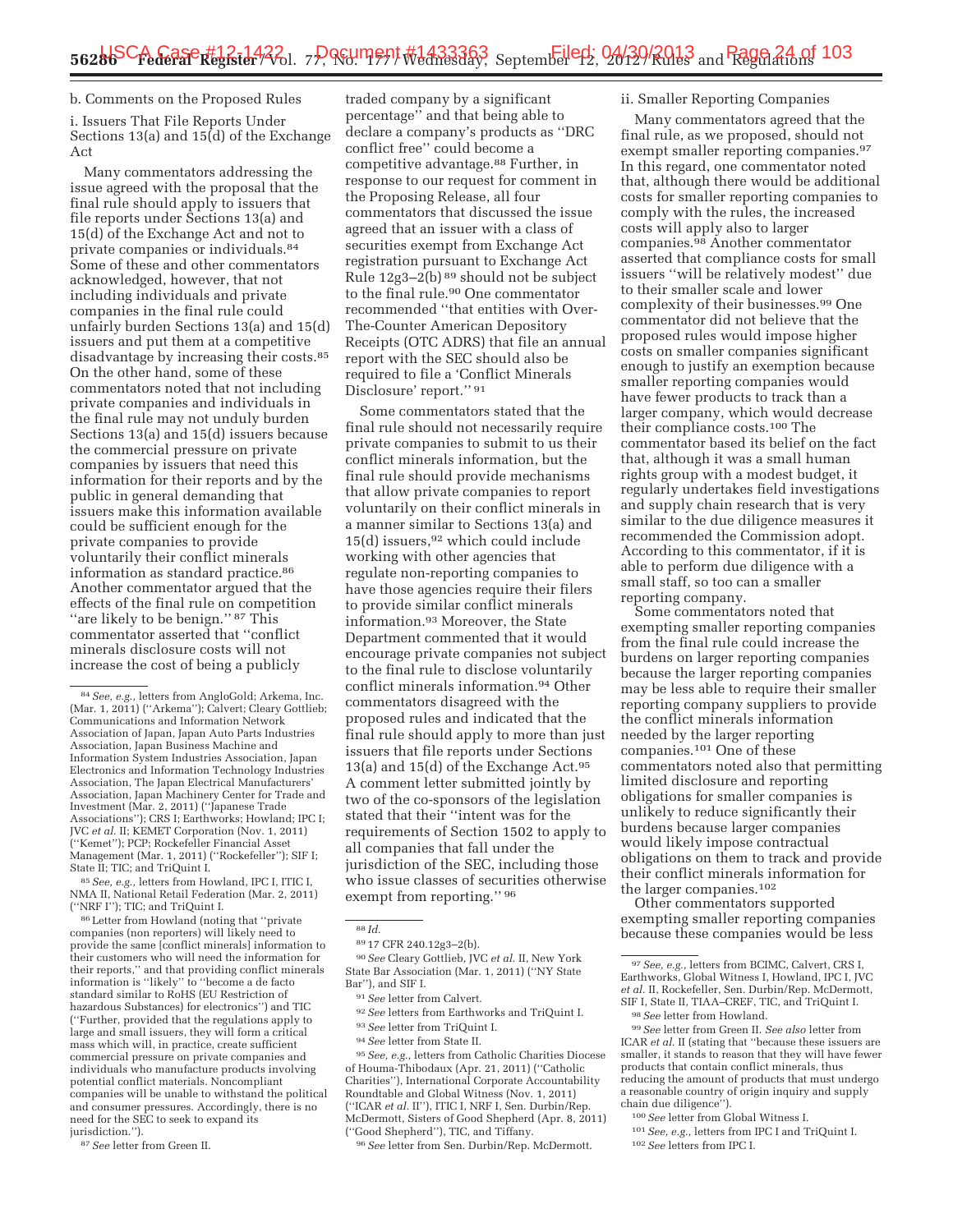able to compel their suppliers to provide conflict minerals information due to their lack of leverage,103 and because it would be more expensive for smaller reporting companies to comply with the rule relative to their revenues than for other companies.104 However, one commentator argued that, although such issuers may lack leverage, this disadvantage may be reduced through the influence exerted over their suppliers by larger issuers that use the same supplier base and that have more leverage to request such information.105 Some commentators argued that smaller reporting companies should be allowed to phase-in the rules or that the implementation date of the final rule should be deferred for them.106

#### iii. Foreign Private Issuers

A number of commentators believed that the final rule should not exempt foreign private issuers.107 As one commentator noted,108 exempting foreign private issuers from the final rule could increase domestic issuers' burdens by making it very difficult for them to compel their foreign private issuer suppliers to provide conflict minerals information. As another commentator noted,109 exempting foreign private issuers from the final rule could also result in a competitive disadvantage for domestic issuers because foreign private issuers would not be subject to the final rule. Further, this commentator indicated that not exempting foreign private issuers could actually motivate foreign companies to advocate for similar conflict minerals regulations in their home jurisdictions to reduce any competitive disadvantages they may have with companies from their jurisdictions that do not register with us. Finally, the commentator suggested that exempting foreign private issuers may hurt conflict minerals supply chain transparency, which would be contrary to the intent of Congress.

Only one commentator, a foreign private issuer, stated specifically that foreign private issuers should be exempt

108*See* letter from TriQuint I.

from the final rule.<sup>110</sup> This commentator argued that any Congressional intent to give laws extraterritorial effect must be clearly expressed and stated, which the Conflict Minerals Statutory Provision fails to do. Also, the commentator noted that the proposed rules would violate international principles of diplomatic comity and could put diplomats from countries with foreign private issuers in jeopardy. Another commentator suggested that, if the final rule would cause ''more than an insignificant number of foreign private issuers to leave the U.S. markets or not to enter the U.S. markets,'' we should consider exempting all or some foreign private issuers from the final rule.<sup>111</sup>  $\overline{A}$  further commentator stated that, although it recommended that the final rule not exempt foreign private issuers, it expects that the final rule ''will represent just one more strong disincentive for such issuers to access the U.S. markets.'' 112

#### c. Final Rule

After considering the comments, we are adopting the final rule as proposed. Therefore, the final rule applies to any issuer that files reports with the Commission under Section 13(a) or Section 15(d) of the Exchange Act, including domestic companies, foreign private issuers, and smaller reporting companies. We believe the statutory language is clear on this point and believe that it only applies to issuers that file reports with the Commission under Section 13(a) or Section 15(d) of the Exchange Act. There is no clear indication that Congress intended to cover issuers other than those that file such reports. Although we appreciate the views expressed in the comment letter submitted jointly by two of the cosponsors of the legislation,<sup>113</sup> the legislative history only refers to companies that file with or report to the Commission or that are listed on a United States stock exchange.114 The

113*See* letter from Sen. Durbin/Rep. McDermott. 114*See* H.R. Rep. No. 111–517, Joint Explanatory Statement of the Committee of Conference, Title XV, ''Conflict Minerals,'' at 879 (Conf. Rep.) (June 29, 2010) (''The conference report requires disclosure to the SEC by all persons otherwise required to file with the SEC for whom minerals originating in the Democratic Republic of Congo and adjoining countries are necessary to the functionality or production of a product manufactured by such person.''); 156 *Cong. Rec.*  S3976 (daily ed. May 19, 2010) (statement of Sen. Feingold) (stating that the ''Brownback amendment was narrowly crafted'' and, in discussing the provision, referring only to ''companies on the U.S. stock exchanges''); 156 *Cong. Rec.* S3865–66 (daily ed. May 18, 2010) (stating that the Conflict Minerals location of the statute adopted by Congress in the section of the Exchange Act dealing with reporting issuers reflects a more limited scope, as well.<sup>115</sup>

The statute is silent with respect to any distinction among issuers based on the issuer's size or domesticity. Although not specifically in the context of smaller reporting companies or foreign private issuers, some commentators suggested that we use our general exemptive authority under Exchange Act Section 36(a) 116 to exempt certain classes of companies from full and immediate compliance with the disclosures required by the Conflict Minerals Statutory Provision.117 The only limiting factor in the Conflict Minerals Statutory Provision itself as to the type of issuer to which it applies is based on whether conflict minerals are ''necessary to the functionality or production'' of products manufactured or contracted by the issuer to be manufactured.118 Moreover, Congress included a specific provision for Commission revisions and waivers to the reporting obligation that requires the President to determine such waiver or revision to be in the national security interest and limits such a Commission exemption to two years. In our view, the high standard set for this statutory waiver, as well as its limited duration, evinces a congressional intent for the Conflict Minerals Statutory Provision to apply broadly and exempting large categories of issuers would be inconsistent with this intent. We also recognize that section 1502 is not simply a disclosure obligation for issuers, but a comprehensive legislative scheme that contemplates coordinated

115*See* Exchange Act Section 13 entitled ''Periodical and Other Reports.''

116 15 U.S.C. 78mm(a) (''[T]he Commission, by rule, regulation, or order, may conditionally or unconditionally exempt any person, security, or transaction, or any class or classes of persons, securities, or transactions, from any provision or provisions of this chapter or of any rule or regulation thereunder, to the extent that such exemption is necessary or appropriate in the public interest, and is consistent with the protection of investors.'').

117*See, e.g.,* letters from Davis Polk & Wardwell LLP (Mar. 2, 2011) (''Davis Polk''); National Cable & Telecommunications Association (Oct. 31, 2011) (''NCTA''); Representatives Spencer Bachus, Gary G. Miller, Chairman, Robert J. Dold, and Steve Stivers (Jul. 28, 2011) (''Rep. Bachus *et al.*'') Verizon; and Wilmer Cutler Pickering Hale and Dorr LLP Hale on behalf of IPC (Jun. 2, 2011) (''WilmerHale'').

118Exchange Act Section 13(p)(2)(B).

<sup>103</sup>*See, e.g.,* letters from ABA, JVC *et al.* II, and Society of Corporate Secretaries and Governance Professionals (Mar. 3, 2011) (''Corporate Secretaries I'').

<sup>104</sup>*See* letter from Corporate Secretaries I and Howland.

<sup>105</sup>*See* letter from Green II.

<sup>106</sup>*See, e.g.,* letters from ABA, Howland, and JVC *et al.* II.

<sup>107</sup>*See, e.g.,* letters from AngloGold, BCIMC, Calvert, CRS I, Earthworks, Global Witness I, Howland, JVC *et al.* II, NEI Investments (Mar. 2, 2011) (''NEI''), NY State Bar, SIF I, State II, TIAA– CREF, TriQuint I, WGC II, and WLF.

<sup>109</sup>*See* letter from NEI.

<sup>110</sup>*See* letter from Taiwan Semi.

<sup>111</sup>*See* letter from ABA.

<sup>112</sup>*See* letter from NY State Bar.

Statutory Provision ''is a narrow SEC reporting requirement'' and referring only to ''SEC reporting requirements'' in discussing the provision); and 156 *Cong. Rec.* S3816–17 (daily ed. May 17, 2010) (statement of Sen. Durbin) (stating that the provision ''would require companies listed on the New York Stock Exchange to disclose in their SEC filings'').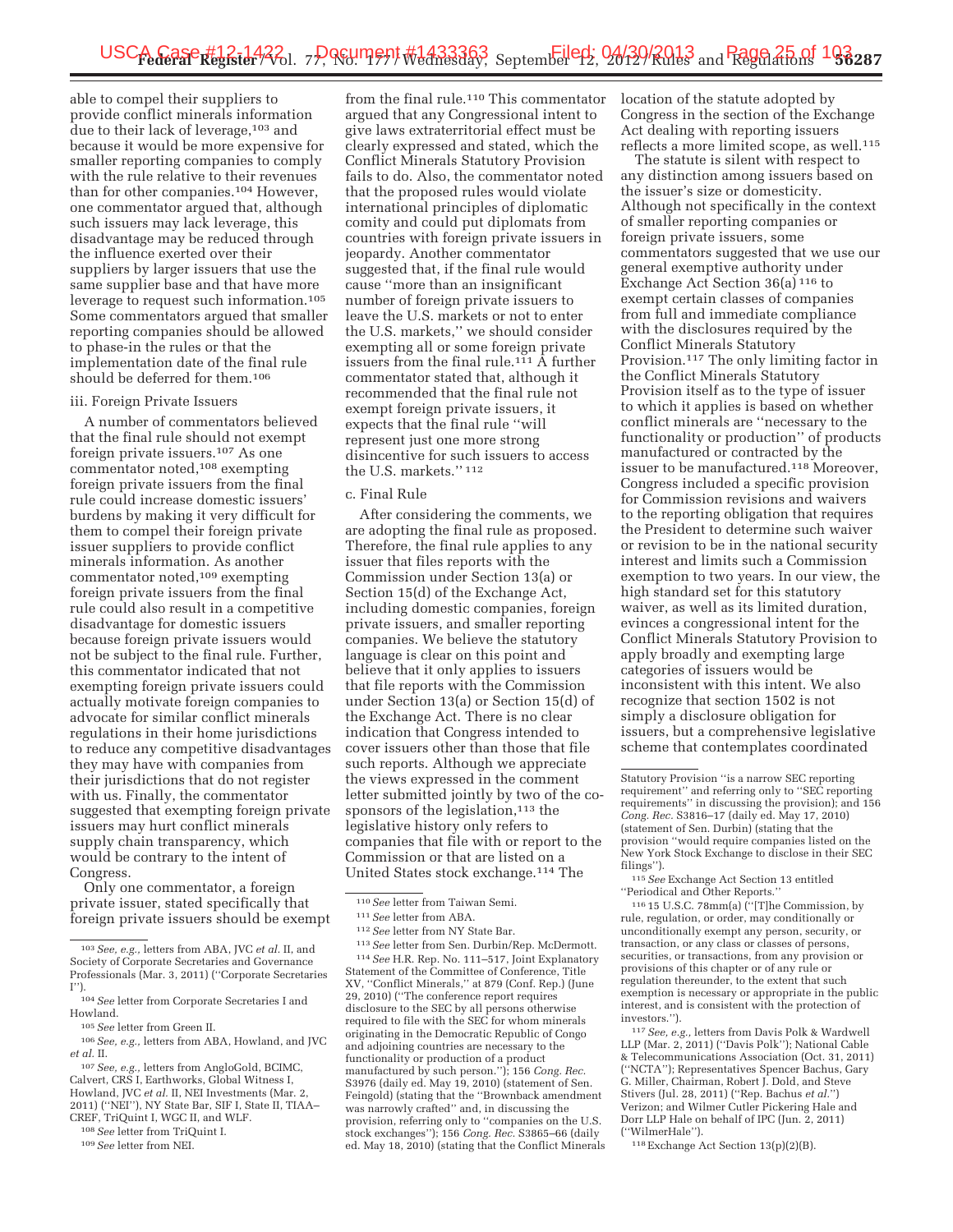action by a number of federal agencies aimed at making public information about conflict minerals from the Covered Countries.119 We are concerned that any broad categories of exemptions would be inconsistent with this scheme and the statutory objective of reducing the use of conflict minerals from the Covered Countries that contribute to conflict.120 Congress chose to pursue this goal through the implementation of a comprehensive disclosure regime. In order to allow the provision to have the effect we understand Congress intended, we believe our rules must be consistent with the statutory language and not exempt broad categories of issuers from its application. Thus, we are not exempting smaller reporting companies or foreign private issuers.

Additionally, it is unclear whether exempting smaller reporting companies in particular would significantly reduce their burdens because smaller reporting companies could still be required to track and provide their conflict minerals information for larger issuers.121 Moreover, to the extent there are benefits to smaller companies from an exemption, such an exemption could increase the burden on larger companies that rely on smaller reporting company suppliers to provide conflict minerals information needed by the larger reporting companies.

Further, as discussed in greater detail below, the final rule temporarily will

120*See* letters from Global Witness I and State II and Transcript of SEC Roundtable on Conflict Minerals, Section 141 (Oct. 18, 2011) (Statement of Tim Mohin), *available at http://www.sec.gov/ spotlight/conflictminerals/* 

*conflictmineralsroundtable101811-transcript.txt*  (stating that although no single company working alone can determine whether minerals in its products supported armed groups, large and small companies working together can make such a determination), *id.* at 22 (Statement of Bennett Freeman) (arguing that all companies across the value and supply chain should be covered by the rule because disclosures by all companies are important to investors). *See also id.* at 62, 92, and 103 (Statements of Andrew Matheson, Benedict S. Cohen, and Representative James McDermott, respectively) (assuming that small issuers would be covered by the rule).

121*See* letters from IPC I.

permit all issuers that are unable to determine that their conflict minerals did not originate in the Covered Countries or that are unable to determine that their conflict minerals that originated in the Covered Countries did not directly or indirectly finance or benefit armed groups to describe their products as ''DRC conflict undeterminable,'' and temporarily will not require such issuers to obtain an independent private sector audit of their Conflict Minerals Report with respect to those minerals. This temporary accommodation will be available to all issuers for the first two years of reporting under the final rule. The final rule extends that period for smaller reporting companies for an additional two years, providing a temporary fouryear provision for smaller reporting companies. This approach is consistent with some commentators' recommendations as to the applicability of the reporting requirement to smaller reporting companies.122

Similarly, we are not exempting foreign private issuers because we do not believe that it would give effect to Congressional intent of the provision. As commentators noted, exempting foreign private issuers could make it difficult for issuers to compel their foreign private issuer suppliers to provide conflict minerals information, result in a competitive disadvantage for domestic issuers, and hurt conflict minerals supply chain transparency.123 Also, we note that including foreign private issuers in the final rule does not give the Conflict Minerals Statutory Provision an extraterritorial effect because it applies only to foreign private issuers that enter the securities markets of the United States.

2. ''Manufacture'' and ''Contract to Manufacture'' Products

#### a. Proposed Rules

The Conflict Minerals Statutory Provision applies to any person for

123*See* letters from NEI and TriQuint I.

whom conflict minerals are necessary to the functionality or production of a product manufactured by that person. The proposed rules would likewise have applied to reporting persons for whom conflict minerals are necessary to the functionality or production of products they manufacture. We did not define the term ''manufacture'' in the proposed rules, because we believed the term to be generally understood.124

In addition, based on the text of the Conflict Minerals Statutory Provision as well as statutory intent, the proposed rules would also have applied to issuers that contract to manufacture products. As discussed in the Proposing Release, one section of the Conflict Minerals Statutory Provision defines a ''person described'' as one for which conflict minerals are ''necessary to the functionality or production of a product manufactured by such a person,'' 125 while another section of the provision requires an issuer to describe ''the products manufactured or *contracted to be manufactured* that are not DRC conflict free'' [emphasis added] in its Conflict Mineral Report.126 The absence of the phrase ''contract to manufacture'' from the ''person described'' definition raised some question as to whether the requirements apply equally to those who manufacture products themselves and those who contract to have their products manufactured by others. Based on the totality of the provision, however, we expressed in the Proposing Release our belief that the legislative intent was for the provision to apply both to issuers that directly manufacture products and to issuers that contract the manufacturing of their products for which conflict minerals are necessary to the functionality or production of those products. The proposed rules, therefore, would have applied equally to issuers that manufacture products and to issuers that ''contract to manufacture'' their products. We noted that this approach would allow the ''contracted to be manufactured'' language to have effect in the Conflict Minerals Report.

In the Proposing Release, we explained that the proposed rules would apply to issuers that contract for the manufacturing of products over which they had any influence regarding the manufacturing of those products. As proposed, they also would have applied to issuers selling generic products under their own brand name or a separate

<sup>119</sup>Sections 1502(c) and (d) of the Act. We recognize that Congress also required the Comptroller General to periodically report on, among other things, publicly available information regarding persons who are ''not required to file reports \* \* \* pursuant to Section 13(p)(1)(A)'' and who manufacture products for which ''conflict minerals are necessary to the functionality or production.'' Section 1502(d)(2)(C). We interpret this provision to require reporting by the Comptroller General on persons—such as private companies not subject to our disclosure and reporting rules—who are not subject to the requirements of the Conflict Minerals Statutory Provision even though conflict minerals may be necessary to the functionality or production of their products. Any issuers that receive waivers or revisions pursuant to Section 13(p)(3) would also be included.

<sup>122</sup>*See* letter from Howland (stating that, although ''[t]here will be additional costs that may be proportionally higher for small companies, but increased costs will also apply to large firms,'' a way that the final rule can ''mitigate the cost is to phase in the acceptable level of rigor for due diligence over several years and based on company size''). *See also* letter from JVC *et al.* II (stating that, ''[w]ith respect to smaller reporting companies, it is reasonable to assume that the costs of compliance may disproportionately harm them by comparison with any concomitant benefit in achieving the statutory goals, since these companies lack the leverage to pressure suppliers and smelters to certify regarding the source of a particular conflict mineral," so "we believe it would be appropriate to allow smaller reporting companies even more time in which to adapt the results of these broader global initiatives to their individual facts and circumstances'').

<sup>124</sup>For example, the Second Edition of the Random House Webster's Dictionary defines the term to include the ''making goods or wares by hand or machinery, esp. on a large scale.'' *Random House Webster's Dictionary 403* (2d ed. 1996).

<sup>125</sup>Exchange Act Section 13(p)(2)(B).

<sup>126</sup>Exchange Act Section 13(p)(1)(A)(ii).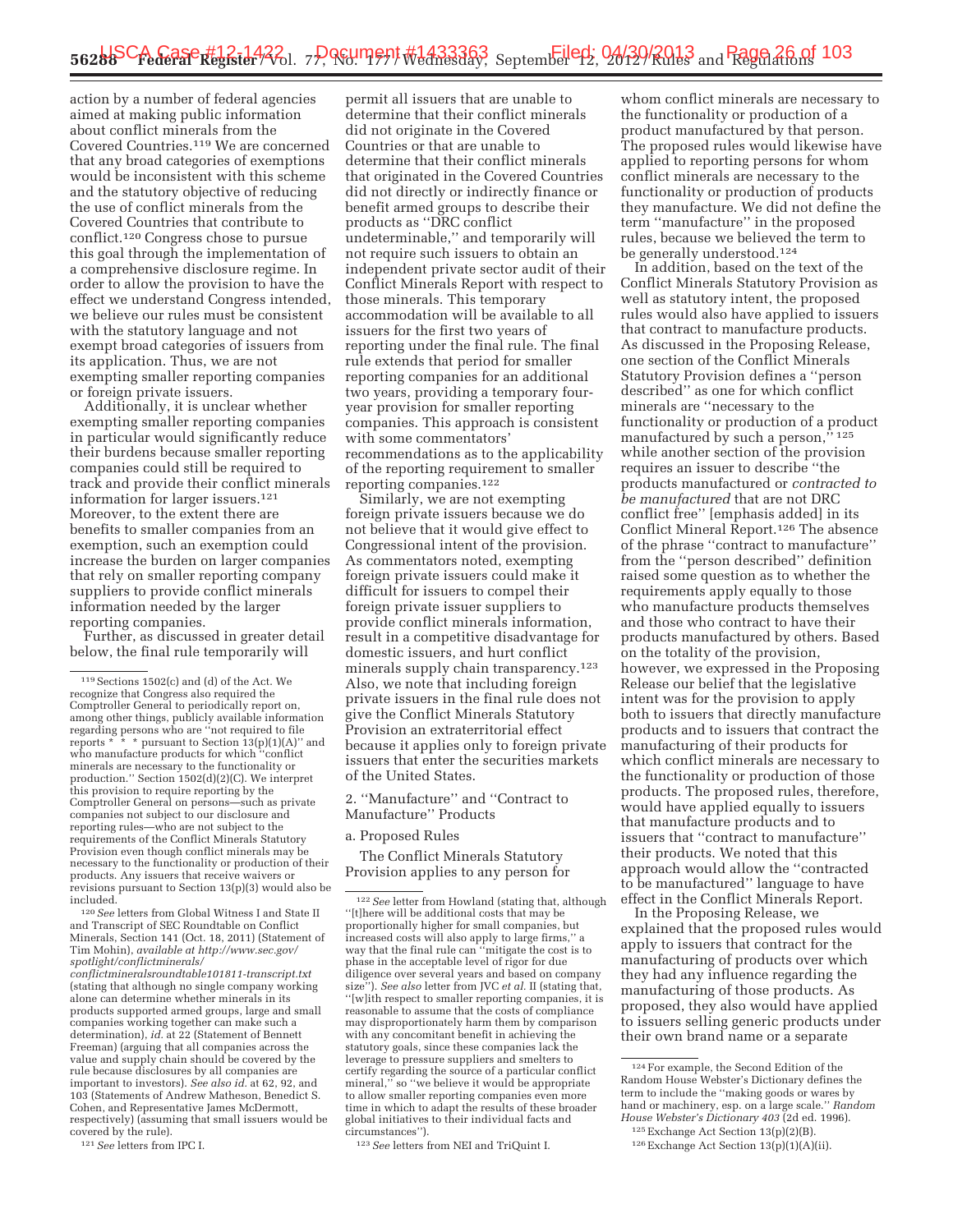brand name that they had established, regardless of whether those issuers had any influence over the manufacturing specifications of those products, as long as an issuer had contracted with another party to have the product manufactured specifically for that issuer. We did not, however, propose that the rules would apply to retail issuers that sell only the products of third parties if those retailers had no contract or other involvement regarding the manufacturing of those products, or if those retailers did not sell those products under their brand name or a separate brand they had established and did not have those products manufactured specifically for them.

b. Comments on the Proposed Rules

#### i. ''Manufacture''

Many commentators agreed with the proposed rules that the final rule should not define the term ''manufacture'' because that term is generally understood.127 Many other commentators, however, believed that the final rule should define the term,<sup>128</sup> and most of these commentators provided their recommendations for the definition. A number of commentators indicated that the definition should mirror the North American Industry Classification System (''NAICS''),129 which classifies entities as manufacturers if they engage in the mechanical, physical, or chemical transformation of materials, substances, or components into new products from raw materials that are products of agriculture, forestry, fishing, mining, or quarrying.

Some commentators stated that the final rule should define the term inclusively or broadly so as to include all steps in the supply chain, from mining to manufacturing the product, because otherwise it would become exponentially more difficult for

129*See* letters from AAEI, AngloGold, BCE Inc. (Oct. 31, 2011) (''BCE''), Canadian Wireless Telecommunications Association (Oct. 28, 2011) (''CWTA''), CTIA, NAM I, NCTA, NMA II, RILA– CERC, and WGC II.

manufacturing issuers downstream in the supply chain to comply with the final rule.130 One commentator indicated that the term should include all steps from mining, refining, and production to the importing, exporting, or sale of ingredients, materials, and/or processes.131 A few commentators indicated that the final rule should provide a definition consistent with the U.S. Controlled Substances Act, which includes the production, preparation, assembling, propagation, combination, compounding, or processing of a drug or other substance, either directly or indirectly or by extraction from substances of natural origin.132 One of these commentators stated that such a consistent definition would include the ''production, preparation, assembling, combination, compounding, or processing of ingredients, materials, and/or processes such that the final product has a name, character, and use, distinct from the original ingredients, materials, and/or processes."<sup>133</sup> One commentator asserted that the definition should include any entity ''involved in the process of changing a product  $^{\star}$ from one form to another."<sup>134</sup> One commentator suggested that the definition ''should be tailored only to include OEM's and those who design and specify bills of materials for products with control over the procurement or fabrication of the same products' bill of materials and specification of the constituent materials of the components.'' 135 One commentator urged us to provide clear guidance indicating that real estate development does not constitute manufacturing.136

#### ii. ''Contract to Manufacture''

Not all commentators agreed on whether the final rule should include an issuer that contracts to manufacture a product. However, many commentators that agreed that the final rule should include an issuer that contracts to manufacture a product, or did not agree but argued in the alternative, recommended that an issuer should be required to have some amount of control or influence over the manufacturing

process before the final rule considers that issuer to be contracting to manufacture a product.<sup>137</sup> A number of commentators suggested the level of control necessary to be considered contracting to manufacture a product under the final rule. In this regard, some commentators suggested that only an issuer with direct, close, active, and/or substantial involvement or control in the sourcing of materials, parts, ingredients, or components to be included in its products or in the manufacturing of those products should meet the minimum control threshold necessary to be considered contracting to manufacture a product.138 One commentator recommended that an issuer should be considered to be contracting to manufacture a product only if it exercises ''a sufficient level of influence, involvement or control over the process to be able to control, in a meaningful manner, the use of conflict minerals, or to evaluate and influence the use of conflict minerals.''139 Some commentators asserted that the minimum control threshold should be met only if the issuer explicitly specifies the inclusion of conflict minerals in the product.140 Another commentator advised that the contracting activities that should trigger conflict minerals reporting should include designing the product, controlling the approved materials or vendor lists for the product, and including the issuer's name on the product.141

Some of these commentators, as well as others, asserted that an issuer should not be considered to meet the control threshold to the extent that the product is not manufactured to meet an issuer's custom specifications, but rather is manufactured to meet industry-standard specifications common to the issuer's competitors generally.142 For example, a group of jewelry industry commentators argued in one letter that a jewelry retail issuer ordering products from jewelry manufacturers should not be considered contracting to manufacture for those products if the retail issuer specifies only weight, karat, or other indicators of

- 138*See* letters from AT&T, CERC, Corporate Secretaries I, CTIA, JVC *et al.* II, NCTA, NRF I, RILA, and Verizon.
- 139*See* letter from ABA.
- 140*See* letters from NAM I and SEMI.
- 141*See* letter from TriQuint I.
- 142*See* letters from AngloGold, AT&T, BCE, JVC *et al.* II, NCTA, and RILA–CERC.

<sup>127</sup>*See, e.g.,* letters from ABA, Global Witness I, Howland, NYCBar I, NYCBar II, State II, TIC, and United States Steel Corporation (Mar. 4, 2011) (''US Steel'').

<sup>128</sup>*See, e.g.,* letters from American Association of Exporters and Importers (Jan. 21, 2011) (''AAEI''); AngloGold; Columban Center for Advocacy and Outreach, Leadership Conference of Women Religious, Sisters of Mercy of the Americas— Institute Justice Team, Missionary Oblates, and Maryknoll Office for Global Concerns (Mar. 2, 2011) (''Columban Center *et al.*''); CTIA—The Wireless Association (Mar. 1, 2011) (''CTIA''); Earthworks; Enough Project I; International Corporate Accountability Roundtable, Enough Project, and Global Witness (Sep. 23, 2011) (''ICAR *et al.* I''); Metalsmiths; NAM I; NEI; NMA II; RILA–CERC; SIF I; TriQuint I; and WGC II.

<sup>130</sup>*See* letters from Columban Center *et al.,*  Metalsmiths, and TriQuint I.

<sup>131</sup>*See* letter from Earthworks.

<sup>132</sup>*See* letters from Enough Project I and SIF I. 133*See* letter from Enough Project I (citing to its earlier letter submitted Sep. 24, 2010 on the Pre-Proposing Release Web site).

<sup>134</sup>*See* letter from Jeffrey Trott (Jan. 31, 2011) (''Trott'').

<sup>135</sup>*See* letter from Retail Industry Leaders Association (Nov. 1, 2011) (''RILA'').

<sup>136</sup>*See* letter from National Association of Real Estate Investment Trusts (Nov. 23, 2011) (''NAREIT'').

<sup>137</sup>*See, e.g.,* letters from AdvaMed I, AT&T Inc. (Mar. 9, 2011) (''AT&T''), Chamber I, Cleary Gottlieb, Consumer Electronics Retailers Coalition (Nov. 1, 2011) (''CERC''), Industry Group Coalition I, IPC I, IPC II, JVC *et al.* II, NAM I, NCTA, Niotan I, NMA II, NRF I, NRF II, PCP, RILA, Roundtable, SEMI, TIAA–CREF, and TriQuint I.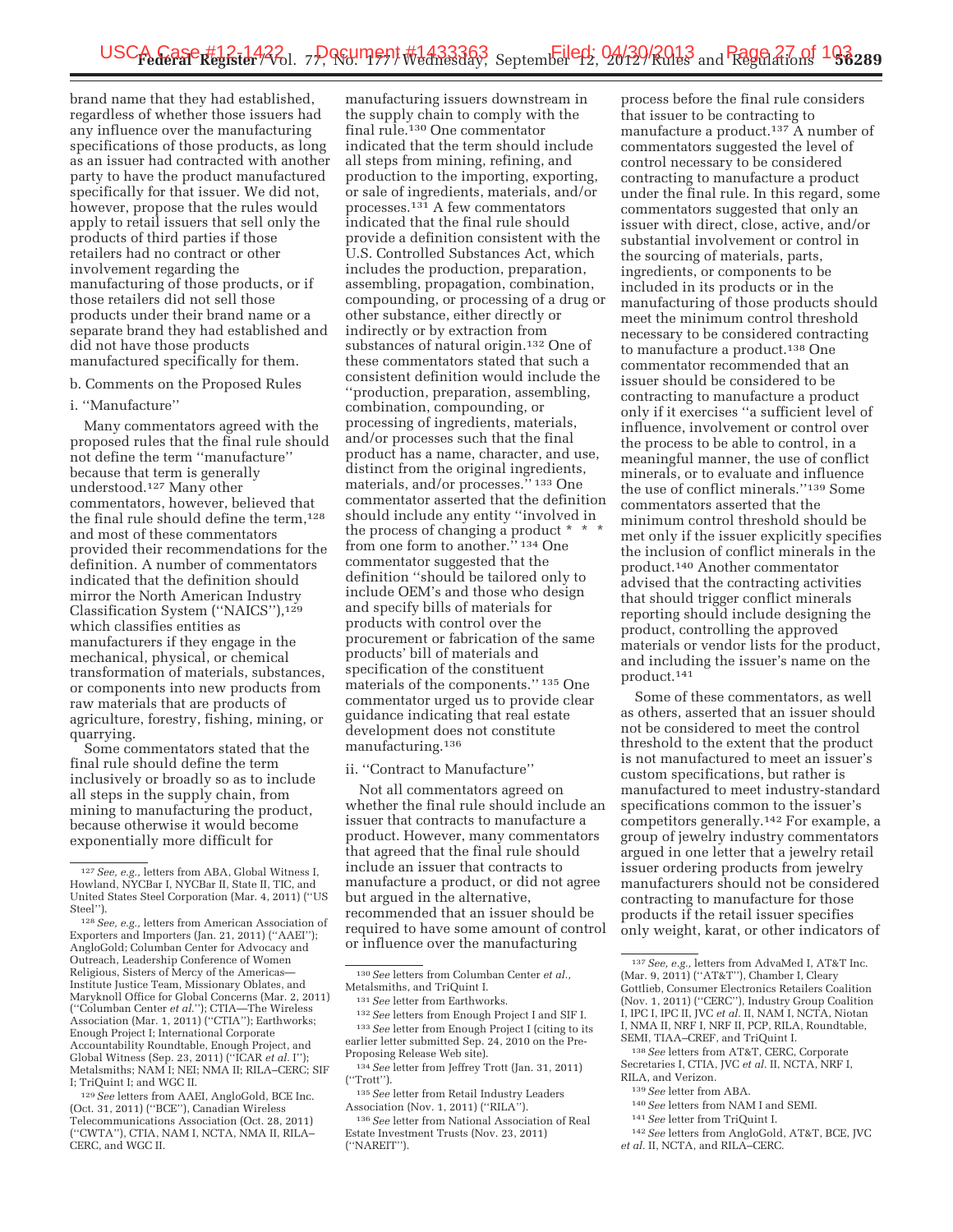quality.143 As another example, a mobile phone service provider asserted that it should not be considered contracting to manufacture its mobile phones even though it specifies to its manufacturers that the phones must be compatible with their networks and have certain cosmetic design requirements.144

Some commentators suggested that the final rule should not consider an issuer to be contracting to manufacture products if the issuer is selling products under its own brands, labels, trademarks, or licenses if it had little or no influence in manufacturing those products.145 Other commentators recommended that the final rule should consider such issuers to be contracting to manufacture those products.146 One commentator asserted that generic products should be held to the same standard as branded products and that the final rule should avoid using any definitions that create a perverse incentive for an issuer to work with special purpose entities designed to follow the technical requirements of the law but evade its intent.147 Another commentator suggested that the final rule should apply to issuers selling generic products under their own name or a separate brand name, but not to retailers who do not do so and have no influence over the manufacturing of products they sell.148

Some commentators recommended that an issuer should be considered to be contracting to manufacture a product only if the issuer has a direct contractual relationship with the manufacturer of the product to be sold by the issuer, the issuer has substantial control over the manufacturer and the material specifications of the product and specifies the conflict minerals to be used in the product, the product will be manufactured exclusively for the issuer,

145*See* letters from AT&T, BCE, Cleary Gottlieb, CTIA, Industry Group Coalition I, JVC *et al.* II, NAM I, NCTA, and NRF I.

and the product will be sold by the issuer under its own brand name or a brand name owned by the issuer or exclusively licensed to the issuer by the owner of the brand.149 One of these commentators went on to assert that an issuer should not be considered to be exerting ''substantial control'' over manufacturing by ''merely attaching a brand label to a generic good, contracting for the exclusive distribution of goods, or specifying the form, fit or function of a product,'' and should not be considered to be contracting to manufacture a product solely by ''attaching a brand label to a generic good, contracting for the exclusive distribution of goods, or specifying the form, fit or function of a product."<sup>150</sup>

Other commentators stressed that the final rule should not apply to any issuer contracting to manufacture its products.151 These commentators argued generally that the statute does not include an issuer that contracts to manufacture its products because the phrase does not appear in the subsection of the Conflict Minerals Statutory Provision discussing a ''person described.'' Instead, the phrase appears only in the subsection that describes the disclosures required in a Conflict Minerals Report. Therefore, Congress's intent in including the phrase was only to ensure that a manufacturer otherwise subject to the Conflict Minerals Statutory Provision could not intentionally evade its reporting obligation merely by distancing itself, through contracting, from the manufacturing process.152

#### c. Final Rule

#### i. ''Manufacture''

After considering the comments, we are modifying the proposed rules, in part. The final rule, as proposed, applies to any issuer for which conflict minerals are necessary to the functionality or production of a product manufactured or contracted by that issuer to be manufactured. The final rule does not define the term ''manufacture'' because we continue to believe, as discussed in the Proposing Release, that the term is generally understood. We note, however, that we do not consider an issuer that only services, maintains, or repairs a product containing conflict minerals to be ''manufacturing'' a

<sup>149</sup>*See* letters from CERC and RILA. 150*See* letter from RILA. 151*See, e.g.,* letters from BCE, CERC, CTIA, Davis

product; 153 this interpretation is not a change from the Proposing Release, but a clarification in response to comments.154

We believe narrowing or expanding the definition of ''manufacture'' as suggested by some commentators would be inconsistent with the language and framework of Section 1502. For example, the NAICS definition, which a number of commentators suggested, appears to exclude any issuer that manufactures a product by assembling that product out of materials, substances, or components that are not in raw material form. Such a definition would exclude large categories of issuers that manufacture products through assembly, such as certain auto and electronics manufacturers, whom we believe are intended to be covered by the Conflict Minerals Statutory Provision. As another example, the manufacturing definition put forth by one commentator appears to include ''importing, exporting, or sale of conflict minerals,"<sup>155</sup> which would expand the definition to include issuers that clearly do not manufacture products. Also, many of the other suggested definitions simply expound upon the generally understood meaning of the term, which we do not believe we need to define.

#### ii. ''Contract to Manufacture''

Consistent with the proposal, the final rule applies to any issuer for which conflict minerals are necessary to the functionality or production of a product contracted by that issuer to be manufactured, including conflict minerals in a component of a product. In general, the question of whether an issuer contracts to manufacture a product will depend on the degree of influence exercised by the issuer on the manufacturing of the product based on the individual facts and circumstances surrounding an issuer's business and industry. The final rule does not define when an issuer contracts to manufacture a product because, although we believe this concept is intuitive at a basic level, after considering comments and attempting to develop a precise definition, we concluded that, for ''contract to manufacture'' to cover issuers operating in the wide variety of the impacted industries and structured

<sup>143</sup>*See* letter from JVC *et al.* II.

<sup>144</sup>*See* letter from AT&T. *See also* letter from BCE (stating that the commentator, a distributor of a wide range of telecommunications and electronic products supplied by hundreds of manufacturers, 'exerts no substantial control over the design or the technical features of those products or any control, direct or indirect, over the supply chains, which may be quite complex, of such manufacturers,'' and its ''sole input into the manufacturing process relates to providing brand name manufacturers with certain technical specifications to ensure compliance with applicable Canadian regulatory standards or to requesting special product features, cosmetic in nature, to meet Canadian consumer market demands'').

<sup>146</sup>*See* letters from Enough Project I, Howland, NEI, SIF I, State II, and TriQuint I.

<sup>147</sup>*See* letter from AxamTrade (Feb. 10, 2011) (''Axam'').

<sup>148</sup>*See* letter from NYCBar II.

Polk, NCTA, RILA–CERC, TIC, and United States Telecom Association (Mar. 2, 2011) (''US

<sup>&</sup>lt;sup>152</sup> See letters from AT&T, CTIA, and RILA– CERC.

<sup>153</sup>*See* letter from JVC *et al.* II (commenting that ''certain assembly and repair functions commonly performed by jewelry retailers'' should not be defined as manufacturing).

<sup>154</sup>*See, e.g.,* letter from ABA (commenting that the Commission ''should, either in the final rule or in the corresponding adopting release, provide additional guidance as to activities that will not be considered to be the manufacturing of a product for the purposes of the rule'').

<sup>155</sup>*See* letter from Earthworks.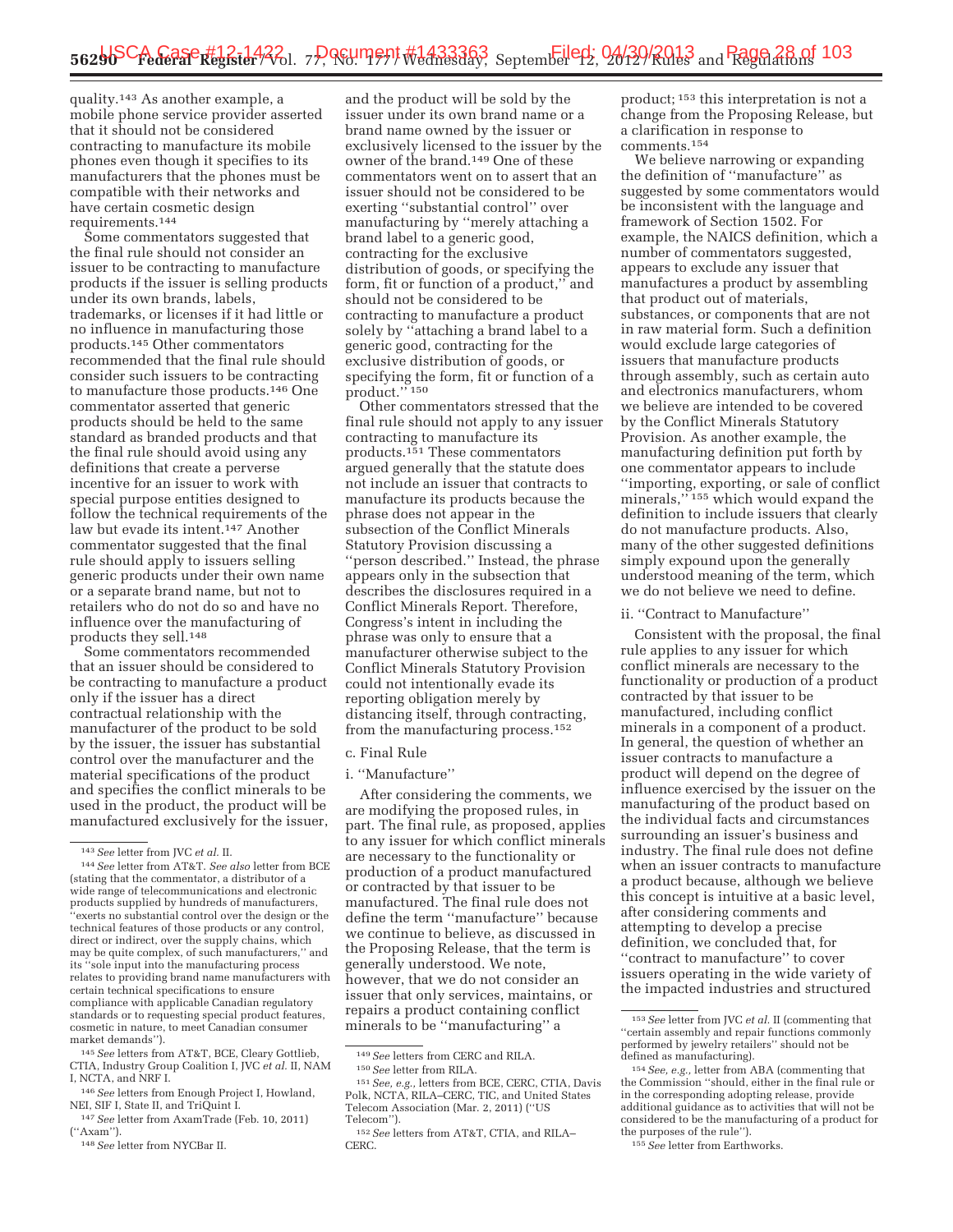in various manners, any definition of that term would be so complicated as to be unworkable. We do, however, provide guidance below on some general principles that we believe are relevant in determining whether an issuer should be considered to be contracting to manufacture a product.

As a threshold matter, consistent with the proposal, we believe the statutory intent to include issuers that contract to manufacture their products is clear based on the statutory obligation for issuers to describe in their Conflict Minerals Reports products that are manufactured and contracted to be manufactured that do not meet the definition of ''DRC conflict free.'' 156 We recognize that commentators asserted that the statute does not include an issuer that contracts to manufacture its products and that the sole intent behind including the phrase in the provision was to keep manufacturers from intentionally evading reporting requirements by contracting the manufacturing of their products to third parties. Nonetheless, Exchange Act Section  $13(p)(1)(A)(ii)$  requires issuers that must file a Conflict Minerals Report to describe their ''products manufactured *or contracted to be manufactured* that are not DRC conflict free'' (emphasis added). In our view, the inclusion of products that are ''contracted to be manufactured'' in this requirement indicates that Congress intended the Conflict Mineral Statutory Provision to apply to such products, and including issuers who contract to manufacture their products in the scope of the rule effectuates this intent. We believe our reading is more consistent with the statute than the alternative reading—that Congress required a description of products that were ''contracted to be manufactured'' and were not ''DRC conflict free,'' but did not require issuers that contracted to manufacture products to determine whether a Conflict Minerals Report was required to be filed. This would be internally inconsistent. It would significantly undermine the purpose of the statutory provision to fail to apply it to issuers that contract to manufacture their products.

As another threshold matter, we believe the phrase ''contract to manufacture'' captures manufacturers that contract the manufacturing of components of their products. Generally, we believe that manufacturing issuers that contract the manufacturing of certain components of their products should, for purposes of the Conflict Minerals Statutory

Provision, be viewed as responsible for the conflict minerals in those products to the same extent as if they manufactured the components themselves. We believe it is inconsistent with the Conflict Minerals Statutory Provision to allow these manufacturers to avoid the final rule's requirements by contracting out the manufacture of components in their products that contain conflict minerals. As two of the co-sponsors of the Conflict Minerals Statutory Provision noted, ''[m]any companies use component parts from any one of several suppliers when assembling their products'' to ''help drive down the price for parts through competition,'' but ''[i]t is of paramount importance that this business model choice not be used as a rationale to avoid reporting and transparency.'' 157

In the proposal, we expressed our belief that an issuer that does not manufacture a product itself but that has ''any'' influence over the product's manufacturing should be considered to be contracting to manufacture that product. Also, we expressed our belief that an issuer that offers a generic product under its own brand name or a separate brand name should be considered to be contracting to manufacture that product so long as the issuer had contracted to have the product manufactured specifically for itself. We had believed that these issuers should have been considered to be contracting those products to be manufactured because the issuers would implicitly influence the manufacturing of the products. However, we are persuaded by commentators that this level of control set forth in the Proposing Release was ''overbroad'' and ''confusing'' and would impose on such an issuer ''significant,'' ''unrealistic,'' and ''costly'' burdens.158

Consistent with our approach in the Proposing Release, we believe that ''contract to manufacture'' is intended to include issuers that have some actual influence over the manufacturing of their products. However, we have modified our view as to the circumstances under which an issuer is considered to be contracting to manufacture a product. An issuer is considered to be contracting to manufacture a product depending on the degree of influence it exercises over the materials, parts, ingredients, or

components to be included in any product that contains conflict minerals or their derivatives. The degree of influence necessary for an issuer to be considered to be contracting to manufacture a product is based on each issuer's individual facts and circumstances. However, based on comments we received, we believe an issuer should not be viewed for the purposes of the Conflict Minerals Statutory Provision as contracting to manufacture a product if its actions involve no more than:

(a) Specifying or negotiating contractual terms with a manufacturer that do not directly relate to the manufacturing of the product, such as training or technical support, price, insurance, indemnity, intellectual property rights, dispute resolution, or other like terms or conditions concerning the product, unless the issuer specifies or negotiates taking these actions so as to exercise a degree of influence over the manufacturing of the product that is practically equivalent to contracting on terms that directly relate to the manufacturing of the product; or

(b) Affixing its brand, marks, logo, or label to a generic product manufactured by a third party; or

(c) Servicing, maintaining, or repairing a product manufactured by a third party.

For example, we agree with commentators that an issuer that is a service provider that specifies to a manufacturer that a cell phone it will purchase from that manufacturer to sell at retail must be able to function on a certain network does not in-and-of-itself exert sufficient influence to ''contract to manufacture'' the phone for purposes of the final rule. Under the proposed rules, however, such an issuer may have reached the ''any'' influence threshold. Conversely, we do not agree with commentators that an issuer must have ''substantial'' influence or control over the manufacturing of a product before the issuer is considered to be contracting to manufacture that product.159 Such a standard would significantly limit the coverage of the Conflict Minerals Statutory Provision for issuers that contract to manufacture products, and we do not believe that such a narrow scope is consistent with the intent of the Conflict Minerals Statutory Provision. For example, if there are specifications made by an issuer to a manufacturer that it contracts with for the inclusion of a particular conflict mineral in the product, the

<sup>156</sup>*See* Exchange Act Section 13(p)(1)(A)(ii).

<sup>157</sup>*See* letter from Senator Richard J. Durbin and Representative Jim McDermott (Oct. 4, 2010) (Pre-Proposing Release Web site) (''Sen. Durbin/Rep. McDermott pre-proposing'').

<sup>158</sup>*See, e.g.,* letters from ABA, AT&T, Corporate Secretaries I, Davis Polk, and Verizon. *See also*  letter from NRF I (stating that our proposed approach would be ''draconian'').

<sup>159</sup>*See, e.g.,* letters from AT&T, Corporate Secretaries I, CTIA, JVC et al. II, NRF I, and Verizon.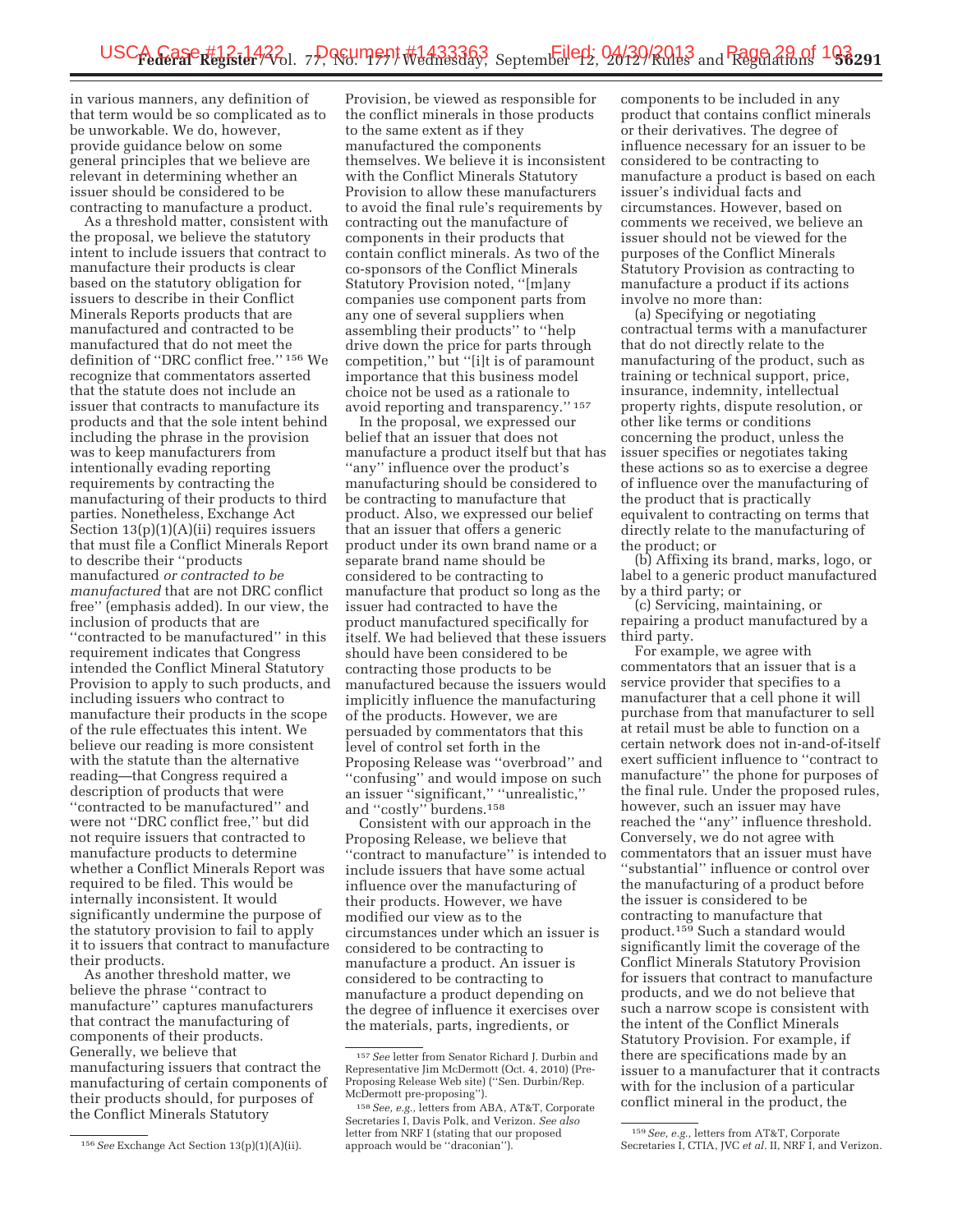issuer might not be viewed as exerting ''substantial'' influence on the overall manufacturing of the product. However, we would view such an issuer as covered under the final rule as contracting to manufacture the product. In addition, we disagree with commentators that suggested that the final rule should apply only to issuers that explicitly specify that conflict minerals be included in their products.160 We believe this is too narrow an interpretation of the statutory provision and, read in this manner, the statute would be illogical. For example, as commentators argued, Congress inserted ''contract to manufacture'' in the disclosure of products to prevent manufacturers from skirting the disclosure requirements by contracting to manufacture certain products. However, if ''contract to manufacture'' is not included in the definition of ''person described,'' an issuer may evade the statute by contracting its manufacturing to a third party. Therefore, an issuer would never be required to disclose its minerals because the issuer would not qualify for steps two and three.

Moreover, in contrast to our approach in the Proposing Release, we do not consider an issuer to be contracting to manufacture a product for the purposes of our rule solely if it offers a generic product under its own brand name or a separate brand name without additional involvement by the issuer. We are persuaded by commentators that such an issuer would not necessarily exert a sufficient degree of influence on the manufacturer to be considered as contracting to manufacture the product for purposes of the Conflict Minerals Statutory Provision. As one commentator noted, it seems that such a relationship between an issuer and manufacturer is better characterized as one in which the manufacturer is using the issuer as a ''sales channel'' as opposed to one in which the issuer is ''outsourcing manufacturing to'' the manufacturer.161 Such a relationship limits the issuer's influence on the product's manufacturing to the extent that it puts the issuer in a similar position to that of a pure retailer. One commentator noted that the purposes of the Conflict Minerals Statutory Provision are not served by classifying such an issuer as contracting to manufacture a product.<sup>162</sup> We agree. However, an issuer with generic products that include its brand name or a separate brand name and that has

involvement in the product's manufacturing beyond only including such brand name would need to consider all of the facts and circumstances in determining whether its influence reaches such a degree so as to be considered contracting to manufacture that product.

3. Mining Issuers as ''Manufacturing'' Issuers

#### a. Proposed Rules

Under the proposed rules, we would have considered an issuer that mines conflict minerals to be manufacturing those minerals and an issuer contracting for the mining of conflict minerals to be contracting for the manufacture of those minerals. In this regard, we proposed in an instruction to the rules that mining issuers be considered to be manufacturing conflict minerals when they extract those minerals.163 We did, however, request comment on this point.

#### b. Comments on the Proposed Rules

A number of commentators stated specifically that the final rule should consider any issuer that mines conflict minerals as ''manufacturing'' those conflict minerals as ''products.'' 164 A few commentators noted that mining issuers should be included as manufacturers because they begin the conflict minerals supply chain and other reporting issuers must rely on them for information.165 As such, without the final rule including mining issuers, other issuers would have a very difficult time complying with the rules, which would eliminate transparency from the supply chain and undermine the provision.166

Other commentators indicated that the final rule should not treat mining issuers as manufacturers of the conflict minerals they extract.167 Some of these

164*See, e.g.,* letters from Bario-Neal Jewelry (Mar. 1, 2011) (''Bario-Neal''); Brilliant Earth, Inc. (Feb. 28, 2011) (''Brilliant Earth''); CRS I; Earthworks; Electronics TakeBack Coalition (Mar. 2, 2011) (''TakeBack''); Enough Project I; Enough Project (Nov. 2, 2011) (''Enough Project IV''); Global Tungsten I; Hacker Jewelers, Designers & Goldsmiths, Inc. (Mar. 1, 2011) (''Hacker Jewelers''); Hoover & Strong, Inc. (Mar. 1, 2011) (''Hoover & Strong''); ICAR *et al.* I; NEI; Niotan I; NYCBar I; SIF I; State II; TIAA–CREF; TriQuint I; and U.S. Steel.

165*See* letters from Global Witness I and TriQuint I (noting that mining companies do, in fact, engage in a transformative process such that they transform natural resources into ores, which should be considered ''manufacturing'').

166*See* letter from Enough Project I.

167*See, e.g.,* letters from ABA, AngloGold, Barrick Gold, Cleary Gottlieb, ITRI Ltd. (Jan. 27, 2011) (''ITRI I''), NAM III, NMA II, Vale S.A. (Mar. 3, 2011) (''Vale''), and WGC II.

commentators argued that the final rule should incorporate the NAICS definition of ''manufacturing,'' which they noted does not include mining as a type of manufacturing activity.168 Certain commentators noted that mining of conflict minerals, especially gold, shares no characteristics with the manufacturing of products.169 Finally, some commentators asserted that Congress did not intend to include mining issuers as manufacturers based on previous versions of the Conflict Minerals Statutory Provision, legislative statements, and a plain reading of the statute.170 As some of these commentators noted, the Conflict Minerals Statutory Provision was preceded by other legislative proposals that were drafted to include mining issuers, but the Conflict Minerals Statutory Provision was not drafted in such a manner.171 One such commentator indicated that these previous bills ''explicitly applied not only to companies using covered minerals in their manufacturing processes, but also to persons engaged in 'the commercial exploration, extraction, importation, exportation, or sale' of the covered minerals.''172 According to the commentator, the fact that Congress chose not to include extraction activities in the Conflict Minerals Statutory Provision demonstrates that Congress's intent was not to have the Conflict Minerals Statutory Provision include mining as manufacturing.

#### c. Final Rule

After considering the comments, we are modifying the proposal. We do not consider an issuer that mines or contracts to mine conflict minerals to be manufacturing or contracting to manufacture those minerals unless the issuer also engages in manufacturing, whether directly or indirectly through contract, in addition to mining. In this regard, we do not believe that mining is ''manufacturing'' based on a plain reading of the provision. We agree with the commentators concerned that the statutory language does not explicitly include mining anywhere in the Conflict Minerals Statutory Provision and including mining would expand the statutory mandate. The Conflict Minerals Statutory Provision does not specifically refer to mining and, as one

<sup>160</sup>*See, e.g.,* letters from NAM I and SEMI.

<sup>161</sup>*See* letter from AT&T.

<sup>162</sup>*See* letter from Cleary Gottlieb.

<sup>163</sup>*See* Industry Guide 7 [17 CFR 229.802(g)] (implying that companies may ''produce'' minerals from a mining reserve).

<sup>168</sup>*See* letters from AngloGold and WGC II.

<sup>169</sup>*See* letters from AngloGold and Barrick Gold. 170*See* letters from AngloGold, NMA II, National Mining Association (Nov. 1, 2011) (''NMA III''), and Vale.

<sup>171</sup>*See, e.g.,* letters from AngloGold and NMA II. 172Letter from NMA II (referring to S. 891 and S.A. 2707 (2009)).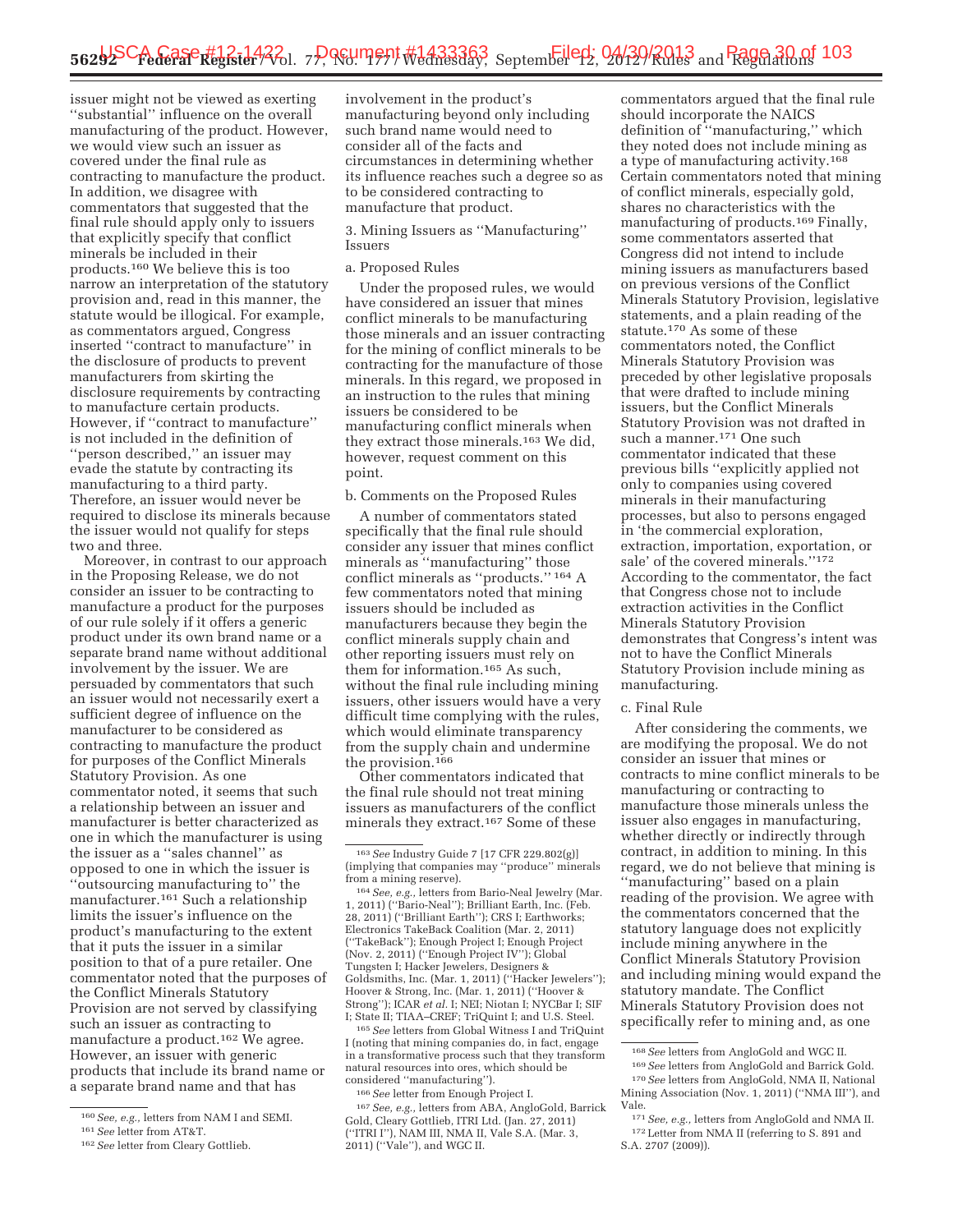commentator noted, ''[t]o extend the terms 'manufacture' of a 'product' to include the mining of conflict minerals contorts the plain meaning of those terms.'' 173

As discussed by commentators, legislative history demonstrates that Congress did not intend to include issuers that solely mine conflict minerals in the Conflict Minerals provision because it removed references to such activities from prior versions of the provision. For example, one commentator in two comment letters noted that prior versions of the Conflict Minerals Statutory Provision explicitly applied to anyone either using covered minerals in their manufacturing processes or engaging in ''the commercial exploration, extraction, importation, exportation or sale of the covered minerals.'' 174 However, the final version of the Conflict Minerals Statutory Provision omits any reference to extraction-related activities and refers solely to manufacturing.<sup>175</sup> As this commentator stated, Congress's omission of mining activities evidences its intent ''to address the manufacturing of goods which use or contain, as opposed to the extracting and processing of, the covered minerals.'' 176 Therefore, based on both the plain reading of the provision and the legislative history of the provision, we are persuaded that it would be inconsistent with the language in the Conflict Minerals Statutory Provision to include mining issuers as manufacturing issuers under the final rule unless the mining issuer engages in manufacturing, either directly or through contract, in addition to mining.

4. When Conflict Minerals Are ''Necessary'' to a Product

The Conflict Minerals Statutory Provision requires us to promulgate regulations requiring that any ''person described'' disclose annually whether conflict minerals that are ''necessary'' originated in the Covered Countries and, if so, submit to us a Conflict Minerals Report.177 The provision further states that a ''person is described'' if ''conflict

minerals are necessary to the functionality or production of a product manufactured by such person.'' 178 The provision, however, provides no additional explanation or guidance as to the meaning of ''necessary to the functionality or production of a product.'' Likewise, we did not propose to define when a conflict mineral is necessary to the functionality or production of a product. We did, however, request comment on whether and how our rules should define this phrase and we provided some guidance as to the meaning of ''necessary to the production of a product.''

#### a. Proposed Rules

Although we did not propose to define ''necessary to the functionality or production'' in the rules, we noted in the Proposing Release that, if a mineral is necessary, the product was included within the scope of the rules without regard to the amount of the mineral involved. Further, we indicated in the Proposing Release that a conflict mineral would be considered necessary to the production of a product if the conflict mineral was intentionally included in a product's production process and was necessary to that process, even if that conflict mineral was not ultimately included anywhere in the product. On the other hand, as proposed, a conflict mineral necessary to the functionality or production of a physical tool or machine used to produce a product would not be considered necessary to the production of that product, even if that tool or machine was necessary to producing the product. For example, if an automobile containing no conflict minerals was produced using a wrench that contains or was itself produced using conflict minerals necessary to the functionality or production of that wrench, the proposed rules would not consider the conflict minerals in that wrench necessary to the production of the automobile.

That the conflict minerals must be ''necessary to the functionality or production'' of an issuer's products is the only limiting factor in the Conflict Minerals Statutory Provision.<sup>179</sup> The provision has no materiality thresholds for disclosure based on the amount of conflict minerals an issuer uses in its manufacturing processes. Therefore, we did not propose to include a materiality threshold for the disclosure or reporting requirements in the proposed rules. We did, however, request comment in the Proposing Release as to whether there

178Exchange Act Section 13(p)(2)(B).

should be a *de minimis* threshold in our rules based on the amount of conflict minerals used by an issuer in a particular product or in its overall enterprise and, if so, whether such a threshold would be consistent with the Conflict Minerals Statutory Provision.

#### b. Comments on the Proposed Rules

Many commentators suggested that the final rule explicitly define the phrase, ''necessary to the functionality or production of a product,'' 180 while other commentators indicated that the final rule should not define the phrase.181 Several commentators suggested possible definitions.182 One commentator noted that manufacturers make certain deliberate choices about products, such as how they look, function, perform, cost, or are supplied, so when there has been a choice to incorporate conflict minerals into a product, the final rule should consider the conflict minerals ''necessary'' to the product because the designer has deemed them to be so.<sup>183</sup> Another commentator was concerned that the proposed rules did not provide any guidance as to either the phrase 'necessary to the functionality or production'' or the term ''product.'' 184 As such, this commentator noted that the proposed rules could apply to financial products that are backed by gold or other mineral commodities, such as futures contracts for gold bullion, shares in mutual funds that invest in gold mining stocks, or gold bullion storage agreements with vault services providers.

i. ''Necessary to the Functionality''

A number of different commentators indicated that a conflict mineral should be considered ''necessary to the functionality'' of a product if that conflict mineral is intentionally added to the product.185 Of these commentators, however, many were open to other potential requirements. For example, many commentators

182*See, e.g.,* letters from AAEI, AAFA, Bario-Neal, Brilliant Earth, CRS I, Davis Polk, Earthworks, Enough Project I, Hacker Jewelers, Hoover & Strong, Howland, MSG I, NAM I, Niotan I, NMA II, NRF I, PCP, Peace, SEMI, Sen. Durbin/Rep. McDermott, SIF I, TIAA–CREF, TIC, TriQuint I, and US Steel.

- 183*See* letter from Matheson II.
- 184*See* letter from Tiffany.

185*See, e.g.,* letters from AAEI, Bario-Neal, Brilliant Earth, Hacker Jewelers, Hoover & Strong, Howland, ITIC I, NRF I, NYCBar II, SEMI, Sen. Durbin/Rep. McDermott, TIAA–CREF, and WGC II.

<sup>173</sup>*See* letter from AngloGold. 174*See* letters from NMA II and NMA III. These letters discuss two legislative proposals introduced in the Senate in 2009 that were similar to the Conflict Minerals Statutory Provision. *See* Congo Conflict Minerals Act of 2009, S. 891, 111th Cong. (2009) and S.A. 2707, 111th Cong. (2009). Both of these earlier conflict minerals proposals explicitly applied to companies using conflict minerals in their manufacturing processes and also to persons engaged in ''the commercial exploration, extraction, importation, exportation, or sale'' of conflict minerals.

<sup>175</sup>*See* letters from NMA II. 176 *Id.* 

<sup>177</sup>Exchange Act Section 13(p)(1)(A).

<sup>179</sup>Exchange Act Section 13(p)(2)(B).

<sup>180</sup>*See, e.g.,* letters from CRS I, Davis Polk, Earthworks, Enough Project I, FRS, Howland, ICAR *et al.* I, MSG I, NRF I, PCP, Give Peace A Deadline (Jan. 21, 2011) (''Peace''), SEMI, SIF I, TIC, Tiffany, TriQuint I, and US Steel.

<sup>181</sup>*See, e.g.,* letters from Cleary Gottlieb, Global Witness I, ITIC I, State II, and WGC II.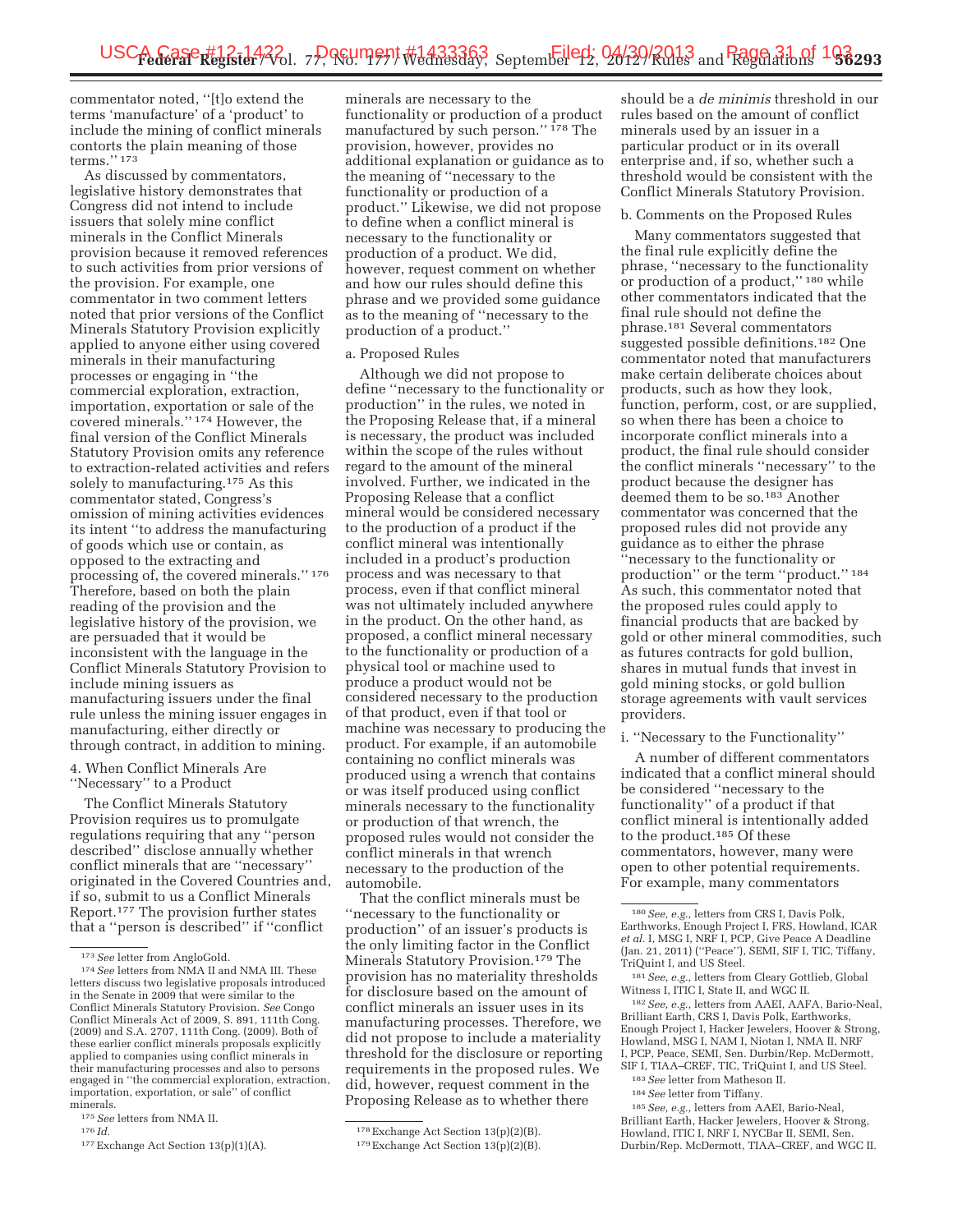suggested further requirements in addition to, or instead of, being intentionally added before a conflict mineral should be considered ''necessary to the functionality'' of a product. Many of these commentators indicated that a conflict mineral must be intentionally added and/or necessary either for the product's use, purpose, or marketability, financial success, or some combination thereof.186 A few commentators asserted that a conflict mineral must be intentionally added and essential to the product's function.187 One commentator stated that a conflict mineral must be intentionally added and have a concentration in the product that exceeds 1,000 ppm per homogeneous material.188

Only a few commentators proposed guidance as to when a conflict mineral would be considered ''intentionally added'' to a product, and they differed on when a conflict mineral should be considered ''intentionally added.'' One commentator stated that a conflict mineral should not be considered intentionally added if it was unilaterally included in a sub-component acquired by the issuer from a sub-contractor.<sup>189</sup> Two of the co-sponsors of the Conflict Minerals Statutory Provision, however, took the opposite position and stated that a conflict mineral should be considered intentionally added if it is intentionally added in sub-components that an issuer contracts to manufacture through third parties or subsidiaries.190 Several commentators agreed that a conflict mineral occurring naturally in a product should not be considered intentionally added to that product.191

Instead of being intentionally added to a product, some commentators provided other bases for concluding that a conflict mineral is ''necessary to the functionality'' of a product. Some commentators indicated that a conflict mineral should be considered ''necessary to the functionality'' of a product if that conflict mineral is necessary for the product's basic function.192 Other commentators stated

190*See* letter from Sen. Durbin/Rep. McDermott. 191*See* letters from ITIC I, PCP, and Sen. Durbin/ Rep. McDermott.

that the basic function test would be unworkable because there is no meaningful distinction between a product's basic and auxiliary functions.193 Some commentators stated that a conflict mineral should be considered ''necessary to the functionality'' of a product if that conflict mineral is required either for the financial success or marketability of the product.194 One commentator noted that ''necessary to the functionality'' should be defined broadly enough that it encompasses uses necessary to the product's economic utility,195 while others disagreed due to the subjective nature of what provides economic utility to a product.196 In this regard, one commentator asserted that a conflict mineral should be considered ''necessary to the functionality'' of a product if the issuer ''uses'' conflict minerals in any manner in a product, regardless of how those conflict minerals relate to the product's function, because any other test would be too subjective.197

#### ii. ''Necessary to the Production''

Many commentators agreed that a conflict mineral should be considered ''necessary to the production'' of a product if it is intentionally added to the production process, and should not be considered ''necessary to the production'' of a product if it is unintentionally added to a product or naturally occurring in a product.198 Some commentators agreed with the proposal to consider such conflict minerals ''necessary to the production'' of a product even if the minerals are washed away or consumed in the production process and do not end up in the product, such as with a catalyst.199 As one of these commentators suggested as an example, a ''catalyst used to make a substance or a die containing [conflict mineral] metals used to make a part'' should be considered ''necessary to the production'' of the product using that part because the ''part is made with

<sup>195</sup> See letter from CRS I (suggesting "that 'necessary to the functionality or production of a product' be defined broadly enough that it encompasses uses necessary to the economic utility and/or marketability of that product").

Japanese Trade Associations, NYCBar I, PCP, SEMI,

<sup>199</sup> See, e.g., letters from Howland, MSG I, Niotan I, PCP, SEMI, and TriQuint I.

direct involvements of the [conflict mineral] metal and then the part/ material is used in the product,'' even if the conflict mineral does not end up in the product.200 Other commentators, however, did not believe that conflict minerals used in the production of a product should be considered necessary to that production process if they are washed away or consumed in the process.201 As one of these commentators pointed out, it would be ''impossible for a retailer to know whether his supplier's supplier's supplier used and washed away a conflict mineral'' because ''there is no meaningful measurement capability or audit trail, especially as a product moves through dozens of suppliers in a supply chain." 202

A number of commentators addressed whether a conflict mineral necessary to the production of the tools, machines, or similar equipment that are used to produce an issuer's product should be considered ''necessary to the production'' of the issuer's product.203 The large majority of these commentators, including those from industry associations,204 a multistakeholder group representing both human rights organizations and industry,205 and institutional investors,206 agreed with the proposed rules that such tools, machines, and other production equipment should not be considered necessary to the production of the issuer's products.207 A small number of commentators disagreed and stated that such tools, machines, or similar equipment should be considered necessary to the production of an issuer's product.208 One of these commentators specified

203*See, e.g.,* letters from AAFA, Industry Group Coalition I, IPC I, ITIC I, Japanese Trade Associations, NAM I, NEI, Niotan I, Refractory Metals Association (Feb. 28, 2011) (''RMA''), SEMI, SIF I, TIAA–CREF, TIC, and TriQuint I.

204*See, e.g.,* letters from AAFA, Industry Group Coalition I, IPC I, ITIC I, Japanese Trade Associations, NAM I, RMA, SEMI, and TIC.

205*See* letter from MSG I (stating that ''when conflict minerals are present in tooling or other production machinery, they should not be considered to be necessary to production of the product''). The letter from MSG was signed by a number of human rights groups, including Enough Project, Free the Slaves, and Friends of the Congo, among others.

206*See, e.g.,* letters from NEI, SIF I, and TIAA– CREF.

207*See, e.g.,* letters from AAFA, Industry Group Coalition I, IPC I, ITIC I, Japanese Trade Associations, NAM I, NEI, RMA, SEMI, SIF I,

TIAA–CREF, and TIC.

208*See* letters from Niotan I and TriQuint I.

<sup>186</sup>*See, e.g.,* letters from AAEI, Bario-Neal, Brilliant Earth, Earthworks, Enough Project I, Hacker Jewelers, Hoover & Strong, MSG I, Peace, and SIF I, and TIAA–CREF.

<sup>187</sup>*See, e.g.,* letters from Howland, NAM I, and NRF I.

<sup>188</sup>*See* letter from TriQuint I.

<sup>189</sup>*See* letter from SEMI.

<sup>192</sup>*See* letters from AAFA, NYCBar I, and WGC II. *See also* letter from NYCBar II (stating that a ''component in a product necessary to its functionality if it is needed for either its basic function or another commercially valuable function

of that product,'' and stating that it does not ''believe that 'basic function' in this regard needs

 $^\mathrm{193}\,See$  letters from NEI, SEMI, and TIC.  $^\mathrm{194}\,See,$   $e.g.,$  letters from Enough Project I, MSG I, Peace, and TIAA–CREF.

<sup>&</sup>lt;sup>196</sup> See, e.g., letters from NRF I and SEMI.<br><sup>197</sup> See letter from Kemet. <sup>198</sup> See, e.g., letters from ITIC I, Global Witness I,

<sup>200</sup>*See* letter from Howland.

<sup>201</sup>*See, e.g.,* letters from Industry Group Coalition I, IPC II, NAM I, Griffin Teggeman (Dec. 16, 2010) (''Teggeman''), and WGC II.

<sup>202</sup>*See* letter from Teggeman.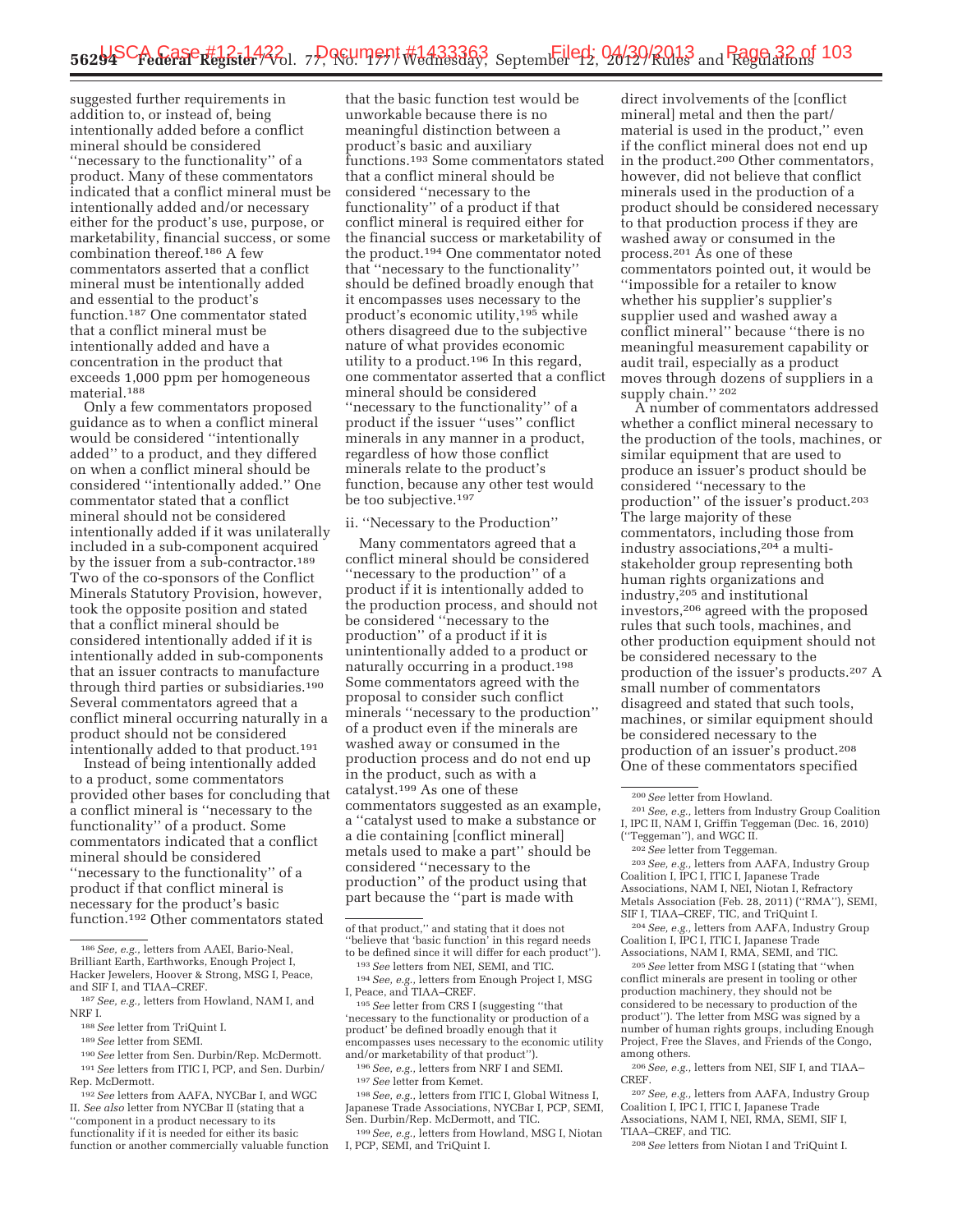that tools, machines, or similar equipment purchased going forward should be considered necessary to the production of the issuer's product, although an issuer's existing production equipment should not be deemed necessary to production.209 Another commentator stated that production equipment should not be considered necessary to the production of an issuer's products unless the issuer intentionally and explicitly required the producer of the tools, machines, or other production equipment to include conflict minerals.210

In this regard, one commentator stated that the final rule should not consider any indirect equipment, such as computers or power lines, as necessary to production.211 Another commentator indicated that conflict minerals used in products that are ''not intended to be sold into commerce,'' such as those utilized solely for research and development purposes, components provided at cost on a business-tobusiness basis, or products or components used only for engineering or testing purposes, should not be considered necessary to the production of the product that is ultimately placed in the stream of commerce.212

#### iii. *De Minimis* Threshold

We received mixed comments regarding whether the final rule should have a *de minimis* threshold exception, with some commentators opposed to a *de minimis* exception,<sup>213</sup> and other commentators supporting it.214 Some commentators provided a legal basis for including a *de minimis* exception despite the lack of a *de minimis*  exception in the Conflict Minerals Statutory Provision.215 Generally, these commentators asserted that, as long as legislation does not forbid establishing a *de minimis* threshold, an agency's regulations may allow for one. Also, one commentator noted that we have ''inherent authority to employ *de minimis* exceptions to avoid

213*See, e.g.,* letters from Calvert, Earthworks, Episcopal Conference of Catholic Bishops of the DRC (Nov. 8, 2011) ("CENCO II"), Global Witness I, Howland, Matheson II, NEI, NYCBar I, NYCBar II, Rep. Berman *et al.,* SIF I, State II, and Trott.

214*See, e.g.,* letters from AAFA, AdvaMed I, AngloGold, Chamber I, Davis Polk, IPC I, IPC II, IPMI I, NAM I, NRF I, PCP, Rep. Bachus *et al.,*  Roundtable, SEMI, Teggeman, TIC, and WGC II.

215*See* letters from Materion, NAM I, and NRF I.

unreasonable and absurd results in crafting [the] final rule,'' which is ''inherent and clearly established by precedent.'' 216

Some commentators provided recommendations on possible *de minimis* thresholds. Two commentators suggested that there should be a *de minimis* exception if the cost of the conflict minerals in an issuer's products make up less than 1% of the issuer's consolidated total production costs.217 Other commentators recommended a *de minimis* exception for trace, nominal, or insignificant amounts of conflict minerals in an issuer's products.218 One commentator suggested a *de minimis*  exception when the end product derived from conflict minerals reflects less than a certain percentage of the value of the product, such as if the value was 5% or less of the total manufacturing costs.219 Another commentator recommended a *de minimis* exception relating to the inability of an issuer to determine the origin of its minerals, such as allowing that issuer's product to be considered ''DRC conflict free'' where the issuer is unable to determine the origin of only 5% of the product's minerals.220 One commentator noted that the final rule should permit a *de minimis* exception, but indicated that the value used for the *de minimis* exception should be based on how the phrase ''necessary to the functionality or production'' of a product is to be defined in the final rule.221 Another commentator recommended that the final rule permit a *de minimis* exception for products containing less that 0.1% by weight of a conflict mineral.222 One commentator provided three possible *de minimis*  scenarios in which an issuer would be excepted from reporting, specifically: If an issuer's conflict minerals comprised less than 0.1% of a component or product, if an issuer's global usage of conflict minerals comprised less than 0.01% of its materials, or if an issuer comprised the bottom 20% of its industry's conflict minerals use.223

#### c. Final Rule

After considering the comments, we are adopting a final rule that, like the proposed rules, does not define when a conflict mineral is ''necessary to the functionality'' of a product or when it is ''necessary to the production'' of a product.224 However, as we did in the Proposing Release, we are providing guidance regarding the interpretation of these phrases. The guidance is modified to a degree from the guidance in the Proposing Release based on comments we received. Whether a conflict mineral is deemed ''necessary to the functionality'' of a product or ''necessary to the production'' of product depends on the issuer's particular facts and circumstances, but there are certain factors we believe issuers should consider in making their determinations.

As described below, in determining whether its conflict minerals are ''necessary to the functionality'' of a product, an issuer should consider: (a) Whether a conflict mineral is contained in and intentionally added to the product or any component of the product and is not a naturally-occurring by-product; (b) whether a conflict mineral is necessary to the product's generally expected function, use, or purpose; or (c) if a conflict mineral is incorporated for purposes of ornamentation, decoration or embellishment, whether the primary purpose of the product is ornamentation or decoration. Based on the applicable facts and circumstances, any of these factors, either individually or in the aggregate, may be determinative as to whether conflict minerals are ''necessary to the functionality'' of a given product. In determining whether its conflict minerals are ''necessary to the production'' of a product, an issuer should consider whether a conflict mineral is contained in the product and intentionally added in the product's production process, including the production process of any component of the product; and whether the conflict mineral is necessary to produce the product. We describe changes to our guidance regarding ''necessary to the functionality'' and ''necessary to the production'' below.

<sup>209</sup>*See* letter from TriQuint I.

<sup>210</sup>*See* letter from SEMI.

<sup>211</sup>*See* letter from Howland.

<sup>212</sup>*See* letter from ITIC I. *See also* letter from TechAmerica (Nov. 1, 2011) (''Industry Group Coalition II'') (suggesting that the final rule should exclude ''research and development equipment made available on a business-to-business basis from the scope of the rule'').

<sup>216</sup>*See* letter from Materion.

<sup>217</sup>*See* letters from AngloGold and WGC II. 218*See* letters from Davis Polk, NRF I, and

Roundtable.

<sup>219</sup>*See* letter from TIC.

<sup>220</sup>*See* letter from IPMI I.

<sup>221</sup>*See* letter from SEMI (stating that, if the phrase was limited to materials explicitly or intentionally added to a product or caused to be added to a product, the *de minimis* threshold should be one gram per year of necessary minerals, but if the final rule included a ''more conservative'' meaning of the phrase, a higher *de minimis* should be used, such as 0.1% of the weight of any particular component acquired as a whole by the issuer).

<sup>222</sup>*See* letter from IPC I. 223*See* letter from NAM I.

<sup>224</sup>As a threshold matter, we believe that the Conflict Minerals Statutory Provision requires separate consideration as to whether a conflict mineral is ''necessary to the production'' of a product from whether a conflict mineral is ''necessary to the functionality'' of the product, because the Conflict Minerals Statutory Provision includes both phrases. *See infra* Part II.B.4.c.iii. *See also* Exchange Act Sections 13(p)(1)(A) and 13(p)(2).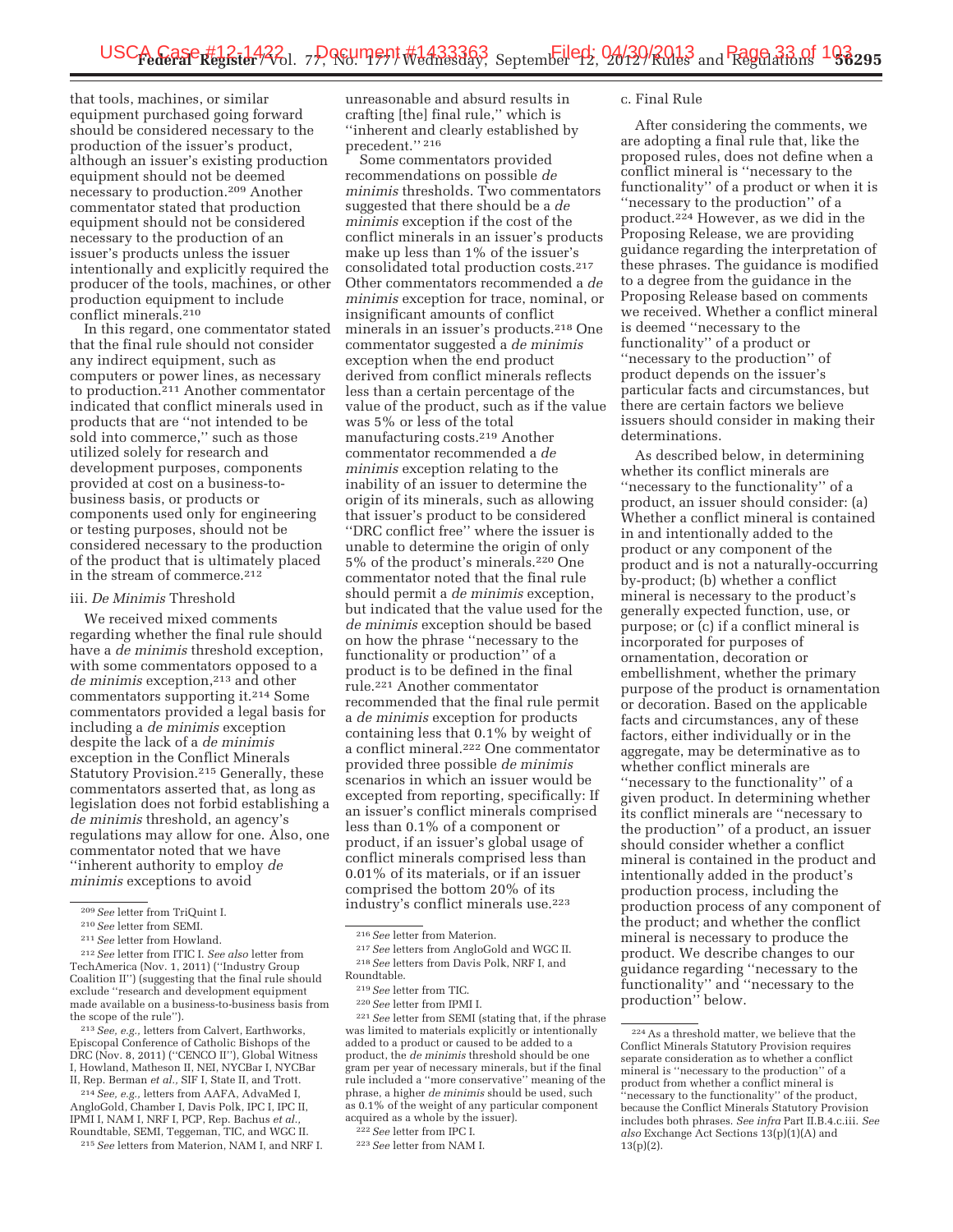#### i. Contained in the Product

After considering the comments and reviewing the Conflict Minerals Statutory Provision, as described below, we are persuaded that only a conflict mineral that is contained in the product should be considered ''necessary to the functionality or production'' of that product. We believe this approach is appropriate in light of the Conflict Minerals Statutory Provision's statutory construction. As discussed above, the Conflict Minerals Statutory Provision requires issuers with conflict minerals ''necessary to the functionality or production'' of a product manufactured or contracted by the issuer to be manufactured that originated in the Covered Countries to provide a Conflict Minerals Report.225 The provision includes two distinct subsections, Exchange Act Section 13(p)(1)(A)(i) and Exchange Act Section  $13(p)(1)(A)(ii)$ , regarding the information required in that Conflict Minerals Report. Generally, Exchange Act Section 13(p)(1)(A)(i) deals with an issuer's description of its due diligence measures on the source and chain of custody of its conflict minerals, including the independent private sector audit, and Exchange Act Section  $13(p)(1)(A)(ii)$  requires the issuer's description of its products that have not been found to be ''DRC conflict free.'' The Conflict Minerals Statutory Provision defines ''DRC conflict free'' to mean ''products that do not *contain*  minerals that directly or indirectly finance or benefit armed groups'' in the Covered Countries.226 The use of the term ''contain'' indicates that the disclosures required under Exchange Act Section 13(p)(1)(A)(ii) are limited to issuers with conflict minerals actually contained in their products.227 We believe it is appropriate to include this limitation in interpreting when a conflict mineral is necessary to the functionality or production of a product.

We note that Exchange Act Section 13(p)(1)(A)(i) does not include a similar limitation that the product must ''contain'' the necessary conflict minerals. As a result, it is possible to interpret the Conflict Minerals Statutory Provision such that the term ''contain'' in Exchange Act Section 13(p)(1)(A)(ii)

does not mean that a conflict mineral must be included in the product for it to be ''necessary to the functionality or production'' of the product. However, we do not believe that such an interpretation would be the proper construction. Following that approach, the provision could be interpreted to require issuers with conflict minerals that are ''necessary to the functionality or production'' of a product but are not included in that product to submit an audited Conflict Minerals Report describing their due diligence, as required under Exchange Act Section  $13(p)(1)(A)(i)$ , but not describing any products produced using those minerals that directly or indirectly financed or benefited armed groups in the Covered Countries as having not been found to be ''DRC conflict free'' because the conflict minerals are not ''contained'' in the product.

We do not believe, however, that such an interpretation is the better construction. It would mean that the Conflict Minerals Statutory Provision envisions a situation in which an issuer with a conflict mineral that is ''necessary to the functionality or production'' of its product originated in the Covered Countries and benefited armed groups in those countries would be required to submit a Conflict Minerals Report describing its due diligence on the source and chain of custody of that mineral but would not have to describe its products as having not been found to be ''DRC conflict free.'' We believe the better interpretation that gives meaning to the term ''contain'' is that only conflict minerals contained in the product would be considered ''necessary'' to that product, so only those minerals trigger the requirement to conduct a reasonable country of origin inquiry.

Additionally, we do not believe the final rule should include conflict minerals ''necessary to the functionality or production'' of a product that are not contained in the product because we appreciate commentators' concerns that the application of the provision to minerals that do not end up in the product is especially challenging. As noted above, commentators were mixed in their views regarding how the rule should treat catalysts and other conflict minerals necessary to the production of a product that do not appear in the product. However, we note that there are products where a catalyst is used and is not completely washed away.228

In those situations, the product contains a necessary conflict mineral that is necessary to its production and is subject to the final rule.

#### ii. Intentionally Added

Although commentators did not agree on an exact definition, most commentators from across the spectrum agreed that a conflict mineral should be considered ''necessary to the functionality or production'' of a product for the purposes of the Conflict Minerals Statutory Provision if, at a minimum, it was intentionally added to the product or production process.229 While we are not defining the phrase, we agree that being intentionally added, rather than being a naturally-occurring by-product, is a significant factor in determining whether a conflict mineral is ''necessary to the functionality or production'' of a product. This is true regardless of who intentionally added the conflict mineral to the product so long as it is contained in the product.

In this regard, we note that one commentator asserted that a conflict mineral should not be considered ''intentionally added'' by an issuer ''if it is present in a sub-component acquired by the issuer based on a unilateral decision of the supplier or a subcontractor, or a party further upstream in the supply chain.'' 230 We disagree. As two of the co-sponsors of the provision asserted, determining whether a conflict mineral is considered ''necessary'' to a product should not depend on whether the conflict mineral is added directly to the product by the issuer or whether it is added to a component of the product that the issuer receives from a third party. Instead, the issuer should ''report on the totality of the product and work with suppliers to comply with the requirements.'' 231 Therefore, in determining whether a conflict mineral is ''necessary'' to a product, an issuer must consider any conflict mineral contained in its product, even if that conflict mineral is only in the product because it was included as part of a component of the product that was

230*See* letter from SEMI.

<sup>225</sup>*See* Exchange Act Section 13(p)(1)(A). 226 *Id.* (emphasis added). *See also* Section 1502(e)(4) of the Act (defining the phrase in the same manner as Exchange Act Section 13(p)(1)(A)(ii), except that Section 1502(e)(4) of the Act refers to ''conflict minerals'' instead of just ''minerals'').

<sup>227</sup>We note that the Second Edition of the Random House Webster's Dictionary defines ''contain'' to include the ''to hold within a volume or area.'' *Random House Webster's Dictionary, 142*  (2d ed. 1996).

<sup>228</sup>*See* letters from Industry Group Coalition I and NAM I (referring specifically to situations in which catalysts are used to chemically react with and produce products, and trace levels of the

catalyst are found in the reacted manufactured product, but the catalysts do not contribute to the performance of the product).

<sup>229</sup>*See, e.g.,* letters from AAEI, Bario-Neal, Brilliant Earth, Earthworks, Enough Project I, Global Witness I, Hacker Jewelers, Hoover & Strong, Howland, ITIC I, Japanese Trade Associations, MSG I, Niotan I, NRF I, Peace, PCP, SEMI, Sen. Durbin/ Rep. McDermott, SIF I, TIAA–CREF, TriQuint I, and WGC II.

<sup>231</sup>*See* letter from Sen. Durbin/Rep. McDermott (indicating that a car manufacturer must report on any conflict minerals in the car's radio, even if there are no conflict minerals elsewhere in the car).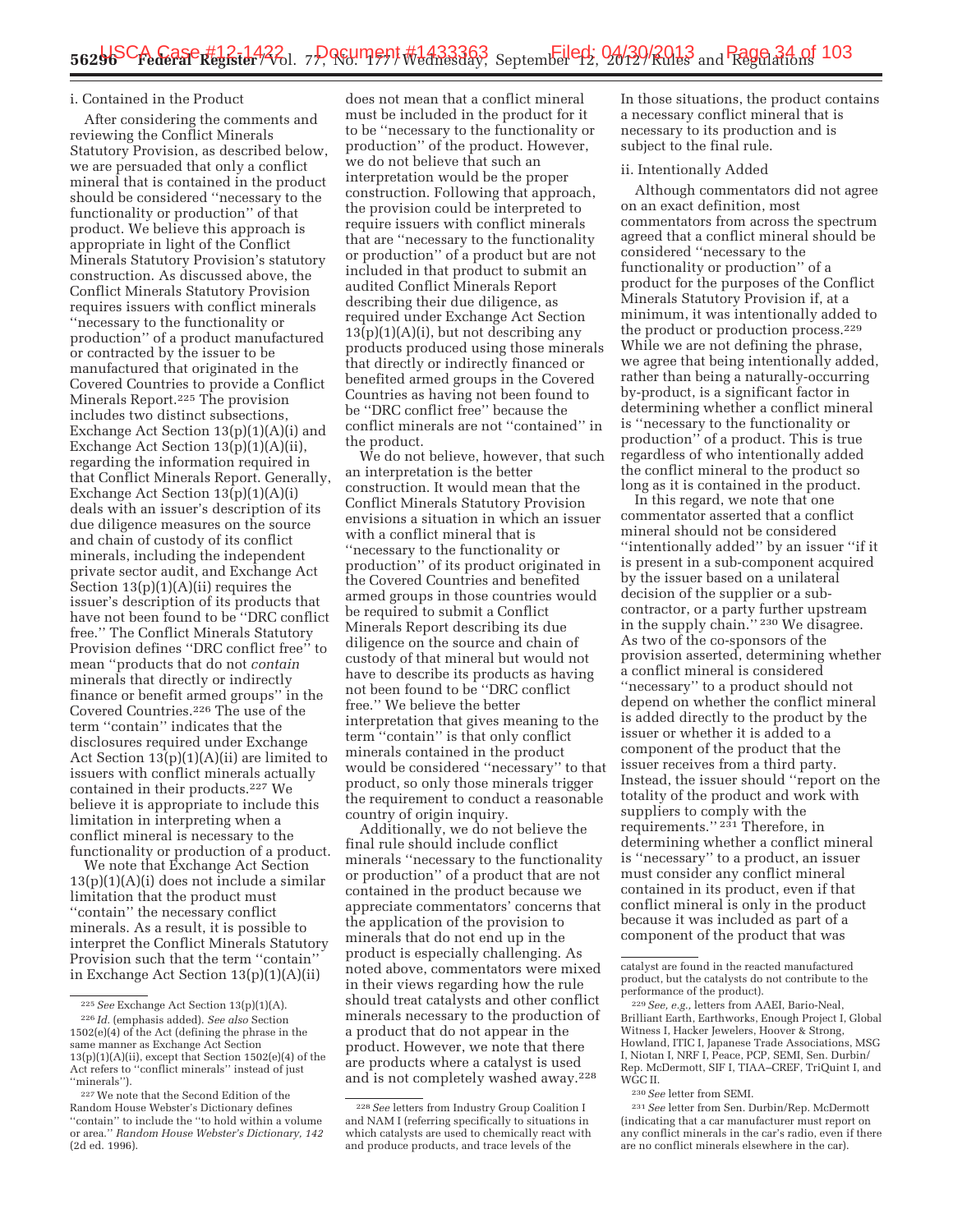manufactured originally by a third party.

# iii. ''Necessary to the Functionality''

In addition to being contained in the product and intentionally added, another factor in determining whether its conflict minerals are ''necessary to the functionality'' of a product is whether the conflict mineral is necessary to the product's generally expected function, use, or purpose. Some commentators suggested that we limit an issuer's consideration of whether its conflict minerals are ''necessary to the functionality'' of a product to the ''basic function'' or 'economic utility" tests. However, we believe limiting a determination to those tests would not provide greater certainty or clarity to issuers required to make such determinations. As one commentator noted, ''the distinction between a 'basic function' and an ancillary function is murky and undefinable.'' 232 Similarly, as another commentator noted, ''[e]conomic utility is very subjective and it can be the unforeseen consequence of a derivative buried deep within a subcomponent.'' 233 Therefore, we believe these tests are so subjective as to be mostly unworkable. We believe it is more appropriate instead to focus on a product's generally expected function, use, or purpose, recognizing that there are situations in which a product has multiple generally expected functions, uses, and purposes. In such situations, a conflict mineral need only be necessary for one such function, use, or purpose to be necessary to the product as a whole. For example, a smart phone has multiple generally expected functions, uses, and purposes, such as making and receiving phone calls, accessing the internet, and listening to stored music. If a conflict mineral is necessary to the function, use, or purpose of any one of these, it is necessary to the functionality of the phone.

Another factor in determining whether its conflict minerals are ''necessary to the functionality'' of a product is whether the conflict mineral is incorporated for purposes of ornamentation, decoration, or embellishment. If a primary purpose of the product is mainly ornamentation or decoration, it is more likely that a conflict mineral added for purposes of ornamentation, decoration or embellishment is ''necessary to the functionality'' of the product. For example, the gold in a gold pendant

hanging on a necklace is necessary to the functionality of the pendant because it is incorporated for purposes of ornamentation, decoration, or embellishment, and a primary purpose of the pendant is ornamentation or decoration. Conversely, if a conflict mineral is incorporated into a product for purposes of ornamentation, decoration, or embellishment, and the primary purpose of the product is not ornamentation or decoration, it is less likely to be ''necessary to the functionality'' of the product. As one commentator noted, "if, for example, gold is used in an article as an ancillary feature [of a product] strictly for purposes of ornamentation, then it is unrelated to the functionality of the product and would be exempt from the reporting requirements of the statute."<sup>234</sup> We would agree that these facts would tend to indicate that the conflict mineral is not necessary to the functionality of the product, provided that the primary purpose of the product is not for ornamentation or decoration. Even so, this would only be one factor among all the facts and circumstances in the issuer's overall determination as to whether the conflict mineral is necessary to the functionality of the product.

#### iv. ''Necessary to the Production''

As with determining whether a conflict mineral is ''necessary to the functionality'' of a product, determining whether a conflict mineral is ''necessary to the production'' of a product involves consideration of an issuer's particular facts and circumstances. As noted above, the conflict mineral must be contained in the product to trigger the determination of whether the conflict mineral is ''necessary to the production'' of the product. Consistent with this approach, we do not consider a conflict mineral used as a catalyst or in another manner in the production process of a product to be ''necessary to the production'' of the product if that conflict mineral is not contained in the product, even though, based on the facts and circumstances, the conflict mineral would have otherwise been considered ''necessary to the production'' of the product had the conflict mineral been included in the product. As one commentator noted for gold, and we believe this is applicable for the other conflict minerals as well, the ''use of gold as a catalyst in producing products which do not in themselves contain gold will broaden the reach of the regulations beyond what Section 1502

envisaged.'' 235 We do, however, consider a conflict mineral used as a catalyst or in another manner in the production process of a product to be ''necessary to the production'' of the product if that conflict mineral otherwise is necessary to the production of the product and is contained in any amount, including trace amounts, in the product.236

As we indicated in the Proposing Release, we continue to believe that a conflict mineral in a physical tool or machine used to produce a product does not fall under the ''necessary to the production'' language in the Conflict Minerals Statutory Provision.237 One commentator asserted that the language in the Conflict Minerals Statutory Provision is intended to cover conflict minerals in tools or machines that are necessary for the production of a product and, ''[i]n the absence of such specificity, the rule will fail to ensure reporting on the use of such tools or catalysts, thus leaving out a significant market for the minerals and undermining the purpose of the law.'' 238 We do not believe that a conflict mineral in a tool or machine is captured by the Conflict Minerals Statutory Provision because, although the conflict mineral may be included in the tool or machine, it is the tool or machine and not the conflict mineral that is necessary to the production.239 Additionally, the tool or machine is

237However, the issuer that manufactures or contracts to manufacture the tool or machine would likely come within the ''necessary to the production'' or ''necessary to functionality'' language.

238*See* letter from Niotan I.

239As described above, we consider a conflict mineral that is ''necessary to the functionality'' of a component product also to be ''necessary to the functionality'' of any subsequent product that incorporates the component product. We recognize that this could be seen as a two-step analysis, and thus it could be asserted that the conflict mineral in the component product is not necessary to the functionality of the subsequent product. We disagree with this view, however, because a component added to a subsequent product becomes part of that subsequent product, which removes any segregation from the component and the subsequent product and makes the conflict mineral directly necessary to the functionality of the subsequent product.

<sup>232</sup>*See* letter from TIC.

<sup>233</sup>*See* letter from SEMI. 234*See* letter from NRF I.

<sup>235</sup>*See* WGC II.

<sup>236</sup>We note that this interpretation continues to bring catalysts within the scope of the reporting requirements when they are necessary to the production of the product. We understand that not all catalysts are washed away in the production process, and the remaining minerals may not be 'necessary to the functionality" of the product. See letters from Industry Group Coalition I and NAM I (referring specifically to situations in which catalysts are used to chemically react with and produce products, and trace levels of the catalyst are found in the reacted manufactured product, but the catalysts do not contribute to the performance of the product).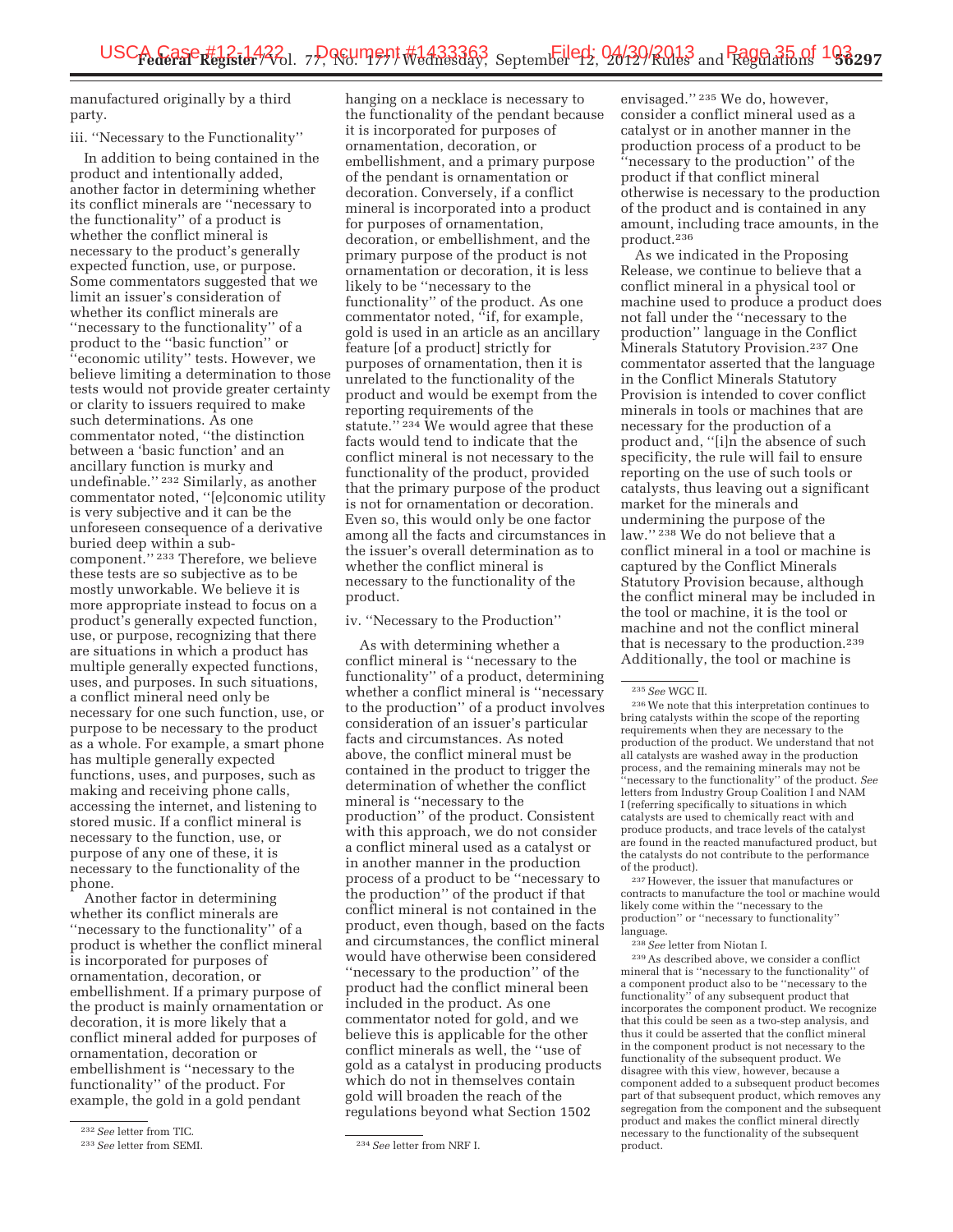unlikely to be contained in the final product.

Like tools and machines, indirect equipment used to produce a product, such as computers and power lines, does not bring the product that is produced with the equipment into the ''necessary to the production'' language. $240$  We do not consider a conflict mineral necessary to the functionality or production of such indirect equipment to be necessary to the production of the product because that conflict mineral is only tangentially necessary for production of the product. Similarly, we do not require issuers to report on the conflict minerals in materials, prototypes, and other demonstration devices containing or produced using conflict minerals that are necessary to the functionality or production of those items because we do not consider those items to be products. Once an issuer enters those items in the stream of commerce by offering them to third parties for consideration, the issuer will be required to report on any conflict minerals necessary to the functionality or production of those products.

#### v. De Minimis Threshold

Finally, after considering the comments, the final rule does not include a *de minimis* exception. The statute itself does not contain a *de minimis* exception, and for several reasons we believe it would be contrary to the Conflict Minerals Statutory Provision and Congressional purpose to include one in the final rule. First, we note that the Conflict Minerals Statutory Provision does include an express limiting factor—namely that a conflict mineral must be ''necessary to the functionality or production'' of an issuer's product to trigger any disclosure regarding those conflict minerals.241 As discussed above, this standard focuses on whether the conflict mineral is ''necessary'' to a product's functionality or production; it does not focus on the amount of a conflict mineral contained in the product. We believe that Congress understood, in selecting the standard it did, that a conflict mineral used in even a very small amount could be ''necessary'' to the product's functionality or production. If it had intended that the provision be limited further, so as not to apply to a *de minimis* use of conflict minerals, we

think Congress would have done so explicitly. In this regard, we note that in Section 1504 of the Act, which adds Exchange Act Section 13(q) as part of the same title (Title XV) of the Act (''Miscellaneous Provisions''), Congress did explicitly include a *de minimis*  threshold for the requirement to disclose certain payments by resource extraction issuers.<sup>242</sup>

In addition, we believe that the purpose of the Conflict Minerals Statutory Provision would not be properly implemented if we included a *de minimis* exception in our final rule. As the State Department noted in its comment letter, ''[i]n light of the nature'' of the conflict minerals, they are often used in products ''in very limited quantities,'' so including a *de minimis*  threshold ''could have a significant impact on" the final rule.<sup>243</sup> Consistent with the views of the State Department, we believe Congress intended the disclosure provisions to apply to the use of even small amounts of conflict minerals originating in the Covered Countries.

We are cognizant of the fact that, by not including a *de minimis* exception, even minute or trace amounts of a conflict mineral could trigger disclosure obligations.244 However, a *de minimis*  amount of conflict minerals triggers disclosure obligations only if those conflict minerals are necessary for the functionality or production of a product, and we understand that there are instances in which only a minute amount of conflict minerals is necessary for the functionality or production of a product. Therefore, consistent with the proposal, our final rule applies to issuers for which any conflict minerals are necessary to the functionality or production of a product manufactured or contracted by the issuer to be manufactured regardless of the amount of the conflict mineral.

We recognize that not including a *de minimis* exception in the final rule will be more costly for issuers than if we included one. As described above, however, we are of the view that Congress intended not to provide for a *de minimis* exception, and including one in the final rule would therefore

thwart, rather than advance, the provision's purpose. Further, we believe focusing on whether the mineral was intentionally added addresses some of the concerns regarding *de minimis*  amounts of minerals. For example, according to one commentator, a number of metal alloys, including the high volume materials of cold rolled steel, hot rolled steel, and stainless steel, contain tin only as a contaminant, such that it is not part of the specification of these alloys.245 Therefore, the tin in these alloys is not intentionally added, and we do not consider the tin ''necessary to the functionality or production'' of any product containing those alloys.

#### *C. Location, Status, and Timing of Conflict Minerals Information*

Once it is determined that conflict minerals are necessary to the functionality or production of a product manufactured or contracted by the issuer to be manufactured, the issuer will have to submit conflict minerals information in accordance with the final rule.

#### 1. Location of Conflict Minerals Information

#### a. Proposed Rules

Our proposed rules would have required issuers to provide their disclosure about conflict minerals in their annual reports on Form 10–K for a domestic issuer,246 Form 20–F for a foreign private issuer,<sup>247</sup> and Form 40– F for a Canadian issuer that files under the Multijurisdictional Disclosure System,248 with their Conflict Minerals Reports as an exhibit to their annual report.249 Section 1502 requires issuers to disclose information about their conflict minerals annually, but does not otherwise specify where this disclosure must be located, either in terms of which form or in terms of where within a particular form. Our proposed rules would have required this disclosure in the existing Form 10–K, Form 20–F, or Form 40–F annual report because issuers were already required to file these reports so we believed this approach would be less burdensome than requiring a separate annual report.

requiring an issuer to provide its Conflict Minerals Report as an exhibit to its annual report, the proposed rules would enable anyone accessing the Commission's Electronic Data Gathering, Analysis, and Retrieval system (the ''EDGAR'' system) to determine quickly whether an issuer furnished a Conflict Minerals Report with its annual report.

<sup>240</sup>However, the issuer that manufactures or contracts to manufacture the indirect equipment would likely come within the definition of either ''necessary to the functionality'' or ''necessary to the production'' for the indirect equipment.

<sup>241</sup>*See* Exchange Act Sections 13(p)(1)(A) and 13(p)(2)(B).

<sup>242</sup>*See* Section 1504 of the Act and Exchange Act Section 13(q). Exchange Act Section 13(q)(1)(C) states that ''the term 'payment,' means a payment that is made to further the commercial development of oil, natural gas, or minerals; and not *de minimis.''* 

<sup>243</sup>*See* State II (''In light of the nature in which the covered minerals are often used in products, i.e. often in very limited quantities, such a change could have a significant impact on the proposed regulations. A *de minimis* threshold should not be considered under current circumstances.''). 244*See* letters from Chamber I and NRF I.

<sup>&</sup>lt;sup>245</sup> See letter from Claigan Environmental Inc.<br>(Dec. 16, 2011) ("Claigan III").

<sup>% 246 17</sup> CFR 249.310.<br>
<sup>247</sup> 17 CFR 249.220f.<br>
<sup>248</sup> In the Proposing Release, we indicated that, by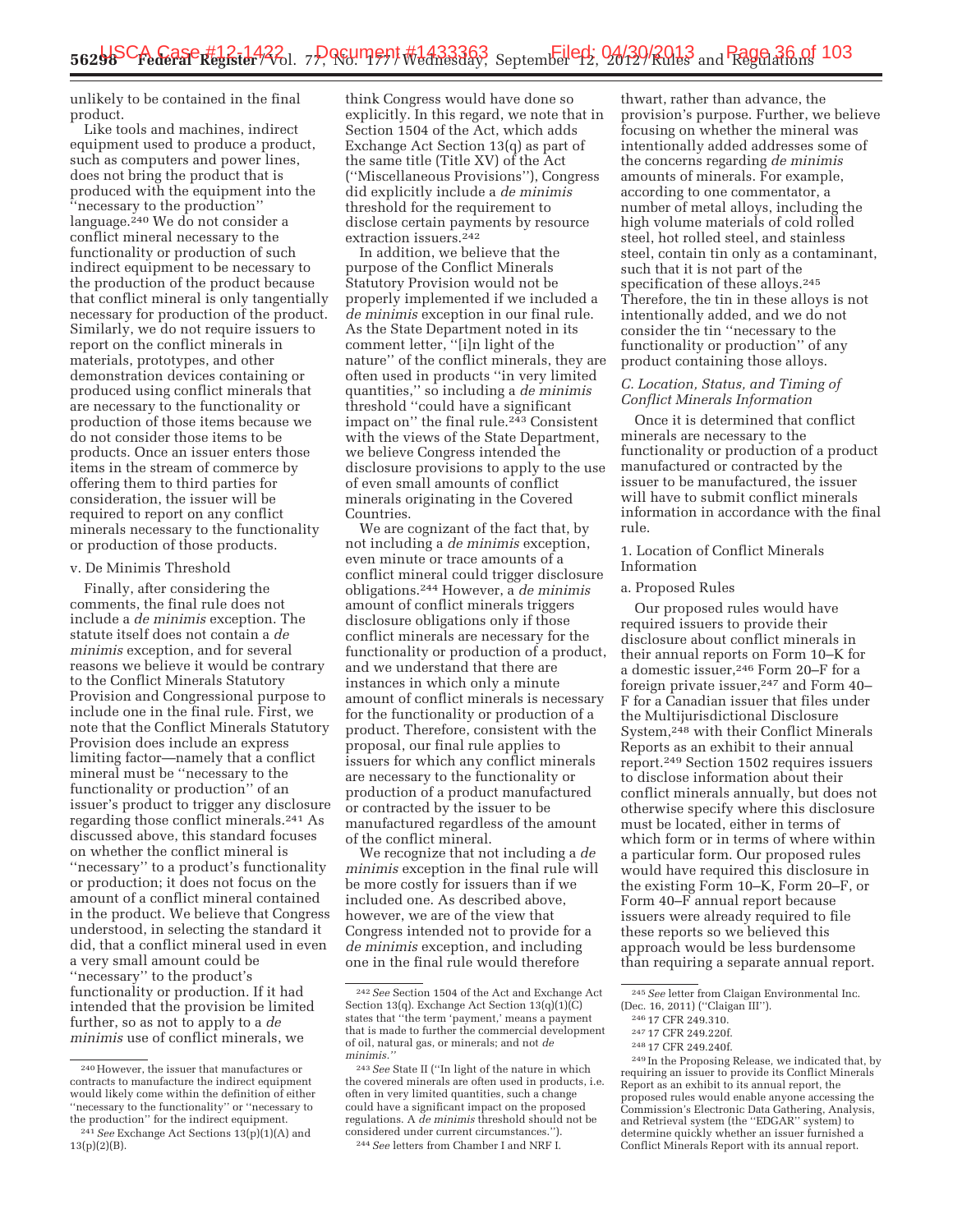To facilitate locating the conflict minerals disclosure within the annual report without over-burdening investors with extensive information about conflict minerals in the body of the report, our proposed rules would have required issuers to include brief conflict minerals disclosure under a separate heading entitled ''Conflict Minerals Disclosure'' and more extensive information in a separate exhibit to the annual report.

We proposed to require that an issuer disclose in its annual report under a separate heading, entitled ''Conflict Minerals Disclosure,'' its determination as to whether any of its conflict minerals originated in the Covered Countries, based on its reasonable country of origin inquiry, and, for its conflict minerals that did not originate in the Covered Countries, a brief description of the reasonable country of origin inquiry it conducted in making such a determination. The proposed rules would not have required an issuer that determined that its conflict minerals did not originate in the Covered Countries, based on its reasonable country of origin inquiry, to provide any further disclosures. We also proposed that an issuer include brief additional disclosure in the body of the annual report if the issuer's conflict minerals originated in the Covered Countries or if the issuer could not determine that its conflict minerals did not originate in the Covered Countries, based on its reasonable country of origin inquiry. As proposed, these rules would have required an issuer to disclose that its conflict minerals originated in the Covered Countries, or that it was unable to conclude that its conflict minerals did not originate in the Covered Countries, that its Conflict Minerals Report had been furnished as an exhibit to the annual report, that the Conflict Minerals Report, including the certified independent private sector audit, was publicly available on the issuer's Internet Web site, and the issuer's Internet address on which the Conflict Minerals Report and audit report were located.

The Conflict Minerals Statutory Provision requires that each issuer make its Conflict Minerals Report available to the public on the issuer's Internet Web site.250 Consistent with the statute, we proposed rules to require an issuer to make such a report, including the certified audit report, available to the

public by posting the text of the report on its Internet Web site. As proposed, the rules would require that the text of the Conflict Minerals Report remain on the issuer's Web site at least until it filed its subsequent annual report. Although the proposed rules would have required an issuer that furnished a Conflict Minerals Report to provide some disclosures in the body of its annual report regarding that report, we would not have required that an issuer post this disclosure on its Web site. We believed this was appropriate because any information disclosed in the body of the annual report would also be included in the Conflict Minerals Report, which would have been required to be posted on the issuer's Internet Web site.

#### b. Comments on the Proposed Rules

We received mixed comments on the proposal. While many commentators believed that the final rule should not require an issuer's conflict minerals information to be provided in that issuer's annual report,251 other commentators believed that an issuer's conflict minerals information should be provided in that issuer's annual report, as proposed.252 Commentators that did not want the conflict minerals information included in the annual report generally agreed that the information should be provided either in a newly created report or form, or in a current report on Form 8–K 253 or Form  $6-K$ ,  $254$  instead.<sup>255</sup> A small number of commentators stated that an issuer's conflict minerals information should be provided solely on its Internet Web site.256 Some commentators suggested that the final rule should allow issuers to submit their conflict minerals information on a separate form or in a current report, noting that the Conflict Minerals Statutory Provision does not require explicitly that the information be submitted in a Form 10– K, Form 20–F, or Form 40–F annual

252*See, e.g.,* letters from Earthworks, Enough Project I, Global Witness I, Methodist Pension, Peace, and TIAA–CREF.

255*See, e.g.,* letters from AdvaMed I, AngloGold, Barrick Gold, Cleary Gottlieb, Davis Polk, Ford, ITIC I, JVC *et al.* II, NAM I, NMA II, NY State Bar, and Taiwan Semi.

256*See* letters from Corporate Secretaries I, CTIA, NCTA, and Tiffany.

report.257 As one commentator noted, this requirement contrasts with the one in Section 1503 of the Act,258 which states that mine safety disclosure be provided in ''each periodic report filed with the Commission under the securities laws.'' 259 Therefore, these commentators reasoned that if Congress intended the Conflict Minerals Statutory Provision to require an issuer to provide the conflict minerals information in the annual report on Forms 10–K, 20–F, or 40–F, Congress would have used language similar to that in Section 1503.

Certain commentators asserted that the subject matter underlying the conflict minerals information is both very specialized and substantively different from the financial and business information in the annual report on Forms 10–K, 20–F, or 40–F.260 Some of these commentators stated that the existing Exchange Act reporting system is designed to provide investors with material information from a financial perspective, whereas the Conflict Minerals Statutory Provision uses the securities disclosure laws to provide conflict mineral supply chain information for the purpose of stopping the humanitarian crisis in the Covered Countries.261 Commentators suggested that the processes with which to obtain and provide conflict minerals information should be different from those processes developed for current year-end reporting.262

Other commentators argued that the disclosures required by the final rule should be treated no differently than other disclosures required by the Exchange Act.263 In this regard, one such commentator agreed that the final rule should require that an issuer's conflict minerals information be included in the issuer's annual report because such a requirement is inherent in the policy goals underlying the Conflict Minerals Statutory Provision and would foster consistency in the form, location, and timing of the information.264 Similarly, another such commentator stated that not requiring

257*See, e.g.,* letters from AngloGold, ITIC I, JVC *et al.* II, and NAM I. Exchange Act Section 13(p)(1)(A) requires only that issuers ''disclose annually'' their conflict minerals information.

259*See* letter from AngloGold. 260*See, e.g.,* letters from Barrick Gold, CEI I, Cleary Gottlieb, Davis Polk, Ford, ITIC I, JVC *et al.* 

II, NAM I, NMA II, NY State Bar, PCP, Taiwan Semi, and SEMI.

262*See* letters from Davis Polk and NAM I.

263*See* letters from CRS I, Global Witness I, Methodist Pension, Sen. Durbin/Rep. McDermott, and SIF I.

264*See* letter from Global Witness I.

<sup>250</sup>*See* Exchange Act Section 13(p)(1)(E), which is entitled ''Information Available to the Public'' and states that ''[e]ach person described under paragraph (2) shall make available to the public on the Internet Web site of such person the information disclosed by such person under subparagraph (A).''

<sup>251</sup>*See, e.g.,* letters from AdvaMed I, AngloGold, Barrick Gold, Cleary Gottlieb, Corporate Secretaries I, CTIA, Davis Polk, Ford Motor Company (Mar. 2, 2011) (''Ford''), Industry Group Coalition I, ITIC I, Japanese Trade Associations, JVC *et al.* II, NAM I, NAM III, NCTA, NMA II, NY State Bar, Roundtable, SEMI, Taiwan Semi, and Tiffany.

<sup>253</sup> 17 CFR 249.308.

<sup>254</sup> 17 CFR 249.306.

<sup>258</sup>Section 1503 of the Act.

<sup>261</sup>*See, e.g.,* letters from CEI I, NY State Bar, and Taiwan Semi.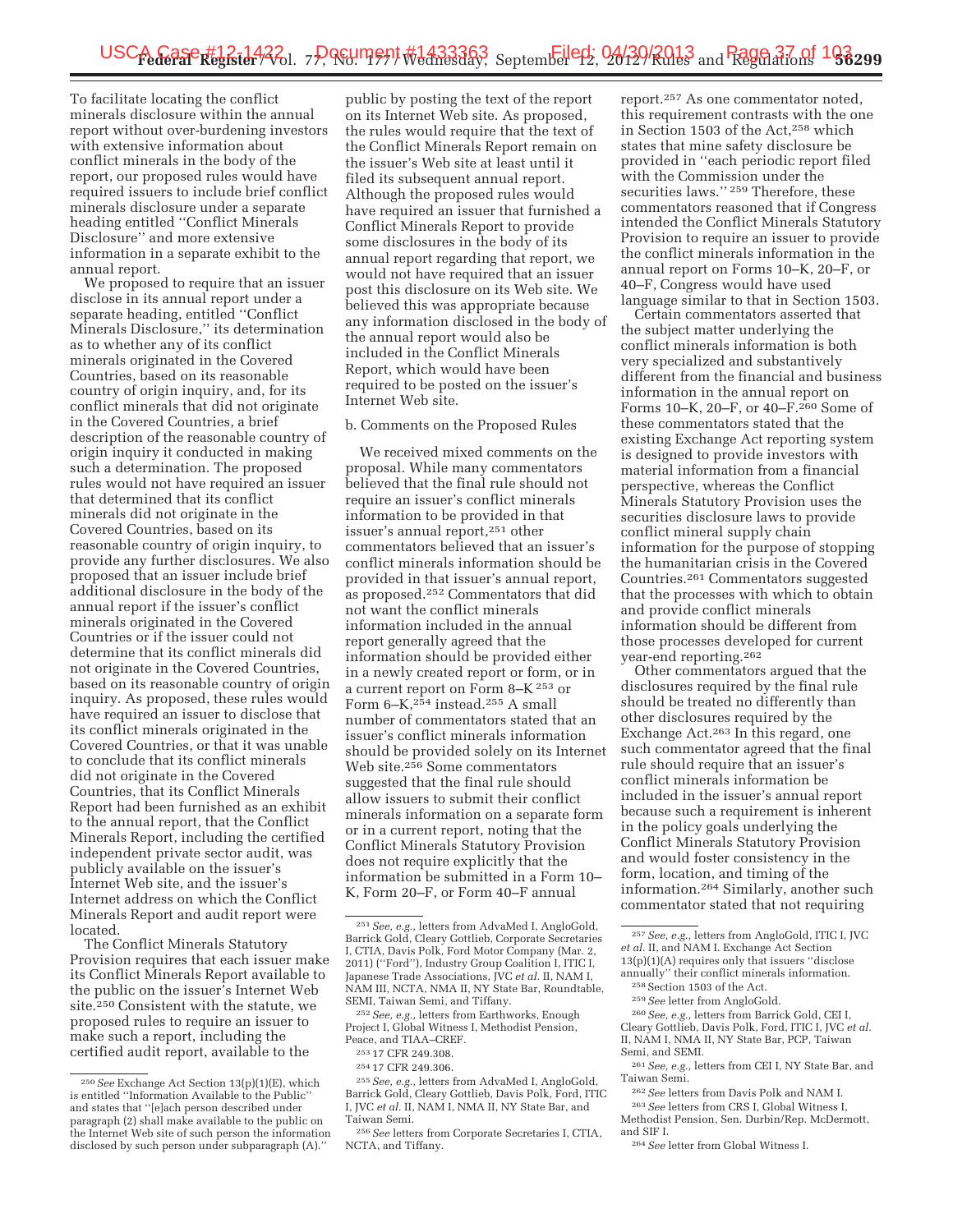conflict minerals information in the annual report on Forms 10–K, 20–F, or 40–F would inhibit the public's ability to monitor an issuer's use of conflict minerals and allow issuers to hide their conflict minerals information.265 In this regard, a number of commentators believed that there is little or no difference in the purposes of the Conflict Minerals Statutory Provision and the rest of the Exchange Act, in that both require the disclosure of meaningful supply chain and reputational information about an issuer for the benefit of investors.266 For example, the co-sponsors of the legislation stated explicitly that the purposes of the Conflict Minerals Statutory Provision and the rest of the Exchange Act are ''very much the same'' because they both '''assure a stream of current information about an issuer for the benefit of purchasers \* \* \* and for the public.''' 267 As another example, a commentator asserted that ''conflict minerals disclosures are material to investors and will inform and improve an investor's ability to assess social (i.e., human rights) and reputational risks in an issuer's supply chain.'' 268

Some commentators were concerned about providing conflict minerals information in the annual report on Forms 10–K, 20–F, or 40–F due to the timing of filing an annual report.269 These commentators noted that the increased burden on issuers in collecting and reporting conflict minerals information could cause those issuers to be unable to file their annual reports in a timely manner. Some commentators offered an alternative scheme in which an issuer would be permitted to provide its conflict mineral information on either a new report or form, an amended annual report, or a current report on Form 8–K or Form 6– K within a certain number of days following the end of the issuer's fiscal year.270 A few of these commentators 271 pointed out that the Commission permits delays in providing certain information on an annual report, such as with prospective incorporation by reference of information from an issuer's proxy statement under General

Instruction G.(3) of Form 10–K 272 and prospective incorporation by reference of separate financial statements of unconsolidated entities under Item 3–09 of Regulation S–X.273 Commentators proposed a variety of time periods, including 120, 150, and 180 days after an issuer's fiscal year-end, in which an issuer could be required to provide its conflict minerals information as part of its annual report.274 Similarly, as discussed in greater detail below, some commentators suggested that the final rule should consider a single start and end date for the reporting period for all companies, regardless of their particular fiscal year,275 and one of these commentators recommended that this one year period coincide with the calendar year.276

Additionally, some commentators were concerned about the liability of the principal executive offers, principal financial officers, and auditors who must certify an annual report under Sections 302 277 and 906 278 of the Sarbanes-Oxley Act if the rule requires that an issuer provide its conflict minerals information in its filed annual report.279 In this regard, one commentator stated that, if the final rule requires an issuer to provide conflict minerals information in its annual report, the Commission should amend rules 13a–14(a) and (b) 280 and 15d– 14(a) and (b) 281 under the Exchange Act

<sup>275</sup> See letters from Advanced Micro Devices, Inc., Africa Faith and Justice Network, Boston Common Asset Management, LLC, Calvert Asset Management Co., Inc., Congo Global Action, Enough Project, Falling Whistles, Free the Slaves, Future 500, General Electric Company, Global Witness, Hewlett-Packard Company, Interfaith Center on Corporate Responsibility, Jantzi-Sustainalytics, Jesuit Conference, Jewish World Watch, Mercy Investment Services, Inc., Microsoft Corporation, Royal Philips Electronics, Trillium Asset Management, Unity Minerals, US SIF: The Forum for Sustainable and Responsible Investment (Aug. 22, 2011) (''MSG II'') and State II.

276*See* letter from MSG II (''We respectfully request that the SEC rule synchronize the timing for the information contained in the Conflict Minerals Reports from all issuers on a calendar year basis. The MSG recommends that all issuers begin exercising and reporting due diligence on the source and chain of custody for the subject minerals used in their products on a common calendar date.'').

277Public Law 107–204, 116 Stat. 745, Sec. 302 (2002).

278Public Law 107–204, 116 Stat. 745, Sec. 906 (2002).

281Rule 15d–14(a) [17 CFR 240.15d–14(a)] and Rule 15d–14(b) [17 CFR 240.15d–14(b)].

to acknowledge that the various officer certifications required by those rules do not extend to any conflict minerals information provided either in or as an exhibit to the annual report.282 Another commentator stated that, if we required conflict minerals disclosure in the existing annual reports, we should include ''a clear statement in the rules or the adopting release that the officer certifications required to be included as exhibits to the existing annual reports would not apply to the conflict minerals disclosure.'' 283 Also, some commentators were concerned about the negative effects that providing the information in the annual report on Forms 10–K, 20–F, or 40–F would have on form or other eligibility, incorporation by reference into Securities Act filings, and home country reporting in the case of foreign private issuers.284

Some commentators indicated that, regardless of where the information was provided, they wanted the conflict minerals information in a location that was easily available to the public,<sup>285</sup> or on the Web sites of both the issuer and the Commission.286 In this regard, certain commentators recommended that the final rule require an issuer to post its Conflict Minerals Reports and/ or its audit reports on its Internet Web site, as we proposed.287 However, some of these commentators suggested that the final rule should require an issuer to keep that information on its Internet Web site longer than until the issuer filed its subsequent annual report.288 Other commentators noted that the final rule should not require an issuer to post its audit report online 289 because, as one of the commentators noted,290 such

<sup>282</sup>*See* letter from NY State Bar. 283*See* letter from Cleary Gottlieb. 284*See, e.g.,* letters from Barrick Gold, Cleary Gottlieb, Corporate Secretaries I, Davis Polk, ITIC I, NMA II, NY State Bar, and WGC II. *But see* letter from Global Witness I (stating that conflict minerals information should be incorporated by reference

<sup>285</sup> See, e.g., letters from Episcopal Conference of Catholic Bishops of the DRC (Apr. 5, 2011)

(''CENCO I'') and Good Shepherd. 286*See, e.g.,* letter from Catholic Charities. 287*See* letters from CRS I, Douglas Hileman Consulting LLC (Oct. 31, 2011) (''Hileman Consulting''), Howland, NEI, SEMI, SIF I, and

<sup>288</sup> See letters from Hileman Consulting (suggesting ''more than the proposed one year''), NEI (suggesting ''issuers to post several years worth of reports on their Web sites''), SIF I (suggesting that an ''issuer should be required to keep posted its Conflict Minerals Report and audit reports on its Internet Web site for five years''), and TriQuint I (suggesting that an issuer's Conflict Minerals Reports should be posted on its Web site ''for 10 years after the issuer's products were last sold on the open market'').

289*See* letters from AngloGold and NMA II. 290*See* letter from AngloGold.

<sup>265</sup>*See* letter from Peace.

<sup>266</sup>*See, e.g.,* letters from CRS I, FRS, Global Witness I, Methodist Pension, Sen. Durbin/Rep. McDermott, Sen. Leahy *et al.,* SIF I, and SIF II.

<sup>267</sup>*See* letter from Sen. Durbin/Rep. McDermott. 268*See* letter from SIF I.

<sup>269</sup>*See, e.g.,* letters from AngloGold, Cleary Gottlieb, CTIA, Ford, ITIC I, NAM I, NY State Bar, Roundtable, and SEMI.

<sup>270</sup>*See* letters from AngloGold, Cleary Gottlieb, CTIA, IPC I, ITIC I, JVC *et al.* II, NAM I, NY State Bar, Roundtable, and SEMI.

<sup>271</sup>*See* letters from Cleary Gottlieb and NY State Bar.

 $^{272}$  General Instruction G.(3) of Form 10–K [17  $\,$  CFR 249.310].

 $\,$   $\,$  273 Item 3–09 of Regulation S–X [17 CFR 210.3–09].

 $\frac{274}{274}$  See letters from AngloGold, CTIA, ITIC I, NAM I, Roundtable, and SEMI.

<sup>279</sup>*See, e.g.,* letters from ITIC I, NMA II, and Taiwan Semi.

<sup>280</sup>Rule 13a–14(a) [17 CFR 240.13a–14(a)] and Rule 13a–14(b) [17 CFR 240.13a–14(b)].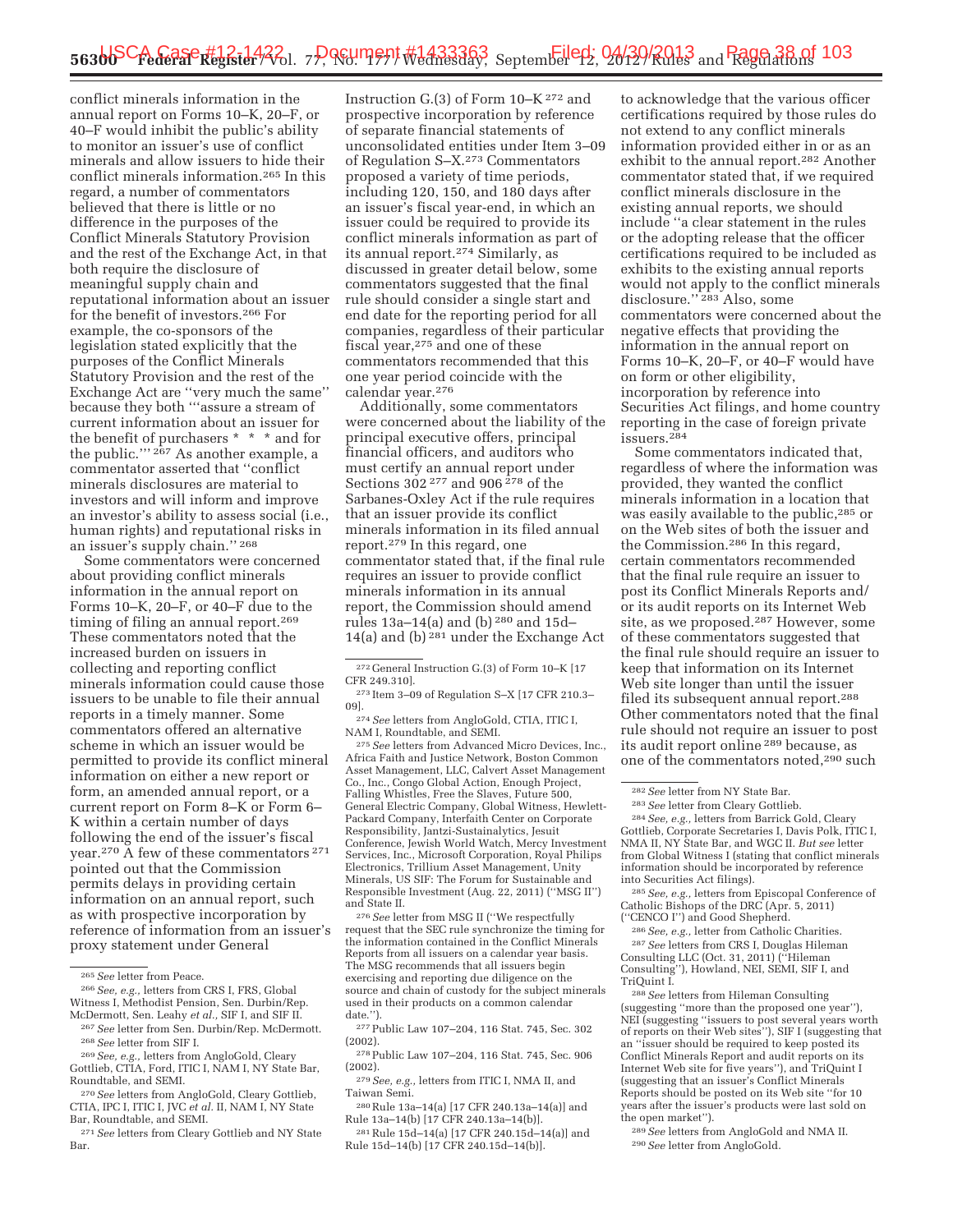a requirement would increase costs without increasing benefits.

Finally, some commentators suggested that the final rule should address how an issuer must handle a situation in which it acquires or otherwise obtains control over a company that manufactures or contracts to manufacture products with conflict minerals necessary to the functionality or production of products that previously had not been obligated to provide conflict minerals information to us.291 These commentators noted that the acquired company may not have any processes in place to determine the origin of conflict minerals in its products and, therefore, the acquiring issuer would most likely need a "reasonable amount of time" <sup>292</sup> to establish those processes before it could provide an accurate specialized disclosure report that included the acquired company's supply chain. Some commentators recommended that the issuer not be required to report on the products manufactured by the acquired company until the end of the first reporting period that begins no sooner than eight months after the effective date of the acquisition.293 One commentator suggested that the issuer not be required to report on the products manufactured by the acquired company until the end of the first reporting period that begins no sooner than 18 months from the date of the acquisition.294 Another commentator recommended that the issuer not be obligated to report with respect to the products manufactured by or for the acquired entity ''until the first fiscal year beginning after the fiscal year in which the acquisition is consummated.''295

#### c. Final Rule

After considering the comments, we are revising the proposed rules to require that an issuer provide its conflict minerals information in a new report on a new Exchange Act form. As

294*See* letter from Industry Group Coalition II. *See also* letters from Industry Group Coalition I, NAM I, and Semiconductor.

295*See* letter from ABA.

proposed, however, the final rule requires an issuer to provide its Conflict Minerals Report as an exhibit, and not in the body of the new report. In this regard, we continue to believe that providing the Conflict Minerals Report as an exhibit to the specialized disclosure report will enable anyone accessing the EDGAR system to determine quickly whether an issuer provided a Conflict Minerals Report with its specialized disclosure report.

We proposed requiring disclosure regarding conflict minerals in an issuer's annual report because we believed that this approach would be less burdensome than requiring that an issuer provide a separate report. Based on the comments we received, however, it appears that issuers will find it less burdensome to provide their conflict minerals information on a new report that is separate from the annual report and due later than the annual report. For example, one commentator explained that ''between an issuer's fiscal year end and the date the issuer is required to file its audited annual financial statements, the issuer's accounting and financial reporting teams focus their resources on preparing the issuer's annual report,'' so ''[r]equiring the conflict minerals disclosure to be furnished at the same time as the issuer's Exchange Act annual report would put further strain on these resources at a time when they are likely already to be operating near full capacity."<sup>296</sup> Another commentator noted that issuers are going to be required to utilize ''significantly different processes to comply with the new reporting requirement that are outside the scope of processes developed for regular year-end reporting, and it may be a burden to complete the necessary inquiry and due diligence pertaining to conflict minerals on the same timetable as'' an annual report.297

We considered commentators' arguments that it would be easier for investors to locate the information in Forms 10–K, 20–F, and 40–F. We believe, however, that new Form SD should provide ready access to the information. Indeed, it may be easier for investors to find the information when it is included in the new Form SD, rather than as one of potentially dozens of exhibits in a voluminous Form 10–K, Form 20–F, or Form 40–K.<sup>298</sup> Therefore,

the final rule requires an issuer with conflict minerals necessary to the functionality or production of a product it manufactures or contracts to be manufactured to provide us a specialized disclosure report on Form SD by May 31 of each year, reporting on the preceding calendar year. The specialized disclosure report is due later than when an annual report is due for calendar year end issuers so as not to interfere with such issuer's preparation of its Exchange Act annual report, as requested by a number of commentators.299 Also, as discussed in greater detail below, the final rule requires each issuer to provide its conflict minerals information for each calendar year, rather than its fiscal year.

We agree with the comments we received that a reasonable amount of additional time to submit the conflict minerals information is appropriate where an issuer acquires or otherwise obtains control over a company that manufactures or contracts to manufacture products with conflict minerals necessary to the functionality or production of those products that previously had not been obligated to provide conflict minerals information to us. We have added an instruction to the final rule to reflect this delay. Therefore, the final rule allows an issuer to delay the initial reporting period on the products manufactured by the acquired company until the first calendar year beginning no sooner than eight months after the effective date of the acquisition. This option appears to be a reasonable approach based on some of the comments we received.300 We note that a shorter period, such as requiring an issuer to report with respect to the products manufactured by or for the acquired entity during the first fiscal year beginning after the fiscal year in which the acquisition is consummated, may leave an issuer that acquires a company late in the year with an insufficient amount of time to establish

299*See, e.g.,* letters from AngloGold, Cleary Gottlieb, CTIA, Ford, ITIC I, NAM I, NY State Bar, Roundtable, and SEMI.

300*See, e.g.,* letters from Industry Group Coalition I, Industry Group Coalition II, NAM I, and Semiconductor.

<sup>291</sup>*See, e.g.,* letters from ABA, Industry Group Coalition I, Industry Group Coalition II, NAM I, and Semiconductor.

<sup>292</sup>Letter from Semiconductor.

<sup>293</sup>*See* letters from Industry Group Coalition I (suggesting an eight month lead-in period because it is similar to the time that will elapse between the adoption of final rules implementing the Act and the commencement of the reporting period applicable to calendar-year filers, and that time period is necessary to allow sufficient time for the acquiring issuer to implement its conflict minerals reasonable inquiry and due diligence processes throughout the supply chain of the acquired firm), NAM I (same), and Semiconductor (same).

<sup>296</sup>Letter from AngloGold.

 $^{\rm 297}\,$  Letter from NAM I.

<sup>298</sup>Under the proposed rules, an issuer would have been required to furnish its conflict minerals information in its annual report on Form 10–K, Form 20–F or Form 40–F. As such, investment companies that are registered under the Investment

Company Act of 1940 [15 U.S.C. 80a *et seq.*] (''registered investment companies'') would not have been subject to the disclosure requirement because those companies are not required to file Form 10–K, Form 20–F or Form 40–F. Our decision to require this disclosure in a new form is not intended to change the scope of companies subject to the disclosure requirement. Therefore, consistent with the proposal, registered investment companies that are required to file reports on Form N–CSR or Form N–SAR pursuant to Rule 30d–1 under the Investment Company Act (17 CFR 270.30d–1) will not be subject to the final rule.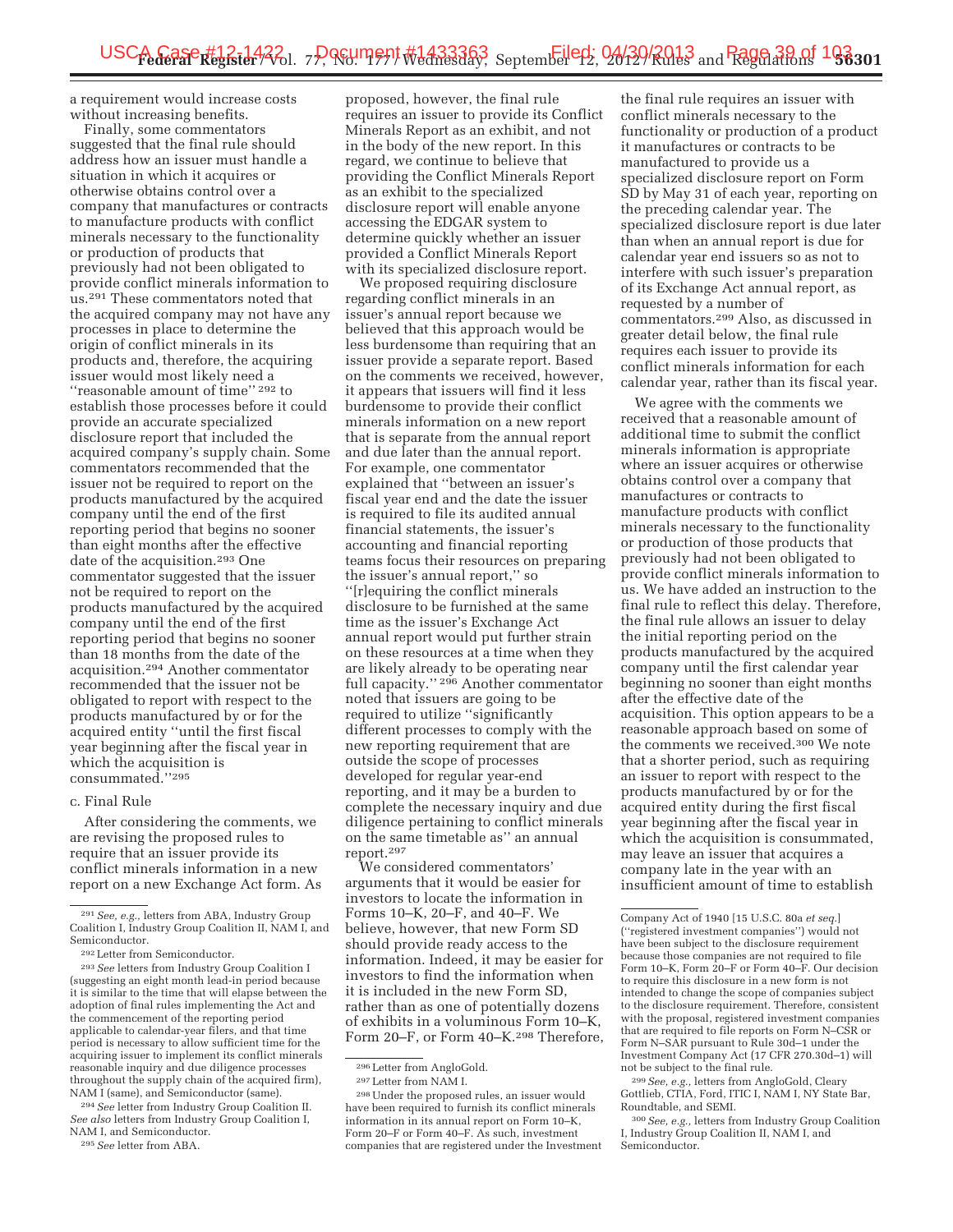systems to gather and report on the conflict minerals information.

Additionally, we are modifying the proposed rules regarding how long an issuer must keep its conflict minerals disclosure or its Conflict Minerals Report available on the issuer's Internet Web site to reflect that the information is not to be included in an issuer's annual report on Form 10–K, Form 20– F, or Form 40–K. The proposed rules would have required an issuer to keep its conflict minerals information on its Internet Web site until its subsequent annual report was filed. We intended this period to last only one year because, whether or not the issuer had any conflict minerals information to provide in its subsequent annual report, the issuer had to file the subsequent annual report one year after its prior annual report or cease to be a reporting issuer. However, with the final rule requiring an issuer to provide its conflict minerals information in a specialized disclosure report on Form SD, the period between specialized disclosure reports may be more than one year if an issuer has no reportable conflict minerals in its subsequent calendar year. If we did not modify the proposed rules, such an issuer may have been required to keep its conflict minerals information on its Internet Web site for more than one year, possibly indefinitely. Therefore, the final rule specifies that an issuer must make its conflict minerals disclosure or its Conflict Minerals Report available on the issuer's Internet Web site for one year. In response to concerns expressed by commentators that the information should be required to be mandated longer, we note that the issuer's Form SD with the Conflict Minerals Report will be available on EDGAR indefinitely, so the information will continue to be widely available.

In another release we are issuing today, we are requiring issuers to disclose certain resource extraction payment information on Form SD.301 Because of the order of the releases, we are adopting the form in this release and amending it in the resource extraction release. We intend, however, for the form to be used equally for these two separate disclosure requirements.

### 2. ''Filing'' of Conflict Minerals Information

#### a. Proposed Rules

The proposed rules would have required an issuer's conflict minerals information to be provided in the issuer's annual report on Form 10–K,

Form 20–F, or Form 40–F, as applicable, and the Conflict Minerals Report to be included as an exhibit to the issuer's annual report. Certain proposed item requirements would have instructed an issuer to furnish its Conflict Minerals Report as an exhibit to its annual report. Additionally, as proposed, an issuer's Conflict Minerals Report, which would have included the independent private sector audit report, would not be ''filed'' for purposes of Section 18 of the Exchange Act and thus would not be subject to potential liability of that section of the Exchange Act, unless the issuer stated explicitly that the Conflict Minerals Report and the independent private sector audit report were filed under the Exchange Act. Instead, these documents would only have been furnished to the Commission. Similarly, as proposed, the rules would not have considered the Conflict Minerals Report and the independent private sector audit report to be incorporated by reference into any filing under the Securities Act or the Exchange Act, except to the extent that the issuer specifically incorporated them by reference into the documents. As noted above and in the Proposing Release, furnishing the Conflict Minerals Report would not have subjected the issuer to Section 18 liability,302 but the issuer would still have had liability for its conflict minerals information. Under Exchange Act Section 13(p)(1)(C), a failure to comply with the Conflict Minerals Statutory Provision would have rendered the issuer's due diligence process ''unreliable,'' and, therefore, the Conflict Minerals Report would ''not satisfy" the proposed rules.<sup>303</sup> In this regard, as proposed, an issuer that failed to comply with the proposed rules would have been subject to liability for violations of Exchange Act Sections 13(a) or  $15(d)$ , as applicable.<sup>304</sup>

# b. Comments on the Proposed Rules

A number of commentators stated specifically that the final rule should, as proposed, require an issuer to ''furnish'' rather than ''file'' its conflict minerals information.305 Many of these commentators believed that the nature and purpose of the conflict minerals disclosure is qualitatively different from the other disclosure required under Exchange Act Section 13 and the conflict minerals information is not

305*See, e.g.,* letters from AngloGold, Barrick Gold, Cleary Gottlieb, Corporate Secretaries I, Deloitte & Touche LLP (Mar. 2, 2011) (''Deloitte''), Ford, ITIC I, JVC *et al.* II, NAM III, NMA II, NY State Bar, Taiwan Semi, and WGC II.

material to investors.306 As one commentator explained, ''[n]othing in the statute itself suggests that the 'reasonable' investor would find this information to be important in deciding whether to buy or sell'' an issuer's securities, which is ''the touchstone of materiality under the federal securities laws.'' 307 However, this commentator acknowledged that ''socially conscious investors might well factor this information into an investment decision.'' 308 Some commentators asserted that the conflict minerals information is different from other information in required filings, so the conflict minerals information should be ''furnished.'' 309 Other commentators noted that, if the conflict minerals information is material to a reasonable person's investment decision, it would have to be disclosed in an issuer's filings even without the Conflict Minerals Statutory Provision, so any other information regarding conflict minerals should be ''furnished.'' 310 Another commentator recommended that the conflict minerals information should be ''furnished'' because, whereas the data used to generate the financial statements in issuers' ''filed'' periodic reports are generally within their control and subject to internal controls, issuers would be required to rely on third parties (suppliers, smelters, etc.) for their conflict minerals data that are mostly beyond the issuer's control.311

Some commentators argued that the conflict minerals information should be ''furnished'' so that Exchange Act Section 18 liability would not attach to the conflict minerals information.312 One of these commentators asserted that Section 18 liability should not be available because there is no indication that Congress intended for an issuer's conflict minerals information to be subject to such liability.<sup>313</sup> In this regard, some commentators contended that, if ''furnished,'' issuers' conflict minerals information would still receive significant attention and scrutiny, and the issuers' disclosures regarding this information will still be subject to liability sufficient enough to deter

306*See, e.g.,* letters from AngloGold, Barrick Gold, Cleary Gottlieb, Ford, ITIC I, JVC *et al.* II, NMA II, NY State Bar, and Taiwan Semi.

309*See, e.g.,* letters from AngloGold, Barrick Gold, Cleary Gottlieb, Ford, ITIC I, JVC *et al.* II, NMA II, NY State Bar, and Taiwan Semi.

NMA II, Society of Corporate Secretaries and Governance Professionals (Aug. 16, 2011) (''Corporate Secretaries III''), and WGC II.

313*See* letter from the WGC II.

<sup>301</sup> Disclosure of Payments by Resource Extraction Issuers, Release No. 34–67717 (Aug. 22, 2012).

<sup>302</sup> 15 U.S.C. 78r.

<sup>303</sup>*See* Exchange Act Section 13(p)(1)(C).

<sup>304</sup> 15 U.S.C. 78m(a) and 15 U.S.C. 78o(d).

<sup>307</sup>*See* letter from JVC *et al.* II.

<sup>308</sup>*See id.* 

<sup>310</sup>*See* letter from AngloGold and NMA II. 311*See* letter from Ford.

<sup>312</sup>*See* letters from Barrick Gold, Cleary Gottlieb,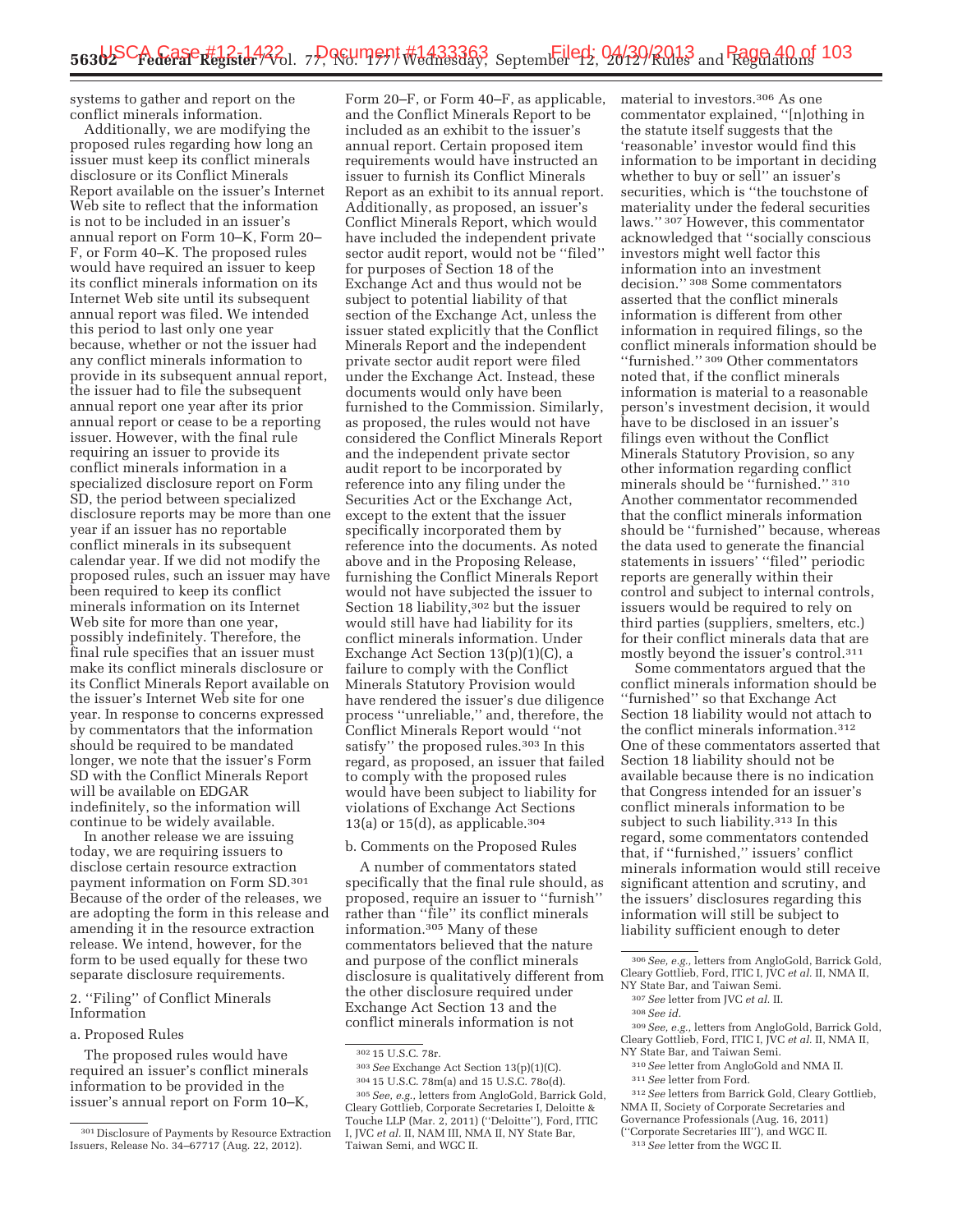abuse.314 The commentators pointed out that issuers would still be liable for any materially false or misleading statements under the antifraud provisions of the federal securities laws, including, Section 10(b) of the Exchange Act and Rule 10b–5 there under.315 They indicated further that failure to comply with the Conflict Minerals Statutory Provision would render the issuer's due diligence ''unreliable'' and, therefore, the Conflict Minerals Report would not satisfy the final rule, which would subject the issuer to liability for violations of Exchange Act Sections 13(a) or 15(d), as applicable. $316$ 

Conversely, other commentators indicated that the final rule should require an issuer to ''file'' its conflict minerals information.317 Two of the cosponsors of the statutory provision noted that Congress intended for an issuer's conflict minerals information, particularly the Conflict Minerals Report, to be ''filed'' rather than ''furnished'' so that the information would be subject to the liability provisions in Section 18 of the Exchange Act and, thereby, allow for private sector remedies for false and misleading statements.318 These cosponsors asserted that, in the Proposing Release, we incorrectly reasoned that the Conflict Minerals Statutory Provision's requirement that an issuer ''submit'' its Conflict Minerals Report means that Congress intended that the information be ''furnished'' instead of ''filed.'' They noted that the term ''furnish'' is included throughout the Act 41 times, but that term is ''expressly not used in Section 1502,'' which demonstrates that ''Congress intended for the word 'submit' to be synonymous with 'filed,' not 'furnished.''' 319

Similarly, another comment letter written by other members of Congress also emphasized that it was Congress's legislative intent to the Conflict Minerals Report be ''filed'' not ''furnished.'' 320 The letter stated that it was made clear ''during the legislative process, meetings with the SEC, and in written comments to the Commission that Section 1502 was designed as a transparency measure to provide

investors and the public the information needed to make informed choices.'' 321 Therefore, according to the letter, ''[p]rotecting investor interests by making companies liable for fraudulent or false reporting of conflict minerals is critical—so the reports must be 'filed,' not 'furnished.''' 322

Further commentators asserted that a plain reading of the Conflict Minerals Statutory Provision demonstrates that Congress intended that the term "submit" to mean "file." 323 The commentators argued that ''submit'' means ''file'' in the provision because new Exchange Act Section 13(p)(2)(A) states that conflict minerals disclosure is required if conflict minerals are necessary to the functionality or production of a product manufactured by a person described and the person described is required to ''file'' reports with us pursuant to the Conflict Minerals Statutory Provision. Also, one of the commentators noted that the term ''furnish'' is not in the text of the provision.324

Additionally, some commentators asserted that requiring the conflict minerals information be ''filed'' would benefit investors by making an issuer's conflict minerals information more transparent, accessible, accurate, and complete. In this regard, one of these commentators suggested that requiring the conflict minerals information to be ''filed'' would allow for private rights of action, which would permit investors to seek remedies for material misstatements regarding conflict minerals disclosures, and provide an incentive for issuers and others to conduct an appropriate due diligence.325 Another commentator noted that requiring issuers to ''file'' their conflict minerals information ''promotes greater transparency, makes Section 1502 more effective,'' and helps ''facilitate access to this information.''326 In a further comment letter, a group of investors indicated that requiring issuers to ''file'' their conflict minerals information would ''allow investors greater assurance that conflict minerals disclosure is as comprehensive, transparent and accurate as possible.''327

Finally, some commentators argued that the conflict minerals information is material and, therefore, should be

321 *Id.* 

''filed.'' 328 A group of investors in one comment letter noted that the conflict minerals information is material to an investor in evaluating its investment decision, so the information should be ''filed.'' 329 Specifically, the letter stated that ''[g]iven the materiality of the data in evaluating a company's risk, we urge the Commission to require all information outlined in the proposed rule to be filed in the body of the annual report rather than furnished as an exhibit.'' 330 Also, in another comment letter, an institutional investor indicated that the conflict minerals information is material to an investment decision and, therefore, ''as material information[,] this report should be filed, not furnished as proposed by the Commission.'' 331 Moreover, one commentator argued that allowing the conflict minerals information to be ''furnished'' instead of ''filed'' would ''send a regrettable signal that the Commission believes these disclosures to be of lesser importance at the very moment that issuers, regulators, investors, and governments around the world are looking to the Commission to help establish the way forward,'' which would ''scale back the vigor of issuer compliance and undermine the entire purpose of the statute'' and ''undermine the goals of ending the resource-related violence in the DRC and providing meaningful and reliable disclosures to the American consumer and investor.'' 332

### c. Final Rule

Although the proposal would have required the conflict minerals information to be ''furnished,'' after considering the comments, the final rule we are adopting requires issuers with necessary conflict minerals to ''file'' the conflict minerals information provided in their specialized disclosure reports, including any Conflict Minerals Reports and independent private sector audit reports.333 As discussed above, commentators disagreed as to whether the required information should be ''furnished'' or ''filed,'' 334 and in our

330 *Id.* 

332*See* letter from Global Witness I.

<sup>314</sup>*See* letters from Barrick Gold, Ford, and JVC *et al.* II.

<sup>315</sup>*See* letters from Barrick Gold and JVC *et al.* II. 316*See* letters from Ford and JVC *et al.* II.

<sup>317</sup>*See, e.g.,* letters from Bario-Neal, Brilliant Earth, Columban Center *et al.,* Earthworks, Enough Project I, Global Witness I, Hacker Jewelers, Hoover & Strong, Metalsmiths, Sen. Durbin/Rep. McDermott, SIF II, TakeBack, TIAA–CREF, and World Vision US and World Vision DRC (Feb. 21, 2012) (''World Vision II'').

<sup>318</sup>*See* letter from Sen. Durbin/Rep. McDermott. 319*See id.* 

<sup>320</sup>*See* letter from Sen. Leahy *et al.* 

<sup>322</sup> *Id.* 

<sup>323</sup>*See* letters from Global Witness I and Enough Project I.

<sup>324</sup>*See* letter from Global Witness I.

<sup>325</sup>*See id.* 

<sup>326</sup>*See* letter from Enough Project I.

<sup>327</sup>*See* letter from SIF II.

<sup>328</sup>*See* letters from Global Witness I, SIF II, and TIAA–CREFF.

<sup>329</sup>*See* letter from SIF II.

<sup>331</sup>*See* letter from TIAA–CREF.

<sup>333</sup> 15 U.S.C. 78r.

<sup>334</sup>*Compare* letters from AngloGold, Barrick Gold, Cleary Gottlieb, Corporate Secretaries I, Deloitte, Ford, ITIC I, JVC *et al.* II, NAM III, NMA II, NY State Bar, Taiwan Semi, and WGC II (supporting a requirement to ''furnish'' the disclose), *with* letters from Bario-Neal, Brilliant Earth, Columban Center *et al.,* Earthworks, Enough Project I, Global Witness I, Hacker Jewelers, Hoover Continued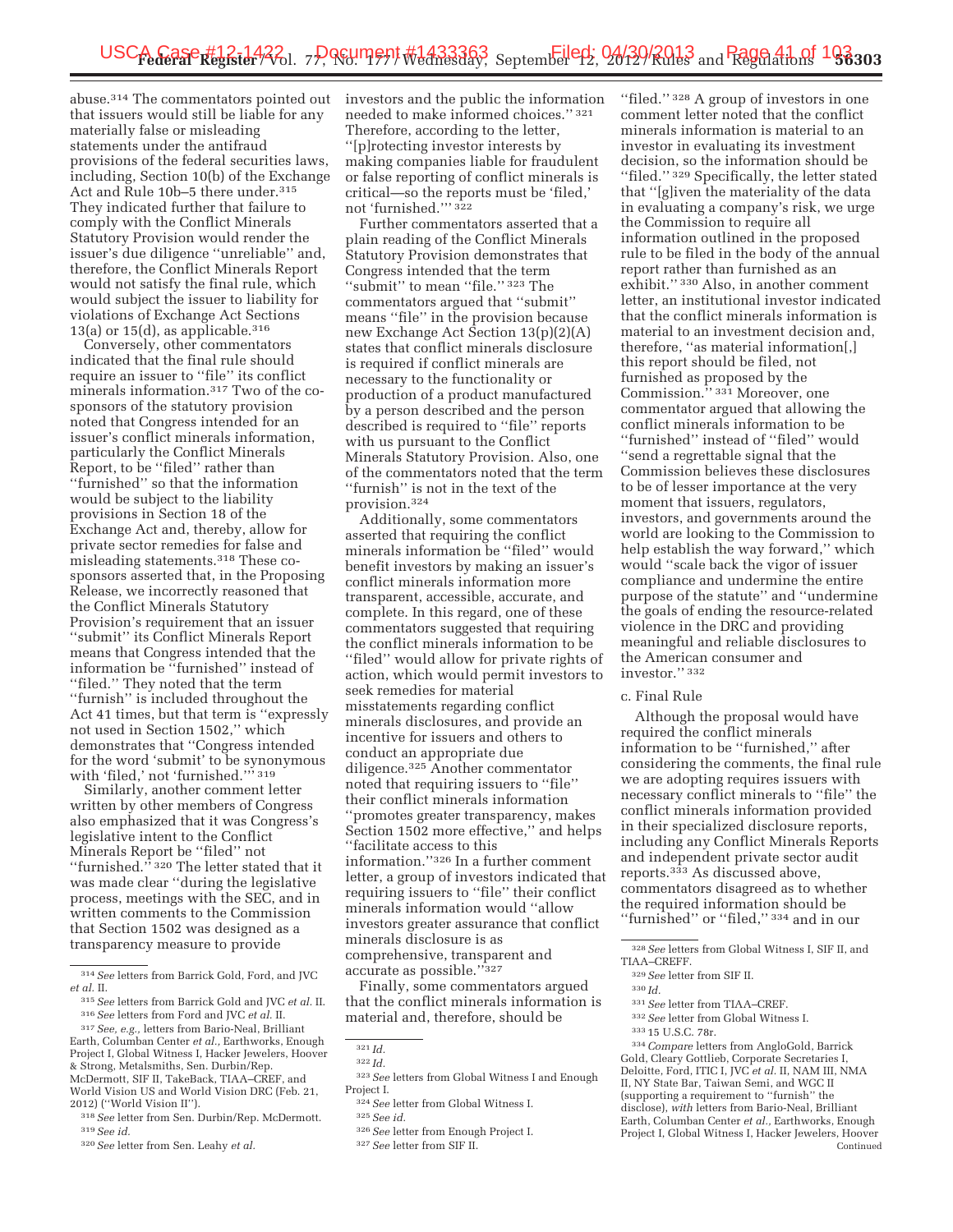view the Conflict Minerals Provision is ambiguous on this question. In reaching our conclusion that the information should be ''filed'' instead of ''furnished,'' we note particularly that although Section 13(p)(1)(a) states that a Conflict Minerals Report should be ''submitted'' to the Commission, the definition of a ''person described,'' who is required to submit a report, uses the term ''file.'' This reference in the statute indicates that the reports should be filed.

Additionally, commentators asserted that allowing the information to be ''furnished'' would diminish the importance of the information,335 and that requiring the information to be ''filed'' would enhance the quality of the disclosures.336 Some commentators argued that the conflict minerals information should not be treated as of lesser importance than other required disclosures,<sup>337</sup> and another commentator indicated specifically that the conflict minerals information is qualitatively similar to disclosures that are required to be ''filed.'' 338

Other commentators supporting the proposal that the disclosure be ''furnished'' argued that the information is not material to investors, 339 while some argued that it was.340 Given the disagreement, and that materiality is a fact-specific inquiry, we are not persuaded that this is a reason to provide that the information should be ''furnished.'' Additionally, we appreciate the comments that the conflict minerals information should be ''furnished'' because issuers should not be held liable for the information when they are required to rely on third parties for their conflict minerals data and direct knowledge of relevant facts may not be available to them.341 We note, however, that section 18 does not create strict liability for filed information. Rather, it states that a person shall not be liable for misleading statements in a filed document if it can establish that it acted in good faith and had no

knowledge that the statement was false or misleading.342

Moreover, as discussed below, the final rule will include a transition period in which issuers that are required to perform due diligence and are unable to determine that their conflict minerals did not originate in the Covered Countries or unable to determine that their conflict minerals that originated in the Covered Countries did not directly or indirectly finance or benefit armed groups in the Covered Countries may describe their products with such conflict minerals as ''DRC conflict undeterminable.'' We believe this period will allow issuers sufficient time to obtain more data on, and control over, their supply chain through revised contracts with suppliers and smelter verification confirmations, thereby mitigating this liability concern.343

#### 3. Uniform Reporting Period

### a. Proposed Rules

The Conflict Minerals Statutory Provision requires, and we proposed to require, that issuers provide their initial conflict minerals disclosure and, if necessary, their initial Conflict Minerals Report after their first full fiscal year following the adoption of our final

342Exchange Act Section 18(a) provides: ''Any person who shall make or cause to be made any statement in any application, report, or document filed pursuant to this title or any rule or regulation thereunder or any undertaking contained in a registration statement as provided in subsection (d) of section 15 of this title, which statement was at the time and in the light of the circumstances under which it was made false or misleading with respect to any material fact, shall be liable to any person (not knowing that such statement was false or misleading) who, in reliance upon such statement shall have purchased or sold a security at a price which was affected by such statement, for damages caused by such reliance, unless the person sued shall prove that he acted in good faith and had no knowledge that such statement was false or misleading. A person seeking to enforce such liability may sue at law or in equity in any court of competent jurisdiction. In any such suit the court may, in its discretion, require an undertaking for the payment of the costs of such suit, and assess reasonable costs, including reasonable attorneys' fees, against either party litigant.'' A plaintiff asserting a claim under Section 18 would need to meet the elements of the statute to establish a claim, including reliance and damages. In addition, we note that issuers that fail to comply with the final rule could also be violating Exchange Act Sections 13(a) and (p) and 15(d), as applicable. Issuers would also be subject to potential liability under Exchange Act Section 10(b) [15 U.S.C. 78j] and Rule 10b–5 [17 CFR 240.10b–5], promulgated thereunder, for any false or misleading material statements in the information disclosed pursuant to the rule.

343As discussed above, requiring the disclosure in a new form, rather than in issuers' Exchange Act annual reports, should alleviate some commentators' concerns about the disclosure being subject to the officer certifications required by Rules 13a–14 and 15d–14 under the Exchange Act.

rule.344 The report would be required to cover that first full fiscal year.

#### b. Comments on the Proposed Rules

We included a request for comment asking whether our rules should allow individual issuers to establish their own criteria for determining which reporting period to cover in any required conflict minerals disclosure or Conflict Minerals Report, provided that the issuers are consistent and clear with their criteria from year-to-year. Some commentators agreed that the final rule should allow individual issuers flexibility in choosing the appropriate criteria for determining the reporting period in which conflict minerals disclosures are made, provided that the issuer's methodology is clear.345 Other commentators, however, asserted that the final rule should require that the conflict minerals reporting period correspond to the issuer's fiscal year in its annual report.346

We did not request comment specifically on whether an issuer's conflict minerals reporting period should correspond to an issuer's fiscal year. Even so, some commentators indicated that an issuer's annual reporting period for conflict minerals disclosure should not be based on its fiscal year but, instead, should be based on a one-year period that is the same for all issuers.347 One of these commentators recognized that ''synchronizing the timing for the information\* \* \*from all issuers on a calendar year basis\* \* \*would offer integrity and consistency throughout the various supply chains'' and because ''component manufacturers and others through the supply chain provide products for many customers who have different fiscal years, it would be more efficient and more accurate if the whole supply chain worked towards a common deadline.'' 348 Another commentator noted that a uniform calendar year reporting period ''would clarify the reporting obligations, level the playing field among the various companies, and provide a clearer date of implementation for due diligence and related initiatives in the region.'' 349 A further commentator asserted that a ''single reporting date will allow for

(Nov. 10, 2011) (''MSG III''); and State II. 348Letter from MSG II. *See also* letter from MSG III.

<sup>&</sup>amp; Strong, Metalsmiths, Sen. Durbin/Rep. McDermott, SIF II, TakeBack, TIAA–CREF, and World Vision II (supporting a requirement to ''file'' the disclosure).

<sup>335</sup>*See* letter from Global Witness I.

<sup>336</sup>*See* letters from Enough Project I and SIF II.

<sup>337</sup>*See* letter from Global Witness I.

<sup>338</sup>*See* Sen. Durbin/Rep. McDermott.

<sup>339</sup>*See* letters from AngloGold, Barrick Gold, Cleary Gottlieb, Corporate Secretaries I, Deloitte, Ford, ITIC I, JVC *et al.* II, NAM III, NMA II, NY State Bar, Taiwan Semi, and WGC II.

<sup>340</sup>*See* letters from Sen. Leahy *et al.,* SIF I, SIF II, and TIAA–CREF.

<sup>341</sup>*See* letter from Ford.

<sup>344</sup>*See* Exchange Act Section 13(p)(1)(A) (stating that an issuer must ''disclose annually, beginning with the [issuer's] first full fiscal year that begins after the date of promulgation of [our] regulations'').

<sup>345</sup>*See* letters from Howland, IPC I, and NMA II. 346*See* letters from AngloGold and TIC.

<sup>347</sup>*See* letters from IPC II; Matheson II; MSG II; Multi-Stakeholder Group comprised of 29 issuers, non-governmental organizations, and investors

<sup>349</sup>Letter from State II.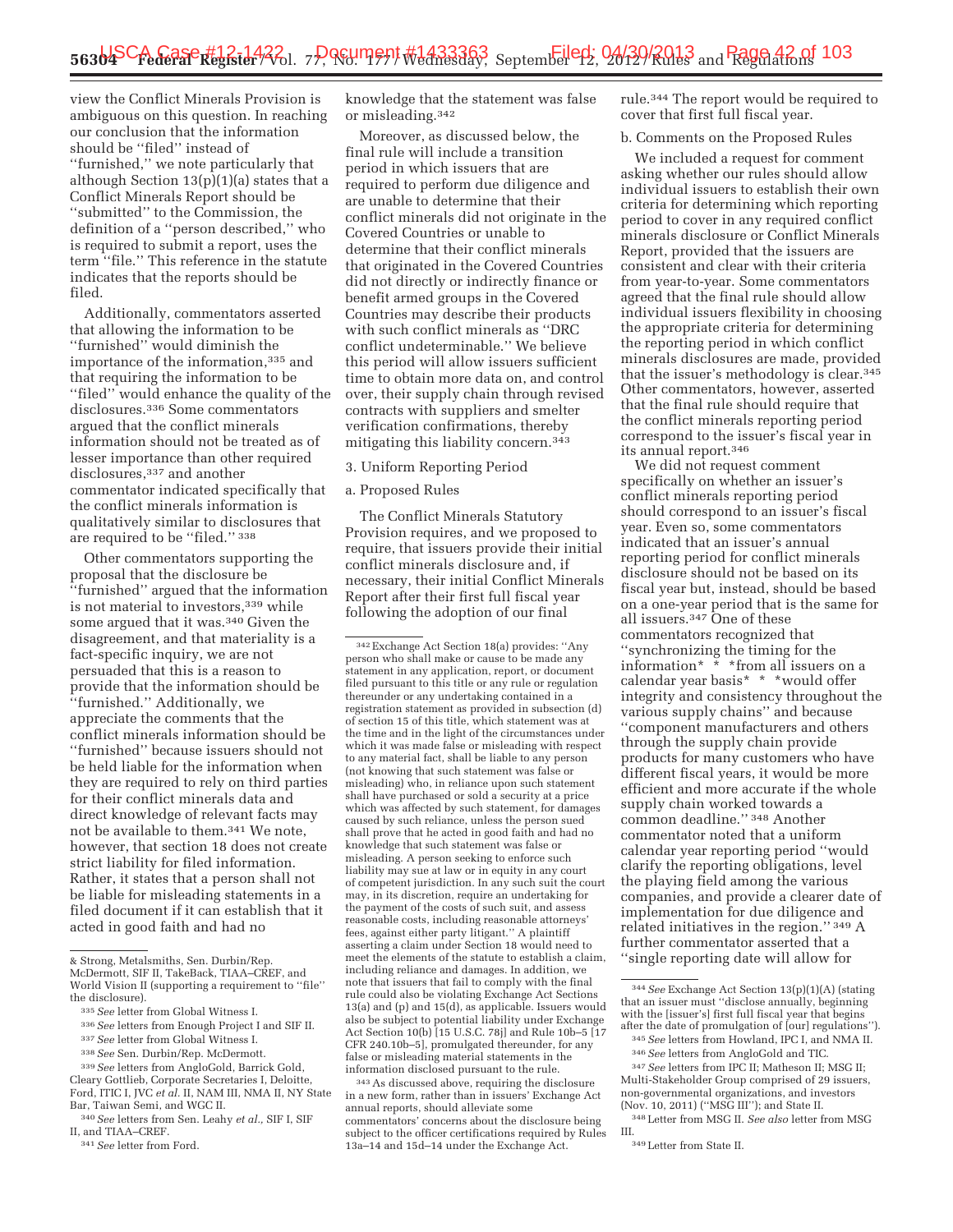increased efficiency and thus lower costs, without reducing the effectiveness of the regulations." 350

# c. Final Rule

After considering the comments, the final rule will require each issuer to provide its conflict minerals information on a calendar year basis regardless of any particular issuer's fiscal year end.<sup>351</sup> The final rule requires an issuer to provide its annual conflict minerals information in its specialized disclosure report on Form SD for every calendar year from January 1 to December 31 and the specialized disclosure report will be due to the Commission on May 31 of the following year. In this regard, the first reporting period for all issuers will be from January 1, 2013 to December 31, 2013, and the first specialized disclosure report must be filed on or before May 31, 2014.

We agree with the commentators that explained that burdens on participants in the supply chain could be reduced if our final rule adopted a uniform reporting period. This requirement allows component suppliers that are part of a manufacturer's supply chain to provide reports to their upstream purchasers regarding the conflict minerals in their components only once a year. Otherwise, if the due date of the Conflict Minerals Report was tied to an issuer's fiscal year end, as proposed, component suppliers could have to provide reports regarding the conflict minerals in their components on a continuous basis throughout the year because their customers may have different fiscal year ends. If a component supplier has numerous purchasers, it might have to provide separate reports regarding the conflict minerals in its components every month, or even more often, which could be very burdensome and costly.352

Additionally, requiring a uniform May 31 due date for the specialized disclosure report responds to concerns raised by certain industry commentators that there would not be sufficient time in the period between the end of an

352*See* letter from MSG II.

issuer's fiscal year until its annual report is due to gather, report on, and have audited their conflict minerals information, as discussed above.353 The specialized disclosure report will be due later than an Exchange Act annual report is due for calendar year end issuers so as not to interfere with an issuer's preparation of its Exchange Act annual report, as requested by commentators. Also, the final rule will require each issuer to provide its conflict minerals information for each calendar year, rather than its fiscal year. The May 31 due date is approximately 150 days after the calendar year end, which is consistent with a commentator's suggested due date for an issuer to provide us with its conflict minerals information.354

4. Time Period for Providing Conflict Minerals Information

# a. Proposed Rules

The Conflict Minerals Statutory Provision requires issuers to provide the specified disclosure with respect to necessary conflict minerals ''in the year for which such reporting is required.'' 355 We proposed that the date an issuer takes possession of a conflict mineral would determine which reporting year that issuer would have to provide its required conflict minerals information. Also, if an issuer contracted the manufacturing of a product in which a conflict mineral is necessary to the production of that product, but the conflict mineral would not be included in the product, the issuer would, under the proposal, have used the date it takes possession of the product to determine which reporting year the issuer would have to provide the required conflict minerals information.

#### b. Comments on the Proposed Rules

Some commentators suggested that, as proposed, an issuer should be required to provide its conflict minerals information in the reporting period during which the issuer took possession of its conflict minerals.356 Other commentators recommended, however, that the final rule should use some other determining factor.357 Some

commentators did not provide alternative factors to consider in determining for which annual reporting period an issuer must report its conflict minerals information, but stated only that an issuer should be allowed the flexibility to establish its own criteria for determining when an issuer would be required to provide information on the conflict minerals it obtained.358 Other commentators provided alternative factors, such as the year in which the mineral is purchased, the year the issuer takes possession and ownership of the mineral, the year the mineral is processed, or the year the product containing conflict minerals is produced or placed on the market.359

# c. Final Rule

After considering the comments, the final rule is revised from the proposal such that possession is not the determining factor for deciding for which reporting year an issuer has to provide its required conflict minerals information. We are making this revision because we agree, as one commentator noted, that the ''statutory requirement to report is triggered not by acquisition or possession of conflict minerals.'' 360 Instead, the final rule provides that an issuer must provide its required conflict minerals information for the calendar year in which the manufacture of a product that contains any conflict minerals is completed, irrespective of whether the issuer manufactures the product or contracts to have the product manufactured.361 We believe this approach is appropriate because it should be relatively easy for an issuer to identify when the manufacture of a product is completed, as the issuer has a certain amount of control over this decision. Thus, this approach also allows issuers some flexibility in determining the reporting period. For example, if an issuer completes the manufacture of a product with conflict minerals necessary to the functionality or production of that product on December 30, 2018, the issuer must provide a specialized disclosure report regarding the conflict minerals in that product for the 2018 calendar year. However, if that issuer completes the manufacture of that same product on January 2, 2019, the issuer must provide a specialized disclosure

<sup>350</sup>Letter from IPC II.

<sup>351</sup>We are aware that Exchange Act Section 13(p)(1)(A) requires that we promulgate regulations requiring any ''person described'' to disclose annually its conflict minerals information, ''beginning with the person's first full fiscal year that begins after the date of promulgation of such regulations.'' The Conflict Minerals Statutory Provision does not tie any required conflict minerals information to an issuer's annual report or its audited financial statements. Therefore, although the provision requires an issuer to begin reporting after an issuer's full fiscal year has cycled through, there is no requirement for the final rule's reporting period to correspond to an issuer's fiscal year.

<sup>353</sup>*See, e.g.,* letters from AngloGold, Cleary Gottlieb, CTIA, Ford, ITIC I, NAM I, NY State Bar,

<sup>&</sup>lt;sup>354</sup> See letter from AngloGold (suggesting that an issuer be required to provide its conflict minerals information on a Form 8–K or Form 6–K ''within 150 calendar days after the issuer's fiscal year-

<sup>&</sup>lt;sup>355</sup> Exchange Act Section 13(p)(1)(A).<br><sup>356</sup> *See, e.g.,* letters from Cleary Gottlieb, ITIC I,<br>and WGC II

<sup>&</sup>lt;sup>357</sup> See, e.g., letters from AngloGold, NAM I, RJC, and TIC.

<sup>358</sup>*See, e.g.,* letters from Howland, IPC I, and NMA II.

<sup>359</sup>*See, e.g.,* letters from AngloGold, NAM I, RJC, and TIC.

<sup>360</sup>*See* letter from NAM I.

<sup>361</sup>*See id.* (recommending that, ''[i]f the rule specifies a reporting trigger, it should be producing or placing on the market a product containing conflict minerals'').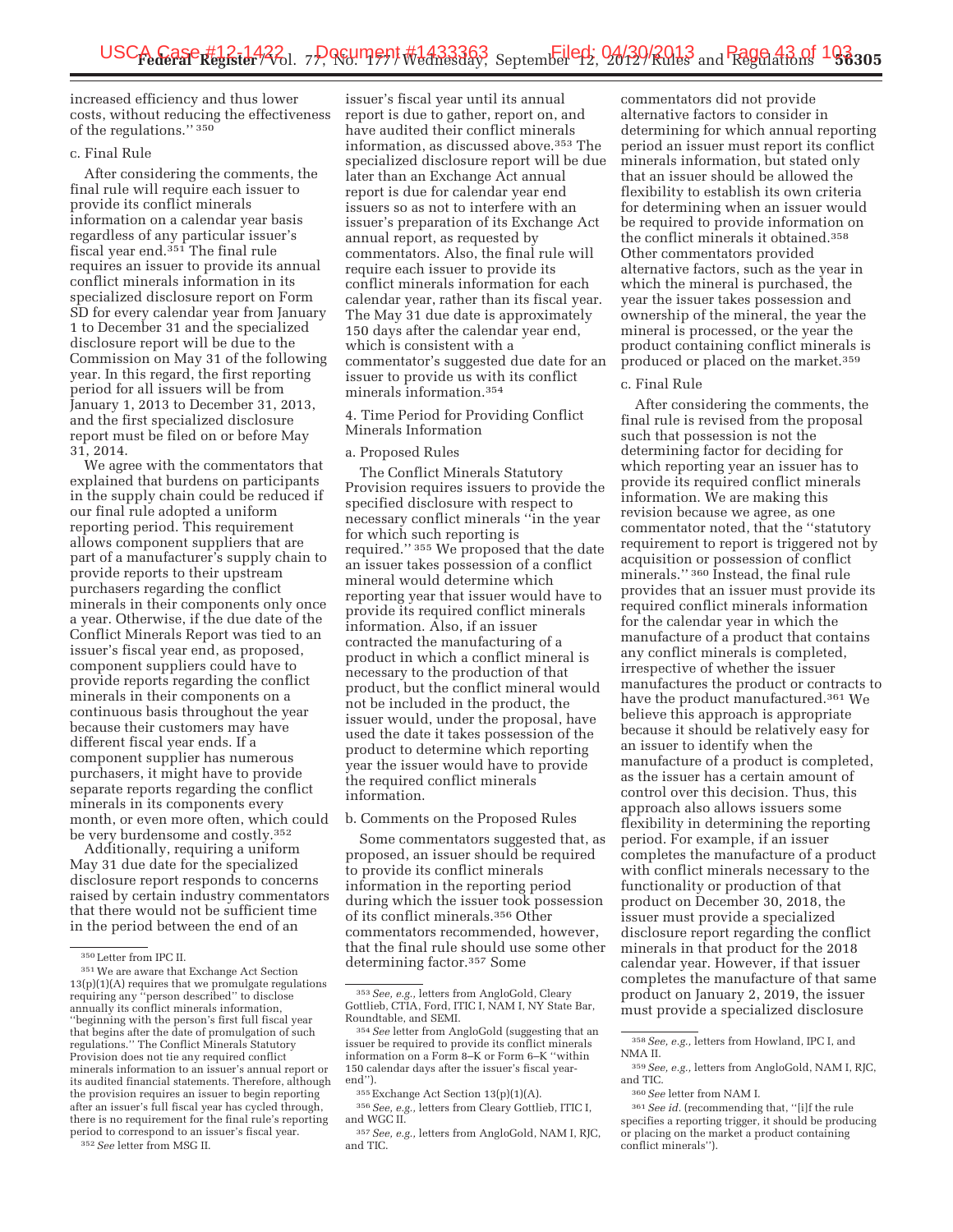report regarding the conflict minerals in that product for the 2019 calendar year.

This timeframe is the same for an issuer that contracts the manufacturing of its products. An issuer that contracts the manufacturing of a product must provide its required conflict minerals information for the calendar year in which the issuer's contract manufacturer completes the manufacturing of product. For example, if an issuer's contractor completes the manufacturing of the product with conflict minerals necessary to the functionality or production of that product on December 30, 2018, the issuer must provide a specialized disclosure report regarding the conflict minerals in that product for the 2018 calendar year, even if the issuer does not receive the product until January 2, 2019. However, if that issuer's contractor completes the manufacturing of that same product on January 2, 2019, the issuer must provide a specialized disclosure report regarding the conflict minerals in that product for the 2019 calendar year.

This outcome is the same for an issuer that manufactures the product using a component product with conflict minerals necessary to the functionality of the product that is manufactured by an independent third party. If the manufacturer of the product completes the product that incorporates the component product with necessary conflict minerals on December 30, 2018, the issuer that manufactured the product must provide a specialized disclosure report regarding the conflict minerals in that product for the 2018 calendar year. However, the reporting period of the independent third party manufacturer of the component product, if it is a reporting issuer, is not determined by when the manufacturing of the subsequent product containing its component product is completed. Instead, the reporting period for that component product manufacturing issuer is determined by when it completes the manufacturing of the component product. Therefore, an issuer that completes the manufacture of a component product on December 30, 2018, must provide a specialized disclosure report regarding the conflict minerals in that completed component product for the 2018 calendar year.

5. Conflict Minerals Already in the Supply Chain

a. Proposed Rules

The proposed rules did not discuss specifically how an issuer would handle any conflict minerals already in the supply chain at the time our final rule

takes effect, including existing stockpiles of conflict minerals. The Proposing Release, however, requested comment on this point.

# b. Comments on the Proposed Rules

Almost all commentators that discussed the topic recommended that an issuer's existing stockpile of conflict minerals should be exempt from the final rule.362 One commentator explained, that ''[c]ategorizing existing stock as 'conflict' simply because the mineral was mined before SEC rules have been agreed and published serves no purpose in furthering the aims of the legislation and would cause serious financial loss to the holders of that stock[pile].'' 363 In this regard, one commentator asserted that ''[s]tockpiled minerals may have originated in mines that support the conflict; however, it would be impractical to ask companies to trace the origin of these minerals.'' 364 Another commentator argued specifically that, if the final rule causes owners to dispose of their existing conflict minerals inventory because they are unable to determine that they are ''DCR conflict free,'' the cost of the rule would increase ''dramatically.'' 365

Panelists discussed this issue further at the SEC Roundtable. Some panelists explained that there are stocks of metals and other materials stored throughout the world in warehouses and vaults by many individuals and institutions that are already past the point in the supply chain at which they could contribute to conflict.366 One panelist representing a human rights group appeared to acknowledge that stockpiled conflict

365*See* letter from Claigan Environmental Inc. (Oct. 28, 2011) (''Claigan I'').

366*See* Transcript of SEC Roundtable on Conflict Minerals, Sections 0171–0174 (Oct. 18, 2011), *available athttp://www.sec.gov/spotlight/ conflictminerals/* 

*conflictmineralsroundtable101811-transcript.txt*.

minerals stored outside the Covered Countries would not contribute to conflict in the Covered Countries.367 Another panelist asserted that a stockpile ''exemption is essential for both existing unsmelted mineral and refined metal stocks held by industry, metal warehouses, investors and even in US Government stockpile,'' because the ''value of current tin stocks is probably around US\$7billion, generally with nonspecific mine origin," so not exempting such minerals would lead to ''market disruption and financial losses on this potentially unsaleable material.'' 368

Many commentators suggested different requirements for when a conflict mineral should be considered stockpiled and, therefore, excluded from the final rule. A number of commentators recommended that the final rule should exempt any conflict minerals mined prior to the adoption of the final rule.369 One commentator noted, however, that ''the date of extraction is not generally recorded or known for minerals purchased from artisanal miners.'' 370 Some commentators asserted that the final rule should exempt any conflict minerals smelted or refined by a certain date 371 because, as one of these commentators indicated, ''[e]ach metal batch produced by a smelter will possess a dated certificate of analysis which may be considered as the production date.''372 Similarly, another commentator recommended that stockpiled gold that ''has been fully refined before the effective date'' of the final rule be exempted.373 In this regard, one commentator suggested that the final rule exclude ''inventory produced before the date on which Dodd-Frank 1502 will first apply to the issuer.'' 374 Another commentator ''proposed that the effective date of disclosure requirement on metal should be for ingot produced [one] year after the effective date'' of the final rule.375

A few commentators urged that the final rule exempt any conflict minerals outside the Covered Countries by July 15, 2010.376 One commentator suggested

- 368*See id.* at Section 0118 lines 8–15. *See also*  letter from ITRI III.
- 369*See, e.g.,* letters from AAEI, Davis Polk, ITIC I, Kemet, MSG III, RJC I, RMA, and WGC II.

370*See* letter from ITRI I. 371*See* letters from ITRI I, LBMA I, and Signet.

- 372*See* letter from ITRI I.
- 
- 373*See* letter from LBMA I. 374*See* letter from ArcelorMittal.
- 375*See* letter from ITRI III.
- 376*See* letters from Earthworks and SIF I.

<sup>362</sup>*See, e.g.,* letters from AAEI; AngloGold; ArcelorMittal; Arkema; Cleary Gottlieb; CTIA; Davis Polk; Earthworks; Enough Project I; Enough Project IV; Global Tungsten I; Global Tungsten & Powders Corp. (Oct. 13, 2011) (''Global Tungsten II''); Howland; Industry Group Coalition I; ICAR *et al.* II; IPC I; IPMI I; ITIC I; ITRI I; ITRI Ltd. (Oct. 19, 2011) (''ITRI III''); ITRI Ltd. (Oct. 31, 2011) (''ITRI IV''); Japanese Trade Associations; Jean Goldschmidt International SA (Feb. 14, 2011) (''JGI''); JVC *et al.*  II; Jewelers Vigilance Committee, American Gem Society, Manufacturing Jewelers & Suppliers of America, Jewelers of America, and Fashion Jewelry & Accessories Trade Association (Nov. 1, 2011) (''JVC *et al.* III''); Kemet; Kuala Lumpur Tin Market (Jan. 17, 2011) (''Kuala Tin''); LBMA I; Metal Solutions Corporation (Dec. 28, 2010) (''Solutions''); MSG III; NAM I; NEI; NMA II; NMA III; Pact II; PCP; Responsible Jewellery Council (Feb. 25, 2011) (''RJC I''); RMA; SEMI; Signet Jewelers Ltd. (Nov. 1, 2011) (''Signet''); Somima; TIAA–CREF; SIF I; and WGC II.

<sup>363</sup>Letter from ITRI I.

<sup>364</sup>Letter from Enough Project I.

<sup>367</sup>*See id.* at Section 0172 lines 19–23 (stating that ''there's a truth to the fact that if something is stockpiled out of the region, and it's being held somewhere else, does it really get at what the intent of the law is'').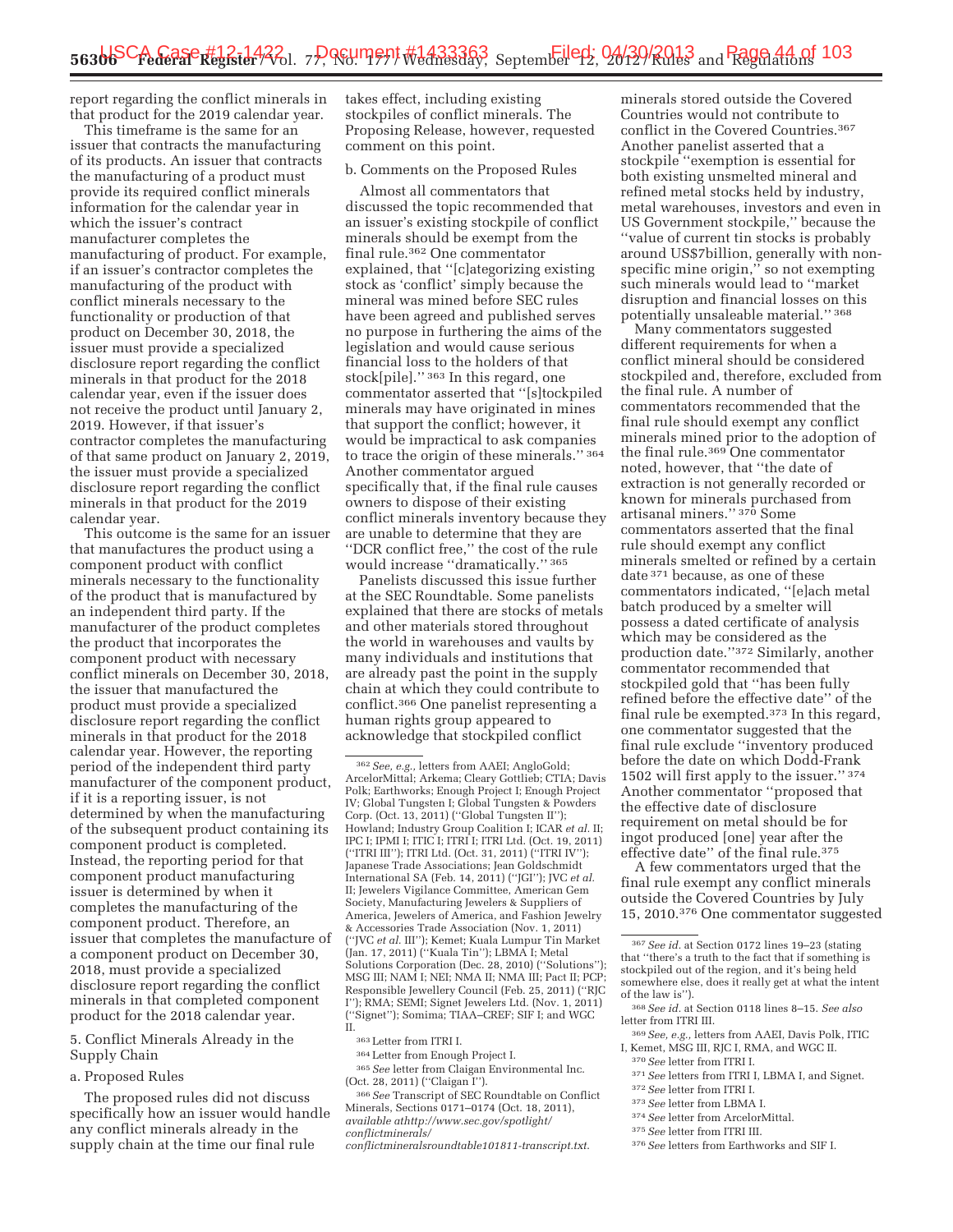that conflict minerals should be exempt if, by January 1, 2013, those minerals are included in components or products already incorporated in finished goods in a supplier's inventory or are included in parts or components included in the repair or maintenance of products.377 One commentator recommended that the final rule should exempt gold in the issuer's possession by, or extracted before, the effective date of the final rule.378 Another commentator asserted that the final rule should exempt any conflict mineral that an issuer took possession of before the first full fiscal year following the adoption of the final rule.379 This commentator suggested also that the final rule should not require reporting on conflict minerals in an issuer's supply chain that have been manufactured prior to the beginning of the issuer's first reporting year. One commentator asserted that the final rule should exclude, as of the date of the effectiveness of the final rule, ''gold bars in storage at the central banks,'' ''bars marked with the London Bullion Marketers Association (LBMA) stamp,'' and ''gold coins issued by governments or other entities.'' 380 One commentator recommended that the final rule include a 24-month ''grace period'' that would permit the ''sale of existing stockpiles of minerals that have already been mined and have been sitting in warehouses'' in the DRC.381

#### c. Final Rule

After considering the comments, the final rule excludes any conflict minerals that are ''outside the supply chain'' prior to January 31, 2013. The final rule considers conflict minerals to be ''outside the supply chain'' only in the following instances: After any columbite-tantalite, cassiterite, and wolframite minerals have been smelted; after gold has been fully refined; or after any conflict mineral, or its derivatives, that have not been smelted or fully refined are located outside of the Covered Countries.

We are aware that these existing stockpiles could have financed or benefited armed groups in the Covered Countries. However, once those

minerals are smelted, refined, or outside of the Covered Countries, it appears unlikely that they could further finance or benefit armed groups. Therefore, applying the final rule to these alreadystockpiled minerals would not further the purpose of the Conflict Minerals Statutory Provision because those minerals would not contribute to further conflict. Similarly, requiring issuers to determine the origin and chain of custody of these minerals that may have been extracted prior to the passage of the Conflict Minerals Statutory Provision, could result in undue costs if the minerals could not be sold, as suggested by one commentator.<sup>382</sup>

We considered exempting stockpiled conflict minerals that were extracted before a date certain, as one commentator recommended.383 We decided not to do so, however, because, as another commentator noted, the date of extraction is not generally recorded or known for minerals from artisanal miners.384 Further, if the final rule exempts conflict minerals extracted at a date certain, the rule would not necessarily account for payments illegally demanded by armed groups of those that transport conflict minerals through remote areas of the DRC. Instead, we believe that the proper point to use for ensuring that a conflict mineral is truly stockpiled is the smelting or primary refining date because the dates of these actions are more likely to be reliably recorded.385 Similarly, as is true with smelted or refined conflict minerals, conflict minerals stockpiled outside the Covered Countries would not contribute to conflict in the Covered Countries.386 Therefore, the final rule exempts any conflict minerals outside the Covered Countries as well.

We recognize that there may be situations in which conflict minerals are past the point in the supply chain where they are able to be used to finance or benefit armed groups, but these minerals have yet to be stored outside the Covered Countries,387 smelted, or refined. Even so, we believe that smelting, refining, or being outside the Covered Countries marks the first opportunity in the supply chain that offers reliable proof that the conflict

minerals will no longer benefit or finance armed groups. We note, however, that market participants may need additional time to move their stockpiles outside the Covered Countries or have those stockpiles smelted or refined. Therefore, to accommodate this timing constraint, the final rule provides transition relief to permit market participants sometime after the final rule becomes effective to move, smelt, or refine any existing stocks of conflict minerals without having to comply with the rule's requirements.

### 6. Timing of Implementation

#### a. Proposed Rules

The Conflict Minerals Statutory Provision states that issuers must disclose their conflict minerals information annually beginning with the issuer's first full fiscal year that begins after the date of promulgation of our final rule.388 Therefore, the proposed rules would have included neither a transition period for issuers unable to determine that their conflict minerals did not originate in the Covered Countries or unable to determine that their conflict minerals that originated in the Covered Countries did not directly or indirectly finance or benefit armed groups, nor a general delay of the rules. We requested comment, however, regarding whether we should provide a transition period or a delay.

#### b. Comments on the Proposed Rules

In response to our request for comment, a number of commentators stated that the final rule should not permit any general delay or specific phase-in period for issuers to provide their conflict minerals information.389 A number of other commentators, however, indicated that the final rule should allow for some type of delay or

<sup>377</sup>*See* letter from NAM I.

<sup>378</sup>*See* letter from AngloGold.

<sup>379</sup>*See* letter from SEMI.

<sup>380</sup>*See* letter from NMA III.

<sup>381</sup>*See* letter from Charles F. Blakeman (Mar. 15, 2012) (''Blakeman III'') (arguing overall that no final rule should be adopted, but seeking a 24-month grace period for the sale of existing stockpiles of conflict minerals, in the alternative, should the Commission adopt a final rule). *See also* letter from Charles Blakeman (Nov. 17, 2011) (''Blakeman II'') (recommending a grace period for conflict minerals already, but not specifying a length of time for the grace period).

<sup>382</sup>*See* letter from Claigan I.

<sup>383</sup>*See* letter from ITIC I.

<sup>384</sup>*See* letter from ITRI I.

<sup>385</sup> *Id.* 

<sup>386</sup>*See* Transcript of SEC Roundtable on Conflict Minerals, at Section 0172 lines 19–23.

<sup>387</sup>For example, a stockpile of conflict minerals could be stored in a warehouse in a DRC country that is insulated from and is beyond the reach of any armed group, so these conflict minerals would not contribute to conflict.

<sup>388</sup>Exchange Act Section 13(p)(1)(A). 389*See, e.g.,* letters from Catholic Charities; Earthworks; Global Witness I; Good Shepherd; ICAR et al. II; Larry Cox of Amnesty International, Lisa Shannon of A Thousand Sisters, John Bradshaw of Enough Project, Karen Stauss of Free the Slaves, Corinna Gilfillan of Global Witness, Arvind Ganesan of Human Rights Watch, Tzivia Schwartz Getzug of Jewish World Watch, Morton Halperin of Open Society Policy Center, Rabbi David Saperstein of Religious Action Center of Reform Judaism, Kent Hill of World Vision (Mar. 1, 2011) (''Amnesty *et al.''*); Rep. Berman *et al.;* Sen. Boxer *et al.* I; Senators Barbara Boxer, Frank R. Lautenberg, Barbara A. Mikulski, Sheldon Whitehouse and Ron Wyden (Feb. 16, 2012) (''Sen. Boxer *et al.* II''); Sen. Durbin/Rep. McDermott; Delly Mawazo Sesete (Dec. 19, 2011) ("Sesete"); State II; Synergie des Femmes Pour les Victimes des Violences Sexuelles (Mar. 7, 2011) (''Synergie''); World Vision US (Jul. 8, 2011) (''World Vision I''); and World Vision II.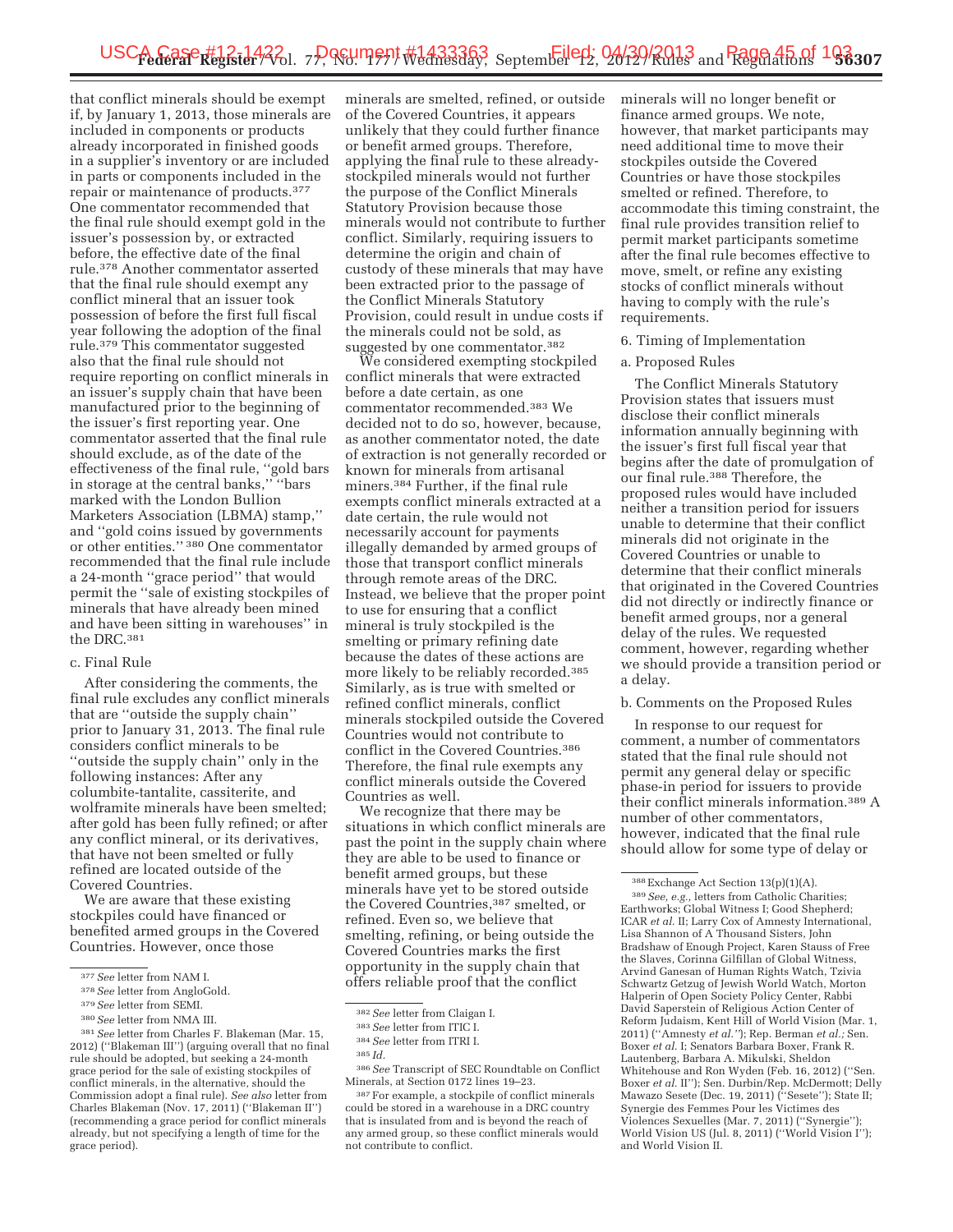phase-in period.390 Some of the commentators specified that there should be a phase-in for only certain categories of issuers, such as foreign private issuers, accelerated filers, and smaller reporting companies.<sup>391</sup> Other commentators recommended that the final rule should include a phase-in period but did not provide any details for implementing such a mechanism.392

Some commentators asserted that the effectiveness of the final rule should be delayed for all issuers until either the Comptroller General has established auditing standards and/or the State Department has developed its conflict minerals map and its strategy to address linkages between human rights abuses and conflict minerals.393 Other commentators stated that the final rule's effectiveness for all issuers should be delayed for two to five years after promulgation for issuers to set up traceability systems in the Covered Countries and clear mineral stockpiles from the supply chain.394 One commentator stated that we should establish a general reporting delay for one year following promulgation of the final rule to allow issuers the opportunity to eliminate conflict minerals from their products and, during this time, issuers would not be required to provide conflict minerals information.395 Another commentator recommended a one-year general phasein of the final rule ''so that a thorough and reliable traceability process can be

391*See* letters from AngloGold, Howland, and Taiwan Semi.

392*See, e.g.,* letters from AAEI, AAFA, Arkema, BEST I, Chamber I, Davis Polk, FEC I, ITRI I, JGI, Medtronic, Solutions, MSC I, NEI, Pact I, Rep. Critz, and RMA.

393*See* letters from Barrick Gold, Corporate Secretaries I, NRF I, Roundtable, and WGC II.

394*See, e.g.,* letters from AdvaMed I, Arkema, BEST II, FEC I, IPC I, ITRI I, ITRI II, ITRI IV, JVC *et al.* II, NAM I, Plexus, and TriQuint II.

395*See* letter from PCP.

instituted.'' 396 In this regard, one commentator indicated that the ''private sector is moving forward on this issue,'' and that one company ''aims to have built the first verifiably conflict free microprocessor'' by 2013.397 Another commentator suggested that the final rule ''set clear and specific dates for when company reporting will take effect,'' because ''using benchmarks or trigger points will prolong the uncertainty that is causing so much trouble and suffering.'' 398

A number of commentators recommended and described specific phase-in periods that focused on issuers unable to determine the origins of their conflict minerals.399 Although each of these approaches varied to some degree, they all provided that, for a certain number of years after adoption of the final rule, an issuer unable to determine its conflict minerals' origins must disclose this fact, but would not be required to describe the products containing these conflict minerals as not ''DRC conflict free.'' Some of these commentators recommended that we require an issuer, during a phase-in period, to describe its conflict minerals policy, its reasonable country of origin inquiry, the conflict minerals in its supply chains, and/or certain other information.400 A few commentators indicated that we should phase-in the final rule for particular issuers based on the issuer's position in supply chain, so that an issuer closer in position to the mine or smelter would have to disclose more information regarding its conflict minerals.401 One commentator recommended that the final rule permit a three-year phase-in period in which all issuers would be required only to receive certifications from their first-tier suppliers during the first year after promulgation, identify the smelters used to process their conflict minerals in the second year, and fully implement the rules in the third year.402

Many commentators, including industry associations, corporations, human rights groups, institutional

399*See, e.g.,* letters from AdvaMed I, CTIA, Industry Group Coalition I, IPC I, ITIC I, JVC *et al.*  II, and NAM I.

400*See* letters from AdvaMed I, Industry Group Coalition I, and NAM I.

401*See* letters from NRF I and Teggeman.

402*See* letter from TriQuint II.

investors, members of Congress, and individuals, agreed that all conflict minerals should be treated equally, as proposed.403 Some commentators asserted that gold should be treated differently than the other three conflict minerals because of its unique qualities, and the OECD had not approved the supplement to its due diligence guidance specifically for gold,404 which at the time of the Proposing Release was scheduled to be published by the end of 2011. Subsequent commentators noted that the OECD's gold supplement would not be finalized until sometime in 2012,405 and some commentators suggested that the final rule's application to gold be delayed until the OECD has adopted its gold supplement.<sup>406</sup> At present, the final gold supplement has been approved by the OECD.<sup>407</sup> One of the commentators suggested that the final rule be delayed for gold until the beginning of an issuer's first full fiscal year following adoption and issuance of the OECD's gold supplement.408 Another one of the commentators argued that any ''effort to establish credible and effective due diligence systems in the absence of OECD guidance will be stymied by the lack of a widely accepted base for responsible sourcing.''409 One commentator, however, asserted that the final rule should not be delayed for gold regardless of whether the OECD's gold supplement has been completed.410 This commentator argued that, even if the OECD's gold supplement has not been completed when an issuer's reporting period begins, the issuer

405*See* letters from Government of Canada, Foreign Affairs and International Trade (Dec. 23, 2011) (''Canada''); JVC *et al.* III; Signet; World Gold Council, London Bullion Market Association, and Responsible Jewellery Council (Oct. 28, 2011) (''WGC *et al.* I''); and World Gold Council, London Bullion Market Association, and Responsible Jewellery Council (Dec. 9, 2011) (''WGC *et al.* II'').

406*See, e.g.,* letters from Boeing, JVC *et al.* III, Signet, World Gold Council (Jun. 20, 2011) (''WGC III''), WGC *et al.* I, and WGC *et al.* II.

407*See OECD, Due Diligence Guidance for Responsible Supply Chains of Minerals from Conflict-Affected and High-Risk Areas: Supplement on Gold* (2012), *available at http://www.oecd.org/ corporate/guidelinesformultinationalenterprises/ FINAL%20Supplement%20on%20Gold.pdf*.

408*See* letter from WGC *et al.* II.

410*See* letter from ICAR *et al.* II.

<sup>390</sup>*See, e.g.,* letters from AAEI; AAFA; AdvaMed I; AngloGold; Arkema; Barrick Gold; BEST II; Boeing Company (Oct. 18, 2011) (''Boeing''); Bureau d'Etudes Scientifiques et Techiques (Mar. 10, 2011) (''BEST I''); Chamber I; Corporate Secretaries I; CTIA; Davis Polk; Fédération des Enterprises du Congo (Feb. 25, 2011) (''FEC I''); Howland; Industry Group Coalition I; IPC I; ITIC I; ITRI I; ITRI II; ITRI IV; JGI; JVC *et al.* II; JVC *et al.* III; Medtronic, Inc. (Mar. 2, 2011) (''Medtronic''); Malaysia Smelting Corporation (Oct. 25, 2011) (''MSC II''); NAM I; National Association of Manufacturers (Jul. 26, 2011) (''NAM II''); NEI; NRF I; Pact I; PCP; Plexus (Feb. 25, 2011) (''Plexus''); Representative Mark S. Critz (Feb. 29, 2012) (''Rep. Critz''); RILA; RMA; Roundtable; Solutions; Somima; Taiwan Semi; TechAmerica, Professional Services Council, National Defense Industrial Association, American Council of Engineering Companies, Aerospace Industries Association, and U.S. Chamber of Commerce (Nov. 28, 2011) (''CODSIA''); TIC; TriQuint I; TriQuint Semiconductor Manufacturing Company, Ltd. (Mar. 2. 2011) (''TriQuint II''); and WGC II.

<sup>396</sup>*See also* letter from Somima.

<sup>397</sup>*See* letter from Senator Jeff Merkley and Representatives Peter DeFazio, Earl Blumenauer, Kurt Schrader, and Suzanne Bonamici (May 17, 2012) (''Sen. Merkley *et al.''*). *See also* letter from Enough Project (Aug. 10, 2011) (''Enough Project III'') (providing a link to an article that ''details current efforts on the ground in response to Section 1502'').

<sup>398</sup>*See* letter from BEST II.

<sup>403</sup>*See, e.g.,* letters from Bario-Neal, Brilliant Earth, Calvert, Catholic Charities, CRS I, Earthworks, Enough Project I, Metalsmiths, Good Shepherd, Hacker Jewelers, Hoover & Strong, Howland, IPC I, ITRI I, NAM I, Niotan I, Peace, Rep. Berman *et al.,* Sen. Durbin/Rep. McDermott, SIF I, State II, TakeBack, and TIAA–CREF.

<sup>404</sup>*See, e.g.,* letters from AngloGold, IPMI I, JVC *et al.* II, LBMA II, NMA II, Tiffany, TriQuint I, and WGC II.

<sup>409</sup>*See* letter from JVC *et al.* III.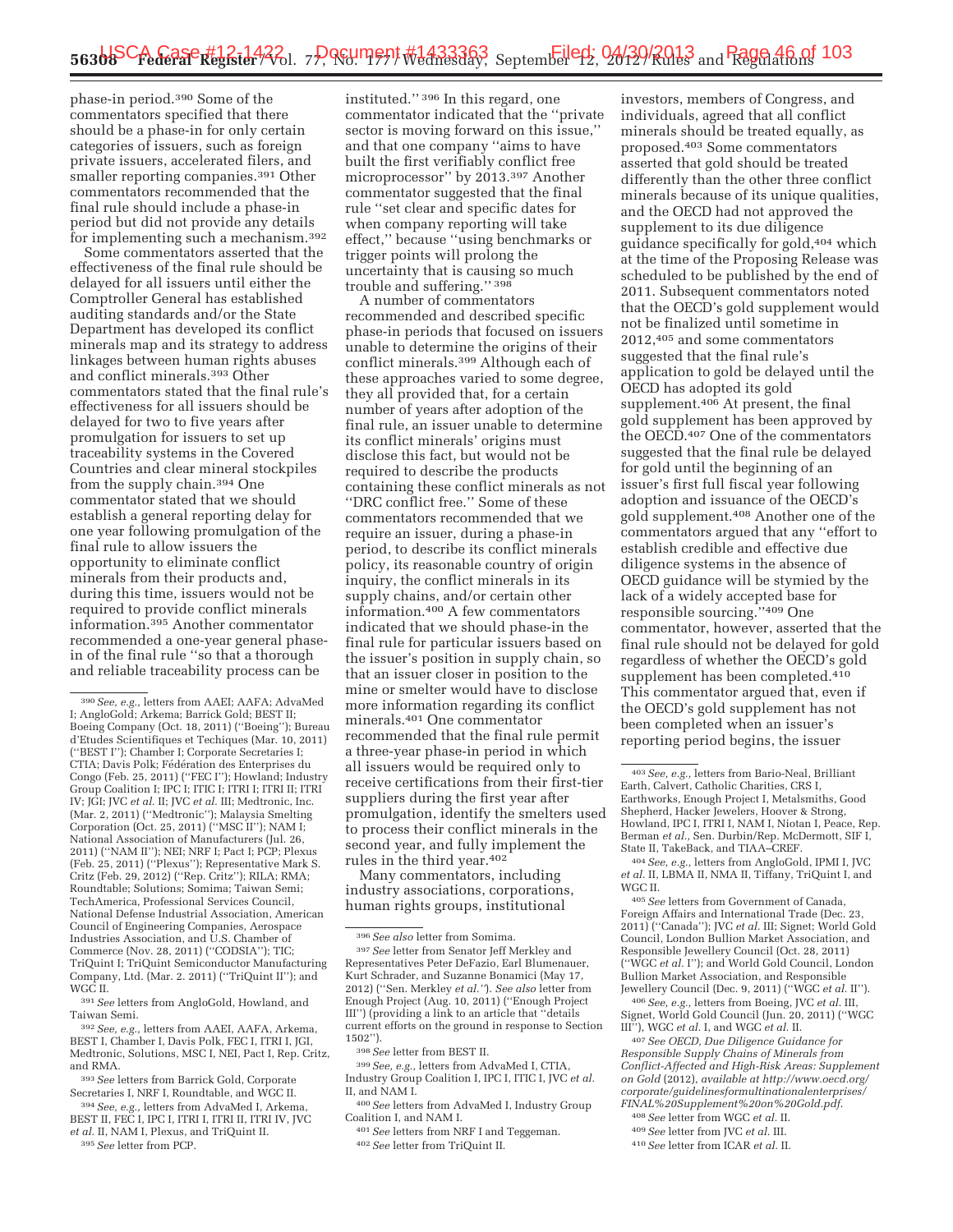would still be able to apply the OECD's core due diligence framework to gold.

The commentators that advocated treating gold differently from the other conflict minerals comprise mostly gold, mining, and jewelry companies or associations. Of these commentators, only one indicated that the final rule should initially be more stringent with issuers using gold because 80% of the funds generated by conflict minerals for armed groups come from gold.411 The other commentators indicated that the final rule should be more lenient for gold and that we should defer full incorporation of gold into the final rule because such a large percentage of gold coming from the DRC is illegally exported that it will require greater time and effort to make the gold supply chain transparent than it will for the other conflict minerals.412 One commentator was concerned that, until a more transparent supply chain is developed, the final rule would stigmatize gold and thereby harm that mineral's ability to be used as a hedge and damage the global financial economy because so many companies would not be able to determine the origin of their gold.413 Finally, a few commentators stated that the final rule should permit issuers to exclude certain information from public dissemination regarding the storage and transportation routes of gold for security reasons.414

#### c. Final Rule

After considering the comments, the final rule will not provide a general delay of effectiveness, nor will the proposal be withdrawn and reproposed. Although many commentators advocated that the final rule include an extended general delay of the rule's effectiveness, we do not believe this approach would appropriately implement Congress's directive in the Conflict Minerals Statutory Provision. The provision states when an issuer must begin to report on its conflict minerals. Congress directed us to promulgate regulations requiring any ''person described'' to disclose annually ''beginning with the person's first full fiscal year that begins after the date of promulgation of such regulations.'' 415 Additionally, it is not clear that a general delay of the final rule is necessary or appropriate. As noted by two of the co-sponsors of the statutory provision, conflict minerals

legislation was first considered in 2008, the Conflict Minerals Statutory Provision was over a year old at the time of the letter, and many issuers have been working with various groups in developing supply chain tracing for years.416 Therefore, under the final rule, most issuers with necessary conflict minerals will be required to file a specialized disclosure report on or before May 31, 2014 containing conflict minerals disclosure for the initial reporting period that will extend from January 1, 2013 to December 31, 2013.

Since Congress adopted the Conflict Minerals Statutory Provision in July 2010, we have sought comment on our implementation of the provision, including our proposal, and have provided opportunities for commentators to provide their input, both before and after the rules were proposed. As noted above, we extended the comment period for the rule proposal and convened an October 2011 roundtable at the request of commentators. We have continued to receive comment letters through August 2012, all of which we have considered. Some commentators have provided responses to other commentators, particularly on the Economic Analysis. This robust, public, and interactive debate has allowed us to more fully consider how to develop our final rule. Additionally, as discussed further in the Economic Analysis section, below, we have considered and analyzed the numerous comments received regarding the costs and complexities of the statute and proposed rule, and have taken them into account in the final rule. Overall, we believe interested parties have had sufficent opportunity to review the proposed rules, as well as the comment letters, and to provide views on the proposal, other comment letters, including data to inform our consideration of the final rule. Accordingly, we do not believe that withdrawal of the proposed rule and reproposal is necessary.

While the final rule does not include a general delay for the reasons noted, we acknowledge that there are legitimate concerns about the feasibility of preparing the required disclosure in the near term because of the stage of development of the supply chain tracing mechanisms. In order to address these concerns, rather than providing an extended general delay of effectiveness, the final rule includes a targeted and temporary provision intended to help issuers address some of the burdens and costs of compliance with the final rule. For all issuers, this period will last two

years, including issuers' 2013 and 2014 reporting periods, but will not be permitted for the reporting period beginning January 1, 2015. For smaller reporting companies, this period will last four years, including issuers' 2013 through 2016 reporting periods, but will not be permitted for the reporting period beginning January 1, 2017. We note that, although some commentators recommended that there be no such transition period and other commentators recommended that such a transition period be permitted for either a shorter or longer amount of time, a number of commentators appeared to suggest that a transition period through 2014 would be appropriate to allow the necessary traceability systems in the Covered Countries to be established.417 Issuers taking advantage of this temporary category are still be required to conduct due diligence and prepare and file a Conflict Minerals Report, and are required to disclose in their Conflict Mineral Report all steps taken by such issuer, if any, since the issuer's last such report to mitigate the risk that its necessary conflict minerals benefit armed groups, including any steps to improve its due diligence.

As discussed in greater detail below, the final rule provides a temporary ''DRC conflict undeterminable'' category for a two-year period for all issuers and a four-year period for smaller reporting companies. This category is available for issuers that proceed to step three but are unable to determine, after exercising their required due diligence, <sup>418</sup> whether

<sup>411</sup>*See* letter from TriQuint I. 412*See* letters from AngloGold, IPMI I, JVC *et al.* 

 $\,$   $^{413}$   $See$  letters from NMA II, NAM III, and WGC  $^{414}$   $See$  letters from NMA II, NAM III, and WGC II.

<sup>415</sup>*See* Exchange Act Section 13(p)(1)(A). 416*See* letter from Sen. Durbin/Rep. McDermott.

<sup>417</sup>*See, e.g.,* letters from AdvaMed I (recommending an ''unknown determination'' transition period at least through 2014), FEC I (''Disclosure of minerals mined could be mainly conflict free for 2014 and finally the companies could successfully report to the Securities and Exchange Commission in 2015.''), JVC *et al.* II (urging ''the Commission to adopt a calibrated 'phase-in' disclosure approach spanning the period from April 15, 2011 (the statutorily-prescribed effective date of the Commission's implementing rules) through at least early 2014, to afford all affected issuers a minimum two-year transition period before becoming obligated to furnish an audited CMR''), Plexus (suggesting that a ''phase in compliance schedule of at least 2 years is needed in order to provide time for the due diligence systems to be set-up, most importantly on the ground in the DRC,'' but even ''this would be a significant challenge''), Verizon (recommending ''delaying the full applicability of the due diligence requirements of the Conflict Minerals Report until after fiscal 2014, to allow the DRC Zone countries to develop the traceability protocols and related infrastructure required in order to supply Conflict Free Smelters''), and WilmerHale (''After fiscal year 2014, when sufficient infrastructure is expected to have been developed to permit companies to determine the source of all their conflict minerals, the 'indeterminate source' category would no longer be available.'').

<sup>418</sup>As discussed in greater detail below, issuers are required to exercise due diligence on the source Continued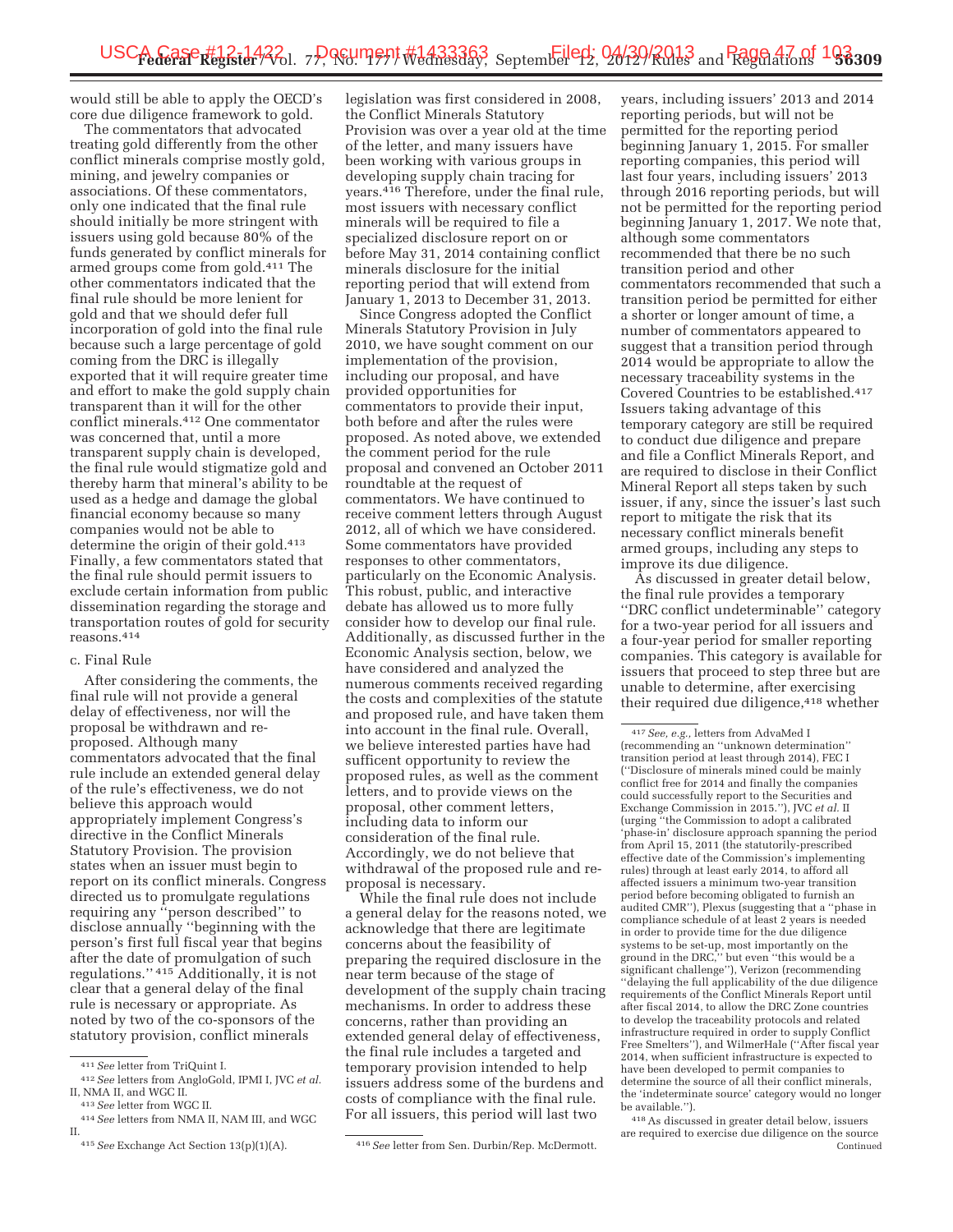their conflict minerals originated in the Covered Countries or whether their conflict minerals that originated in the Covered Countries directly or indirectly finance or benefit armed groups in the Covered Countries.

The final rule permits any such issuer for purposes of the conflict minerals disclosure to describe its products with such conflict minerals as ''DRC conflict undeterminable,'' unless those products also include other conflict minerals that directly or indirectly financed or benefited armed groups in the Covered Countries. Further, although issuers with ''DRC conflict undeterminable'' products are required to provide a Conflict Minerals Report that describes, among other matters, the measures taken by the issuer to exercise due diligence on the source and chain of custody of the conflict minerals, during the temporary period they will not have to provide an independent private sector audit of that report. We believe that not requiring an independent private sector audit of the Conflict Minerals Report during the temporary period is appropriate because an audit of the design of an issuer's due diligence that results in an undeterminable conclusion would not appear to have a meaningful incremental benefit.

*D. Step Two—Determining Whether Conflict Minerals Originated in the Democratic Republic of the Congo or Adjoining Countries and the Resulting Disclosure* 

Once an issuer determines that conflict minerals are necessary to the functionality or production of a product manufactured or contracted to be manufactured by the issuer, the Conflict Minerals Statutory Provision requires the issuer to determine whether those conflict minerals originated in the Covered Countries.419 If so, the issuer must submit a Conflict Minerals Report concerning those conflict minerals that originated in the Covered Countries,420 and make that report available on its

<sup>419</sup>*See* Exchange Act Section 13(p)(1)(A). 420*See id.* 

Internet Web site.421 To determine whether their conflict minerals originated in the Covered Countries, so as to determine whether they must exercise due diligence on the source and chain of custody of those minerals and provide a Conflict Minerals Report, the final rule requires issuers with necessary conflict minerals to conduct a reasonable country of origin inquiry.

# 1. Reasonable Country of Origin Inquiry

### a. Proposed Rules

We proposed that an issuer would be required to disclose whether it has necessary conflict minerals that originated in the Covered Countries based on its ''reasonable country of origin inquiry.'' Our proposed rules did not specify, however, what constituted a reasonable country of origin inquiry. Rather than describing what a reasonable country of origin inquiry would entail, we indicated that such a determination would depend on each issuer's particular facts and circumstances. In this regard, we noted that the reasonable country of origin inquiry requirement was not meant to suggest that issuers would have to determine with absolute certainty whether their conflict minerals originated in the Covered Countries as we have often stated that a reasonableness standard is not the same as an absolute standard.422

### b. Comments on the Proposed Rules

One commentator indicated that the final rule should not include a reasonable country of origin inquiry for determining whether an issuer's conflict minerals originated in the Covered Countries.423 This commentator objected to the use of a reasonable country of origin inquiry because it believed that the origin of a product should be determined based on where the product is produced rather than where the minerals in the product were mined. Another commentator recommended that the final rule not require issuers to make any reasonable country of origin inquiry at all if they

423*See* letter from Teggeman.

determine, based on whatever means they believe appropriate, that their conflict minerals did not originate in the Covered Countries, provided they disclose this fact.424 Many other commentators on this subject agreed that the proposed rules' reasonable country of origin inquiry approach is appropriate.425 Some of these commentators disagreed, however, on the meaning and application of the standard. Some such commentators asserted that a reasonable country of origin standard should be equivalent to the due diligence standard required for the Conflict Minerals Report.426 Others suggested that the reasonable country of origin standard should conform, at least in part, to international standards, 427 such as the ''preliminary review'' in the OECD guidance.<sup>428</sup>

Many commentators agreed that the final rule should not define the reasonable country of origin standard, or should provide only general guidance regarding the standard, so that the rules would allow for greater flexibility to evolve as processes improved.429 Some of these commentators provided examples of the general guidance that

425*See, e.g.,* letters from AAFA, AngloGold, ArcelorMittal, Barrick Gold, Boeing, Chamber I, Cleary Gottlieb, CRS I, Enough Project I, Evangelical Alliance, Evangelicals, Global Witness I, Howland, ICGLR, Industry Group Coalition I, IPC I, IPMI I, ITIC I, JVC *et al.* II, LBMA I, Metalsmiths, Methodist Board, MSG I, NAM I, NEI, NMA II, NYCBar I, NYCBar II, RILA–CERC, SEMI, Semiconductor, SIF I, SIF II, PCP, Presbyterian Church II, Sen. Durbin/ Rep. McDermott, State II, TIAA–CREF, TIC, TriQuint I, and WGC II.

426*See* letters from Metalsmiths and Sen. Durbin/ Rep. McDermott.

427*See* letters from CRS I and IPMI I.

428*See* letter from IPMI I (stating that ''the OECD advocates an initial determination of origin inquiry''). *See also OECD, OECD Due Diligence Guidance for Responsible Supply Chains of Minerals from Conflict-Affected and High-Risk Areas,* 33 (2011), *available at http://www.oecd.org/ daf/internationalinvestment/ guidelinesformultinationalenterprises/ 46740847.pdf*. (''This Guidance applies to actors operating in a conflict-affected and high-risk area, or potentially supplying or using tin (cassiterite), tantalum (tantalite) or tungsten (wolframite), or their smelted derivates, from a conflict-affected and high-risk area. Companies should preliminarily review their mineral or metal sourcing practices to determine if the Guidance applies to them.'').

429*See, e.g.,* letters from AAFA, AngloGold, ArcelorMittal, Industry Group Coalition I, IPC I, IPMI I, ITIC I, JVC *et al.* II, NAM I, RILA–CERC, Semiconductor, SIF I, TriQuint I, and WGC II.

and chain of custody of their conflict minerals and potentially provide a Conflict Minerals Report if, following their reasonable country of origin inquiry, they know they have conflict minerals from the Covered Countries and not from recycled or scrap sources, or they have reason to believe that their conflict minerals may have originated in the Covered Countries and may not have come from recycled or scrap sources. Only after these issuers have exercised their required due diligence may they use the ''DRC conflict undeterminable'' alternative if they are still unable to determine that their conflict minerals originated in the Covered Countries or, if they determine that their minerals did originate in the Covered Countries, but they are unable to determine that their conflict minerals directly or indirectly financed or benefited armed groups in the Covered Countries.

<sup>421</sup>*See* Exchange Act Section 13(p)(1)(D). 422*Cf.* Foreign Corrupt Practices Act (the  $'$ FCPA''), 15 U.S.C. 78 $m(b)(7)$  and Exchange Act Section 13(b)(7), which states that ''the terms 'reasonable assurances' and 'reasonable detail' mean such level of detail and degree of assurance as would satisfy prudent officials in the conduct of their own affairs.'' The release further cites to the conference committee report on amendments to the *FCPA, Cong. Rec.* H2116 (daily ed. Apr. 20, 1988), which states the reasonableness ''standard 'does not connote an unrealistic degree of exactitude or precision,' '' but instead '' 'contemplates the weighing of a number of relevant factors, including the cost of compliance.

<sup>424</sup>*See* letter from Roundtable (stating that the ''Conflict Minerals Statutory Provision requires issuers to disclose 'whether' their conflict minerals originated in the Covered Countries, and, in the case of a positive determination, to provide a Conflict Minerals Report,'' and it ''does not impose any obligation on an issuer who determines that the conflict minerals did not originate in the Covered Countries to make any disclosure beyond that fact, nor does it specify how the issuer is to determine that the conflict minerals did not originate in the Covered Countries'').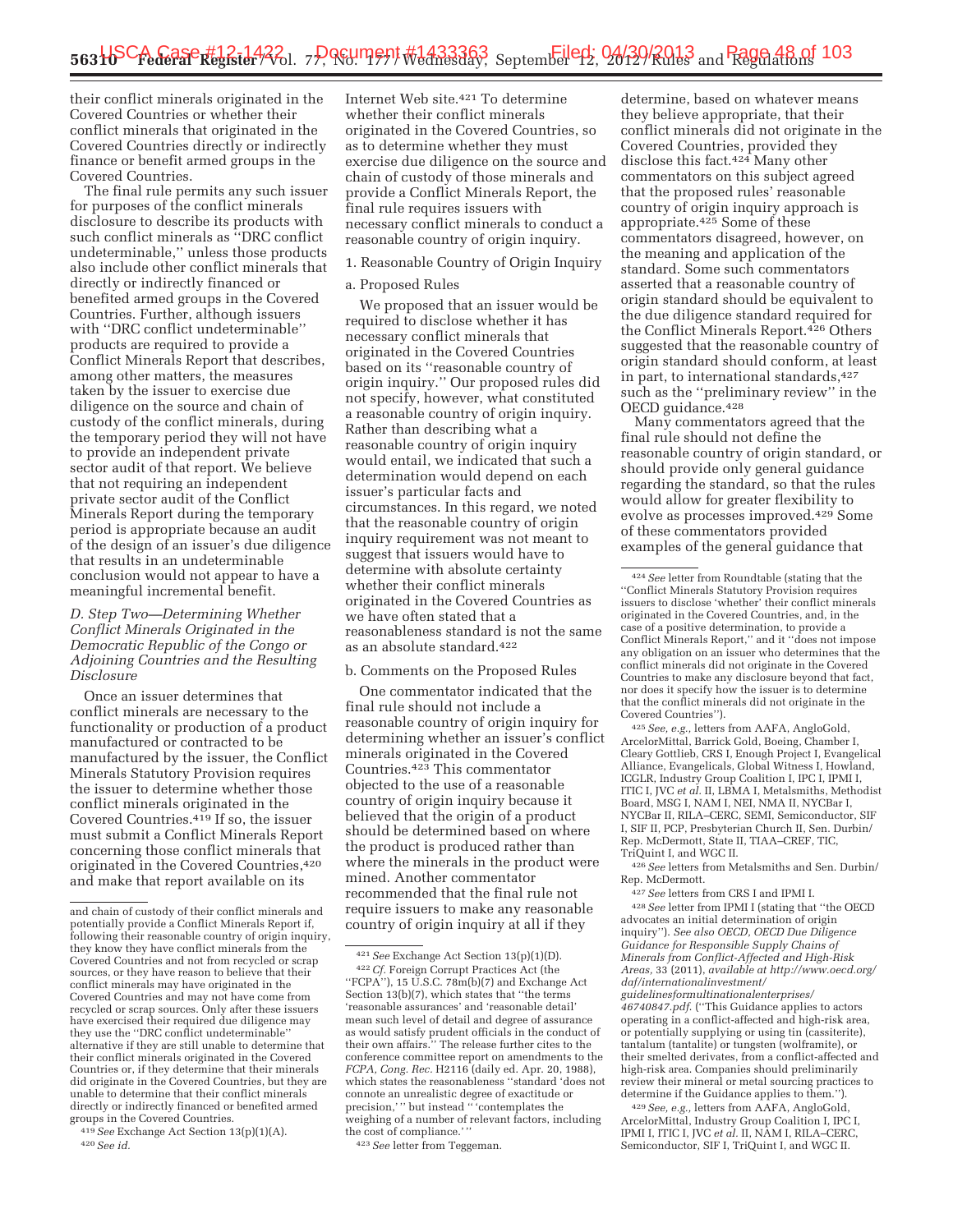the final rule could include while still allowing flexibility.430 For example, some commentators suggested that we indicate that the reasonable country of origin inquiry could differ among issuers based on their size, products, and relationships with suppliers.431 In addition, one commentator recommended that the final rule should clarify that a ''reasonable person'' standard applies to the reasonable country of origin standard.432 As a further example, some commentators sought flexibility for the reasonable country of origin standard that permits some combination of reasonable supplier declarations, contractual obligations, risk-based follow-up, and/or smelter validations.433 One commentator asserted that an issuer's reasonable country of origin inquiry should be conducted under a reasonable care standard that requires ''more than a passive acceptance by the filer of information provided by their suppliers,'' which does not ''mandate that an issuer always reach the legally correct conclusion, but does require sufficient investigation by an issuer to support reasonable cause to believe in the conclusion.'' 434

Some commentators asserted that the final rule should define or provide specific guidance on what constitutes a ''reasonable country of origin inquiry,'' although many of these commentators did not provide suggested definitions or guidance.435 A few commentators argued, however, that any definition or guidance in the final rule should make clear that a reasonable country of origin standard should not be an absolute standard.436 One commentator suggested that the reasonable country of origin inquiry standard should require an issuer to take ''sufficient steps to accurately determine and disclose whether its conflict minerals originate from the DRC,'' and the commentator, therefore, recommended that an issuer should disclose the steps it undertook to complete its inquiry.437

437*See* letter from SIF II.

A large number of commentators suggested that, as part of a reasonable country of origin standard, the final rule should permit an issuer to rely on reasonable representations from suppliers and/or smelters.<sup>438</sup> Other commentators recommended, however, that written representations could provide only some evidence in making a reasonable country of origin inquiry but should not, by themselves, satisfy the reasonable country of origin inquiry standard.439 Some of these commentators provided examples of other evidence an issuer could use in addition to written representations in satisfying a reasonable country of origin standard, including contractually obligating suppliers to source only from conflict-free smelters, conducting spot checks of suppliers and smelters to verify they are obtaining conflict minerals from only conflict-free sources, disclosing publicly the smelters used and the processes undertaken to ensure that only conflict-free minerals are used, and/or determining that there is no contrary evidence or ''red flags'' that would cast doubt on the minerals' origins.440 Some commentators suggested that an issuer should be able to rely on representations from smelters only if the smelter was designated ''compliant'' by nationally or internationally recognized standards.441 A few commentators, however, asserted that smelters and refiners are unable to verify the country of origin of the minerals they process at the present time.442 One commentator argued that an issuer should be able to rely on reasonable representations ''one or two

Witness I, IPMI I, and MSG I. 441*See* letters from Howland, Enough Project I, ITIC I, MJB Consulting (May 30, 2011) ("MJB III"), MSG III, NYCBar II, SIF I, and TIC.

 $^{442} \, See$  letters from Nordic Sun Worldwide Ltd. (Mar. 17, 2012) (''Nordic Sun'') (stating that, before smelter verification schemes can be relied upon, ''a more scientific component must be added,'' and that only ''the addition of a low acquisition cost mineral analyzer with a reasonably detailed geologic mineralization fingerprinting capability that include GPS location data and certification tag data in a tamper-proof format will add the necessary missing step to all the 3T minerals and smelter certification systems'') and Southern Africa Resource Watch (Apr. 4, 2012) (''SARW'') (stating that any scheme that ''essentially depends on assurances from refining and smelting facilities will not be helpful''). *But see* letter from iTSCi Programme Governance Committee (Apr. 14, 2012) (''iTSCi'') (refuting the letter from Nordic Sun).

steps up the supply chain,'' but that these representations should be made public.443

Commentators were almost evenly split about whether the final rule should allow an issuer to use qualifying or explanatory language in concluding whether its conflict minerals originated in the Covered Countries.444 Some of the commentators that believed the final rule should permit some qualification or explanation, however, qualified their recommendations.445

### c. Final Rule

After considering the comments, we are adopting the final rule regarding the reasonable country of origin inquiry substantially as proposed, but with some modification. The final rule does not specify what steps and outcomes are necessary to satisfy the reasonable country of origin inquiry requirement because, as stated in the Proposing Release, such a determination depends on each issuer's particular facts and circumstances. A reasonable country of origin inquiry can differ among issuers based on the issuer's size, products, relationships with suppliers, or other factors.446 Further, as we stated in the Proposing Release, we continue to believe that the steps necessary to constitute a reasonable country of origin inquiry depend on the available infrastructure at a given time. As commentators noted, such an approach

445*See* letters from Howland (stating that an issuer should be able to use qualifying language only if it knows that 80% or more of its conflict minerals did not originate from the Covered Countries), MSG I (stating that qualifying language is not relevant as long as an issuer discloses the manner in which it determined its reasonable country of origin inquiry), NAM I (stating that qualifying language should be permitted only when there is appropriate information to support the conclusion), NMA II (same), and TriQuint I (stating that the final rule should allow qualifying language when an issuer concludes that its conflict minerals are not ''DRC conflict free,'' but should not allow such a qualification if it states that its conflict minerals are, in fact, ''DRC conflict free'').

446As we indicated in the Proposing Release, although a reasonable country of origin inquiry may be based on a particular issuer's size, products, relationships with suppliers, or another factor, an issuer may not conclude that, because of the large (or small) amount of conflict minerals it uses in its products or the large (or small) number of products that include conflict minerals, it is unreasonable for that issuer to conduct any inquiry into the origin of its conflict minerals. Instead, that issuer must make some inquiry into the origin of its conflict minerals.

<sup>430</sup>*See, e.g.,* letters from Industry Group Coalition I, IPC I, ITIC I, NAM I, RILA–CERC, and SIF I.

<sup>431</sup>*See* letters from IPC I and ITIC I.

<sup>432</sup>*See* letter from RILA–CERC.

<sup>433</sup>*See, e.g.,* letters from Industry Group Coalition I and NAM I.

<sup>434</sup>*See* letter from Enough Project IV.

<sup>435</sup>*See, e.g.,* letters from CRS I, Earthworks, Enough Project I, Evangelical Alliance, Evangelicals, Global Witness I, Howland, ICGLR, IPC I, IPMI I, Metalsmiths, Methodist Board, MSG I, NYCBar I, NYCBar II, PCP, Presbyterian Church II, Roundtable, SEMI, Sen. Durbin/Rep. McDermott, State II, and TIC.

<sup>436</sup>*See* letters from Chamber I, Cleary Gottlieb, and NAM I.

<sup>438</sup>*See, e.g.,* letters from AngloGold, Arkema, Cleary Gottlieb, Global Tungsten I, Global Tungsten II, Howland, ICGLR, IPC I, IPC II, NAM I, NEI, NMA II, PCP, RILA, Roundtable, SEMI, Taiwan Semi, TIAA–CREF, TIC, TriQuint I, US Telecom, and

<sup>&</sup>lt;sup>439</sup> See, e.g., letters from CTIA, Enough Project I, Global Witness I, Howland, IPMI I, ITIC I, MSG I, NYCBar II, Sen. Durbin/Rep. McDermott, SIF I, and

TIC. 440*See, e.g.,* letters from Enough Project I, Global

<sup>443</sup>*See* letter from Hileman Consulting. 444Some commentators asserted that such language should be permitted. *See* letters from AngloGold, Cleary Gottlieb, Howland, NAM I, NMA II, and WGC II. Others took the opposite view. *See*  letters from CRS I, Earthworks, Global Witness I, NEI, and State II.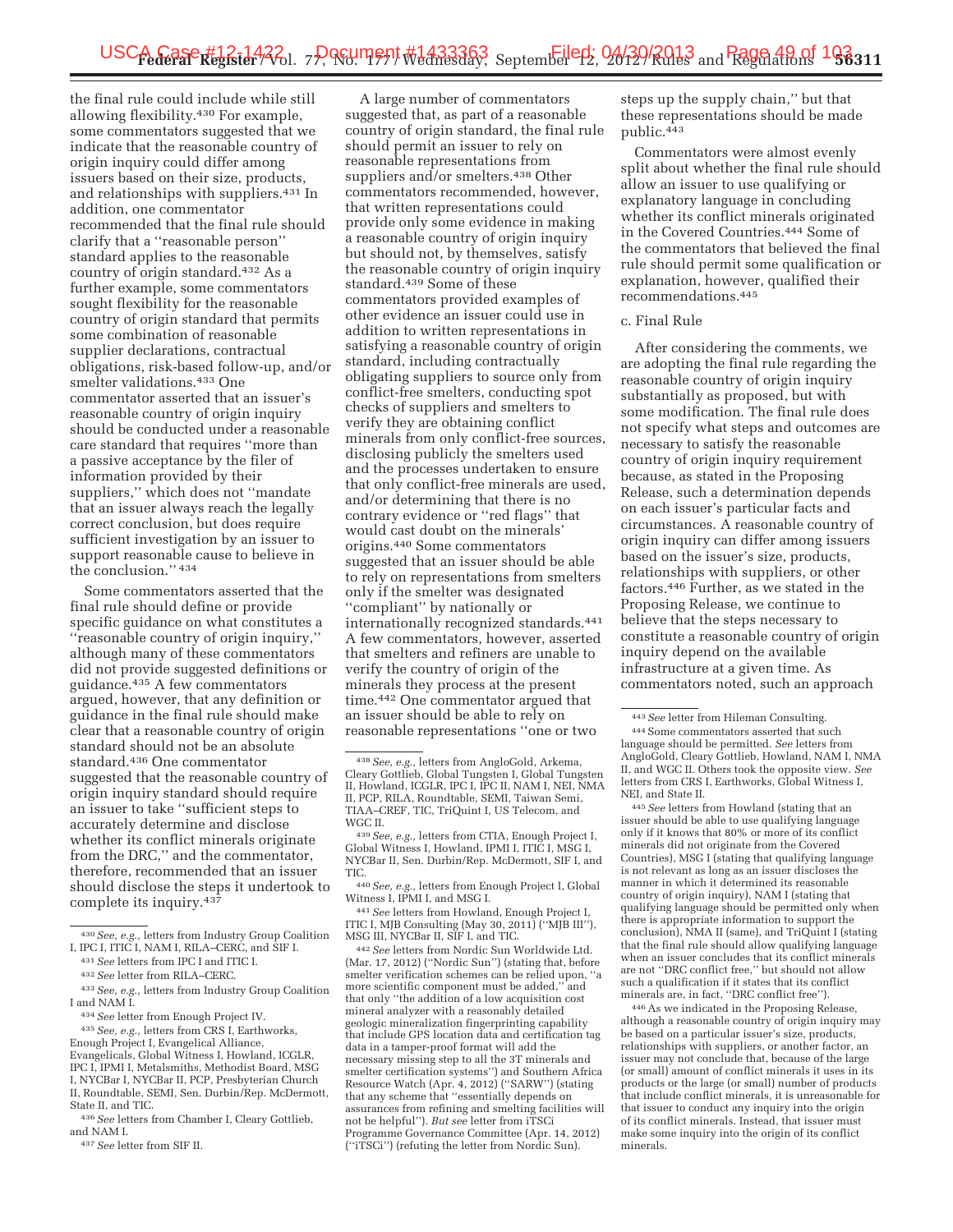allows the final rule to be flexible and evolve with available tracing processes.

Even though the final rule does not specify the steps necessary to satisfy the reasonable country of origin inquiry requirement, the final rule includes general standards governing the inquiry and the steps required as a result of the inquiry. First, the final rule provides that, to satisfy the reasonable country of origin inquiry requirement, an issuer's reasonable country of origin inquiry must be reasonably designed to determine whether the issuer's conflict minerals did originate in the Covered Countries, or did come from recycled or scrap sources, and it must be performed in good faith. The proposed rules did not discuss the design of an issuer's reasonable country of origin inquiry or an issuer's performance in carrying out its reasonable country of origin inquiry. We believe providing these standards in the rule will facilitate compliance with the rule by providing guidance to issuers about what is required to satisfy the reasonable country of origin inquiry. In this regard, we note that one commentator stated that ''[i]t is essential, in order to make the implementation of 1502 practical and cost effective, that the concept of reasonableness, and good faith efforts'' be recognized in the final rule.<sup>447</sup> Further, we believe the notion of good faith performance is important so that an issuer will not be able to establish a reasonably designed inquiry but subsequently fail to undertake the steps necessary to carry out the actual inquiry.

Although we do not prescribe the steps constituting a reasonable country of origin inquiry, we do view an issuer as satisfying the reasonable country of origin inquiry standard if it seeks and obtains reasonably reliable representations indicating the facility at which its conflict minerals were processed and demonstrating that those conflict minerals did not originate in the Covered Countries or came from recycled or scrap sources. These representations could come either directly from that facility or indirectly through the issuer's immediate suppliers, but the issuer must have a reason to believe these representations are true given the facts and circumstances surrounding those representations. An issuer must also take into account any applicable warning signs or other circumstances indicating that its conflict minerals may have originated in the Covered Countries or did not come from recycled

or scrap sources.448 An issuer would have reason to believe representations were true if a processing facility received a ''conflict-free'' designation by a recognized industry group that requires an independent private sector audit of the smelter, or an individual processing facility, while it may not be part of the industry group's ''conflictfree'' designation process, obtained an independent private sector audit that is made publicly available. An issuer's policies with respect to the sourcing of conflict minerals will generally form a part of the issuer's reasonable country of origin inquiry, and therefore would generally be required to be disclosed in the issuer's Form SD.

Moreover, the issuer is not required to receive representations from all of its suppliers. The standard focuses on reasonable design and good faith inquiry. Therefore, if an issuer reasonably designs an inquiry and performs the inquiry in good faith, and in doing so receives representations indicating that its conflict minerals did not originate in the Covered Countries, the issuer may conclude that its conflict minerals did not originate in the Covered Countries, even though it does not hear from all of its suppliers, as long as it does not ignore warning signs or other circumstances indicating that the remaining amount of its conflict minerals originated or may have originated in the Covered Countries. For example, we would agree that, ''if reasonable inquiry has been made, and if no evidence of [Covered Country] origin has arisen, and if the origin of only a small amount of gold were still unknown, a manufacturer should be allowed to declare that its gold is not from the [Covered Countries] and is DRC conflict free.'' 449

448As discussed below, this approach is consistent with the OECD's due diligence guidance, which states that issuers should preliminarily review their sourcing practices to determine if their due diligence guidance applies, and provides nonexclusive examples of situations that it states should trigger the guidance. *See* OECD, *OECD Due Diligence Guidance for Responsible Supply Chains of Minerals from Conflict-Affected and High-Risk Areas* (2011), *available at http://www.oecd.org/daf/ internationalinvestment/ guidelinesformultinationalenterprises/ 46740847.pdf*. *See also OECD, Due Diligence Guidance for Responsible Supply Chains of Minerals from Conflict-Affected and High-Risk Areas: Supplement on Gold* (2012), *available at http://www.oecd.org/corporate/ guidelinesformultinationalenterprises/ FINAL%20Supplement%20on%20Gold.pdf*.

449*See* letter from IPMI I. Commentators opining on whether the statutory language requiring due diligence and a Conflict Minerals Report applies only to issuers that know that their conflict minerals originated in the Covered Countries or whether that statutory language applies also to issuers that are unable to determine that their conflict minerals did not originate in the Covered

The reasonable country of origin inquiry is consistent with the supplier engagement approach in the OECD guidance where issuers use a range of tools and methods to engage with their suppliers.450 The results of the inquiry may or may not trigger due diligence. This is the first step issuers take under the OECD guidance to determine if the further work outlined in the OECD guidance—due diligence—is necessary. The Conflict Minerals Statutory Provision specifically contemplates due diligence, which goes beyond inquiry and involves further steps to establish the truth or accuracy of relevant information, by requiring a description of the measures the issuer took to exercise due diligence on the source and chain of custody of the minerals. The Conflict Minerals Statutory Provision specifically notes that due diligence includes the audit discussed below.

Second, the final rule establishes a different standard from that included in the proposal for determining whether due diligence on the conflict minerals' source and chain of custody and a Conflict Minerals Report is required after the reasonable country of origin inquiry. The proposed rules would have required an issuer to conduct due diligence and provide a Conflict Minerals Report if, based on its reasonable country of origin inquiry, the issuer determined that its conflict minerals originated in the Covered Countries, the issuer was unable to determine that its conflict minerals did not originate in the Covered Countries, or the issuer determined that its conflict minerals came from recycled or scrap sources. Under the proposal, issuers could only avoid providing a Conflict Minerals Report if they could prove a negative—that their conflict minerals did not originate in the Covered Countries. This approach would arguably be more burdensome than necessary to accomplish the purpose of the statutory provision. The reasonable country of origin inquiry standard does not require an issuer to determine to a

450 In June 2012, the OECD issued a report regarding implementation of the OECD guidance. *See OECD, Downstream Implementation of the OECD Due Diligence Guidance for Responsible Supply Chains of Minerals from Conflict-Affected and High-Risk Areas, Cycle 2 Interim Progress Report on the Supplement on Tin, Tantalum, and Tungsten Final Draft* (June 2012), *available at http://www.oecd.org/investment/ guidelinesformultinationalenterprises/ Downstream%20cycle%202%20report%20- %20Edited%20Final%20-%201%20June.pdf*. This additional guidance includes sample letters to suppliers and customers regarding the use of conflict minerals.

<sup>447</sup>*See* letter from ITRI IV (emphasis in original).

Countries did not necessarily discuss this topic in relation to conflict minerals from recycled or scrap sources.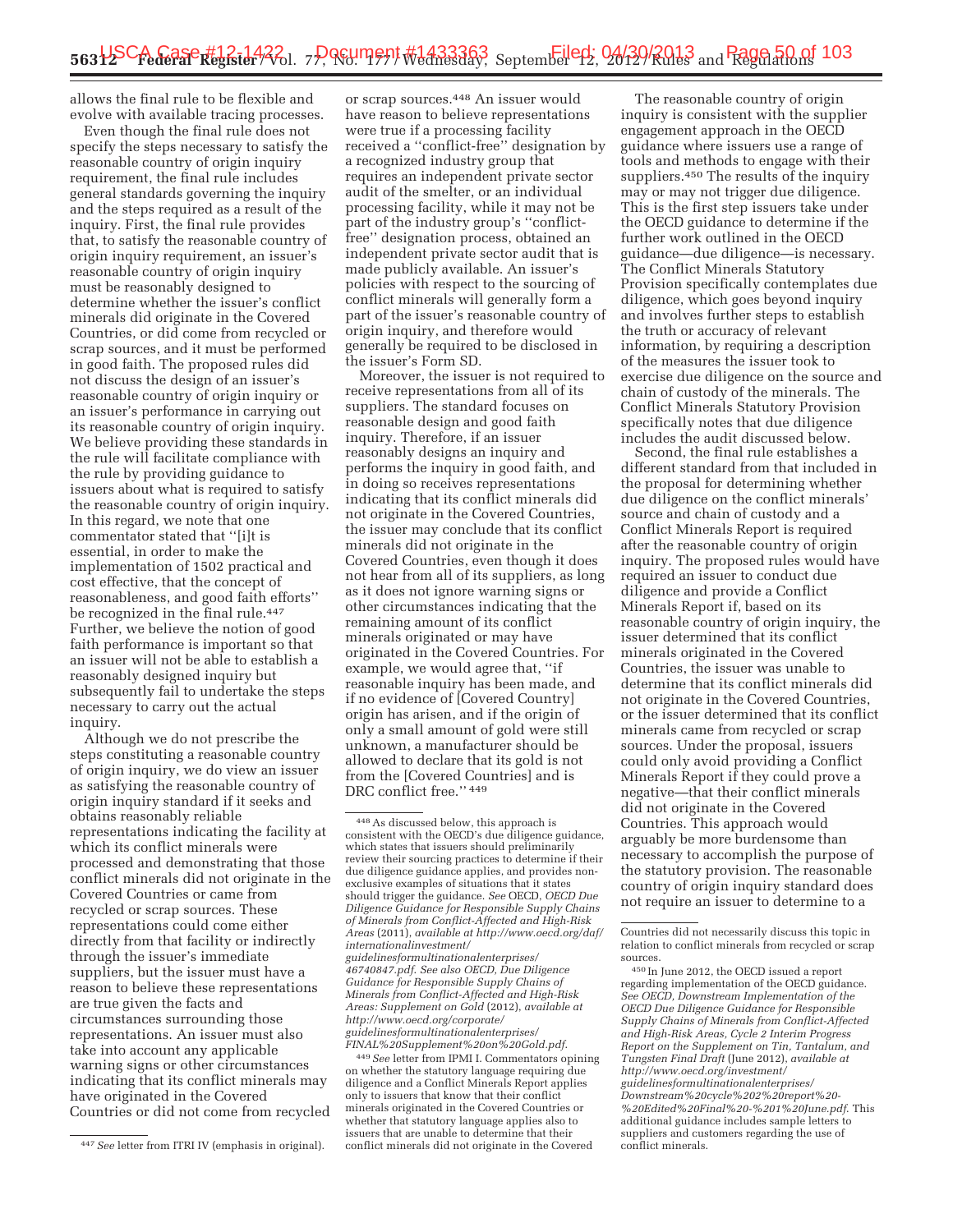certainty that all its conflict minerals did not originate in the Covered Countries because the standard required is a reasonable inquiry, and requiring a certainty in this setting would not be reasonable and may impose undue costs.451

Under the final rule, if (i) an issuer determines that, based on its reasonable country of origin inquiry, its necessary conflict minerals did not originate in the Covered Countries or did come from recycled or scrap sources, or (ii) based on its reasonable country of origin inquiry, the issuer has no reason to believe that its conflict minerals may have originated in the Covered Countries or the issuer reasonably believes that its conflict minerals are from recycled or scrap sources, the issuer is not required to exercise due diligence on its conflict minerals' source or chain of custody or file a Conflict Minerals Report with respect to such conflict minerals. Instead, the issuer only is required, in the body of its specialized disclosure report, to disclose its determination and briefly describe the reasonable country of origin inquiry it undertook in making its determination and the results of the inquiry it performed.

Conversely, an issuer must exercise due diligence on its conflict minerals' source and chain of custody and provide a Conflict Minerals Report if the issuer knows that it has necessary conflict minerals that originated in the Covered Countries and did not come from recycled or scrap sources. In addition, if, based on its reasonable country of origin inquiry, the issuer has reason to believe that its necessary conflict minerals may have originated in the Covered Countries (and may not have come from recycled or scrap sources), the issuer must also exercise due diligence on the source and chain of custody of its conflict minerals. If, however, as a result of that due diligence, such an issuer determines that its conflict minerals did not originate in the Covered Countries or that its conflict minerals did come from recycled or scrap sources, no Conflict Minerals Report is required, but the issuer is required, in the body of its specialized disclosure report, to disclose its determination and briefly describe its due diligence and the results of the due diligence. If, based on its due diligence, the issuer determines that its conflict minerals did originate in the Covered Countries, and did not come from recycled or scrap sources, the issuer is required to submit a Conflict Minerals

Report. If, based on its due diligence, the issue cannot determine the source of its conflict minerals, it is also required to submit a Conflict Minerals Report.

This revised approach does not require an issuer to prove a negative to avoid moving to step three, but it also does not allow an issuer to ignore or be willfully blind to warning signs or other circumstances indicating that its conflict minerals may have originated in the Covered Countries. This approach appears consistent with the ''reason-tobelieve approach'' provided by one commentator.452 Also, as some commentators noted,453 this approach is consistent with the OECD's due diligence guidance, which states that issuers ''should preliminarily review their mineral or metal sourcing practices to determine if the [due diligence] Guidance applies to them.'' 454 In its due diligence guidance, the OECD provides non-exclusive examples of circumstances, or red flags, that it states should trigger its guidance.455 One example of a circumstance that, absent other information, should provide an

453*See* letters from Enough Project I (stating that, through its reasonable country of origin inquiry, ''an issuer should identify red flags that would alert it to the possibility that the minerals in its products support conflict in the DRC and adjoining countries,'' and citing to the OECD's due diligence guidance), Global Witness I (stating that an issuer should ''[r]eview for and consider 'red flags' indicating possible sourcing from Covered Countries,'' and citing to the OECD's due diligence guidance), and IPMI I (''The OECD's new international standard for an initial inquiry is a specific point where harmonization will be particularly advantageous, while conforming well to the direction of Congress for a reasonable country of origin inquiry. Like Congress, the OECD advocates an initial determination of origin inquiry: 'Companies should preliminarily review their mineral or metal sourcing practices to determine if the Guidance applies to them.''').

454*See OECD, OECD Due Diligence Guidance for Responsible Supply Chains of Minerals from Conflict-Affected and High-Risk Areas, 33* (2011), *available at http://www.oecd.org/daf/ internationalinvestment/ guidelinesformultinationalenterprises/ 46740847.pdf*.

455*See id.* (providing a number of examples, including whether conflict minerals are claimed to originate from a country that has limited known reserves of the conflict mineral in question) and *OECD, Due Diligence Guidance for Responsible Supply Chains of Minerals from Conflict-Affected and High-Risk Areas: Supplement on Gold* (2012), *available at* 

*http://www.oecd.org/corporate/ guidelinesformultinationalenterprises/ FINAL%20Supplement%20on%20Gold.pdf*. The gold supplement also addresses circumstances triggering due diligence for gold claimed to have come from recycled or scrap sources.

issuer with reason to believe that its conflict minerals may have originated in the Covered Countries is if an issuer becomes aware that some of its conflict minerals were processed by smelters that sourced from many countries, including the Covered Countries, but the issuer is unable to determine whether the particular minerals it received from such a ''mixed smelter'' were from the Covered Countries.456

We appreciate that commentators differ in their views as to when due diligence and, potentially, a Conflict Minerals Report is required under the language of the Conflict Minerals Statutory Provision. The provision requires issuers to provide a Conflict Minerals Report if their conflict minerals ''did originate'' in the Covered Countries but does not address how to determine whether the minerals ''did originate'' in those countries.457 The final rule adopts the reasonable country of origin inquiry as the procedure for making this determination. Some commentators argued that the statutory language should be read to require that only an issuer that knows, after conducting its reasonable country of origin inquiry, that its conflict minerals originated in the Covered Countries must perform due diligence and provide a Conflict Minerals Report.458 Alternatively, other commentators argued that the provision should be read to require issuers that are unable to determine that their conflict minerals did *not* originate in the Covered Countries to perform due diligence and potentially submit a Conflict Minerals Report.459 We believe the approach that is most consistent with the statutory language and its purposes, however, is to require any issuer that, after the reasonable country of origin inquiry, knows that its minerals originated in the Covered Countries and did not come from recycled or scrap sources to perform due diligence regarding those

457*See* Exchange Act Section 13(p)(1)(A) (stating that ''in cases in which such conflict minerals *did originate* in the'' Covered Countries (emphasis added), the issuer must ''submit to the Commission'' a Conflict Minerals Report).

458*See, e.g.,* letters from AngloGold, Clearly Gottlieb, NAM I, and Tiffany.

459*See, e.g.,* letters from NEI, NYCBar I, and NYCBar II.

<sup>451</sup>As discussed below, certainty also is not required for the due diligence inquiry.

<sup>452</sup>*See* letter from Tiffany (''A better way to address this issue would be to impose the obligation to submit a conflict minerals report on only those companies that actually have a reason to believe that they use gold (or some other 'conflict mineral') that does, in fact, originate in the DRC or surrounding countries (the 'reason-to-believe approach').'').

<sup>456</sup>This scenario is consistent with the OECD due diligence framework's statement that ''tracing minerals in a company's possession are generally unfeasible after smelting, with refined metals entering the consumer market as small parts of various components in end products.'' *See OECD, OECD Due Diligence Guidance for Responsible Supply Chains of Minerals from Conflict-Affected and High-Risk Areas,* 33 (2011), *available at http:// www.oecd.org/daf/internationalinvestment/ guidelinesformultinationalenterprises/ 46740847.pdf*.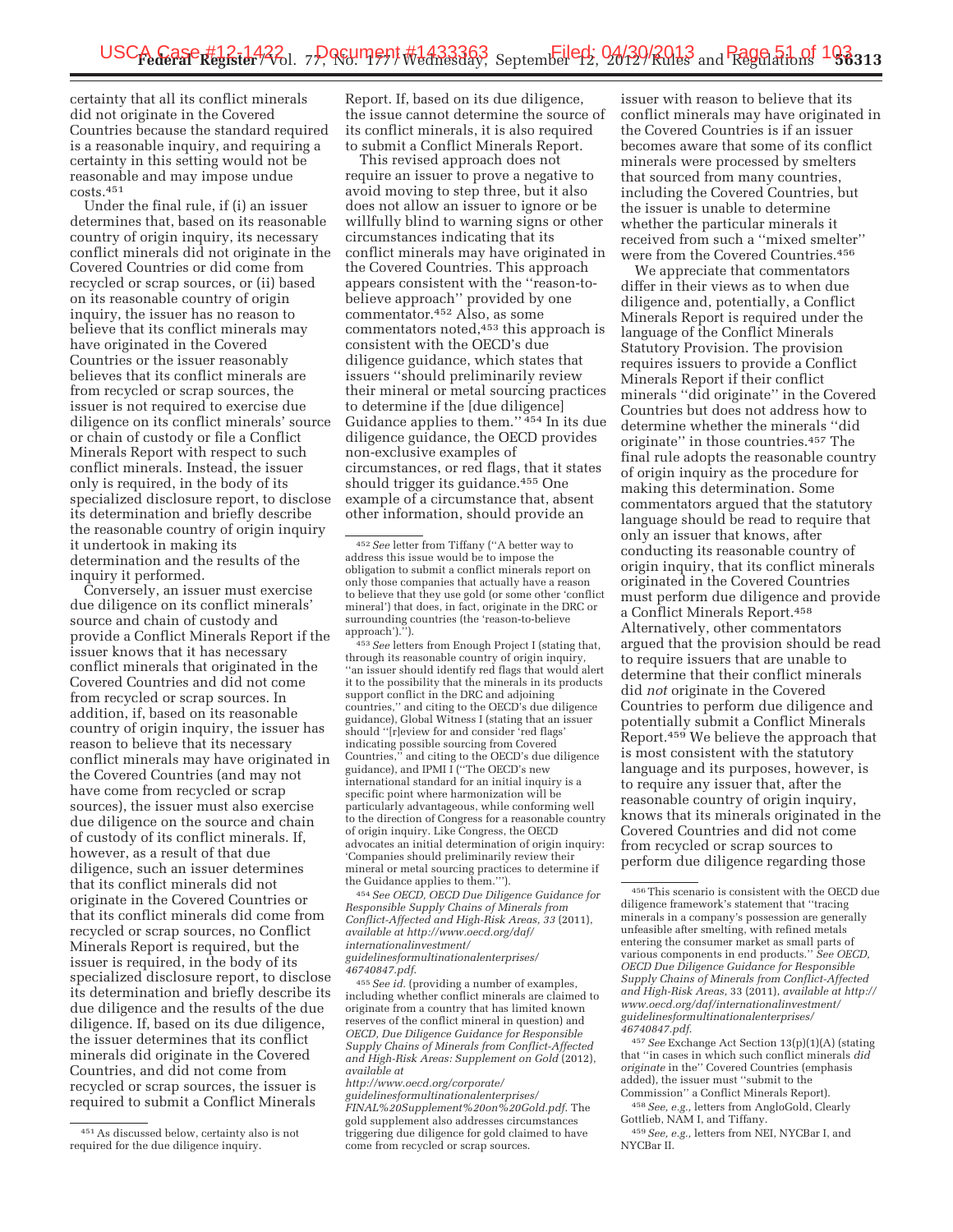minerals and submit a Conflict Minerals Report. In addition, any issuer that, after conducting its reasonable country of origin inquiry, has reason to believe that its minerals may have originated in the Covered Countries, and may not have come from recycled or scrap sources must perform due diligence. If, as a result of that due diligence, such an issuer determines that its conflict minerals did not originate in the Covered Countries or did come from recycled or scrap sources, no Conflict Minerals Report is required (although, as discussed below, such due diligence, and the results thereof, must be disclosed in the body of such issuer's specialized disclosure report, together with the description of such issuer's reasonable country of origin inquiry). Otherwise, such an issuer must submit a Conflict Minerals Report. We are adopting this approach in the final rule.

Interpreting the Conflict Minerals Statutory Provision to require due diligence only if an issuer has affirmatively determined that its conflict minerals originated in the Covered Countries and does not come from recycled or scrap sources would undermine the goals of the statute. For instance, if we allowed an issuer to stop its inquiry after learning that its necessary conflict minerals came from a smelter that includes minerals from the Covered Countries and other sources without knowing if its particular minerals came from the Covered Countries, there would be an incentive for issuers to avoid learning the ultimate source of the minerals. Thus, although we realize our approach will be more costly than only requiring due diligence and, potentially, a Conflict Minerals Report if the issuer has affirmative knowledge that its minerals came from the Covered Countries, in our view, requiring further steps by issuers that have reason to believe that they have necessary conflict minerals that may have originated in the Covered Countries is necessary to carry out the requirements contemplated by the statute. Moreover, this approach strikes a more appropriate balance than requiring an issuer to prove a negative that their necessary conflict minerals did not originate in the Covered Countries—which would be even more costly.

Alternatively, the Conflict Minerals Statutory Provision could be interpreted to require all issuers to determine whether their conflict minerals originated in the Covered Countries through the exercise of due diligence. This inquiry could be quite costly, especially in a situation in which an issuer is unable to determine that a very

small amount of its overall conflict minerals did not originate in the Covered Countries or come from recycled or scrap sources. While such an interpretation of the provision is plausible and, in fact, was suggested by two of the co-sponsors of the provision as the accurate interpretation of the Conflict Minerals Statutory Provision,460 we do not believe that approach is necessary to achieve Congress's goal. Instead, we believe the reasonable country of origin inquiry standard provides a clearer way for issuers to make the necessary determination and does so in a manner that significantly reduces burdens and is more cost-effective. Although the reasonable country of origin inquiry will impose costs on issuers, we believe the costs are lower than those that would be incurred if issuers were always required to perform due diligence.

Finally, we note that an issuer conducting an appropriate reasonable country of origin inquiry may not be able to determine to a certainty the origin of all its conflict minerals or whether they came from recycled or scrap sources. A certainty is not required to satisfy the reasonable country of origin inquiry standard. Disclosure indicating that the determination is uncertain is unnecessary. Consistent with this approach, issuers may explicitly state that, if true, their reasonable country of origin inquiry was reasonably designed to determine whether the conflict minerals did originate in the Covered Countries or did not come from recycled or scrap sources and was performed in good faith, and the issuer's conclusion that the conflict minerals did not originate in the Covered Countries or came from recycled or scrap sources was made at that reasonableness level.

2. Disclosures in the Body of the

Specialized Disclosure Report

# a. Proposed Rules

Under the proposed rules, an issuer would have been required to make a reasonable country of origin inquiry as to whether its conflict minerals originated in the Covered Countries. After the reasonable country of origin inquiry, if an issuer concluded that its conflict minerals did not originate in the Covered Countries, the issuer would have been required to disclose its

conclusion in the body of its annual report and on its Internet Web site.461 Also, the proposed rules would have required that such an issuer disclose in the body of its annual report and on its Internet Web site the reasonable country of origin inquiry it used in making that determination. The proposed rules would not, however, have required an issuer that, after its reasonable country of origin inquiry, determined that its conflict minerals did not originate in the Covered Countries to disclose the actual countries from which the conflict minerals originated. The issuer would have been required to provide in the body of the annual report the Internet address on which the disclosure was posted and retain the information on the Web site at least until the issuer's subsequent annual report was filed. Finally, the issuer would have been required to maintain reviewable business records in support of its negative determination. The issuer, however, would not have been required to make any other disclosures with regard to the conflict minerals that did not originate in the Covered Countries.

Alternatively, if an issuer determined through its reasonable country of origin inquiry that any of its conflict minerals originated in the Covered Countries, or if the issuer was unable to determine after a reasonable country of origin inquiry that its conflict minerals did not originate in the Covered Countries, the proposed rules would have required the issuer to disclose this result in the body of its annual report and disclose that the Conflict Minerals Report was furnished as an exhibit to its annual report. Additionally, the issuer would have been required to make available its Conflict Minerals Report on its Internet Web site until its subsequent annual report was filed, disclose in the body of its annual report that the Conflict Minerals Report was posted on its Internet Web site, and provide the Internet address on which the Conflict Minerals Report was located.462 Under the proposed rules, such an issuer would have been required to post the Conflict Minerals Report on its Internet Web site, but the issuer would not have had to post any of the disclosures it provided in the body of its annual report on its Web site.

#### b. Comments on the Proposed Rules

Almost all of those that commented on this point believed that the final rule should require some very brief

<sup>460</sup>*See* letter from Sen. Durbin/Rep. McDermott (''The proposed rule differentiates between the country of origin inquiry and the due diligence involved in determining the source and chain of custody of conflict minerals, indicating that the former could be 'less exhaustive.' This is a misreading of our intent—we see no difference in the effort that should be exercised in each case.'').

<sup>461</sup>*See* Exchange Act Section 13(p)(1)(E). The issuer would be required to keep this information on its Internet Web site until it filed its subsequent

<sup>462</sup> See Exchange Act Section 13(p)(1)(E).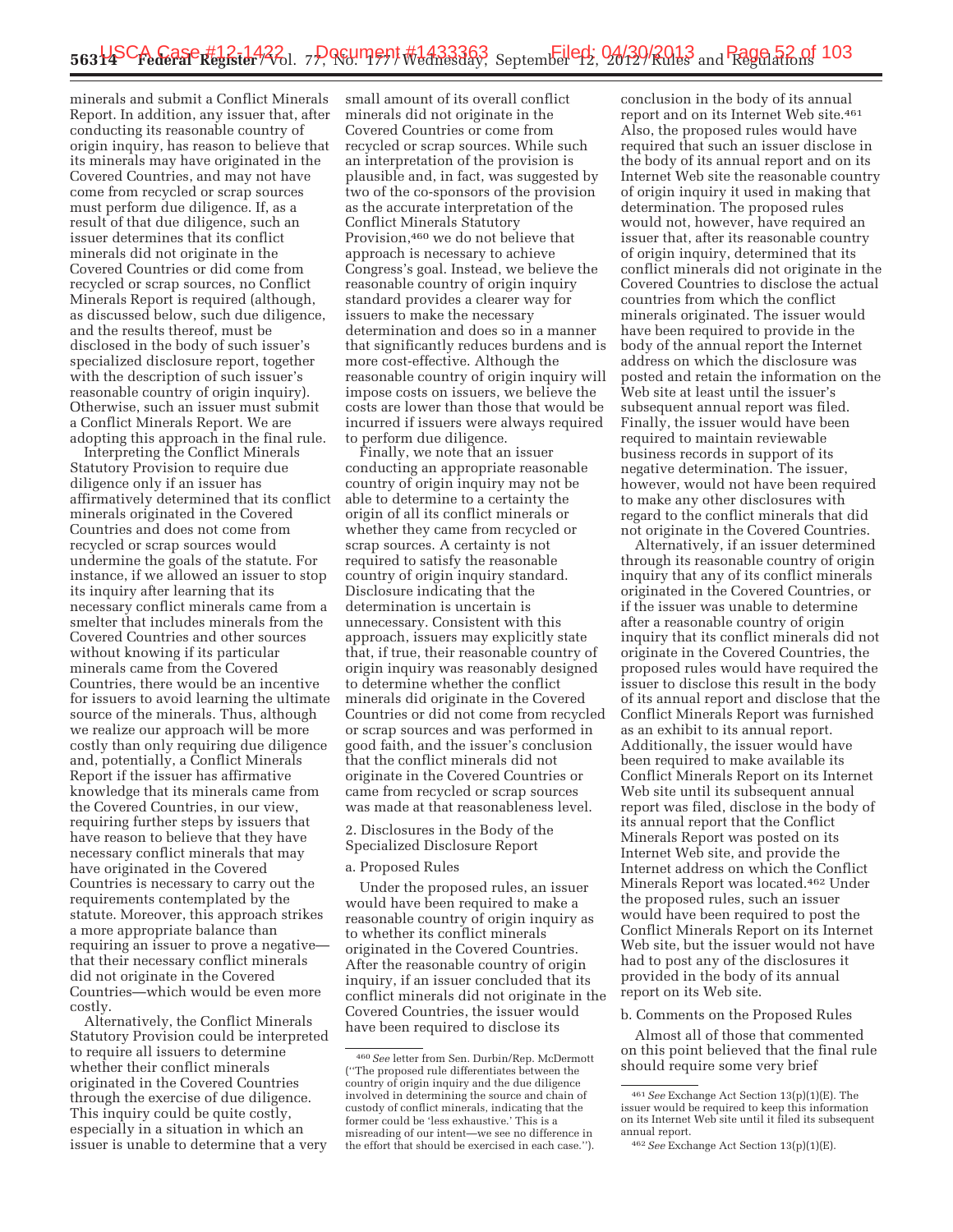discussion of the conflict minerals information in the body of the annual report.463 Some commentators indicated, however, that an issuer should not have to provide any disclosure in the body of the annual report,464 and one commentator stated that an issuer should not have to describe the findings of its Conflict Minerals Report in the body of the annual report.465 Other commentators remarked that the full text of the Conflict Minerals Report could be provided as an exhibit to an issuer's annual report.466 In contrast, a few commentators asserted that an issuer should be required to include its full country of origin disclosure and the full text of its Conflict Minerals Report in the body of the annual report.<sup>467</sup>

A number of commentators agreed that, as proposed, an issuer with conflict minerals that did not originate in the Covered Countries should be required to disclose its reasonable country of inquiry because not requiring such disclosure would undercut the essential purpose of the Conflict Minerals Statutory Provision.468 A number of other commentators, however, disagreed,469 and some of these commentators justified their position by noting that the Conflict Minerals Statutory Provision does not require such disclosure and asserted that such disclosure would not serve any constructive purpose.470 Also, of the many commentators that discussed this topic,471 one asserted that an issuer with no conflict minerals from the Covered Countries should be required to disclose the name of the country from which its conflict minerals' originated so that investors could determine the veracity of the conclusion.472

Most of the commentators that discussed the topic agreed that, as proposed, an issuer should be required

to maintain reviewable business records when it determines that its conflict minerals did not originate in the Covered Countries.473 These commentators disagreed, however, about the length of time that the final rule should require the records be kept. The suggested durations ranged from one year to a period covering the duration of the law.474 In addition, some commentators recommended that the final rule clarify the meaning of ''reviewable business records.'' 475 There were a few commentators, however, that did not believe that the final rule should require an issuer to retain reviewable business records at all because such a requirement is not in the Conflict Minerals Statutory Provision, an issuer should be permitted to create its own records as it does for the financial and other information in its annual reports, and such a rule would provide an independent books and records requirement that goes beyond the Conflict Minerals Statutory Provision.476

#### c. Final Rule

After considering the comments, we are modifying the proposal regarding the substantive disclosures in the body of the specialized disclosure report, in part. An issuer that determines that, following its reasonable country of origin inquiry, its conflict minerals did not originate in the Covered Countries or came from recycled or scrap sources or has no reason to believe that its necessary conflict minerals may have originated in the Covered Countries or may not be from recycled or scrap sources, is required to make certain disclosures in the body of its specialized disclosure report on Form SD,477 under the ''Conflict Minerals Disclosure'' heading. This requirement is generally consistent with the proposal, except that

475*See* letters from JVC *et al.* II and TIC. 476*See* letters from Cleary Gottlieb, NAM I, SEMI, and Tiffany.

the proposal required due diligence regarding conflict minerals from recycled or scrap sources. An issuer determining that its conflict minerals that did not originate in the Covered Countries or that came from recycled or scrap sources or that has no reason to believe that its necessary conflict minerals may have originated in the Covered Countries or may not be from recycled or scrap sources must disclose its determination and results and provide a brief description of the inquiry it undertook and the results and provide a link to its Internet Web site where the disclosure is publicly available. However, in a change from the proposal, the final rule requires such an issuer to provide a brief description of the results of the inquiry it performed to demonstrate the basis for concluding that it is not required to submit a Conflict Minerals Report.

As discussed above, we note that there may be instances in which an issuer determines, based on its reasonable country of origin inquiry, that it has reason to believe it has conflict minerals that may have originated in the Covered Countries and may not be from recycled or scrap sources and, therefore, must exercise due diligence on the source and chain of custody of the conflict minerals. If, at any point during the exercise of that due diligence, the issuer determines that its conflict minerals did not originate in the Covered Countries or came from recycled or scrap sources, the issuer is not required to submit a Conflict Minerals Report. The issuer, however, is still required to submit a specialized disclosure report disclosing its determination and briefly describing the reasonable country of origin inquiry and the due diligence efforts it exercised and the results of the inquiry and due diligence efforts to demonstrate why the issuer believes that the conflict minerals did not originate in the Covered Countries or came from recycled or scrap sources.

We note the views of some commentators that requiring issuers to describe their reasonable country of origin inquiry would impose costs neither justified nor required by the provision. Also, we note that the Conflict Minerals Statutory Provision requires only that a ''person described'' disclose annually ''whether conflict minerals that are necessary \* \* \* did originate in the Democratic Republic of the Congo or an adjoining country and, in cases in which such conflict minerals did originate in any such country,

<sup>463</sup>*See, e.g.,* letters from AngloGold, Howland, NEI, NY State Bar, SEMI, SIF I, and TriQuint I.

<sup>464</sup>*See* letters from ITIC I and WGC II.

<sup>465</sup>*See* letter from NY State Bar.

<sup>466</sup>*See* letters from Ford, NEI, and WGC II.

<sup>467</sup>*See* letters from CRS I and Earthworks.

<sup>468</sup>*See, e.g.,* letters from CRS I, Earthworks, Hileman Consulting, Methodist Pension, MSG I, NEI, TIC, Tiffany, and TriQuint I.

<sup>469</sup>*See, e.g.,* letters from AngloGold, Cleary Gottlieb, Howland, NMA II, NY State Bar, SEMI, and WGC II.

<sup>470</sup>*See* letters from Cleary Gottlieb, NY State Bar, and SEMI.

<sup>471</sup>*See, e.g.,* letters from AngloGold, Global Tungsten I, Howland, IPC I, ITRI I, JVC *et al.* II, NAM I, NEI, NMA II, RMA, SEMI, State II, TIC, TriQuint I, and WGC II.

<sup>472</sup>*See* letter from SIF I. *See also* letter from State II (noting that such a requirement would encourage issuers to establish due diligence procedures across their conflict mineral supply chains regardless of the minerals' country of origin).

<sup>473</sup>*See, e.g.,* letters from AngloGold, Columban Center et al., CRS I, Hileman Consulting, Earthworks, Global Witness I, Howland, ICGLR, JVC *et al.* II, Kemet, MSG I, NEI, NMA II, Sen. Durbin/ Rep. McDermott, SIF I, State II, TIAA–CREF, TIC, TriQuint I, and WGC II.

<sup>&</sup>lt;sup>474</sup> Suggested durations included, "multiple<br>ars," "a sufficiently long period of time," "as long years," "a sufficiently long period of time," as their home jurisdictions (of foreign private issuers) require,'' ''for the duration of the law,'' one year, two years, three years, five years, seven years, and 10 years. *See, e.g.,* letters from AngloGold, Columban Center *et al.,* CRS I, Earthworks, Global Witness I, Hileman Consulting, Howland, ICGLR, Kemet, MSG I, NEI, NMA II, Sen. Durbin/Rep. McDermott, SIF I, State II, TIC, TriQuint I, Trott, and WGC II.

<sup>477</sup>As discussed above, the final rule will require that all disclosure be in the body of the issuer's specialized disclosure report on new Form SD instead of its annual report.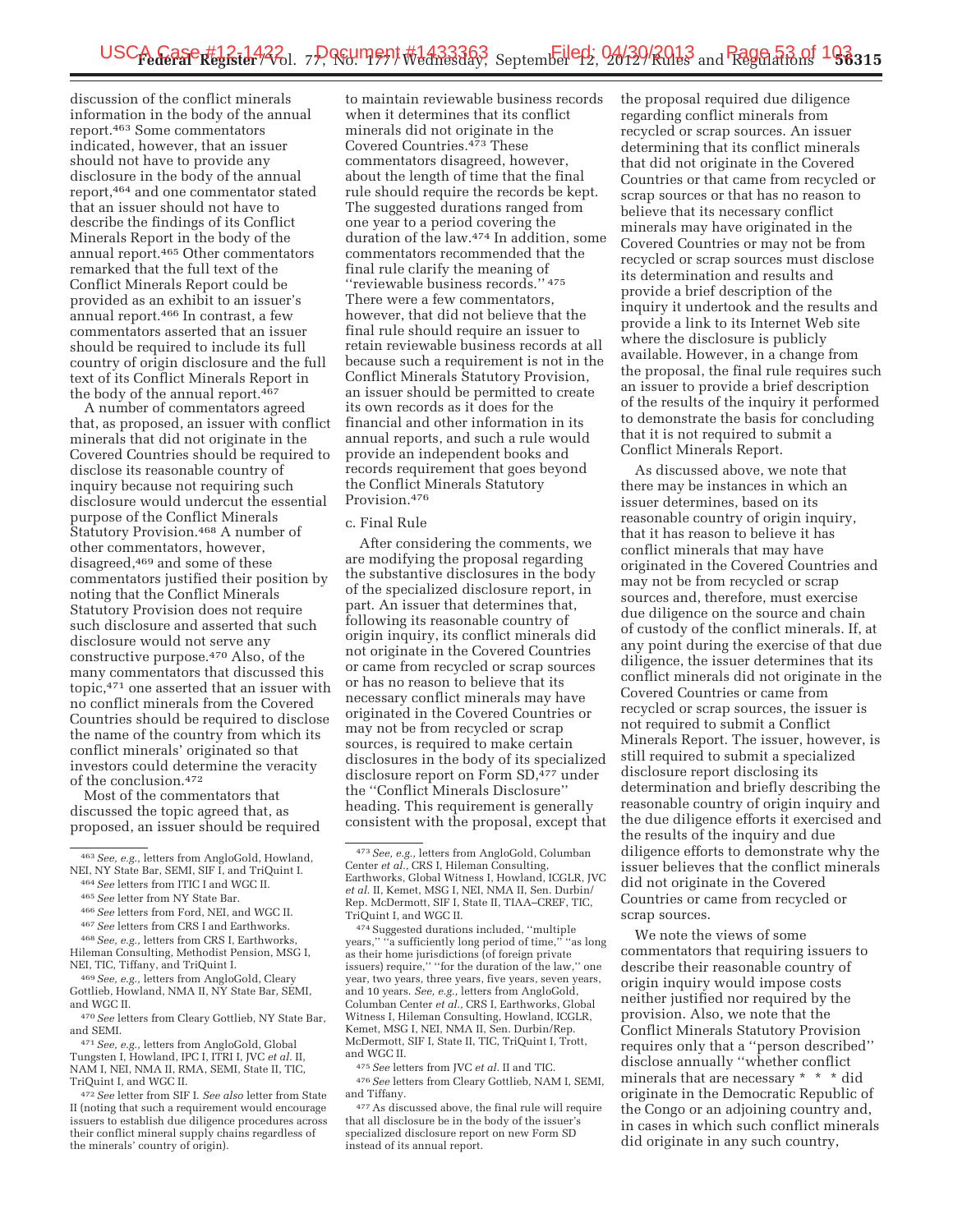submit to the Commission a report."<sup>478</sup> Therefore, the Conflict Minerals Statutory Provision only explicitly requires an issuer to provide additional disclosure if the issuer determines that its conflict minerals did originate in the Covered Countries.479

We believe, however, that requiring an issuer to provide a brief description of the reasonable country of origin inquiry it undertook is appropriate despite the additional costs associated with providing such a description. As discussed above, the reasonable country of origin inquiry is not a prescriptive standard and does not require certainty. As a result, there will likely be variation in the approaches taken by issuers. Consequently, we believe it is appropriate to require disclosure regarding the reasonable country of origin inquiry so that interested parties can evaluate ''the degree of care'' the issuer used in making its negative determination,480 and it will ''help ensure credibility of issuer disclosure.'' 481 Also, although the Conflict Minerals Statutory Provision does not explicitly require an issuer to provide further disclosure if the issuer determines that its conflict minerals did not originate in the Covered Countries, the provision does not provide that such disclosures cannot be required. Therefore, we believe that requiring this disclosure is permitted as well as appropriate.

As described above, the final rule does not prescribe particular steps or require an issuer to establish to a certainty that its minerals did not originate in the Covered Countries or come from recycled or scrap sources. Instead, the final rule relies on a reasonable design and good faith execution approach. Requiring an issuer to briefly describe the results of the inquiry it performed is intended to enable stakeholders to assess the issuer's reasonable country of origin design and its efforts in carrying out that design. Also, this disclosure is intended to allow stakeholders to form their own views on the reasonableness of the issuer's efforts. Based on this

480*See* letter from MSG I.

information, stakeholders could advocate for different processes for individual issuers if they believe it is necessary.482 In addition, it is expected that reasonable country of origin inquiry processes will change over time based both on improved supply chain visibility and the results of an issuer's prior year inquiry. Requiring an issuer to provide a brief description of the results of its inquiry, therefore, will allow stakeholders to track that progress and advocate for different procedures if they think it is necessary.

We have decided, however, not to adopt the proposed requirement for an issuer to maintain reviewable business records supporting its conclusion that its conflict minerals did not originate in the Covered Countries based on its reasonable country of origin. The Conflict Minerals Statutory Provision does not require an issuer to maintain reviewable business records to support its determination of the source of its conflict minerals. In addition, there does not appear to be a need for the rule to require that an issuer maintain such records. As one commentator noted, issuers ''provide vast amounts of material information in, for example, Management's Discussion and Analysis in periodic reports, for which the SEC does not impose specific record retention requirements for maintaining the source materials used to generate the disclosures.'' 483 Therefore, we believe that it is unnecessary for us to require an issuer to maintain reviewable business records, although maintenance of appropriate records may be useful in demonstrating compliance with the final rule, and may be required by any nationally or internationally recognized due diligence framework applied by an issuer.

Also, in contrast to the proposal, we are not requiring an issuer to disclose in either its specialized disclosure report or its annual report, under a separate heading entitled ''Conflict Minerals Disclosure,'' whether any of its necessary conflict minerals originated in the Covered Countries or did not come from recycled or scrap sources or that the issuer was unable to determine that its conflict minerals did not originate in the Covered Countries or come from recycled or scrap sources. Under the

proposal, an issuer required to provide a Conflict Minerals Report, including an issuer required to provide a Conflict Minerals Report because its conflict minerals came from the recycled or scrap sources, would have been required to disclose in the body of its annual report that it furnished a Conflict Minerals Report as an exhibit to its annual report, that the Conflict Minerals Report and certified independent private sector audit report were available on its Internet Web site, and the Internet address where the Conflict Minerals Report and audit report were located. Instead, to reduce some costs and burdens to issuers, the final rule only requires an issuer required to provide a Conflict Minerals Report to disclose in its specialized disclosure report, under a separate heading entitled ''Conflict Minerals Disclosure,'' that a Conflict Minerals Report is provided as an exhibit to its specialized disclosure report and to disclose a link to its Internet Web site where the Conflict Minerals Report is publicly available.

The final rule does not require an issuer to disclose in the body of its specialized disclosure report the reason that the issuer is providing a Conflict Minerals Report because that information will be disclosed by the issuer in the Conflict Minerals Report. Requiring that information also in the body of the specialized disclosure report would be redundant and unnecessary. Similarly, the final rule does not require an issuer to disclose in its specialized disclosure report that it has provided an audit report or a certification of the audit, if applicable, because the audit report and certification would be part of the Conflict Minerals Report already, so specifically mentioning the audit report or certification here is not necessary and may be confusing.

# *E. Step Three—Conflict Minerals Report's Content and Supply Chain Due Diligence*

The Conflict Minerals Statutory Provision requires an issuer that determines that its necessary conflict minerals originated in the Covered Countries to submit a Conflict Minerals Report.484 The Conflict Minerals Report must include, among other matters, a description of the measures taken by the issuer to exercise due diligence on the source and chain of custody of its conflict minerals, which measures ''shall include an independent private sector audit'' of the Conflict Minerals Report.485 In this regard, the Conflict Minerals Statutory Provision states also

<sup>478</sup>*See* Exchange Act Section 13(p)(1)(A). 479*See, e.g.,* letter from Cleary Gottlieb. This commentator argued ''an issuer that concludes it has necessary conflict minerals that did *not*  (emphasis in original) originate in the Covered Countries must only disclose that conclusion there is no requirement in the Dodd-Frank Act for disclosure of the inquiry process the issuer undertook in coming to that conclusion,'' because the provision ''only provides for increased disclosure requirements \* \* \* once an issuer has affirmatively determined that its necessary conflict minerals originated in a DRC country.'' *Id.* 

<sup>481</sup>*See* letter from NEI.

<sup>482</sup> In this regard, an issuer's description of the results of the reasonable country of origin inquiry should make clear why it determined that its conflict minerals did not originate in the Covered Countries. This is also the case for issuers that must disclose their reasonable country of origin inquiry and due diligence efforts if they determine, following their due diligence, that their conflict minerals did not originate in the Covered Countries or did come from recycled or scrap sources. 483*See* letter from NAM I.

<sup>484</sup>*See* Exchange Act Section 13(p)(1)(A).

<sup>485</sup>*See* Exchange Act Section 13(p)(1)(A)(i).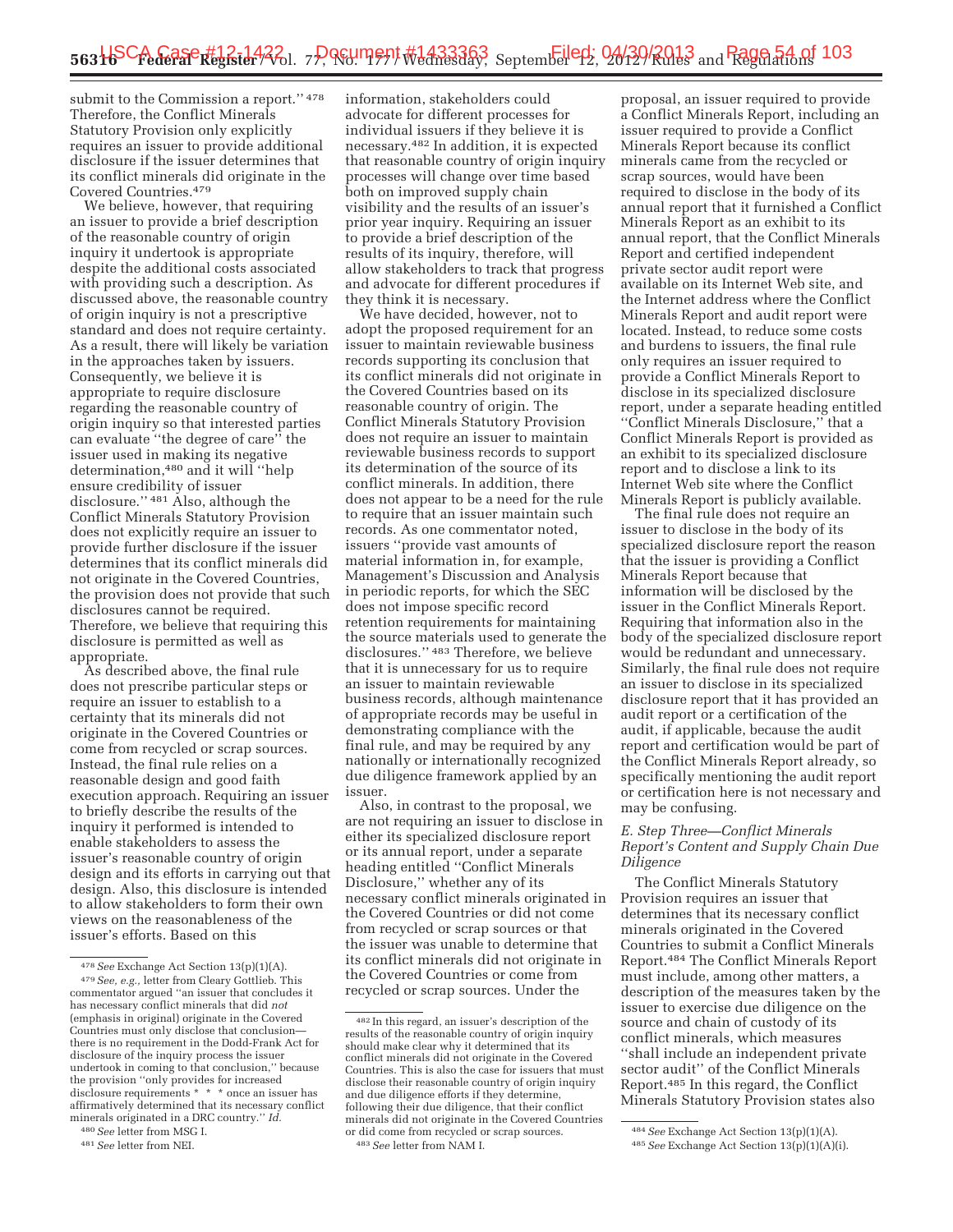that the issuer submitting the Conflict Minerals Report ''shall certify the audit \* \* \* that is included in such report'' and such a certified audit ''shall constitute a critical component of due diligence in establishing the source and chain of custody of such minerals.'' 486 Also, the Conflict Minerals Statutory Provision requires that the Conflict Minerals Report must provide a description of the products ''manufactured or contracted to be manufactured that are not 'DRC conflict free,' '' the entity that conducted the independent private sector audit, the facilities used to process the conflict minerals, the country of origin of the conflict minerals, and the efforts to determine the mine or location of origin with the greatest possible specificity.<sup>487</sup>

1. Content of the Conflict Minerals Report

# a. Proposed Rules

The proposed rules would have required an issuer to exercise due diligence on the source and chain of custody of its conflict minerals that it was unable to determine, based on its reasonable country of origin inquiry, did not originate in the Covered Countries and to describe those due diligence measures in its Conflict Minerals Report. Consistent with the Conflict Minerals Statutory Provision,488 we proposed to require that the description of the measures taken by an issuer to exercise due diligence on the source and chain of custody of its conflict minerals would include a certified independent private sector audit conducted in accordance with the standards established by the Comptroller General of the United States.489 The proposed rules also stated that the audit would constitute a critical component of due diligence.490 To implement the Conflict Minerals Statutory Provision's requirement that an issuer ''certify the audit,'' 491 we proposed that an issuer would be required to certify that it obtained an independent private sector audit of its Conflict Minerals Report,492 and we proposed that an issuer would provide this certification in that report.

Further, as required by the Conflict Minerals Statutory Provision,493 we proposed that the rules would require descriptions, in the Conflict Minerals Report, of an issuer's products that are not ''DRC conflict free,'' the facilities used to process those conflict minerals, the country of origin of those conflict minerals, and the efforts to determine the mine or location of origin with the greatest possible specificity.

The Conflict Minerals Statutory Provision uses the phrase ''facilities used to process the conflict minerals,'' which we noted in the Proposing Release would appear to refer to the smelter or refinery through which the issuer's minerals passed. We noted also that the Conflict Minerals Statutory Provision states that products are ''DRC conflict free'' when those products do not contain conflict minerals that directly or indirectly finance or benefit armed groups.494 The Proposing Release also noted that Section 1502(e)(3) of the Act defines the term ''armed group'' as ''an armed group that is identified as perpetrators of serious human rights abuses in the annual Country Reports on Human Rights Practices under sections 116(d) and 502B(b) of the Foreign Assistance Act of 1961,'' 495 as they relate to the Covered Countries (''Country Reports'').496 Our proposed rules included a cross reference to that definition to provide guidance.

Under the proposed rules, an issuer that was unable to determine that its conflict minerals did not originate in the Covered Countries would have been required to furnish a Conflict Minerals Report to the same extent as an issuer with conflict minerals that originated in the Covered Countries. We recognized that an issuer unable to determine that its conflict minerals did not originate in the Covered Countries may not be able to determine to a certainty whether any of its products are or are not ''DRC conflict free,'' insofar as its initial effort to determine the origin of the conflict minerals in those products under the reasonable country of origin inquiry was inconclusive and its subsequent due diligence on the source and chain of custody of such minerals was also inconclusive. Consistent with Exchange Act Section 13(p)(1)(A)(ii), we proposed that an issuer unable to determine that its conflict minerals did not originate in the Covered Countries would be required to describe all of its products that contain such conflict minerals and

496Section 1502(e)(3) of the Act.

identify these products as ''not DRC conflict free'' 497 because the issuer would not have determined that the products satisfied the statutory definition of ''DRC conflict free''—that the products do ''not contain conflict minerals that directly or indirectly finance or benefit armed groups in the'' Covered Countries. The proposed rules would have allowed an issuer to provide additional disclosure explaining, for example, that although these products were categorized as not ''DRC conflict free'' in compliance with the proposed rules implementing the Conflict Minerals Statutory Provision and the statutory definition of ''DRC conflict free,'' the issuer had been unable to determine the source of the conflict minerals, including whether the conflict minerals in these products actually benefited or financed armed groups in the Covered Countries. Also, such an issuer would have been required to describe, to the extent known after conducting due diligence, the facilities used to process those conflict minerals and the efforts to determine the mine or location of origin with the greatest possible specificity.<sup>498</sup>

Any issuer with products considered not ''DRC conflict free'' would have been required to provide a description of those products in its Conflict Minerals Report. That description would have been based on the issuer's individual facts and circumstances so that the description sufficiently identified the products or categories of products. For example, an issuer could disclose each model of a product containing conflict minerals that directly or indirectly financed or benefited armed groups in the Covered Countries, each category of a product containing such conflict minerals, the specific products containing such conflict minerals that were produced during a specific time period, that all its

<sup>486</sup>*See* Exchange Act Section 13(p)(1)(B). 487*See* Exchange Act Section 13(p)(1)(A)(ii). 488*See* Exchange Act Sections 13(p)(1)(A)(i) and

<sup>13(</sup>p)(1)(B). 489*See* Exchange Act Section 13(p)(1)(A). 490*See* Exchange Act Section 13(p)(1)(B). 491*See id.* 

<sup>492</sup>As discussed in the Proposing Release, alternatively, one could interpret this language to mean that an issuer must ensure that the audit it obtained is accurate, but such an interpretation would appear to mean that an issuer must review the audit of its Conflict Minerals Report, which the issuer created originally. We did not propose this approach.

<sup>493</sup>*See* Exchange Act Section 13(p)(1)(A)(ii). 494*See* Exchange Act Sections 13(p)(1)(A)(ii) and  $13(p)(1)(D)$ .

<sup>495</sup> 22 U.S.C. 2151n(d) and 2304(b).

<sup>497</sup> If any products contained both conflict minerals that did not originate in the Covered Countries and conflict minerals that the issuer was unable to determine did not originate in the Covered Countries, the issuer, under the proposal, would be required to classify those products as not ''DRC conflict free.'' Similarly, if any of an issuer's products contained conflict minerals that did not originate in the Covered Countries, that the issuer was unable to determine did not originate in the Covered Countries, or that originated in the Covered Countries but did not directly or indirectly finance or benefit armed groups in the Covered Countries, and also contained conflict minerals that originated in the Covered Countries and that directly or indirectly financed or benefited armed groups in the Covered Countries, the issuer would be required to classify those products as not ''DRC conflict free.''

<sup>498</sup>We recognized that such an issuer would not be able to provide the country of origin of those minerals, so the proposed rules would not require this information.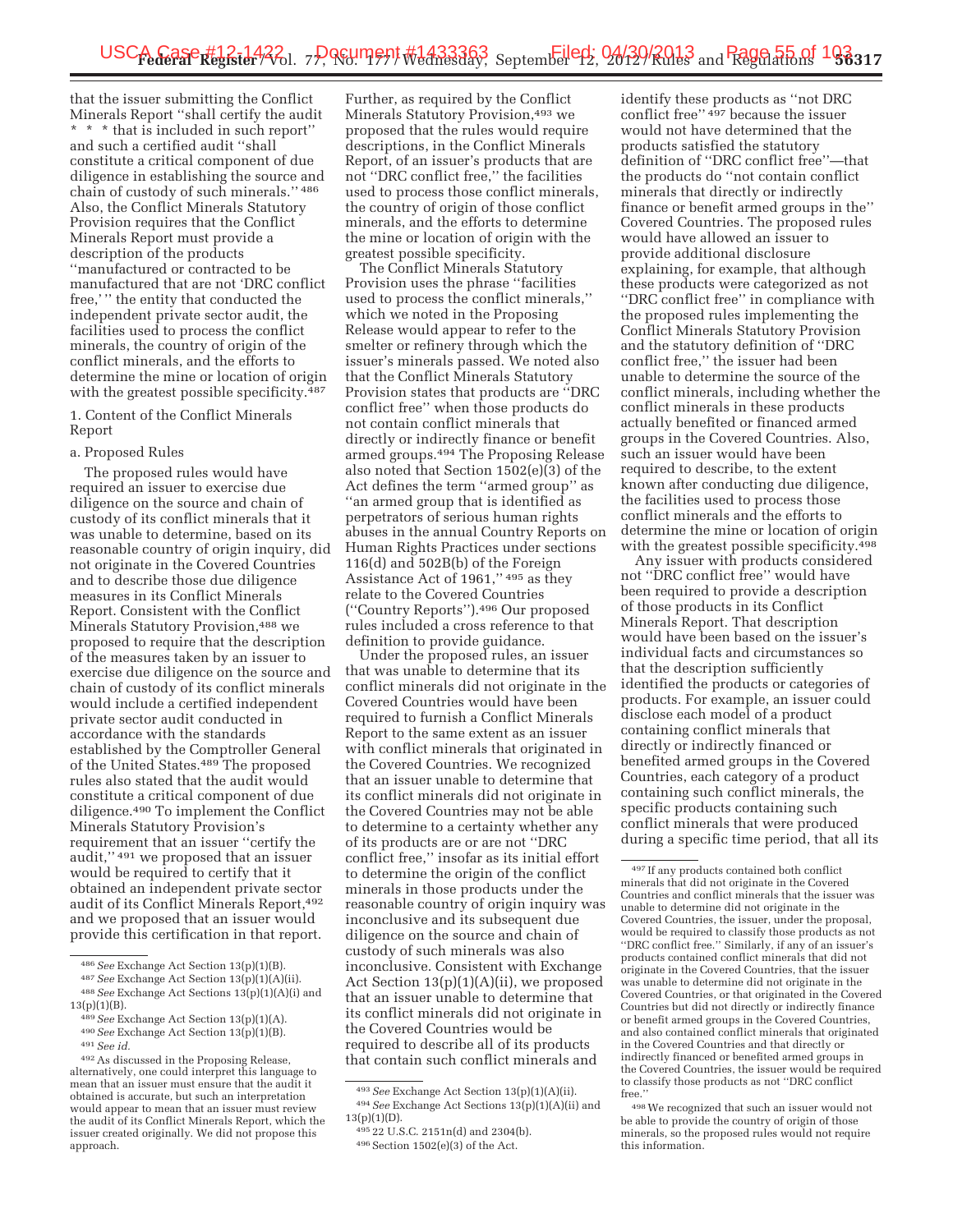products contain such conflict minerals, or another such description depending on the issuer's facts and circumstances.

As proposed, our rules would have required an issuer to furnish, as part of its Conflict Minerals Report, the audit report prepared by the independent private sector auditor and the identity of the auditor.499 We noted that, while one might read the statutory language to suggest that only the issuer's certification of the audit, and not the audit report itself, is required to be submitted, we preliminarily believed that approach was not the better reading of the Conflict Minerals Statutory Provision. As noted above, the Conflict Minerals Statutory Provision emphasizes that the independent audit is a ''critical component of due diligence.'' In light of the importance of this audit report to the proposed reporting requirements and the statutory language, we proposed to require that the audit report be furnished with the Conflict Minerals Report.

Proposed Item 4(a) of Form 10–K (referring to proposed Instruction 2 to Item 104 of Regulation S–K), proposed Instruction 3 to Item 16 of Form 20–F, and proposed Instruction 3 to General Instruction B(16) of Form 40–F would have provided that the Conflict Minerals Report, which would include the audit report, would not be deemed to be incorporated by reference into any filing under the Securities Act or the Exchange Act, except to the extent that the issuer specifically incorporated it by reference. For example, if an issuer incorporated by reference its annual report into a Securities Act registration statement, that issuer would not also automatically incorporate the Conflict Minerals Report into that Securities Act document. Also, in such a situation, the independent private sector auditor would not have assumed expert liability and the issuer would not,500 therefore, have been required to file a consent from that auditor unless the issuer specifically incorporated by reference the Conflict Minerals Report into the Securities Act registration statement.

b. Comments on the Proposed Rules

A number of commentators agreed with the proposed rules' requirement that an issuer unable to determine that its conflict minerals did not originate in

the Covered Countries be required to describe its products as not ''DRC conflict free'' in its Conflict Minerals Report.501 In one comment letter, five senators stated that Congress did not intend for the Conflict Minerals Statutory Provision to allow issuers to report that the origins of their conflict minerals was undeterminable.502 Instead, the letter argued that Congress ''intended and directed'' the final rule to require that, if an issuer ''cannot affirm that the minerals are 'conflict-free,' the only other conclusion that could be reported would be that the product may contain materials that directly or indirectly finance armed groups in the DRC.'' 503 In another comment letter, members of Congress asserted that conflict minerals information that does ''not clearly list a company's activities and rules allowing a category of 'indeterminate' would undermine congressional intent.'' 504

Other commentators indicated, however, that the final rule should not require an issuer unable to determine that its conflict minerals did not originate in the Covered Countries to state that its conflict minerals are not ''DRC conflict free'' either on a temporary or permanent basis.505 Some commentators who are members of Congress requested that we consider, as an alternative to the proposed rules, ''phasing-in implementation to allow for materials of indeterminate origin currently in the supply chain to be properly classified."<sup>506</sup> In another letter, members of Congress suggested that the final rule create a temporary classification for minerals of an indeterminate origin that would exempt companies with such minerals from the requirement to provide a Conflict Minerals Report.507 Some commentators suggested that such issuers should be required to state that its products with such conflict minerals are not ''DRC conflict free'' after a certain number of years.508 Some commentators asserted that the proposed rules would violate

501*See, e.g.,* letters from CRS I, Earthworks, Evangelical Alliance, Evangelicals, Howland, Methodist Board, NEI, Presbyterian Church II, Rep. Berman *et al.,* Sen. Boxer *et al.* II, Sen. Durbin/Rep. McDermott, State II, and World Vision II.

502*See* letter from Sen. Boxer *et al.* II. 503 *Id.* 

504*See* letter from Sen. Leahy *et al.* 

505*See, e.g.,* letters from AdvaMed I, Cleary Gottlieb, IPC I, ITRI I, JVC *et al.* II, NAM I, NAM III, Rep. Bachus *et al.,* Rep. Critz, Rep. Ellmers, Rep. Murphy, TIAA–CREF, Tiffany, TriQuint I, and WGC II.

506*See* letters from Rep. Critz, Rep. Ellmers, and Rep. Murphy.

the First Amendment because, among other reasons, the rules would compel speech that is not of a commercial nature, which is different from other corporate disclosures, and would require some issuers, such as those unable to determine that their conflict minerals did not originate in the Covered Countries, to provide false, stigmatizing information.509

Some commentators urged that an issuer unable to determine that its conflict minerals did not originate in the Covered Countries should not be required to submit a Conflict Minerals Report that is audited by an independent private sector auditor.510 As one commentator asserted, the provision ''does not require an issuer that has been unable to determine (after proper inquiry) the source of its conflict minerals \* \* \* to provide a Conflict Minerals Report,'' because the ''statute uses the phrase 'in cases in which such conflict minerals *did originate* in [a DRC country],' as the trigger for providing a Conflict Minerals Report'' (emphasis and bracket in original).511

One commentator, in two separate letters, disagreed with this position, however, and stated that any issuer that is unable to determine that its conflict minerals did not originate in the Covered Countries must be required to submit an audited Conflict Minerals Report to support its conclusion.512 Another commentator recommended that the final rule allow issuers to provide annual, unaudited conflict minerals disclosure that would identify the issuer's products that the issuer ''reasonably believes may contain 'conflict minerals;' '' indicate that the origin of these minerals is indeterminate and explain why the minerals origin is indeterminate; identify and disclose the issuer's involvement in any governmental, semi-governmental, and private sector diligence initiatives; and describe the measures the issuer has undertaken to develop a management

512*See* letters from NYCBar I (''We also believe the rules should require reporting firms that cannot, after due diligence, determine the origin of the materials used in their products to submit a Conflict Minerals Report and an independent audit of such report to ensure such issuers cannot easily avoid their obligations and disclosure requirements prescribed by these rules.'') and NYCBar II (''The rules should require reporting firms that cannot, after due diligence, determine the origin of the materials used in their products to submit a Conflict Minerals Report and an independent audit of such report to ensure such issuers cannot easily avoid their obligations and disclosure requirements prescribed by the rules.'').

<sup>499</sup>Our proposal to require the issuer to identify the certified independent private sector auditor would satisfy Exchange Act Section 13(p)(1)(A)(ii), which states that the issuer must provide a description of ''the entity that conducted the independent private sector audit in accordance with clause (i).'

<sup>500</sup>*See* Rule 436 of Regulation C [17 CFR 230.436].

<sup>507</sup>*See* letter from Rep. Bachus *et al.* 

<sup>508</sup>*See* letters from IPC I, SIF I, TIAA–CREF, and TriQuint I.

<sup>509</sup>*See* letters from Taiwan Semi, Tiffany, and WLF.

<sup>510</sup>*See, e.g.,* letters from AngloGold, Cleary Gottlieb, NAM I, and Tiffany.

<sup>511</sup>*See* letter from Cleary Gottlieb.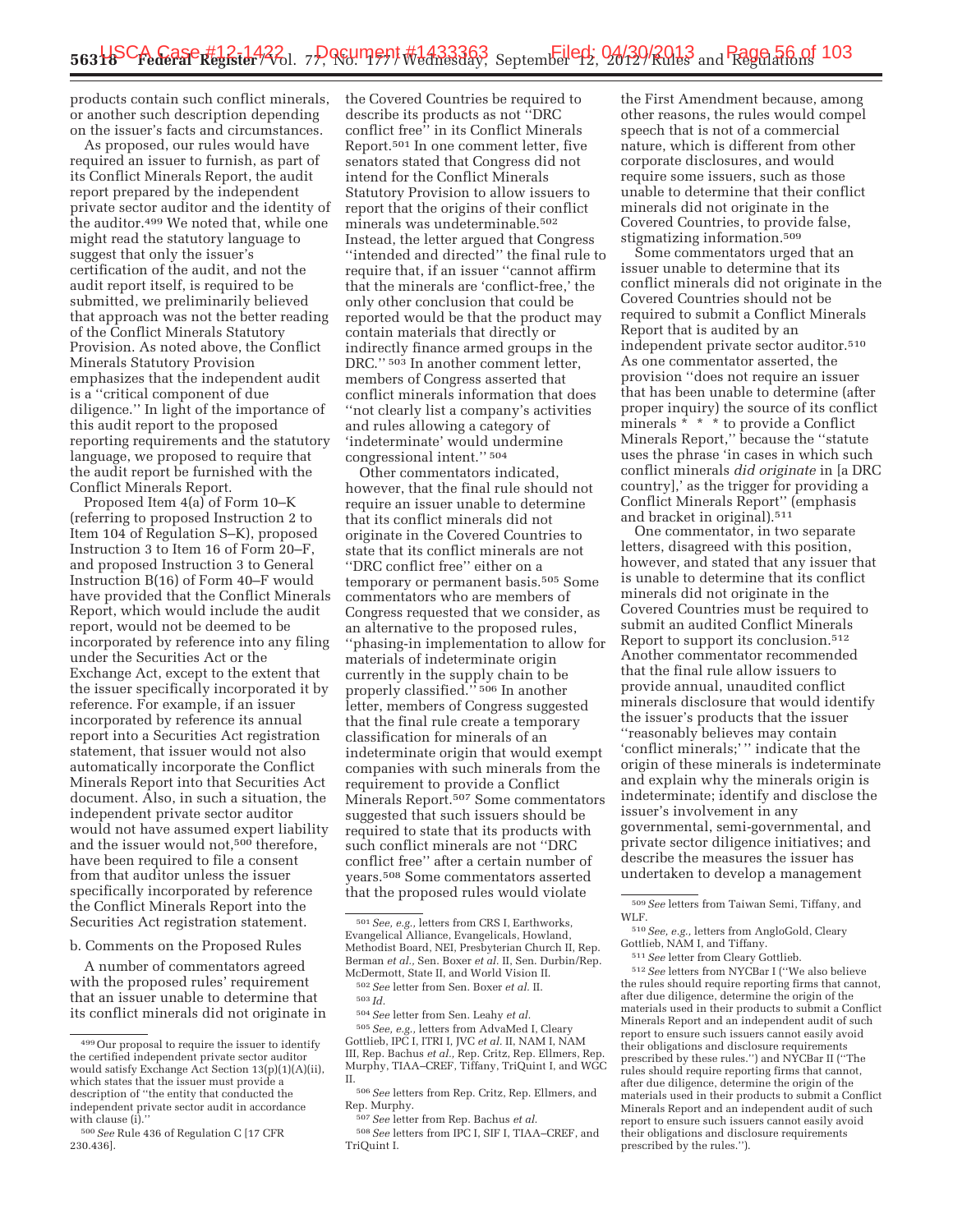due diligence system covering its supply chain for each conflict mineral.513 One commentator asserted that investors would have ''insufficient material information to evaluate a company's supply chain risk'' if the final rule allowed issuers to declare their conflict minerals from an indeterminate origin ''without describing the steps they have taken to make their determination,'' and recommended that the final rule ''require reporting to be sufficiently detailed to inform investors of the steps an issuer has taken to determine whether the minerals the issuer purchases come from the DRC or an adjoining country.'' 514

Although we did not propose to require any type of physical label on a product, one commentator stated that it is essential for the final rule to mandate that an issuer with products containing conflict minerals that did not finance or benefit an armed group label those products as ''DRC conflict free.'' 515 Many commentators, however, remarked that an issuer should not be required to physically label its products.516 Some commentators asserted that an issuer should be permitted to describe its products as ''DRC conflict free'' only if the issuer sources its conflict minerals in those products from the Covered Countries and those conflict minerals did not finance or benefit armed groups.517 Another commentator added specifically that products should be labeled as ''DRC conflict free'' only if either they are not from the Covered Countries or do not directly or indirectly support armed groups in the Covered Countries.518 Also, all commentators that discussed the subject agreed that the final rule should, as proposed, allow issuers to provide additional disclosure in describing any of their products that have not been found to be ''DRC conflict free'' 519

A number of commentators mentioned that the final rule should, as proposed, require an issuer to disclose the facilities, countries of origin, and efforts to determine the mine or location of origin only for its conflict minerals that directly or indirectly financed or

benefited armed groups in the Covered Countries.520 A few commentators suggested that all issuers with conflict minerals originating in the Covered Countries, including issuers with conflict minerals that did not directly or indirectly finance or benefit armed groups in the Covered Countries and issuers with conflict minerals that did directly or indirectly finance or benefit armed groups in the Covered Countries, should be required to disclose the facilities, countries of origin, and efforts to determine the mine or location of origin of those conflict minerals.521 Two commentators further recommended that all issuers with conflict minerals, regardless of whether the minerals originated within or without of the Covered Countries, should be required to disclose the facilities, countries of origin, and efforts to determine the mine or location of origin of those conflict minerals.522

Some commentators agreed that the final rule should, as proposed, require an issuer to disclose only the efforts to determine the conflict minerals' mine or location of origin with the greatest possible specificity.523 Other commentators suggested going further and requiring an issuer to disclose the actual mine or location of origin with the greatest possible specificity.524 Still other commentators argued that the final rule should not require issuers to include specific supply chain information, such as conflict mineral sources, quantities, transit routes, or store houses because such disclosures could hurt an issuer's competitive advantage or subject the issuer or its employees to violence.525 Alternatively, these commentators recommended that the rule allow for generic descriptions or approximate geographic locations or permit an issuer to redact sensitive or secure information.526

A number of commentators indicated that an issuer should, as proposed, ''certify the audit'' by certifying that it

522*See* letters from Earthworks and Trott.

523*See, e.g.,* letters from AngloGold, Barrick Gold, JVC *et al.* II, NAM I, TriQuint I, and WGC II. 524*See, e.g.,* letters from CRS I, Howland, ICGLR,

NEI, State II (acknowledging that, as a best practices approach, an issuer should make every effort to include specific information regarding the mine), TakeBack, and Trott (stating that the final rule should require an issuer to provide as much information as possible regarding its conflict minerals' mine or location of origin).

525*See* letters from Barrick Gold, Global Tungsten II, IPMI I, NMA II, NMA III, and TIC.

obtained an independent private sector audit.527 Many of these commentators, plus some others, remarked that these certifications should either not be signed or, if they are required to be signed, be signed by the issuer or by an individual on behalf of the issuer and not in any individual capacity.528 In contrast, one commentator recommended that an issuer's senior management or executive officers in some manner certify the independent private sector audit,529 another commentator asserted that it is ''essential that there be CEO level involvement in the filing of the disclosures in order to make sure that companies do not simply 'game the system,' '' 530 and a further commentator argued that the ''certification of an audit will make little sense unless the signatories verify on a quarterly basis that certain minimal standards have been maintained by the auditors.'' 531 One commentator asserted that certifying the audit is unnecessary because the audit report will be submitted to the Commission in the Conflict Minerals Report.532 This commentator and another stated that requiring an issuer to certify the audit would prevent an issuer from stating that its products are ''DRC conflict free'' because no issuer could be so certain of that conclusion that its officers would certify the audit.533 One commentator suggested that no liability should be assigned to individuals that may sign the certifications ''unless the situation involves a knowing and willful intent to mislead.'' 534

Some commentators agreed that the audit report should, as proposed, be included as part of the Conflict Minerals Report.535 Other commentators recommended that an issuer's audit report should not be submitted as part of the Conflict Minerals Report because such a requirement would increase audit costs without providing comparable benefits.536 Certain commentators opposed having to make the audit report public and suggested instead that issuers provide the audit

- 528*See, e.g.,* letters from AngloGold, Barrick Gold, Cleary Gottlieb, Ford, Howland, JVC *et al.* II, NAM I, NEI, and WGC II.
- 529*See* letter from Grant Thornton LLP (Mar. 2, 2011) (''Grant Thornton'').

- 530*See* letter from TakeBack. 531*See* letter from SARW.
- 532*See* letter from TIC.
- 
- 533*See* letters from Teggeman and TIC.
- 534*See* letters from Cleary Gottlieb and NMA II. 535*See, e.g.,* letters from Howland, NEI, and Sen. Durbin/Rep. McDermott.

<sup>513</sup>*See* letter from Signet. 514*See* letter from SIF II. 515*See, e.g.,* letter from Catholic Relief Services

of St. Cloud, Minnesota (Apr. 14, 2011) (''CRS I—

<sup>516</sup> See, e.g., letters from Columban Center *et al.*, Howland, Industry Group Coalition I, ITIC I, Japanese Trade Associations, MSG I, NAM I, and

SIF I. 517*See* letters from ITRI III, MSG I, and SIF I. 518*See* letter from State II. 519*See* letters from Howland, IPC I, NMA II,

SEMI, TriQuint I, and WGC II.

<sup>520</sup>*See, e.g.,* letter from AngloGold, Barrick Gold, Cleary Gottlieb, Howland, IPC I, JVC *et al.* II, NAM I, NMA II, and WGC II.

<sup>521</sup>*See* letters from MSG I, NEI, SIF I, and TriQuint I.

<sup>526</sup>*See* letters from Barrick Gold, NMA II, and TIC.

<sup>527</sup>*See, e.g.,* letters from Barrick Gold, Cleary Gottlieb, Ford, ICGLR, ITIC I, NAM I, NY State Bar, and WGC II.

<sup>536</sup>*See* letters from AngloGold and WGC II.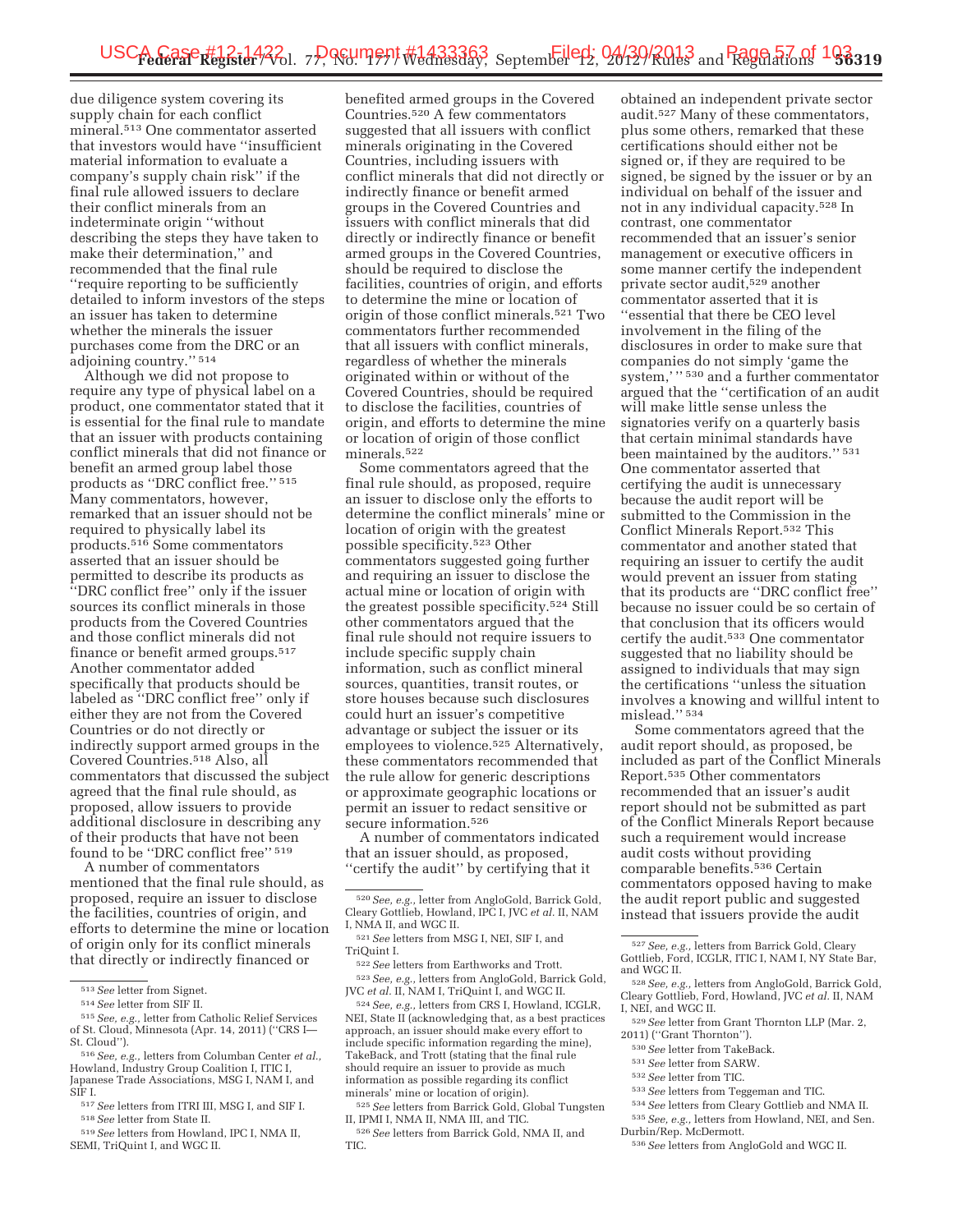report to the Commission confidentially, allow for sensitive portions to be redacted, or provide it to the Commission with the Commission making it available to the public only in hardcopy form at the Commission's headquarters.537 Similarly, one commentator objected to requiring an issuer to post the audit report on the issuer's Internet Web site as long as the Conflict Minerals Report describes the audit report,538 whereas another commentator argued that the final rule should require an issuer to post the audit report on an issuer's Web site.<sup>539</sup>

Some commentators indicated that, as proposed, an audit report should not be deemed incorporated by reference into any filing under the Securities Act or Exchange Act unless the issuer specifically incorporates the audit into such a filing. $540$  A few commentators further suggested that an auditor should not be considered an ''expert'' under Rule 436 of the Securities Act and recommended that audit reports submitted in subsequent years be able to build off prior audit reports to eliminate duplicative work and, thereby, reduce costs.541 One commentator went further and suggested that any issuer with a recognized supply chain tracking process should not be required to obtain an audit of its Conflict Minerals Report.542

Some commentators requested that the final rule define how an issuer would ''directly or indirectly finance or benefit an armed group.'' 543 Some of these commentators and others recommended that the Country Reports not be the basis for the Commission's final rule because those reports are not sufficiently specific with respect to which groups it labels as ''armed groups'' such that it is unclear whether the DRC army would be considered an "armed group."<sup>544</sup> For example, one commentator submitted an article arguing that the Conflict Minerals Statutory Provision ''targets units of the Congolese army as much as it does militias precisely because the army is

comprised largely of ex-rebels, is the major player in the conflict minerals trade and regularly commits appalling crimes against the civilian population.'' 545 Another commentator, however, stated that if the final rule defined ''armed group'' using the Country Reports, it would exclude the ex-militia groups that joined the DRC armed forces but continue to contribute to conflict and commit human rights violations.546 One commentator recommended that the final rule define ''armed group'' using the OECD's definition for that term.547 Another commentator suggested that the final rule apply only to issuers that are ''directly funding the conflict (or who knowingly indirectly fund the conflict).'' 548 One commentator recommended that the final rule define ''indirect financing'' of an armed group to include ''[a]ny way in which an illegitimate armed group profits from the mining, sale, transportation or taxation of minerals or mineral derivatives.'' 549 Some commentators asserted that the final rule should clarify the definition of an ''armed group'' or disclose the steps issuers must take to verify whether their conflict minerals benefited armed groups.550 Other commentators suggested that the definition of ''armed group'' in the final rule should not refer to the ''most recently issued'' version of the Country Reports ''for the year the annual report is due'' because the most recently issued version of the Country Reports may not be published for the year the annual report is due.551

#### c. Final Rule

The final rule requires any issuer that, after its reasonable country of origin inquiry, knows that its conflict minerals originated in the Covered Countries and did not come from recycled or scrap sources to provide a Conflict Minerals Report that includes a description of the measures the issuer has taken to exercise due diligence on the source and chain of custody of those conflict minerals. It also requires an issuer that, after its reasonable country of origin inquiry, had reason to believe that its minerals may have originated in the Covered Countries and may not have come from recycled or scrap sources and, after the exercise of due diligence, still has reason to believe that its

<sup>545</sup>*See* letter from ICAR II. 546*See* letter from Save. 547*See* letter from Pact II. 548*See* letter from CEI I. 549*See* letter from Peace. 550*See, e.g.,* letters from CRS I—St. Cloud, ITRI

minerals may have originated in the Covered Countries and may not have come from recycled or scrap sources, to provide a Conflict Minerals Report that includes a description of the measures the issuer has taken to exercise due diligence on the source and chain of custody of those conflict minerals.

Additionally, in circumstances in which an independent private sector audit is required, the final rule requires, as proposed, that an issuer include a certified independent private sector audit conducted in accordance with the standards established by the Comptroller General of the United States as part of its due diligence on the source and chain of custody of its conflict minerals. Further, the final rule states that, as proposed, the audit constitutes a critical component of due diligence. To implement the Conflict Minerals Statutory Provision's requirement that issuers ''certify the audit,'' 552 as proposed, an issuer must certify that it obtained an independent private sector audit of its Conflict Minerals Report and include that certification in the Conflict Minerals Report.553 While we did not specify this in the Proposing Release or proposed rules, in response to commentators' concerns, the final rule clarifies that the issuer's audit certification need not be signed by an officer. Instead, the certification takes the form of a statement in the Conflict Minerals Report that the issuer obtained an independent private sector audit.

The final rule also requires, unless an issuer's products are ''DRC conflict free,'' the Conflict Minerals Report to include a description of the facilities used to process those conflict minerals, the country of origin of those conflict minerals, and the efforts to determine the mine or location of origin with the greatest possible specificity. As noted in the Proposing Release, we believe that the phrase in the Conflict Minerals Statutory Provision, ''facilities used to process the conflict minerals,'' refers to the smelter or refinery through which the issuer's minerals pass. One commentator pointed out that smelting and refining processes are not similar.554 Smelting refers to the

<sup>537</sup>*See, e.g.,* letters from Barrick Gold, Materials Management Corporation (Jan. 13, 2011) (''Materials I''), NAM I, and NMA II.

<sup>538</sup>*See* letter from ITIC I.

<sup>539</sup>*See* letter from Columban Center *et al.* 

<sup>540</sup>*See, e.g.,* letters from Barrick Gold, Cleary Gottlieb, Corporate Secretaries I, NY State Bar, and WGC II.

<sup>541</sup>*See* letters from NY State Bar and WGC II. 542*See* letter from TIC.

<sup>543</sup>*See, e.g.,* letters from NMA II, Peace, and WGC II.

<sup>544</sup>*See* letters from ITRI I, NMA II, NYCBar I, and Peace. *See also* letter from NYCBar II (stating specifically that the final rule should include ''the Congolese military (FARDC) in its definition of 'armed group''').

<sup>&</sup>lt;sup>551</sup> See, e.g., letters from ITRI I and TIC.

<sup>552</sup>Exchange Act Section 13(p)(1)(B).

<sup>553</sup>We are not adopting the alternative interpretation of the Conflict Minerals Statutory Provision that an issuer must ensure that the audit it obtained is accurate. The Conflict Minerals Report contains management's assertions related to compliance with this rule; the third-party audit is designed to attest to certain of those assertions. Given this relationship, there does not appear to be a need to have management assert to the accuracy of the audit.

<sup>554</sup>Letter from ITRI I. In the Proposing Release, we stated that columbite-tantalite, cassiterite, and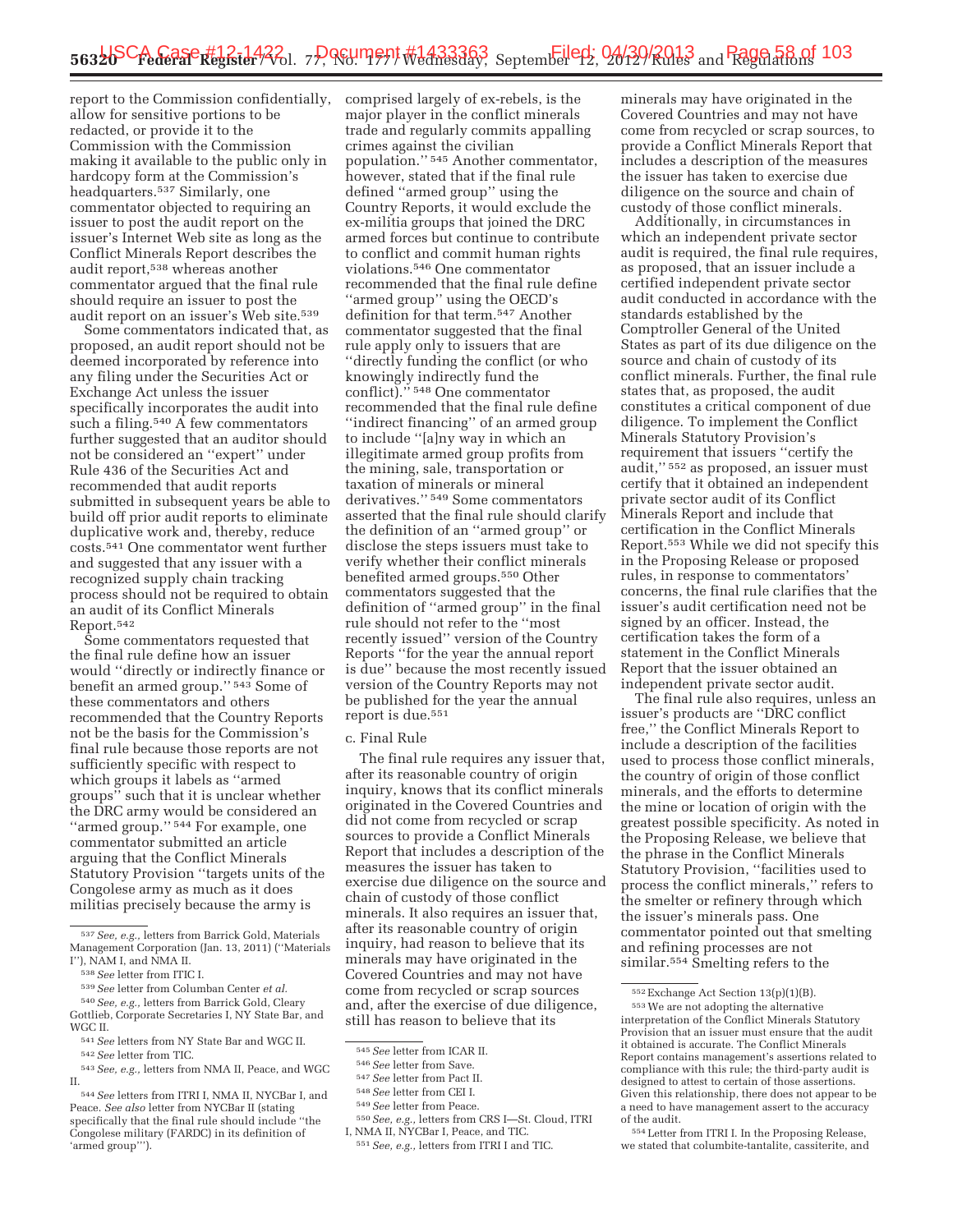conversion of the mineral ore into its metal form, but the metal still contains many impurities that must be removed by refining the metal. Columbitetantalite, cassiterite, and wolframite are mined only as ores and are smelted into their metal derivatives. Gold, however, is mined in its metallic form because it is found that way naturally. Therefore, gold does not have to be smelted into a metal, but does have to be refined to remove any impurities. In both instances, however, we recognize that as a practical matter it is very difficult, if not impossible, to trace conflict minerals to their mine or other location of origin after columbite-tantalite, cassiterite, and wolframite have been smelted initially and after gold has been refined initially other than through the smelter or refinery.

Exchange Act Section 13(p)(1)(A)(ii) also requires an issuer with conflict minerals originating in the Covered Countries to submit a Conflict Minerals Report that includes a description of the issuer's products ''that are not DRC conflict free.'' 555 The Conflict Minerals Statutory Provision does not define ''not DRC conflict free,'' but instead defines ''DRC conflict free.'' 556 Products are considered ''DRC conflict free'' under Exchange Act Section 13(p)(1)(A)(ii) if they ''*do not* contain minerals that directly or indirectly finance or benefit armed groups in the'' Covered Countries. (Emphasis added).557 As discussed above, under the proposed rules' approach, an issuer with a product containing conflict minerals of an undeterminable origin cannot know that its product is ''DRC conflict free;'' that is, the issuer cannot know that its product ''do[es] not contain conflict minerals that directly or indirectly finance or benefit armed groups in the'' Covered Countries, so the issuer would have to describe the product as ''not 'DRC conflict free.' ''

A commentator raised concerns that this approach could lead to incorrect and misleading disclosures and could unfairly punish companies that lack complete visibility into their supply

556*See id.* and Exchange Act Section 13(p)(1)(D). 557Exchange Act Section 13(p)(1)(A)(ii). Also, although similar, the definition of ''DRC conflict free'' under Exchange Act Section 13(p)(1)(D) is slightly different than the definition under

Exchange Act Section 13(p)(1)(A)(ii). Exchange Act Section  $13(p)(1)(D)$  states that "a product may be labeled as 'DRC conflict free' if the product does not contain minerals that directly or indirectly finance or benefit armed groups in the'' Covered Countries.

chains.558 The commentator noted that it could turn out that, upon further investigation of the minerals' origins, the minerals were not from the Covered Countries or did not finance or benefit armed groups, in which case the products made with solely those minerals would be ''DRC conflict free.'' Of course, we are concerned that any disclosure requirement results in accurate disclosure. At the same time, we are cognizant of our responsibility to fulfill Congress's directive in Section 1502 and to remain faithful to the language of the statute, and promulgating rules that provide an incentive for issuers to avoid determining the origins of the conflict minerals that they use could undermine the reporting system that Congress has established in Section 13(p) of the Exchange Act. Accordingly, we have modified the final rule to address the commentator's concerns while remaining faithful to the language and intent of the statute.

As described above, during a temporary period, instead of requiring issuers that have proceeded to step three that are unable to determine that their conflict minerals did not originate in the Covered Countries, that their conflict minerals that originated in the Covered Countries did not directly or indirectly finance or benefit armed groups, or that their conflict minerals came from recycled or scrap sources to describe their products as ''not 'DRC conflict free,' '' the final rule permits such issuers to describe products containing those conflict minerals as ''DRC conflict undeterminable.'' An issuer with products that are ''DRC conflict undeterminable'' is required to exercise due diligence on the source and chain of custody of its conflict minerals and submit a Conflict Minerals Report describing its due diligence; the steps it has taken or will take, if any, since the end of the period covered in its most recent prior Conflict Minerals Report to mitigate the risk that its necessary conflict minerals benefit armed groups, including any steps to improve its due diligence; the country of origin of the conflict minerals, if known; the facilities used to process the conflict minerals, if known; and the efforts to determine the mine or location of origin with the greatest possible specificity, if applicable.559 Such an issuer is not,

however, required to obtain an independent private sector audit of that Conflict Minerals Report. We are permitting this temporary category to address concerns of many industry commentators that supply chain due diligence mechanisms have not yet been established; 560 and, therefore, many issuers will not be able to readily determine whether their conflict minerals did not originate in the Covered Countries, did not finance or benefit armed groups, or did come from recycled or scrap sources. This temporary category should allow issuers time to establish supply chain due diligence mechanisms to determine whether their minerals originated in the Covered Countries, directly or indirectly financed or benefited armed groups in the Covered Countries, or came from recycled or scrap sources.

This additional time should also decrease the possibility that issuers that might ultimately be able to determine that their necessary minerals did not originate in the Covered Countries, did not finance or benefit armed groups, or came from recycled or scrap sources would initially be required to report that their products have not been found to be ''DRC conflict free'' simply because they had not yet been able to determine the minerals' origins or whether they were from recycled or scrap sources. By decreasing this possibility, the temporary category will lead to more accurate disclosure. We believe this approach will allow the final rule to more appropriately target the population of issuers from which Congress intended to require this disclosure and will allow time for processes to be put in place so that issuers may be able to determine the origin of their conflict minerals.

The ''undeterminable'' reporting alternative, however, is only permitted temporarily. For all issuers, this alternative will be permitted during the first two reporting cycles following the effectiveness of the final rule, which includes the specialized disclosure reports for 2013 through 2014. For smaller reporting companies, this alternative will be permitted during the first four reporting cycles following the

wolframite are smelted into their component metals whereas gold is refined, and we indicated that both processes are substantially similar such that, when we would refer to smelting a conflict mineral, those references were intended to include the refining of gold.

<sup>555</sup>*See* Exchange Act Section 13(p)(1)(A)(ii).

<sup>558</sup>*See* letter from Tiffany.

<sup>559</sup>We recognize that an issuer that is unable to determine the origin of its conflict minerals, or unable to determine whether its conflict minerals came from recycled or scrap sources, may not also be able to determine the processing facility of those conflict minerals and will not be able to determine the minerals' country of origin. Therefore, these

issuers only have to describe the processing facilities if they are known to the issuer and do not have to disclose the country of origin. Also, an issuer that is unable to determine whether its conflict minerals came from recycled or scrap sources does not have to describe its efforts to determine the mine or location of origin with the greatest possible specificity because issuers with conflict minerals from recycled or scrap sources are not required to determine the mine or location of origin.

<sup>560</sup>*See, e.g.,* letters from CTIA, FEC I, JVC *et al.*  II, NAM III, NRF I, Roundtable, and WilmerHale.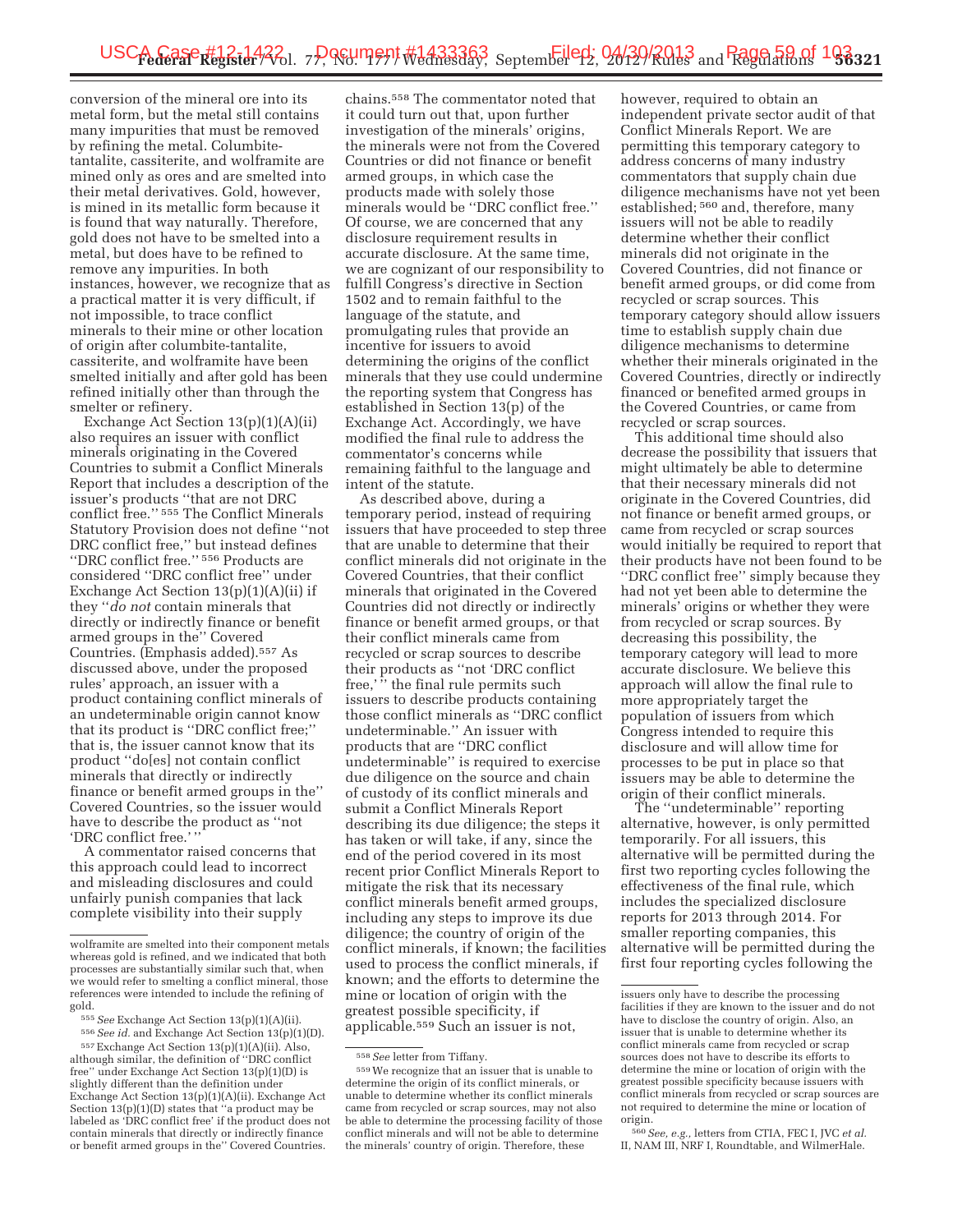effectiveness of the final rule, which includes the specialized disclosure reports for 2013 through 2016. Beginning with the third reporting period, from January 1, 2015 to December 31, 2015, for all issuers and the fifth reporting period, from January 1, 2017 to December 31, 2017, for smaller reporting companies, every such issuer will have to describe products in its Conflict Minerals Report as having ''not been found to be 'DRC conflict free.''' Also, issuers will be required to make such a disclosure even if they proceed to step three and are unable to determine that their conflict minerals did not originate in the Covered Countries, that their conflict minerals that originated in the Covered Countries did not directly or indirectly finance or benefit armed groups, or that their conflict minerals came from recycled or scrap sources. These issuers will also be required to provide an independent private sector audit of their Conflict Minerals Report.<sup>561</sup>

While this disclosure is required after the temporary period, even when issuers are unable to determine the origin of their conflict minerals, we have changed the language of the disclosure from the proposal to address concerns raised about the accuracy of the disclosure required in these circumstances. In our view, it is accurate to describe such products as having ''not been found to be 'DRC conflict free.'" "DRC conflict free" is a defined term in the statute, meaning that the product ''do[es] not contain conflict minerals that directly or indirectly finance or benefit armed groups in the'' Covered Countries. An issuer that does not know that its conflict minerals did not originate in the Covered Countries, that its conflict minerals that originated in the Covered Countries did not finance or benefit armed groups, or that the minerals came from recycled or scrap sources cannot accurately state that its conflict minerals have been found to meet this definition; therefore, its products have not been found to be ''DRC conflict free'' as defined in the statute.

Additionally, under the final rule, as proposed, issuers can add disclosure or clarification. This allows issuers to include the statutory definition of ''DRC conflict free'' in the disclosure to make clear that ''DRC conflict free'' has a very

specific meaning, or to otherwise address their particular situation.562 We also believe that the revised disclosure that the products ''have not been found to be 'DRC conflict free' '' mitigates concerns expressed by some commentators that the Proposing Release's specific required language, ''are not 'DRC conflict free,' '' would impose an unfair stigma, particularly on issuers that did not know whether their minerals directly or indirectly financed or benefited armed groups in the Covered Countries.

Although it does not appear that any individual commentator suggested the exact approach we are adopting, this approach incorporates suggestions from various commentators. One commentator recommended that we adopt a ''phase-in or transitional approach in order to address the substantial practical difficulties issuers currently face in seeking to trace the origins of conflict minerals included in their products and to determine if these minerals are or are not 'DRC conflict free.' '' 563 This commentator's recommendation was for the final rule to include a phase-in period through 2014 in which any issuer with conflict minerals for which the issuer was unable to determine their origin would describe the conflict minerals as from an ''indeterminate source'' and would be permitted, instead of providing a Conflict Minerals Report, to disclose its conflict minerals policy and provide a statement that, due to the lack of current infrastructure, it is not possible to determine the origin of its conflict minerals. The commentator recommended that the ''indeterminate source'' category would be available only through 2014. Another commentator recommended that the final rule allow a similar phase-in

562For example, in addition to the disclosure in the Conflict Minerals Report, the issuer could state: ''The following is a description of our products that have not been found to be ''DRC conflict free'' (where 'DRC conflict free' is defined under the federal securities laws to mean that a product does not contain conflict minerals necessary to the functionality or production of that product that directly or indirectly finance or benefit armed groups in the Democratic Republic of the Congo or an adjoining country).'' Alternatively, an issuer that is still unable to determine the origin of some of its conflict minerals after the two-year or four-year period, might state: ''We have been unable to determine the origins of some of our conflict minerals. Because we cannot determine the origins of the minerals, we are not able to state that products containing such minerals do not contain conflict minerals that directly or indirectly finance or benefit armed groups in the Democratic Republic of the Congo or an adjoining country. Therefore, under the federal securities laws we must describe the products containing such minerals as having not been found to be 'DRC conflict free.' Those products are listed below.

563*See* letter from WilmerHale.

period through 2014 in which issuers would be permitted to use an ''unknown determination'' category in which such issuers would be required only to disclose their conflict minerals policy, reasonable country of origin inquiry, and the conflict minerals used in their supply chain.<sup>564</sup>

Other commentators recommended similar temporary approaches for conflict minerals when an issuer could not determine the origin of its conflict minerals.565 In this regard, one commentator noted that, ''requiring issuers that are unable to determine that the conflict mineral in their products did not originate in the Covered Countries to submit a Conflict Minerals Report providing the required information that is available to them, is reasonable.'' 566 Also, one commentator recognized that, during the initial period after the rule is finalized, it expected that some conflict minerals would be of unknown origin, and issuers with those conflict minerals should, among other information, disclose ''any progress made in the reporting year toward determination of origin.'' 567 Finally, some commentators suggested that smaller reporting companies should be allowed to phasein or that the implementation of the final rule should be deferred for them.568

Based on the comments we have received, we believe that permitting all issuers to describe their products as ''DRC conflict undeterminable'' for a two-year period is appropriate to allow viable tracking systems to be put in place in the Covered Countries and throughout supply chains and avoid a *de-facto* embargo on conflict minerals from the Covered Countries. We also believe that allowing this category for a two-year period will avoid a situation in which virtually all issuers would describe their products as having not

566*See* letter from ABA.

567*See* letter from SIF I.

568*See, e.g.,* letters from Howland and JVC *et al.*  II.

<sup>561</sup>As noted below, an issuer exercising due diligence to determine whether a conflict mineral is from a recycled or scrap source is not required to obtain an independent private sector audit of its Conflict Minerals Report, regarding that conflict mineral, if there is no nationally or internationally recognized due diligence framework for that recycled or scrap conflict mineral.

<sup>564</sup>*See* letter from AdvaMed I.

<sup>565</sup>*See, e.g.,* letters from TIAA–CREF (''Where the source of minerals cannot be confirmed, we believe it would be most accurate to allow companies to use indeterminate language such as 'may not be DRC conflict free,' but not language that would suggest a presumption that minerals would be conflict free absent specific evidence to the contrary. Moreover, over time the information systems necessary to trace these minerals will likely improve. We suggest that, after a reasonable time interval, the SEC consider reviewing whether a higher standard might be warranted.'') and TriQuint I (recommending that the final rule ''allow companies to label their products as 'May Not Be DRC Conflict Free' until such a time when it is expected that companies will be able to purchase processed conflict minerals from smelters that have been validated as 'DRC conflict free' '').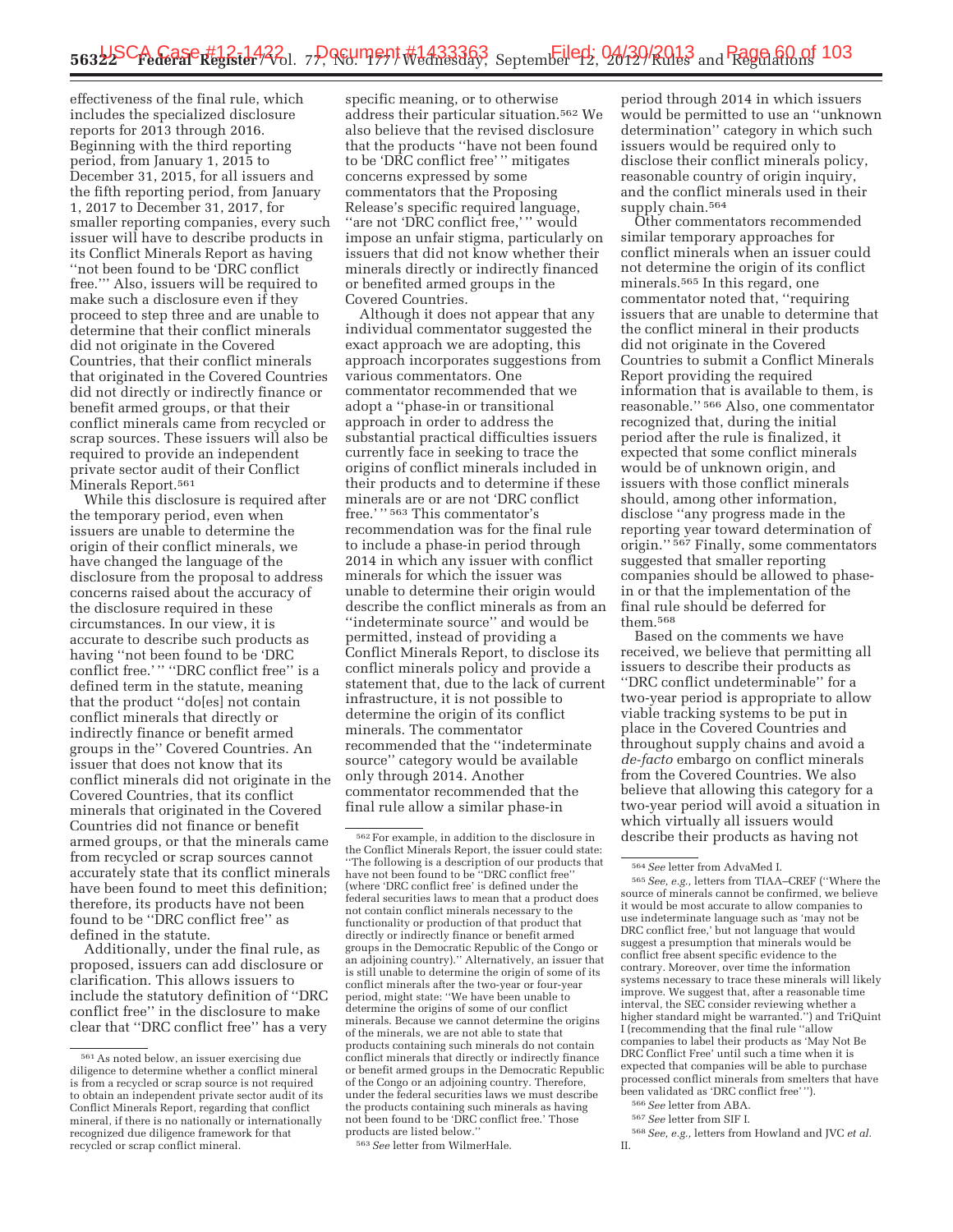been found to be ''DRC conflict free,'' simply because they could not determine the origin of their conflict minerals, which would render that disclosure less meaningful.569 Similarly, we believe that allowing smaller reporting companies four years to describe their products as ''DRC conflict undeterminable'' is appropriate because these issuers may lack the leverage to obtain detailed information regarding the source of a particular conflict mineral.570

We do not, however, believe that a permanent ''DRC conflict undeterminable'' category would be consistent with the language in the statute, and we believe it would undermine the overall goals of Section 1502. Such an approach might create incentives for issuers not to exercise care in identifying the origins of their necessary conflict minerals. Also, we do not believe that, after the temporary reporting period, the number of issuers that would describe their products as having not been found to be ''DRC conflict free'' would be so substantial as to render the disclosure meaningless because, based on our review of the comments, it appears that there should be systems in place at that time on which issuers could rely to determine whether their conflict minerals originated in the Covered Countries and, if so, whether they contributed to conflict. Overall, we believe that the change from ''not 'DRC conflict free' '' to having ''not been found to be 'DRC conflict free,' '' the ability to add additional explanation and disclosure, and the periods for the ''DRC conflict undeterminable'' category will provide issuers who are initially unable to determine that their conflict minerals did not originate in the Covered Countries or unable to determine that their conflict minerals that originated in the Covered Countries did not directly or indirectly finance or benefit armed groups in the Covered Countries means to make their disclosure while still accomplishing the goals that Congress intended when it required the disclosure of products that are not ''DRC conflict free.''

We believe that this approach also responds to the First Amendment concerns raised by the commentators.

As to the concern that the rule impermissibly compels speech that is not of a commercial nature, we presume that Congress acted constitutionally when it passed the statute.571 And, as discussed above, we believe that the changes made in the final rule mitigate the concern that the rule compels speech that may be false or unfairly stigmatizing for some issuers. The requirement that issuers that know or have reason to believe that their conflict minerals may have originated in the Covered Countries but that cannot determine the origin or cannot determine whether they financed or benefited armed groups state that their products have not been found to be ''DRC conflict free'' compels an accurate disclosure in light of the statutory definition of ''DRC conflict free.'' Moreover, the use of this revised language, the ability of issuers to add additional explanation and disclosure, and the provision of a temporary ''undeterminable'' period all represent accommodations to ensure that the rule is appropriately tailored to lessen the impact on First Amendment interests while still accomplishing Congress's objective.

We note that many commentators appeared to believe that the proposed rules would require that an issuer physically label its products as ''DRC conflict free'' or not ''DRC conflict free.'' 572 Although we used the term "label" in the Proposing Release, we did so in the context of the disclosure required in the annual report. The final rule does not require a physical label on any product. Instead, the final rule requires that an issuer describe in its Conflict Minerals Reports any products that have not been found to be ''DRC conflict free,'' as defined in the final rule. Also, consistent with the proposal, the final rule permits issuers the flexibility to describe their products based on each issuer's individual facts and circumstances. We believe this flexibility is important because, as one commentator noted, an issuer is in the best position to know its products and to describe them in terms commonly

understood within its industry.573 Also, to remedy any confusion in the Proposing Release, an issuer with products that are ''DRC conflict free'' does not have to describe those products in the Conflict Minerals Report in any manner. An issuer with such products may describe them in its specialized disclosure report as ''DRC conflict free'' if it chooses to do so, provided, the products do not contain any conflict minerals that directly or indirectly financed or benefited armed groups in the Covered Countries.

The Conflict Minerals Statutory Provision requires the State Department to ''produce a map of mineral-rich zones, trade routes, and areas under the control of armed groups'' in the Covered Countries.574 Also, the Conflict Minerals Statutory Provision requires the State Department to submit to Congress a strategy to address the linkages between human rights abuses, armed groups, mining of conflict minerals, and commercial products that contains a ''plan to provide guidance to commercial entities seeking to exercise due diligence on and formalize the origin and chain of custody of conflict minerals used in their products and on their suppliers to ensure that conflict minerals used in the products of such suppliers do not directly or indirectly finance armed conflict or result in labor or human rights violations.'' 575 Some commentators have suggested that we delay the implementation of the final rule until the State Department's map and/or strategy have been published,<sup>576</sup> or that we should allow an issuer to rely on the State Department's map for its conflict minerals information.577

The State Department has published a conflict minerals map already.578 Also, we understand that the State Department has developed guidance for commercial entities seeking to exercise due diligence on and formalize the origin and chain of custody of conflict minerals used in their products and on their suppliers.579 Even so, it does not

577*See, e.g.,* letters from AngloGold and NRF I. 578*See State Department, Humanitarian Information Unit, Democratic Republic of the Congo Mineral Exploitation by Armed Groups Map* (Jun. 14, 2011), *available at https://hiu.state.gov/ Products/DRC*\_*MineralExploitation*\_*2010Jun28*\_ *HIU*\_*U182.pdf*.

<sup>569</sup>*See, e.g.,* letters from AdvaMed I, ITIC I, and ITRI II.

<sup>570</sup>*See* letters from ABA, Corporate Secretaries I, and JVC *et al.* II. *But see* letter from Green II (arguing that, although smaller reporting companies may lack leverage, this disadvantage may be reduced through the influence exerted over their suppliers by larger issuers that use the same supplier base and that have more leverage to request such information.).

<sup>571</sup>*See Nebraska* v. *EPA,* 331 F.3d 995, 997 (DC Cir. 2003) (''Agencies do not ordinarily have jurisdiction to pass on the constitutionality of federal statutes.'') (citing *Thunder Basin Coal Co.* v. *Reich,* 510 U.S. 200, 215 (1994)); *Todd* v. *SEC,* 137 F.2d 475, 478 (6th Cir. 1943) (same); *William J. Haberman,* 53 SE.C. 1024, 1029 n.14 (1998) (''[W]e have no power to invalidate the very statutes that Congress has directed us to enforce.'') (citing *Milton J. Wallace,* 45 SE.C. 694, 697 (1975); *Walston & Co.,*  5 SE.C. 112, 113 (1939)).

<sup>572</sup>*See, e.g.,* letters from Howland, Industry Group Coalition I, Japanese Trade Associations, MSG I, NAM I, and SIF I.

<sup>573</sup>*See* letter from WGC II.

 $574$  Section  $1502(c)(2)$  of the Act.

 $575$  Section  $1502(c)(1)$  of the Act.

<sup>576</sup>*See, e.g.,* letters from Barrick Gold, Corporate Secretaries I, NRF I, and WGC II.

<sup>579</sup>*See State Department, Bureau of Economic, Energy, and Business Affairs, Statement Concerning Implementation of Section 1502 of the Dodd-Frank Legislation Concerning Conflict Minerals Due Diligence* (July 15, 2011), *available at http:// www.state.gov/e/eb/diamonds/docs/168632.htm*.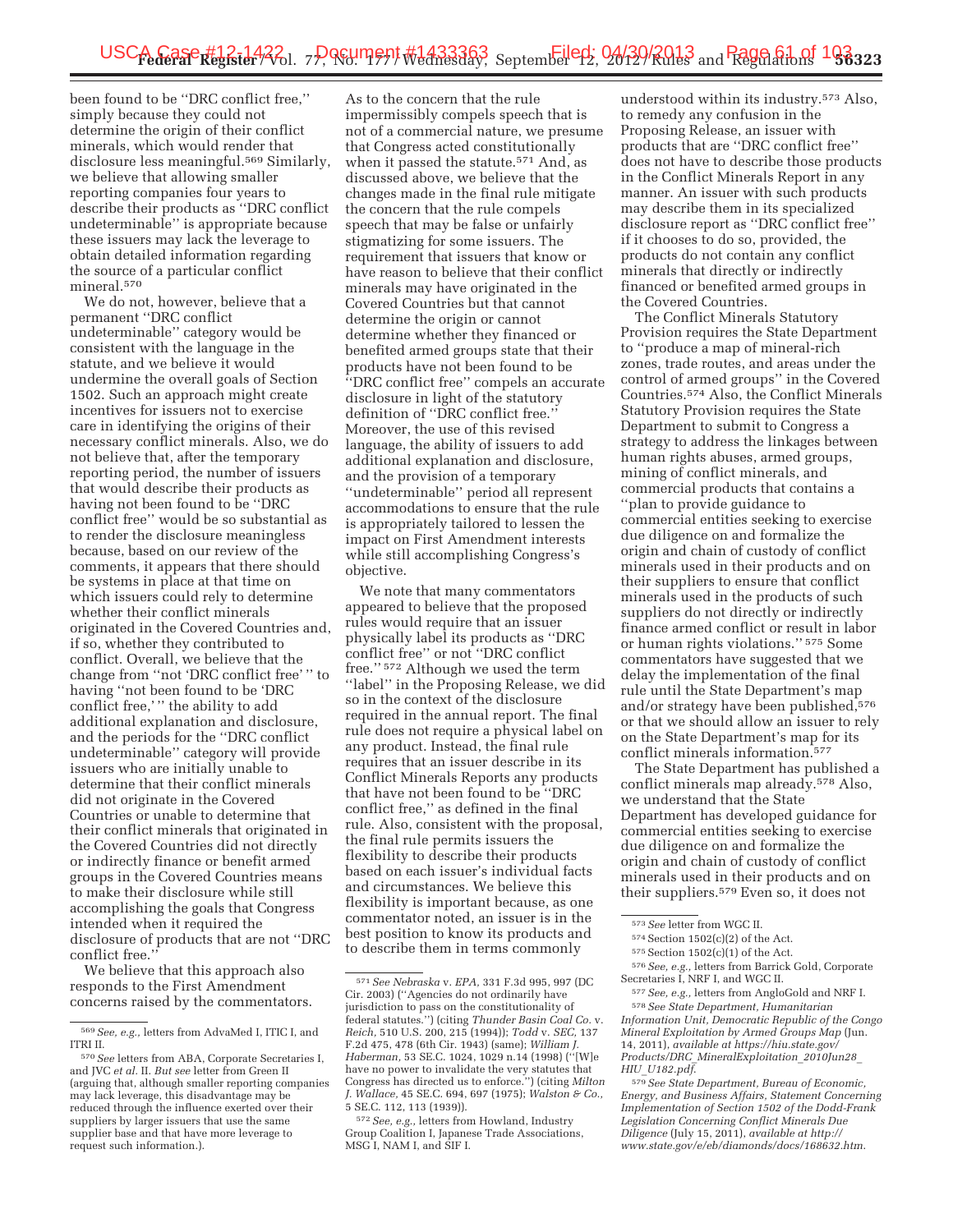appear that either the State Department's map or guidance is necessary for complying with the final rule. First, it does not appear that Congress intended that they be necessary to comply with our rule. The map and guidance requirements are located in a part of Section 1502 that is not incorporated into the Exchange Act and that part of Section 1502 is directed solely to agencies other than the Commission.580 Therefore, although they may be related to our final rule, it does not appear that the map and guidance were intended to have direct impact on the rule.

Also, we do not believe that an issuer must rely solely on the State Department's map or guidance for determining whether its conflict minerals contributed to conflict in the Covered Countries because other resources are available. For example, as discussed above, the OECD has developed an internationally recognized system of due diligence that an issuer can use as guidance in exercising its due diligence. The OECD's due diligence guidance does not rely on or incorporate the State Department map and guidance referenced in the Conflict Minerals Statutory Provision in determining the steps an issuer must take to exercise due diligence. However, as discussed above, due to the stage of development of the supply chain tracing mechanisms, we recognize that there are concerns about obtaining this information reliably in the near term. Therefore, we are providing this targeted and temporary period in the final rule.

The final rule requires, as proposed, an issuer with conflict minerals that originated in the Covered Countries to determine whether those minerals directly or indirectly financed or benefited armed groups in the Covered Countries. The Conflict Minerals Statutory Provision states that products are ''DRC conflict free'' when those products do not contain conflict minerals that ''directly or indirectly finance or benefit armed groups'' in the Covered Countries.581 Section 1502(e)(3) of the Act defines the term ''armed group'' as ''an armed group that is identified as perpetrators of serious human rights abuses in the annual Country Reports on Human Rights Practices under sections 116(d) and 502B(b) of the Foreign Assistance Act of 1961,'' 582 as they relate to the Covered

Countries.583 The final rule includes, as proposed, a cross reference to that definition to provide guidance to issuers. This cross reference, however, removes the phrases ''most recently issued'' and ''for the year the annual report is due'' to address the concerns of commentators.584 The final rule mirrors the Conflict Minerals Statutory Provision in its definition of ''armed group'' and does not include any extraneous phrases that were included in the proposal.

The Conflict Minerals Statutory Provision assigns to the State Department the authority to identify perpetrators of serious human rights abuses in that agency's annual Country Reports, and we lack the authority and expertise to provide further guidance or qualify the State Department's conclusions in this area. We note that some commentators indicated that we should consider products containing conflict minerals obtained from mines not controlled by armed groups when purchased to be considered ''DRC conflict free'' even if those mines subsequently come under the control of armed groups.585 We agree and consider products ''DRC conflict free'' if, when the conflict minerals contained in those products are purchased and transported through the supply chain from the mine to the issuer, those conflict minerals do not directly or indirectly finance or benefit armed groups in the Covered Countries, even if some point in that supply chain subsequently becomes controlled by an armed group. For example, if an issuer's conflict minerals are purchased from a mine that does not directly or indirectly finance or benefit armed groups in the Covered Countries when they are purchased, but the next day that mine is taken over by an armed group and the armed group takes the money previously provided to the miner from the issuer to purchase the conflict minerals that already left the mine, the products containing those conflict minerals may be considered ''DRC conflict free,'' even though the money used to purchase the conflict minerals does, in fact, benefit that armed group subsequently.

2. Due Diligence Standard in the Conflict Minerals Report

We have interpreted the Conflict Minerals Statutory Provision as requiring an issuer to exercise due diligence based on the provision's requirement that an issuer describe the due diligence it exercised on the source

585*See, e.g.,* letters from AAEI, IPC I, and NRF I.

and chain of custody of its conflict minerals.586 In addition, the provision requires that an issuer include an independent private sector audit of the Conflict Minerals Report as a ''critical component of due diligence.'' 587 Under Exchange Act Section 13(p)(1)(C), the Commission may determine an issuer's independent private sector audit or other due diligence processes to be unreliable and any Conflict Minerals Report that relies on such unreliable due diligence process would not satisfy the statute's reporting requirement.588

#### a. Proposed Rules

The proposed rules would have required an issuer to use due diligence regarding the supply chain determinations<sup>589</sup> in its Conflict Minerals Report. Other than requiring that the due diligence be reliable, the proposed rules would not have dictated the standard for, or otherwise provided guidance concerning, the due diligence that an issuer would be required to use in making such determinations. Instead, the proposed rules would have required an issuer to disclose the due diligence it used in making its determinations, such as whether it used any nationally or internationally recognized standards or guidance for supply chain due diligence.

In the Proposing Release, we noted our belief that the statutory provision contemplates that an issuer must use due diligence in its supply chain determinations. Although we did not propose to establish any particular conduct requirements, we believed that due diligence would be required to be exercised and information about what conduct the issuer exercised in its due diligence regarding its supply chain determinations was relevant to determine the extent of the issuer's due diligence. As proposed, the rules, therefore, would require issuers to describe the due diligence used in making these determinations. In particular, we noted that we would have expected that an issuer whose conduct conformed to a nationally or internationally recognized set of standards of, or guidance for, due diligence regarding its conflict minerals supply chain determinations would provide evidence that it used due

589We refer to the ''supply chain determinations'' as an issuer's determinations regarding the source and chain of custody of its conflict minerals, the facilities used to process those minerals, the country of origin of those minerals, and the efforts to determine the mine or location of origin with the greatest possible specificity.

<sup>580</sup>The map and guidance requirements are in Section  $1502(c)$  of the Act, but only Section  $1502(b)$ of the Act actually amends the Exchange Act and directs the Commission to promulgate rules.

<sup>581</sup>*See* Exchange Act Sections 13(p)(1)(A)(ii) and 13(p)(1)(D).

<sup>582</sup> 22 U.S.C. 2151n(d) and 2304(b).

<sup>583</sup>Section 1502(e)(3) of the Act.

<sup>584</sup>*See, e.g.,* letters from ITRI I and TIC.

<sup>586</sup>Exchange Act Section 13(p)(1)(A)(i).

<sup>587</sup>Exchange Act Section 13(p)(1)(B).

<sup>588</sup>Exchange Act Section 13(p)(1)(C).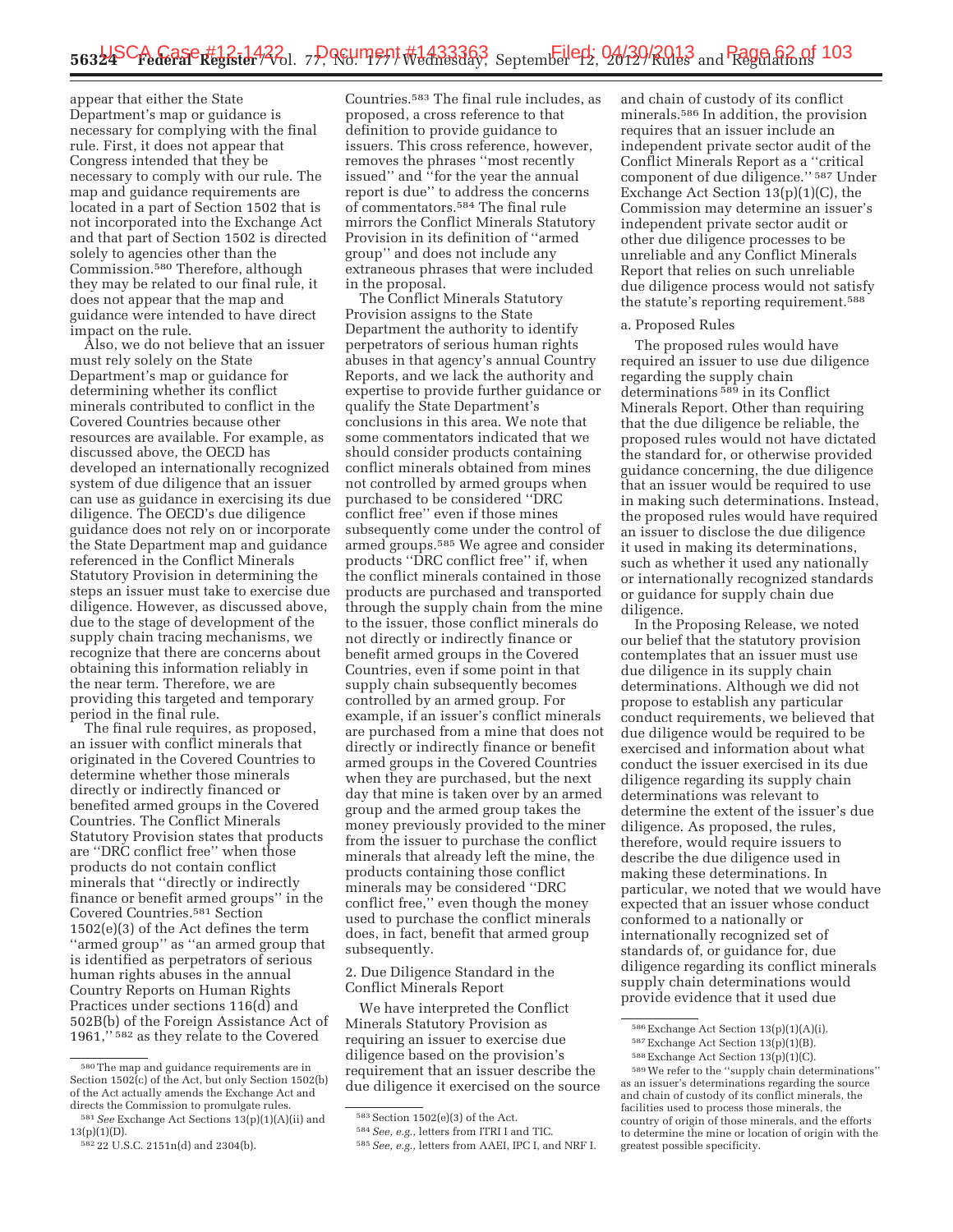diligence in making those determinations.

### b. Comments on the Proposed Rules

Some commentators believed that the Conflict Minerals Statutory Provision expressly requires an issuer to exercise due diligence on the source and chain of custody of its conflict minerals.590 One commentator noted that nothing in the statute gives us explicit authority to develop due diligence guidance.591 Another commentator asserted that Congress intended the Conflict Minerals Statutory Provision to require due diligence only on the source and chain of custody of conflict minerals mined in the DRC and on the transportation routes through which such minerals pass in countries adjoining the DRC.592 This commentator claimed that Congress did not intend for the Conflict Minerals Statutory Provision to require due diligence on the source and chain of custody of minerals mined in the adjoining countries and recommended that the final rule not require such due diligence.

Many commentators supported our proposal to not prescribe any specific due diligence requirements and allow an issuer to have flexibility in developing its due diligence measures based on the issuer's own facts and circumstances.593 A number of these commentators, however, suggested that the final rule provide guidance as to what would be considered acceptable due diligence.594 Many other commentators recommended that the final rule provide a definition of or prescribe specific guidance for any

593*See, e.g.,* letters from AAEI, AngloGold, Cleary Gottlieb, Industry Group Coalition Group I, IPC I, ITIC I, ITRI I, Japanese Trade Associations, NAM I, NEI, Niotan II, NMA II, NRF I, RILA, RILA–CERC, RMA, Roundtable, Sen. Durbin/Rep. McDermott, TriQuint I, and WGC II.

594*See, e.g.,* letters from AAEI, Cleary Gottlieb, Earthworks, Howland, IPC I, ITIC I, ITRI I, NAM I, NEI, NMA II, NRF I, RILA, Sen. Durbin/Rep. McDermott, and WGC II.

required due diligence.595 Some of these commentators reasoned that the final rule should prescribe a specific due diligence standard so that an issuer will be unable to ''engage in a type of 'forum shopping''' for the least burdensome standard and so that each issuer's due diligence measures will be consistent, accurate, and reliable.596 Other commentators suggested that the final rule should prescribe a safe harbor for an issuer's conduct allowing an issuer to avoid any undue or impractical requirements set forth by independent private sector auditors.597 While we did not propose to require satisfaction of a particular set of standards, we requested comment on whether we should.

A number of commentators suggested that the final rule should refer to, incorporate, or require the use of national or international standards or guidance in some manner, such as accepting an issuer's due diligence as reliable if that issuer used a national or international standard or guidance, considering national or international due diligence standards or guidance when developing the final rule, or requiring an issuer to use a national or international due diligence framework for that due diligence to be considered reliable.598 Some commentators did not believe the final rule should require that an issuer use any particular national or international due diligence standard.599 Other commentators recommended against incorporating voluntary international standards, such as the OECD due diligence framework, into the final rule or suggested that we identify and assess the potential latent risks and/ or impacts to industry and auditors related to codifying voluntary industry standards, such as the OECD due diligence framework, into the final rule.600 Some commentators specifically referenced the due diligence framework developed by the OECD in discussing

597*See, e.g.,* letters from ArcelorMittal, Chamber I, ITIC I, Materials I, NAM I, NRF I, and RILA.

598*See, e.g.,* letters from Arkema, CODSIA, Earthworks, Enough Project I, Global Witness I, Howland, ICAR *et al.* II, IPC I, ITIC I, ITRI I, Matheson I, MSG I, NEI, NYCBar I, Rep. Berman *et al.,* SEMI, Sen. Durbin/Rep. McDermott, SIF I, State I, State II, WGC II, and WGC *et al.* I.

599*See, e.g.,* letters from Cleary Gottlieb, NAM I, NMA II, and WGC II.

600*See* letters from Auditing Roundtable, Inc. (Oct. 31, 2011) (''ARI'') and Board of Environmental, Health & Safety Auditor Certifications (Oct. 31, 2011) (''BEAC'').

what they believed the final rule should consider as acceptable due diligence.601 One commentator recommended that the final rule not only refer to the OECD due diligence framework, but also should require issuers to disclose the steps that they took to complete the OECD due diligence.602

Some commentators recommended that a due diligence standard should not require an absolute standard of care.603 Instead, these commentators suggested either a ''reasonable care'' or a ''commercially practicable efforts'' standard that would encompass contractual obligations, risk-based programs, and industry-wide processes, but not necessarily include the identification of all the parties in the supply chain or the determination of every mineral used for manufactured items. Some commentators recommended that an issuer's due diligence should be presumed reliable if the issuer performs some or all of the following steps: uses information from an industry-wide process, creates a conflict minerals policy that requires conflict-mineral free provisions in all contracts, conducts supply chain risk assessments, requires suppliers to push policies upstream and transmit information downstream, establishes policies and procedures to remediate instances of non-conformity of policy, obtains independent third party audits, and publishes its supply chain findings.604 Similarly, other commentators indicated that due diligence should be presumed reliable if these conditions are met, but only if the issuer requires upstream and downstream due diligence and describes that due diligence.<sup>605</sup> Other commentators suggested that the due diligence standard in the final rule should be commensurate with the issuer's position in the supply chain such that the due diligence requirement for an issuer would be less rigorous the

<sup>602</sup> *See* letter from SIF II.<br><sup>603</sup> *See, e.g.,* letters from AAEI, Chamber I, CRS<br>I, Industry Group Coalition I, ITIC I, and NAM I.

<sup>604</sup> See, e.g., letters from AAEI, Global Witness I, Industry Coalition Group II, NAM I, and NRF I. These steps are similar to the steps in the Annex<br>I of the OECD's due diligence guidance.

<sup>605</sup> See, e.g., letters from Earthworks, Enough Project I, MSG I, and SIF I. The upstream and downstream due diligence that would be required by these commentators is similar to the upstream and downstream due diligence described in the Supplement on Tin, Tantalum, and Tungsten to the OECD's due diligence guidance.

<sup>590</sup>*See, e.g.,* letters from NEI (''We agree that issuers should be required to use due diligence, as proposed.''), Presbyterian Church USA (Feb. 15, 2012) (''Presbyterian Church I'') (stating that the Conflict Minerals Statutory Provision ''requires due diligence''), Sen. Durbin/Rep. McDermott (stating that ''Section 1502 requires companies to exercise strict due diligence to determine the source of conflict minerals in their products''), and State II (''It is unclear how a reasonable conflict minerals determination can be made without due diligence given the complexity of the region and the risk of fraud.'').

<sup>591</sup>*See* letter from TriQuint I. This commentator suggested that the Commission work with other government agencies to establish rules that govern what due diligence processes are reliable.

<sup>592</sup>*See* letter from Minister of Energy and Minerals of the United Republic of Tanzania (May 23, 2011) (''Tanzania II'').

<sup>595</sup>*See, e.g.,* letters from Arkema, Earthworks, Enough Project I, CENCO I, CODSIA, Global Witness I, Howland, ICAR *et al.* II, Materials I, Andrew Matheson (Mar. 2, 2011) (''Matheson I''), MSG I, NYCBar I, Rep. Berman *et al.,* SEMI, SIF I, State I, State II, and WGC *et al.* I.

<sup>596</sup>*See* letters from Global Witness I and ICAR *et al.* II.

<sup>601</sup>*See, e.g.,* letters from Arkema, Boeing, CODSIA, Earthworks, Enough Project I, Evangelical Alliance, Evangelicals, Global Witness I, ICAR *et al.*  II, ITRI I, ITRI IV, Matheson I, Methodist Board, MSG I, NEI, NYCBar I, NYCBar II, Presbyterian Church II, Rep. Berman *et al.,* Sen. Durbin/Rep. McDermott, SEMI, SIF I, SIF II, State I, State II, and WGC II, and WGC *et al.* I.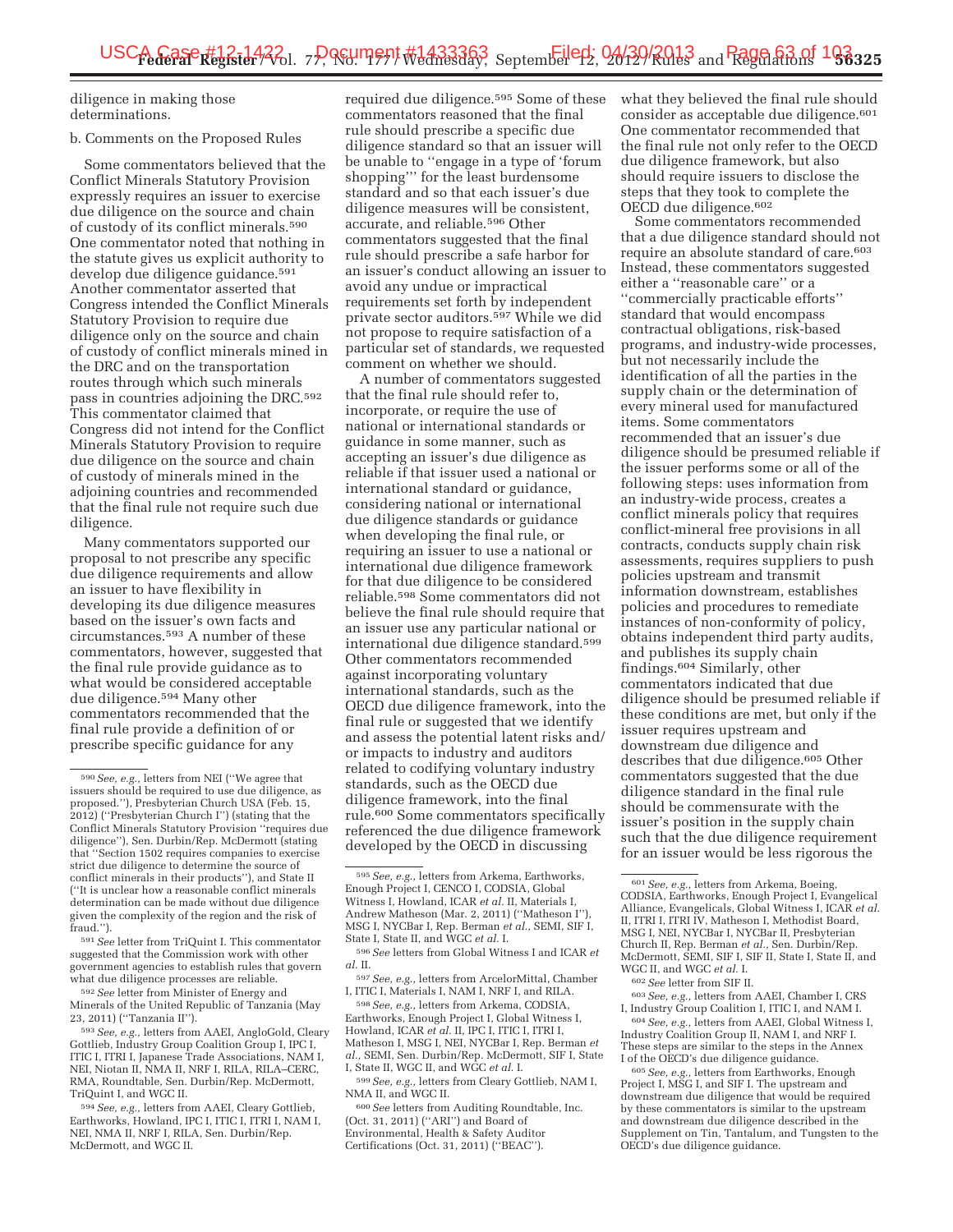farther that issuer's position in the supply chain is from the mine or other location of origin.606

In the Proposing Release, we requested comment as to whether the final rule should prescribe different due diligence measures for gold because of any unique characteristics of the gold supply chain. In response, most commentators that discussed this point agreed that the due diligence required for gold should be the same as the due diligence required for the other three conflict minerals.607 Two commentators, however, stated that gold is unique among the four conflict minerals so the due diligence requirements for it should be different than for the other minerals.608 As discussed above, a few commentators further recommended that the final rule permit issuers to exclude certain information from public dissemination regarding the storage and transportation routes of gold for security reasons.609

In the Proposing Release, we also requested comment as to whether the final rule should state that an issuer is permitted to rely on the reasonable representations of its smelters or any other actor in the supply chain, provided there is a reasonable basis to believe the representations of the smelters or other parities. A number of commentators suggested, in response, that the final rule should allow an issuer to rely on reasonable representations from suppliers and/or smelters in satisfying their due diligence requirement.610 Some of these commentators, however, explained that such written representations must be accompanied by additional processes, such as industry-wide smelter verification programs, before they could be relied upon.<sup>611</sup> One commentator recommended that the final rule should allow due diligence to be satisfied if an issuer includes obligations in its supply contracts and receives reasonable representations from its suppliers

regarding the conflict-free nature of the minerals.<sup>612</sup>

### c. Final Rule

After considering the comments, we are revising the final rule. The final rule requires that an issuer describe the due diligence it exercised in determining the source and chain of custody of its conflict minerals. The final rule requires that an issuer's due diligence follow a nationally or internationally recognized due diligence framework. We are persuaded by commentators that requiring an issuer to use a nationally or internationally recognized due diligence framework that is relevant to the audit objectives and permits consistent assessment of the subject matter will provide an independent private sector auditor with a structure by which to assess an issuer's due diligence, which we believe should make the rule more workable and less costly than if no framework was specified. We are also persuaded by commentators that requiring the use of nationally or internationally recognized due diligence framework will enhance the quality of an issuer's due diligence and will promote comparability of the Conflict Minerals Reports of different issuers. Also, we believe that requiring such due diligence will provide issuers with a degree of certainty and, as one commentator noted, ''ameliorate the risk that a due diligence process will later be judged to be unreliable." 613

The OECD's ''Due Diligence Guidance for Responsible Supply Chains of Minerals from Conflict-Affected and High-Risk Areas'' 614 satisfies our criteria and may be used as a framework for purposes of satisfying the final rule's requirement that an issuer exercise due diligence in determining the source and chain of custody of its conflict minerals. As one commentator noted, the OECD is an international organization with 34 member countries, including the United States, that works internationally with governments and businesses and approved its due diligence guidance as the ''the result of a collaborative initiative among governments, international organizations, civil society organizations, and industry participants to promote accountability and transparency in the supply chain of minerals from conflict-affected and

612*See* letter from Roundtable.

614*OECD, Due Diligence Guidance for Responsible Supply Chains of Minerals from Conflict-Affected and High-Risk Areas* (2011), *available at http://www.oecd.org/daf/ internationalinvestment/ guidelinesformultinationalenterprises/46740847. pdf.* 

high-risk areas.'' 615 A comment letter submitted by the OECD in conjunction with the United Nations Group of Experts on the Democratic Republic of the Congo (''Group of Experts'') and the International Conference on the Great Lakes Region (''ICGLR'') indicated that the OECD due diligence guidance was ''adopted as an OECD Recommendation by forty one OECD and non-OECD countries meeting at ministerial level on 25 May 2011 under the chairmanship of U.S. Secretary of State Hillary Rodham Clinton.'' 616 The final rule does not mandate that an issuer use any particular nationally or internationally recognized due diligence framework, such as the OECD's due diligence guidance, in recognition of the fact that other evaluation standards may develop that satisfy the intent of the Conflict Minerals Statutory Provision. However, to satisfy the requirements of the final rule, the nationally or internationally recognized due diligence framework used by the issuer must have been established by a body or group that has followed due-process procedures, including the broad distribution of the framework for public comment, and be consistent with the criteria standards in GAGAS established by the GAO.

As a related matter, one commentator stated that the final rule should clarify whether an issuer has to describe generally its due diligence processes or whether issuers have to describe specifically purchase contracts associated with particular conflict minerals in their products.617 We believe an issuer's description of its due diligence should be based on the individual issuer's facts and circumstances. In this regard, if an issuer's due diligence process is relatively consistent throughout its supply chain, the issuer could satisfy the requirements by generally describing its due diligence. We recognize, however, that an issuer may use different due diligence processes for different aspects of its supply chain. For example, an issuer using the OECD due diligence guidance may use different due diligence processes for tin, tantalum, and tungsten as compared with that for gold. If an issuer exercises significantly different due diligence processes for different aspects of its supply chain, such as with separate conflict minerals or products, that issuer should describe how they are different.

As we note above, a number of commentators recommended that the final rule allow an issuer to rely on

<sup>606</sup>*See* letters from CERC, Chamber I, ITIC I, NRF I, and RILA.

<sup>607</sup>*See, e.g.,* letters from Earthworks, Global Witness I, ITRI I, SIF I, and State II.

<sup>608</sup>*See* letters from AngloGold and WGC II. 609*See* letters from NMA II, NAM III, and WGC II.

<sup>610</sup>*See, e.g.,* letters from AngloGold, Global Witness I, Howland, IPC I, ITIC I, Japanese Trade Associations, JVC *et al.* II, Kemet, NEI, NMA II, RILA–CERC, RMA, Roundtable, SEMI, Sen. Durbin/ Rep. McDermott, State II, Taiwan Semi, and WGC II.

<sup>611</sup>*See* letters from Global Witness I, Howland, ITIC I, JVC *et al.* II (stating that written representations would not have to be accompanied by additional processes ''until such time as reliable smelter/refiner certification and due diligence systems can be implemented''), Kemet, NMA II, RMA, Sen. Durbin/Rep. McDermott, and State II.

<sup>613</sup>*See* letter from NAM I.

<sup>615</sup>*See* letter from Global Witness I.

<sup>616</sup>*See* letter from OECD I.

<sup>617</sup>*See* letter from ITIC I.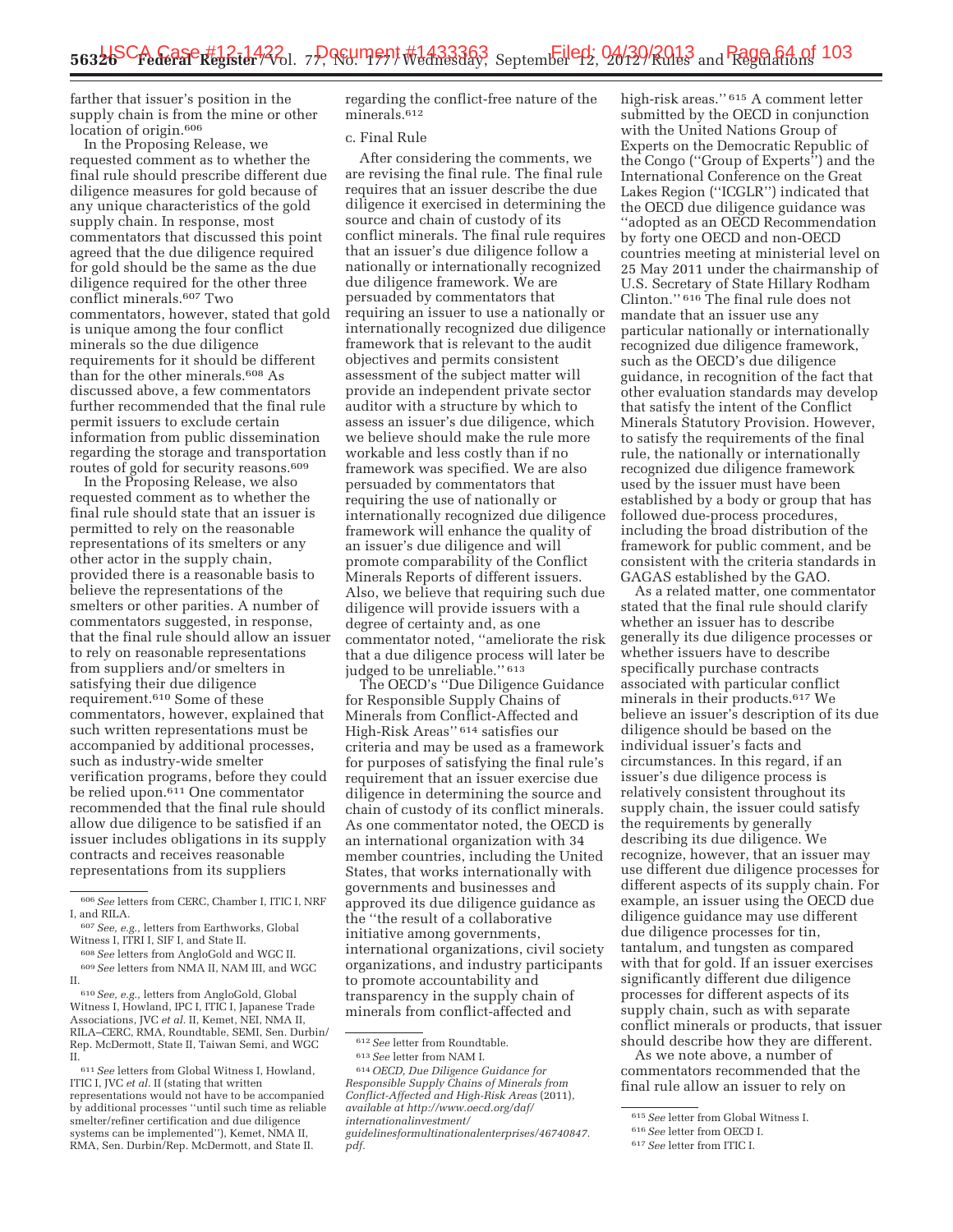reasonable representations from suppliers and/or smelters in satisfying their due diligence requirement,618 whereas other commentators argued that written representations should not be able to satisfy due diligence by themselves.619 The final rule requires that an issuer's due diligence follow a nationally or internationally recognized due diligence framework. Therefore, whether an issuer may rely on reasonable representations from suppliers and/or smelters in satisfying its due diligence requirement will be dependent on the nationally or internationally recognized due diligence framework.

3. Independent Private Sector Audit Requirements

### a. Proposed Rules

Consistent with the Conflict Minerals Statutory Provision, we proposed that the description of the measures taken by an issuer to exercise due diligence on the source and chain of custody of its conflict minerals include a certified independent private sector audit conducted in accordance with the standards established by the Comptroller General of the United States.620 Under the Conflict Minerals Statutory Provision, the GAO is to establish the appropriate standards for the independent private sector audit. Therefore, we did not include any auditing standards in the proposed rules or discuss such standards in the Proposing Release.

b. Comments on the Proposed Rules

A number of commentators indicated that the final rule must clarify the independent private sector audit's criteria, objectives, and standards.621 One commentator was concerned that, if neither the Comptroller General nor the Commission required uniform

620*See* Exchange Act Section 13(p)(1)(A)(i). 621*See, e.g.,* letters from American Institute of Certified Public Accountants (Mar. 1, 2011) (''AICPA I''), American Institute of Certified Public Accountants (Nov. 17, 2011) (''AICPA II''), Barrick Gold, BEAC, Calvert, Deloitte, The Elm Consulting Group International LLC (Mar. 1, 2011) (''Elm''), Ernst & Young LLP (Mar. 2, 2011) (''E&Y''), Grant Thornton (recommending that the Commission establish a ''working group to support the Comptroller General in the development of the appropriate form of engagement, including the criteria to be used to evaluate the subject matter and the opinion (or conclusion) to be expressed thereon''), Hileman Consulting, ICGLR, IPC II, KPMG LLP (Mar. 2, 2011) (''KPMG''), MSG III, NEI, NYCBar I, WGC II.

objectives and standards, the audits would not be useful because they would lack any comparability.622 Some commentators remarked that the Comptroller General or the Commission must delineate suitable criteria for the measurement and presentation of the information in the Conflict Minerals Report, including the elements of the Conflict Minerals Report subject to the audit, so as to provide an audit framework that would aid both issuers and auditors.623 Such criteria would provide the basis for the auditor to measure the information provided by the issuer, and this criteria should be objective, measurable, complete, and relevant.624 Commentators noted, however, that the criteria would differ based on the objective of the audit. For example, the criteria for evaluating whether an issuer is correct in concluding that its products are ''DRC conflict free'' are different from the criteria for determining whether the issuer's process for determining whether its products are ''DRC conflict free'' is sufficient.625

Commentators from the accounting profession and others recommended that the final rule clearly state the objective of the audit and the subject matter to be audited.626 Some of these commentators identified possible audit objectives, including: whether management's description of the procedures and controls performed in an issuer's due diligence process are fairly described in the Conflict Minerals Report; 627 whether the design of an issuer's due diligence process described in the Conflict Minerals Report conforms to a recognized standard of due diligence; 628 whether management's description of an issuer's due diligence process in its Conflict Minerals Report is accurate, the results of that process are fairly stated, and the issuer has evaluated/identified the upstream and downstream due diligence processes; 629 whether the

629*See* letter from MSG III (noting, however, that the audit scope should not include verification of the ultimate conclusions of the Conflict Minerals Report, only that the process was applied as described). *See also* letter from SIF II (stating that

design of the due diligence process described in the Conflict Minerals Report conforms to a recognized a standard and whether the process was sufficiently effective; 630 whether the issuer's conclusion regarding the source and chain of custody of its conflict minerals is accurate; 631 and whether the issuer appropriately included in the report all its products described as not ''DRC conflict free.'' 632 Generally, commentators recommended that the final rule not require an audit objective to include a determination as to whether an issuer's due diligence process was effective or that any conclusion based on that due diligence process was accurate, because that would be very challenging and expensive to undertake.633

Additionally, some commentators indicated that the Comptroller General or the Commission must identify the acceptable auditing standards for firms to use when auditing an issuer's Conflict Minerals Report.634 In this regard, as some commentators noted,635 the Proposing Release stated that the staff of the GAO informed our staff of its preliminary view that no new audit standards need to be promulgated. Therefore, the audit of the Conflict Minerals Report would be performed under GAGAS, and auditors could use either the provisions for Attestation Engagements or Performance Audits in GAGAS.636 However, as commentators noted, in addition to certain substantive differences between the two standards in GAGAS, only a licensed certified public accountant or person working with a certified public accounting firm or governmental auditing organization may perform an Attestation Engagement.637 Similarly, commentators noted that Performance Audits are not required to be conducted by certified public accountants, but auditors using the Performance Audit standard would still need to satisfy certain qualification requirements under GAGAS, such as continuing professional education requirements, quality control measures, and

633*See, e.g.,* letters from AICPA I, AICPA II, Deloitte, ITIC I, KPMG, MSG III, and Roundtable.

<sup>618</sup>*See, e.g.,* letters from AngloGold, Global Witness I, Howland, IPC I, ITIC I, Japanese Trade Associations, JVC *et al.* II, NEI, NMA II, RILA– CERC, RMA, SEMI, State II, Taiwan Semi, and WGC II.

<sup>619</sup>*See* letters from Global Witness I, Howland, ITIC I, and RMA.

<sup>622</sup>*See* letter from WGC II.

<sup>623</sup>*See, e.g.,* letters from Deloitte and KPMG. 624*See* letters from Deloitte and Grant Thornton.

<sup>625</sup>*See* letters from AICPA I and Grant Thornton.

<sup>626</sup>*See* letters from AICPA I, AICPA II, Barrick Gold, Grant Thornton, IPC II, KPMG, MSG III, and SIF II.

<sup>627</sup>*See* letters from AICPA I, AICPA II, Grant Thornton, and KPMG.

<sup>628</sup>*See* letters from AICPA I, AICPA II, IPC II, and KPMG. Commentators also observed that this second objective would require the final rule to provide a clear due diligence standard against which an auditor could compare the issuer's due diligence process.

the audit of the Conflict Minerals Report should include a ''review of management systems and processes, and of conclusions reached''). 630*See* letter from AICPA I.

<sup>631</sup>*See* letters from AICPA I and KPMG. 632*See id.* 

<sup>634</sup>*See* letters from AICPA I, Deloitte, E&Y, Elm, and KPMG.

<sup>635</sup>*See, e.g.,* letters from Barrick Gold and E&Y. 636*See* letters from AICPA I, AICPA II, BEAC,

Deloitte, E&Y, Elm, Grant Thornton, and MSG III. 637*See, e.g.,* letters from AICPA I and BEAC.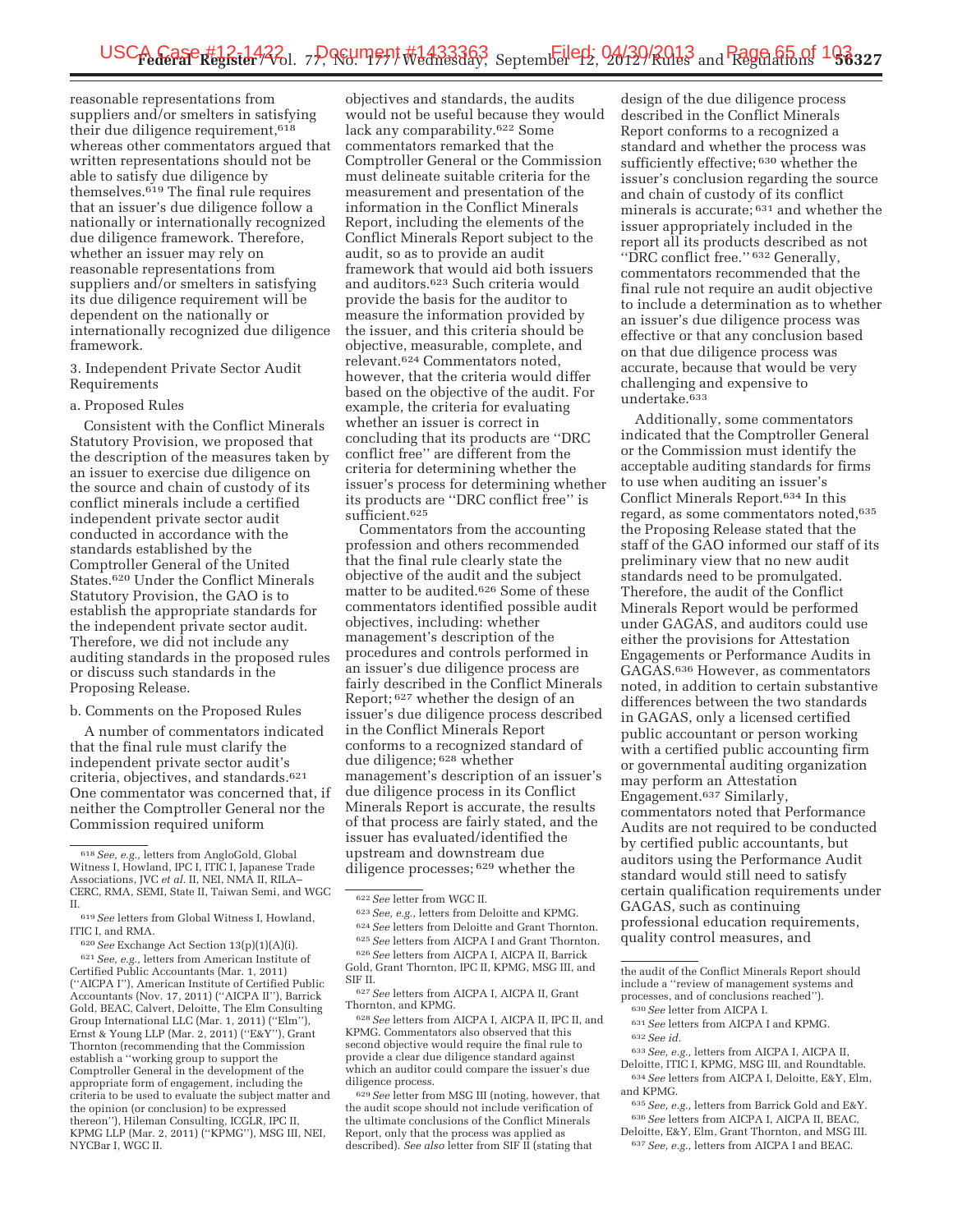independent peer reviews.638 In this regard, to increase the pool of auditors and thereby reduce costs, some commentators recommended that the final rule allow auditors to use the Performance Audit standard under GAGAS.639 Some of these commentators recommended that auditors that are not certified public accountants could satisfy GAGAS's Performance Audit qualification requirements by receiving a professional certification relating to environmental, health, and safety auditing from organizations that certify auditors by requiring that an auditor meet certain standards, such as having a code of conduct, committing to a code of ethics and rigorous practices, engaging in continuing professional development and education, being subjected to review, and other provisions to maintain a high caliber of expertise.640 One commentator suggested that the final rule should allow any auditor to perform the audit as long as it was knowledgeable and able to meet the requirements of the OECD's criteria for the competence of auditors.641 Other commentators noted, however, that the OECD's criteria for the competence of auditors are inadequate because they fail to provide any guidance as to how this would be assured.642 Another commentator recommended that the final rule should delineate specific requirements for the accreditation and selection of auditors but did not provide any suggested requirements.643

Several commentators asserted that the final rule should clarify the independence standards for auditors.644 Some of these commentators 645 recommended that the final rule state that performing the independent private sector audit of the Conflict Minerals Report is not inconsistent with the Commission's auditor independence requirements in Rule 2–01 of Regulation S–X.646 One commentator noted, however, that the OECD's independence requirements prohibit a Conflict Minerals Report auditor from having provided any other service for the issuer within a 24-month period.<sup>647</sup> Similarly, two other commentators asserted that

- 641*See* letter from NYCBar I.
- 642*See* letter from ARI and BEAC.
- 643*See* letter from ICGLR.

the statement in the proposed rules and the Conflict Minerals Statutory Provision that the independent private sector audit would be considered a ''critical component of due diligence'' could create confusion regarding the application of our auditor independence requirements in Rule 2–01 of Regulation S–X.648

### c. Final Rule

#### i. Auditing Standards

As noted above, the GAO staff has indicated to our staff that the GAO does not intend to develop new standards for the independent private sector audit of the Conflict Minerals Report. As we noted in the Proposing Release, GAO staff informed our staff that existing GAGAS standards,649 such as the standards for Attestation Engagements or the standards for Performance Audits will be applicable.<sup>650</sup> The GAO staff has also indicated to our staff that the GAGAS Performance Standards could be used by the auditor to express a conclusion as to whether the design of the issuer's due diligence measures are in conformity with the criteria set forth in a nationally or internationally recognized due diligence framework used by the issuer, such as the OECD's ''Due Diligence Guidance for Responsible Supply Chains of Minerals from Conflict-Affected and High-Risk Areas,'' and whether the issuer's description of the due diligence measures it performed, as set forth in the Conflict Minerals Report, with respect to the period covered by the report, is consistent with the due diligence process that the issuer undertook. Therefore, unless the GAO makes some formal pronouncement, it appears that any auditor of the Conflict Minerals Report will need to conduct the audit using the standards set forth in GAGAS. Because the Conflict Minerals Statutory Provision provides that the audit standards are to be established by the GAO, the GAO is responsible for matters pertaining to the audit standards, including questions or

concerns about the application of such standards.

#### ii. Auditor Independence

Similarly, entities performing an independent private sector audit of the Conflict Minerals Report must comply with any independence standards established by the GAO, and any questions regarding applicability of GAGAS on this point should be directed to the GAO. We are not adopting any additional independence requirements. Also, the independence required for the independent private sector audit of the Conflict Minerals Report is not the same as the OECD's independence requirement for auditors conducting audits of conflict mineral smelters.

We acknowledge commentators' requests to clarify how our own independence requirements would apply to an accountant that performed both the independent private sector audit of the Conflict Minerals Report and an engagement (e.g., the audit of the financial statements of an issuer) subject to the independence requirements in Rule 2–01 of Regulation S–X.651 The independent private sector audit of the Conflict Minerals Report is specifically described in the Act as constituting a "critical component" of the registrant's due diligence process,652 which commentators were concerned may suggest the auditor would perform work that would impair independence. Despite this language, the Conflict Minerals Statutory Provision only requires an audit and no other functions that may imperil independence, such as ''management functions'' described in Rule 2–01(c)(4)(vi) of Regulation S–X. Therefore, we do not believe that it would be inconsistent with the independence requirements in Rule 2– 01 of Regulation S–X if the independent public accountant also performs the independent private sector audit of the Conflict Minerals Report. The engagement to perform the independent private sector audit of the Conflict Minerals Report would nevertheless be considered a ''non-audit service'' subject to the pre-approval requirements

<sup>638</sup>*See* letter from Deloitte and BEAC.

<sup>639</sup>*See, e.g.,* letters from ArcelorMittal, ARI, BEAC, Hileman Consulting, IPC II, and MSG III. 640*See* letters from BEAC and Hileman

Consulting.

<sup>644</sup>*See, e.g.,* letters from AICPA I, Deloitte, E&Y, Grant Thornton, Hileman Consulting, and KPMG. 645*See* letters from AICPA I, Deloitte, and E&Y.

<sup>646</sup> 17 CFR 210.2–01.

<sup>647</sup>*See* letter from KPMG.

<sup>648</sup>*See* letters from E&Y and Grant Thornton. 649*See U.S. Gov't Accountability Office, GAO–12– 331G, Government Auditing Standards 2011 Revision* (Dec. 2011), *available at http:// www.gao.gov/assets/590/587281.pdf*.

<sup>650</sup>The GAGAS Attestation Engagement standards, in Chapter 3.75, require that auditors be ''licensed certified public accountants, persons working for a licensed certified public accounting firm or for a government auditing organization, or licensed accountants in states that have multi-class licensing systems that recognize licensed accountants other than certified public accountants.'' Unlike the GAGAS Attestation Engagement standards, the GAGAS Performance Audit standards allow auditors other than certified public accountants to perform a Performance Audit.

<sup>651</sup>Rule 2–01 of Regulation S–X [17 CFR 210.2– 01].

<sup>652</sup>Exchange Act Section 13(p)(1)(A)(i), as added by Section 1502 of the Act, states that the independent private sector audit of the conflict minerals report is included in the ''measures taken by the [issuer] to exercise due diligence on the source and chain of custody of such minerals.'' Exchange Act Section 13(p)(1)(B) further provides that the audit must be certified by the issuer and states that the certified audit ''is a critical component of due diligence in establishing the source and chain of custody of such minerals. These provisions make clear that the independent private sector audit is one step in *management's*  due diligence process.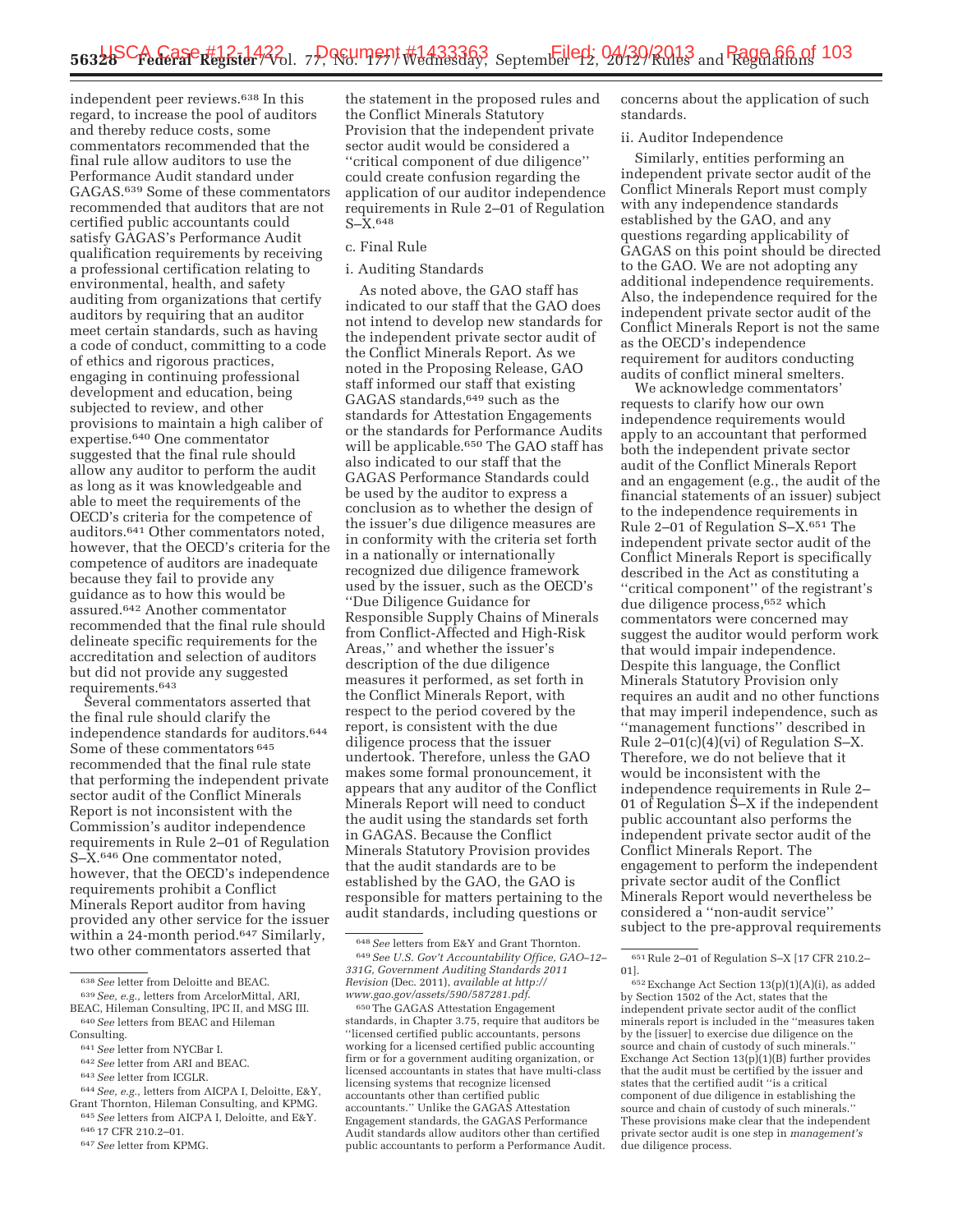of Rule 2–01(c)(7) of Regulation S–X. In addition, the fees related to the independent private sector audit of the Conflict Minerals Report would need to be included in the ''All Other Fees'' category of the principal accountant fee disclosures.653 If the accountant were to provide services that extended beyond the scope of the independent private sector audit of the Conflict Minerals Report, the accountant would need to consider whether those services were inconsistent with Rule 2–01 of Regulation S–X.

#### iii. Audit Objective

We agree with commentators that the final rule should clearly state the objective of the Conflict Minerals Statutory Provision's independent private sector audit and the subject matter to be audited to provide a basis for the auditor to measure the information provided by the issuer. Therefore, the final rule specifies an audit objective. The final rule states that the audit's objective is to express an opinion or conclusion as to whether the design of the issuer's due diligence framework as set forth in the Conflict Minerals Report, with respect to the period covered by the report, is in conformity with, in all material respects, the criteria set forth in the nationally or internationally recognized due diligence framework used by the issuer, and whether the issuer's description of the due diligence measures it performed as set forth in the Conflict Minerals Report, with respect to the period covered by the report, is consistent with the due diligence process that the issuer undertook.

The Conflict Minerals Statutory Provision requires an issuer to submit a Conflict Mineral Report that includes ''a description of the measures taken by the [issuer] to exercise due diligence on the source and chain of custody of its conflict minerals, which measurers shall include an independent private sector audit of such report,'' 654 and ''a description of the products manufactured or contracted to be manufactured that are not DRC conflict free.'' 655 We recognize that the final rule does not require an audit of the entire Conflict Minerals Report. We believe, however, that it is appropriate for the final rule to limit the audit only

to the sections of the Conflict Minerals Report that discuss the design of the issuer's due diligence framework and the due diligence measures the issuer performed because the provision's requirement for an issuer to obtain an independent private sector audit is located in the provision's subsection relating to due diligence.656

The audit requirement is not discussed in the subsequent subsection that requires a description in the Conflict Minerals Report of the issuer's products manufactured or contracted to be manufactured that are ''not DRC conflict free,'' 657 and the final rule does not require an audit of that information. We note that the objective we are adopting differs significantly from the objectives of other audits required by our rules.658 Nonetheless, in light of the statutory structure, as well as concerns about the costs that could arise from a requirement to audit the conclusion about the conflict minerals' status or take other approaches,659 we have concluded that the audit objective should be limited in this manner. We recognize that an audit objective requiring an auditor to express an opinion or conclusion as to whether the design of the issuer's due diligence measures as set forth in the Conflict Minerals Report, with respect to the period covered by the report, is in conformity with, in all material respects, the criteria set forth in the nationally or internationally recognized due diligence framework used by the issuer, and whether the issuer's description of the due diligence measures it performed as set forth in the Conflict Minerals Report, with respect to the period covered by the report, is consistent with the due diligence process that the issuer undertook, is not as comprehensive as an audit objective requiring an auditor to express an opinion or conclusion as to whether the due diligence measures were effective,

659*See, e.g.,* letters from AICPA I, Deloitte, and KPMG.

or to express an opinion or conclusion as to whether or not the issuer's necessary conflict minerals are ''DRC conflict free,'' which are more similar to audit objectives in our other rules. However, we believe that the audit is still meaningful because investors and other users will have some assurance from an independent third party that the issuer's due diligence framework, as set forth in the Conflict Minerals Report, is designed in conformity with the relevant nationally or internationally recognized due diligence framework. Further, we believe it is necessary and appropriate to require the audit to address whether the issuer actually performed the due diligence measures that it represents that it performed in the Conflict Minerals Report, so that the audit also addresses, in a cost efficient manner, the actual performance of the due diligence and not just the design, as well as provides independent third party confirmation that the work described was performed.

# 4. Recycled and Scrap Minerals

#### a. Proposed Rules

As proposed, the rules would allow for different treatment of conflict minerals from recycled and scrap sources than from original sources due to the difficulty of looking through the recycling or scrap process to determine the mine or other location of origin of the minerals. Given this difficulty, we expected that an issuer generally would not know the origins of its recycled or scrap conflict minerals, so we believed it would be appropriate for the proposed rules to require that an issuer using recycled or scrap conflict minerals furnish a Conflict Minerals Report subject to special rules. Under the proposed rules, if an issuer obtained conflict minerals from a recycled or scrap source, it would have been required to consider the products containing or produced with those conflict minerals to be ''DRC conflict free.'' 660

As proposed, an issuer with conflict minerals that originated from recycled or scrap sources would have been required to disclose in its annual report, under the ''Conflict Minerals Disclosure'' heading, that its conflict minerals were obtained from recycled or

<sup>653</sup>See Item 9(e)(4) of Schedule 14A [17 CFR 240.14a-101]. Registrants also are required to describe the nature of the services comprising the fees disclosed under the ''All Other Fees'' category. As such, the independent private sector audit of the Conflict Mineral Report should be included in that description.

<sup>654</sup>Exchange Act Section 13(p)(1)(A)(i).

<sup>655</sup>Exchange Act Section 13(p)(1)(A)(ii).

<sup>&</sup>lt;sup>656</sup> See Exchange Act Section 13(p)(1)(A)(i).<br><sup>657</sup> See Exchange Act Section 13(p)(1)(A)(ii).<br><sup>658</sup> The objective of the ordinary audit of financial statements by the independent auditor is the expression of an opinion on the fairness with which they present, in all material respects, financial position, results of operations, and its cash flows in conformity with generally accepted accounting principles. *See* paragraph .01 of AU sec. 110, Responsibilities and Functions of the Independent Auditor. The auditor's objective in an audit of internal control over financial reporting is to express an opinion on the effectiveness of the company's internal control over financial reporting, as a part of which the auditor should test the design effectiveness of controls, as well as the operating effectiveness of controls. *See* paragraphs 3, 42, and 44 of Auditing Standard No. 5, An Audit of Internal Control over Financial Reporting That Is Integrated With An Audit of Financial Statements.

<sup>660</sup>Because the proposed rules would have automatically classified recycled or scrap conflict minerals as ''DRC conflict free,'' issuers with products containing such minerals would not have needed to provide in the Conflict Minerals Report a description of the recycled or scrap conflict minerals' processing facilities or country of origin, nor would they have been required to describe their efforts to determine the mine or location of origin with the greatest possible specificity.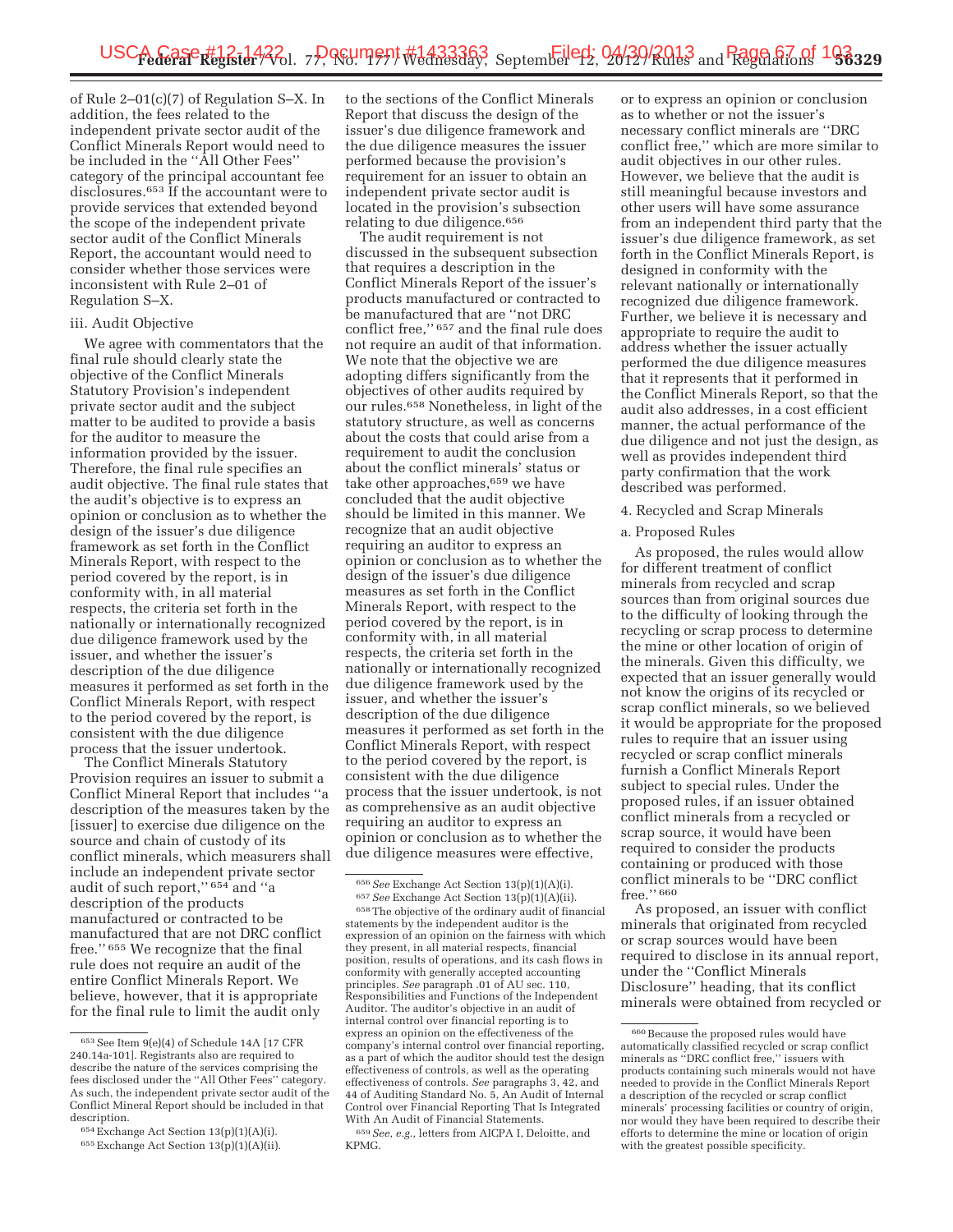scrap sources and that it furnished a Conflict Minerals Report regarding those recycled or scrap minerals. Also, under the proposed rules, an issuer would have been required to state that its products containing or produced with recycled or scrap minerals in the Conflict Minerals Report were considered ''DRC conflict free.'' In addition, such an issuer would have described the measures taken to exercise due diligence in determining that its conflict minerals were recycled or scrap and obtain an independent private sector audit of that report.

We did not propose to define when a conflict mineral is from recycled or scrap sources. Instead, any issuer seeking to use this alternative approach would describe the measures it took to exercise due diligence in determining that the conflict minerals came from recycled or scrap sources. The Proposing Release stated, however, that we would consider conflict minerals to be ''recycled'' if they are reclaimed enduser or post-consumer products, but we would not consider those minerals ''recycled'' if they are partially processed, unprocessed, or a byproduct from another ore.<sup>661</sup>

#### b. Comments on the Proposed Rules

Commentators offered a wide variety of views on the appropriate approach to conflict minerals from recycled or scrap sources. A number of commentators stated that they either agreed with the recycled and scrap alternative reporting requirements, as proposed, or agreed with some type of recycled and scrap alternative reporting requirements or exemption, although some of these commentators did not necessarily discuss the mechanics of such reporting alternatives.662 Some commentators

662*See, e.g.,* letters from AAEI, AAFA, CRS I, Global Tungsten I, Global Witness I, Japanese Trade Associations, MSC I, NRF I, Ohio Precious Metals (Mar. 2, 2011) (''OPM''), PCP, Representative Jason Altmire (Mar. 23, 2012) (''Rep. Altmire''), Rep. Amodei, Rep. Bachus *et al.,* Rep. Critz, Rep.

indicated that they supported, as proposed, alternative recycled or scrap reporting that requires an issuer to perform due diligence in determining that the conflict minerals were, in fact, from recycled and scrap sources and to submit a Conflict Minerals Report describing the due diligence exercised that includes an audit of the report.663 A number of commentators believed that the final rule should require that an issuer only conduct the equivalent of a reasonable country of origin inquiry, instead of due diligence, to determine whether its conflict minerals were from recycled or scrap sources.664 Also, some of these and other commentators stated explicitly that an issuer should not be required to submit a Conflict Minerals Report and/or an audit of its recycled or scrap conflict minerals.665 Other commentators, including a number of members of Congress, recommended that the final rule exempt conflict minerals from recycled or scrap sources.666

Other commentators stated that the final rule should require due diligence but not a Conflict Minerals Report, not require a Conflict Minerals Report but require an audit of the inquiry into whether the conflict minerals are from recycled or scrap sources, require a ''reliable process'' to determine whether

663*See, e.g.,* letters from Bario-Neal, Brilliant Earth, Earthworks, Enough Project I, Enough Project IV, Hacker Jewelers, ICAR *et al.* II, Howland, SIF I, and TIAA–CREF.

664*See, e.g.,* letters from AdvaMed I, Advanced Medical Technology Association (Nov. 1, 2011) (''AdvaMed II''), AngloGold, Global Tungsten II, Industry Group Coalition I, ITIC I, ITRI I, ITRI IV, JVC *et al.* II, LBMA I, Metalor Technologies USA (Feb. 25, 2011) (''Metalor''), NMA I, RJC I, United States Chamber of Commerce (Nov. 29, 2011) (''Chamber III''), and WGC II.

665*See, e.g.,* letters from AdvaMed I, AdvaMed II, ArcelorMittal, Copper & Brass Fabricators Council, Inc. (Mar. 2, 2011) (''Copper & Brass''), Global Tungsten II, IPC I, IPC II, ITIC I, ITRI I, ITRI III, ITRI IV, JVC *et al.* II, JVC *et al.* III, Materials I, NAM I, Rep. Altmire, Rep. Amodei, Rep. Bachus *et al.,* Rep. Ellmers, Rep. Murphy, Rep. Shuster, Sen. Pryor, Specialty Steel Industry of North America (Mar. 2, 2011) (''SSINA''), Tiffany, and WGC II. *See also*  letter from Rep. Critz (stating that we should consider ''reconfiguring the auditing requirement as it relates to recycled scrap materials'').

666*See, e.g.,* letters from Rep. Altmire, Rep. Murphy, Reps. Murphy and Visclosky (recommending exempting recycled or scrap steel that contains conflict minerals), Rep. Renacci, Rep. Shuster, Rep. Toomey, Rep. Womack, and Sen. Pryor.

the conflict minerals are from recycled or scrap sources, or not require that an issuer provide any information other than a statement that the conflict minerals are from recycled or scrap sources.667 Some commentators agreed that products with conflict minerals from recycled and scrap sources should be considered ''DRC conflict free,'' as proposed.668 Other commentators indicated that the final rule should require an issuer with products containing conflict minerals from recycled or scrap sources to label those products with a name other than ''DRC conflict free,'' such as ''recycled'' or "scrap" products.<sup>669</sup>

Some commentators stated that the more the alternative reporting approach for conflict minerals from recycled or scrap sources resembles our approach for newly mined conflict minerals the greater the risk of creating a disincentive for a manufacturers to use conflict minerals from recycled or scrap sources.670 As one of these commentators asserted, without certain alternative reporting requirements for issuers with conflict minerals from recycled or scrap sources, such minerals ''would be doomed for burial in a land fill until mined anew under a different authority having jurisdiction,'' which would be a ''clear waste'' of conflict minerals that ''cannot contribute to new suffering in the DRC even though its disposition regarding past suffering may not be clear.'' 671 According to this commentator, ''it is possible that dishonest people may find a way to pass new material off as recycled,'' but this possibility ''does not outweigh the very obvious benefit of using recycled products and materials." 672 In this regard, other commentators argued that requiring issuers to provide the reason they determined that their conflict minerals came from recycled or scrap sources, including the due diligence processes they used in making their determination, would offset the reduced burden provided by the exemption.673

One commentator suggested that an issuer should be able to describe a product as using recycled or scrap minerals if a majority of the minerals used in the product are from recycled or

- <sup>669</sup> See, e.g., letters from CRS I, Global Witness I, and State II.
- <sup>670</sup> See, e.g., letters from Copper & Bass, Global Tungsten I, RMA, SEMI, and SSINA.<br><sup>671</sup> See letter from SEMI.<br><sup>672</sup> See id.
- 
- 

<sup>661</sup>As we noted in the Proposing Release, the proposed rules regarding recycled and scrap conflict minerals would apply to all conflict minerals equally. If recycled or scrap minerals were mixed with new minerals, the recycled and scrap alternative approach would apply to only the portion of the minerals that were recycled or scrap and the issuer would be required to furnish a Conflict Minerals Report regarding at least the recycled or scrap minerals. If the issuer's new conflict minerals did not originate in the Covered Countries, that Conflict Minerals Report would contain only information regarding the recycled or scrap minerals. If, however, the new conflict minerals originated in the Covered Countries, or the issuer was unable to determine that its new conflict minerals did not originate in the Covered Countries, the Conflict Minerals Report would include information regarding both the new conflict minerals and the recycled or scrap conflict minerals.

Ellmers, Representative Steven LaTourette (Jun. 13, 2012) (''Rep. LaTourette''), Representative Robert E. Latta (May 16, 2012) (''Rep. Latta''), Rep. Murphy, Representatives Tim Murphy and Peter J. Visclosky (Aug. 2, 2012) (''Reps. Murphy and Visclosky''), Representative James B. Renacci (Mar. 6, 2012) (''Rep. Renacci''), Representative Bill Shuster (Mar. 12, 2012) (''Rep. Shuster''), Representative Patrick J. Toomey (Apr. 12, 2012) (''Rep. Toomey''), Representative Stephen A. Womack (Dec. 23, 2011) (''Rep. Womack''), RMA, SEMI, Senator Mark Pryor (Mar. 19, 2012) (''Sen. Pryor''), and US Steel.

<sup>667</sup>*See, e.g.,* letters from Cleary Gottlieb, JVC *et al.* II, MSG I, and NEI.

<sup>668</sup>*See, e.g.,* letters from Copper & Brass, JVC *et al.* II, MSG I, NEI, NMA II, SIF I, SSINA, TIAA–CREF, and WGC II.

<sup>673</sup>*See* letters from Rep. LaTourette and Rep. Latta.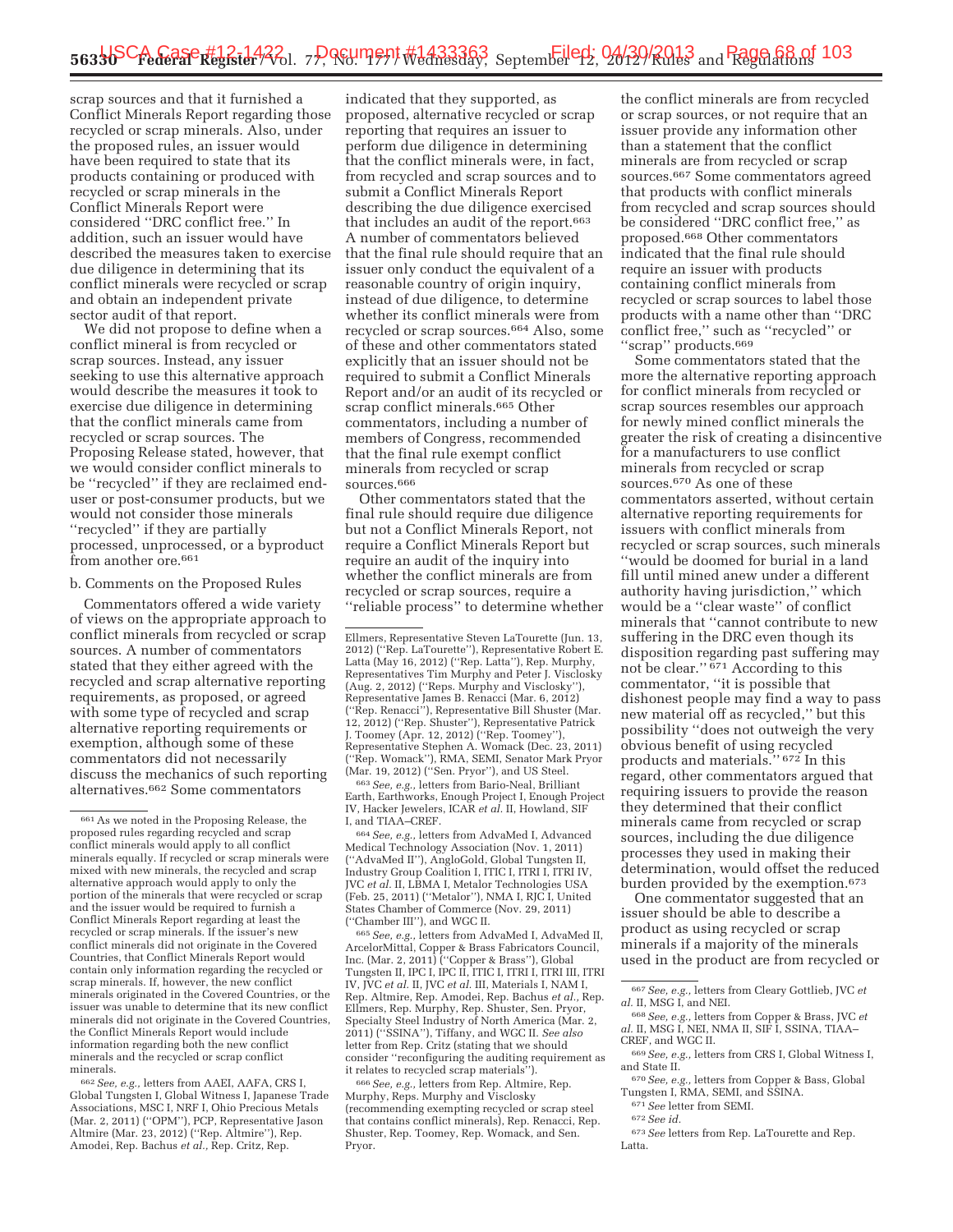scrap sources or a combination of recycled, scrap, and newly mined conflict minerals because it would be impossible to determine whether all the minerals in a product were from recycled or scrap sources.674 Another commentator recommended that the final rule should allow an issuer to describe its products as ''DRC conflict free'' if a majority of the conflict minerals in those products are from recycled or scrap sources.675 One commentator asserted that tolled material (scrap, second life-cycle materials, or ores processed into raw materials suitable for use in the manufacture of products) received from processing facilities or suppliers should be treated as conflict free if the original material supplied was conflict free.676 A number of other commentators suggested that the final rule allow an issuer to designate the origin of any recycled or scrap conflict minerals as the country in which those minerals were generated and collected or otherwise initially submitted into the recycling or scrap supply chain, which is consistent with the United States customs law.677 Also, commentators agreed that the alternative reporting requirements for recycled and scrap minerals should apply to all conflict minerals and issuers equally.678

Many commentators discussed the Proposing Release's statement that we would consider conflict minerals to be from a recycled or scrap sources if those minerals are reclaimed end-user or postconsumer products but would not consider those minerals ''recycled'' if they are partially processed, unprocessed, or a byproduct from another ore. Some of these commentators recommended that the final rule expand this statement to match the OECD's definition of recycled and scrap minerals or explicitly adopt the OECD's definition in the final rule.679 Likewise, certain commentators recommended that the final rule clarify that we would consider conflict minerals from recycled or scrap sources to include scrap processed metals created during product manufacturing, which is part of the OECD definition.<sup>680</sup> These commentators, however, were concerned that the Proposing Release

677*See, e.g.,* letters from IPMI I, LBMA I, Metalor, NMA II, and RIC I.

did not consider partially processed materials as being recycled, because they believed that such a definition would exclude industrial scrap, sometimes referred to as "new" scrap, generated by downstream manufacturers from the treatment given to recycled minerals.<sup>681</sup>

Some commentators provided alternative definitions for recycled and scrap minerals. One commentator stated that the final rule should define a recycled or scrap conflict mineral as ''a conflict mineral or a conflict mineral derivative that is within, or has been reclaimed from, a used product that was collected directly from the last product end user, or that was collected from a municipal waste stream.'' 682 Other commentators indicated that conflict minerals should be considered recycled or scrap only if they have been through a cycle of production and application.683 A further commentator suggested that the final rule adopt, in substantial part, the Environmental Protection Agency's definition of solid waste for our definition of conflict minerals from recycled or scrap sources, with the related exclusions and definitions of various scrap materials.684 One commentator recommended that we incorporate the Electronic Industry Citizenship Coalition's (''EICC'') definition of ''scrap'' for tantalum as the definition for scrap in the final rule.<sup>685</sup> Certain commentators sought to limit the definition of recycled and scrap minerals to 100% post-consumer metals.686 Some commentators suggested a definition that would include reclaimed materials from the manufacture of downstream products that incorporate those metals, processes utilizing those metals, or end-user or post-consumer products, which would not include minerals partially processed, materials from the partially processed minerals, or materials from intermediate stages of the smelting and refining process.687 One commentator recommended that the final rule consider as conflict minerals from recycled or scrap sources, ''not only \* \* \* post-consumer scrap, but also

681 *Id.* 

\* \* \* scrap that is the result of an industrial process.'' 688

Additionally, some commentators provided recommendations specifically for treating conflict minerals in jewelry, coins, and bars as recycled or scrap. One such commentator stated that conflict minerals from discarded consumer jewelry should be considered recycled or scrap.689 Another commentator argued that any definition of recycled and scrap gold should grandfather gold bars and gold coins produced before the effective date of the final rule and exclude sludges, slimes, flue dust, carbon fines, slag, and other by-products from consideration as conflict minerals.690 Conversely, other commentators stated that the definition of conflict minerals from recycled or scrap sources should include only those conflict minerals from post-consumer products and not include any jewelry unsold or not previously owned as enduse products by consumers.691 Also, some of these commentators indicated that gold coins and bars should not be classified as recycled or scrap 692 because, as some of these commentators stated, they do not represent a clear consumer end-of-life product and are less identifiable as not newly-mined gold.693

### c. Final Rule

We are revising the proposal's treatment of conflict minerals from recycled and scrap sources in the final rule. We agree with commentators that it is appropriate to provide alternative treatment for such conflict minerals so that the final rule does not provide a disincentive for using conflict minerals from recycled and scrap sources. However, we also want to include safeguards to prevent issuers from claiming to use conflict minerals from recycled and scrap sources when that is not the case. We believe, as certain commentators noted,694 requiring an issuer with necessary conflict minerals to conduct an inquiry similar to the reasonable country of origin inquiry to determine whether its minerals are from

691*See, e.g.,* letters from Brilliant Earth, Bario-Neal, Earthworks, Enough Project I, Hacker Jewelers, ICAR *et al.* II, and TakeBack

692*See, e.g.,* letters from Brilliant Earth, Bario-Neal, Enough Project I, Hacker Jewelers, ICAR *et al.*  II, and TakeBack.

<sup>674</sup>*See* letter from AngloGold.

<sup>675</sup>*See* letter from WGC II.

<sup>676</sup>*See* letter from Global Tungsten II.

<sup>678</sup>*See, e.g.,* letters from Howland, IPC I, ITRI I, and NEI.

<sup>679</sup>*See, e.g.,* letters from Global Witness I, MSG I, and SIF I.

<sup>680</sup>*See, e.g.,* letters from Copper & Brass and SSINA.

<sup>682</sup>*See* letter from SEMI (defining a ''used product'' as ''a product that, prior to recycling or disposal, is commercially sold or otherwise distributed to a buyer not in the commercial chain of distribution and used for some period of time'').

<sup>683</sup>*See* letters from Global Tungsten I and RMA. 684*See* letter from Elm.

<sup>685</sup>*See* letter from H.C. Starck GmbH (Jul. 27, 2011) (''Starck'').

<sup>686</sup>*See, e.g.,* letters from Bario-Neal, Brilliant Earth, Earthworks, Metalsmiths, Hacker Jewelers, and TakeBack.

<sup>687</sup>*See* letters from ITRI I, JGI, and Solutions.

<sup>688</sup>*See* letter from ArcelorMittal.

<sup>689</sup>*See* letter from JVC *et al.* II.

<sup>690</sup>*See* letter from NMA II.

<sup>693</sup>*See* letter from Enough Project I and ICAR *et al.* II.

<sup>694</sup>*See, e.g.,* letters from AdvaMed I, AdvaMed II, AngloGold, Global Tungsten II, Industry Group Coalition I, ITIC I, ITRI I, ITRI IV, JVC *et al.* II, LBMA I, Metalor, NMA I, RJC I, Chamber III, and WGC II.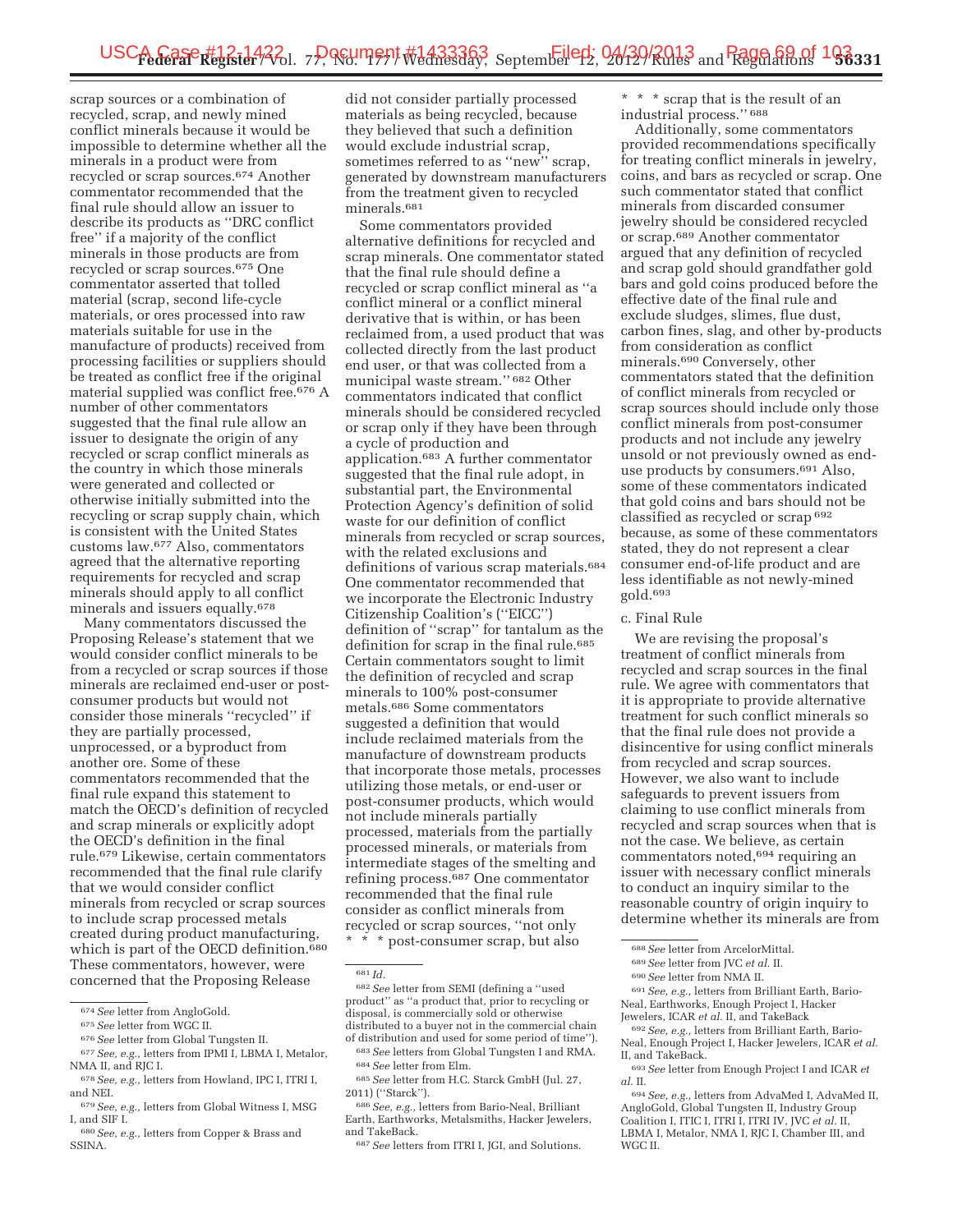recycled or scrap sources is an appropriate way to balance these concerns.695 Under the final rule, if an issuer has reason to believe, as a result of its reasonable country of origin inquiry, that its conflict minerals may *not* have been from recycled or scrap sources, it must exercise due diligence. The issuer would then be required to provide a Conflict Minerals Report if it is unable to determine that the conflict minerals came from recycled or scrap sources.

We believe this approach for any issuer with conflict minerals from recycled or scrap sources is consistent with the Conflict Minerals Statutory Provision. The provision was intended to affect the ''exploitation and trade of conflict minerals originating in the Democratic Republic of the Congo [that] is helping to finance conflict characterized by extreme levels of violence in the eastern Democratic Republic of the Congo.'' 696 As noted by some commentators, however, armed groups in the Covered Countries are financed and benefit from the extraction and illegal taxation of newly mined conflict minerals and their transport, not the use of recycled or scrap conflict minerals.697 No further revenue or other benefit will be provided to the armed groups from any transaction involving the conflict minerals from recycled or scrap sources because the armed groups ''have already extracted their revenue and do not stand to gain with [their] use or sale.'' 698

In this regard, we believe it is appropriate, as proposed, to allow an issuer, if it wishes, to describe its products containing conflict minerals from recycled or scrap sources as ''DRC conflict free.'' As one commentator

explained, the ''intent of the statute is to provide investors with information about whether minerals used in manufacturing processes may contribute to the ongoing conflict in the DRC,'' 699 and it is ''comfortable that legitimate recycled post-consumer or scrap minerals do not contribute to the crisis and can be therefore identified as 'DRC conflict free.'" <sup>700</sup> We are aware that the underlying conflict minerals that were recycled or from scrap sources may have once directly or indirectly financed or benefited armed groups in the Covered Countries. However, because the purpose of the provision is to provide information about whether minerals used in manufacturing directly or indirectly financed or benefited armed groups in the Covered Countries, and conflict minerals from recycled or scrap sources no longer do so, we believe it is appropriate to deem all products with conflict minerals from recycled or scrap source as ''DRC conflict free.'' 701 This prevents the final rule from providing a disincentive to use conflict minerals from recycled or scrap sources.

i. Definition of ''Recycled and Scrap Sources''

We are revising the proposed rules to adopt a definition of conflict minerals from recycled or scrap sources, which mirrors the OECD definition of recycled metals.702 We are persuaded by commentators that argued that it is important for us to prescribe clear definitions regarding conflict minerals from recycled or scrap sources so that an issuer does not use this alternative reporting scheme as a means to avoid the requirement to exercise due diligence on the source and chain of custody of its conflict minerals in order to describe its products as ''DRC conflict free.'' 703 Also, we agree with one of these commentators that the definition should be included in the body of the

702*See OECD, Due Diligence Guidance for Responsible Supply Chains of Minerals from Conflict-Affected and High-Risk Areas,* 12 n.2 (2011), *available at http://www.oecd.org/dataoecd/ 62/30/46740847.pdf*. (''Recycled metals are reclaimed end-user or post-consumer products, or scrap processed metals created during product manufacturing. Recycled metal includes excess, obsolete, defective, and scrap metal materials which contain refined or processed metals that are appropriate to recycle in the production of tin, tantalum, tungsten and/or gold. Minerals partially processed, unprocessed or a bi-product from another ore are not recycled metals.'').

703*See, e.g.,* letters from Global Witness I, MSG I, and SIF I.

final rule and not just included as guidance in the release.704

Further, we are persuaded by commentators that we should use the OECD definition to provide certainty and prevent an issuer from using an alternative definition that would allow the issuer to classify it minerals as recycled or scrap when they were not.705 Therefore, the final rule states that conflict minerals are considered to be from recycled or scrap sources if they are from recycled metals, which are reclaimed end-user or post-consumer products, or scrap processed metals created during product manufacturing. Also, based on the OECD definition, the final rule states that recycled metal includes excess, obsolete, defective, and scrap metal materials that contain refined or processed metals that are appropriate to recycle in the production of tin, tantalum, tungsten and/or gold. The final rule states further, however, that minerals partially processed, unprocessed, or a byproduct from another ore will not be included in the definition of recycled metal.

The definition included in the final rule should alleviate certain commentators' concern that the Proposing Release would limit the definition of conflict minerals from recycled or scrap sources to only enduser or post-consumer scrap and not include scrap processed metals created during product manufacturing.706 The final rule's definition, which is consistent with the OECD definition, includes scrap processed metals created during product manufacturing.

ii. Due Diligence for Conflict Minerals That May Not Be From ''Recycled and Scrap Sources''

In a change from the proposal, the final rule only requires an issuer with conflict minerals from recycled or scrap sources to exercise due diligence if it has reason to believe, following its reasonable country of origin inquiry, that its conflict minerals that it thought were from recycled or scrap sources may not be from such sources. If so, as is true for issuers with conflict minerals from newly mined sources, the issuer must exercise due diligence that conforms to a nationally or internationally recognized due diligence framework, if such a framework is available. The proposed rules would have required issuers with conflict minerals from recycled or scrap sources to exercise due diligence in determining

<sup>695</sup>Because we envision these inquiries to be similar, we use the term ''reasonable country of origin inquiry'' to refer to an issuer's inquiry into both the conflict minerals' country of origin and whether the minerals are from recycled or scrap sources.

<sup>696</sup>*See* Section 1502(a) of the Act.

<sup>697</sup>*See* letters from AAEI and Global Tungsten I. 698*See* letter from AAEI. *See also OECD, OECD Due Diligence Guidance for Responsible Supply Chains of Minerals from Conflict-Affected and High-Risk Areas, 7* n.2 (2011), *available at http:// www.oecd.org/daf/internationalinvestment/ guidelinesformultinationalenterprises/ 46740847.pdf* (stating that metals ''reasonably assumed to be recycled are excluded from the scope of this'' guidance) and *OECD, Due Diligence Guidance for Responsible Supply Chains of Minerals from Conflict-Affected and High-Risk Areas: Supplement on Gold,* 28 n.34 (2012), *available at http://www.oecd.org/corporate/ guidelinesformultinationalenterprises/ FINAL%20Supplement%20on%20Gold.pdf* (stating that ''[r]ecycled material is not itself a concern for contributing to conflict, however, recycled material is a potential means of laundering gold that has been mined in conflict-affected and high-risk areas in order to hide its origin'').

<sup>699</sup>*See* letter from TIAA–CREF.

<sup>700</sup>*See id.* 

<sup>701</sup>We also note that, going forward, newly mined minerals, even if they are eventually recycled, will be covered under the final rule when they are first used.

<sup>704</sup>*See* letter from Global Witness I.

<sup>705</sup>*See, e.g.,* letters from Global Witness I, MSG I, and SIF I.

<sup>706</sup>*See* letters from Copper & Brass and SSINA.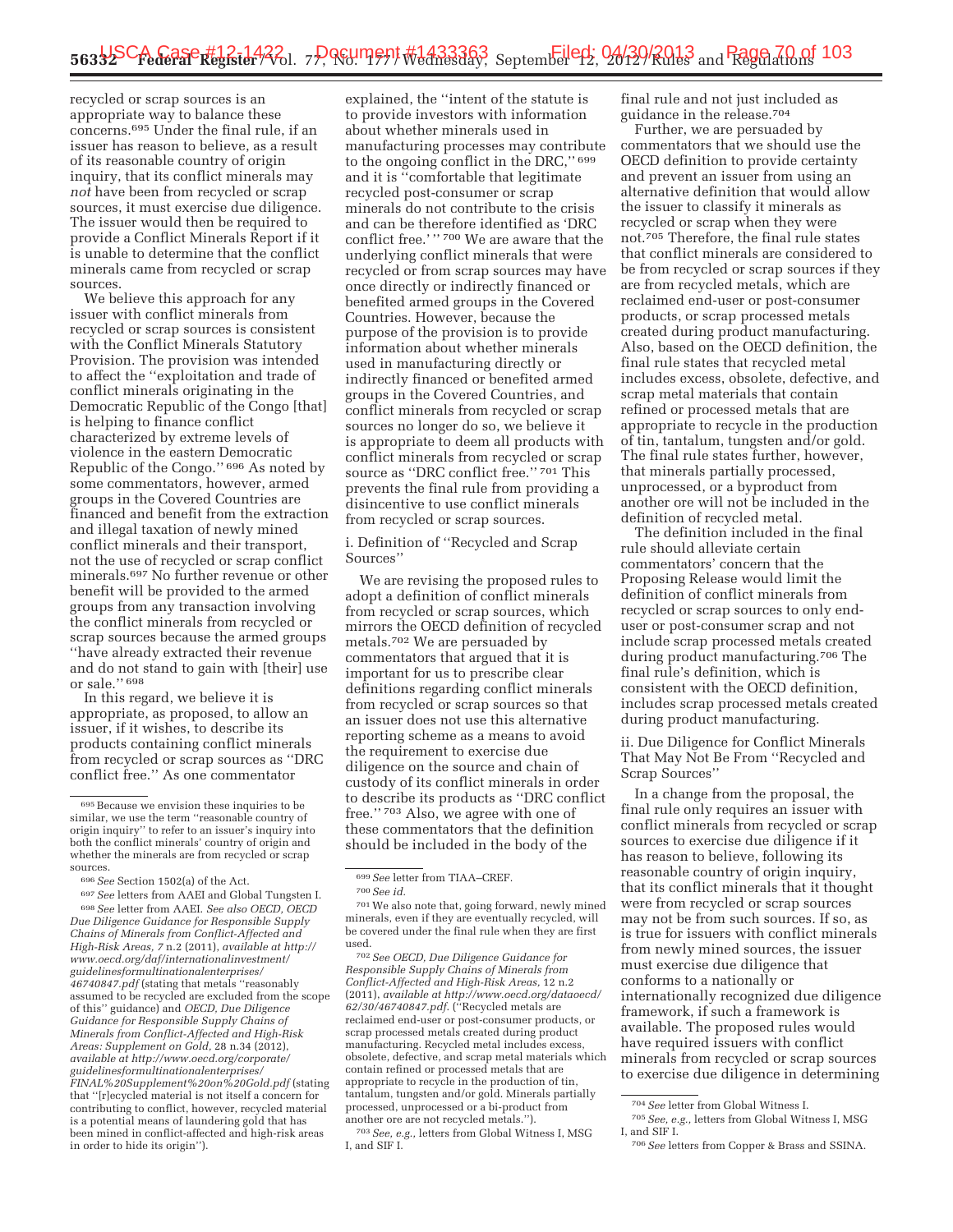that their conflict minerals were from recycled or scrap sources without requiring adherence to any due diligence framework. Presently, it appears that the OECD's supplement for gold is the only nationally or internationally recognized due diligence framework for any conflict mineral from recycled or scrap sources. Therefore, we anticipate that issuers would use the gold supplement to conduct their due diligence for gold that issuer has reason to believe may not come from recycled or scrap sources.

However, neither the OECD nor any other body has a similar due diligence framework for cassiterite, columbitetantalite, or wolframite. Therefore, until such a framework is developed, the required due diligence for issuers who may have those recycled or scrap conflict minerals is the same as proposed. Those issuers are required to exercise due diligence in determining that their conflict minerals were from recycled or scrap sources without the benefit of a due diligence framework. If, however, a nationally or internationally recognized due diligence framework becomes available for any of the remaining conflict minerals, issuers will be required to utilize that framework for that mineral. Specifically, if due diligence guidance for a particular conflict mineral under a nationally or internationally recognized due diligence framework becomes available prior to June 30 of a calendar year, the first reporting period in which issuers must use the framework for that conflict mineral will be the subsequent calendar year. However, if the due diligence guidance is not approved until after June 30 of a calendar year, issuers are not required to use that framework for that conflict mineral until the second calendar year after approval to provide a full year before implementation.

For example, if the OECD or another body adopts a nationally or internationally recognized due diligence framework for cassiterite, columbitetantalite, or wolframite from recycled or scrap sources prior to June 30, 2013, the initial reporting period in which issuers with those conflict minerals from recycled or scrap sources must use the due diligence framework will begin on January 1, 2014 and their specialized disclosure reports that discuss their exercise of such due diligence will be due on May 31, 2015. If, however, the OECD or another body adopts such a due diligence framework on or after July 1, 2013, but before June 30, 2014, the initial reporting period for issuers with those conflict minerals to use the framework will begin on January 1, 2015 and their specialized disclosure reports

with respect to those minerals will be due on May 31, 2016. Issuers with gold from recycled or scrap sources, however, are required to submit a specialized disclosure report for that mineral using the OECD's due diligence for recycled or scrap gold for the reporting period beginning January 1, 2013, which will be due on May 31, 2014.

Further, consistent with the proposal, because our final rule considers products with conflict minerals from recycled or scrap sources to be ''DRC conflict free,'' the final rule does not require a discussion of processing facilities, countries of origin, or efforts to determine the mine or location of origin with the greatest possible specificity. Therefore, we believe that our approach is consistent with comments that indicated that the final rule should not require an issuer with conflict minerals from recycled or scrap sources to provide a Conflict Minerals Report, but should require such issuers to ''disclose how they have determined that sources are genuine scrap recycled.'' 707 Without this disclosure, such issuers ''might otherwise be encouraged to 'launder' new DRC conflict minerals through their operations—misleading consumers and other stakeholders, and undermining the value of the disclosure exercise." 708

# *F. Other Matters*

If any provision of this rule, or the application thereof to any person or circumstance, is held to be invalid, such invalidity shall not affect other provisions or application of such provisions to other persons or circumstances that can be given effect without the invalid provision or application. Moreover, if any portion of Form SD not related to conflict minerals disclosure is held to be invalid, such invalidity shall not affect the use of the form for purposes of disclosure pursuant to Exchange Act Section 13(p).

#### **III. Economic Analysis**

### *A. Introduction*

As discussed in greater detail above,709 Section 1502 amended the Exchange Act by adding new Section 13(p), which requires us to promulgate disclosure and reporting regulations

regarding the use of conflict minerals from the Covered Countries. Section 13(p) mandates that the Commission promulgate regulations requiring that a person described disclose annually whether any conflict minerals that are necessary to the functionality or production of a product manufactured by such person originated in the Covered Countries, and make that disclosure publicly available on the issuer's Internet Web site. If a person concludes that the person's conflict minerals originated in the Covered Countries, that person must submit a Conflict Minerals Report, which must be posted on the person's Internet Web site, that includes a description of the measures taken by the person to exercise due diligence on the minerals' source and chain of custody, which must include an independent private sector audit of the Conflict Minerals Report that is conducted according to standards established by the GAO. The person submitting the Conflict Minerals Report must also identify the independent private sector auditor and certify the independent private sector audit. Further, the report must include a description of the products manufactured or contracted to be manufactured that are not DRC conflict free, the facilities used to process the conflict minerals, the country of origin of the conflict minerals, and the efforts to determine the mine or location of origin with the greatest possible specificity.

We are adopting amendments to our rules to implement the Conflict Minerals Statutory Provision. The final rule requires any reporting issuer for which conflict minerals are necessary to the functionality or production of a product manufactured or contracted to be manufactured by that issuer to disclose annually in a separate specialized disclosure report on a new form the results of its reasonable inquiry into whether its conflict minerals originated in the Covered Countries or came from recycled or scrap sources. Under the final rule, following its reasonable country of origin inquiry, if (a) The issuer knows that its conflict minerals did not originate in the Covered Countries or knows that they came from recycled or scrap sources, or (b) the issuer has no reason to believe its conflict minerals may have originated in the Covered Countries, or (c) the issuer reasonably believes its conflict minerals came from recycled or scrap sources, then in all such cases the issuer must, in the body of Form SD, disclose its determination and describe briefly the reasonable country of origin

<sup>707</sup>*See* letter from NEI.

<sup>708</sup>*See id.* (recommending also that ''[i]ssuers should use due diligence in determining whether conflict minerals are from scrap/recycled sources'').

<sup>709</sup>We are incorporating Sections I and II of this release, which fully describe the statutory requirements of Section 1502 of the Act and the final rule in detail, into Section III of the release and providing only a short summary of the statutory requirements and final rule in this section.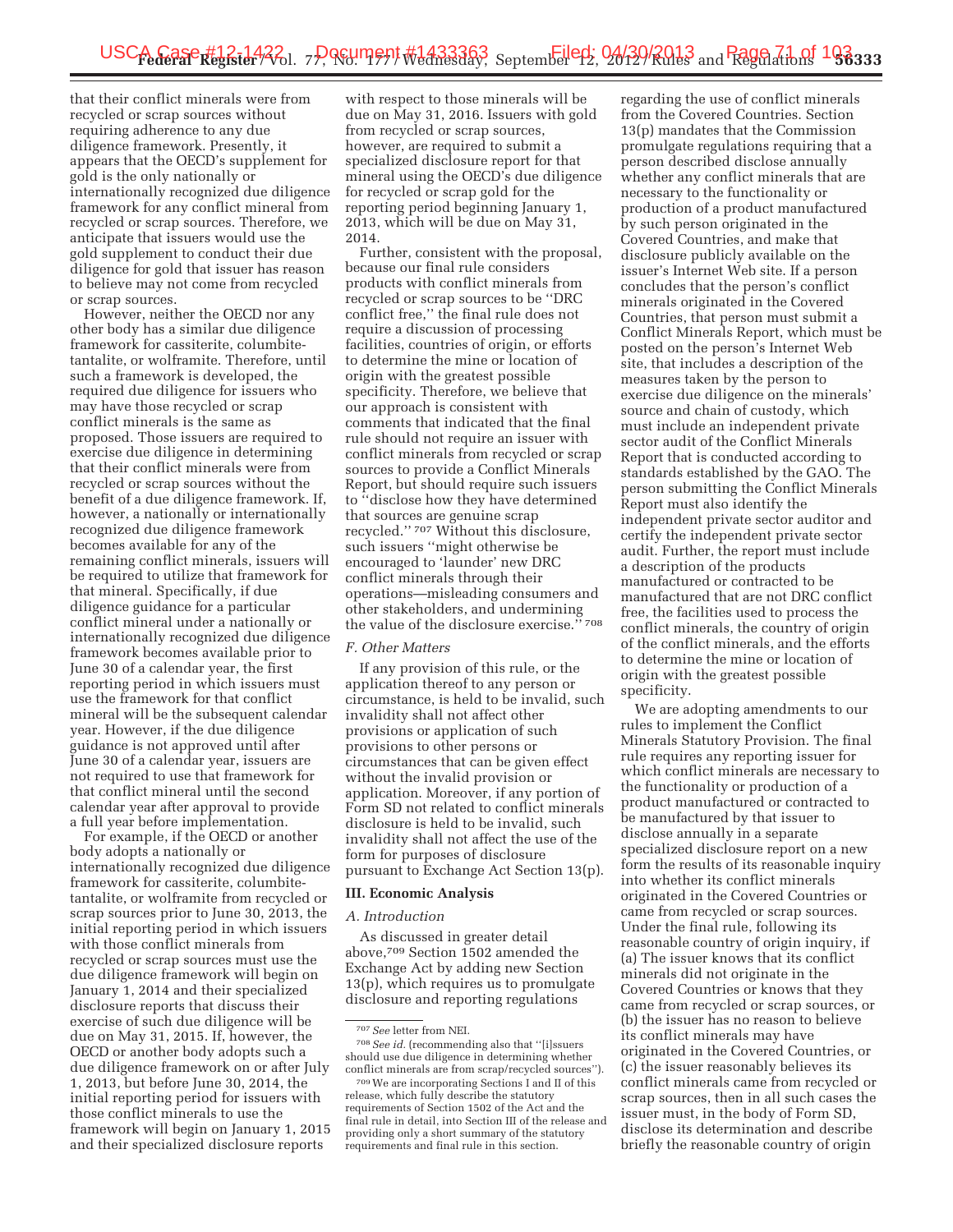inquiry it undertook and the results of the inquiry. On the other hand, following its reasonable country of origin inquiry, if (a) the issuer knows that its conflict minerals originated in the Covered Countries and knows that they did not come from recycled or scrap sources, or the issuer has reason to believe that its conflict minerals may have originated in the Covered Countries, *and* (b) the issuer knows that its conflict minerals did not come from recycled or scrap sources or has reason to believe that its conflict minerals may not have come from recycled or scrap sources, then the issuer must exercise due diligence on the source and chain of custody of its conflict minerals that conforms to a nationally or internationally recognized due diligence framework, if one is available. Following that due diligence, unless the issuer determines, based on that due diligence, that its conflict minerals did not originate in the Covered Countries or that its conflict minerals did come from recycled or scrap sources, the issuer must file a Conflict Minerals Report.

In most circumstances, the issuer must obtain an independent private sector audit of its Conflict Minerals Report. The issuer must also describe in its Conflict Minerals Report, among other information, its products manufactured or contracted to be manufactured that have not been found to be ''DRC conflict free.'' For a temporary two-year period for all issuers, and for a temporary four-year period for smaller reporting issuers, an issuer that must perform due diligence and is unable to determine that the conflict minerals in its products originated in the Covered Countries or came from recycled or scrap sources, or unable to determine that the conflict minerals in those products that originated in the Covered Countries financed or benefited armed groups, may consider those products ''DRC conflict undeterminable.'' In that case, the issuer must describe, among other information, its products manufactured or contracted to be manufactured that are ''DRC conflict undeterminable'' and the steps it has taken or will take, if any, since the end of the period covered in its most recent prior Conflict Minerals Report to mitigate the risk that its necessary conflict minerals benefit armed groups, including any steps to improve its due diligence. An issuer with products that are ''DRC conflict undeterminable'' is not required to obtain an independent private sector audit of the Conflict Minerals Report

regarding the conflict minerals in those products.

Finally, after its reasonable country of origin inquiry, an issuer that determines that its conflict minerals it thought were from recycled or scrap sources might instead be from newly mined sources must exercise due diligence that conforms to a nationally or internationally recognized due diligence framework developed specifically for conflict minerals from recycled sources to determine that its conflict minerals are from recycled or scrap sources. The issuer must also describe its due diligence in its Conflict Minerals Report. Currently, gold is the only conflict mineral with a nationally or internationally recognized due diligence framework for recycled or scrap conflict minerals. If no nationally or internationally recognized due diligence framework for a particular recycled or scrap conflict mineral is available, which is the case for the other three minerals, until such a framework is developed, the issuer must exercise due diligence in determining that its conflict minerals are from recycled or scrap sources and describe the due diligence measures it exercised in its Conflict Minerals Report.

As we considered how to implement the requirements of Section 1502, we considered the costs and benefits imposed by the new rule and form we are adopting, as well as their effects on efficiency, competition, and capital formation. Many of the economic effects of the rule stem from the statutory mandate, and the discussion below addresses the costs and benefits resulting from both the statute and from our exercise of discretion, and the comments we received about these matters.

The Proposing Release cited some pre-proposal letters we received from commentators indicating the potential impact of the proposed rules on competition and capital formation. In addition to requesting comment throughout the release on the proposal and on potential alternatives to the proposal, we also solicited comment in the Proposing Release on whether the proposal, if adopted, would promote efficiency, competition, or capital formation, or have an impact or burden on competition. We also requested comment on the potential effect on efficiency, competition, or capital formation should we not adopt certain exceptions or accommodations. As discussed throughout this release, we received many comments addressing the potential economic and competitive impact of the proposed rules.

We note, however, that one commentator recommended that the proposed rules be withdrawn because the commentator did not believe we fully analyzed the potential costs, supply chain complexities, and other practical obstacles to implementing the final rule.710 We disagree. As discussed above, members of the public interested in making their views known were invited to submit comment letters in advance of the official comment period for the proposed rules. In addition, in response to the suggestion by some commentators that we extend the comment period to allow the public additional time to thoroughly consider the matters addressed in the Proposing Release and to submit comprehensive responses, we extended the comment period for an additional 30 days and have continued to receive comment letters through August 2012, which we have considered. In addition, we convened an October 2011 roundtable at the request of commentators. Some commentators have provided responses to other commentators, particularly on the Economic Analysis. This robust, public, and interactive debate has allowed us to more fully consider how to develop our final rules. Additionally, as discussed further in the Economic Analysis section, below, we have considered and analyzed the numerous comments received regarding the costs and complexities of the statute and proposed rule, and have taken them into account in the final rule. Overall, we believe interested parties have had sufficient opportunity to review the proposed rules, as well as the comment letters, and to provide views on the proposals and on the other comment letters and data to inform our consideration of the final rules. Accordingly, we do not believe that withdrawal of the proposed rule and reproposal is necessary.

After analyzing the comments and taking into account additional data and information, we believe it is likely that the initial cost of compliance is approximately \$3 billion to \$4 billion, while the annual cost of ongoing compliance will be between \$207 million and \$609 million. As discussed in detail below, we reach this estimate by taking into account the many comments we received on potential costs, relying particularly on those comment letters that provided quantification and were transparent about their methodologies. As will be discussed in more detail below, after thoroughly considering each comment letter, we determined that it was

<sup>710</sup>*See* letter from Chamber I.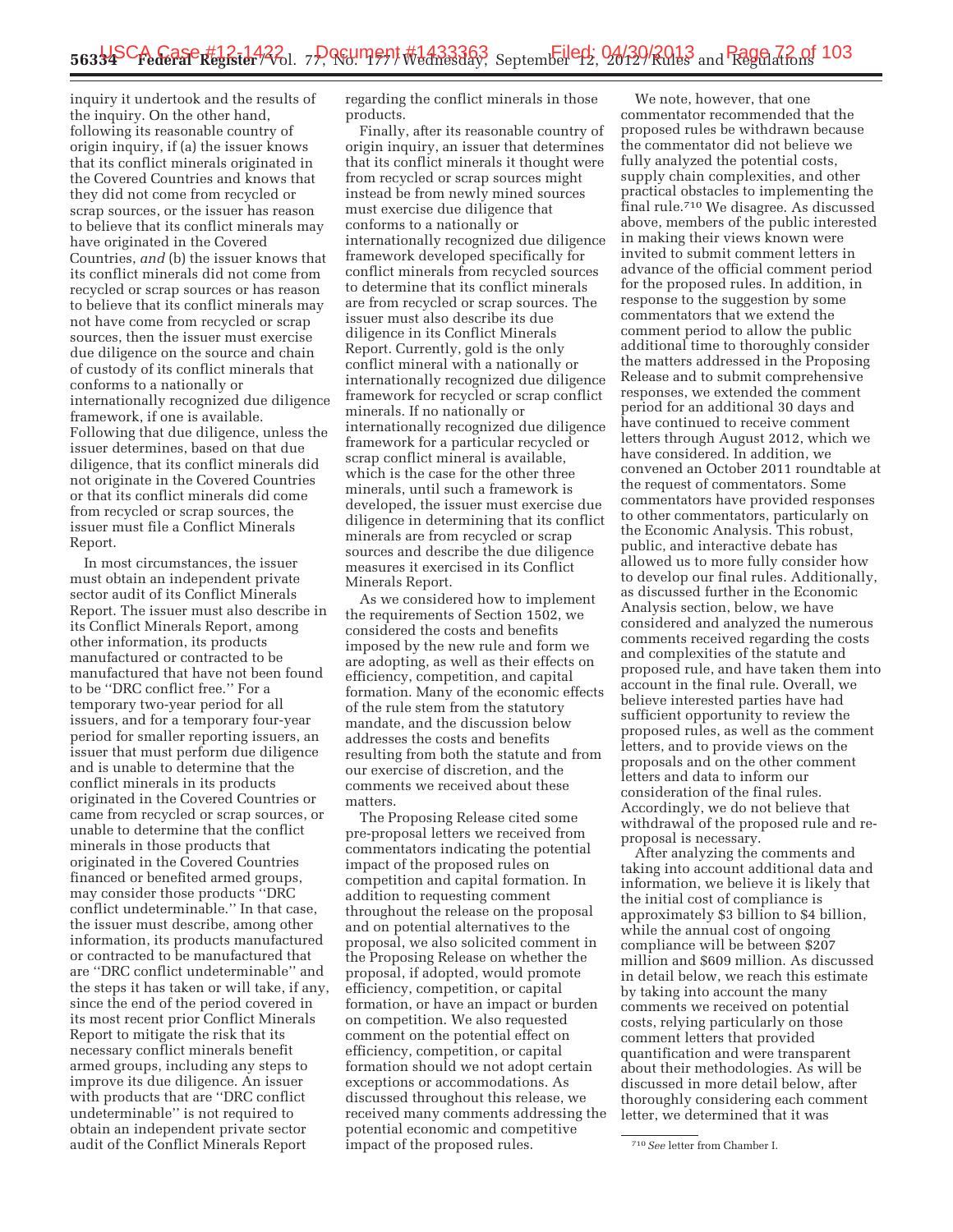appropriate to modify and/or expand upon some of the submitted estimates and methodologies to reflect data and information submitted by other commentators, as well as our own judgment and experience. Our considered estimate of the total costs thus reflects these synthesized data and analyses. We consider the full range of these costs in the following sections, although where it is possible to discuss separately the costs and benefits related to our discretionary choices in the rule, we attempt to do so.711

Exchange Act Section 23(a)(2) 712 also requires us, when adopting rules under the Exchange Act, to consider the impact that any new rule would have on competition, and Exchange Act Section 23(a)(2) prohibits us from adopting any rule that would impose a burden on competition not necessary or appropriate in furtherance of the purposes of the Exchange Act. In addition, Exchange Act Section 3(f) 713 requires us, when engaging in rulemaking where we are required to consider or determine whether an action is necessary or appropriate in the public interest, to also consider whether the action will promote efficiency, competition, and capital formation. Accordingly, as we considered how to implement the requirements of Section 1502, we considered the impact on the economy, burden on competition, and promotion of efficiency, competition, and capital formation.

Given the specific language of the statute and our understanding of Congress's objectives, we believe it is appropriate for the final rule generally to track the statutory provision. Our discretionary authority to implement Section 13(p) is limited, and we are committed to executing the Congressional mandate. Throughout this release, and in the following Economic Analysis, we discuss the benefits and costs arising from the new mandatory reporting requirement, those choices in which we have exercised our discretion, and the comments we received about these matters. Sections III.B and III.C below provide a narrative discussion of the costs and benefits resulting from the mandatory reporting requirement and our exercise of discretion, respectively. In Section III.D below, based on commentators' estimates and our estimates, we provide a quantitative

discussion of the costs associated with the final rule as adopted.714

*B. Benefits and Costs Resulting From the Mandatory Reporting Requirement* 

#### 1. Benefits

Congress intended for the rule issued pursuant to Section 1502 to decrease the conflict and violence in the DRC, particularly sexual- and gender-based violence.715 We note also that the Congressional object is to promote peace and security in the Covered Countries.716 As a means to address the humanitarian situation in the DRC, new Section 13(p) requires issuers to understand and report on their use and source of certain minerals from the Covered Countries. By mandating the additional disclosure requirements of Exchange Act Section 13(p), we understand that Congress likely sought to reduce the amount of money provided to armed groups engaged in conflict in the DRC,<sup>717</sup> thereby achieving the stated objective of the statute.718 Some commentators have

715Section 1502(a) of the Act (''It is the sense of the Congress that the exploitation and trade of conflict minerals originating in the Democratic Republic of the Congo is helping to finance conflict characterized by extreme levels of violence in the eastern Democratic Republic of the Congo, particularly sexual- and gender-based violence, and contributing to an emergency humanitarian situation therein, warranting the provisions of section 13(p) of the Securities Exchange Act of 1934, as added by subsection (b).'').

716*See* Exchange Act Section 1502(c)(1)(B)(i) (stating that the Secretary of State, in consultation with the Administrator of the United States Agency for International Development, shall submit to Congress a plan to "promote peace and security' the Covered Countries). *See* also Section 1502(d)(2)(A) of the Act (directing the GAO to assess the effectiveness of Exchange Act Section 13(p) in promoting peace and security in the Covered Countries).

717*Cf.* Exchange Act Section 1502(c)(1) requiring the Secretary of State in consultation with the Administrator of the United States Agency for International Development to submit a report to Congress discussing a strategy to address the linkages between human rights abuses, armed groups, mining of conflict minerals, and commercial products that includes a plan to promote peace, a plan to provide guidance to commercial entities seeking to exercise due diligence, and a description of possible punitive measures.

718As discussed above, some commentators, including co-sponsors of the legislation and other members of Congress, indicated that the Conflict Minerals Statutory Provision also materially informs an investor's understanding of the risks in an issuer's reputation and supply chain. *See, e.g.,*  letters from CRS I, FRS, Global Witness I, Methodist Pension, Sen. Durbin/Rep. McDermott, Sen. Leahy *et al.,* SIF I, and SIF II.

argued that the Conflict Minerals Statutory Provision has already made progress in this area.719 For example, some commentators have argued that the Conflict Minerals Statutory Provision has already pressured DRC authorities to begin to demilitarize some mining areas and to increase mining oversight.720 Congress provided that the disclosure requirements of Exchange Act Section 13(p) shall remain in effect until the President determines and certifies that ''no armed groups continue to be directly involved in and benefitting from commercial activity involving conflict minerals.'' 721

The statute therefore aims to achieve compelling social benefits, which we are unable to readily quantify with any precision, both because we do not have the data to quantify the benefits and because we are not able to assess how effective Section 1502 will be in achieving those benefits. Additionally, the social benefits are quite different from the economic or investor protection benefits that our rules ordinarily strive to achieve.

We also note that these objectives of Section 1502 do not appear to be those that will necessarily generate measurable, direct economic benefits to investors or issuers. Some commentators urged, however, that conflict minerals information is material

719*See, e.g.,* letters from International Corporate Accountability Roundtable (Jul. 29, 2011) (''ICAR I''), Sen. Boxer *et al.* I, Sen. Leahy *et al.,* and United Nations Group of Experts on the Democratic Republic of Congo (Oct. 21, 2011) ("UN Group of Experts''). Other commentators, however, have argued that the Conflict Minerals Statutory Provision has hurt the general economy and population of the DRC. *See, e.g.,* letters from BEST II (''Though [the Conflict Minerals Statutory Provision] seeks to provide a mechanism for combating the corruption and violence crippling the DRC, its impact on the upstream mining industry has been devastating to the mining communities and the broader economy of Eastern DRC.''), CEI II (''There are already indications that Dodd-Frank has had damaging consequences for the artisanal miners. In a recently published New York Times op-ed, freelance reporter David Aronson observed that the law is harming the very people it is aimed at protecting, and that the sole beneficiaries are those perpetrating the violence.''), and FEC II (stating that, ''we can confirm today that as expected there is more smuggling activities, very big decrease in revenue of the Government of DRC, huge impact on the live hoods of thousands of Congolese, there is no more formal business in the Kivus due to this interpretation of consumers which is far more than the requirements of the law and does not give chance for the improvements that had already begun to work'').

720*See, e.g.,* Sen. Boxer *et al.* I, Sen. Leahy *et al.,*  and United Nations Group of Experts on the Democratic Republic of Congo (Oct. 21, 2011) (''UN Group of Experts''). Other commentators, however, have argued that the Conflict Minerals Statutory Provision has hurt the general economy and population of the DRC. *See, e.g.,* letters from BEST II, CEI II, and FEC II.

721Exchange Act Section 13(p)(4).

<sup>711</sup>As discussed above, our discretionary choices are informed by the statutory mandate and thus, discussion of the benefits and costs of those choices will necessarily involve the benefits and costs of the underlying statute.

<sup>712</sup> 15 U.S.C. 78w(a)(2).

<sup>713</sup> 15 U.S.C. 78c(f).

<sup>714</sup>As noted below, Congress's goals of reducing violence and promoting peace and security in the Covered Countries, as well as enhanced transparency through Section 13(p) and this rulemaking is intended to result in benefits that cannot be readily quantified with any precision, and therefore, our quantitative analysis focuses on the costs.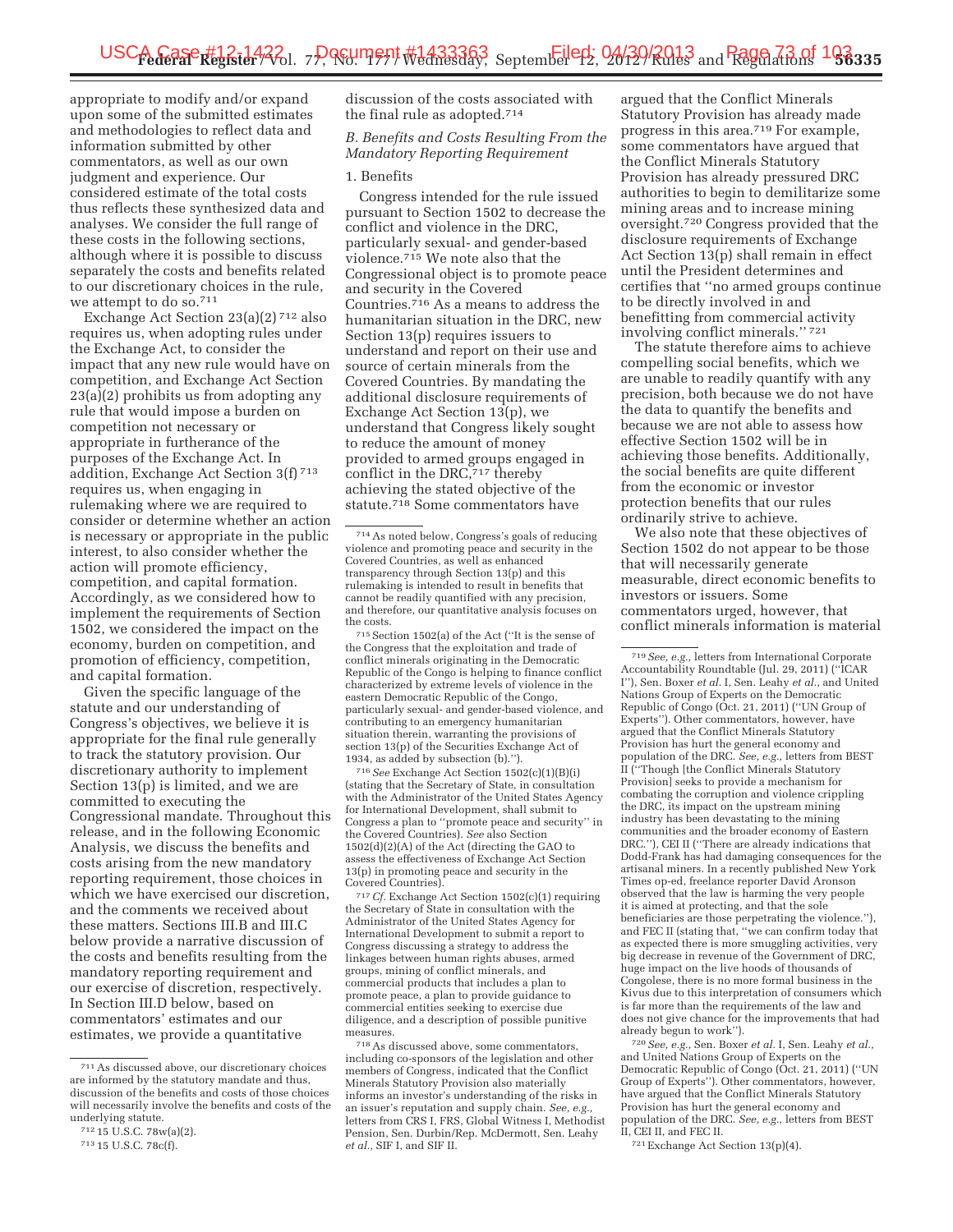to an investment decision and, therefore, similar to other disclosures required to be filed by issuers.722 For example, one commentator noted that, ''[a]s a sustainable and responsible investor,'' this commentator ''values companies' prudent management of risk in their global supply chains and has been particularly concerned in recent years by the use of certain minerals to fund the continuing bloody conflict in the'' DRC.723 As another example, a different commentator stated that, ''[a]s sustainable and responsible investors, we carefully assess the prudent management of risk in companies' global supply chains and we have been particularly concerned in recent years by the use of certain minerals, namely tin, tantalum, tungsten and gold, to fund the continuing bloody conflict in the'' DRC.724

### 2. Cost Estimates in the Comment Letters

In the Proposing Release, we included our estimates of the costs of the disclosure requirements.725 A number of commentators indicated that we underestimated the costs.726 One commentator, however, asserted that Economic Analysis was both ''thorough and accurate."  $727$  In this regard, another commentator stated that the cost estimates in comment letters from industry ''seem[ed] significantly inflated.'' 728 Some commentators discussed the costs in a more specific manner. In the Specific Comments

723*See* letter from Calvert.

724*See* letter from SIF II.

725 In the Proposing Release, we estimated solely for the purposes of the Paperwork Reduction Act the total annual increase in the paperwork burden for all affected companies to comply with our proposed collection of information requirements to be approximately 153,864 hours of company personnel time and to be approximately \$71,243,000 for the services of outside professionals. Also, we estimated that the PRA burden for the audit and due diligence requirements to the industry would be approximately \$46,475,000. These cost estimates were calculated based on the effect that the proposed rules and form amendments, if adopted, would have on those collections of information as a result of the required due diligence process and independent private sector audit of the Conflict Minerals Report.

726*See, e.g.,* letters from Barrick Gold, CEI II, Chamber I, Ford, Howland, IPC I, ITRI I, ITRI II, NAM I, NRF I, PCP, Rep. Lee, RILA, TriQuint I, Tulane University Payson Center for International Development (Oct. 25, 2011) (''Tulane''), and WGC II.

727*See* letter from ICAR *et al.* I.

section below, we discuss the comments we consider to be the most useful regarding the costs of the disclosure requirements. In both the general and specific comments, commentators did not typically distinguish between the costs and benefits of the statutory mandate and the costs and benefits of the specific aspects of the rule for which we exercised discretion. The overall specific cost range provided by commentators, as discussed in greater detail below, was between \$387,650,000 729 and \$16 billion.730 In analyzing the comments, we believe it is more likely that the initial cost of complying with the statutory requirement is approximately \$3 billion to \$4 billion. We explain why as we consider and describe the full range of these costs below, although where it is possible to discuss separately the costs and benefits related to our discretionary choices in the rule, we attempt to do so.

#### a. General Comments

Most commentators stated that they fully support the humanitarian goals of the Conflict Minerals Statutory Provision of reducing the levels of violence in the DRC,731 but some commentators argued that the Proposing Release did not adequately demonstrate any benefits to investors.732 As noted above, the purpose of Section 1502 is furthering the humanitarian goals of reducing violence and advancing peace and security in the DRC and the benefits Congress intended are derived directly from the statute. Other commentators, including two of the co-sponsors of the provision and other members of Congress, have indicated in comment letters that the provision also serves important investor protection objectives, such as additional disclosure on a company's supply chain,733 although the legislative history and statutory language do not generally reference investor protection. Therefore, we have designed a final rule to help achieve the intended humanitarian benefits in the way that Congress directed, even though we recognize that the final rule will impose significant compliance costs on

731*See, e.g.,* letters from ABA, Chamber I, Industry Group Coalition I, NAM I, and WGC II.

733*See, e.g.,* letter from Senator Leahy *et al.* (''[I]t seems abundantly clear that when a publicly traded company relies on an unstable black market for inputs essential to manufacturing its products it is of deep material interest to investors.'').

companies who use or supply conflict minerals. Although, as one commentator noted, it would be difficult to determine a realistic cost approximation,734 most of these commentators believed that compliance costs would be high.

#### b. Specific Comments

Four commentators in particular attempted to catalogue the expense of complying with the new reporting requirements. The commentators generally focused on three categories of costs as the most significant: Due diligence for both suppliers and issuers, information technology (''IT'') costs, and audit costs. Although there is a general consensus among these four commentators as to the broadest categories of significant costs, in several cases they provided divergent cost estimates as well as supplying differing levels of detail as to how they developed these estimates. The following section is intended to lay out the cost estimates as submitted by the commentators.

i. Manufacturing Industry Association Comments

In its comment letter, a manufacturing industry association 735 stated that, based on its research, of the 5,994 issuers that the Proposing Release stated could be affected by the final rule, the average issuer would have between 2,000 and 10,000 first-tier suppliers, which would result in the total initial costs to issuers of complying with the final rule being anywhere from approximately \$8 billion to \$16 billion.736

The industry association noted that ''a large portion of America's 278 thousand small and medium-sized manufacturers could be affected by the requirement to provide information on the origin of the minerals in the parts and components they supply to companies subject to the SEC.'' It estimated, however, that ''only one in five smaller companies would be in one or more issuer's supply

736*But see* letter from the Fafo Institute for Applied International Studies (Oct. 17, 2011) (''Fafo''). This commentator asserted that the manufacturing industry association's cost estimate was too high because of some incorrect assumptions regarding an issuer's costs of changing legal obligations, obtaining an independent private sector audit, monitoring of the supply chain, administering procurement and contracts, implementing remediation recommendations, conducting internal audits of its due diligence system, and reporting to the Commission.

<sup>722</sup>*See* letters from Calvert, Global Witness I, Sen. Durbin/Rep. McDermott Sen. Leahy *et al.,* SIF I, SIF II, and TIAA–CREFF. *But see* letters from AngloGold, Barrick Gold, Cleary Gottlieb, Corporate Secretaries I, Deloitte, Ford, ITIC I, JVC *et al.* II, NAM III, NMA II, NY State Bar, Taiwan Semi, and WGC II.

<sup>728</sup>*See* letter from Enough Project IV.

<sup>729</sup>*See* letter from Claigan III.

<sup>730</sup>*See* letter from NAM I.

<sup>732</sup>*See, e.g.,* letters from Chamber I and PCP. These commentators stated also that the Proposing Release did not demonstrate adequately the proposed rules' efficiencies for the market place or any promotion of capital formation, as discussed below.

<sup>734</sup>*See* letter from Howland. 735*See* letter from NAM I. The manufacturing industry association indicated that, in developing its cost estimates, it consulted with its manufacturing members and relied on research by The Global Research Center for Strategic Supply Management at the W.P. Carey School of Business at Arizona State University.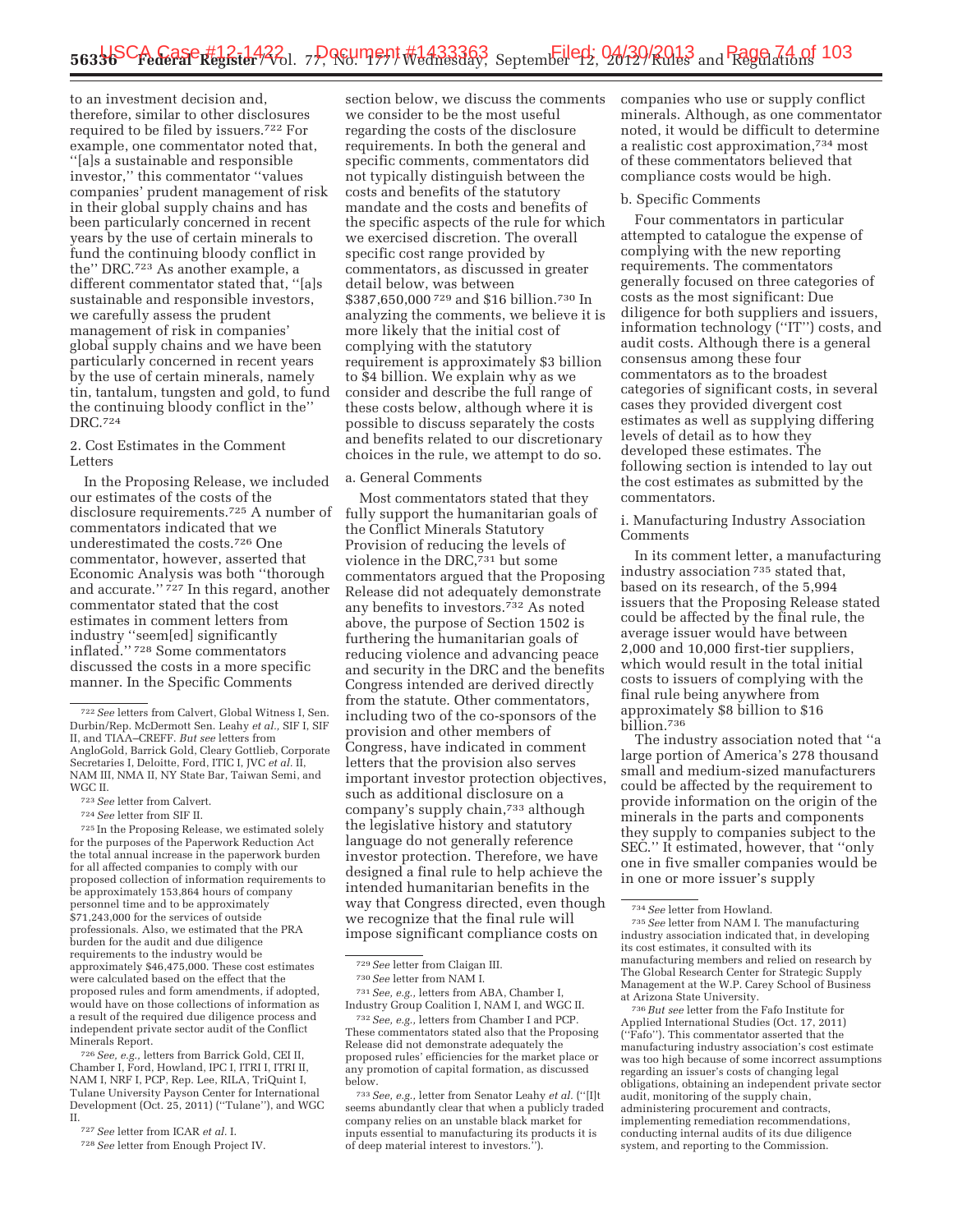chains,'' 737 and these smaller companies' only costs regarding the proposed rules would be a \$25,000 audit cost. Therefore, the proposed rules would cost smaller companies, which are not required to report with us under Exchange Act Sections 13(a) or 15(d), approximately \$1.4 billion.738

Further, the commentator remarked that our \$25,000 estimate 739 of the cost of the independent private sector audit ''would only cover the initiation of an audit for a small company with a simple supply chain,'' and argued that, at a minimum, an independent private sector audit of a company with a more complex supply chain would cost at least \$100,000.740 Additionally, the manufacturing industry association ''conservatively estimate[d]'' that approximately 75% of the issuers that

would be required to provide conflict minerals information also would be required to provide a Conflict Minerals Report and an audit rather than the 20% that we estimated in the Proposing Release, which would equate to approximately 4,500 issuers out of the 5,994 issuers we estimated would be affect by the final rule.741 Taking into consideration the higher estimated number of affected issuers, the industry association estimated that the total cost to all affected issuers to obtain an independent private sector audit of their Conflict Minerals Report would be \$450 million.

In addition, the commentator estimated that, to implement their new due diligence policies, it would cost \$1.2 billion for the 5,994 affected issuers to change their legal obligations with

each issuer's estimated 2,000 first-tier suppliers, and an additional \$300 million for issuers to implement riskbased programs that use control processes to verify that suppliers are providing them with credible information and pushing legal obligations upstream. Also, the commentator estimated that affected issuers would need to expend a collective total of \$6 billion to develop new information technology systems to collect information on each issuer's first-tier suppliers.742 Therefore, the sum of the costs to affected issuers would total approximately \$8 billion. Below is a summary of the manufacturing industry association's cost estimates in tabular form:

|                                                                                            |                     | Calculation                       |
|--------------------------------------------------------------------------------------------|---------------------|-----------------------------------|
| Manufacturing Industry Association Commentator Estimate<br>Issuer Due Diligence Reform 743 | 5,994<br>2,000<br>2 |                                   |
|                                                                                            | \$50                |                                   |
|                                                                                            | \$1,198,800,000     | 5,994*2000*2*\$50                 |
| IT Systems Modification 744                                                                | \$1,000,000         |                                   |
|                                                                                            | \$5,994,000,000     | 5,994*\$1,000,000                 |
| <b>Conflict Minerals Report Audits</b>                                                     | 4,500<br>\$100,000  | 5,994*75%                         |
|                                                                                            | \$450,000,000       | 4,500*100,000                     |
| Issuer Verification of Supplier Information                                                | 0.5<br>\$50         |                                   |
|                                                                                            | \$299,700,000       | 5,994*2000*0.5*\$50               |
| Smaller Supplier Due Diligence <sup>746</sup>                                              | 55,600<br>\$25,000  | 2. * 278,000                      |
|                                                                                            | \$1,390,000,000     | 278,000*.2*\$25,000               |
|                                                                                            | \$9,332,500,000     |                                   |
|                                                                                            | \$7,942,500,000     | $$9,332,500,000 - $1,390,000,000$ |

 $737\,278,000 \times 0.20 = 55,600.$ 

741*See id.* The manufacturing industry association commentator estimated that 75% of affected issuers would be required to submit a Conflict Minerals Report because, according to the 742*See* letter from NAM I.

743The manufacturing industry association commentator refers to this as ''changes to corporate compliance policies.''

744The manufacturing industry association commentator refers to this as IT system development or revision.

745 We are using the rounded estimate (4,500) that was used by the university group and

manufacturing industry association commentators in their calculations even though a more exact number of issuers would be  $4,496$  (.75  $\times$  5,994 = 4,495.5). *See infra* note 869.

746The manufacturing industry association commentator refers to this as the cost of ''provid[ing] proper information regarding the source of minerals.

747Supplier compliance cost in the manufacturing industry association commentator's proposal is considered an audit cost and is not limited to smaller suppliers that are issuers.

 $738278,000 \times .20 \times $25,000 = $1,390,000,000.$ 

<sup>739</sup>As discussed in the Proposing Release, we indicated that each independent private sector audit of the Conflict Minerals Report would cost approximately \$25,000 on average based on the preliminarily estimates of one industry group.

<sup>740</sup>*See* letter from NAM I.

commentator, the majority of issuers would not be able to determine the origin of their conflict minerals.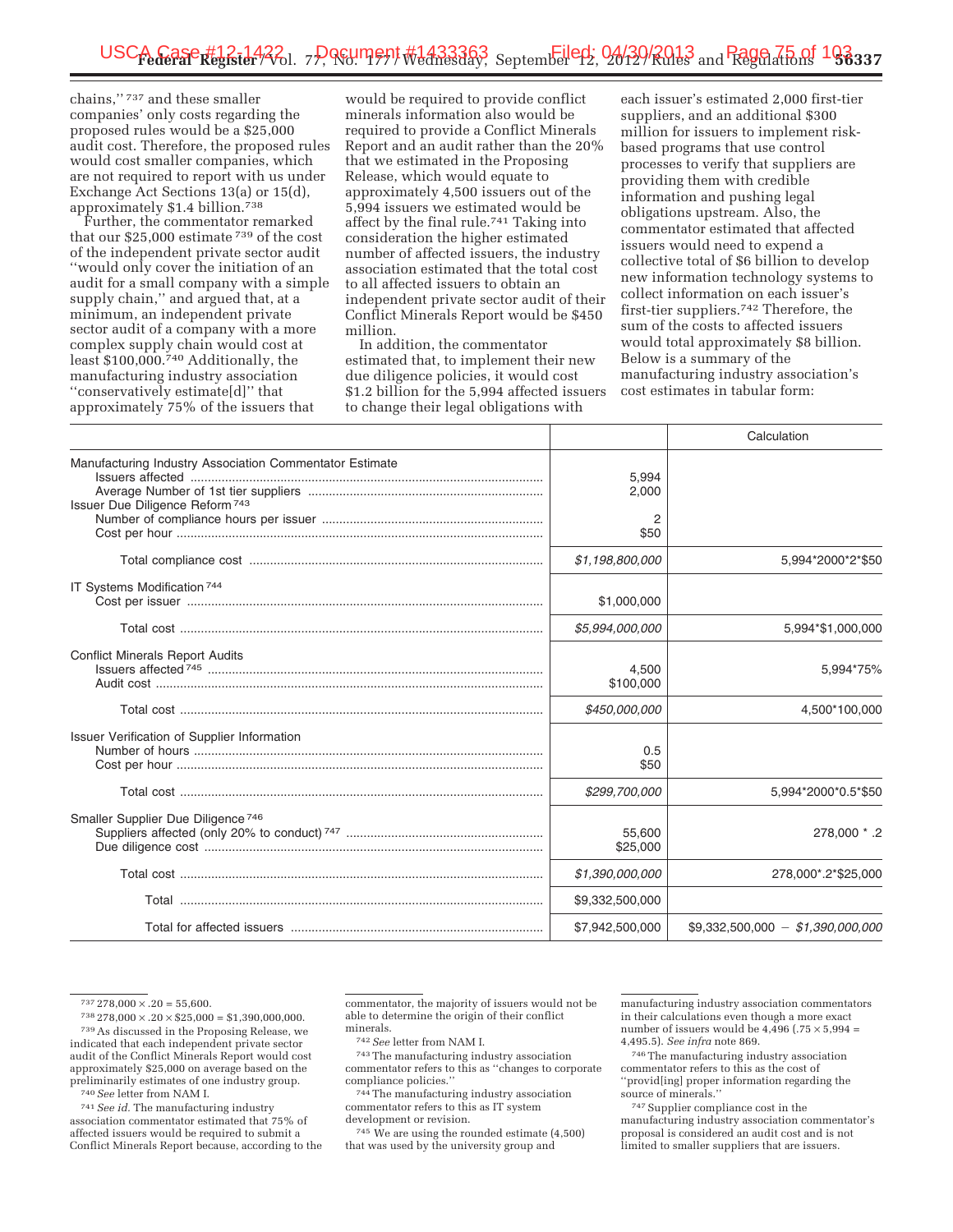Additionally, this commentator calculated that the costs of the final rule could be ''as high as \$16 billion'' by ''extrapolating from the recent experience of company costs in complying with the European Union's hazardous waste directive (''RoHS''), and estimated on that basis the economic impact of the SEC's proposed regulations."<sup>748</sup> In fact, this commentator postulated that ''Section 1502 may be broader in scope because'' it ''covers more products and sectors than RoHS,'' it ''discriminates against origin,'' and it ''does not include a *de minimis* or weight-based exception.'' 749 The commentator stated that, according to Technology Forecasters, Inc., the RoHS directive cost the electronics industry \$2,640,000 per company to achieve initial RoHS compliance and another \$482,000 annually to maintain compliance. Therefore, based on these per company figures, the commentator calculated that initial compliance of all 5,994 issuers would be approximately \$16 billion.

ii. Electronic Interconnect Industry Association Comments

Another commentator, an electronic interconnect industry association,750 estimated that the electronic interconnection industry suppliers would incur compliance costs of approximately \$279 million in the first year and approximately \$165 million in ongoing annual costs.751 Additionally, this commentator stated that there could be additional hidden costs for companies that varied widely from no additional costs to more than \$2 million in such costs.752 This commentator did

751*See id.* The letter includes an Appendix A, which consists of a published survey produced by Market Research Service of the electronic interconnect industry association commentator entitled, ''Results of an IPC Survey on the Impact of U.S. Conflict Minerals Reporting Requirements'' (Feb. 2011) (''electronic interconnect industry group survey''). Much of the information cited from this commentator is located in the published survey. For the survey, the commentator surveyed 3,839 of its members in the electronic interconnection industry with a total of 60 separate companies actually participating in the survey. Of these 60 companies, 30% were public issuers while the remaining 70% were private companies. Despite acknowledging that the survey was not intended ''to produce statistical significant data,'' the commentator argued that the survey respondents do ''make up a representative sample of the U.S. electronic interconnect supply chain.'' *See id.* 

752*See id.* 

not provide an estimate of the costs to all potentially affected issuers, but focused on the electronic interconnect industry.

The electronic interconnect industry association also argued that more than 20% of the 5,994 affected issuers would have to provide an independent private sector audit.753 The commentator noted that, although the Covered Countries may, at most, supply 20% of the world's supply of conflict minerals, this 20% could be distributed to 100% of the issuers. Therefore, all issuers could be required to file a Conflict Minerals Report and obtain an independent private sector audit, and the electronic interconnect industry group ''expected that nearly 100% of affected issuers will need to complete a [Conflict Minerals Report], especially in the initial years of the regulation.'' 754 In this regard, the commentator noted that respondents to its survey stated that ''[s]upplier verification and auditing was a frequently cited anticipated cost,'' and the respondents ''estimated direct costs of [\$]10,000 to [\$]100,000 for the third party due diligence audits.'' 755 The commentator also indicated that the average number of suppliers in the supply chain for those companies responding to their survey was 163.

#### iii. University Group Comments

Another commentator, a university group, provided its own cost figures regarding the proposed rules in its comment letter.756 The university group contended that our model underestimated the costs of the proposed rules due to, among other reasons, our failure to consider the costs incurred by all actors, especially firsttier private company suppliers, that are required to modify their management systems to provide critical information to its customers that are the issuers. In contrast, the university group found that the manufacturing industry group's economic model overstated the costs by overestimating the number of suppliers and failing to account for cost efficiencies.

The university group contended that all affected companies, both issuers and

756*See* letter from Tulane. The staff of Senator Richard J. Durbin, one of the co-sponsors of the Conflict Minerals Statutory Provision, contacted this commentator ''with a specific request for help in providing a detailed estimate of what it would cost companies to implement the Congo Conflict Mineral Act.'' *Id.* 

private companies, would need to carry out three principal actions to implement Section 1502. These actions consisted of strengthening internal management systems in view of performing due diligence, instituting necessary information technology systems, and obtaining independent private sector audits. The university group's model indicated that the largest driving cost factor was strengthening companies' management systems, which would total approximately \$5.17 billion for both issuers and private companies, with issuers' costs being approximately \$26 million and private companies' costs being approximately \$5.14 billion. The other costs would be borne only by issuers. These other costs included instituting the necessary information technology systems, which would cost approximately \$2.56 billion, and obtaining an independent private sector audit, which would cost companies approximately \$207 million. Ultimately, according to the university group, the proposed rules would cost all affected companies, both issuers and private companies involved in the conflict minerals supply chain, approximately \$7.93 billion initially and approximately \$207 million annually thereafter.

As noted, the university group commentator estimated the due diligence costs to both issuers and their private company suppliers. The total initial labor costs, including both laborers and consultants, to all 5,994 issuers would be approximately \$26 million. For the costs to private company suppliers, the university group estimated the total number of small private company suppliers to be 148,459, and the number of large private company suppliers to be 711,607.757 The total initial labor costs, including both laborers and consultants, to all 860,066 private company suppliers would be approximately \$5.14 billion. In sum, the total initial labor costs for due diligence to both the 5,994 issuers and the 860,066 private company suppliers would be approximately \$5.17 billion.

Also, the university group disagreed with the manufacturing industry group's estimate that the costs for modifying

<sup>748</sup>*See* letter from NAM I. This commentator estimated that each issuer affected by RoHS had an initial compliance cost of \$2,640,000. For the 5,994 issuers that we estimate may be affected by the final rule, the estimated total cost to comply with RoHS would be  $$15,824,160,000$  (\$2,640,000  $\times 5,994 =$ \$15,824,160,000).

<sup>749</sup>*See id.* 

<sup>750</sup>*See* letter from IPC I.

<sup>753</sup> *Id.* 

<sup>754</sup>*See id.* This commentator noted as well that ''the vast majority of users will be unable to identify the origin of their conflict minerals \* \* \* and therefore will need to complete'' a Conflict Minerals Report.

<sup>755</sup>*See id.* 

 $^{\rm 757}\!$  The university group commentator developed these estimates by multiplying the number of issuers by the company size factor (large or small) and multiplying the number of relevant first tier supplier contracts by an overlap factor of 0.40. This factor attempts to differentiate and correct for the number of estimated material supply contracts versus the number of unique businesses impacted. Tulane estimated a 60% overlap factor meaning that only 40% (100%  $-60\% = 40\%$ ) of the supply contracts corresponded to non-overlapping suppliers. *See* letter from Tulane.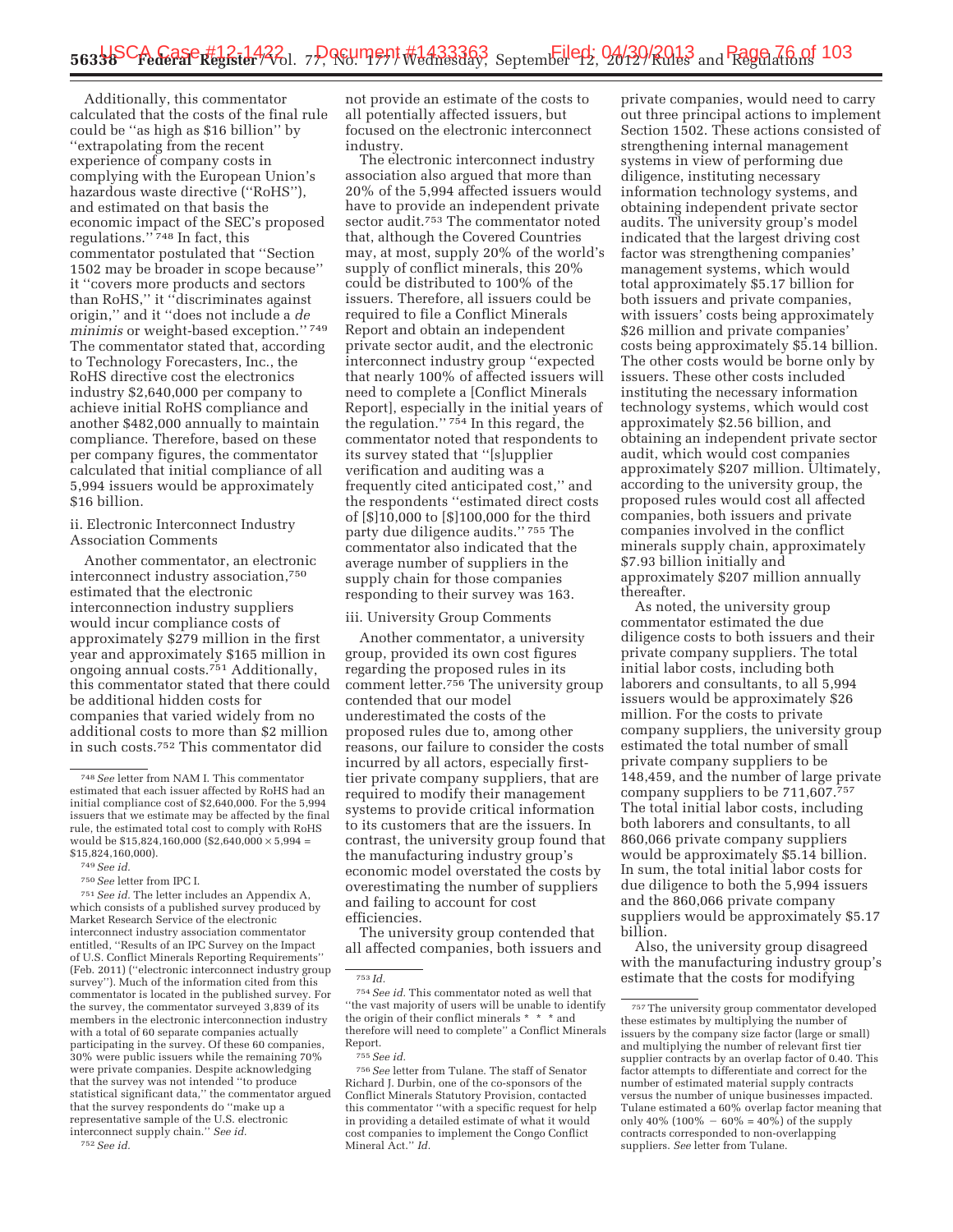each issuer's information technology systems would be \$1 million. The university group agreed that these costs would be borne solely by issuers because they would be responsible for creating tracking systems for the supplier-furnished supply chain information, and that large issuers that use complex information technology systems to manage their supply chains would have costs of \$1 million per company. However, the university group argued that the unit costs for small companies, based on the data from the 2011 electronic interconnect industry association commentator survey, would be \$205,000 per company. The university group estimated that the information technology costs for the affected small issuers would be approximately \$885 million, and the cost for the affected large issuers would be approximately

\$1.68 billion. Therefore, the total costs to the 5,994 affected issuers of changing information technology systems would be approximately \$2.56 billion.

Finally, the university group discussed the costs associated with the independent private sector audit. The university group disagreed with the manufacturing industry group's assertion that private company suppliers would be required to obtain a private sector audit to demonstrate to their issuer customers that they performed sufficient due diligence. The university group noted that there is no requirement that private company suppliers obtain such an audit, so the burden and cost for a private company supplier to obtain an audit is voluntary in the context of the proposed rules. Further, the university group noted that the impetus for issuers to demand such audits would be reduced if issuers are

allowed to use ''reasonably reliable representations'' from suppliers. For these reasons, the university group excluded any costs for independent private sector audits for private company suppliers from their cost estimates. The university group, however, agreed with the manufacturing industry group's cost estimates and indicated that the cost for an audit of a small issuer would be \$25,000 and the cost to a large issuer would be \$100,000. Based on these assumptions, the university group estimated that the audit costs for small issuers would be \$81 million,758 and those costs for large issuers would be approximately \$126 million.759 Therefore, the total audit cost for all issuers would be approximately \$207 million per year.760 Below is a summary of the university group commentator's estimates in tabular form:

|                                                                                         |                 | Calculation         |
|-----------------------------------------------------------------------------------------|-----------------|---------------------|
| University Group Commentator Estimate:                                                  |                 |                     |
|                                                                                         | 5,994           |                     |
|                                                                                         | 1,678           | 5,994*0.28          |
|                                                                                         | 4,316           | 5,994*0.72          |
| Average number of 1st tier suppliers (53% of manufacturing industry association commen- |                 |                     |
|                                                                                         | 1,060           | 2,000*0.53          |
| Issuer Due Diligence Reform:                                                            |                 |                     |
|                                                                                         | 100             |                     |
|                                                                                         |                 |                     |
|                                                                                         | 40              |                     |
|                                                                                         | \$50            |                     |
|                                                                                         | \$7,551,000     | 1,678*0.9*100*\$50  |
|                                                                                         | \$6,473,520     | 4,316*0.75*40*\$50  |
|                                                                                         | \$200           |                     |
|                                                                                         | \$3,356,000     | 1,678*0.1*100*\$200 |
|                                                                                         | \$8,632,000     | 4,316*0.25*40*\$200 |
|                                                                                         | \$26,013,000    |                     |
| IT Systems Modification:                                                                |                 |                     |
|                                                                                         | \$1,000,000     |                     |
|                                                                                         | \$205,000       |                     |
|                                                                                         | \$1,678,000,000 | 1,678*\$1,000,000   |
|                                                                                         | \$884,780,000   | 4,316*\$205,000     |
|                                                                                         |                 |                     |
|                                                                                         | \$2,562,780,000 |                     |
| <b>Conflict Minerals Report Audits:</b>                                                 |                 |                     |
|                                                                                         | 4,500           |                     |
|                                                                                         | 1,260           | 4,500*0.72          |
|                                                                                         | 3,240           | 4,500*0.28          |
|                                                                                         | \$100,000       |                     |
|                                                                                         | \$25,000        |                     |
|                                                                                         | \$126,000,000   | 1,260*\$100,000     |
|                                                                                         | \$81,000,000    | 3,240*\$25,000      |
|                                                                                         | \$207,000,000   |                     |
|                                                                                         |                 |                     |
| Supplier Due Diligence Reform:                                                          |                 |                     |
|                                                                                         | 1,060           |                     |
|                                                                                         | 86              |                     |
|                                                                                         | 0.4             |                     |
|                                                                                         | 711,472         | 1,678*1,060*0.4     |
|                                                                                         | 148,470         | 4,316*86*0.4        |
|                                                                                         | 100             |                     |

 $7585,994$  issuers  $\times 75\%$  of issuers requiring an audit  $\times$  72% for number of small issuers  $\times$  \$25,000 per audit = \$80,919,000.

 $7595,994$  issuers  $\times 75\%$  of issuers requiring an audit  $\times$  28% for number of large issuers  $\times$  \$100,000 per audit = \$125,874,000.

 $760 $80,919,000 + $125,874,000 = $206,793,000.$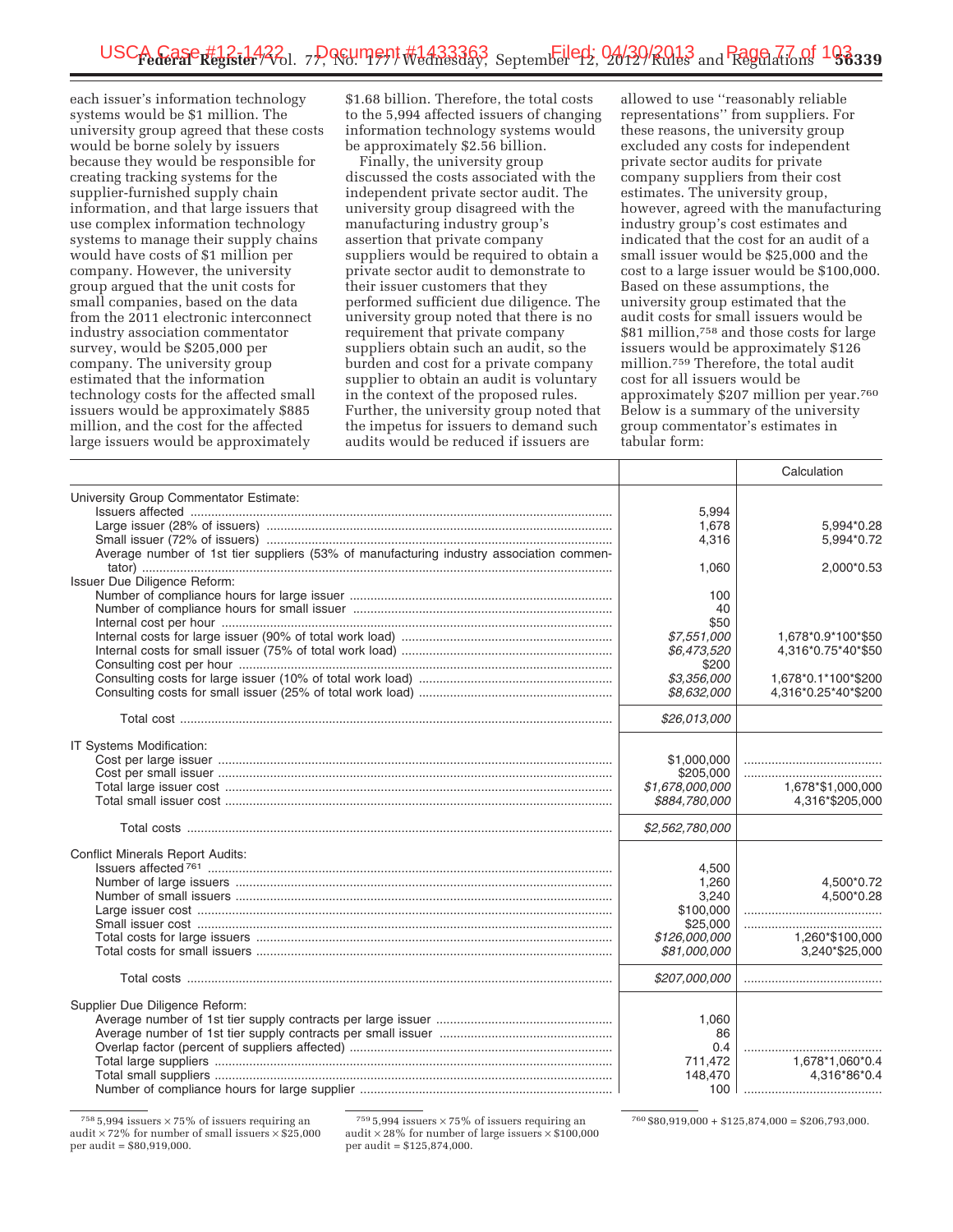# 5**634b<sup>SC</sup>A Gase #12-142**2 1, 7P, 9GU ment #1433363 September 2, 2012 / Rules and Rage 78 of 103

|       |                                                                                             | Calculation                                                                                    |
|-------|---------------------------------------------------------------------------------------------|------------------------------------------------------------------------------------------------|
|       | 40<br>\$50<br>\$3,201,624,000<br>\$222,705,000<br>\$200<br>\$1,422,944,000<br>\$296.940.000 | 711.472*100*0.9*\$50<br>148,470*40*0.75*\$50<br>711,472*100*0.1*\$200<br>148.470*40*0.25*\$200 |
|       | \$5,144,213,000                                                                             |                                                                                                |
| Total | \$7.940.006.000                                                                             |                                                                                                |
|       |                                                                                             |                                                                                                |

# iv. Environmental Consultancy Company Comments

An additionalcommentator, an environmental consultancy company, provided cost figures regarding the proposed rules.762 The environmental consultancy company asserted that the models provided by the manufacturing industry group and the university group significantly overestimated the costs of the proposed rules, whereas our PRA section underestimated the paperwork costs. Specifically, the commentator stated that the manufacturing industry association group's and the university group's ''estimates provide cost projections that do not reflect current industry practice in compliance programs by the vast majority of affected issuers,'' so it ''would be inadvisable to use'' their ''data as the basis for an accurate cost estimate for implementation of Section 1502.'' 763

Also, the environmental consultancy company argued that we underestimated the costs of the proposed rules primarily because we overestimated issuers' knowledge of the origin of materials in their products. According to the commentator, most of the compliance costs for the proposed rules would be derived from identifying where an issuer's materials are sourced. Further, the commentator suggested that our estimate of the percentage of affected issuers was too low, we did not recognize that issuers needed to expend greater internal efforts in

communicating requirements throughout their companies, we failed to account for the costs of issuers' software changes, and we did not acknowledge that ''many companies'' may work to a higher standard than the rules would require due to public sensitivity of this issue.

Conversely, the commentator asserted that the manufacturing industry group's \$8 billion and the university group's \$7.93 billion cost estimates were too high. The environmental consultancy company argued that the manufacturing industry group's estimate regarding the cost for issuers to modify legal responsibilities should be only \$300 million, instead of the manufacturing industry group's estimated \$1.2 billion.764 Similarly, the environmental consultancy company maintained that the university group's \$5.17 billion estimate to strengthen internal management systems was too high because of incorrect assumptions, and that the actual cost should be only \$600 million.765

764According to the environmental consultancy company, the manufacturing industry group's assumption that every issuer would have to amend every legal obligation with its suppliers was incorrect because ''[a]ll standard contracts with suppliers of public companies contain standard provisions requiring suppliers to comply with relevant laws.'' Letter from Claigan I. As a result, it would be unlikely that many contracts would need to be modified to enable compliance. Also, the environmental consultancy company asserted that the manufacturing industry group overestimated the cost of modifying legal responsibilities because the manufacturing industry group assumed that every supplier supplies components or products containing conflict minerals to an issuer, which the environmental consultancy company claimed was ''very unlikely.'' Instead, a more reasonable estimate of the numbers of suppliers affected that would require a modification to its legal obligations ''would be closer to 50% of suppliers.'' This commentator asserted that number, however, should be further reduced by an additional 50% due to duplicative and overlapping relationships within and among suppliers.

765The environmental consultancy company commentator noted that the university group commentator estimated that there were 860,066 first tier suppliers. However, a 2008 study by the Consumer Electronics Association (''CEA'') on RoHS that identified only 90,000 total electronic suppliers. In this regard, the environmental consultancy company noted that, although conflict

Further, the environmental consultancy company suggested that the manufacturing industry group's cost estimate regarding issuers' information technology systems should be adjusted from \$6 billion to \$350 million and that the university group's estimate should be adjusted from \$2.56 billion to \$360 million.766 Additionally, the environmental consultancy company asserted that the \$100,000 per company audit costs provided by both the manufacturing industry group and the university group were too high because companies' financial statement audits represent only 0.2 to 0.25% of a company's annual revenue, which would mean that a \$100,000 cost for a Conflict Minerals Report audit would represent 5% of the total audit costs for a company with a \$1 billion per year revenue. Instead, the commentator argued that it would be more accurate to assume that the Conflict Minerals Report audit would represent 1% to 2% of the total audit costs for such a company.767 Also, the environmental consultancy company contended that only 50% of all reporting issuers would be required to provide a Conflict Minerals Report because the ''majority of Energy sector, finance and utilities

minerals disclosure is required by more than just electronics industry issuers, ''the total number of affected first-tier suppliers being over 100,000 seems unrealistic based on this more substantiated information.'' Also, the environmental consultancy company noted that, in many cases, first-tier suppliers may not be supplying products or components containing conflict minerals, or these products or components will represent only a small fraction of their business.

766The environmental consultancy company commentator noted that the CEA study found that the average cost for information technology systems changes for RoHS was \$120,000 per company, and it discovered that the most expensive conflict minerals software was \$40,000 by conferring with a provider of conflict minerals compliance software to confirm that their most expensive software for conflict minerals compliance was \$40,000 for the first year.

767 In its second letter, however, the environmental consultancy company commentator acknowledged that it had limited expertise regarding estimates of the cost of third party audits. *See* letter from Claigan Environmental Inc. (Dec. 1, 2011) ("Claigan II").

<sup>761</sup>We are using the rounded estimate (4,500) that was used by the university group and manufacturing industry association commentators in their calculations even though a more exact number of issuers would be  $4,496$  (.75  $\times$  5,994 = 4,495.5). *See infra* note 869.

<sup>&</sup>lt;sup>762</sup> See letter from Claigan I. In this letter, the commentator stated that it submitted its letter because it was asked ''by Congress and others'' to comment on the potential costs of implementing the

<sup>&</sup>lt;sup>763</sup> See letter from Claigan Environmental Inc. (Jan. 17, 2012) (''Claigan IV''). *But see* letters from IPC—Association Connecting Electronics Industries (Feb. 14, 2012) (''IPC III'') and National Association of Manufacturers (Feb. 10, 2012) (''NAM IV'') (challenging certain of the assumptions made by the environmental consultancy company in its comment letters).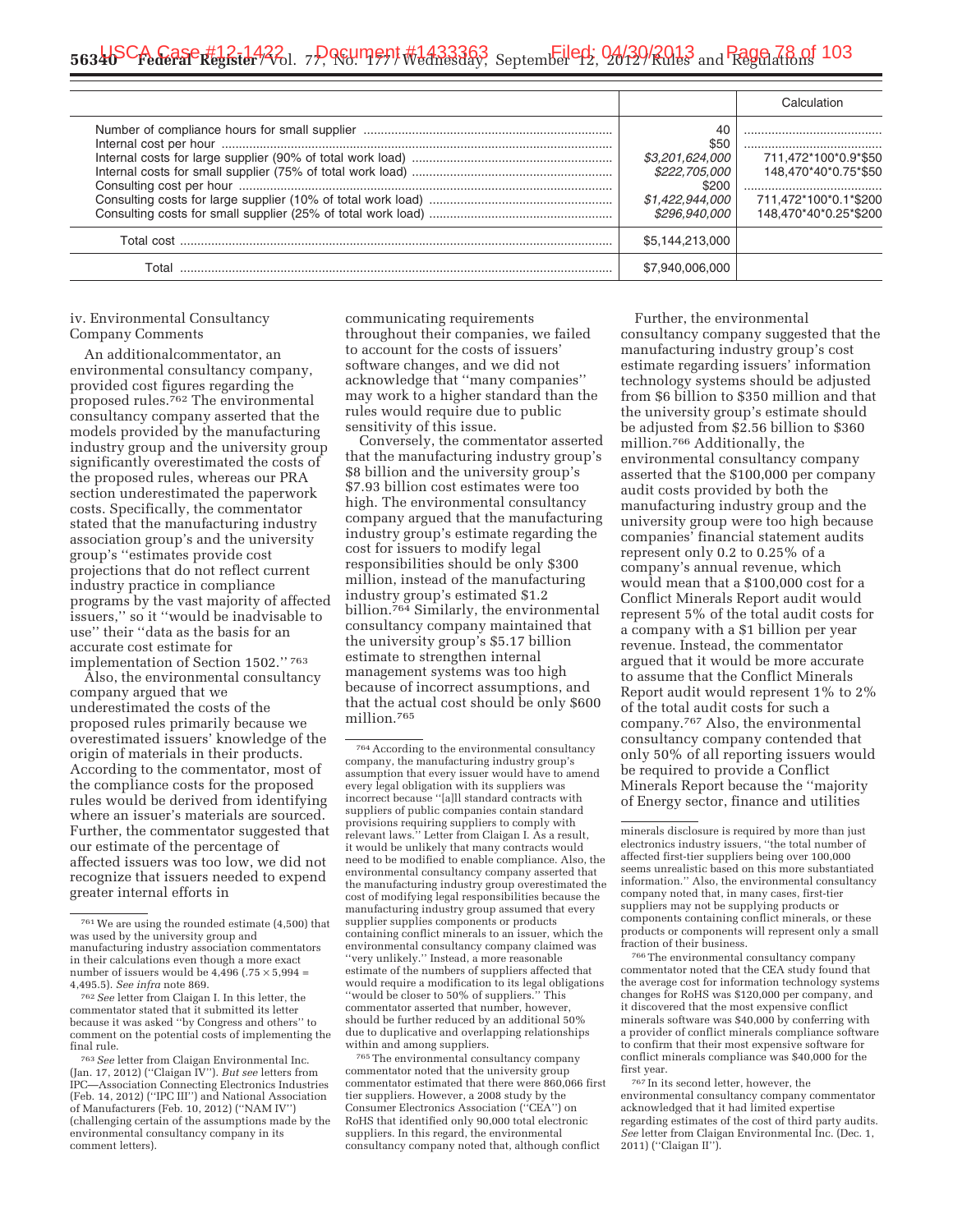will not have to create'' a Conflict Minerals Report, and ''[n]o more than half of the consumer discretionary, consumer staples, and materials sectors is expected'' to provide a Conflict Minerals Report.768

Finally, the environmental consultancy company developed its own cost model,769 which was based on current service quotations in the industry and past costs for RoHS compliance based on the 2008 CEA study. In this regard, the commentator provided its estimate of the typical initial costs for affected issuers with revenue of \$1 billion per year. Initially, in its first comment letter, the environmental consultancy company concluded that the proposal's compliance cost for a typical affected issuer with \$1 billion of revenue would be approximately \$315,000 per year.770

In a subsequent letter to us, the environmental consultancy company lowered its cost estimate.771 Instead of the \$315,000 per issuer estimate in its initial letter, the environmental consultancy company argued that the cost per issuer for compliance would be closer to \$213,000 per issuer because of ''more recent information on corporate budgeting and expenditures'' that ''better reflect current corporate implementation strategies.'' 772 Further, in another letter, the environmental consultancy company lowered its cost

768*See* letter from Claigan I.

770The environmental consultancy company commentator noted that the \$315,000 per year cost would equate to approximately 0.03% of an issuer's revenue, but argued that, based on certain variations, the cost range could be anywhere between 0.02% and 0.05% of revenue. *Id.* The commentator stated further that the average cost of initial compliance with RoHS for a company with annual revenue of \$1 billion was close to 0.8% of revenue. However, the commentator indicated that the data gathering and the software costs for RoHS was approximately 0.08% of the initial RoHS compliance costs, which the commentator argued was ''the same order of magnitude'' of its 0.03% calculation. This commentator suggested that its ''slightly lower'' cost projections were due to less expensive conflict minerals software packages, as compared to RoHS, and the large data gathering cost for RoHS, the need to gather data for every part and create new part numbers for compliant parts, are not required for conflict minerals. The commentator noted also that, if the final rule would cause issuers to dispose of their current conflict mineral inventories because the conflict minerals were of indeterminate origin or our rule would not exempt conflict minerals from recycled or scrap sources, the expected costs of compliance would be closer to 0.5% of revenue.1 Finally, the commentator claimed that this initial cost of compliance is expected to increase by a factor of 2.5 for an issuer having ten times the annual revenue (\$10 billion) and decrease by a factor of 2.5 for an issuer with 10% of revenue (\$100 million). *Id.* 

771*See* letter from Claigan II.

772 *Id.* 

estimate again to approximately \$64,673 per issuer.773

#### v. Other Specific Comments

One commentator, an environmental research company, discussed some of the specific cost estimates above and discussed some cost estimates it gathered through interviews with potentially affected issuers.774 This commentator conducted a study, sponsored by Global Witness, based on interviews with executives at more than 20 global companies that ranged in size from \$500 million per year in revenue to over \$120 billion in annual revenue, including companies engaged in electronic components, computers, consumer health care, automotive, and retail. Also, the commentator spoke with industry associations, consulting firms, and software providers.

Generally, the commentator found that, based on its interviews, costs for complying with the provision ''will vary widely with the size and complexity of companies' supply chains but seem to be manageable for all company sizes."<sup>775</sup> In this regard, the commentator also found that the better informed executives were regarding the Conflict Minerals Statutory Provision and its impacts on their company, the more likely they thought the costs of compliance would be manageable. The commentator stated that the largest companies with annual revenues over \$50 billion would have one-time costs ranging from \$500,000 to \$2 million, but the companies with well-developed responsible sourcing systems may only need to spend half as much. Also, the commentator found that many smaller companies ''should be able to meet their obligations for less than the cost of a

774*See* letter from Green II. At the end of the letter, the commentator describes itself as a ''research, advisory and consulting firm focusing on clean tech, alternative energy and corporate sustainability. 775*See id.* 

full-time employee in the first year with costs declining over time.'' 776

Regarding the above cost estimates by other commentators, the commentator argued that the manufacturing industry association commentator's cost estimate ''significantly overstates the costs most companies will incur, especially those of updating IT systems.'' 777 Also, the commentator noted that the electronic interconnect industry commentator's cost estimate was overstated because the estimate included electronics manufacturing services companies, and that industry is ''dominated by very large companies,'' which ''probably account[ed] for the higher median cost estimates.'' 778 Further, the commentator noted of the environmental consultancy company commentator's letter that the ''relative magnitude of the costs shown by the [environmental consultancy company commentator] estimate are aligned with what [environmental research company commentator] found in [its] interviews: that the effort to gather reliable data from supply chain partners is likely to be more costly initially than any systems changes required.'' 779

Another commentator that is attempting to establish a due diligence ''bag-and-tag'' monitoring system in the Covered Countries asserted that the total costs incurred by local governments and industry as a whole just for the on-theground set-up and implementation of this system in the Covered Countries would be \$52 million for the first year.780 This commentator noted that this \$52 million estimate is much higher than our \$8 to \$10 million estimated cost for setting up a mineral source validation scheme in the Proposing Release. Similarly, another commentator provided the February 2011 five-year plan of the organization that administers the bag-and-tag scheme.781 The commentator noted that, according to the five-year plan, ''the cost of cleanly bagged-and-tagged minerals, including taxes, will remain below the world market price.'' 782 Also, according to the document provided, it appears that the funding requirements for the bag-andtag scheme, including a 10% contingency, in Eastern DRC and

781Representative Jim McDermott (Oct. 12, 2011) (''Rep. McDermott'') (providing the five-year plan authored by iTSCi, the International Tin Research Institute's Tin Supply Chain Initiative, in February 2011). 782 *Id.* 

<sup>769</sup> *Id.* 

<sup>773</sup>*See* letter from Claigan III. In this letter, the environmental consultancy group commentator broke down the number of affected issuers by size and cost per issuer based on that size. The commentator determined that the total cost to 6,000 affected issuers would be \$387,650,000, which would be \$64,608 per issuer. However, because we estimated that there would be 5,994 affected issuers, we divided the \$387,650,000 by 5,994 issuer to come up with \$64,673 per issuer. *See also*  letter from Assent Compliance (Dec. 19, 2011) (''Assent'') (discussing the software costs to issuers for implementing Section 1502, which apparently was included as part of the overall cost calculation in the letter from Claigan III). Further, the environmental consultancy company commentator provided an additional comment letter that did not revise its cost estimate, but expanded upon differences between costing estimates it submitted and previous costing estimates submitted by the manufacturing industry association and university group commentators. *See* letter from Claigan IV.

<sup>776</sup>*See id.* 

<sup>777</sup>*See id.* 

<sup>778</sup>*See id.* 

<sup>779</sup>*See id.* 

<sup>780</sup>*See* letter from ITRI II.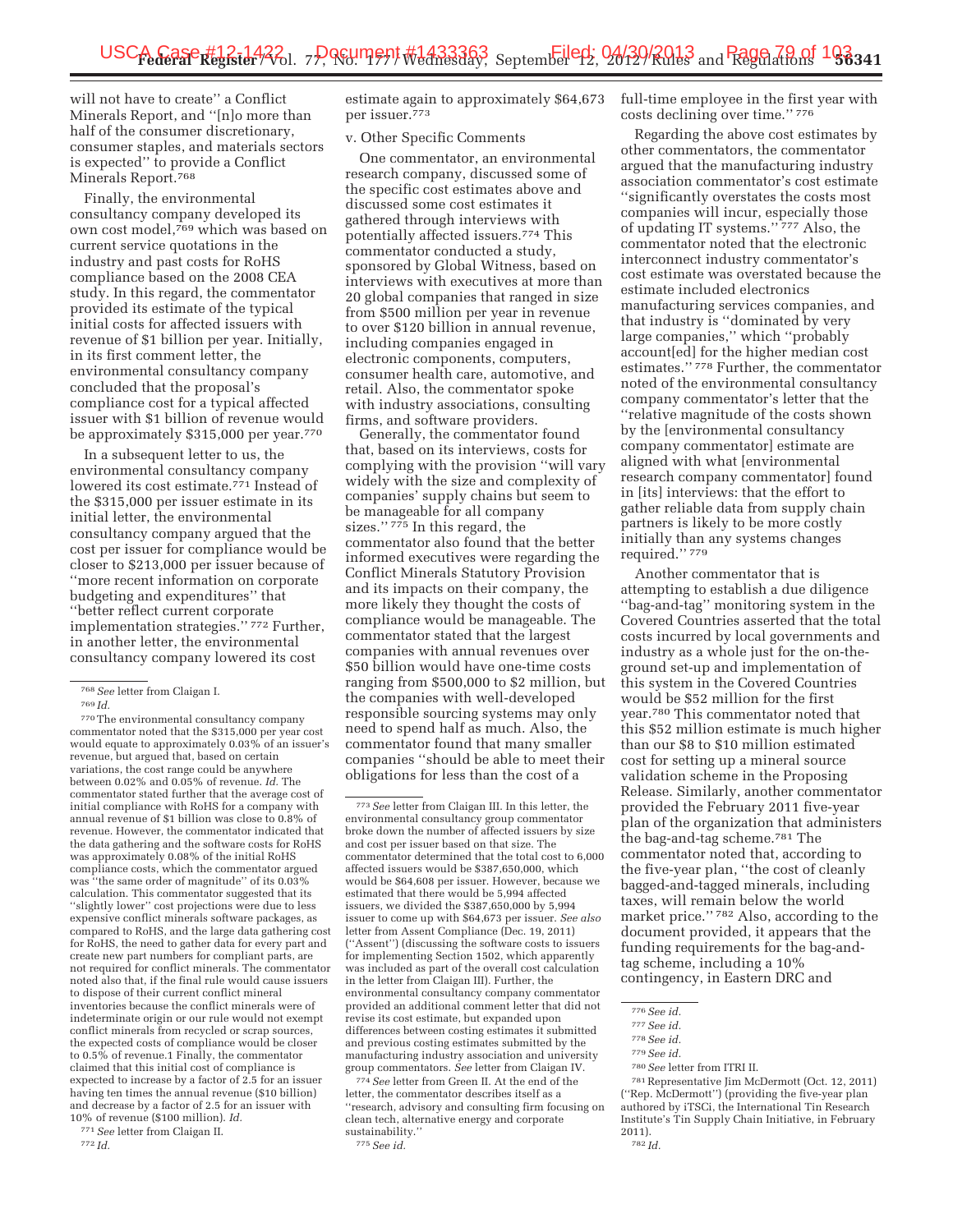Rwanda will be approximately \$38,971,000 from 2011 through 2015.

Also, this commentator stated that trading companies, transporters, and concentrate treatment facilities that continue to trade with the Covered Countries would incur additional costs in relation to the greatly increased levels of administration and auditing that ''may amount to an additional man year,'' which is ''approximately US\$100,000 per year'' per trading company, transporter, and concentrate treatment facility going forward.783 The costs to trading companies, transporters, and concentrate treatment facilities that stop treating minerals from the Covered Countries would be less ''but still of significance.'' The commentator estimated that these companies' costs could ''perhaps be an additional half a man year,'' which would be approximately \$50,000 per year per company. Further, this commentator indicated that smelters and processing facilities may be requested to perform an independent audit every six months or every year, which would cost these smelters and processing facilities approximately \$60,000 per audit. Finally, the commentator argued that the ''sum cost of new auditing requirements and increasing burden of documentation in the international supply chain may amount to a total of US\$7 million per year.''

A few commentators provided other, less specific cost estimates. One commentator indicated that it would require 1,400 hours in the first year working with its suppliers to implement the proposed rules and an additional 700 hours in each subsequent year to comply with the proposed rules.784 The commentator calculated this figure by using the 450 different materials the commentator would have to research, and estimated that it would require three hours per material, which would equate to approximately 1,400 hours.785 The commentator stated that this estimate did ''not take into account the days and weeks that will be required to write any required reports and work with auditors.'' Although the commentator provided an estimate of the number of hours required to comply with the rules, it did not disclose the costs associated with its number of estimated hours. The commentator noted, however, that it is ''a relatively small company, [and] these costs will be multiplied many times throughout the entire economy.''

Another commentator indicated that ''the initial cost for establishing record keeping processes, staffing, and identifying the contacts throughout the supply chain will run approximately [four times] the on-going annual staffing [and] cost for certification."<sup>786</sup> In addition, this commentator asserted that the ''software to track and retain these records for [five to ten] years could add another [two times] the annual cost for certification.'' 787 Ultimately, although the commentator did not disclose the actual costs associated with its estimates, it concluded that complying with the proposed rules would be ''very expensive'' for even one year.

Another commentator argued that the costs of the proposed rules to implement the statute would be expensive even for an issuer with existing systems in place to track inputs in the supply chain because such an issuer would still have to add capability to its existing systems, provide additional supplier training, and revise its existing information technology systems.788 A few commentators noted Apple Inc.'s Supplier Responsibility 2011 Progress Report.789 As one of these commentators noted, Apple investigated the use of extractives at all levels of its supply base and mapped its supply chain to the smelter level to know which of its suppliers are using tantalum, tin, tungsten, or gold and from where they are receiving the metal.790 Accordingly, Apple determined that it has a total of 142 suppliers of conflict minerals.791 Some commentators asserted that the costs of the proposed rules could be disproportionally higher to smaller issuers.792 Other commentators asserted that the Proposing Release failed to account for the costs to non-issuers, which would be significant.793

Other commentators asserted also that the \$25,000 estimated audit cost is not the correct cost for the type of audit that would be required.794 One such commentator noted that the ''cost of an

789*See, e.g.,* letters from Enough Project I (citing to Apple Inc.'s Supplier Responsibility 2011 Progress Report at *http://images.apple.com/ supplierresponsibility/pdf/ Apple*\_*SR*\_*2011*\_*Progress*\_*Report.pdf*), Enough Project IV, and Fafo (citing to *http:// images.apple.com/supplierresponsibility/pdf/ Apple*\_*SR*\_*2011*\_*Progress*\_*Report.pdf*). 790*See* letter from Enough Project I.

independent audit [sic] of \$25,000 is also not specifically for the type of audits that would be required either on the upstream supply chain, or at the smelters.'' 795 Another commentator stated that we ''did not specify the scope of the independent private sector audit of the Conflict Minerals Report'' in the Proposing Release, and our \$25,000 estimate would correspond only to an audit of whether the issuer's Conflict Minerals Report accurately describes the due diligence the issuer exercised.796 According to this commentator, this cost estimate, however, could be far higher depending on the audit scope to be outlined in the final rule. A further commentator indicated that our assumptions about the scope and objective of the audit in the Proposing Release were not clear, but it appeared that the estimate ''may depend on a company relying on an industry-wide due diligence process and that company being able to conclude that its conflict minerals did not originate in a DRC country.'' 797 This commentator stated that it was not aware of any such industry-wide due diligence process in place.

### *C. Benefits and Costs Resulting From Commission's Exercise of Discretion*

As discussed in detail in Section II, we have revised the rules from the Proposing Release to address comments we received while remaining faithful to the language and intent of the statute as adopted by Congress. In addition to the statutory benefits and costs noted above, we believe that the use of our discretion in implementing the statutory requirements will result in a number of benefits and costs to issuers and users of the conflict minerals information. Below, we discuss the most significant choices we made in implementing the statute and the associated benefits and costs. We are unable to quantify the impact of each of the decisions we discuss below with any precision because reliable, empirical evidence regarding the effects is not readily available to the Commission, and commentators did not provide sufficient information to allow us to do so. Thus, in this section, our discussion on the costs and benefits of our individual discretionary choices is qualitative. Later in the release, we present a quantified analysis on the overall costs and benefits of the final rule that includes all aspects of the implementation of the statute.

<sup>783</sup>*See* letter from ITRI II.

<sup>784</sup>*See* letter from TriQuint I.

<sup>785</sup> *Id.* The commentator did not provide a similar breakdown of its calculation regarding its 700 hour per subsequent year estimate.

<sup>786</sup>*See* letter from Teggeman.

<sup>787</sup>*See id.* 

<sup>788</sup>*See* letter from Ford.

<sup>791</sup>*See* letters from Enough Project IV and Fafo.

<sup>792</sup>*See* letter from Howland.

<sup>793</sup>*See* letters from NAM I and WGC II.

<sup>794</sup>*See* letters from CTIA, ITRI I, and KPMG.

<sup>795</sup>*See* letter from ITRI I.

<sup>796</sup>*See* letter from CTIA.

<sup>797</sup>*See* letter from KPMG.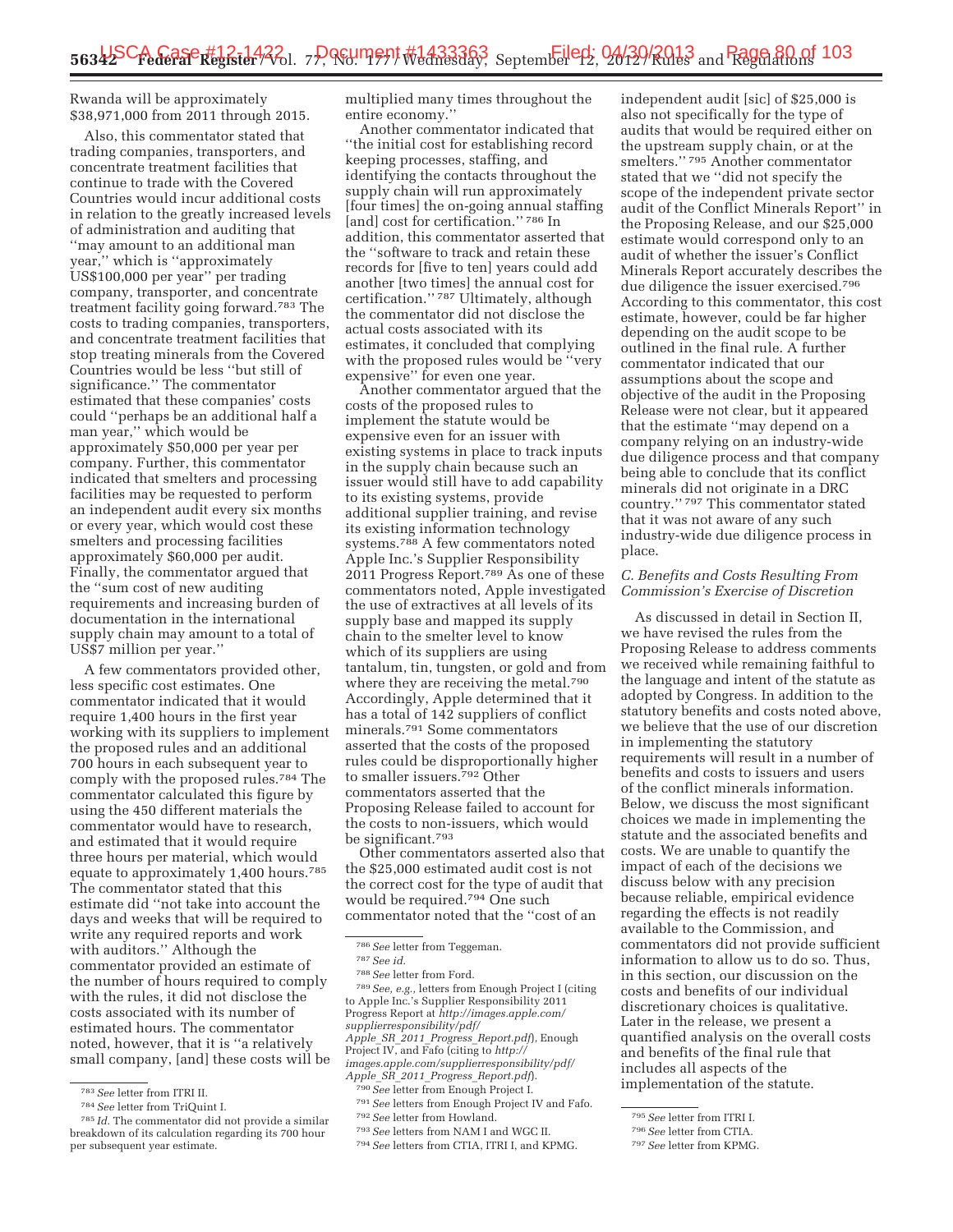# 1. Reasonable Country of Origin Inquiry

The Conflict Minerals Statutory Provision requires any issuer with necessary conflict minerals that ''did originate'' in the Covered Countries to provide a Conflict Minerals Report.798 The provision, however, does not specify how an issuer is to determine whether its conflict minerals originated in the Covered Countries. The provision states only that any issuer with such conflict minerals must submit a report to us that describes, among other matters, the measures taken by the issuer to determine the source and chain of custody of those conflict minerals.

We used our discretion in the final rule to require that issuers covered by Section 1502 of the Act conduct a good faith "reasonable country of origin inquiry'' that is reasonably designed to determine whether their conflict minerals originated in the Covered Countries or are from recycled or scrap sources. We do not specify what would constitute a ''reasonable country of origin inquiry.'' We believe that this decision to employ a performance standard rather than a design standard should benefit issuers by allowing them the flexibility to use the reasonable country of origin inquiry standard that is best suited to their circumstances.

Although the final rule does not specify what would constitute a reasonable country of origin inquiry, it requires that the issuer conduct in good faith an inquiry that is reasonably designed to determine whether any of its conflict minerals originated in the Covered Countries or came from recycled or scrap sources. Although the proposal did not state explicitly that an issuer must reasonably design its inquiry and conduct it in good faith, we believe that this is not a change from the proposal, but a clarification of the proposal's intent. We believe providing this clarification will facilitate compliance with the rule by providing further guidance to issuers about what is required to satisfy the reasonable country of origin inquiry. Other than being reasonably designed and performed in good faith, however, the final rule does not require issuers to conduct an exhaustive inquiry to establish to a certainty whether their conflict minerals originated in Covered Countries or came from recycled or scrap sources. We believe this is appropriate because, under the Conflict Minerals Statutory Provision, issuers are required to ascertain whether their conflict minerals did originate in the Covered Countries to know whether

they must submit a Conflict Minerals Report. Therefore, some inquiry is necessary.

We could have required an issuer to exercise due diligence in determining whether its conflict minerals originated in the Covered Countries or came from recycled or scrap sources. We also could have required an exhaustive inquiry in which an issuer would be required to determine to a certainty whether each mineral originated in the Covered Countries. However, while these would be plausible alternatives, such inquiries likely would be more costly, and we do not believe those approaches are necessary. Instead, we believe the reasonable country of origin inquiry standard provides a clear way for issuers to make the necessary determination and does so in a more cost-effective manner. The reasonable country of origin inquiry is consistent with the supplier engagement approach in the OECD guidance where issuers use a range of tools and methods to engage with their suppliers.<sup>799</sup> The results of the inquiry may or may not trigger due diligence. This is the first step issuers take under the OECD guidance to determine if the further work outlined in the OECD guidance—due diligence is necessary. The Conflict Minerals Statutory Provision specifically contemplates due diligence, which goes beyond inquiry and involves further steps to establish the truth or accuracy of relevant information, by requiring a description of the measures the issuer took to exercise due diligence on the source and chain of custody of the minerals. The Conflict Minerals Statutory Provision specifically notes that due diligence includes the audit discussed below.

We recognize that our reasonable country of origin approach is broad enough that some issuers might perform an insufficiently rigorous inquiry and some issuers might perform an overly rigorous inquiry. An insufficiently rigorous inquiry could result in an erroneous determination that the issuer is not required to submit a Conflict Minerals Report, thus reducing the utility of the disclosure with respect to

the issuer's use of conflict minerals. An overly rigorous inquiry, on the other hand, could cause issuers to incur greater costs than they would otherwise. We believe, however, that the requirement that issuers make certain disclosures about the particular reasonable country of origin inquiry they undertook mitigates concerns about an insufficiently rigorous inquiry. Similarly, we believe our guidance that issuers need only conduct an inquiry reasonably designed to determine whether conflict minerals originated in the Covered Countries mitigates concerns about an overly rigorous inquiry. Overall, we believe that the benefit of mitigating issuer compliance costs justifies the ''reasonable country of origin'' approach we have chosen.

Also, in a change from the proposal, the final rule establishes a different standard for the issuer in determining, based on its reasonable country of origin inquiry, whether due diligence on the conflict minerals' source and chain of custody and a Conflict Minerals Report is required. The proposed rules would have required an issuer to conduct due diligence and provide a Conflict Minerals Report, based on its reasonable country of origin inquiry, if, among other conclusions, the issuer was unable to determine that its conflict minerals did not originate in the Covered Countries or came from recycled or scrap sources. Under the proposal, issuers could only avoid providing a Conflict Minerals Report if they could prove a negative—that their conflict minerals did not originate in the Covered Countries. That approach would arguably have been more burdensome than necessary to accomplish the purpose of the statutory provision.

Under the final rule, however, an issuer must exercise due diligence on its conflict minerals' source and chain of custody and potentially provide a Conflict Minerals Report if the issuer knows that its necessary conflict minerals originated in the Covered Countries and did not come from recycled or scrap sources, or has reason to believe that its necessary conflict minerals may have originated in the Covered Countries and may not have come from recycled or scrap sources. This new approach does not require an issuer to prove a negative to avoid performing due diligence, but it also does not allow an issuer to ignore warning signs or circumstances reasonably indicating that its conflict minerals may have originated in the Covered Countries or may not have been from recycled or scrap sources. This approach should reduce the total costs

<sup>798</sup>Exchange Act Section 13(p)(1)(A).

<sup>799</sup> In June 2012, the OECD issued a report regarding implementation of the OECD guidance. *See OECD, Downstream Implementation of the OECD Due Diligence Guidance for Responsible Supply Chains of Minerals from Conflict-Affected and High-Risk Areas, Cycle 2 Interim Progress Report on the Supplement on Tin, Tantalum, and Tungsten Final Draft* (June 2012), *available at http://www.oecd.org/investment/ guidelinesformultinationalenterprises/ Downstream%20cycle%202%20report%20- %20Edited%20Final%20-%201%20June.pdf*. This additional guidance includes sample letters to suppliers and customers regarding the use of conflict minerals.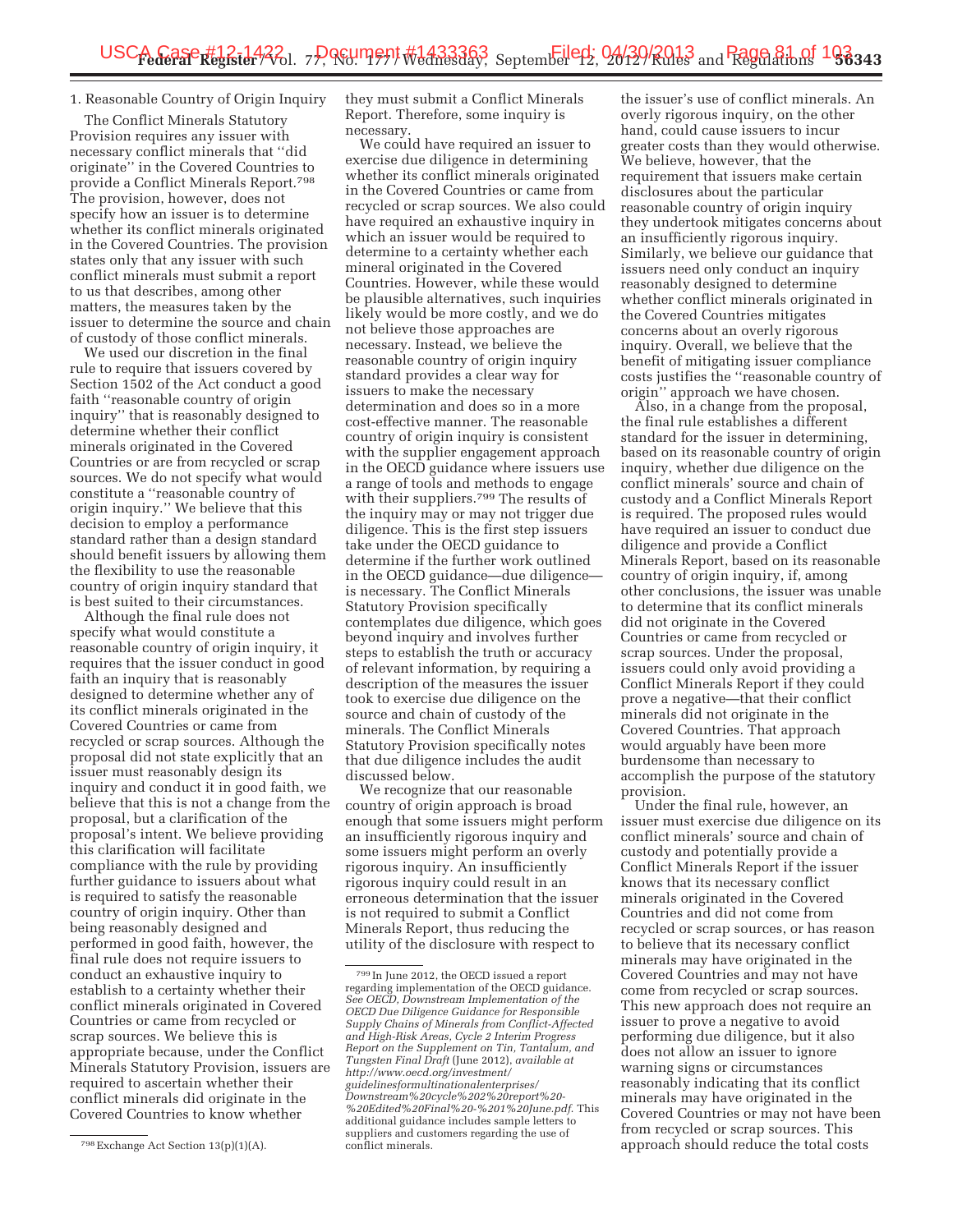of the final rule, by enabling an issuer that, following a reasonable country of origin inquiry, is unable to determine that its conflict minerals did not originate in the Covered Countries or come from recycled or scrap sources, but has no reason to believe that its necessary conflict minerals may have originated in the Covered Countries or do not come from recycled or scrap sources, to fully comply with the rule without conducting due diligence, obtaining an audit, or preparing and filing a Conflicts Mineral Report.

We realize that requiring a Conflict Minerals Report if, after exercising a reasonable country of origin inquiry, the issuer has reason to believe that it has necessary conflict minerals that may have originated in the Covered Countries and may not have come from recycled or scrap sources will be more costly than only requiring a report if the issuer has affirmatively determined that its minerals did come from the Covered Countries. However, as already discussed, we believe that such an approach is required to achieve the benefits intended by the statute. Moreover, this approach provides an appropriate balance compared to the more costly possible approach of requiring an issuer to submit a Conflict Minerals Report unless it determines to a certainty that its necessary conflict minerals did not originate in the Covered Countries.

This approach regarding when an issuer must exercise due diligence as to the source and chain of custody of its conflict minerals and provide a Conflict Minerals Report could increase costs of the final rule. Some issuers may expend more resources than necessary to satisfy the standard in order to assure themselves that their minerals did not originate in the Covered Countries. On the other hand, other issuers may expend insufficient resources which could lead to inadequate inquiries. However, we anticipate that overall this approach will result in fewer issuers engaging in due diligence and providing a Conflict Minerals Report because, although an issuer may not be able to determine to a certainty, even after a reasonable country of origin inquiry, that its conflict minerals did not originate in the Covered Countries or are from recycled and scrap sources, that issuer may have no reason to believe that its necessary conflict minerals may have originated in the Covered Countries and not come from recycled or scrap sources. This situation will reduce costs to such issuers because those issuers are not required to exercise due diligence and provide a Conflict Minerals Report.

In a further change from the proposal, the final rule requires an issuer that determines that, following its reasonable country of origin inquiry, its conflict minerals did not originate in the Covered Countries or come from recycled or scrap sources or has no reason to believe that its necessary conflict minerals may have originated in the Covered Countries or did not come from recycled or scrap sources to provide a brief description of the results of that inquiry. The proposal required issuers to disclose their reasonable country of origin inquiry and their determination based on that inquiry. Compared to an alternative that does not require such description, this requirement will increase the disclosure costs to issuers. However, the disclosure will enable users of the information to assess more thoroughly the issuer's reasonable country of origin design and its efforts in carrying out that design. This information will allow stakeholders to form their own views on the reasonableness of the issuer's efforts and track those efforts over a number of years. Based on this information, stakeholders could advocate for different processes for individual issuers if they believe it is necessary, thereby maximizing the potential benefits of the performance-based approach we are adopting.

Additionally, we revised the final rule from the proposal so that, following its reasonable country of origin inquiry, an issuer that determines its conflict mineral did not originate in the Covered Countries is not required to keep reviewable records for five years. We believe this decision should benefit issuers by allowing them greater flexibility and by reducing their compliance costs because they no longer have a record retention cost, which should reduce the overall costs involved as compared to the other possible methods of implementing the statute.

2. Information in the Specialized Disclosure Report

We revised the final rule from the proposal so that an issuer that must file a Conflict Minerals Report is not required to disclose, in its specialized disclosure report under a separate ''Conflict Minerals Disclosure'' heading, the reason it is filing its Conflict Minerals Report. Similarly, the final rule does not require an issuer to disclose in its specialized disclosure report that it has provided an audit report or a certification of the audit because the audit report and certification are part of the Conflict Minerals Report already, so specifically mentioning the audit report or

certification here is not necessary and may be confusing. Instead, the issuer must only disclose that a Conflict Minerals Report is provided as an exhibit to its specialized disclosure report and a link to its Internet Web site where the Conflict Minerals Report is publicly available. We believe these decisions should benefit issuers by not requiring them to provide as much disclosure in the specialized disclosure report, which should reduce the costs involved as compared to the other possible methods of implementing the statute. However, we do not believe that such decisions will reduce the benefits to be achieved by the final rule, because the information that the proposal required to be disclosed in the specialized disclosure report is already provided in the Conflict Minerals Report, which is required to be filed as an exhibit to Form SD.

### 3. ''DRC Conflict Undeterminable'' Determination

The final rule temporarily permits issuers to describe their products as ''DRC conflict undeterminable'' if they are required to file a Conflict Minerals Report and are either unable to determine that their conflict minerals did not originate in the Covered Countries or are unable to determine that their conflict minerals that originated or may have originated in the Covered Countries did not directly or indirectly benefit or finance armed groups in the Covered Countries. An issuer with products that are ''DRC conflict undeterminable'' is required to exercise due diligence on the source and chain of custody of its conflict minerals and submit a Conflict Minerals Report describing the due diligence, the country of origin of the conflict minerals, if known, the facilities used to process the conflict minerals, if known, and the efforts to determine the mine or location of origin with the greatest possible specificity. Also, such an issuer is required to describe its products containing these conflict minerals as ''DRC conflict undeterminable,'' rather than stating that they have not been found to be ''DRC conflict free.'' An issuer with such conflict minerals, however, is not required to obtain an independent private sector audit of that Conflict Minerals Report. This reporting alternative is temporary and will be available only during the first two reporting cycles following the effectiveness of the final rule for all issuers, which includes the specialized disclosure reports for 2013 and 2014, and the first four reporting cycles following the effectiveness of the final rule for smaller reporting companies,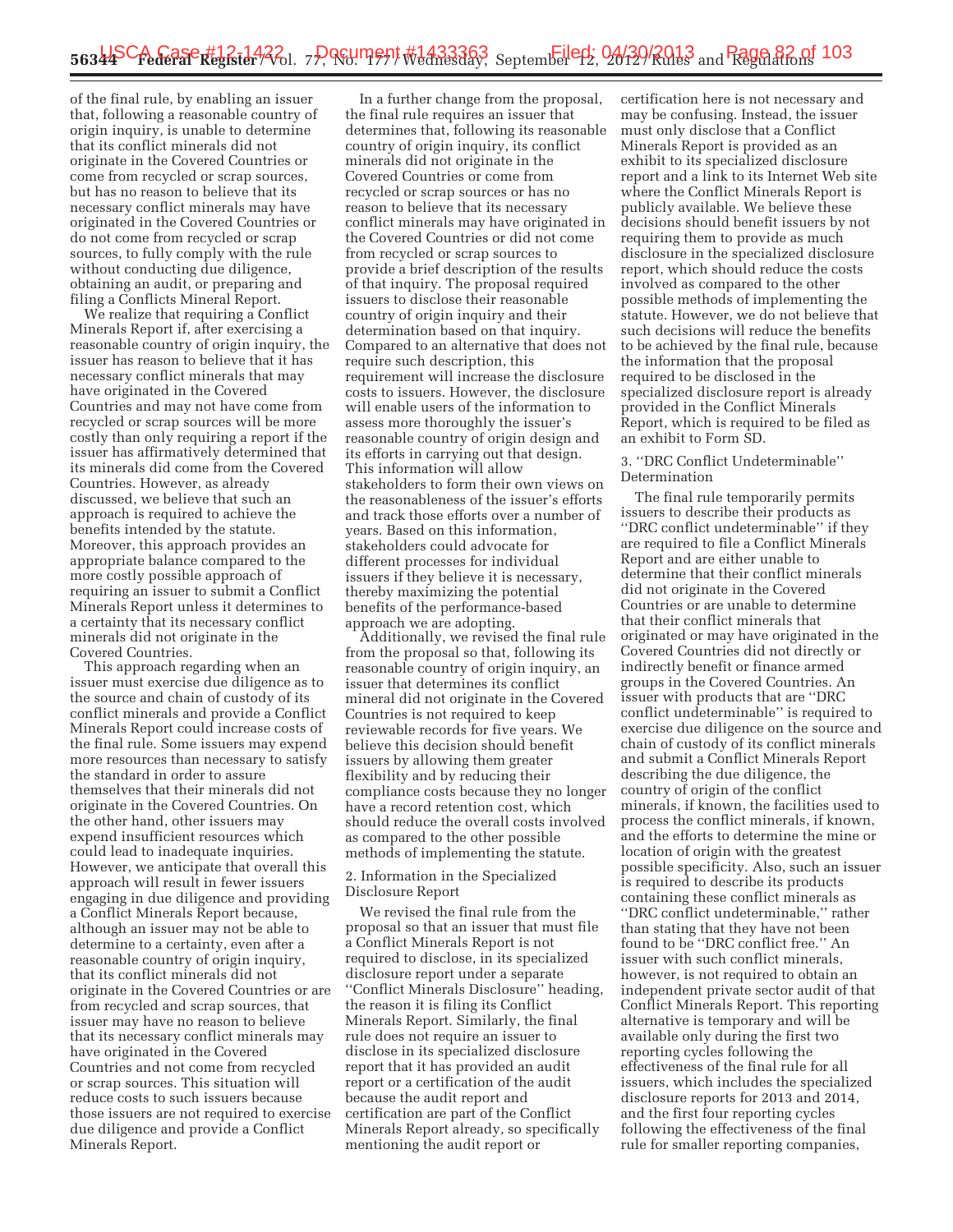which includes the specialized disclosure reports for 2013 through 2016. After these times, an issuer unable to determine that its conflict minerals did not originate in the Covered Countries or unable to determine that its conflict minerals that originated or may have originated in the Covered Countries did not directly or indirectly finance or benefit armed groups in the Covered Countries must describe its products containing those minerals as having not been found to be ''DRC conflict free'' and provide an independent private sector audit of its Conflict Minerals Report.

This temporary provision will have the benefit of lowering the initial costs of the rule both because an audit will not be required and because, to the extent issuers suffer negative consequences from disclosure that their products have not been found to be ''DRC conflict free,'' those consequences would likely not be as significant for an issuer that is able to disclose that it has conducted due diligence on its conflict minerals and not found a connection to armed groups. We believe that not requiring an independent private sector audit of the Conflict Minerals Report during this temporary period is appropriate because an audit of the design of an issuer's due diligence that results in an undeterminable conclusion would not appear to have a meaningful incremental benefit. Also, we recognize the concerns about the feasibility of preparing the required disclosure in the near term because of the stage of development of the supply chain tracing mechanisms. We adopted this temporary provision to allow sufficient time for more comprehensive tracking systems to be developed by industry and trade groups. The development and use of such comprehensive tracking systems should improve due diligence performance and lower the cost of compliance with the statute by reducing duplication and taking advantage of economies of scale. We believe that a two-year period for issuers with an indeterminate conclusion is appropriate because this appeared to be the approximate amount of time that many commentators stated would be necessary to establish traceability systems in the Covered Countries.800 Also, we believe that a four-year period for smaller reporting companies with an indeterminate conclusion is appropriate because they may have fewer resources to implement the final rule and may lack the leverage to obtain detailed

information regarding the source of a particular conflict mineral.801

Issuers that are unable to determine, following their exercise of due diligence, that their conflict minerals did not originate in the Covered Countries; that their conflict minerals that originated in the Covered Countries did not directly or indirectly finance or benefit armed groups in the Covered Countries; or, after their exercise of due diligence, are unable to determine that their conflict minerals came from recycled or scrap sources are required to file a Conflicts Minerals Report describing, among other matters, the due diligence they exercised and the steps they have taken or will take, if any, since the end of the period covered in their most recent prior Conflict Minerals Report to mitigate the risk that their necessary conflict minerals benefit armed groups, including any steps to improve their due diligence. After the transition period, such issuers will be required to include an independent private sector audit of their Conflict Minerals Reports with respect to those minerals, which is likely to increase costs for those issuers. One commentator argued that ''Section 1502 does not require an issuer that has been unable to determine (after a proper inquiry) the source of its conflict minerals \* \* \* to provide a Conflict Minerals Report.'' 802 As discussed above, we believe the process that better reflects the statutory intent is as follows:

• An issuer that, following a reasonable country of origin inquiry, has reason to believe that its necessary conflict minerals may have originated in the Covered Countries, and may not be from recycled or scrap sources, must conduct due diligence on the source and custody of such conflict minerals, in accordance with a nationally or internationally recognized due diligence framework, and

• If, following such due diligence, such issuer is unable to determine that such conflict minerals did not originate in the Covered Countries (and is unable to determine that such conflict minerals are from recycled or scrap sources), then such issuer is required to submit a Conflict Minerals Report.

While this approach may add to the overall costs of compliance, we do not believe the alternative reading suggested by commentators is consistent with the purposes of the statute. The final rule's temporary provision for ''DRC conflict undeterminable'' products, however, is designed to reduce compliance costs during the transition period.

### 4. ''Contract To Manufacture''

As discussed above, the final rule applies to issuers that contract to manufacture products. This requirement is based on our interpretation of the statute in light of our understanding of the statutory intent and a reading of the statute's text. We recognize that this approach affects the overall compliance costs and burdens, in particular, on the subset of issuers that contract to manufacture products. However, we have sought to mitigate these costs by not defining the term ''contract to manufacture'' in the final rule, and instead letting issuers determine based on their own facts and circumstances which of their products have conflict minerals that may trigger a reporting obligation.

Compared to the alternative approach of defining this term, our decision not to define the term provides issuers with significant flexibility to use a definition that applies best to their particular circumstances. Such flexibility may lower issuers' compliance costs to the extent any definition could have been overbroad. But, we also recognize that our decision not to define this phrase could increase uncertainty for issuers on how the phrase should be implemented and may result in additional costs to some issuers. For example, the uncertainty associated with leaving the phrase undefined could lead some issuers to interpret the definitions in a manner that is more expansive than if the phrase was defined, thus incurring a higher compliance cost than is necessary. In this regard, some issuers may decide to use more internal or external resources than if this phrase was defined to make sure they are compliant with the rule, which would also increase compliance costs. The lack of a clear definition could also result in a diminishment of the benefit if some issuers are less rigorous in determining and reporting on their products that have conflict minerals, which would reduce the utility of their disclosure. Overall, however, we believe the potential benefit of flexibility outweighs the potential increases in costs.

In the proposal, we expressed our view that an issuer that does not manufacture a product itself but that has "any" influence over the product's manufacturing should be considered to be contracting to manufacture that

<sup>800</sup>*See, e.g.,* letters from AdvaMed I, FEC I, JVC *et al.* II, Plexus, Verizon, and WilmerHale.

<sup>801</sup>Using the cost of audit estimates provided by the university group and the manufacturing industry group commentators, which we also use below, we estimate that this exercise of discretion by the Commission would reduce the initial compliance cost of a small issuer by approximately \$25,000 and the initial compliance cost of a large issuer by approximately \$100,000 per year for each year of the applicable temporary period based upon the analysis of the university group commentator. 802*See* letter from Cleary Gottlieb.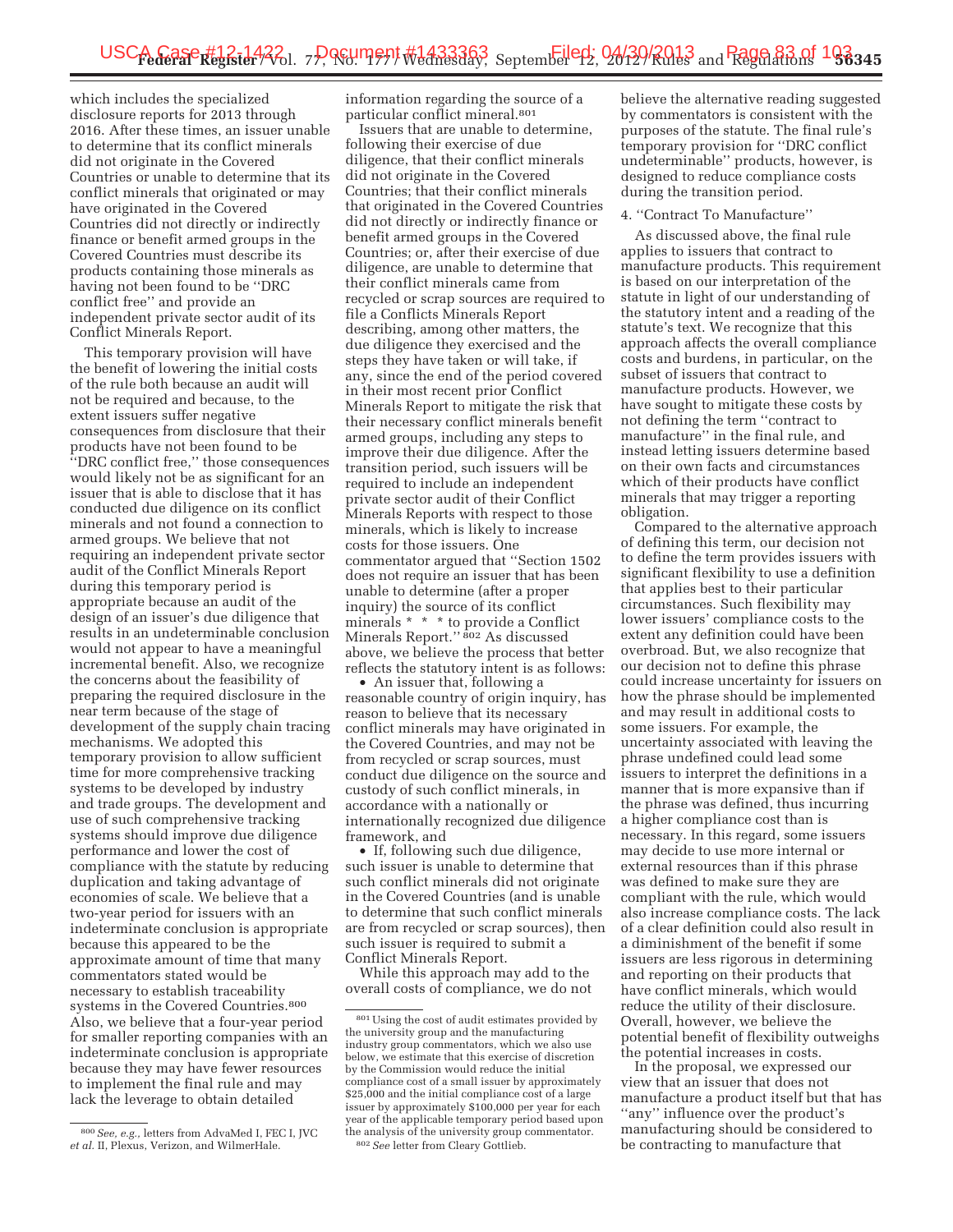product. Also, we expressed our view that an issuer that offers a generic product under its own brand name or a separate brand name should be considered to be contracting to manufacture that product so long as the issuer had contracted to have the product manufactured specifically for itself. As noted in the Proposing Release, we had believed that these issuers should have been considered to be contracting those products to be manufactured because the issuers would implicitly influence the manufacturing of the products. However, we are persuaded by commentators that this level of control set forth in the Proposing Release was ''overbroad'' and ''confusing'' and would impose on such an issuer ''significant,'' ''unrealistic,'' and ''costly'' burdens.803 Therefore, we provide guidance indicating that an issuer is considered to be contracting to manufacture a product depending on the degree of influence it exercises over the materials, parts, ingredients, or components to be included in any product as well as examples. We believe that this guidance may decrease issuers' flexibility for some issuers, but it will provide more certainty for others.

5. Nationally or Internationally Recognized Due Diligence Framework (Including Gold)

Although Exchange Act Section  $13(p)(1)(A)(i)$  requires issuers to describe the measures taken to exercise due diligence, the provision does not indicate the due diligence required. The final rule's requirement that issuers use a nationally or internationally recognized due diligence framework in their Conflict Minerals Reports may result in a certain degree of standardization in the preparation of the disclosure and may reduce audit costs by focusing the audit. To the extent issuers tend to use the same due diligence framework, this standardization will benefit users of the information by making the Conflict Minerals Reports easier to compare, thus reducing costs for users of comparing information across issuers.

Also, requiring a nationally or internationally recognized due diligence framework allows us to provide a clear audit objective that includes whether the design of an issuer's due diligence measures is in conformity with the criteria set forth in the nationally or internationally recognized due diligence framework and whether an issuer's

description of the due diligence measures it performed is consistent with the due diligence process it undertook. As discussed below, having a clear audit objective based on the design of an issuer's due diligence framework lowers audit costs compared with a rule that does not require a specified framework because it focuses the scope of the audit that must be performed and, therefore, makes the audit less time-consuming and less costly.

Further, the final rule requires that an issuer's due diligence follow a nationally or internationally recognized due diligence framework that is established by a body or group that has followed due-process procedures, including the broad distribution of the framework for public comment, and is consistent with the criteria standards in GAGAS established by the GAO. This requirement improves the credibility and usefulness of the reports. Also, requiring adherence to a nationally or internationally recognized due diligence framework will provide issuers with a degree of certainty that their due diligence process is reliable and will pass a regulatory review. However, this requirement also will limit the issuer's flexibility in determining the source of origin and chain of custody of their conflict minerals. If the established requirement is more burdensome than what the issuer might have otherwise considered sufficient due diligence, it might make it more costly for issuers compared to using a due diligence process based on their own facts and circumstances.

6. Liability for the Audit and Audit **Certifications** 

Exchange Act Section 13(p)(1)(A)(i) requires the independent private sector audit to be conducted in accordance with the standards established by the GAO. Exchange Act Section 13(p)(1)(B) states that the issuer must certify the audit and that certified audit constitutes a critical component of due diligence.804

Under the final rule, an issuer's audit certification is in the form of a statement in the Conflict Minerals Report that the issuer obtained an independent private sector audit. This should benefit issuers by not subjecting individuals employed by the issuer to liability for the information in the Conflict Minerals Report or the audit. Additionally, the final rule does not require an auditor to assume expert liability regarding the audit because the audit report would not be incorporated by reference or otherwise included in Securities Act filings. Therefore, depending on the state of competition in the market for independent private sector audits, not requiring the assumption of such liability may result in lower audit fees, which in turn should decrease conflict minerals-reporting companies' cost of compliance with the statute. However, not requiring the certification to be signed by an officer and not requiring an auditor to assume expert liability could decrease the benefits of the rule if it results in issuers taking less care in their certifications and auditors conducting less thorough audits.

#### 7. Audit Objective

The final rule provides a clear audit objective. We believe that the audit is meaningful because investors and other users will have some assurance from an independent third party that the issuer's due diligence framework, as set forth in the Conflict Minerals Report, is designed in conformity with the relevant nationally or internationally recognized due diligence framework, and that the issuer actually performed the due diligence measures that it represents that it performed in the Conflict Minerals Report. We recognize that an audit objective requiring an auditor to express an opinion or conclusion as to the design and description of an issuer's due diligence measures is not as comprehensive as an audit objective requiring an auditor to express an opinion or conclusion as to the effectiveness of due diligence measures or the accuracy of conclusions in the Conflict Minerals Report. However, we believe that the audit will

<sup>803</sup>*See, e.g.,* letters from ABA, AT&T, Corporate Secretaries I, Davis Polk, and Verizon. *See also*  letter from NRF I (stating that our proposed approach would be ''draconian'').

<sup>804</sup>As noted elsewhere in this release, the staff of the GAO has indicated to our staff that the GAO does not intend to publish standards for the independent private sector audit and that GAGAS' Performance Audit or Attestation Engagement standards can be used for these audits. *See U.S. Gov't Accountability Office, GAO–12–331G, Government Auditing Standards 2011 Revision*  (Dec. 2011), *available at http://www.gao.gov/assets/ 590/587281.pdf.* Therefore, to conduct an independent private sector audit, an auditor must comply with certain quality control procedures and peer reviews, which are required under the GAGAS Performance Audit and Attestation Engagement standards. The GAGAS Attestation Engagement standards, in Chapter 3.75, require that auditors be ''licensed certified public accountants, persons working for a licensed certified public accounting firm or for a government auditing organization, or

licensed accountants in states that have multi-class licensing systems that recognize licensed accountants other than certified public accountants.'' Unlike the GAGAS Attestation Engagement standard, the GAGAS Performance Audit standard allows auditors other than certified public accountants to perform a Performance Audit, provided the auditor complies with the applicable qualification requirements under GAGAS, which will increase the number of firms eligible to conduct the private sector audits. Increasing the number of firms that are eligible to conduct the independent private sector audits should increase competition, which should make it less costly for an issuer to obtain such an audit.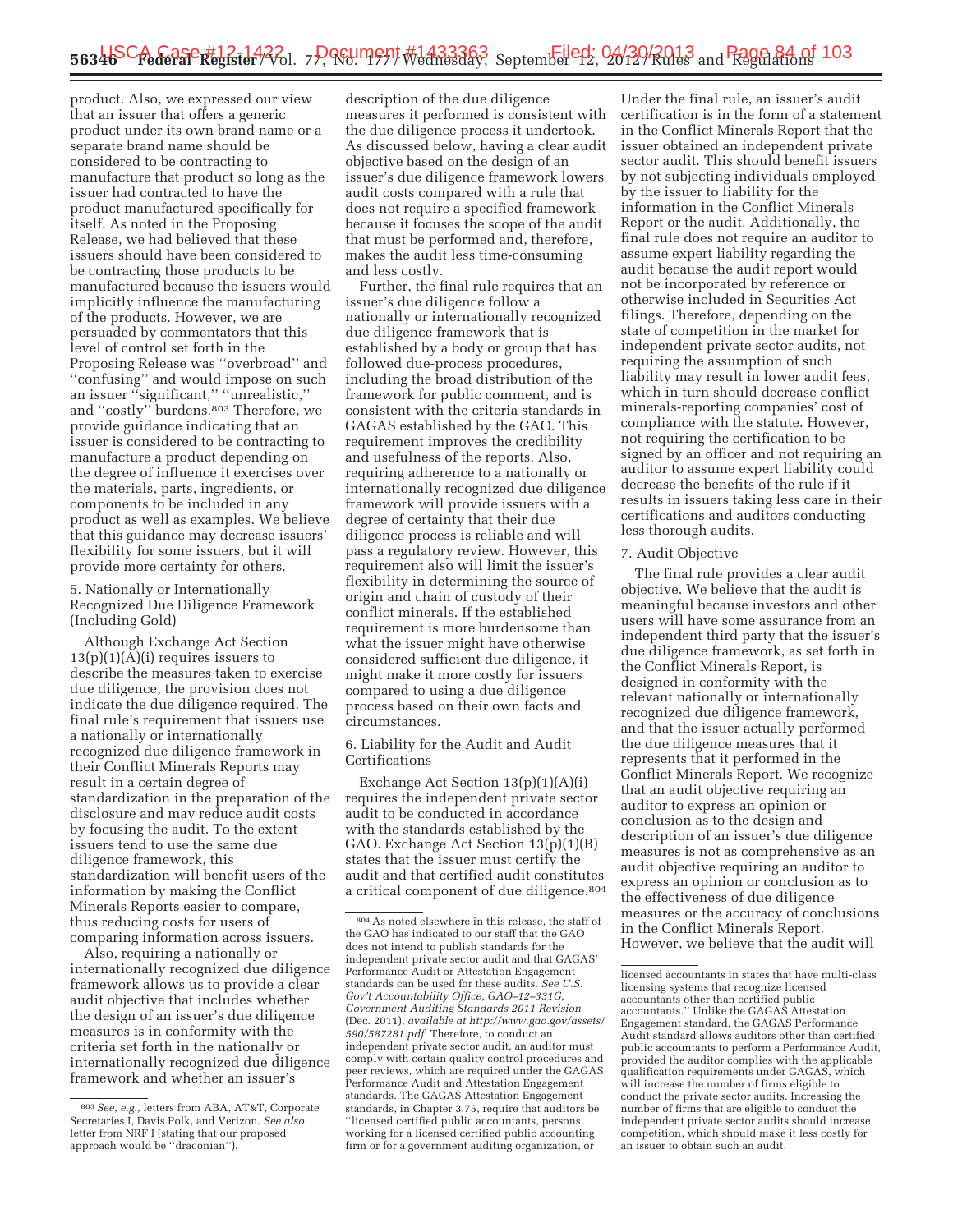still be meaningful because it will provide some assurance from an independent third party that the issuer's due diligence framework is designed in conformity with the relevant nationally or internationally recognized due diligence framework and that the issuer actually performed the due diligence measures as they were described.

With respect to what audit objective is appropriate, we considered the following possible audit objective alternatives from commentators: whether management's description of procedures and controls performed in their due diligence process are fairly described in the report; whether an issuer's design of its due diligence process described in the report conformed to a recognized standard of due diligence; whether management's description of an issuer's due diligence process in its report is accurate, the results of that process are fairly stated, and the issuer has evaluated/identified the upstream and downstream due diligence processes; whether the design of the due diligence process described in the report conformed to a recognized standard and whether the process was effective; whether the issuer's conclusion regarding the source and chain of custody of its conflict minerals is accurate; and whether the issuer appropriately included in the report all its products described as having not been found to be ''DRC conflict free.'' We used our discretion to make the audit objective in the final rule similar to the first and second alternatives with some modification. The final rule states that the objective of the independent private sector audit is for the auditor to express an opinion or conclusion as to whether the design of the issuer's due diligence measures as set forth in the Conflict Minerals Report, with respect to the period covered by the report, is in conformity with, in all material respects, the criteria set forth in the nationally or internationally recognized due diligence framework used by the issuer, and whether the issuer's description of the due diligence measures it performed as set forth in the Conflict Minerals Report, with respect to the period covered by the report, is consistent with the due diligence process that the issuer undertook.

We believe that our choice of audit objective in the final rule will reduce the costs and burdens more than certain other alternatives. However, we recognize that the audit objective will not reduce the costs and burdens as much as if the audit objective required only an opinion or conclusion as to whether the design of the issuer's due diligence measures is in conformity

with the criteria set forth in the nationally or internationally recognized due diligence framework. We believe an audit related to whether the issuer actually performed the due diligence measures that it represents that it performed in the Conflict Minerals Report is necessary and appropriate so that the audit also addresses, in a cost effective manner, the actual performance of the due diligence and not just the design as well as provide independent third party confirmation that the work described was performed. Based on the comments we received, however, an audit objective based on any of the alternatives other than just the design of the issuer's due diligence measures and the issuer's description of the due diligence measures it performed would be very costly and burdensome to undertake due to the breadth of those alternatives and the fact that most of the evidence required for those alternatives would be held by third party suppliers and smelters.

8. Conflict Minerals From Recycled or Scrap Sources

The Conflict Minerals Statutory Provision is silent as to the treatment of conflict minerals from recycled or scrap sources. In the final rule, however, we provided for alternative treatment for conflict minerals from recycled or scrap sources. The alternative reporting requirements for conflict minerals from recycled or scrap sources should benefit issuers by reducing issuers' compliance costs with the disclosure requirements in Section 1502 because those issuers will conduct a reasonable inquiry regarding whether those minerals are from recycled or scrap sources instead of having to exercise due diligence and provide a Conflict Minerals Report in all cases. Also, issuers that, following a reasonable inquiry conducted in good faith, reasonably believe their minerals are from recycled or scrap sources will not have to obtain an independent private sector audit. A reduction in costs of not having to exercise due to diligence or obtain an independent private sector audit is likely to be significant for those industries that use a high concentration of conflict minerals that are from recycled or scrap sources.805

The final rule requires issuers with conflict minerals that have reason to believe their conflict minerals may not come from recycled or scrap sources to

exercise due diligence in determining whether the minerals are, in fact, from recycled or scrap sources. That due diligence must follow a nationally or internationally recognized due diligence framework, if such framework is available. While providing a higher degree of certainty that those conflict minerals came from recycled or scrap sources, the requirement will also increase the costs to issuers, compared to an alternative that would allow issuers to rely on their own due diligence approach to verify that these minerals are from recycled or scrap sources. Eliminating the requirement of an independent private sector audit of their Conflict Minerals Report, however, could potentially decrease costs to issuers.

We believe that the magnitude of the cost savings for issuers with conflict minerals from recycle or scrap sources will be greatest for companies that use exclusively scrap and recycled materials. Although we did not receive any information from commentators as to the number of companies that may fall into this category, a number of commentators stated that the use of conflict minerals from recycled or scrap sources is significant. For example, some commentators noted that China controls approximately 85% of the world's tungsten supply, but China is cutting back on tungsten exports, which is causing the price of tungsten to increase by 130%.806 According to these commentators, this development has caused American manufactures to move to recycled tungsten, which represented approximately 55% of apparent consumption of tungsten in all forms. Also, as another example, one commentator noted that up to 40% of the world's gold supply is from recycled or scrap sources.<sup>807</sup> Even so, issuers that use both conflict minerals from recycled or scrap sources and newly mined minerals may still need to exercise due diligence and obtain an audit regarding the conflict minerals that are not from recycled or scrap sources and thus, may not have significant additional cost savings. Overall, however, even with these requirements, we believe that providing an alternative treatment for conflict minerals from recycled or scrap sources should benefit issuers by reducing their compliance costs for those minerals as compared with the costs applicable to newly mined conflict minerals. Moreover, an indirect consequence of our differential

<sup>805</sup>We are unable to estimate the total magnitude of these cost savings because we do not have empirical evidence regarding the scope of the use of conflict minerals that are from recycled or scrap sources. See below Section D for a further analysis of the potential costs of this provision.

<sup>806</sup>*See, e.g.,* letters from Rep. Altmire, Rep. Murphy, Rep. Renacci, Rep. Shuster, Rep. Toomey, Rep. Womack, and Sen. Pryor. 807*See* letter from WGC II.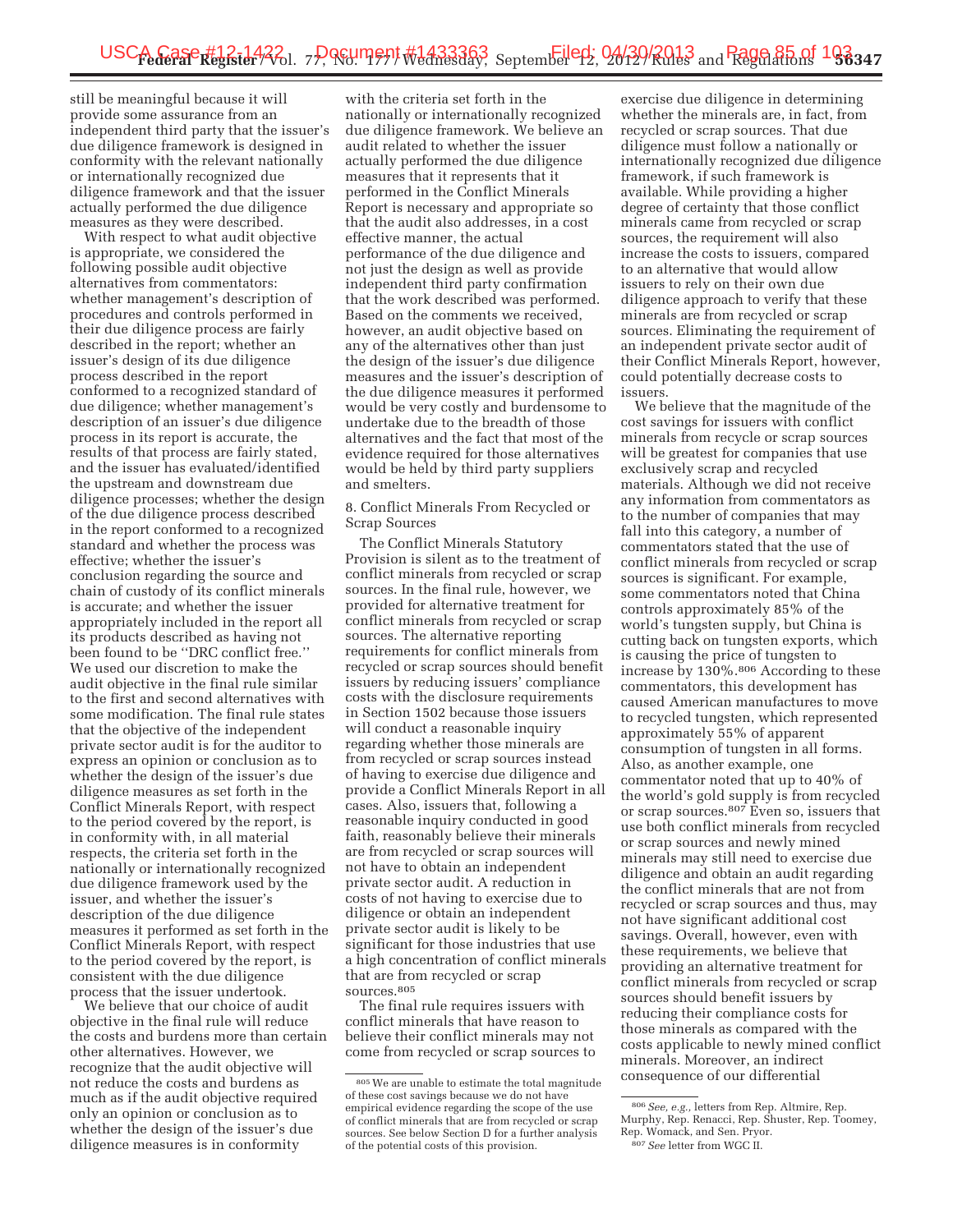treatment of scrap and recycling materials may be to increase the extent to which these materials are recycled. Finally, the reasonable country of origin inquiry requirements are likely to improve the disclosures regarding conflict materials from recycled or scrap sources.

9. Conflict Minerals ''Outside the Supply Chain''

Like conflict minerals from recycled and scrap sources, the Conflict Minerals Statutory Provision is silent as to the treatment of conflict minerals ''outside the supply chain'' at the time our final rule takes effect, including existing stockpiles of conflict minerals. However, in the final rule we have determined to exclude any conflict minerals that are ''outside the supply chain'' prior to January 31, 2013. The final rule considers conflict minerals to be ''outside the supply chain'' after such conflict minerals have been smelted (in the case of tantalum, tin, or tungsten) or refined (in the case of gold), or, if not smelted or refined, are physically located outside of the Covered Countries.

We are aware of the concern that these existing stockpiles could have come from activities that financed or benefited armed groups in the Covered Countries. However, once those minerals have been smelted, refined, or transported out of the Covered Countries, it seems unlikely that they could further finance or benefit armed groups. Therefore, we believe excluding these stockpiled minerals would be consistent with the statutory intent of the Conflict Minerals Statutory Provision and does not significantly impair the benefits sought by the statute. Moreover, the approach we have chosen may substantially reduce compliance costs for some issuers by not requiring them to determine the origin and chain of custody of these stockpiled minerals. An alternative approach that requires issuers to determine the origin and chain of custody of their stockpiled minerals would greatly increase costs, particularly for conflict minerals that were extracted prior to the contemplation of the Conflict Minerals Statutory Provision because issuers would not have known they were expected to determine the origin of those minerals at the time of their extraction. Further, if stockpiled minerals were not excluded, issuers might not be able to sell those minerals and could be forced to dispose of their existing conflict minerals inventory at below market prices, or at a loss. If such a situation occurred, as one

commentator noted, the cost of the final rule would increase ''dramatically.'' 808

10. Conflict Mineral Derivatives

The Conflict Minerals Statutory Provision defines the term ''conflict mineral'' as cassiterite, columbitetantalite, gold, wolframite, or their derivatives, or any other minerals or their derivatives determined by the Secretary of State to be financing conflict in the Covered Countries.<sup>809</sup> The Proposing Release provided the same definition of the term ''conflict mineral'' as well. In the final rule, however, we used our discretion to limit the term ''conflict mineral'' to include only cassiterite, columbite-tantalite, gold, wolframite, and their derivatives, which are limited to only the 3Ts, unless the Secretary of State determines that additional derivatives are financing conflict in the Covered Countries, in which case they are also considered ''conflict minerals.'' By using our discretion to limit the covered mineral derivatives, we could be limiting the usefulness of the information of the conflict minerals disclosure. This potential disadvantage is mitigated, however, by the fact that tantalum, tin, and tungsten are by far the most common derivatives of these minerals.810 A different approach would increase costs to issuers by increasing the number of derivatives that they would have to determine are in their products.

11. Method and Timing of Disclosure on Form SD

Exchange Act Section 13(p)(1)(A) requires issuers to ''disclose annually'' their conflict minerals information, but does not specify how issuers should disclose this information or at what time during the year the disclosure must be provided. The final rule requires issuers to provide this information annually in a new specialized disclosure report on new Form SD that covers a calendar year, regardless of the issuer's fiscal year end, and is due on May 31 of the subsequent year. Our decision to provide through rulemaking that issuers use the new form for the disclosure of conflict minerals' origin and the Conflict Minerals Report makes it easier for those interested in the disclosed information to locate the form. In addition, the final rule requires that issuers present the information in a

standardized manner. Users that find the information about an issuer's conflict minerals relevant to their decision making will benefit from the standardization and simplification of the disclosure.

Further, requiring issuers to use a new form with a uniform filing date rather than submitting conflict minerals information in their annual reports would benefit most issuers by allowing them to have sufficient time to prepare and file their conflict minerals information independent from the due dates for annual reports.811 Moreover, we believe that this staggered filing date will benefit issuers because they could, if they choose to do so, use the same personnel to handle this filing as their annual reports. Another benefit for issuers of requiring issuers to provide their conflict minerals information on a new form, instead of an annual report on Form 10–K, Form 20–F, or Form 40– F, is to remove the conflict minerals information from the disclosure that principal executive and financial officers must certify under Sections 302 and 906 of Sarbanes-Oxley, which could reduce costs to issuers. Also, requiring a uniform reporting period for all issuers will benefit companies that supply products or components with conflict minerals by allowing them to provide reports once per year for all their customers, rather than having to prepare reports throughout the year for customers with different reporting periods, which will reduce such companies' costs.

Our decision to require a new form will result in costs related to the preparation of this form, as we discuss below in the Paperwork Reduction Act section. Also, our decision to require an issuer to provide its Conflict Minerals Report and its independent private sector audit report as an exhibit to its specialized disclosure report on Form SD will result in costs related to the preparation of such an exhibit.

Requiring covered issuers to file, instead of furnish, their Conflict Minerals Reports gives investors the ability to bring suit if issuers fail to comply with the new disclosure requirements, for instance under Exchange Act Section 18. This may, therefore, potentially improve the avenues of redress available to investors. This, in turn, may provide benefits to investors to the extent they rely on the information to make investment decisions. Because this could improve investors' ability to seek

<sup>808</sup>*See* letter from Claigan I.

 $^{809}\rm\, Section$   $\,1502(e)(4)$  of the Act. Presently, the Secretary of State has not designated any other mineral as a conflict mineral. Therefore, the conflict minerals include only cassiterite, columbitetantalite, gold, wolframite, or their derivatives. 810See letters from AAFA, ITIC I, and PCP.

<sup>811</sup>We estimate that almost 58% of total number of affected issuers uses December 31 as a fiscal year end.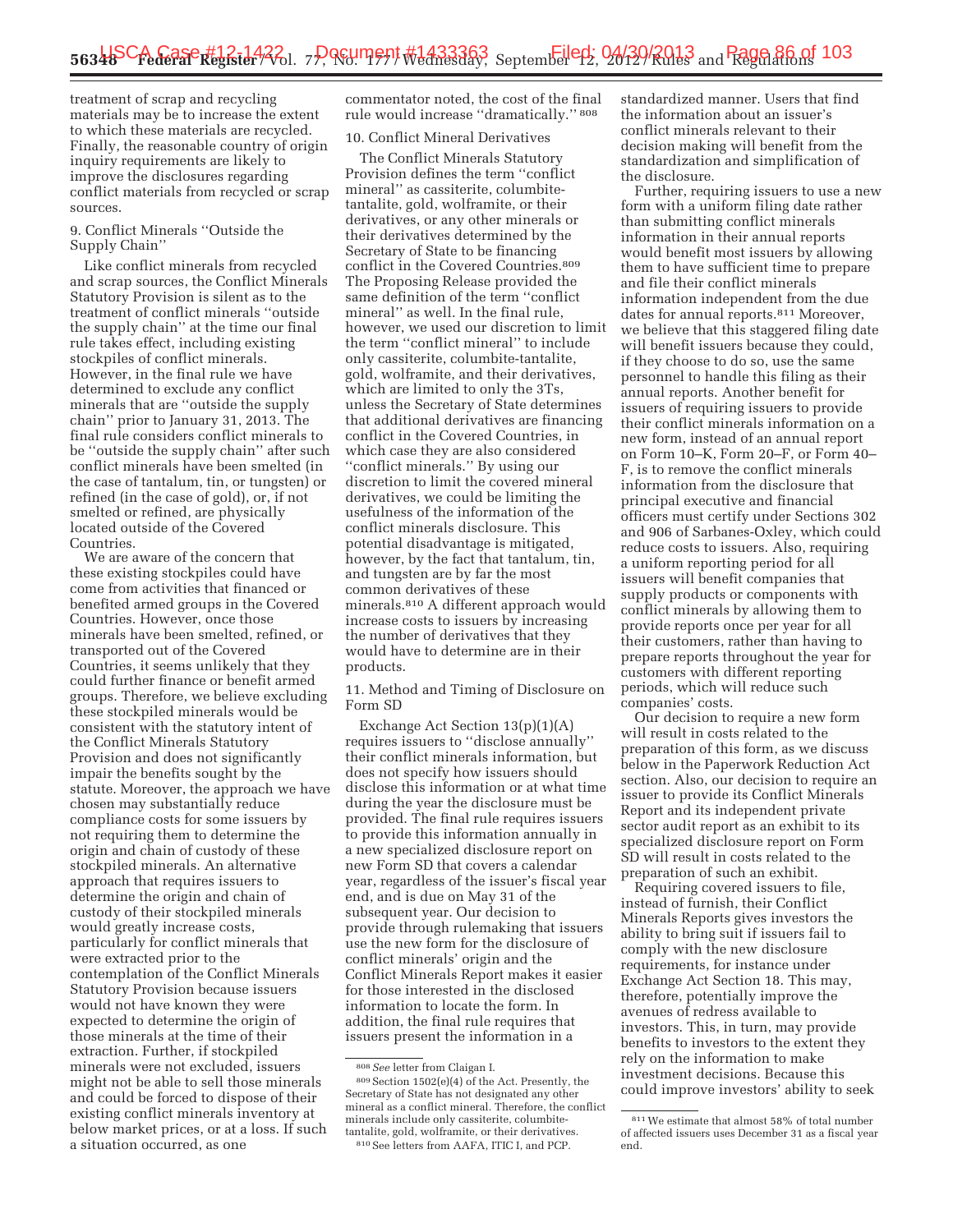redress, it is possible that covered issuers could be found liable for the disclosure. Our decision to require issuers to ''file,'' rather than ''furnish,'' the information will potentially subject issuers to litigation under Section 18 and may ''incentivize issuers (and auditors and underwriters) to conduct an appropriate level of diligence'' in preparing the disclosures,812 thereby increasing issuers' cost of complying with the final rule.<sup>813</sup> In addition, our decision to require a uniform reporting period could further increase costs to issuers that do not have calendar year fiscal years by requiring separate reporting outside of the issuer's normal reporting period.

12. ''Necessary to the Functionality or Production''

Exchange Act Section 13(p)(2)(B) defines a ''person described'' as one for which conflict minerals are ''necessary to the functionality or production of a product manufactured by such a person.'' The Conflict Minerals Statutory Provision, however, provides no additional explanation or guidance as to the meaning of ''necessary to the functionality or production of a product.'' We use our discretion not to define this phrase in the final rule.

Compared to an alternative of the rule, which would define this phrase, our decision not to provide a definition gives issuers significant flexibility to use a definition that applies best to their particular circumstances. Such flexibility generally lowers issuers' compliance costs as issuers can determine whether the phrase is applicable based upon their specific facts and circumstances. But we also recognize that our decision not to define this phrase could increase uncertainty for issuers on how the phrase should be implemented and may therefore result in additional costs to some issuers. For example, the uncertainty associated with leaving the phrase undefined could lead some issuers to interpret the definitions in a manner that is more expansive than if these terms were defined, thus incurring a higher

compliance cost than is necessary. In this regard, some issuers may decide to use more internal or external resources than if this phrase was defined to make sure they are compliant with the rule, which would also increase compliance costs. The lack of a clear definition could also result in a diminishment of the benefit of the rule if some issuers are less rigorous in determining and reporting on their products that have conflict minerals, which would reduce the informativeness of their disclosure.

We have attempted to mitigate the potential cost of leaving the phrase undefined by the guidance we provide in the release. Our guidance provides issuers with contributing factors that they should use in their determination of ''necessary to the functionality or production,'' which will reduce the possibility that some issuers may interpret the phrase in either an over or underinclusive manner. Also, we noted concerns that there is ambiguity in the application of the provision to conflict minerals that do not end up in the product, and, as noted above, commentators were mixed in their views regarding how the rule should treat catalysts and other conflict minerals necessary to the production of a product that do not appear in the product. After considering the comments, we agree that it would be very difficult for any manufacturer of products that do not themselves contain conflict minerals to know every conflict mineral used in the production process. Therefore, we used our discretion to decide that, for a conflict mineral to be considered ''necessary to the production'' of the product, the conflict mineral must be contained in the product—and be necessary to the product's production. Therefore, although this requirement may decrease the number of issuers that are covered under the final rule, we believe this is a reasonable approach that reduces costs to issuers by eliminating an especially challenging aspect from the proposal.

#### 13. Categories of Issuers

We do not read the statute as making any distinction among issuers based on the issuer's size or domesticity. As discussed above, although not specifically in the context of smaller reporting companies or foreign private issuers, some commentators suggested that we exempt certain classes of companies from full and immediate compliance with the disclosures required by the Conflict Minerals Statutory Provision.814 We are

concerned that any broad categories of exemptions would undermine the statutory objectives discussed above. For the provision to have the effect we understand Congress intended, we are not exempting any class of issuer from its application. We recognize that this imposes a cost burden on those issuers who are not exempted, but conclude that this burden is required by the statute.

Additionally, as one commentator noted, it is unclear whether exempting smaller reporting companies would significantly reduce their burdens because smaller reporting companies could still be required to track and provide their conflict minerals information for larger issuers.815 Moreover, as other commentators noted, to the extent there are benefits to smaller companies from an exemption, such an exemption could increase the burden on larger companies that rely on smaller reporting company suppliers to provide conflict minerals information needed by the larger reporting companies.816 Further, the temporary availability of the ''DRC conflict undeterminable'' category is likely to reduce the compliance burden for all companies, including smaller reporting companies. In this regard, not including private companies and individuals in the final rule may not unduly burden reporting issuers because the commercial pressure on private companies from issuers that need this information for their reports and from the public in general demanding that issuers make this information available could be sufficient for the private companies to provide voluntarily their conflict minerals information as standard practice.817 Further, the extension of the availability of the ''DRC conflict undeterminable'' category for an additional two years is likely to reduce the compliance burden even more for some smaller reporting companies.

Similarly, exempting foreign private issuers from the final rule could increase domestic issuers' burdens by making it very difficult for them to compel their foreign private issuer suppliers to provide conflict minerals information. In addition, exempting foreign private issuers from the final rule could result in a competitive disadvantage for domestic issuers because foreign private issuers would not be subject to the final rule.818 Overall, we are not exempting foreign

<sup>812</sup>*See* letter from Global Witness I.

<sup>813</sup>While the increased potential for litigation may increase costs, we note that Section 18 claims have not been prevalent in recent years and a plaintiff asserting a claim under Section 18 would need to meet the elements of the statute, including materiality, reliance, and damages. *See* Louis Loss and Joel Seligman, Ch. 11 ''Civil Liability,'' Subsect. c ''False Filings [§ 18],'' *Fundamentals of Securities Regulation* (3rd Ed. 2005). We are unable to estimate the magnitude of this potential cost increase because we cannot predict at this time whether Section 18 claims will increase (and if so, by how much) and how costly it may be to ultimately prove the required elements or defend such a case.

<sup>814</sup>*See, e.g.,* letters from Davis Polk, NCTA, Verizon, and WilmerHale.

<sup>815</sup>*See* letters from IPC I.

<sup>816</sup>*See, e.g.,* letters from IPC I and TriQuint I.

<sup>817</sup>*See* letter from Howland and TIC.

<sup>818</sup>*See* letter from CEI II, Rep. Amodei, Rep. Ellmers, Rep. Murphy, and TriQuint I.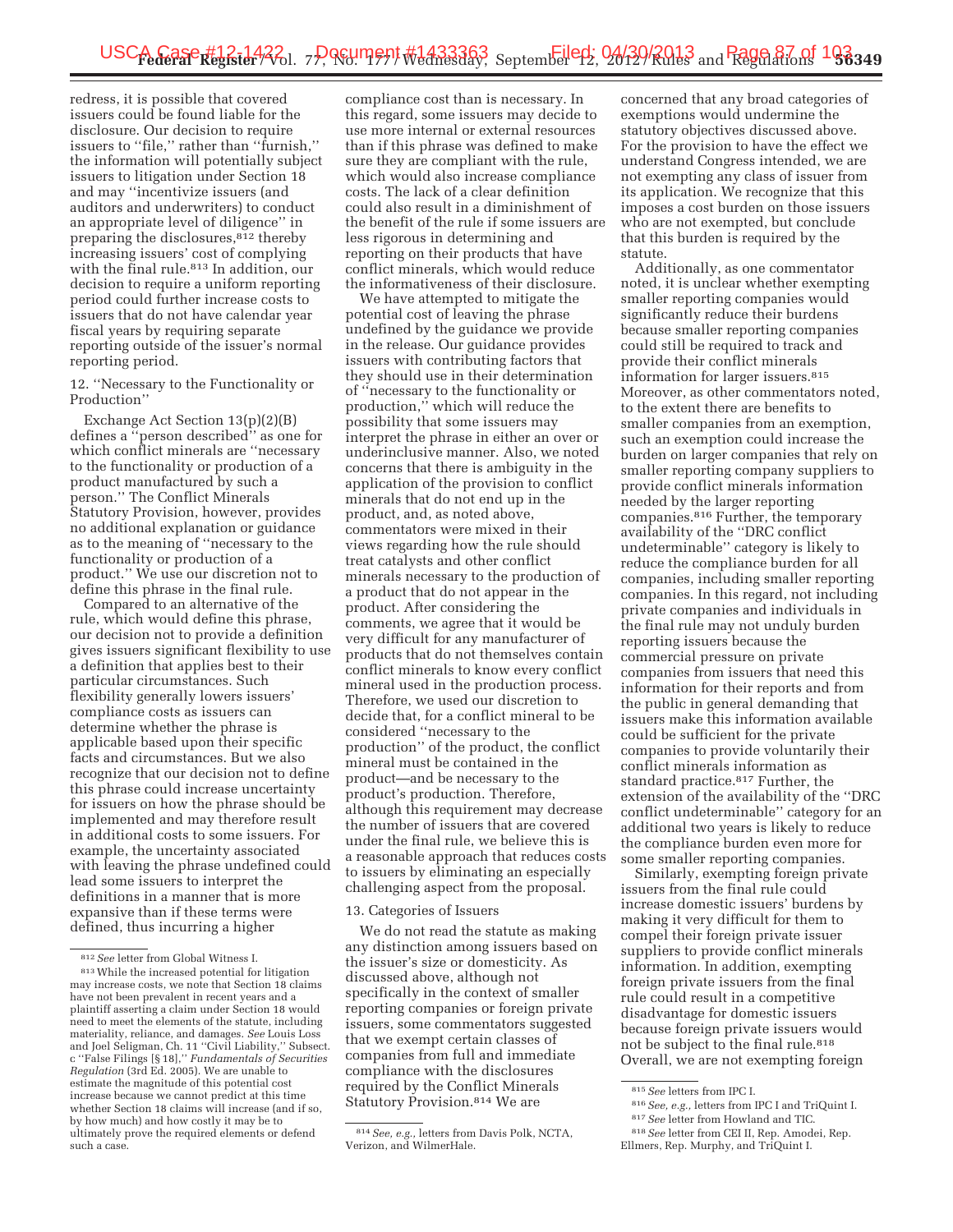private issuers because we believe that doing so would not give effect to Congressional intent.

# 14. Not Including Mining Issuers as Manufacturing Issuers

The Conflict Minerals Statutory Provision does not state whether issuers that mine conflict minerals should be considered to be manufacturing those minerals and be included under the provision. We do not consider an issuer that mines or contracts to mine conflict minerals to be manufacturing or contracting to manufacture those minerals unless the issuer also engages in manufacturing, whether directly or through contract, in addition to mining. In this regard, we do not believe that mining is ''manufacturing'' based on a plain reading of the provision. Excluding such mining issuers from the universe of covered companies could create a competitive advantage for those companies over covered companies to the extent that they are competitors, but this advantage should be diminished for mining companies that are suppliers of conflict minerals to covered companies because the covered companies would require the conflict minerals information from the mining company. Also, excluding such mining issuers from the final rule could increase costs to other issuers along the supply chain because, without being covered, such mining issuers may not have the incentive to share origin and chain of custody information about the conflict minerals they mined. However, not including such mining issuers may decrease certain costs for mining issuers, since such issuers will not have to comply with the Conflict Minerals Statutory Provision with respect to conflict minerals mined by such issuers (unless necessary to the production or functionality of a product manufactured, or contracted to be manufactured, by such issuer). However, we expect that such mining issuers will incur costs to provide information on the source and custody of conflict minerals mined by such issuers to their customers, and other participants in their supply chain, who are subject to the Conflict Minerals Statutory Provision.

### *D. Quantified Assessment of Overall Economic Effects*

As noted above, Congress intended for the rule issued pursuant to Section 1502 to decrease the conflict and violence in the DRC, particularly sexual and gender based violence.<sup>819</sup> A related goal of the

statute is the promotion of peace and security in the Congo.<sup>820</sup> These are compelling social benefits, which we are unable to readily quantify with any precision, both because we do not have the data to quantify the benefits and because we are not able to assess how effective Section 1502 will be in achieving those benefits.821 We also note that these objectives of Section 1502 appear to be directed at achieving overall social benefits and are not necessarily intended to generate measurable, direct economic benefits to investors or issuers specifically. Additionally, the social benefits are quite different from the economic or investor protection benefits that our rules ordinarily strive to achieve. We therefore have not attempted to quantify the benefits of the final rule.

Based on comments and our analysis, we do expect that the statute will result in significant economic effects. We have noted the views of commentators on direct compliance costs, and we acknowledge that these costs are substantial. In addition, issuers with a reporting obligation under the Conflict Minerals Statutory Provision could be put at a competitive disadvantage with respect to private companies that do not have such an obligation.822 We note, however, that non-reporting companies are part of the supply chain of reporting issuers and will bear many of the compliance costs of determining whether their minerals are conflictfree.823 We also expect that the implementation of the statute may provide significant advantage to foreign

820*See* Section 1502(d)(2)(A) of the Act (directing the GAO to assess the effectiveness of Exchange Act Section 13(p) in promoting peace and security in the Covered Countries).

821Some commentators argued, however, that the Conflict Minerals Statutory Provision has already pressured DRC authorities to begin to demilitarize some mining areas and to increase mining oversight. *See, e.g.,* letters from International Corporate Accountability Roundtable (Jul. 29, 2011) (''ICAR I''), Sen. Boxer *et al.* I, Sen. Leahy *et al.,*  and United Nations Group of Experts on the Democratic Republic of Congo (Oct. 21, 2011) (''UN Group of Experts'').

822 In our Economic Analysis, we use the term ''competition'' to mean competition in the industries of the affected issuers, not competition in all of the markets that the Commission is charged with regulating, which are the United States securities markets. We do not expect any effects of the rule on the competition in the United States securities markets.

823*See, e.g.,* letters from Japanese Trade Associations and NAM I.

companies that are not reporting in the United States—and thus need not comply—but do compete directly with reporting issuers in the United States. In requiring the Commission to promulgate this rule, however, Congress determined that its costs were necessary and appropriate in furthering the goals of helping end the conflict in the DRC and promoting peace and security in the DRC. To the extent the final rule implementing the statute imposes a burden on competition in the industries of affected issuers, therefore, we believe the burden is necessary and appropriate in furtherance of the purposes of Section 13(p). Also, if foreign jurisdictions implement similar laws or regulations similar to Section 1502 or the final rule,824 any advantages available to foreign companies listed in such jurisdictions but not listed in the United States may be diminished.

As we have observed, unlike in most of the securities laws, Congress intended the Conflicts Mineral Provision to serve a humanitarian purpose, which is to prevent armed groups from benefiting from the trade of conflict minerals. There may also be a benefit to investors given the view expressed by some commentators that the provision also protects investors by requiring disclosure of information that may be material to their understanding of the risks of investing in an issuer or its supply chain. To the extent that the required disclosure will help investors in pricing the securities of the issuers subject to the Conflict Minerals Statutory Provision, the rule could improve informational efficiency. Because, however, the cost of compliance for this provision will be borne by the shareholders of the company, which could potentially divert capital away from other productive opportunities, the rule may result in a loss of allocative efficiency. The reduction in allocative efficiency could be offset, somewhat, by increased demand for the firm's products and/or shares by socially conscious consumers and investors. We do not expect that the rule would negatively impact prospects of the affected industries to an extent

<sup>819</sup>Section 1502(a) of the Act (''It is the sense of the Congress that the exploitation and trade of

conflict minerals originating in the Democratic Republic of the Congo is helping to finance conflict characterized by extreme levels of violence in the eastern Democratic Republic of the Congo, particularly sexual- and gender-based violence, and contributing to an emergency humanitarian situation therein, warranting the provisions of section 13(p) of the Securities Exchange Act of 1934, as added by subsection (b).'').

 $^{824}\,See$   $cf.$  letters from Member of the European Parliament (Nov. 17, 2011) (''European Parliament'') (stating that in ''2010 the European Parliament adopted a resolution welcoming the adoption of the new US 'Conflict Minerals' Law and asked the Commission and the Council to examine a legislative initiative along these lines'') and NEI (stating that ''[s]imilar action can be expected in other countries in response to the SEC's leadership, and as global awareness of the conflict minerals issue increases,'' that ''conflict minerals legislation [in Canada] has already been tabled,'' and ''the Canadian Securities Administrators (CSA) pay[s] close attention to SEC rule-making developments'').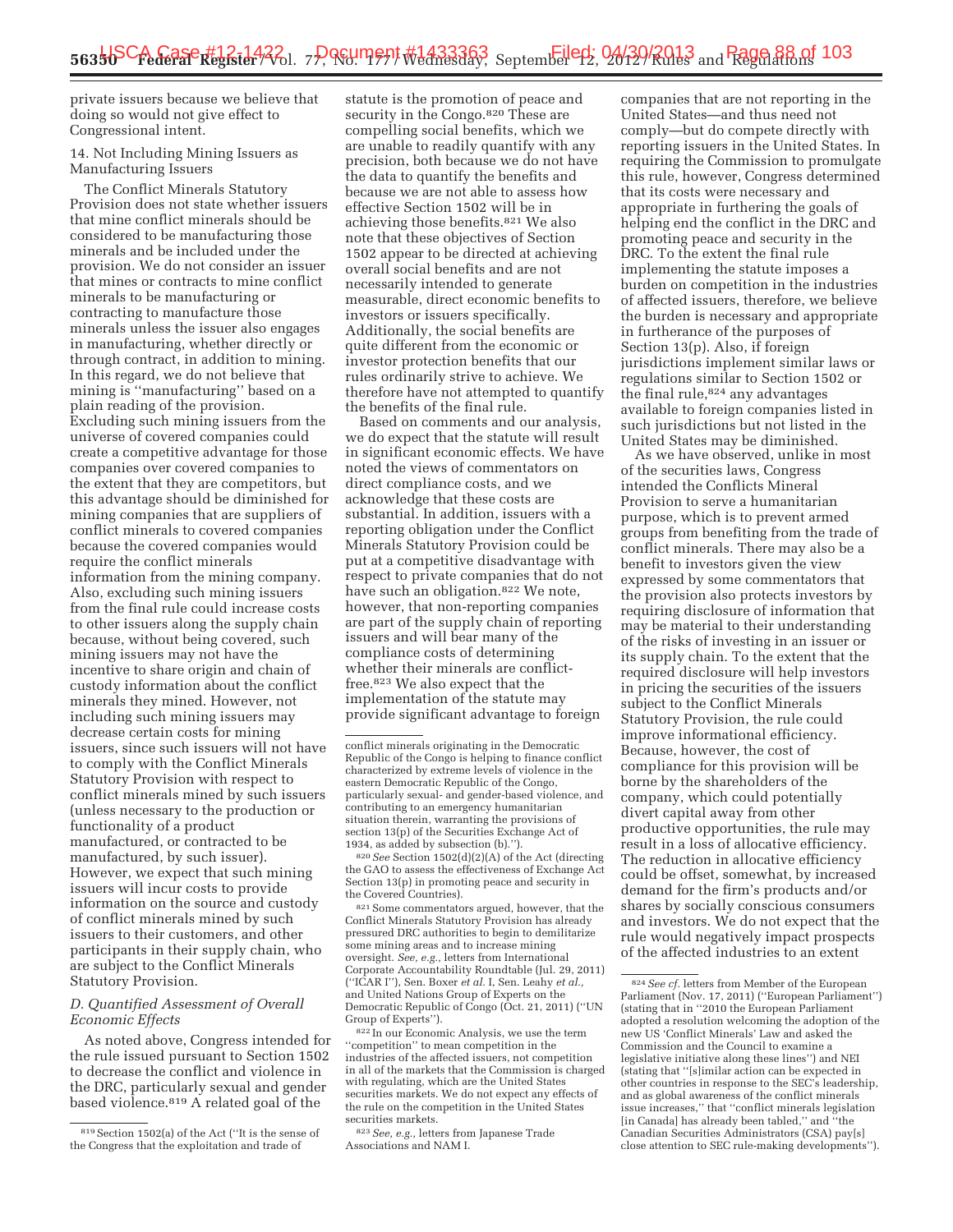that would result in withdrawal of capital from these industries. Thus, we do not expect the rule to have a significant impact on capital formation.

There may, however, be several indirect economic effects that could be significant. The high cost of compliance provides an incentive for issuers to choose only suppliers that obtain their minerals exclusively from outside the Covered Countries, thereby avoiding the need to prepare a Conflict Minerals Report. To the extent that Covered Countries are the lowest cost suppliers of the minerals affected by the statute, issuers preferring to find substitutes or other suppliers of non-DRC minerals would have to increase the costs of their products to recoup the higher costs. Reducing the viable supply of such minerals may have the indirect effect of increasing the cost of acquiring these minerals.

As mentioned above, the overall specific range of costs for compliance with the rule provided by commentators was between \$387,650,000 and \$16 billion. The wide divergence of the cost estimates among the four separate analyses submitted by a manufacturing industry association,<sup>825</sup> an electronic interconnect industry association,826 a university group,827 and an environmental consultancy company 828 illustrates to us the difficulty of ascertaining the estimated costs of implementing the statute and our discretionary choices. We have reviewed the proposal and the comments received and have used the information provided by commentators to inform our Economic Analysis of the final rule. In the remaining part of this section we attempt to quantify, to the extent possible, the compliance costs resulting from the final rule by relying on and critically evaluating the estimates and the analyses that commentators provided. Rather than using a single analysis, a combination of the analyses can provide a useful framework for understanding various cost components of our implementing the rule. Our approach strives to achieve a balanced and reasonable analysis based on the data and assumptions provided by all commentators, as well as our own analysis and assumptions. When it is deemed prudent, we have chosen to make conservative assumptions that may, in some cases, lead to an overestimation of the costs. Overall, after performing our analysis we conclude that the costs of the statute

will be substantial. Thus, we have revised our own prior estimate of the cost of complying with the rule. Based on our analysis of the data, we provide a range of the costs of both initial compliance and the annual cost of ongoing compliance. In our view, because of the potential variations in the manner in which issuers will undertake compliance, providing such a range is more appropriate than providing a precise cost estimate. Our revised estimate is that the initial cost of compliance is between approximately \$3 billion to \$4 billion, while the annual cost of ongoing compliance will be between \$207 million and \$609 million.

We start our analysis of the cost of compliance by incorporating all of the comments that provide quantified data on the aggregate potential costs of the proposed rule. So, while our overarching consideration of the costs of the rule we are adopting today takes into account the information provided by a broad range of commentators, the most useful frameworks for considering costs were provided by the manufacturing industry association and university group commentators. Other comments, while also providing certain valuable insights into how our rules would be implemented, were either not as transparent in their analytical frameworks or not easily generalizable in terms of aggregating the costs across multiple industries.829

We also found it significant that the two analyses by the manufacturing industry association and university group commentators take into account the categories of costs most often identified as significant by commentators and that we agree are likely to be deemed as such. Moreover, we did not find the assumptions underlying their frameworks to be qualitatively different from the discussions of costs provided by other commentators.

At the same time, in our view, even these two studies did not provide sufficiently documented evidence to support all of their assumptions and assertions and consequently, commentators differed on the quantification of these costs. We have therefore taken into account the views expressed in other comment letters, and made modifications to the analyses provided by the manufacturing industry

association and university group commentators accordingly. What follows is a modified analysis of the manufacturing industry association and university group commentators' estimates that we believe better synthesizes the information provided to us in the comment process.

First, in both of these estimates, an important consideration is the cost of upgrading or implementing changes to IT systems. Based on the letters submitted as well as estimates from other commentators, we believe the manufacturing industry association and university group commentators may have been over-inclusive in their estimates. For example, the environmental consultancy company commentator estimates a much smaller number of \$25,000 for the IT system and \$10,000 for IT support.<sup>830</sup> The commentator then states that, ''a cost of \$6B is 10 times the total annual sales for all restricted materials software (of which conflict minerals is a small part) and does not seem realistic \* \* \* [p]articularly since conflict minerals software for small companies can be downloaded for free.'' The environmental consultancy company commentator further states that ''[t]he systems quoted by [the manufacturing industry association and university group commentators] are the most expensive systems on the market,'' and that ''[m]ost companies we interviewed said they would not need to invest in new software solely for conflict minerals \* \* \* .''831

While we are persuaded by the argument that an average issuer should not expect to spend \$1,000,000 to invest in a new IT system, we do not accept the environmental consultancy company commentator's own estimate of \$35,000 because it does not provide a factual basis for the assertion. In modifying the estimates of the manufacturing industry association and university group commentators, we do not intend to replace the manufacturing industry association and university group commentators' cost estimates with the smaller estimate provided; rather, for purposes of our cost estimate, the appropriate estimate lies somewhere in between those two estimates.

Based on the university group commentator's analysis, we assumed \$205,000 for small company computer costs rather than \$1,000,000. Further, we assumed that the computer costs for

<sup>825</sup>*See* Section III.B.2.b.i.

<sup>826</sup>*See* Section III.B.2.b.ii.

<sup>827</sup>*See* Section III.B.2.b.iii.

<sup>828</sup>*See* Section III.B.2.b.iv.

<sup>829</sup>As shown below, while we draw on the quantified analyses supplied by the electronic interconnect industry association and the environmental consultancy company commentators, these letters did not provide as broad a range of quantified cost estimates as those provided by the manufacturing industry association and university group commentators.

<sup>830</sup>*See* letter from Claigan III. *See also* letter from Assent (critiquing the cost estimates of both the manufacturing industry association commentator and the university group commentator). 831Letter from Claigan III.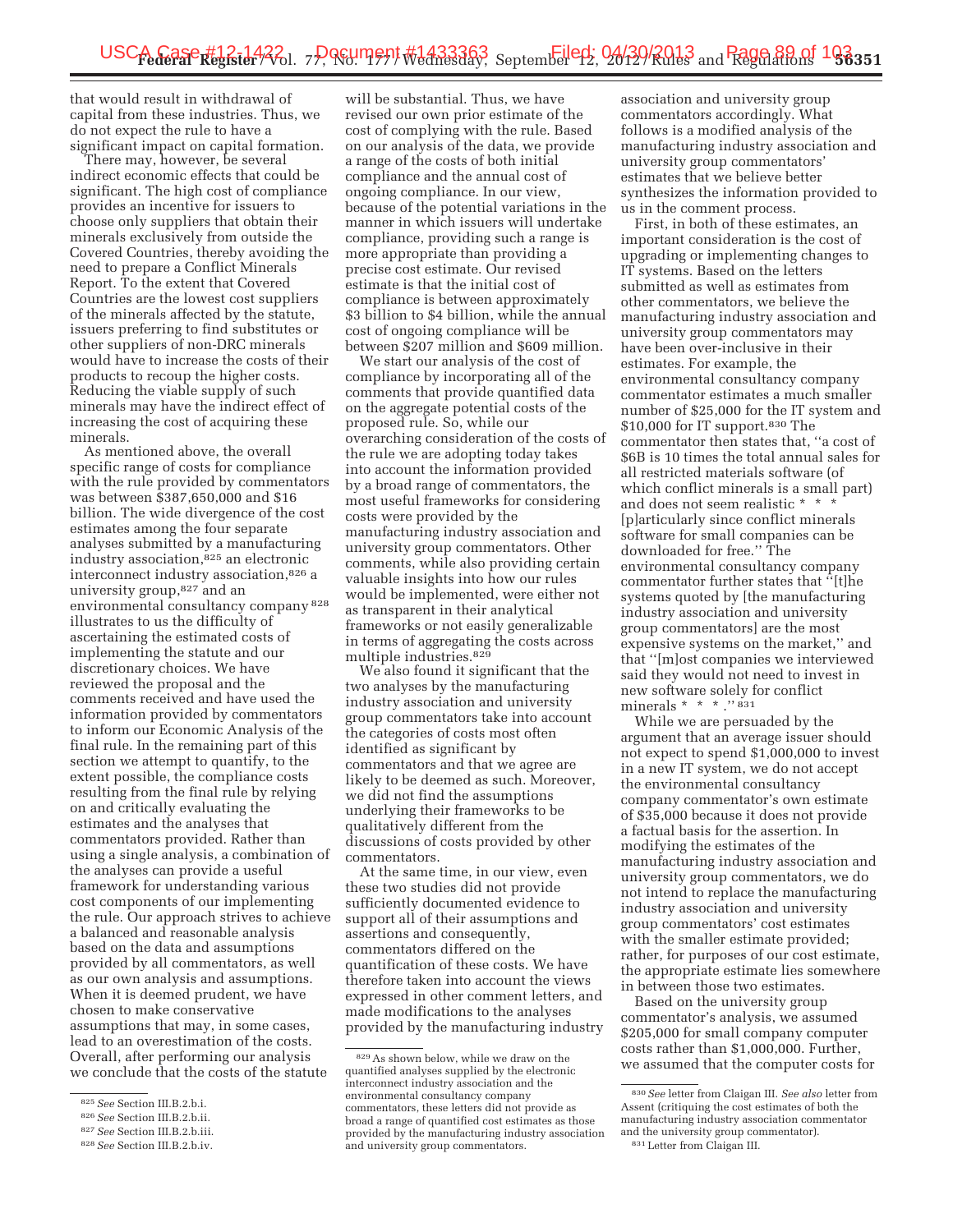large issuers would be twice those for smaller issuers, or \$410,000, and not four times those for a smaller issuer as assumed by the university group commentator.832 In order to make the IT cost analysis consistent between the university group and the manufacturing group's revised analysis, we averaged the total IT cost per company in the university analysis and divided it by the total number of issuers for an average IT cost for all companies (irrespective of size) of approximately \$250,000 and apply it to the manufacturing group's analysis.833 This respectively changes the manufacturing industry association and university group commentators' estimates of the total IT cost from \$5.9 billion and \$2.6 billion, respectively, to approximately \$1.5 billion.

Second, another important cost assumption is that the manufacturing industry association commentator assumes that each issuer has an average of 2000 first-tier suppliers. They arrive at this number based on their ''consultations with a number of large manufacturers, and based on research by'' others. This estimate of the average number of first-tier suppliers is, however, not supported by other estimates, and is in fact difficult to reconcile with figures reported by other commentators. For example, the average number of suppliers per company in the electronic interconnect industry association commentator study is only 163.834 The environmental consultancy company commentator also believes the supply chain would be much simpler than the manufacturing industry association commentator predicts, based on the EICC/GeSI process. The manufacturing industry association commentator maintains, however, that many of its members have well over 2,000 suppliers. We do think a prudent reduction in the manufacturing industry association commentator's estimate is warranted, but here again, we do not know that 163 is any more representative of an average company's experience. Thus, we use the university group commentator's estimate of 1,060 suppliers while employing the manufacturing industry association commentator's analysis. Revising the manufacturing industry association commentator's number of suppliers in the supply chain lowers their estimate

of compliance costs from \$1.2 billion to \$635 million.

In addition, we are not convinced that the estimate of cost to suppliers is appropriately generated by a top-down approach (number of supplier relationships). Indeed, we think a topdown approach may not reflect how our rule may be implemented because it is not clear how the market may react in placing the various burdens of traces on the countless entities in the supply chains. In this top-down approach (which is the approach used by many commentators) each firm using these minerals will need to track backwards through each supplier. If many firms share the same supplier, the underlying assumption is there are few economies of scale in determining whether the minerals are conflict-free. Under this approach, each firm pays an independent cost of finding out from each of their suppliers where the minerals originate.835

We believe, however, that due diligence on the part of suppliers likely will be a bottom-up approach in which materials are tagged at the mine and certified at the smelter and then are introduced into the supply chain. Given this bottom-up approach, each supplier will then track whether the mineral is conflict-free and to whom it will be sold. While the system for tracking the sales of these minerals may increase in magnitude with the number of companies the supplier supplies, we believe the better approach to estimating costs of the supply chain would be to estimate the total number of *affected*  suppliers (bottom-up) rather than the total number of supplier *relations* (topdown).

A bottom-up approach places more emphasis on the number of suppliers and assumes that there are economies of scale in the cost because suppliers need only determine the source of their minerals once and then spread the cost of determining the source across many issuing firms. For example, if issuers have many suppliers to choose from, they may find it easier to deal with and hence more valuable to employ only those suppliers who can fully attest that they are conflict-free. Therefore, if all first-tier suppliers bear the burden of certifying and providing conflict

reports, then the relative burden on the issuers will be very small. All of this will, however, depend in turn on the comparative bargaining power between the issuers and the suppliers at every level. Ultimately, none of the studies have provided compelling explanations for the precise dynamics that will govern the issuer-supplier or first-tier supplier-second-tier supplier relationships. On the whole, we think it would be much more reasonable to believe that suppliers at all levels will expend some effort individually in providing information to some of their customers regarding the source of their minerals, but each supplier's effort in turn will most likely reduce the cost of its customers to comply with our rules.

Few commentators provided an estimate of the total number of suppliers affected. In the university group commentator's estimate, even after adjusting for potential overlap, the total number of suppliers to be affected totals over 860,000, which is based on the total supply chain. Using the total supply chain to estimate the affected suppliers will create redundancies because a supplier may be in more than one supply chain and therefore, be counted multiple times. Thus, we believe the total number of suppliers affected in the university group commentator's analysis is likely to be too high. The manufacturing industry association commentator, on the other hand, estimated the total number of small and medium-sized manufacturing businesses to be affected at 278,000 and states that many of these small businesses are likely to be suppliers. The 2009 Statistics of U.S. Businesses from the U.S. Census estimates the total number of manufacturing businesses at 266,175, and the number of small manufacturing businesses (those with fewer than 500 employees) at 262,524.836 Both of these numbers are

<sup>832</sup>The environmental consultancy company commentator estimates the IT costs for a company with \$1 billion in revenue to be \$35,000. Our estimate of IT costs attempts to incorporate these two widely varying viewpoints. *See* letter from Claigan III.

<sup>833</sup>Approximately \$1.5 billion/5,994 issuers. 834*See* letter from IPC I.

<sup>835</sup>The university group commentator states that there are ''overlap'' or ''mutuality'' cost efficiencies that will emerge on the supplier side, as the same supplier may have supply contracts with more than one issuer thus allowing them to use any management systems changes to meet the needs of multiple issuers. This commentator estimates that supplier efforts will be reduced by 60% because of this supplier-issuer overlap and modifies the number of suppliers accordingly. *See* letter from Tulane.

<sup>836</sup>*See U.S. Census Bureau, Statistics of U.S. Business* (2009), *available at http:// www.census.gov/econ/susb/*. We recognize that the U.S. Census Bureau uses the NAICS definitions, including the definition of ''manufacturing.'' As discussed above, we did not adopt that definition for the final rule because it appears to exclude any issuer that manufactures a product by assembling that product out of materials, substances, or components that are not in raw material form, which would exclude large categories of issuers that manufacture products through assembly. However, we believe it is not inappropriate to use the Census Bureau's data regarding the total number of manufacturing businesses and the number of small manufacturing businesses in determining whether to use the number of suppliers provided by the university group commentator or the number provided by the manufacturing industry association commentator. Because we only have two real choices in the number of suppliers to use for our calculations, we need some way to determine which figure is a more viable estimate. Despite the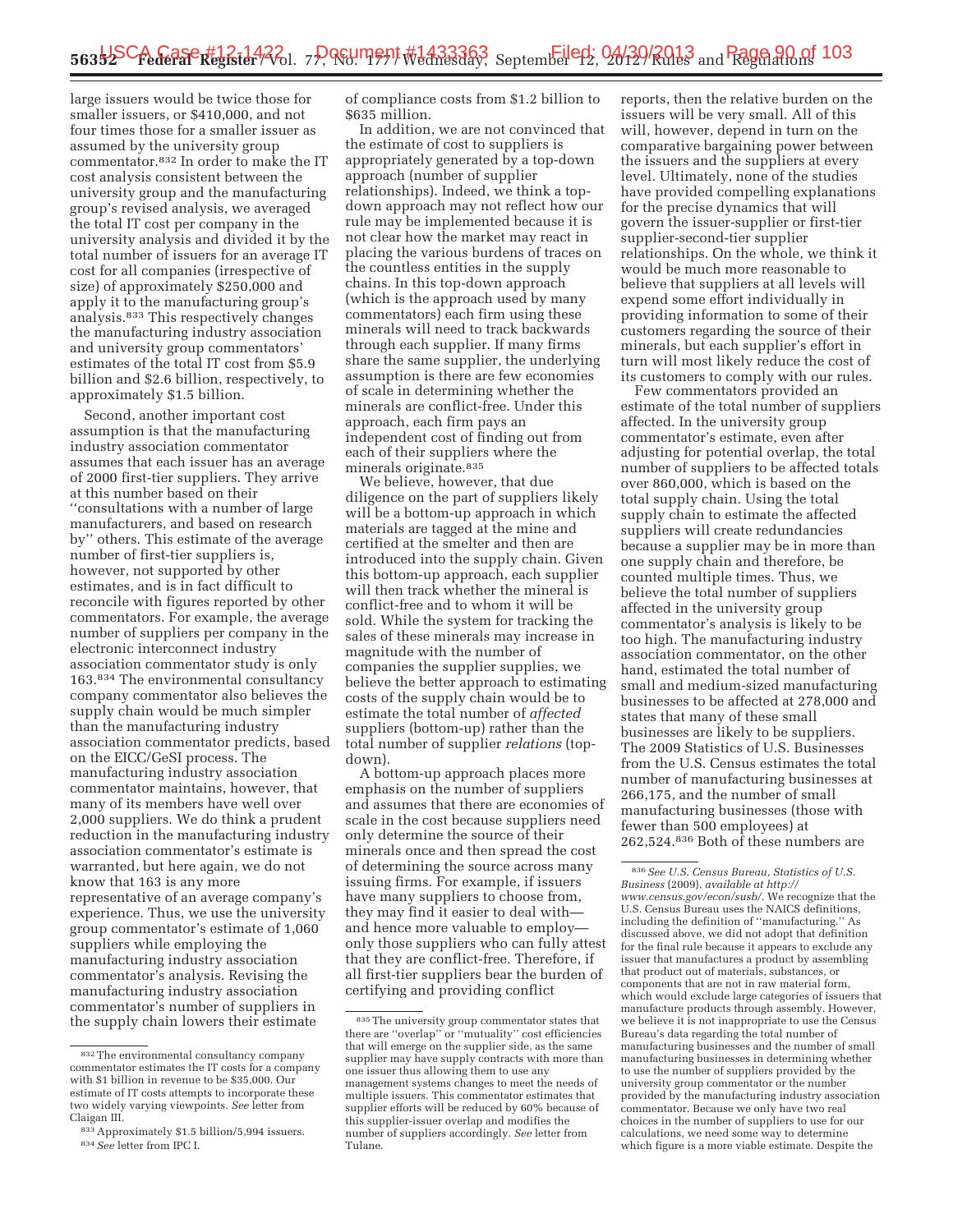similar to the number provided by the manufacturing industry association commentator. We therefore have revised the university group commentator's analysis on the number of affected suppliers to be consistent with the manufacturing industry association commentator at 278,000 to reflect this judgment. In addition, consistent with the university group commentator framework, we assumed that the same percentage of suppliers as issuers would be considered large (28%) and small (72%). Thus, in our revised university group commentator's analysis, the total number of large suppliers is 77,840

while the total number of small suppliers is 200,160. This changes the total compliance cost for suppliers from \$5.1 billion in the university group commentator's analysis to \$1.2 billion in our revised analysis.

The overall impact of these changes to the analysis, a reduction in IT costs (to both the manufacturing industry association and university group commentators), a modification in the number of suppliers in the supply chain (to the manufacturing industry association commentator) and a decrease in the number of suppliers affected (to the university group commentator) changes the total

estimated cost of compliance substantially. The manufacturing industry association commentator's estimate declines from \$9.3 billion to \$4.1 billion while the university group commentator's estimate drops from \$7.94 billion to \$3.0 billion.

The combination of these modifications in the two analyses leads us to estimate that initial compliance costs could be between \$3.0 and \$4.0 billion for all companies to comply with the statutory requirements. Below are the two revised analyses in tabular form with the revised estimates highlighted in bold:

| Revised                                                                                      |                              | Calculation                  |
|----------------------------------------------------------------------------------------------|------------------------------|------------------------------|
| Manufacturing Industry Association Commentator Estimate:<br>Issuer Due Diligence Reform: 837 | 5,994<br>1,060               | <br>2000*.53                 |
|                                                                                              | 2<br>\$50                    |                              |
|                                                                                              | \$635,364,000                | 5,994*1,060*2*\$50           |
| IT Systems Modification: 838                                                                 | \$250,000<br>\$1,498,500,000 | 5,994*\$250,000              |
| <b>Conflict Minerals Report Audits:</b>                                                      | 4,500<br>\$100,000           | 5,994*75%                    |
|                                                                                              | \$450,000,000                | 4,500*100,000                |
| Issuer Verification of Supplier Information:                                                 | 0.5<br>\$50                  |                              |
|                                                                                              | \$158,841,000                | 5,994*1,060*0.5*\$50         |
| Smaller Supplier Due Diligence: 840                                                          | 55.600<br>\$25,000           | 278.000*.2                   |
|                                                                                              | \$1,390,000,000              | 278,000*.2*\$25,000          |
|                                                                                              | \$4,132,705,000              |                              |
| Revised                                                                                      |                              | Calculation                  |
| University Group Commentator Estimate:                                                       | 5,994<br>1,678<br>4,316      | <br>5,994*0.28<br>5.994*0.72 |

Number of 1st tier suppliers (53% of NAM) ............................................................................... 1,060 2,000\*0.53 Issuer Due Diligence Reform: .............................. ........................................ Number of compliance hours for large issuer ............................................................................ 100 ........................................ Number of compliance hours for small issuer ........................................................................... 40 ........................................ Internal cost per hour ................................................................................................................. \$50 ........................................

fact that the Census Bureau uses the NAICS definition of ''manufacturing,'' which may exclude certain manufacturers, it would need to exclude almost 600,000 manufacturers for the university group commentator's figure to be more accurate than the manufacturing industry association commentator's figure. This appears to be too high. Therefore, because the manufacturing industry association commentator's figure is so much closer to the Census Bureau's figures, we decided it would not be inappropriate to use the manufacturing

industry association commentator's figure even though our reasoning was based on the NAICS definition of ''manufacturing.''

837The manufacturing industry association commentator refers to this as ''changes to their corporate compliance policies.'' *See* letter from NAM I.

838The manufacturing industry association commentator refers to this as IT system development or revision. *See id.* 

839We are using the rounded estimate (4,500) that was used by the university group and manufacturing industry association commentators in their calculations even though a more exact number of issuers would be  $4,496$  (.75  $\times$  5,994 = 4,495.5). *See infra* note 869.

840The manufacturing industry association commentator refers to this as the cost of providing ''proper information regarding the source of minerals.'' *Id.*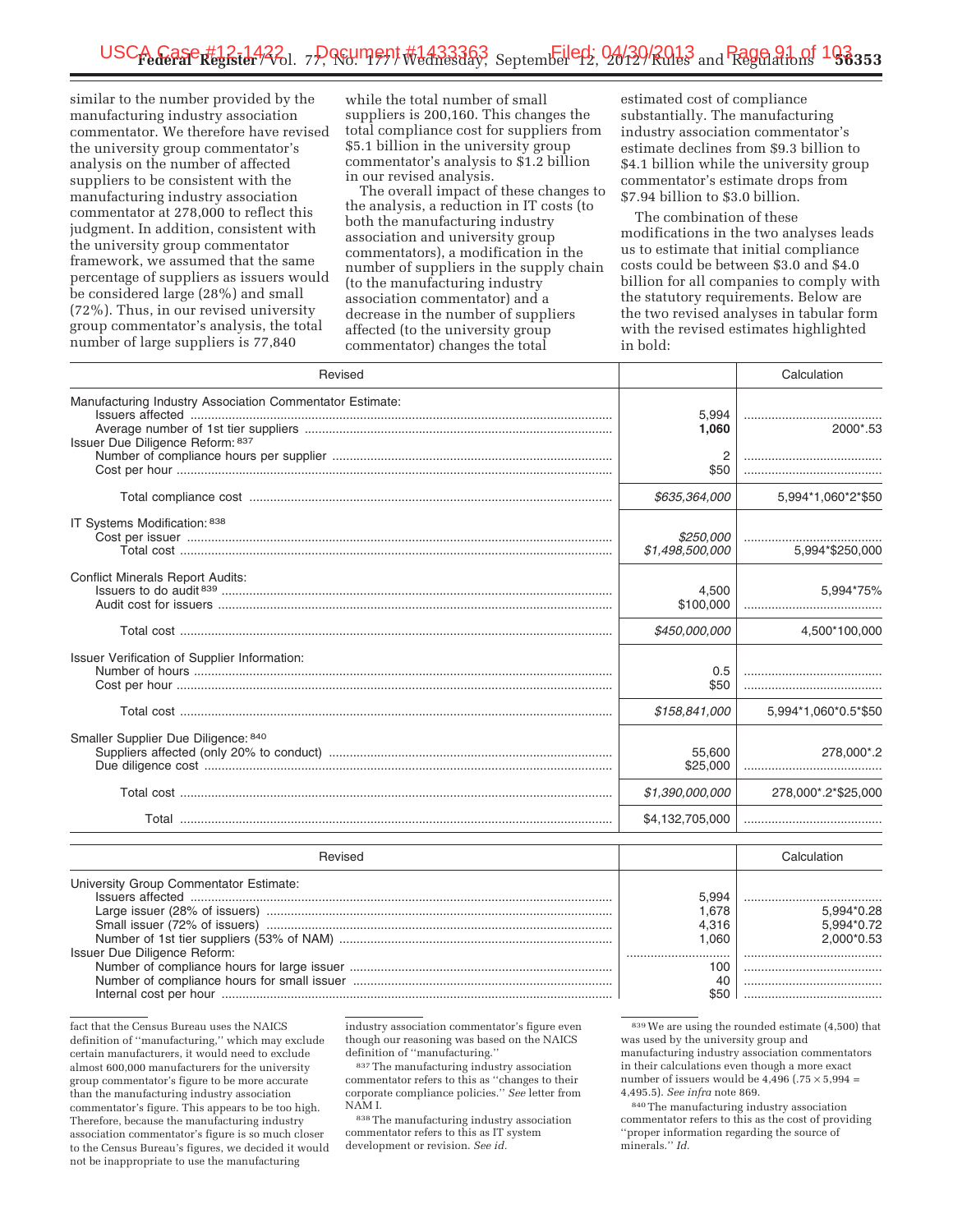| Revised                                 |                                                                                                                                        | Calculation                                                                                                                |
|-----------------------------------------|----------------------------------------------------------------------------------------------------------------------------------------|----------------------------------------------------------------------------------------------------------------------------|
|                                         | \$7,551,000<br>\$6,474,000<br>\$200                                                                                                    | 1,678*0.9*100*\$50<br>4,316*0.75*40*\$50                                                                                   |
|                                         | \$3,356,000<br>\$8,632,000                                                                                                             | 1,678*0.1*100*\$200<br>4,316*0.25*40*\$200                                                                                 |
|                                         | \$26,013,000                                                                                                                           |                                                                                                                            |
| IT Systems Modification:                | \$410,000                                                                                                                              |                                                                                                                            |
|                                         | \$205,000<br>\$687,980,000<br>\$884,780,000                                                                                            | <br>1,678*\$410,000<br>4,316*\$205,000                                                                                     |
|                                         | \$1,572,760,000                                                                                                                        |                                                                                                                            |
| <b>Conflict Minerals Report Audits:</b> | 4,500<br>1,260<br>3,240<br>\$100,000<br>\$25,000<br>\$126,000,000<br>\$81,000,000<br>\$207,000,000                                     | <br>4,500*0.72<br>4,500*0.28<br>1,260*\$100,000<br>3,240*\$25,000                                                          |
| Supplier Due Diligence Reform:          | 77,840<br>200,160<br>100<br>40<br>\$50<br>\$350,280,000<br>\$300,240,000<br>\$200<br>\$155,680,000<br>\$400,320,000<br>\$1,206,520,000 | 278,000*.28<br>278,000*.72<br>77,840*100*0.9*\$50<br>200,160*40*0.75*\$50<br>77,840*100*0.1*\$200<br>200,160*40*0.25*\$200 |
|                                         |                                                                                                                                        |                                                                                                                            |
|                                         | \$3,012,293,000                                                                                                                        |                                                                                                                            |

The manufacturing industry association and the university group commentators also provided estimates of ongoing compliance costs. As discussed above, we consider the framework provided by these commentators to be the most useful for estimating costs. The only other commentator to provide an estimate of ongoing costs was the electronic interconnect industry association commentator, but its analysis only included companies in that industry. The analyses provided by the manufacturing industry association and university group commentators yield costs estimates across multiple industries. The manufacturing industry association group commentator estimated an ongoing audit cost of \$450 million and an ongoing cost estimate of

approximately \$300 million for issuer verification of supplier information.842 In our table above, however, we revised the estimate for issuer verification of supplier information to approximately \$159 million.843 We did not modify the approximately \$450 million cost estimate of the audit, which was based on its estimate that the cost of such an audit for these issuers would be \$100,000 per issuer, and not the \$25,000 we estimated it to be in the Proposing Release. The total estimate of ongoing compliance costs based on our revisions to the manufacturing industry association commentator's analysis is therefore approximately \$609 million.844 We believe that the university group commentator's only significant recurring costs are the approximately \$207 million audit

costs.845 As with the manufacturing industry association commentator, we did not modify the approximately \$207 million cost estimate of the audit. Therefore, we believe that the ongoing compliance cost estimate is likely to be in the range of \$207 million to \$609 million.846

846The manufacturing industry association commentator also quotes compliance costs by Technology Forecasters, Inc on the RoHS directive. Using the RoHS directive, they estimate total compliance costs of \$32 billion and \$3 billion annually for maintenance. *See* letter from NAM I. One potential method to estimate ongoing costs is to apply the ratio of initial compliance costs to ongoing compliance costs (9.375%) in the submitted RoHS analysis (\$3 billion/\$32 billion or 9.375%) and apply it to our revised estimates of the analyses of the manufacturing industry association and university group commentators. This results in total ongoing estimated compliance costs of \$400

<sup>841</sup>We are using the rounded estimate (4,500) that was used by the university group and manufacturing industry association commentators in their calculations even though a more exact number of issuers would be  $4,496$  (.75  $\times$  5,994 = 4,495.5). *See infra* note 869.

<sup>842</sup>*See* letter from NAM I.

 $843\,5,994*1,060*0.5*50 = $158,841,000$ 

 $844 $450,000,000 + $158,841,000 = $608,841,000$ 

<sup>845</sup>The university group commentator noted that ''there would be some internal operations costs associated with performing ongoing due diligence and maintaining the necessary [information technology] systems on a company-to-company basis over the years,'' but that the ''recurring costs of operating same is very low compared with the initial implementation.'' *See* letter from Tulane.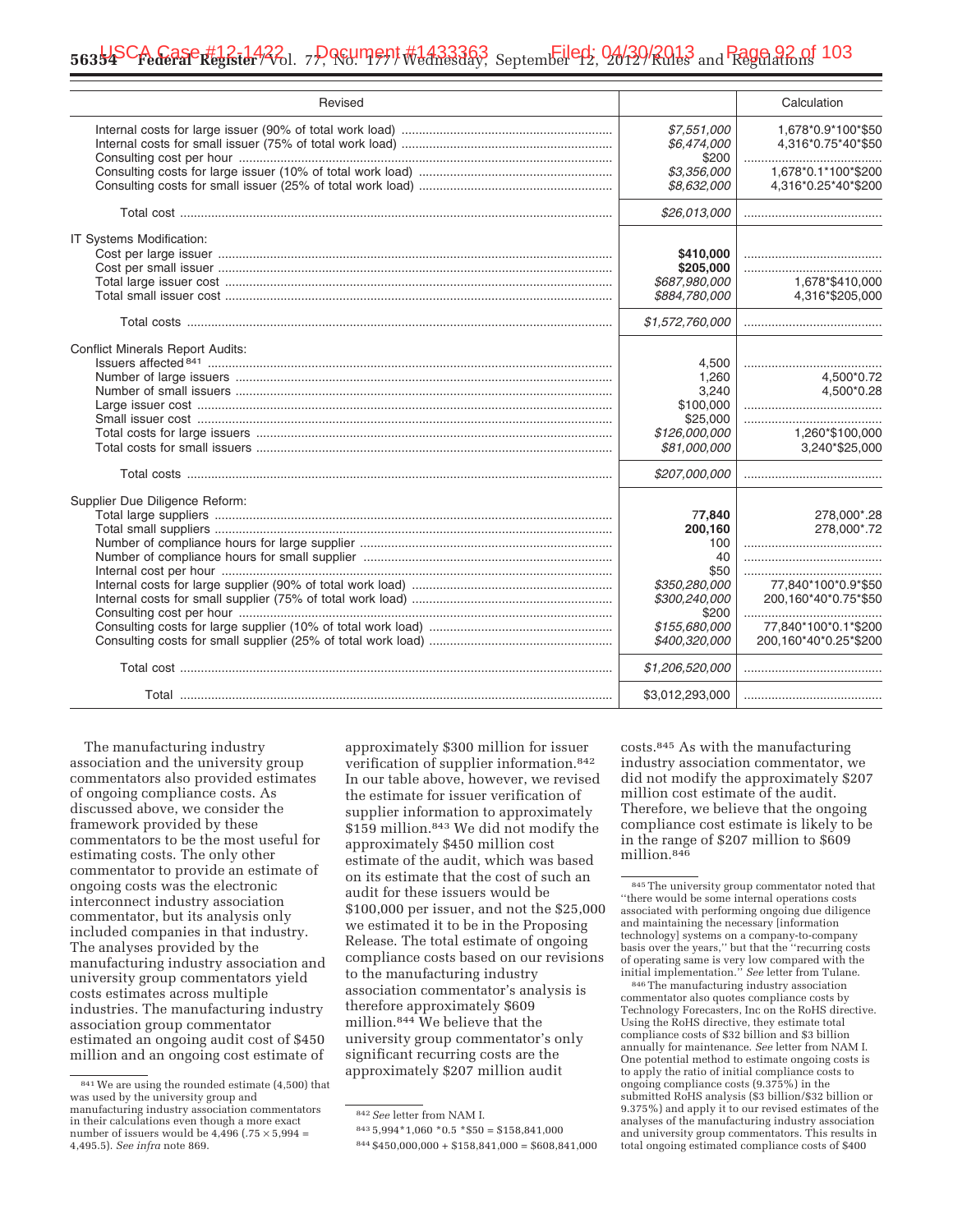# **IV. Paperwork Reduction Act**

### *A. Background*

Certain provisions of the final rule contain ''collection of information'' requirements within the meaning of the Paperwork Reduction Act of 1995 (the ''PRA'').847 We published a notice requesting comment on the collection of information requirements in the Proposing Release for the proposed rules and amendments. The proposed rules and amendments would have amended one regulation and three forms. In response to comments received from the public, the Commission has decided to adopt a new disclosure form, rather than amend existing rules and forms. We have submitted the new collection of information requirements to the Office of Management and Budget (the ''OMB'') for review in accordance with the PRA.848

The title for the collection of information is: ''Form SD'' (a new collection of information).

The form is adopted under the Exchange Act and sets forth the disclosure requirements for reports filed by certain issuers regarding their use of conflict minerals from the Covered Countries. The hours and costs associated with preparing and submitting the form constitute the reporting and cost burdens imposed by the collection of information. An agency may not conduct or sponsor, and a person is not required to respond to, a collection of information unless it displays a currently valid control number. Compliance with the rule is mandatory. Responses to the information collection will not be kept confidential and there is no mandatory retention period for the information disclosed.

### *B. Summary of the Comment Letters*

In the Proposing Release, we requested comment on the PRA analysis. We received only one comment letter that addressed the PRA explicitly,849 but we received a number of other comment letters and submissions that discussed the costs and burdens to issuers generally that would have an effect on the PRA

analysis.850 A detailed discussion of these comments is included in the section III above regarding the Economic Analysis of the statute. In the Proposing Release, we estimated that approximately 5,994 of the approximately 14,600 annual reports are filed by issuers that would be affected by the proposed rules and form amendments.

The letter discussing the PRA specifically was from the manufacturing industry association commentator.851 The commentator concluded that, of the 5,994 issuers that the Proposing Release stated could be affected by the final rule, the average issuer would have between 2,000 to 10,000 first-tier suppliers. The commentator agreed, therefore, with our statement in the Proposing Release that the paperwork costs could be significant because the disclosure requirement in the proposed rules ''drastically increases the amount of paperwork issuers will have to collect and provide to the SEC to make the required disclosures.'' 852 The amount calculated by the commentator was \$9.4 billion, which included approximately ''\$8 billion for issuers and \$1.4 billion from smaller companies that are not issuers.'' 853

Our PRA analysis pertains solely to the paperwork burdens of issuers that file reports with us, although we discuss the burdens and costs of the final rule to both reporting issuers and nonreporting companies in our Economic Analysis section above. Therefore, for the purpose of the PRA analysis, we do

851*See* letter from NAM I.

853*See id.* In response to our estimate in the Proposing Release, of 793 reporting companies that would qualify as ''small entities'' for purposes of the Initial Regulatory Flexibility Act and that have conflict minerals necessary to the functionality or production of products they manufacture or contract to manufacture, the manufacturing industry association commentator noted that ''a large portion of America's 278 thousand small and medium-sized manufacturers could be affected by the requirement to provide information on the origin of the minerals in the parts and components they supply to companies subject to the SEC.'' *Id.*  The commentator estimated, however, that ''only one in five smaller companies would be in one or more issuer's supply chains,'' and these smaller companies' only costs regarding the proposed rules would be a \$25,000 audit cost. *Id.* Therefore, the proposed rules would cost smaller companies that are not required to report with us under Exchange Act Sections 13(a) or 15(d) approximately \$1.4 billion. *Id.* 

not take into account the commentator's \$1.4 billion figure because it relates solely to non-reporting companies. As a result, the commentator's paperwork burden estimate appears to be approximately \$8 billion, which is much higher than our estimate of \$46,475,000 in the Proposing Release. Also, as we note above, other commentators provided costs estimates. These commentators did not specifically discuss the costs of the statute or the rule as they relate to the PRA. However, as discussed in greater detail below, we have attempted to extrapolate the paperwork costs from the overall cost estimates of these commentators.854

### *C. Revisions to PRA Reporting and Cost Burden Estimates*

For purposes of the PRA, in the Proposing Release, we estimated that the total annual increase in the paperwork burden for all companies to prepare the disclosure that would be required under the proposed rules would be approximately 153,864 hours of company personnel time and a cost of approximately \$71,243,000 for the services of outside professionals. These figures reflected our estimated costs for issuers to satisfy the due diligence and audit requirements of the proposed rules, which we estimated would be \$46,475,000. As discussed in more detail below, we are revising our PRA burden and cost estimates in light of the comments we received.

For purposes of the PRA for the final rule, we estimate the total annual increase in the paperwork burden for all affected companies to comply with the collection of information requirements in our final rule is approximately 2,225,273 hours of company personnel time and approximately \$1,178,378,167 for the services of outside professionals.855 These estimates include the time and cost of collecting the information, preparing and reviewing disclosure, and submitting documents. In this regard, we include due diligence, which includes updating information technology systems and obtaining an independent private sector audit, as part of collecting information. We estimate that the total cost for issuers to satisfy their due diligence is \$1,030,026,667. We added this estimate to our estimate of the cost to issuers to hire outside professionals to prepare and review disclosure, submit

million (\$4.1 billion \* 9.375%) and \$281 million (\$3.0 billion \* 9.375%), respectively. However, because the manufacturing industry association commentator does not specify the composition of these maintenance costs (*e.g.,* it is not stated whether this includes audit costs), nor does it provide the underlying RoHS study for verification, we are unable to confirm the accuracy of this ratio.

<sup>847</sup> 44 U.S.C. 3501 *et seq.* 

<sup>848</sup> 44 U.S.C. 3507(d) and 5 CFR 1320.11. 849*See* letter from NAM I.

<sup>850</sup>*See, e.g.,* letters from Assent, Barrick Gold, CEI I, CEI II, Chamber I, Chamber III, Claigan I, Claigan II, Claigan III, CTIA, Ford, Howland, IPC I, ITRI I, ITRI II, ITRI III, Japanese Trade Associations, NAM I, NRF I, PCP, Rep. Lee, Roundtable, Society of Corporate Secretaries and Governance Professionals (Jun. 21, 2011) (''Corporate Secretaries II''), TriQuint I, Tulane, United States Chamber of Commerce (Jul. 18, 2011) (''Chamber II''), and WGC I.

<sup>852</sup> *Id.* 

<sup>854</sup>*See* letters from Claigan I, Claigan II, Claigan III, Claigan IV, IPC I, and Tulane.

 $855$  \$1,030,026,667 + \$148,351,500 =

<sup>\$1,178,378,167.</sup>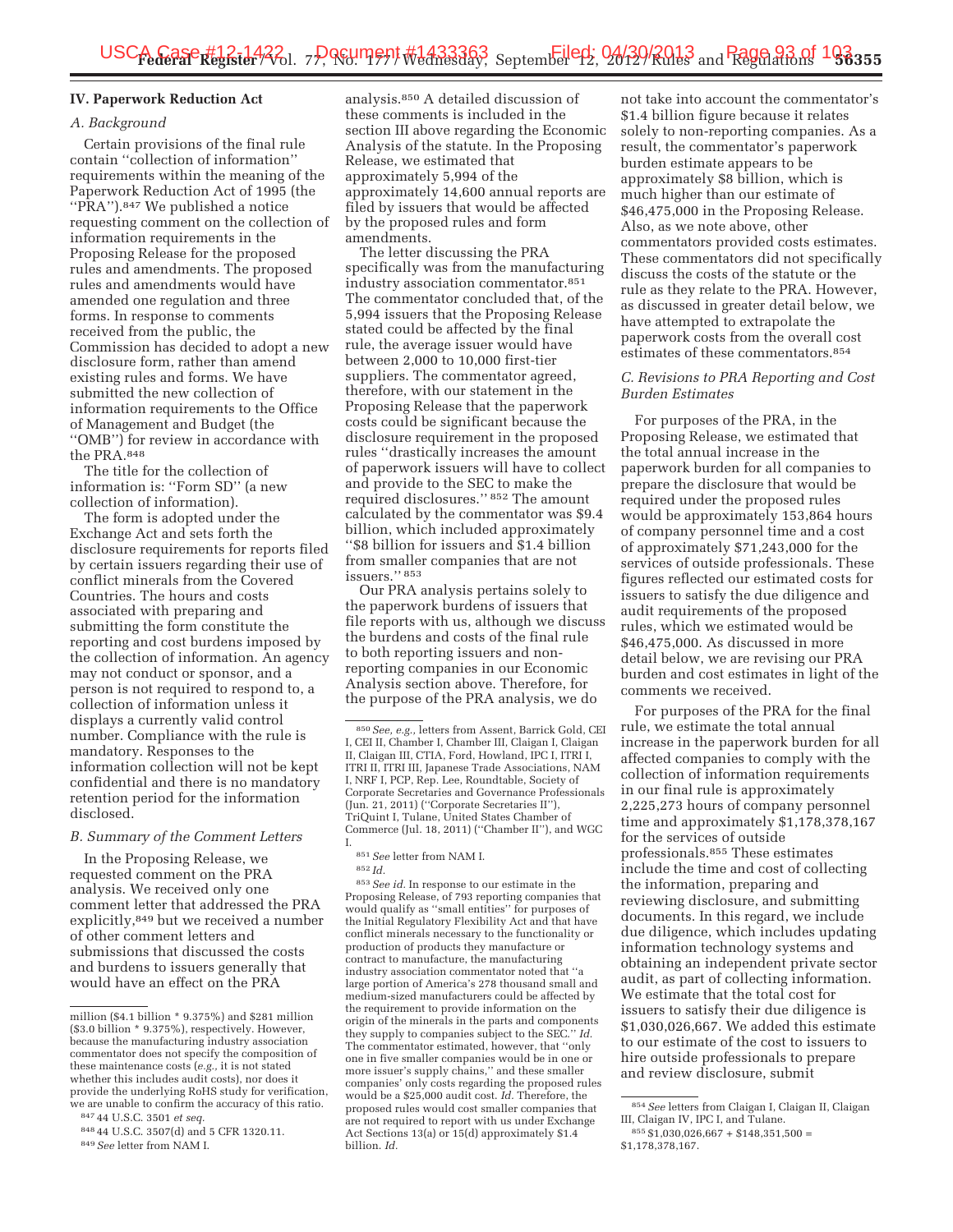documents, and retain records, which is \$148,351,500.856

Consistent with our methodology in the Proposing Release, in deriving our estimates for the final rule, we recognize that the burdens will likely vary among individual companies based on a number of factors, including the size and complexity of their operations, the number of products they manufacture or contract to manufacture, and the number of those products that contain conflict minerals. We believe that some issuers will experience costs in excess of this average in the first year of compliance with the final rule and some issuers may experience less than these average costs. We base our revised estimates of the effect that the final rule will have on the collection of information as a result of the required reasonable country of origin inquiry, due diligence process, and independent private sector audit of the Conflict Minerals Report primarily on information that we have obtained from comment letters.

In the Proposing Release, we noted that the DRC accounts for approximately 15% to 20% of the world's tantalum, and accounts for a considerably smaller percentage of the other three conflict minerals.857 Therefore, for the purposes of the PRA, we assumed in the Proposing Release that only 20% of the 5,994 affected issuers would have to provide an audited Conflict Minerals Report, which would have been 1,199 issuers. Both the manufacturing industry association commentator and the university group commentator, however, estimated in their comment letters that 75% of issuers would have to submit a Conflict Minerals Report.858 Also, the electronic interconnect industry association commentator indicated that it expected ''nearly 100% of affected issuers will need to complete'' a Conflict Minerals Report because ''the vast majority of [issuers] will be unable to identify the origin of their conflict minerals.'' 859 However, because of the reasonable country of origin inquiry requirement, the fact that

858*See* letters from NAM I and Tulane.

only issuers who know or have reason to believe that their conflict minerals may have originated in the Covered Countries and may not have come from recycled or scrap sources are required to proceed to step three, and the ''DRC conflict undeterminable'' temporary provision, we believe it is appropriate to estimate that some percentage of issuers will not be required to submit a Conflict Minerals Report, an independent private sector audit, or both. Therefore, for the final rule, we estimate that 75% of all the 5,994 issuers, which is approximately 4,496 issuers, 860 will have to submit a Conflict Minerals Report and provide an independent private sector audit of that report for the first two years after implementation. We note that, under the final rule, issuers that proceed to step three but are unable to determine whether their conflict minerals originated in the Covered Countries, came from recycled or scrap sources, or financed or benefited armed groups in those countries are required to provide a Conflict Minerals Report, but that report does not have to be audited for the first two years following the rule's adoption for all issuers and the first four years for smaller reporting issuers. This change from the proposal could cause the actual costs to issuers for the first two years after implementation, for all issuers and four years after implementation for smaller issuers, to be lower than the commentators' cost estimates. We believe, however, that our assumption that 75% of affected issuers will have to submit a Conflict Minerals Report and provide an independent private sector audit of that report will balance some of the cost estimate discrepancies because 75% was lower than the 100% estimate of the number of affected issuers.<sup>861</sup>

1. Estimate of Conducting Due Diligence, Including the Audit

We received a number of comments regarding the estimated costs of the proposed rules, particularly setting up the overall supply chain tracking systems and conducting an audit. The cost estimates provided by the manufacturing industry association commentator and the university group commentator were the most comprehensive because they discussed the costs to all companies, including issuers and private company

suppliers.<sup>862</sup> We note that the electronic interconnect industry association commentator provided an extensive discussion of the costs of the proposed rules.863 Its discussion and cost estimates, however, were limited to the electronic interconnect industry, which is only one segment of affected issuers. Also, although the tin industry association commentator's estimates were useful, they were limited to the costs of its bag-and-tag system, which covers only the costs of due diligence for the portion of the supply chain from the mine to the smelter.864 For the PRA estimate of the due diligence costs, we relied primarily on the cost estimates from the manufacturing industry association and the university group commentators and, to a lesser extent, we also relied on the electronic interconnect industry association commentator's estimates.865

The manufacturing industry association commentator estimated that the initial costs to affected issuers would be approximately \$8 billion.866 This commentator's only two recurring costs in its \$8 billion estimate were the approximately \$300 million cost for risk-based programs needed to verify the credibility of suppliers' information, which the commentator indicated would be incurred ''on an annual basis,'' 867 and the approximately \$450 million cost for the annual audit of the Conflict Minerals Report, which together total \$750 million.868

The university group commentator estimated that the initial costs to affected issuers would be approximately

<sup>862</sup> See letters from NAM I and Tulane.<br><sup>863</sup> See letter from ITRI II.<br><sup>864</sup> See letter from ITRI II. <sup>865</sup> We note that in the Economic Analysis above, we provided a range to estimate the ongoing compliance costs. For purposes of the PRA, however, which calls for a specific estimate of the total annual paperwork burden imposed by the rule, we are using two of the data points within that range based on the more comprehensive comment letters we received and are then averaging the results to yield a final PRA estimate.

866We calculate the exact amount, based on the commentator's estimates and assumptions, to be \$7,941,250,000. The commentator stated that this cost would include changing legal obligations, changing IT systems, obtaining an independent private sector audit, and implementing risk-based programs. Changing legal obligations would entail 2 hours for each affected issuer's 2,000 suppliers at \$50 per hour [2 × \$50 × 2,000 × 5,994 = \$1,198,800,000.]. Changing IT systems would entail a cost of \$1 million per affected issuer [\$1 million  $\times 5{,}994= \$ 5{,}994{,}000{,}000].$  Obtaining an audit would entail a cost of \$100,000 for 75% of all affected issuers  $$100,000 \times 75\% \times 5.994 =$ \$449,550,000]. Implementing risk-based programs would entail 1,000 hours at a cost of \$50 per hour for all affected issuers  $[1,000 \times $50 \times 5,994 =$ \$299,700,000].

867*See* letter from NAM I.

868The actual cost would be \$749,250,000  $[ $449,550,000 + $299,700,000 = $749,250,000].$ 

<sup>856</sup>We note that commentators rounded many of the calculations they made and used. However, for clarity in the body of the release, we refer to many rounded figures, but we have included the more exact figures and our calculations in the footnotes. Regardless, it does not appear that the rounded numbers vary significantly from the more exact calculations to make them meaningfully different.

<sup>857</sup>*See* Proposing Release. *See also* Jessica Holzer, *Retailers Fight to Escape 'Conflict Minerals' Law, The Wall Street Journal,* Dec. 2, 2010, at B1. The DRC also accounts for approximately 4% of the world's tin, *see id.,* and approximately 0.3% of global gold mine production, *see* letter from JVC *et al.* II (citing to GFMS Gold Survey 2010).

<sup>859</sup>*See* letter from IPC I.

 $^{860}5,994$  issuers  $\times\,75\%$  = 4,495.5.

<sup>861</sup>*See* letters from IPC I (stating that nearly 100% of affected issuers would have to complete a Conflict Minerals Report) and NAM I (stating that it ''conservatively'' estimated that 75% of affected issuers would have to provide an audited Conflict Minerals Report).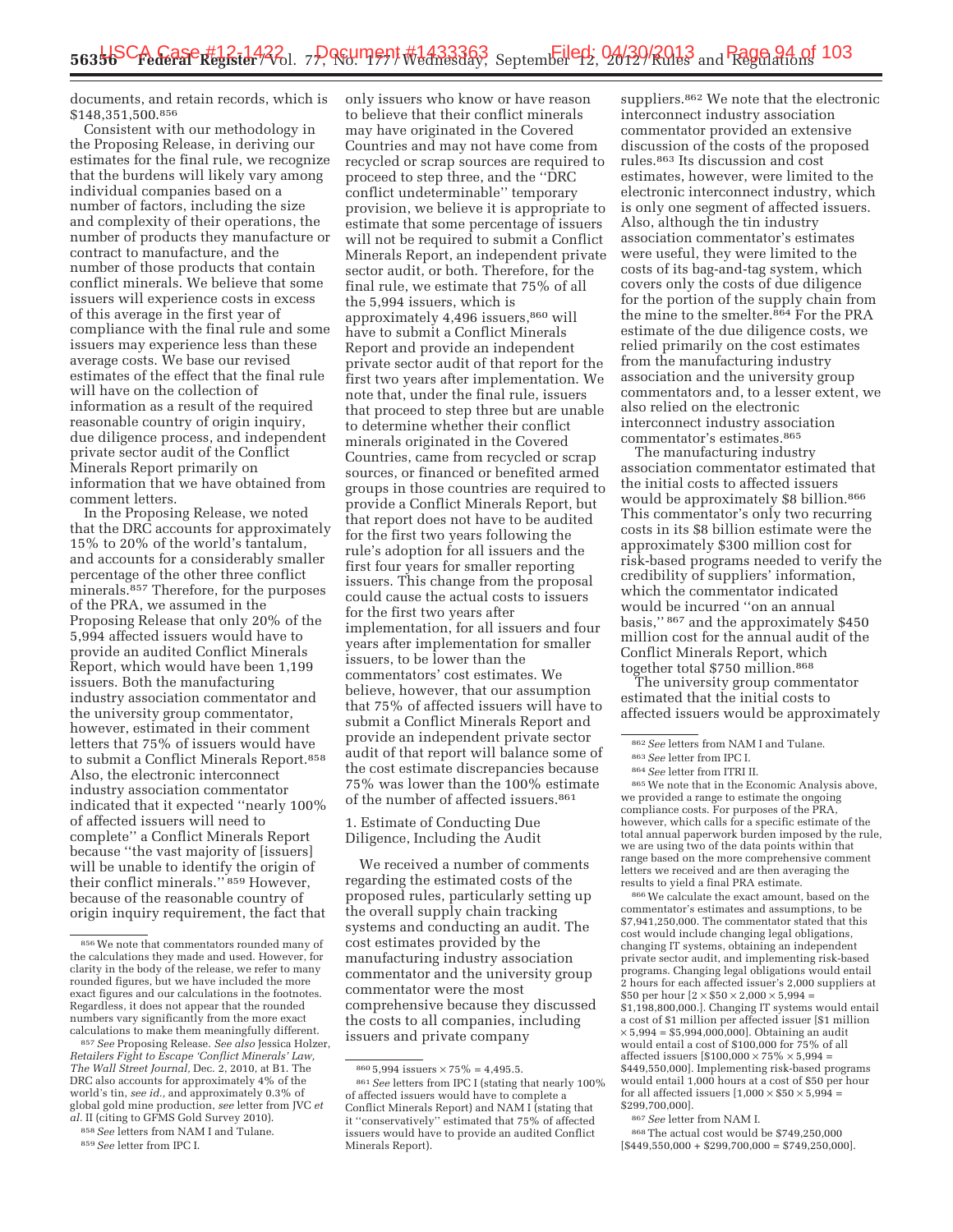\$2.8 billion,<sup>869</sup> and the cost to affected issuers in subsequent years would consist primarily of the approximately \$207 million portion of that amount that would be used for the annual audit of the Conflict Minerals Report.870

As discussed above in section III, however, we adjusted the cost estimates provided to us by the manufacturing industry association and the university group commentators. Therefore, our overall estimate regarding the costs of conducting due diligence, including the audit, is based on the modified cost figures. Although the manufacturing industry association commentator estimated that the initial costs to affected issuers would be approximately \$8 billion, we modified that figure to be approximately \$2.7 billion for affected issuers.871 In this regard, we modified that commentator's approximately \$300 million cost estimate for risk-based programs to be approximately \$159 million.872 We did not, however, modify the commentator's approximately \$450 million cost estimate of the independent private sector audit for affected issuers, which was based on its estimate that the cost of such an audit for these issuers would be \$100,000 per issuer, and not the \$25,000 we estimated it to be in the

871Our estimate of the cost is \$2,742,705,000. This cost estimate included a \$635,364,000 cost for issuer due diligence reform, a \$1,498,500,000 cost for IT system modifications, a \$450,000,000 cost for the independent private sector audit, and a \$158,841,000 cost of risk-based programs needed to verify the credibility of suppliers' information.

872Our estimate of the cost is \$158,841,000.

Proposing Release.873 We note that the electronic interconnect industry association commentator agreed that the costs for an independent private sector audit could be as much as \$100,000.874 The manufacturing industry association commentator noted, however, that \$25,000 would cover the audit for a small company with a simple supply chain.875

From the approximately \$159 million cost estimate for the risk-based programs needed to verify the credibility of suppliers' information, based on our revised calculations of the manufacturing industry association commentator's figures, and that commentator's approximately \$450 million cost estimate for the audit, we derive an approximate estimate of \$609 million for annual recurring costs.876 We note that the initial approximately \$2.7 billion burden is much greater than the subsequent approximately \$609 million annual burden, and we averaged the burdens over the first three years. Over a three-year period, the average annual cost to affected issuers would be approximately \$1.32 billion using the manufacturing industry association commentator's figures.<sup>877</sup>

Additionally, although the university group commentator estimated that the initial costs to affected issuers would be approximately \$2.8 billion, we modify that figure to be approximately \$1.8 billion.878 We did not, however, modify the university group commentator's approximately \$207 million cost estimate of the independent private sector audit for affected issuers. Therefore, we do not modify the estimate of the cost to affected issuers in subsequent years, which would still be approximately \$207 million. Again, the initial approximately \$1.8 billion burden is much greater than the subsequent approximately \$207 million annual burden, and we also averaged

875*See* letter from NAM I. We note that the manufacturing industry association commentator separately indicated that costs of the final rule could be \$16 billion or more by extrapolating from the costs of compliance with the RoHS. We did not use this estimate in our analysis because, despite the fact that this commentator claimed that both directives require companies to trace materials used in their products, the commentator did not discuss how RoHS compares to the requirements in the final rule.

 $^{876}\, \$450,\!000,\!000 + \$158,\!841,\!000 = \$608,\!841,\!000.$  $^{877}$  (\$2,742,705,000 + \$608,841,000 +  $\,$  $$608,841,000)/3 = $1,320,129,000.$ 

878The estimated cost was \$1,805,773,000. This cost estimate for issuers included the modified \$1,572,760,000 cost for instituting the necessary IT systems, the \$207,000,000 cost for the independent private sector audit, and the \$26,013,000 cost for strengthening internal management systems in view of performing due diligence.

the burdens over the first three years. Over a three-year period, the average annual cost to affected issuers would be approximately \$740 million using the university group commentator's figures.<sup>879</sup>

To estimate the overall costs of conducting due diligence, including the audit, we averaged the modified estimates from the manufacturing industry association and the university group commentators discussed above. The average of these two costs is approximately \$1.03 billion.880

### 2. Estimate of Preparing the Disclosure

The few estimates that we received from commentators regarding the number of hours it would take issuers to prepare and review the proposed disclosure requirements varied widely. One commentator, a semiconductor company, asserted that it would require 1,400 hours initially to implement the proposed rules and 700 hours in subsequent years.<sup>881</sup> The university group commentator suggested that a small issuer would require 40 manhours to comply with the proposed rules and a large issuer would require 100 man-hours,882 and it appears that these costs would be recurring.883 The manufacturing industry association commentator concluded that changing legal obligations to reflect a company's new due diligence would require ''at a minimum'' two hours of employee time,

881*See* letter from TriQuint I.

882*See* letter from Tulane. This commentator stated that an issuer's compliance could be ''facilitated'' by using third parties. The commentator assumed that large issuers would use third parties for 10% of their compliance needs and small companies would use third parties for 25% of their compliance needs. In our calculations for the number of hours issuers would require in complying with our proposed rules, we did not include third parties because it appears that the use of third parties would not affect the number of hours required for compliance, but would only affect the cost.

883 *Id.* This commentator stated that the 100 hours or 40 hours needed to comply with the proposed rules would involve multiple tasks, including: Initial reviews of the issuer's policies, procedures, and controls; developing a gap analysis and compliance plan, and modifying that plan as needed; developing draft revised policies, procedures, and controls; conducting initial testing on those revised policies, procedures, and controls; and implementing the revised policies, procedures, and controls, training personnel on them, and communicating them to suppliers. Although many of these are described as ''initial'' actions, issuers will need to review and modify many of them as well. For example, it is likely that each year issuers may need to review and test their policies, procedures, and controls, modify them as needed, and implement any new further revised policies, procedures, and controls.

<sup>869</sup>The actual estimated cost was \$2,795,793,000. This cost estimate included a \$2,562,780,000 cost for instituting the necessary IT systems [\$1,678,000,000 for large issuers plus \$884,780,000 for small issuers], a \$26,013,000 cost for strengthening internal management systems in view of performing due diligence, and a \$207,000,000 cost for the independent private sector audit. The university group commentator estimated the audit cost to be exactly \$207 million by using the manufacturing industry association commentator's estimate that  $4,500$  of the 5,994 affected issuers (75%) would be required to obtain an audit of their Conflict Minerals Report. The 4,500 figure, however, is rounded up from a more exact calculation of 75% of 5,994. The more exact calculation for 75% of 5,994 is 4,496 [5,994 × .75  $= 4,459.5$ ], and not 4,500, but both the university group commentator and the manufacturing industry association commentator rounded to 4,500. Using the electronic interconnect industry association commentator's estimates that 72% of all affected issuers are small and medium-sized issuers (under \$99 million in annual sales) and 28% are large issuers, the university group estimated that, of the 4,500 affected issuers, 3,240 were small and medium-sized issuers and 1,260 were large issuers. The university group commentator assumed that, based on the manufacturing industry association commentator's estimates, an audit for small and medium-sized issuers would cost \$25,000 per audit and an audit for large issuers would cost \$100,000 per audit. Using these estimates, the university group determined that the total audit cost amount for affected issuers would be \$207 million exactly. 870*See* letter from Tulane.

<sup>873</sup>*See* letter from NAM I. 874*See* letter from IPC I.

 $879 (\$1,805,773,000 + \$207,000,000 +$ 

 $$207,000,000)/3 = $739,924,333.$ 

 $880 (\$1,320,129,000 + \$739,924,333)/2 =$ \$1,030,026,667.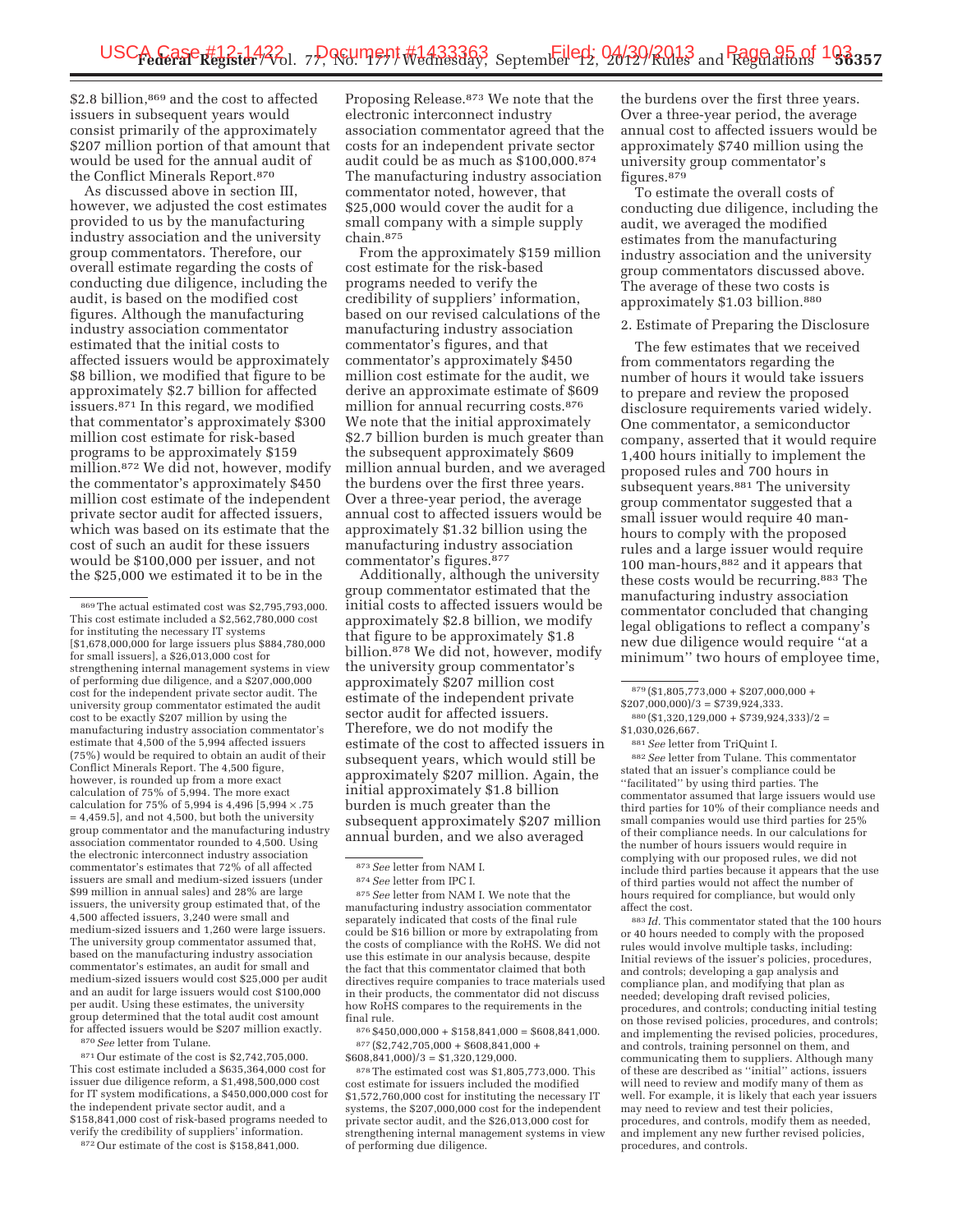''and considerably more than two hours is a distinct possibility.'' 884

In calculating the number of hours necessary to prepare and review the disclosure required by the final rule, we derived an average based on the estimates provided by the semiconductor company and university group commentators.885 For the semiconductor company commentator estimate, we multiplied its initial 1,400 hour estimate by the 5,994 affected issuers, so the first year's burden for all affected issuers would be approximately 8.4 million hours,886 and the 700 hour subsequent year estimate also by the 5,994 affected issuers, which resulted in approximately 4.2 million hours for each subsequent year.887 Averaging the burden hours over the first three years resulted in an average burden hour estimate of approximately 5.6 million hours per year.888 To determine the estimated number of hours per year per issuer, we divided the 5.6 million hours by 5,994 affected issuers, which resulted in 933 hours per year per affected issuer to comply with the proposed rules.<sup>889</sup>

The university group commentator separated its estimated hours between small and large issuers using the estimated breakdown between the number of affected large and small companies provided by the electronic interconnect industry association in its comment letter.890 Because we recognized that companies of varying sizes may incur different burdens, we also differentiated between large and

small companies in our estimate of burden hours. Therefore, we multiplied the university group commentator's 100 hour estimate for large issuers by the electronic interconnect industry association commentator's estimated 28% for large affected issuers, so the burden for large affected issuers would be 167,832 hours,<sup>891</sup> and multiplied the 40 hour estimate for small issuers by the electronic interconnect industry association commentator's 72% for small affected issuers, which resulted in 172,627 hours for small affected issuers.892 To determine the estimated number of hours per year per issuer, we added the estimated hours for the small and large companies, which would be 340,459 hours,893 and divided that number by all the 5,994 affected issuers. Therefore, the average amount of hours per year for each issuer, both large and small, to prepare and review the disclosure required by our rule would be approximately 57 hours.<sup>894</sup> Although not explicit in its comment letter, it appears that the burden hours for the university group commentator's estimates would be incurred annually, so we did not average these hours over the first three years as we did for the semiconductor company commentator's estimate.

Next, we averaged the two burden hour estimates by adding the 933 hour estimate to the 57 hour estimate (and by dividing by two) and determined that each affected issuer, on average, would

spend 495 burden hours preparing and reviewing the disclosure.<sup>895</sup> We assumed that 75% of the burden of preparation would have been carried by the company internally and that 25% of the burden of the preparation would have been carried by outside professionals retained by the company at an average cost of \$200 per hour.896 The portion of the burden carried by outside professionals would have been reflected as a cost, while the portion of the burden carried by the company internally would have been reflected in hours. Therefore, the total number of internal preparation hours for affected issuers would be 2,225,273 hours.<sup>897</sup> Similarly, the total cost for external preparation for affected issuers would be \$148,351,500.898

#### 3. Revised PRA Estimate

The following table illustrates the estimated changes in annual compliance burden in the collection of information in hours and costs for the new Exchange Act specialized disclosure report that will result from the final rule. The burden hours figure is the 2,225,273 internal burden hours estimate for preparing the disclosure. We are adding the \$148,351,500 estimate of external professional costs for preparing the disclosure to the \$1,030,026,667 estimate of conducting due diligence, including the audit, to determine the \$1,178,378,167 professional costs in the below table.

| Form      | Current<br>annual<br>responses | Final<br>annual<br>responses | Current<br>burden<br>hours<br>(A | Increase in<br>burden hours<br>(B | Final burden<br>hours<br>$(C) = (A) + (B)$ | Current<br>professional<br>costs<br>(D) | Increase in<br>professional<br>costs<br>(E) | Final<br>professional<br>costs<br>$(F) = (D) + (E)$ |
|-----------|--------------------------------|------------------------------|----------------------------------|-----------------------------------|--------------------------------------------|-----------------------------------------|---------------------------------------------|-----------------------------------------------------|
| $S-D$<br> |                                | 5.994                        |                                  | 2,225,273                         | 2,225,273                                  |                                         | \$1.178.378.167                             | \$1,178,378,167                                     |

### **V. Final Regulatory Flexibility Act Analysis**

This Final Regulatory Flexibility Act Analysis ("FRFA")<sup>899</sup> relates to new

 $886$  1,400 hours  $\times$  5,994 affected issuers = 8,391,600 hours.

 $887700$  hours  $\times$  5,994 affected issuers = 4,195,800 hours.

rule 13p–1 and new Form SD, which implement Section 13(p) of the Exchange Act. Section 13(p) concerns certain disclosure and reporting

 $^{895}\,933$  hours + 57 hours/2 = 495 hours.

896The university group commentator estimated that outside professionals would cost \$200 per hour because it believed that ''a substantial portion'' of required consulting work will be done by ''lower

obligations of issuers with conflict minerals necessary to the functionality or production of any product manufactured or contracted by those

<sup>897</sup> 495 hours  $\times$  75% internal preparation  $\times$  5,994 affected issuers = 2,225,272.50 hours.

<sup>898</sup> 495 hours  $\times$  25% external preparation  $\times$  \$200 per hour for outside consultants  $\times$  5,994 affected issuers = \$148,351,500.

899This analysis has been prepared in accordance with 5 U.S.C. 601.

<sup>884</sup>*See* letter from NAM I.

<sup>885</sup>We did not include the two-hour figure from the manufacturing industry association commentator in our estimate because it was so much lower than the other two estimates and did not appear to include all the necessary steps to comply with the proposed rules. Instead, this estimate was based only on the time required to make changes to an issuer's corporate compliance policies and supply chain operating procedures. Also, the university group commentator specifically disagreed with this estimate and the manufacturing industry association commentator acknowledged that these actions may take ''considerably more than two hours.''

 $888 [8,391,600 hours + (4,195,800 hours \times 2)]/3 =$ 5,594,400 hours average per year.

<sup>889</sup> 5,594,400 hours/5,994 affected issuers = 933 hours.

<sup>890</sup>*See* letter from Tulane.

<sup>&</sup>lt;sup>891</sup> 100 hours  $\times$  5,994 affected issuers  $\times$  28% large affected issuers = 167,832 hours.

 $89240$  hours  $\times 5,994$  affected issuers  $\times 72\%$  small affected issuers = 172,627 hours.

 $893167832$  hours + 172,627 hours = 340,459 hours.

 $894,340.459$  hours/5,994 affected issuers = 56.80 hours.

cost environmental and sustainability consulting firms'' instead of large accounting firms that would be more expensive. We frequently use a \$400 per hour estimate in our PRA analysis on the assumption that attorneys will be involved in the preparation of the securities law disclosures required by our rules. The disclosure required by the final rule may likely involve work by other types of professionals, so that the \$200 per hour estimate may be more appropriate in this circumstance.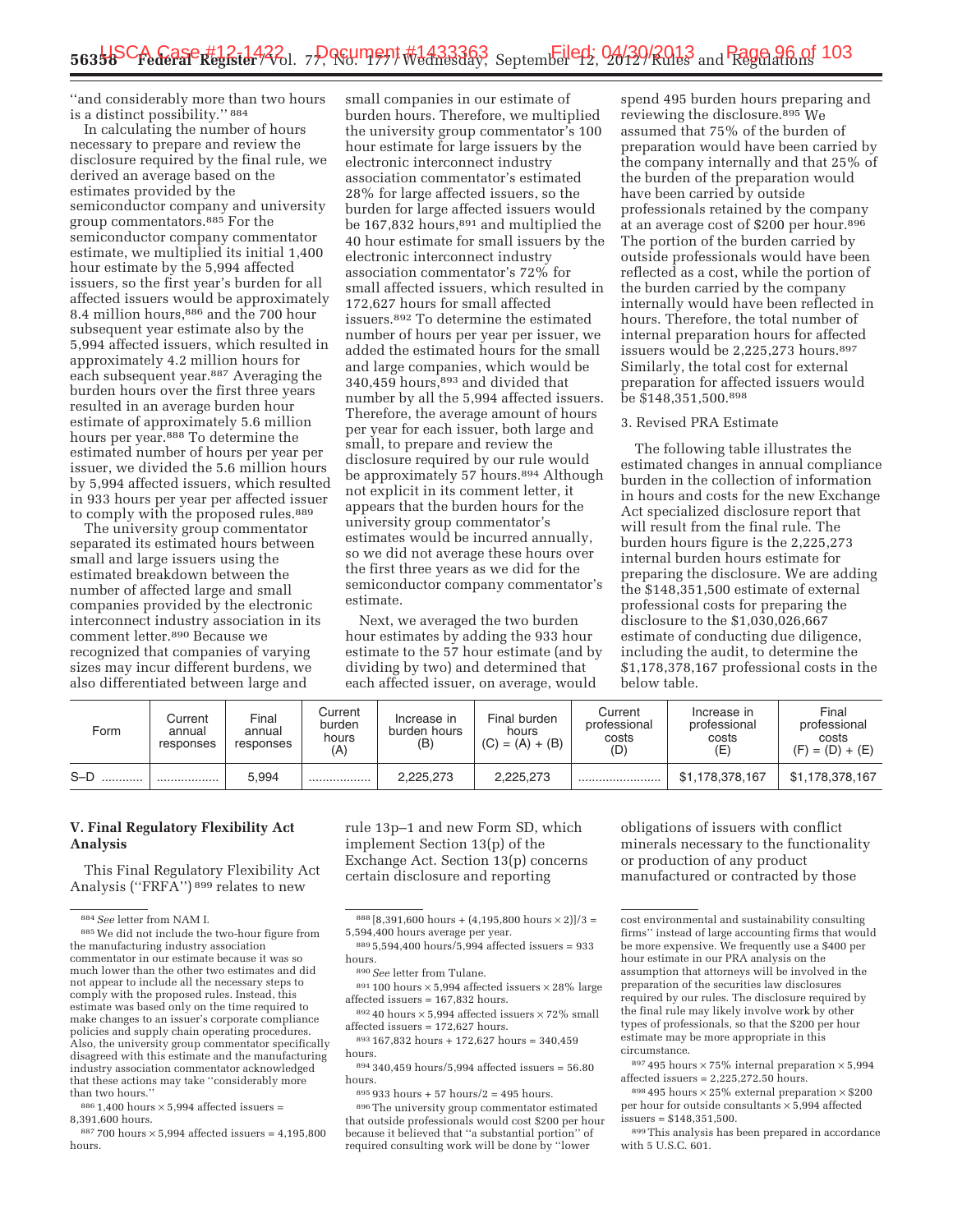issuers to be manufactured. An Initial Regulatory Flexibility Act Analysis was prepared in accordance with the Regulatory Flexibility Act and included in the Proposing Release.

### *A. Reasons for, and Objectives of, the Final Action*

The final rule is designed to implement the requirements of Section 1502 of the Act. Specifically, we are adopting amendments to our rules to implement the Conflict Minerals Statutory Provision. The final rule requires any reporting issuer for which conflict minerals are necessary to the functionality or production of a product manufactured or contracted to be manufactured by that issuer to disclose annually in a separate specialized disclosure report on a new form the results of its reasonable country of origin inquiry into whether its conflict minerals originated in the Covered Countries or came from recycled or scrap sources. Under the final rule, following its reasonable country of origin inquiry, if (a) The issuer knows that its conflict minerals did not originate in the Covered Countries or knows that they came from recycled or scrap sources, or (b) the issuer has no reason to believe its conflict minerals may have originated in the Covered Countries, or (c) the issuer reasonably believes its conflict minerals came from recycled or scrap sources, then in all such cases the issuer must disclose its determination and describe briefly in the body of Form SD, the reasonable country of origin inquiry it undertook and the results of the inquiry. On the other hand, following its reasonable country of origin inquiry, if (a) the issuer knows that its conflict minerals originated in the Covered Countries and knows that they did not come from recycled or scrap sources, or the issuer has reason to believe that its conflict minerals may have originated in the Covered Countries, *and* (b) the issuer knows that its conflict minerals did not come from recycled or scrap sources or has reason to believe that its conflict minerals may not have come from recycled or scrap sources, then the issuer must exercise due diligence on the source and chain of custody of its conflict minerals that conforms to a nationally or internationally recognized due diligence framework, if one is available. If one is not available, the issuer must exercise due diligence without the benefit of such a framework. Following its due diligence, unless the issuer determines, based on that due diligence, that its conflict minerals did not originate in the Covered Countries or that its conflict minerals did come

from recycled or scrap sources, the issuer must file a Conflict Minerals Report.

In most circumstances, the issuer must obtain an independent private sector audit of its Conflict Minerals Report. The issuer must also describe in its Conflict Minerals Report, among other information, its products manufactured or contracted to be manufactured that have not been found to be ''DRC conflict free.'' For a temporary two-year period for all issuers, and for a temporary four-year period for smaller reporting issuers, an issuer that must perform due diligence and is unable to determine that the conflict minerals in its products originated in the Covered Countries or came from recycled or scrap sources, or unable to determine that the conflict minerals in those products that originated in the Covered Countries financed or benefited armed groups in those countries, may consider those products ''DRC conflict undeterminable.'' In that case, the issuer must describe, among other information, its products manufactured or contracted to be manufactured that are ''DRC conflict undeterminable'' and the steps it has taken or will take, if any, since the end of the period covered in its most recent prior Conflict Minerals Report to mitigate the risk that its necessary conflict minerals benefit armed groups, including any steps to improve its due diligence. An issuer with products that are ''DRC conflict undeterminable'' is not required to obtain an independent private sector audit of the Conflict Minerals Report regarding the conflict minerals in those products.

Finally, after its reasonable country of origin inquiry, an issuer that has reason to believe that its conflict minerals may not have been from recycled or scrap sources must exercise due diligence that conforms to a nationally or internationally recognized due diligence framework developed specifically for conflict minerals from recycled sources to determine that its conflict minerals are from recycled or scrap sources. The issuer must also describe its due diligence in its Conflict Minerals Report. Currently, gold is the only conflict mineral with a nationally or internationally recognized due diligence framework for recycled or scrap conflict minerals. If no nationally or internationally recognized due diligence framework for a particular recycled or scrap conflict mineral is available, which is the case for the other three minerals, until such a framework is developed, the issuer must exercise due diligence in determining that its conflict minerals are from recycled or scrap

sources and describe the due diligence measures it exercised in its Conflict Minerals Report.

### *B. Significant Issues Raised by Public Comments*

In the Proposing Release, we requested comment on any aspect of the IRFA, including the number of small entities that would be affected by the proposed rules, the nature of the impact, how to quantify the number of small entities that would be affected, and how to quantify the impact of the proposed rules. We received some comments that specifically referenced the Regulatory Flexibility Analysis (''RFA'').900 Some of these commentators claimed that we underestimated the number of small entities that would be impacted by the proposal because our estimate did not account for the number of small businesses that do not report with us but participate in a reporting issuer's supply chain.<sup>901</sup> In this regard, the SBA recommended that we publish an amended IFRA for the proposed rules to ''more accurately reflect the costs of the proposed rule and the number of small businesses that it will affect.''  $\rm{^{902}}$ Another commentator noted specifically that we must look beyond the 793 reporting issuers that are also small entities because, when an issuer seeks to establish whether its supply chain is free of conflict minerals, it will have to turn to its first-tier suppliers and require due diligence.903 This commentator indicated, therefore, that ''a large portion of America's 278 thousand small and medium-sized manufacturers could be affected by'' the final rule. Moreover, for purposes of determining the cost of the independent private sector audit on smaller companies, the commentator estimated that one in five smaller companies would be in an issuer's supply chain. As discussed in the Economic Analysis section above, we acknowledge that the statute and the final rule will affect many companies, including both companies that are directly subject to the rule's requirements and those that are not reporting companies but are part of a reporting issuer's supply chain.904 For

<sup>900</sup>*See, e.g.,* letters from Industry Group Coalition II; IPC I; NAM I; Senator Olympia J. Snowe, Representative Sam Graves, Senator Scott P. Brown, Representative Roscoe Barlett, Representative Scott Tipton, and Representative Joe Walsh (Nov. 17, 2011) (''Sen. Snowe *et al.''*); and the Small Business Administration's Office of Advocacy (Oct. 25, 2011) (''SBA'').

<sup>901</sup>*See, e.g.,* letters from NAM I, SBA, Sen. Snowe *et al.,* and WGC II.

<sup>902</sup>*See* letter from SBA.

<sup>903</sup>*See* letter from NAM I.

<sup>904</sup> *Id.*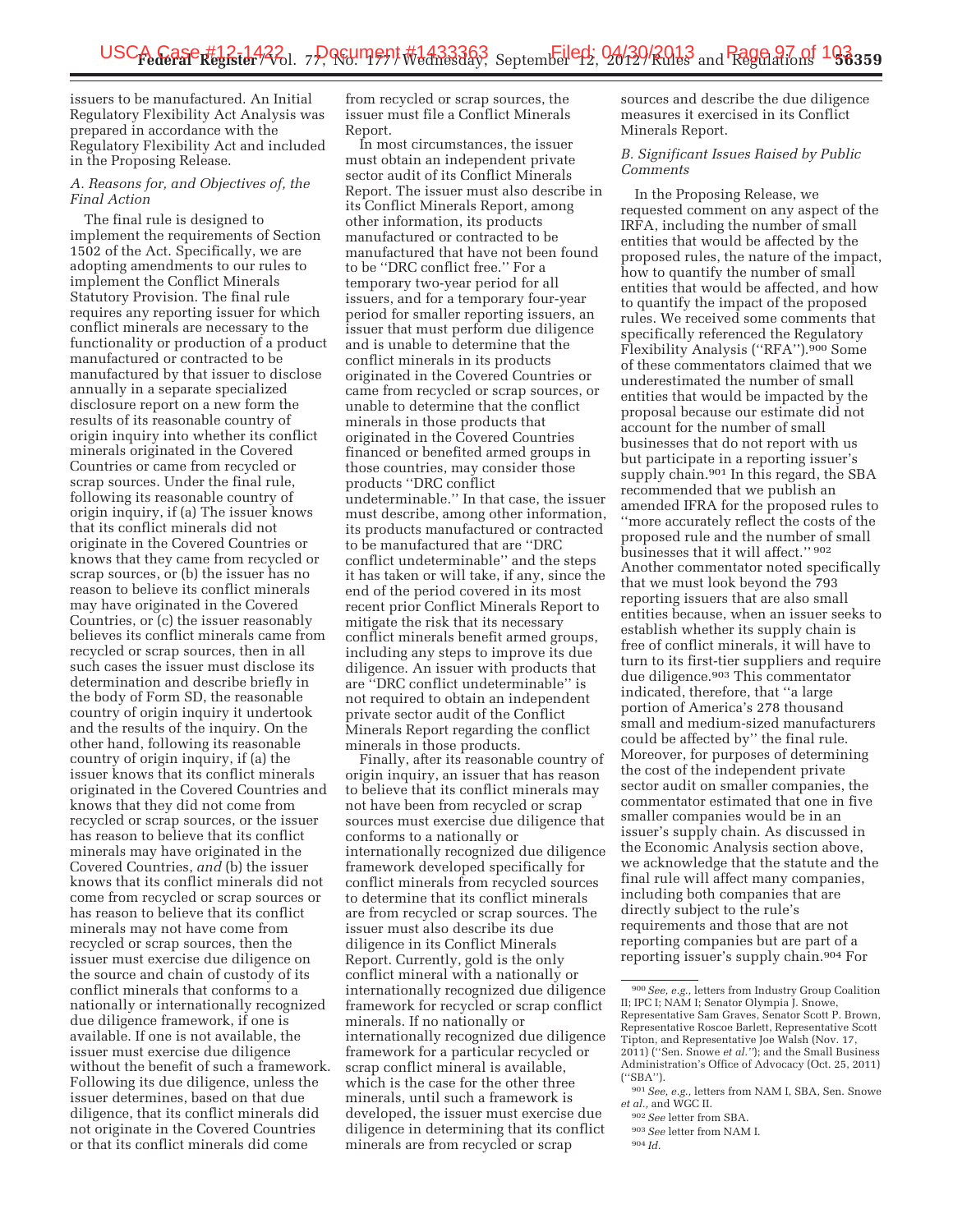purposes of the RFA, however, the focus is the impact on entities on which our rules impose direct requirements.905 Therefore, although we do acknowledge the rule's impact on non-reporting small entities, they were not included in our RFA estimate of the 793 small entities that would be directly subject to the final rule.

Additionally, several commentators addressed aspects of the proposed rules that could potentially affect smaller reporting companies or small companies generally.906 These commentators did not clarify whether they were referring to ''small entities'' as that term is defined under Exchange Act Rule 0– 10(a).907 In particular, certain commentators argued that the costs of the rules could be disproportionally higher to smaller issuers.908 One commentator suggested that the Conflict Minerals Statutory Provision ''does create a burden on small businesses, but not as high or disproportionate to revenue as has been reported'' by other commentators.909 Also, as discussed above, one commentator argued that the final rule should exempt smaller reporting companies.910 Many other commentators argued, however, that final rule should not exempt smaller reporting companies.911 Many commentators indicated that exempting smaller reporting companies would not reduce significantly their burdens 912 because, among other reasons, many of these smaller companies are part of larger companies' supply chains and these larger companies would require the smaller companies to provide conflict minerals information so that the larger companies could meet their obligations under the rule.913 Two

908*See, e.g.,* letters from Howland, NAM I, and WGC II.

- 909*See* letter from Claigan IV.
- 910*See* letter from Corporate Secretaries I.

commentators agreed that smaller reporting companies should not be exempt from the rule, but stated that they should be allowed to phase-in the rules to mitigate their costs and not drain their resources.914

### *C. Small Entities Subject to the Final Rule*

The final rule will affect some reporting issuers that are small entities. Exchange Act Rule 0–10(a) 915 defines an issuer to be a ''small business'' or ''small organization'' for purposes of the Regulatory Flexibility Act if it had total assets of \$5 million or less on the last day of its most recent fiscal year. We believe that the final rule would affect small entities with necessary conflict minerals as defined under Exchange Act Section 13(p). In the Proposing Release, we estimated that there were approximately 793 issuers to which conflict minerals are necessary and that may be considered small entities. As discussed above some commentators indicated that we underestimated the number of small entities that would be impacted by the rule, but that was based on the assertion that we consider small entities that are not directly subject to the requirements of the final rule.916 We note that no commentator provided any other number of small entities or disagreed that 793 is the number that will be directly subject to the final rule. We continue to believe that there are 793 small entities that file reports with us under Exchange Act Sections 13(a) and 15(d) and that will be directly subject to the final rule because they likely have conflict minerals necessary to the functionality or production of products they manufacture or contract to manufacture.

### *D. Reporting, Recordkeeping, and Other Compliance Requirements*

The final rule will add to the annual disclosure requirements of issuers with necessary conflict minerals, including small entities, by requiring them to comply with the disclosure and reporting obligations under Section 13(p) and provide certain additional disclosure in their new specialized disclosure reports on Form SD that certain issuers will be required to file annually. Among other matters, that information must include, as applicable:

• Disclosure in the body of the specialized disclosure report as to whether such issuer knows or has reason to believe that conflict minerals

necessary to the functionality or production of a product manufactured or contracted by an issuer to be manufactured originated in the Covered Countries or may have originated in the Covered Countries and may not have come from recycled or scrap sources;

• If not, or if the issuer knows or has reason to believe that its necessary conflict minerals came from recycled or scrap sources, disclosure in the body of the specialized disclosure report and on the issuer's Internet Web site of that determination and a brief description of the reasonable country of origin inquiry used in making that determination and the results of the inquiry it performed, and disclosure in the body of the specialized disclosure report of the address of the issuer's Internet Web site where that information is publicly available;

• If so, and the issuer is able to determine whether its conflict minerals directly or indirectly financed or benefited armed groups in the Covered Countries,

 $\circ$  A Conflict Minerals Report filed as an exhibit to the specialized disclosure report, which includes a certified independent private sector audit report, a description of the nationally or internationally recognized due diligence framework the issuer used to determine the source and chain of custody of its conflict minerals, a description of the issuer's products that have not been found to be ''DRC conflict free,'' and a description of the facilities used to process the necessary conflict minerals in those products, the country of origin of the necessary conflict minerals in those products, and the efforts to determine the mine or location of origin with the greatest possible specificity;

 $\circ$  Disclosure in the body of the specialized disclosure report that a Conflict Minerals Report is filed as an exhibit to the specialized disclosure report and is publicly available on the issuer's Internet Web site, and disclosure within the body of the specialized disclosure report of the address of the issuer's Internet Web site on which the Conflict Minerals Report is publicly available;

 $\circ$  Posting of the Conflict Minerals Report on the issuer's publicly available Internet Web site.

• If so, but the issuer is unable to determine that its conflict minerals did not directly or indirectly finance or benefit armed groups in the Covered Countries, if the issuer has reason to believe that its conflict minerals may have originated in the Covered Countries but is unable to determine the origin,

<sup>905</sup>*See, e.g., Mid-Tex Electric Cooperative* v. *FERC,* 773 F.2d 327 (D.C. Cir. 1985) and *White Eagle Cooperative Ass'n* v. *Conner,* 553 F.3d 467 (7th Cir. 2009). *See also Small Bus. Admin., Office of Advocacy, A Guide for Government Agencies: How to Comply with the Regulatory Flexibility Act*  (June 2010) (''SBA Guidance''), *available at http:// archive.sba.gov/advo/laws/rfaguide.pdf*. 906*See, e.g.,* letters from BCIMC, Corporate

Secretaries I, CRS I, Earthworks, Global Witness I, Howland, IPC I, JVC *et al.* II, NAM I, Rep. Bachus *et al.,* Rockefeller, Sen. Durbin/Rep. McDermott, SIF I, State II, TIAA–CREF, TIC, TriQuint I, and<br>WGC II.

 $907$  17 CFR 240.0–10(a) (defining an issuer to be a ''small business'' or ''small organization'' for purposes of the Regulatory Flexibility Act if it had total assets of \$5 million or less on the last day of its most recent fiscal year).

<sup>911</sup>*See, e.g.,* letters from BCIMC, CRS I, Earthworks, Global Witness I, Howland, IPC I, JVC

*et al.* II, Rockefeller, Sen. Durbin/Rep. McDermott, SIF I, State II, TIAA–CREF, TIC, and TriQuint I.

<sup>912</sup>*See, e.g.,* letters from IPC I and TriQuint I. 913*See* letter from IPC I.

<sup>914</sup>*See* letters from Howland and JVC *et al.* II. 915 17 CFR 240.0–10(a).

<sup>916</sup>*See, e.g.,* letters from NAM I, SBA, and WGC II.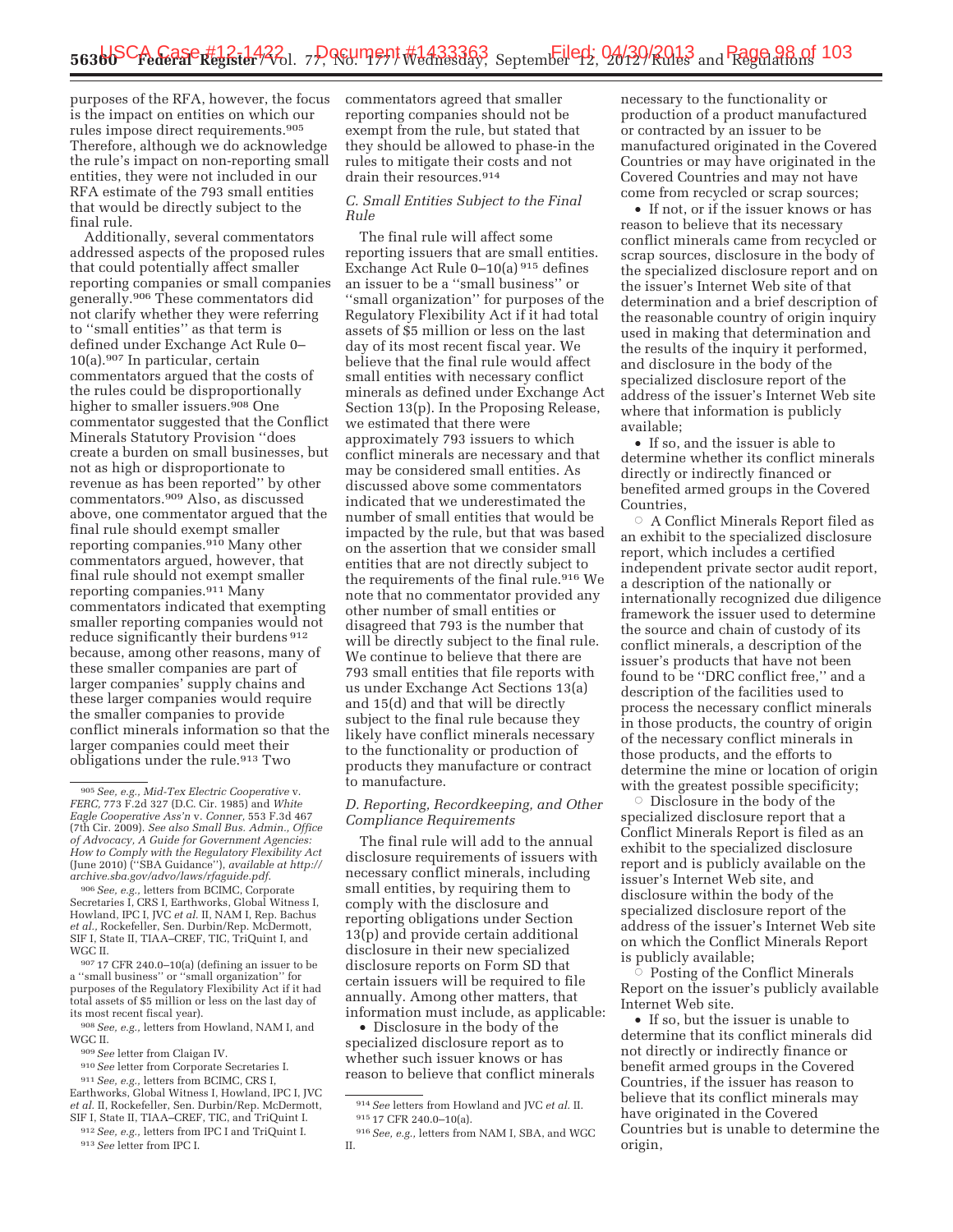$\circ$  A Conflict Minerals Report filed as an exhibit to the specialized disclosure report that includes a description of the nationally or internationally recognized due diligence framework the issuer used to determine the source and chain of custody of its conflict minerals, a description of the facilities used to process the necessary conflict minerals in those products, if known, the country of origin of the necessary conflict minerals in those products, if known, and the efforts to determine the mine or location of origin with the greatest possible specificity, and, for a temporary period, a description of the issuer's products that are ''DRC conflict undeterminable'' (for the temporary period, such issuers are not required to have their Conflict Minerals Report audited regarding such minerals);

 $\circ$  Disclosure in the body of the specialized disclosure report that a Conflict Minerals Report is filed as an exhibit to the specialized disclosure report and is publicly available on the issuer's Internet Web site and the address of the issuer's Internet Web site on which the Conflict Minerals Report is publicly available; Æ

 Posting of the Conflict Minerals Report on the issuer's publicly available Internet Web site.

• If there is reason to believe that the conflict minerals may not be from recycled or scrap sources and there is a nationally or internationally recognized due diligence framework for those particular conflict minerals,

 $\circ$  A Conflict Minerals,<br> $\circ$  A Conflict Minerals Report filed as an exhibit to the specialized disclosure report, which includes a description of the nationally or internationally recognized due diligence framework the issuer used to determine that those conflict minerals were or has reason to believe may have been from recycled or scrap sources, which includes a certified independent private sector audit report regarding those minerals;

 $\circ$  Disclosure in the body of the specialized disclosure report that a Conflict Minerals Report is filed as an exhibit to the specialized disclosure report and is publicly available on the issuer's Internet Web site and the address of the issuer's Internet Web site on which the Conflict Minerals Report is publicly available.

• If there is reason to believe that the conflict minerals may not be from recycled or scrap sources but there is no nationally or internationally recognized due diligence framework for those particular conflict minerals,

 $\circ$  A Conflict Minerals,<br> $\circ$  A Conflict Minerals Report filed as an exhibit to the specialized disclosure report, which includes a description of the due diligence the issuer used to

determine that those conflict minerals were or has reason to believe may have been from recycled or scrap (until a nationally or internationally recognized due diligence framework is available for those conflict minerals from recycled or scrap sources, such issuers are not required to have their Conflict Minerals Report audited regarding such minerals);<br>Comicale

 Disclosure in the body of the specialized disclosure report that a Conflict Minerals Report is filed as an exhibit to the specialized disclosure report and is publicly available on the issuer's Internet Web site and the address of the issuer's Internet Web site on which the Conflict Minerals Report is publicly available.

The same disclosure and reporting requirements apply to U.S. and foreign issuers. However, under the final rule, issuers that proceed to step three but are unable to identify the origin of their conflict minerals or whether their conflict minerals came from recycled or scrap sources are required to provide a Conflict Minerals Report, but that report does not have to be audited for the first four years following the rule's adoption for smaller reporting companies. We are creating new Form SD that requires every issuer to file its conflict minerals information for each applicable calendar year on May 31 of the following year.

### *E. Agency Action To Minimize Effect on Small Entities*

The Regulatory Flexibility Act directs us to consider significant alternatives that would accomplish the stated objectives, while minimizing any significant adverse impact on small entities. In connection with the final rule, we considered the following alternatives:

(1) Establishing different compliance or reporting requirements which take into account the resources available to small entities;

(2) Exempting small entities from coverage of the disclosure requirements, or any part thereof;

(3) Clarification, consolidation, or simplification of the rules compliance and reporting requirements for small entities; and

(4) Use of performance standards rather than design standards.

We considered but did not establish different compliance requirements for small entities. As discussed above in response to commentators' suggestions that we exempt smaller reporting companies, we similarly believe that separate disclosure requirements for small entities that would differ from the final reporting requirements for other issuers, or exempting them from those

requirements, would not achieve Congress's objectives of Section 13(p). The final rule is designed to implement the conflict minerals disclosure and reporting requirements of Section 13(p). That statutory section applies to all issuers with necessary conflict minerals, regardless of size. In any case, as several commentators noted, many smaller companies are part of larger companies' supply chains and would need to provide conflict minerals information so that the larger companies could meet their obligations under the rule.<sup>917</sup> However, under the final rule, issuers that proceed to step three but are unable to determine their conflict minerals originated in the Covered Countries or came from recycled or scrap sources, or unable to determine that the conflict minerals that originated in the Covered Countries financed or benefited armed groups in those countries are required to provide a Conflict Minerals Report, but that report does not have to be audited for the first four years following the rule's adoption for smaller reporting companies and the issuers may describe the product with known origin as ''DRC conflict undeterminable.''

We clarified and simplified aspects of the final rule for all issuers, including small entities. For example, the final rule specifies and clarifies the objective for the audit of a Conflict Minerals Report for newly-mined conflict minerals. The final rule also requires an issuer to disclose the information in the body of and as an exhibit to its specialized disclosure report, which may simplify the process of submitting the conflict minerals disclosure and Conflict Minerals Report as compared with requiring disclosure in an issuer's annual report on Form 10–K, Form 20– F, or Form 40–F.

We have generally used design rather than performance standards in connection with the final rule because we believe design standards will better accomplish Congress's objectives. The reasonable country of origin inquiry is the performance standard. In addition, the specific disclosure requirements in the final rule will promote consistent and comparable disclosure among all issuers with necessary conflict minerals. However, we are providing guidance regarding ''contract to manufacture,'' and ''necessary to the functionality and production,'' which we believe will allow issuers to comply with the statutory requirements in a manner more tailored to their individual circumstances.

<sup>917</sup>*See, e.g.,* letters from NAM I, SBA, Sen. Snowe *et al.,* and WGC II.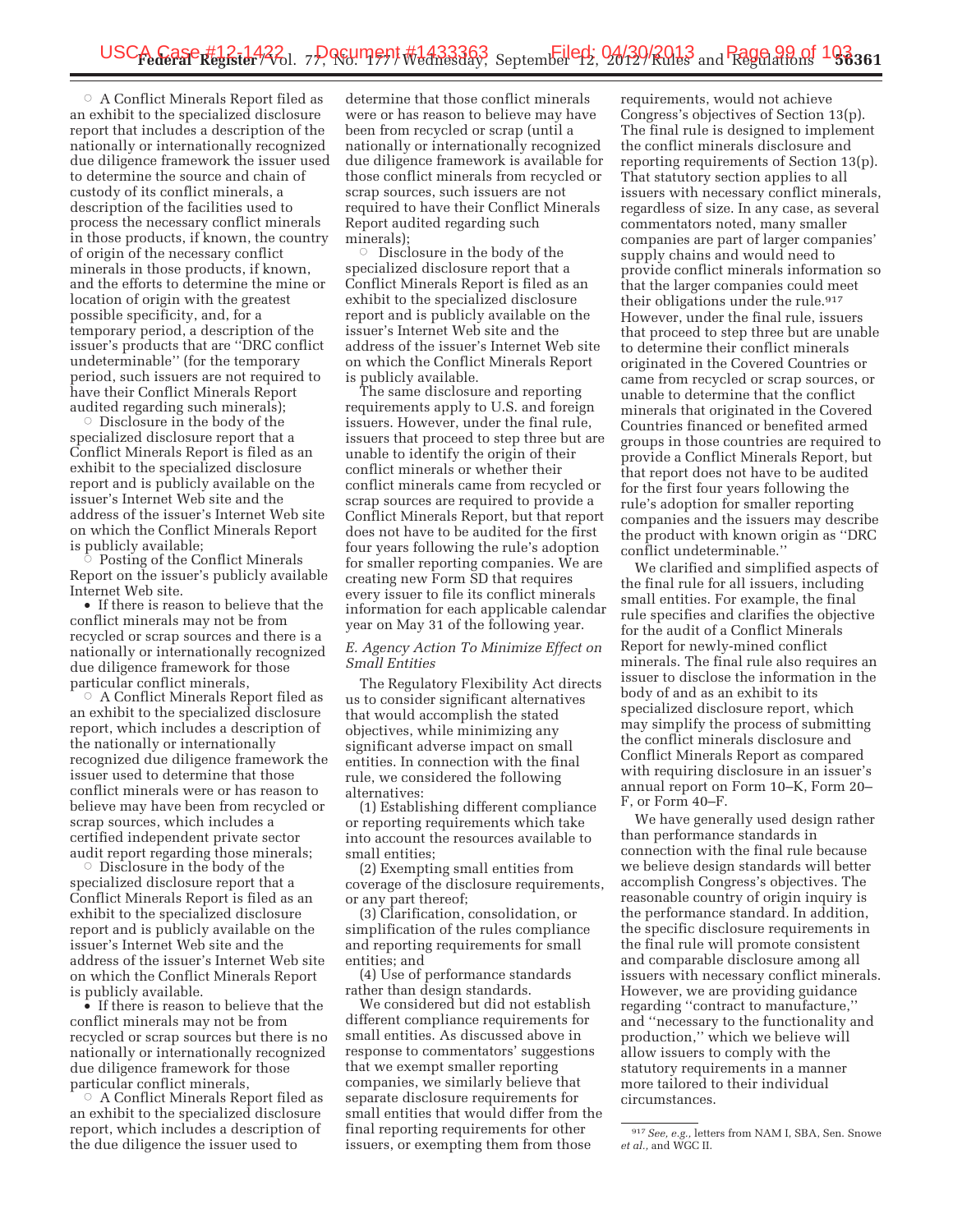# **VI. Statutory Authority and Text of the Final Rule**

We are adopting the rule amendments contained in this document under the authority set forth in Sections 3(b), 12, 13, 15(d), 23(a), and 36 of the Exchange Act, as amended.

# **List of Subjects in 17 CFR Parts 240 and 249b**

Reporting and recordkeeping requirements, Securities.

In accordance with the foregoing, we are amending Title 17, Chapter II of the Code of Federal Regulations as follows:

### **PART 240—GENERAL RULES AND REGULATIONS, SECURITIES EXCHANGE ACT OF 1934**

■ 1. The authority citation for part 240 is amended by adding an authority for § 240.13p–1 in numerical order to read as follows:

**Authority:** 15 U.S.C. 77c, 77d, 77g, 77j, 77s, 77z–2, 77z–3, 77eee, 77ggg, 77jjj, 77kkk, 77nnn, 77sss, 77ttt, 78c, 78d, 78e, 78f, 78g, 78i, 78j, 78j–1, 78k, 78k–1, 78 *l,* 78m, 78n, 78n–1, 78o, 78o–4, 78o–8, 78p, 78q, 78s, 78u–5, 78w, 78x, 78dd(b), 78dd(c), 78 *ll,*  78mm, 80a–20, 80a–23, 80a–29, 80a–37, 80b– 3, 80b–4, 80b–11, 7201 *et seq.,* and 8302; 18 U.S.C. 1350; 12 U.S.C. 5221(e)(3), and Pub. L. 111–203, Sec. 712, 124 Stat. 1376 (2010), unless otherwise noted.

\* \* \* \* \* Section 240.13p–1 is also issued under sec. 1502, Pub. L. 111–203, 124 Stat. 1376. \* \* \* \* \*

■ 2. Add § 240. 13p-1 to read as follows:

#### **§ 240.13p–1 Requirement of report regarding disclosure of registrant's supply chain information regarding conflict minerals.**

Every registrant that files reports with the Commission under Sections 13(a) (15 U.S.C. 78m(a)) or 15(d) (15 U.S.C. 78o(d)) of the Exchange Act, having conflict minerals that are necessary to the functionality or production of a product manufactured or contracted by that registrant to be manufactured, shall file a report on Form SD within the period specified in that Form disclosing the information required by the applicable items of Form SD as specified in that Form (17 CFR 249b.400).

# **PART 249b—FURTHER FORMS, SECURITIES EXCHANGE ACT OF 1934**

■ 3. The authority citation for part 249b is amended by adding an authority for § 249b.400 to read as follows:

**Authority:** 15 U.S.C. 78a *et seq.,* unless otherwise noted.

\* \* \* \* \*

Section 249b.400 is also issued under secs. 1502, Pub. L. 111–203, 124 Stat. 2213.

 $\blacksquare$  4. Add § 249b.400 to read as follows:

#### **§ 249b.400 Form SD, specialized disclosure report.**

This Form shall be filed pursuant to § 240.13p–1 of this chapter by registrants that file reports with the Commission pursuant to Sections 13(a) or 15(d) of the Securities Exchange Act of 1934 and are required to disclose the information required by Section 13(p) under the Securities Exchange Act of 1934 and Rule 13p–1 (§ 240.13p–1) of this chapter.

■ 5. Add Form SD (referenced in § 249b.400) to read as follows:

**Note:** The text of Form SD does not appear in the Code of Federal Regulations.

# **UNITED STATES SECURITIES AND EXCHANGE COMMISSION**

Washington, D.C. 20549

**FORM SD** 

**Specialized Disclosure report** 

(Exact name of the registrant as specified in<br>its charter)<br>(State or other jurisdiction of incorporation<br>or organization)<br>(Commission File Number) (Exact name of the registrant as specified in its charter)

(State or other jurisdiction of incorporation<br>or organization)<br>(Commission File Number)<br>(IRS Employer Identification No.) or organization)

(Commission File Number)

(IRS Employer Identification No.)

(Commission File Number)<br>(IRS Employer Identification No.)<br>(Address of principal executive offices)<br>(Zip code) (IRS Employer Identification No.)<br>(Address of principal executive offices)<br>(Zip code)<br>(Name and telephone number, including area<br>sode, of the parson to contact in connection (Address of principal executive offices) (Zip code)

(Address of principal executive offices)<br>(Zip code)<br>(Name and telephone number, including area<br>code, of the person to contact in connection<br>with this report.)<br>Chock the appropriate hey to indicate (Name and telephone number, including area code, of the person to contact in connection with this report.)

(Name and telephone number, including area<br>code, of the person to contact in connection<br>with this report.)<br>Check the appropriate box to indicate<br>the rule pursuant to which this form is<br>being filed, and provide the period t Check the appropriate box to indicate the rule pursuant to which this form is which the information in this form applies:

Rule 13p–1 under the Securities<br>Exchange Act (17 CFR 240.13p–1) for<br>the reporting period from January 1 to<br>December 31, \_\_\_\_\_\_\_\_\_\_.<br>GENERAL INSTRUCTIONS<br>A. Rule as to Use of Form SD. Exchange Act (17 CFR 240.13p–1) for the reporting period from January 1 to December 31,

# **GENERAL INSTRUCTIONS**

### **A. Rule as to Use of Form SD.**

**FRUCTIC**<br>**STRUCTIC**<br>Jse of Form<br>all be use<br>alle 13p–1<br>der the Ex GENERAL INSTRUCTIONS<br>A. Rule as to Use of Form SD.<br>This form shall be used for a report<br>pursuant to Rule 13p–1 (17 CFR<br>240.13p–1) under the Exchange Act. This form shall be used for a report pursuant to Rule 13p–1 (17 CFR

# **B. Information to be Reported and Time for Filing of Reports.**

1. *Form filed under Rule 13p–1.* A report on this Form shall be filed on EDGAR no later than May 31 after the end of the issuer's most recent calendar year.

2. If the deadline for filing this form occurs on a Saturday, Sunday or holiday on which the Commission is not open for business, then the deadline shall be the next business day.

# **C. Inapplicability to Registered Investment Companies.**

The disclosures required in Form SD shall not apply to investment companies required to file reports pursuant to Rule 30d–1 (17 CFR 270.30d–1) under the Investment Company Act of 1940.

### **D. Preparation of Report.**

This form is not to be used as a blank form to be filled in, but only as a guide in the preparation of the report meeting the requirements of Rule 12b–12 (17 CFR 240.12b–12). The report shall contain the number and caption of the applicable item, but the text of such item may be omitted, provided the answers thereto are prepared in the manner specified in Rule 12b–13 (17 CFR 240.12b–13). All items that are not required to be answered in a particular report may be omitted and no reference thereto need be made in the report. All instructions should also be omitted.

### **E. Application of General Rules and Regulations.**

The General Rules and Regulations under the Act (17 CFR Part 240) contain certain general requirements which are applicable to reports on any form. These general requirements should be carefully read and observed in the preparation and filing of reports on this form.

### **F. Signature and Filing of Report.**

The report must be signed by the registrant on behalf of the registrant by an executive officer.

### **INFORMATION TO BE INCLUDED IN THE REPORT**

### **Section 1—Conflict Minerals Disclosure**

# **Item 1.01 Conflict Minerals Disclosure and Report**

(a) If any conflict minerals, as defined by paragraph (d)(3) of this item, are necessary to the functionality or production of a product manufactured by the registrant or contracted by the registrant to be manufactured and are required to be reported in the calendar year covered by the specialized disclosure report, the registrant must conduct in good faith a reasonable country of origin inquiry regarding those conflict minerals that is reasonably designed to determine whether any of the conflict minerals originated in the Democratic Republic of the Congo or an adjoining country, as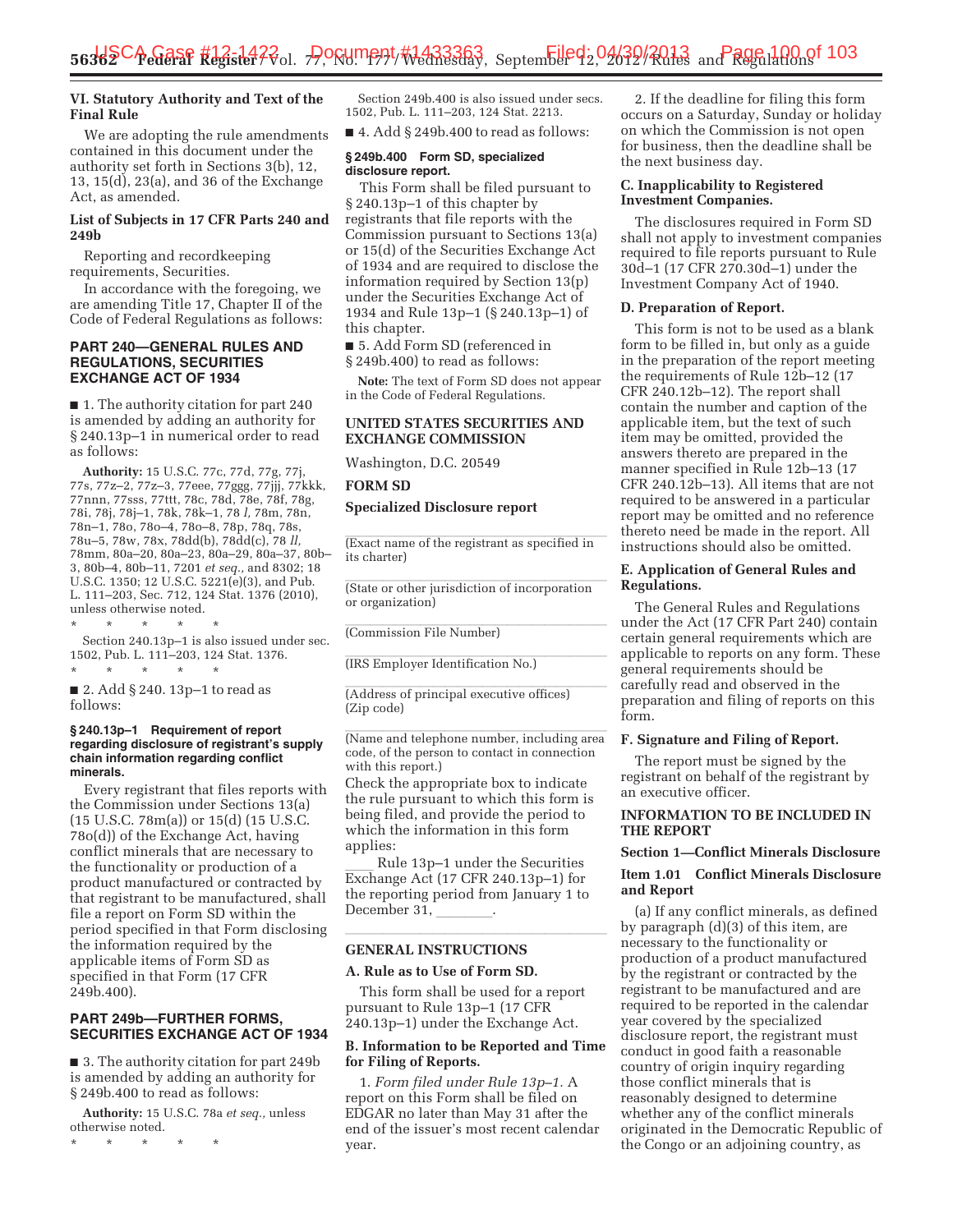defined by paragraph (d)(1) of this item, or are from recycled or scrap sources, as defined by paragraph (d)(6) of this item.

(b) Based on its reasonable country of origin inquiry, if the registrant determines that its necessary conflict minerals did not originate in the Democratic Republic of the Congo or an adjoining country or did come from recycled or scrap sources, or if it has no reason to believe that its necessary conflict minerals may have originated in the Democratic Republic of the Congo or an adjoining country, or if based on its reasonable country of origin inquiry the registrant reasonably believes that its necessary conflict minerals did come from recycled or scrap sources, the registrant must, in the body of its specialized disclosure report under a separate heading entitled ''Conflict Minerals Disclosure,'' disclose its determination and briefly describe the reasonable country of origin inquiry it undertook in making its determination and the results of the inquiry it performed. Also, the registrant must disclose this information on its publicly available Internet Web site and, under a separate heading in its specialized disclosure report entitled ''Conflict Minerals Disclosure,'' provide a link to that Web site.

(c) Alternatively, based on its reasonable country of origin inquiry, if the registrant knows that any of its necessary conflict minerals originated in the Democratic Republic of the Congo or an adjoining country and are not from recycled or scrap sources, or has reason to believe that its necessary conflict minerals may have originated in the Democratic Republic of the Congo or an adjoining country and has reason to believe that they may not be from recycled or scrap sources, the registrant must exercise due diligence on the source and chain of custody of its conflict mineral, as discussed in paragraph (c)(1) of this item, that conforms to a nationally or internationally recognized due diligence framework, if such a framework is available for the conflict mineral. If, as a result of that due diligence, the registrant determines that its conflict minerals did *not* originate in the Democratic Republic of the Congo or an adjoining country or the registrant determines that its conflict minerals *did*  come from recycled or scrap sources, a Conflict Minerals Report is not required, but the registrant must disclose its determination and briefly describe, in the body of its specialized disclosure report under a separate heading entitled ''Conflict Minerals Disclosure,'' the reasonable country of origin inquiry and the due diligence efforts it undertook in

making its determination and the results of the inquiry and due diligence efforts it performed. Also, the registrant must disclose this information on its publicly available Internet Web site and, under a separate heading in its specialized disclosure report entitled ''Conflict Minerals Disclosure,'' provide a link to that Web site. Otherwise, the registrant must file a Conflict Minerals Report as an exhibit to its specialized disclosure report and provide that report on its publicly available Internet Web site. Under a separate heading in its specialized disclosure report entitled ''Conflict Minerals Disclosure,'' the registrant must disclose that it has filed a Conflict Minerals Report and provide the link to its Internet Web site where the Conflict Minerals Report is publicly available.

The Conflict Minerals Report must include the following information:

(1) *Due Diligence:* A description of the measures the registrant has taken to exercise due diligence on the source and chain of custody of those conflict minerals;

(i) The registrant's due diligence must conform to a nationally or internationally recognized due diligence framework, if such a framework is available for the conflict mineral;

(ii) Except as provided in paragraphs  $(c)(1)(iv)$ ,  $(c)(1)(v)$ , and  $(c)(1)(vi)$  of this item, the due diligence measures shall include but not be limited to an independent private sector audit of the Conflict Minerals Report that is conducted in accordance with standards established by the Comptroller General of the United States and certified pursuant to paragraph  $(c)(1)(ii)(B)$  of this item, which shall constitute a critical component of the registrant's due diligence in establishing the source and chain of custody of the necessary conflict minerals.

(A) The objective of the audit of the Conflict Minerals Report is to express an opinion or conclusion as to whether the design of the registrant's due diligence measures as set forth in, and with respect to the period covered by, the registrant's Conflict Minerals Report, is in conformity with, in all material respects, the criteria set forth in the nationally or internationally recognized due diligence framework used by the registrant, and whether the registrant's description of the due diligence measures it performed as set forth in the Conflict Minerals Report, with respect to the period covered by the report, is consistent with the due diligence process that the registrant undertook.

(B) The registrant's Conflict Minerals Report must include a statement that the registrant has obtained an independent

private sector audit of the Conflict Minerals Report, which shall constitute an audit certification;

(C) As part of the Conflict Minerals Report, the registrant must identify the independent private sector auditor of the report, if the auditor is not identified in the audit report, and provide the audit report prepared by the auditor in accordance with standards established by the Comptroller General of the United States;

(iii) Any registrant that manufactures products or contracts for products to be manufactured that are ''DRC conflict undeterminable,'' as defined in paragraph (d)(5) of this item, must disclose the steps it has taken or will take, if any, since the end of the period covered in its most recent prior Conflict Minerals Report to mitigate the risk that its necessary conflict minerals benefit armed groups, including any steps to improve its due diligence.

(iv) For the temporary period specified in Instruction 2 to Item 1.01, following its exercise of appropriate due diligence, a registrant with products that are ''DRC conflict undeterminable'' is not required to obtain an independent private sector audit of its Conflict Minerals Report regarding the conflict minerals that the registrant is unable to determine did not originate in the Democratic Republic of the Congo or an adjoining country, or that the registrant is unable to determine did not directly or indirectly finance or benefit armed groups in the Democratic Republic of the Congo or an adjoining country.

(v) If a nationally or internationally recognized due diligence framework does not exist for a necessary conflict mineral, until such a framework is developed, the registrant is required to exercise appropriate due diligence in determining the source and chain of custody of the necessary conflict mineral, including whether the conflict mineral is from recycled or scrap sources, without the benefit of a due diligence framework. If a nationally or internationally recognized due diligence framework becomes available for the necessary conflict mineral prior to June 30 of a calendar year, the registrant must use that framework in the subsequent calendar year. If the due diligence guidance does not become available until after June 30 of a calendar year, the registrant is not required to use that framework until the second calendar year after the framework becomes available to provide a full calendar year before implementation. If no nationally or internationally recognized due diligence framework is available for a particular conflict mineral from recycled or scrap sources, the due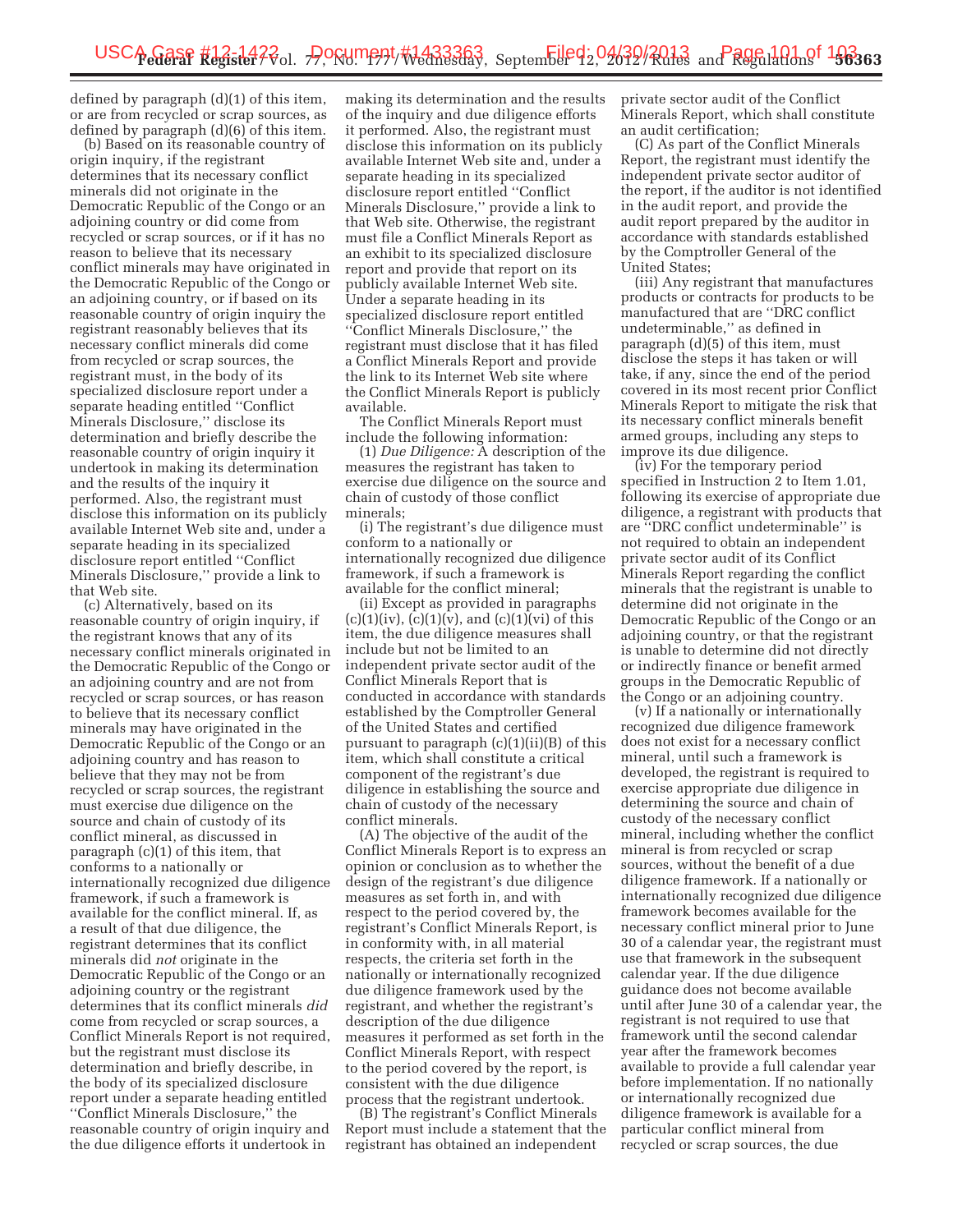diligence inquiry regarding the conflict mineral focuses on whether the conflict mineral is from recycled or scrap sources. In addition, an independent private sector audit will not be required for the section of the Conflict Minerals Report pertaining to the registrant's due diligence on that recycled or scrap conflict mineral.

(vi) If the registrant performs due diligence because it has a reason to believe that its conflict minerals originated in the Democratic Republic of the Congo or an adjoining country, and as a result of that due diligence it determines that its conflict minerals did not originate in the Democratic Republic of the Congo or an adjoining country (or it determines as a result of that due diligence that its necessary conflict minerals did come from recycled or scrap sources), a Conflict Minerals Report and an audit is not required.

(2) *Product Description:* Any registrant that manufactures products or contracts for products to be manufactured that have not been found to be ''DRC conflict free,'' as defined in paragraph (d)(4) of this item, must provide a description of those products, the facilities used to process the necessary conflict minerals in those products, the country of origin of the necessary conflict minerals in those products, and the efforts to determine the mine or location of origin with the greatest possible specificity.

(i) For the temporary period specified in Instruction 2 to Item 1.01, following its exercise of appropriate due diligence, any registrant that manufactures products or contracts for products to be manufactured that are ''DRC conflict undeterminable'' must provide a description of those products, the facilities used to process the necessary conflict minerals in those products, if known, the country of origin of the necessary conflict minerals in those products, if known, and the efforts to determine the mine or location of origin with the greatest possible specificity;

(ii) A registrant is not required to provide the information in paragraph (c)(2) of this item if the necessary conflict minerals in its product are solely from recycled or scrap sources because those products are considered ''DRC conflict free.''

(d) For the purposes of this item, the following definitions apply:

(1) *Adjoining country.* The term *adjoining country* means a country that shares an internationally recognized border with the Democratic Republic of the Congo.

(2) *Armed group.* The term *armed group* means an armed group that is identified as a perpetrator of serious

human rights abuses in annual Country Reports on Human Rights Practices under sections 116(d) and 502B(b) of the Foreign Assistance Act of 1961 (22 U.S.C. 2151n(d) and 2304(b)) relating to the Democratic Republic of the Congo or an adjoining country.

(3) *Conflict mineral.* The term *conflict mineral* means:

(i) Columbite-tantalite (coltan), cassiterite, gold, wolframite, or their derivatives, which are limited to tantalum, tin, and tungsten, unless the Secretary of State determines that additional derivatives are financing conflict in the Democratic Republic of the Congo or an adjoining country; or

(ii) Any other mineral or its derivatives determined by the Secretary of State to be financing conflict in the Democratic Republic of the Congo or an adjoining country.

(4) *DRC conflict free.* The term *DRC conflict free* means that a product does not contain conflict minerals necessary to the functionality or production of that product that directly or indirectly finance or benefit armed groups, as defined in paragraph (d)(2) of this item, in the Democratic Republic of the Congo or an adjoining country. Conflict minerals that a registrant obtains from recycled or scrap sources, as defined in paragraph (d)(6) of this item, are considered DRC conflict free.

(5) *DRC conflict undeterminable.* The term *DRC conflict undeterminable*  means, with respect to any product manufactured or contracted to be manufactured by a registrant, that the registrant is unable to determine, after exercising due diligence as required by paragraph (c)(1) of this item, whether or not such product qualifies as DRC conflict free.

(6) *Conflict Minerals from Recycled or Scrap Sources.* Conflict minerals are considered to be from recycled or scrap sources if they are from recycled metals, which are reclaimed end-user or postconsumer products, or scrap processed metals created during product manufacturing. Recycled metal includes excess, obsolete, defective, and scrap metal materials that contain refined or processed metals that are appropriate to recycle in the production of tin, tantalum, tungsten and/or gold. Minerals partially processed, unprocessed, or a bi-product from another ore will not be included in the definition of recycled metal.

(7) *Outside the Supply Chain.* A conflict mineral is considered *outside the supply chain* after any columbitetantalite, cassiterite, and wolframite minerals, or their derivatives, have been smelted; any gold has been fully refined; or any conflict mineral, or its

derivatives, that have not been smelted or fully refined are located outside of the Democratic Republic of the Congo or an adjoining country.

(8) *Nationally or internationally recognized due diligence framework.*  The term ''nationally or internationally recognized due diligence framework'' means a nationally or internationally recognized due diligence framework established following due-process procedures, including the broad distribution of the framework for public comment, and is consistent with the criteria standards in the Government Auditing Standards established by the Comptroller General of the United States.

#### **Item 1.02 Exhibit**

Registrants shall file, as an exhibit to this Form SD, the Conflict Minerals Report required by Item 1.01.

#### **Instructions to Item 1.01**

(1) A registrant that mines conflict minerals would not be considered to be manufacturing those minerals for the purpose of this item. The specialized disclosure report on Form SD shall cover a calendar year, regardless of the registrant's fiscal year, and be due annually on May 31 for the prior calendar year.

(2) During the first two calendar years following November 13, 2012 for all registrants and the first four calendar years for any smaller reporting company, a registrant will not be required to submit an audit report of its Conflict Minerals Report prepared by an independent private sector auditor with respect to the conflict minerals in any of its products that are ''DRC conflict undeterminable.'' Beginning with the third or fifth reporting calendar year, as applicable, a registrant with products manufactured or contracted to be manufactured that are ''DRC conflict undeterminable,'' must describe those products as having not been found to be ''DRC conflict free'' and must provide the information required in paragraph (c) of this item including the audit report.

(3) A registrant that acquires or otherwise obtains control over a company that manufactures or contracts to manufacture products with conflict minerals necessary to the functionality or production of those products that previously had not been obligated to provide a specialized disclosure report with respect to its conflict minerals will be permitted to delay reporting on the products manufactured by the acquired company until the end of the first reporting calendar year that begins no